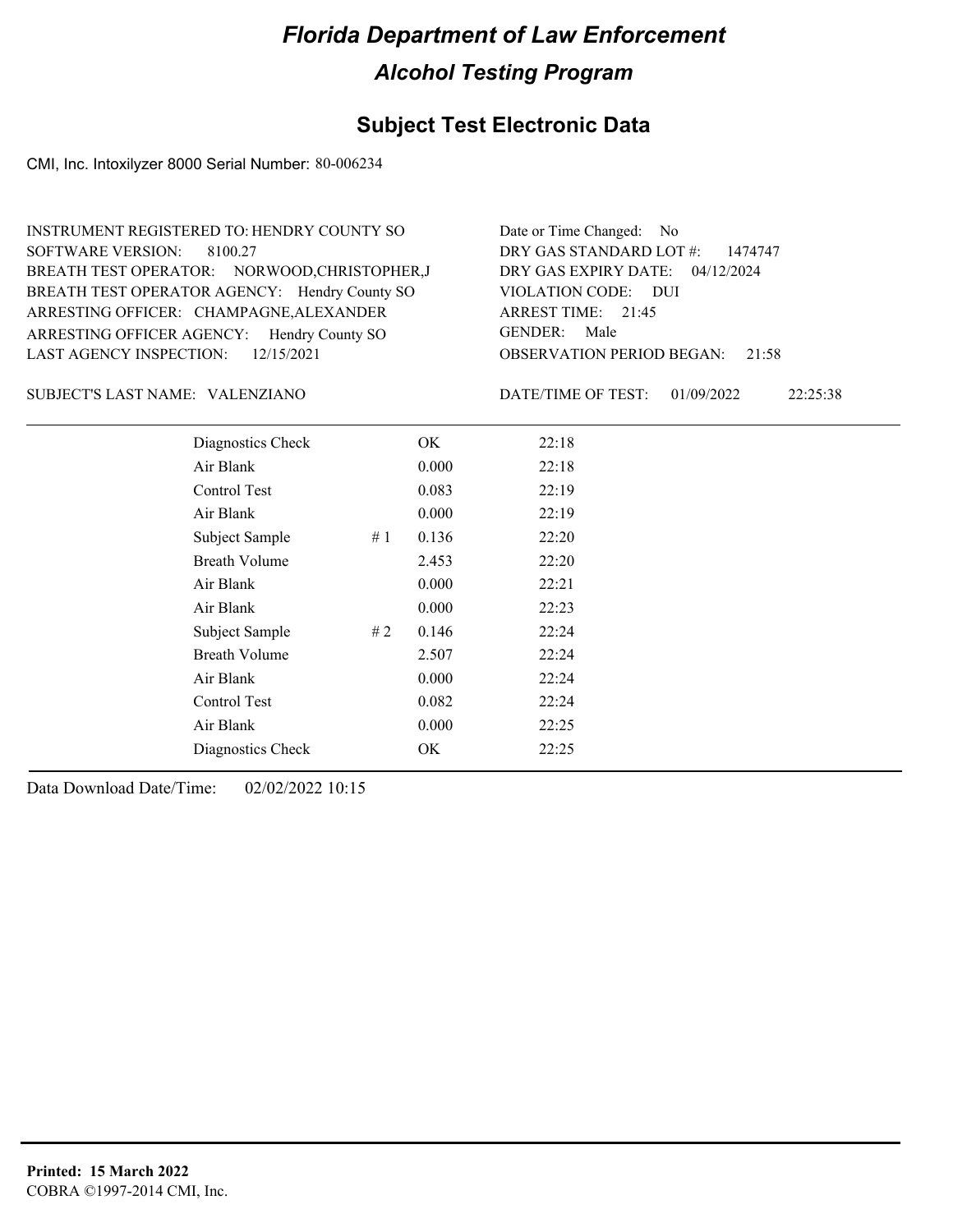### **Subject Test Electronic Data**

CMI, Inc. Intoxilyzer 8000 Serial Number: 80-006234

| INSTRUMENT REGISTERED TO: HENDRY COUNTY SO    | Date or Time Changed: No               |
|-----------------------------------------------|----------------------------------------|
| SOFTWARE VERSION: 8100.27                     | DRY GAS STANDARD LOT $\#$ : 1474747    |
| BREATH TEST OPERATOR: HULL, GARY, B           | DRY GAS EXPIRY DATE: 04/12/2024        |
| BREATH TEST OPERATOR AGENCY: Hendry County SO | VIOLATION CODE: DUI                    |
| ARRESTING OFFICER: CORONILLA, DANIEL          | ARREST TIME: 19:55                     |
| ARRESTING OFFICER AGENCY: Hendry County SO    | GENDER: Female                         |
| LAST AGENCY INSPECTION: $12/15/2021$          | <b>OBSERVATION PERIOD BEGAN:</b> 20:07 |

#### VELASQUEZ-LOARCA SUBJECT'S LAST NAME: DATE/TIME OF TEST:

DATE/TIME OF TEST: 01/12/2022 20:38:54

| Diagnostics Check    | OK    | 20:30 |
|----------------------|-------|-------|
| Air Blank            | 0.000 | 20:31 |
| Control Test         | 0.082 | 20:31 |
| Air Blank            | 0.000 | 20:31 |
| Subject Sample<br>#1 | 0.299 | 20:33 |
| <b>Breath Volume</b> | 1.648 | 20:33 |
| Air Blank            | 0.000 | 20:34 |
| Air Blank            | 0.000 | 20:36 |
| Subject Sample<br>#2 | 0.291 | 20:37 |
| <b>Breath Volume</b> | 1.765 | 20:37 |
| Air Blank            | 0.000 | 20:37 |
| Control Test         | 0.079 | 20:38 |
| Air Blank            | 0.000 | 20:38 |
| Diagnostics Check    | OK    | 20:38 |
|                      |       |       |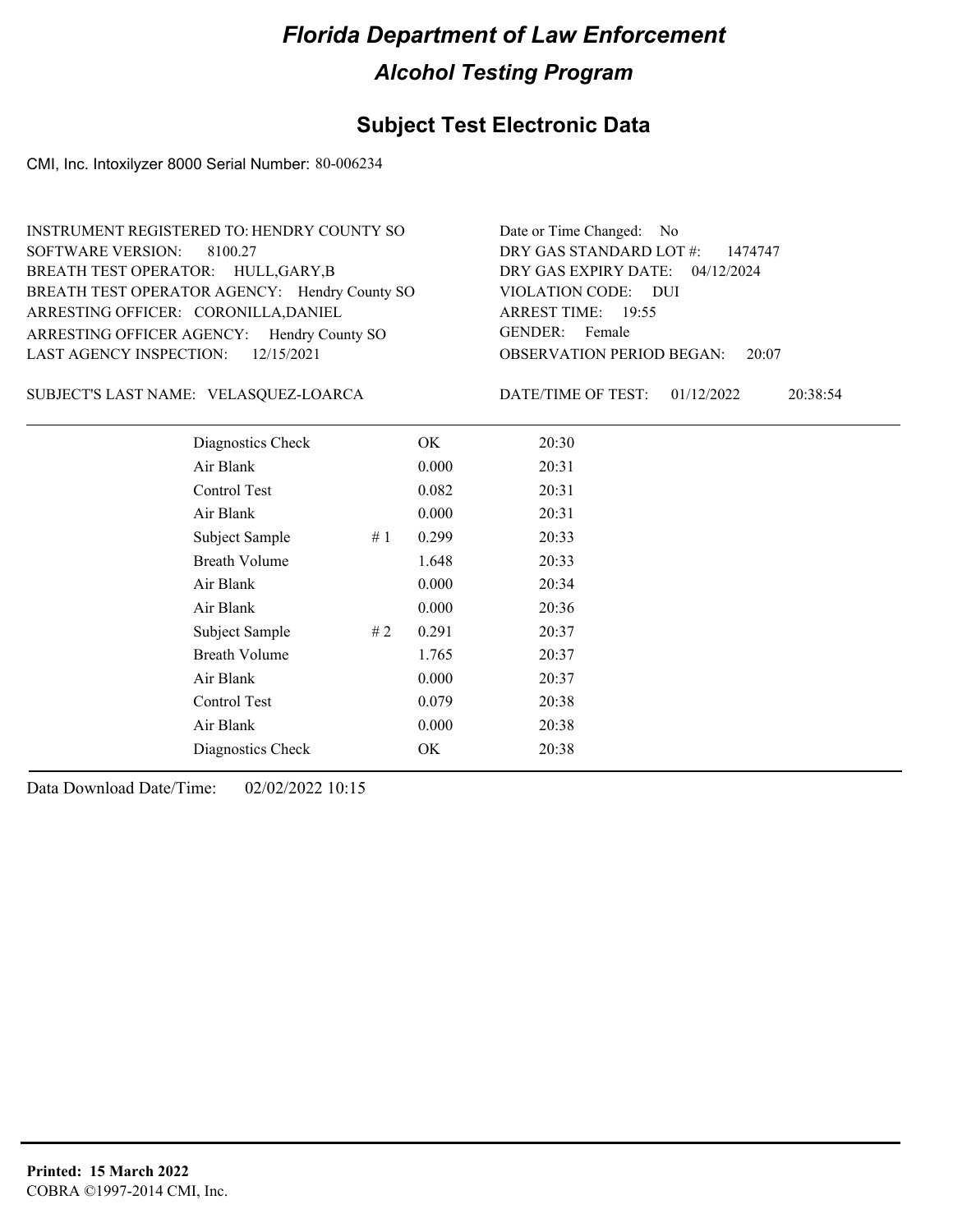### **Subject Test Electronic Data**

CMI, Inc. Intoxilyzer 8000 Serial Number: 80-006234

|                                      | INSTRUMENT REGISTERED TO: HENDRY COUNTY SO    |           |                     | Date or Time Changed: No                  |  |  |  |
|--------------------------------------|-----------------------------------------------|-----------|---------------------|-------------------------------------------|--|--|--|
| <b>SOFTWARE VERSION:</b><br>8100.27  |                                               |           |                     | DRY GAS STANDARD LOT #:<br>1474747        |  |  |  |
|                                      | BREATH TEST OPERATOR: HULL, GARY, B           |           |                     | DRY GAS EXPIRY DATE: 04/12/2024           |  |  |  |
|                                      | BREATH TEST OPERATOR AGENCY: Hendry County SO |           | VIOLATION CODE: DUI |                                           |  |  |  |
| ARRESTING OFFICER: CORONILLA, DANIEL |                                               |           | ARREST TIME: 23:33  |                                           |  |  |  |
|                                      | ARRESTING OFFICER AGENCY: Hendry County SO    |           | GENDER: Female      |                                           |  |  |  |
| LAST AGENCY INSPECTION:              | 12/15/2021                                    |           |                     | <b>OBSERVATION PERIOD BEGAN:</b><br>23:42 |  |  |  |
| SUBJECT'S LAST NAME: ANDERSON        |                                               |           | DATE/TIME OF TEST:  | 01/23/2022<br>00:20:00                    |  |  |  |
|                                      | Diagnostics Check                             | OK.       | 00:17               |                                           |  |  |  |
|                                      | Air Blank                                     | 0.000     | 00:17               |                                           |  |  |  |
|                                      | Control Test                                  | 0.083     | 00:17               |                                           |  |  |  |
|                                      | Air Blank                                     | 0.000     | 00:18               |                                           |  |  |  |
|                                      | Subject Sample                                | #1        | 00:18               | <b>Subject Test Refused</b>               |  |  |  |
|                                      | <b>Breath Volume</b>                          | 0.000     | 00:18               |                                           |  |  |  |
|                                      | Air Blank                                     | 0.000     | 00:19               |                                           |  |  |  |
|                                      | Control Test                                  | 0.083     | 00:19               |                                           |  |  |  |
|                                      | Air Blank                                     | 0.000     | 00:19               |                                           |  |  |  |
|                                      | Diagnostics Check                             | <b>OK</b> | 00:20               |                                           |  |  |  |
|                                      |                                               |           |                     |                                           |  |  |  |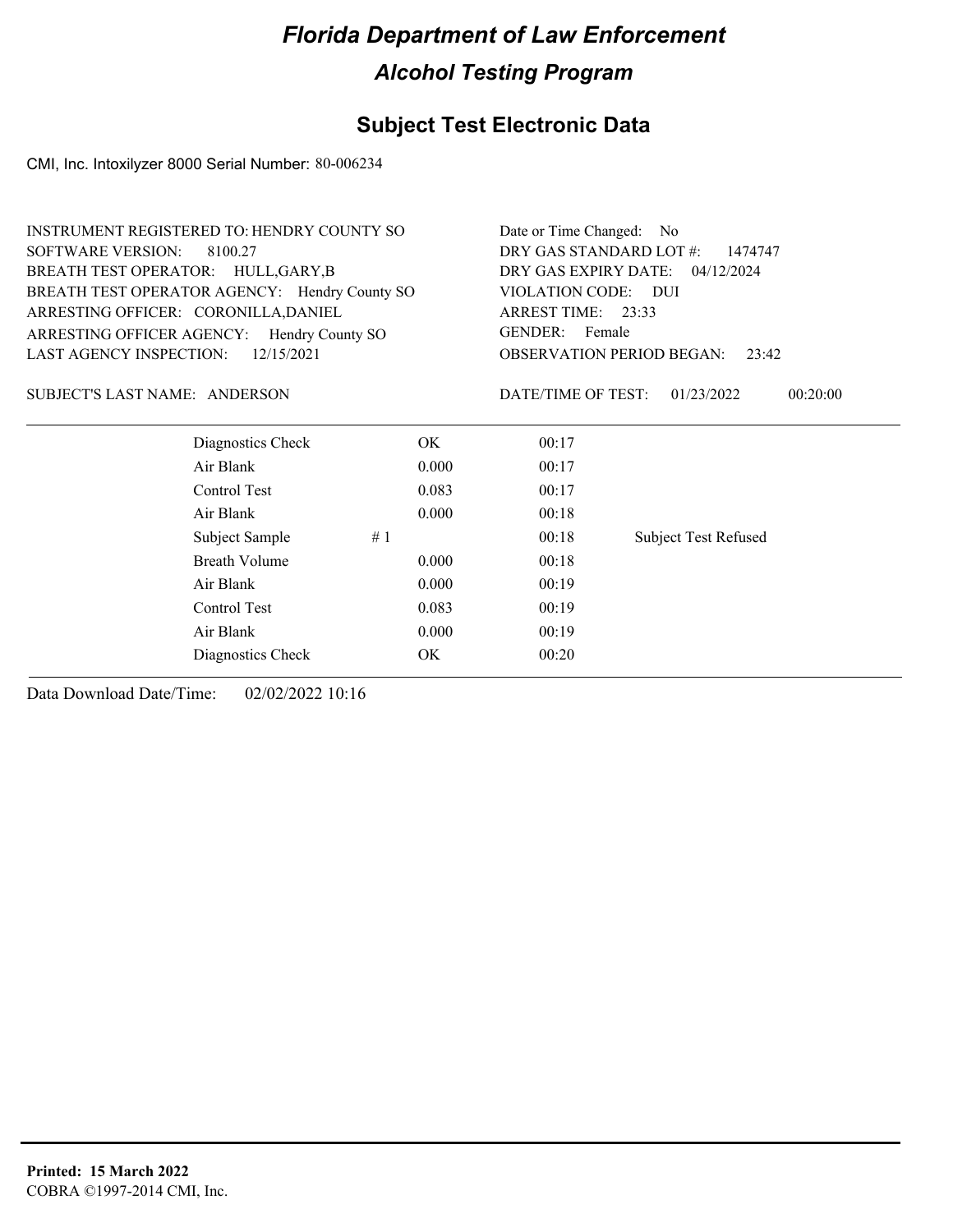#### **Subject Test Electronic Data**

CMI, Inc. Intoxilyzer 8000 Serial Number: 80-006234

| <b>INSTRUMENT REGISTERED TO: HENDRY COUNTY SO</b> | Date or Time Changed: No                                              |                                              |  |  |
|---------------------------------------------------|-----------------------------------------------------------------------|----------------------------------------------|--|--|
| SOFTWARE VERSION: 8100.27                         | DRY GAS STANDARD LOT #:<br>1474747<br>DRY GAS EXPIRY DATE: 04/12/2024 |                                              |  |  |
| BREATH TEST OPERATOR: HULL, GARY, B               |                                                                       |                                              |  |  |
| BREATH TEST OPERATOR AGENCY: Hendry County SO     | VIOLATION CODE: DUI                                                   |                                              |  |  |
| ARRESTING OFFICER: DREW, LIAM                     | ARREST TIME: 23:39                                                    |                                              |  |  |
| ARRESTING OFFICER AGENCY:<br>Hendry County SO     | Male<br>GENDER:                                                       |                                              |  |  |
| <b>LAST AGENCY INSPECTION:</b><br>12/15/2021      |                                                                       | <b>OBSERVATION PERIOD BEGAN:</b><br>00:28    |  |  |
| SUBJECT'S LAST NAME: PEREZ GOMEZ                  |                                                                       | DATE/TIME OF TEST:<br>01/23/2022<br>00:51:53 |  |  |
| Diagnostics Check                                 | OK.                                                                   | 00:48                                        |  |  |
| Air Blank                                         | 00:49                                                                 |                                              |  |  |
| Control Test<br>0.083                             |                                                                       | 00:49                                        |  |  |
| Air Blank                                         | 00:50                                                                 |                                              |  |  |

Subject Sample # 1 00:50 Subject Test Refused

Breath Volume 0.000 00:50 Air Blank 0.000 00:50 Control Test 0.083 00:51 Air Blank 0.000 00:51 Diagnostics Check OK 00:51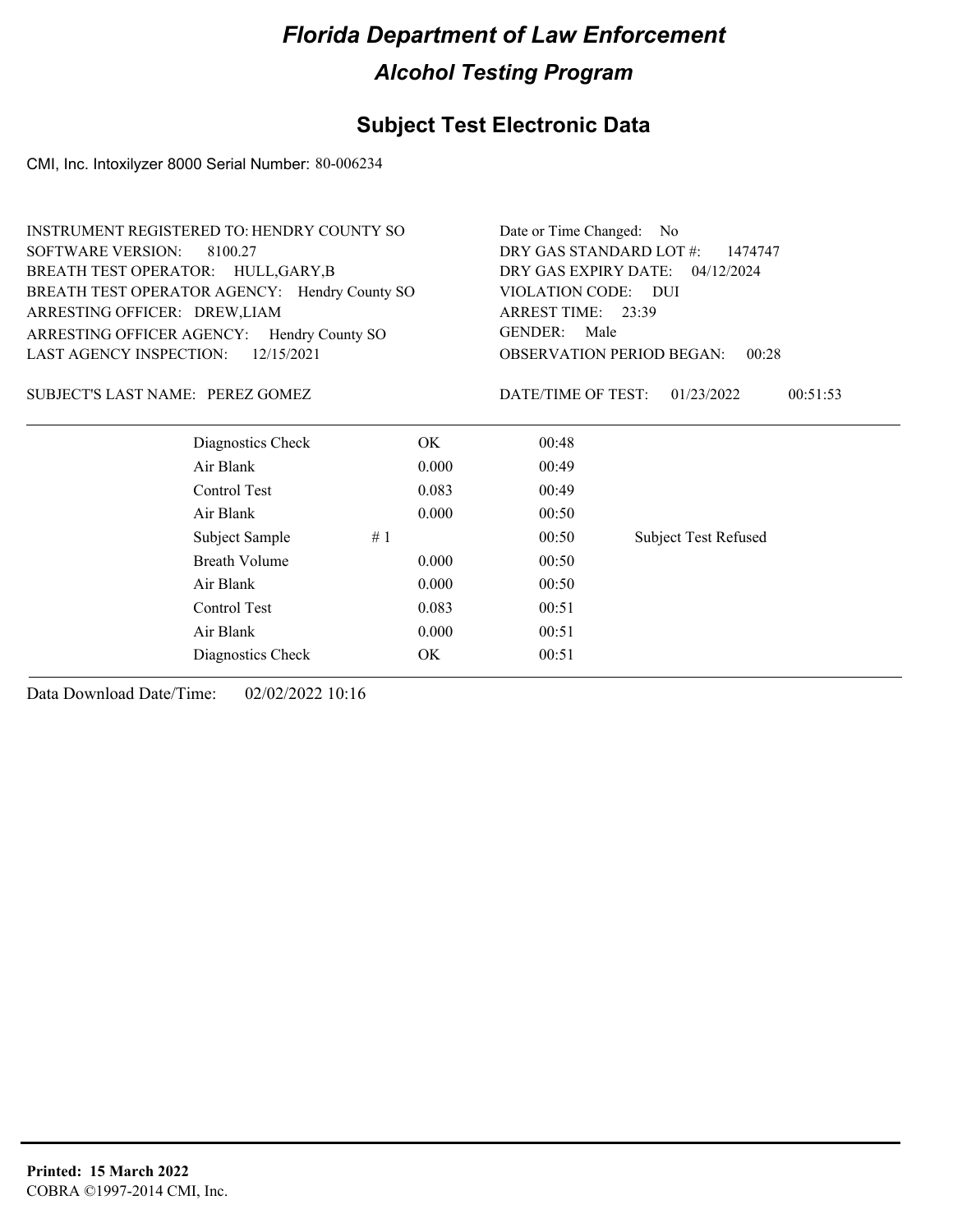### **Subject Test Electronic Data**

CMI, Inc. Intoxilyzer 8000 Serial Number: 80-006234

| INSTRUMENT REGISTERED TO: HENDRY COUNTY SO    | Date or Time Changed: No                  |
|-----------------------------------------------|-------------------------------------------|
| SOFTWARE VERSION: 8100.27                     | DRY GAS STANDARD LOT #: 1474747           |
| BREATH TEST OPERATOR: HULL, GARY, B           | DRY GAS EXPIRY DATE: 04/12/2024           |
| BREATH TEST OPERATOR AGENCY: Hendry County SO | VIOLATION CODE: DUI                       |
| ARRESTING OFFICER: CHAMPAGNE, ALEXANDER       | ARREST TIME: 00:18                        |
| ARRESTING OFFICER AGENCY: Hendry County SO    | GENDER: Male                              |
| LAST AGENCY INSPECTION: 12/15/2021            | <b>OBSERVATION PERIOD BEGAN:</b><br>00:28 |
|                                               |                                           |

#### SUBJECT'S LAST NAME: RAMOS GONZALES DATE/TIME OF TEST:

DATE/TIME OF TEST: 01/23/2022 01:04:12

| Diagnostics Check    |    | OK    | 00:57 |
|----------------------|----|-------|-------|
| Air Blank            |    | 0.000 | 00:57 |
| Control Test         |    | 0.083 | 00:58 |
| Air Blank            |    | 0.000 | 00:58 |
| Subject Sample       | #1 | 0.174 | 00:59 |
| <b>Breath Volume</b> |    | 1.429 | 00:59 |
| Air Blank            |    | 0.000 | 00:59 |
| Air Blank            |    | 0.000 | 01:01 |
| Subject Sample       | #2 | 0.168 | 01:02 |
| <b>Breath Volume</b> |    | 1.164 | 01:02 |
| Air Blank            |    | 0.000 | 01:03 |
| Control Test         |    | 0.079 | 01:03 |
| Air Blank            |    | 0.000 | 01:04 |
| Diagnostics Check    |    | OK    | 01:04 |
|                      |    |       |       |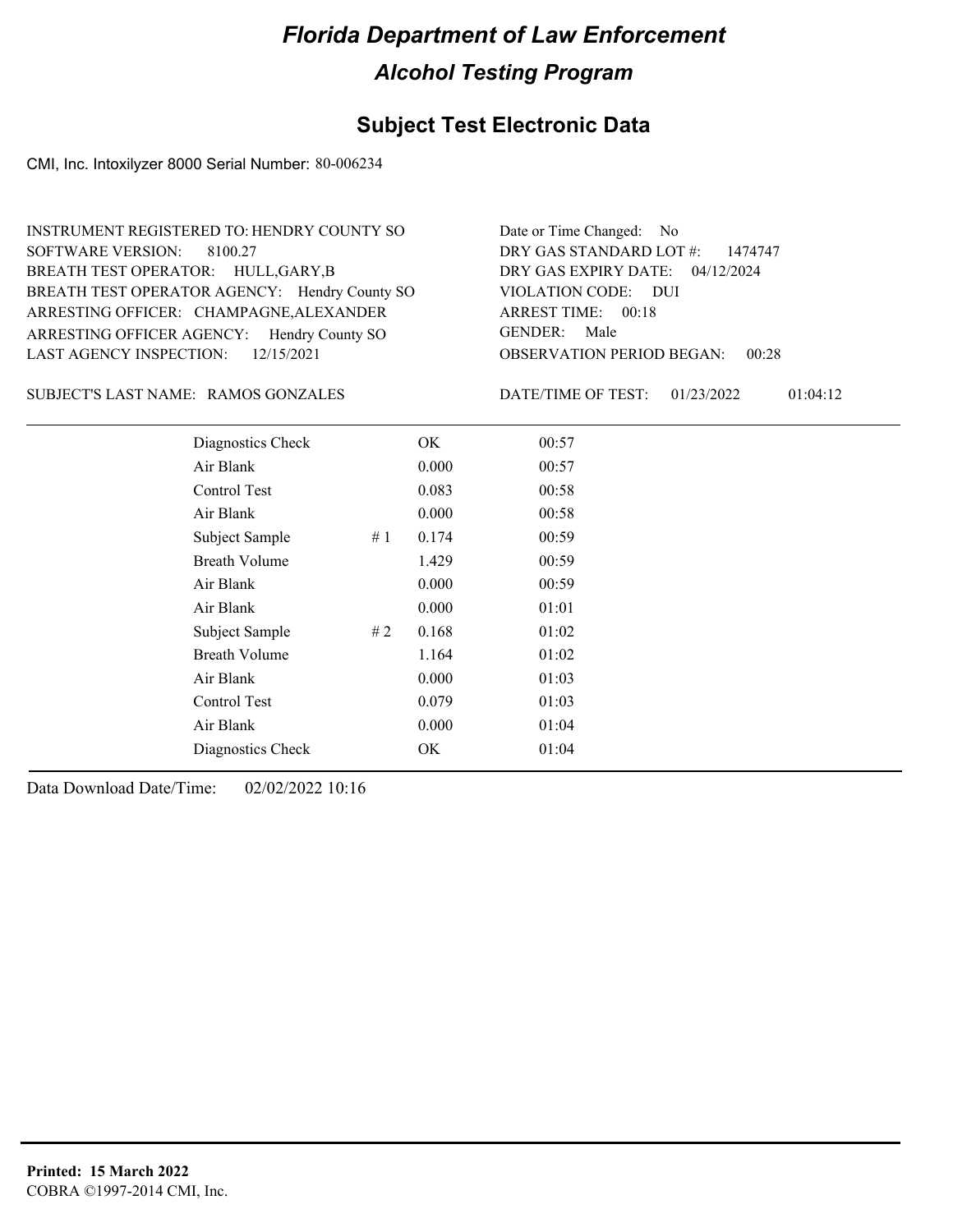### **Subject Test Electronic Data**

CMI, Inc. Intoxilyzer 8000 Serial Number: 80-006234

|                                     | <b>INSTRUMENT REGISTERED TO: HENDRY COUNTY SO</b> |       |                                           | Date or Time Changed: No           |  |  |  |
|-------------------------------------|---------------------------------------------------|-------|-------------------------------------------|------------------------------------|--|--|--|
| <b>SOFTWARE VERSION:</b><br>8100.27 |                                                   |       | DRY GAS STANDARD LOT #:<br>1474747        |                                    |  |  |  |
|                                     | BREATH TEST OPERATOR: AFONSO, MICHAEL, J          |       |                                           | DRY GAS EXPIRY DATE:<br>04/12/2024 |  |  |  |
|                                     | BREATH TEST OPERATOR AGENCY: Hendry County SO     |       | VIOLATION CODE: DUI                       |                                    |  |  |  |
| ARRESTING OFFICER: ELDRIDGE, ANDREW |                                                   |       | ARREST TIME: 22:55                        |                                    |  |  |  |
|                                     | ARRESTING OFFICER AGENCY: Hendry County SO        |       | <b>GENDER:</b><br>Male                    |                                    |  |  |  |
| <b>LAST AGENCY INSPECTION:</b>      | 12/15/2021                                        |       | <b>OBSERVATION PERIOD BEGAN:</b><br>23:00 |                                    |  |  |  |
| SUBJECT'S LAST NAME: BALTAZAR       |                                                   |       | DATE/TIME OF TEST:                        | 01/25/2022<br>23:47:18             |  |  |  |
|                                     | Diagnostics Check                                 | OK.   | 23:44                                     |                                    |  |  |  |
|                                     | Air Blank                                         | 0.000 | 23:44                                     |                                    |  |  |  |
|                                     | Control Test                                      | 0.082 | 23:44                                     |                                    |  |  |  |
|                                     | Air Blank                                         | 0.000 | 23:45                                     |                                    |  |  |  |
|                                     | Subject Sample                                    | #1    | 23:45                                     | <b>Subject Test Refused</b>        |  |  |  |
|                                     | <b>Breath Volume</b>                              | 0.000 | 23:45                                     |                                    |  |  |  |
|                                     | Air Blank                                         | 0.000 | 23:46                                     |                                    |  |  |  |
|                                     | Control Test                                      | 0.083 | 23:46                                     |                                    |  |  |  |
|                                     | Air Blank                                         | 0.000 | 23:47                                     |                                    |  |  |  |

Diagnostics Check OK 23:47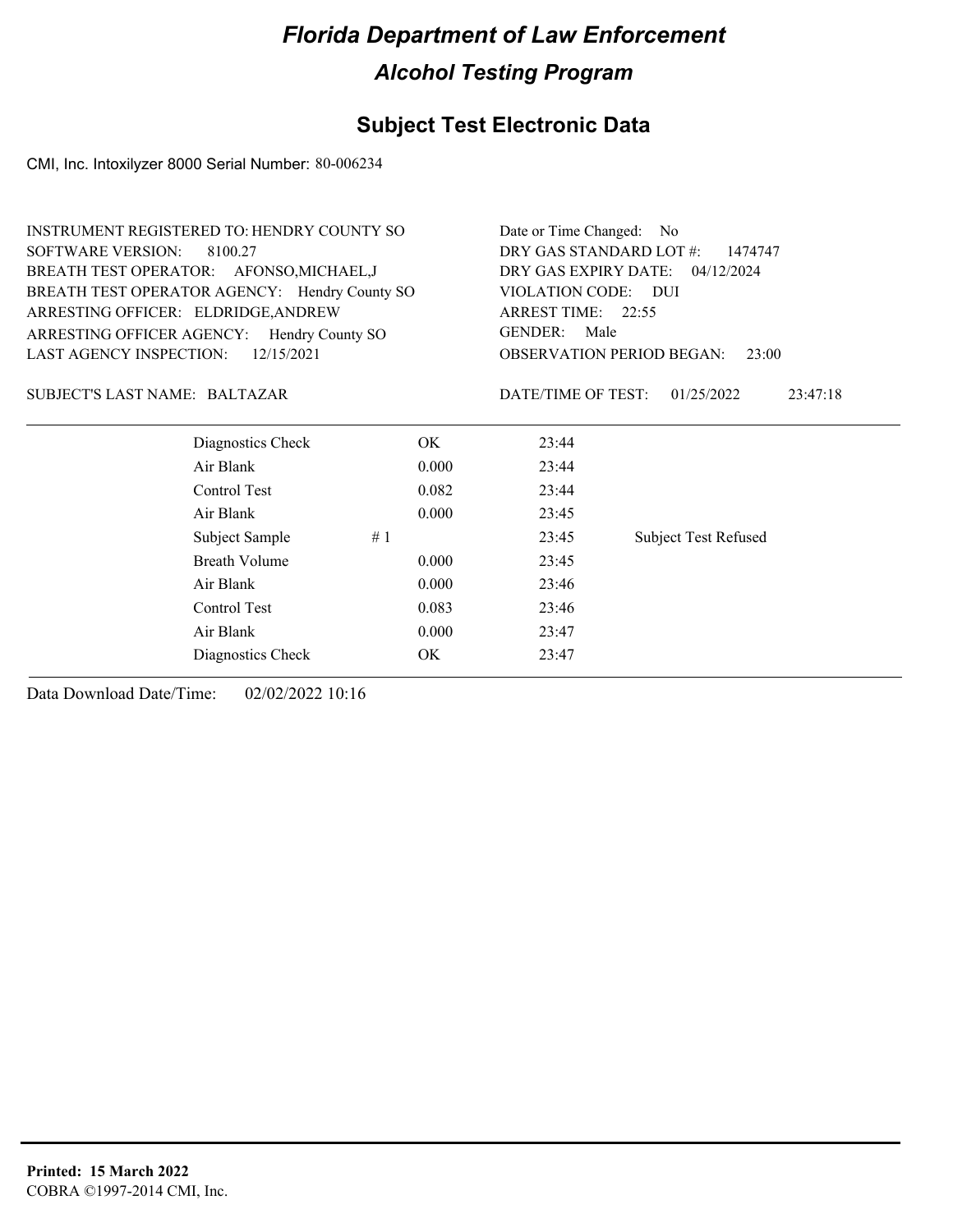### **Subject Test Electronic Data**

CMI, Inc. Intoxilyzer 8000 Serial Number: 80-006234

| INSTRUMENT REGISTERED TO: HENDRY COUNTY SO    | Date or Time Changed: No           |
|-----------------------------------------------|------------------------------------|
| SOFTWARE VERSION: 8100.27                     | DRY GAS STANDARD LOT #: 1474747    |
| BREATH TEST OPERATOR: AFONSO, MICHAEL, J      | DRY GAS EXPIRY DATE: 04/12/2024    |
| BREATH TEST OPERATOR AGENCY: Hendry County SO | VIOLATION CODE: DUI                |
| ARRESTING OFFICER: BARRIENTOS, KENNETH        | ARREST TIME: 23:41                 |
| ARRESTING OFFICER AGENCY: Hendry County SO    | GENDER: Male                       |
| LAST AGENCY INSPECTION: $12/15/2021$          | OBSERVATION PERIOD BEGAN:<br>00:10 |
|                                               |                                    |

#### SUBJECT'S LAST NAME: CHERY **Example 20 SUBJECT'S LAST NAME:** CHERY

DATE/TIME OF TEST: 01/29/2022 00:44:42

| Diagnostics Check    |    | OK    | 00:36 |  |
|----------------------|----|-------|-------|--|
| Air Blank            |    | 0.000 | 00:37 |  |
| Control Test         |    | 0.082 | 00:37 |  |
| Air Blank            |    | 0.000 | 00:38 |  |
| Subject Sample       | #1 | 0.136 | 00:39 |  |
| <b>Breath Volume</b> |    | 1.664 | 00:39 |  |
| Air Blank            |    | 0.000 | 00:40 |  |
| Air Blank            |    | 0.000 | 00:42 |  |
| Subject Sample       | #2 | 0.134 | 00:43 |  |
| <b>Breath Volume</b> |    | 1.585 | 00:43 |  |
| Air Blank            |    | 0.000 | 00:43 |  |
| Control Test         |    | 0.083 | 00:44 |  |
| Air Blank            |    | 0.000 | 00:44 |  |
| Diagnostics Check    |    | OK    | 00:44 |  |
|                      |    |       |       |  |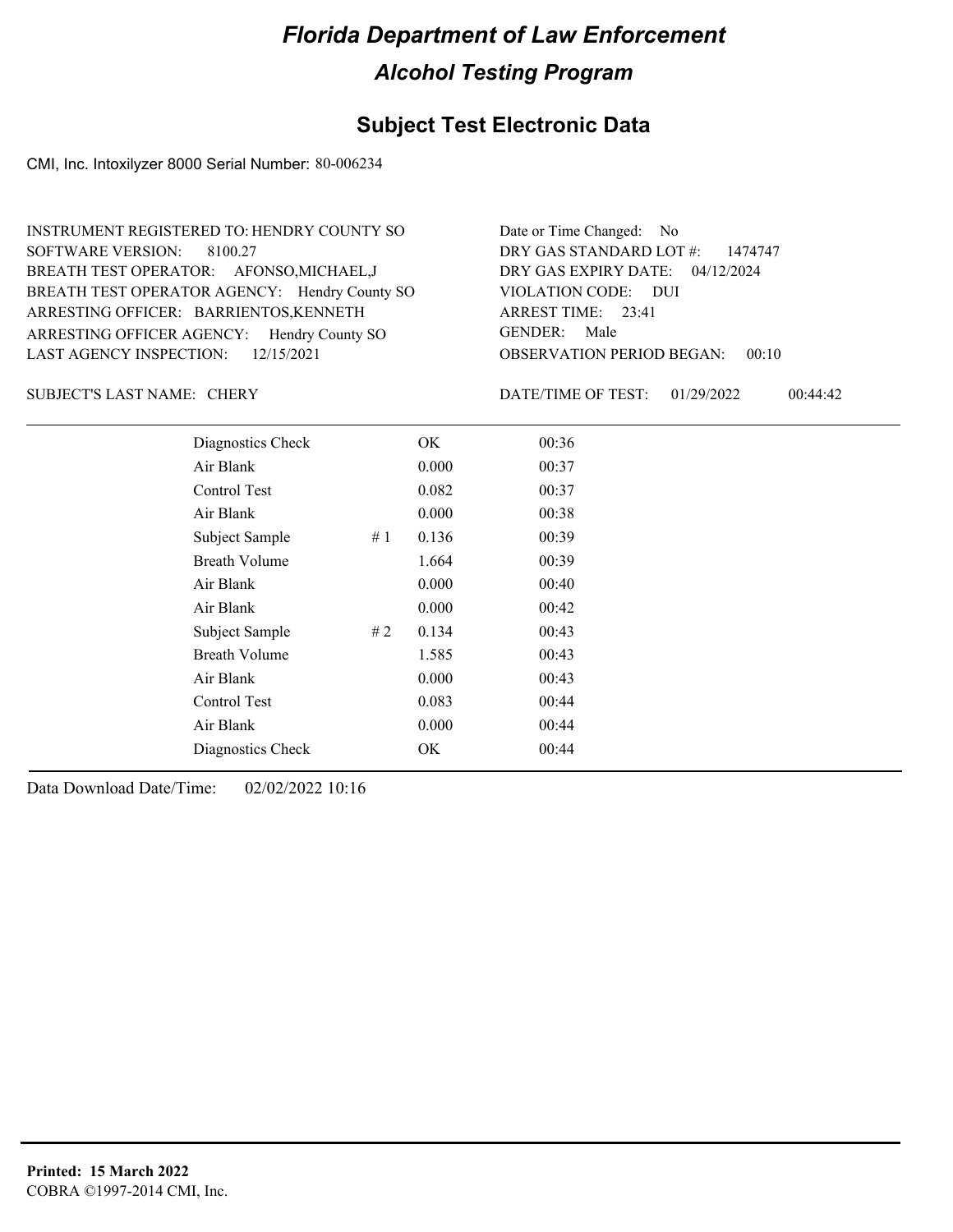### **Subject Test Electronic Data**

CMI, Inc. Intoxilyzer 8000 Serial Number: 80-006234

| <b>INSTRUMENT REGISTERED TO: HENDRY COUNTY SO</b> |            |       | Date or Time Changed: No           |                                           |          |  |
|---------------------------------------------------|------------|-------|------------------------------------|-------------------------------------------|----------|--|
| <b>SOFTWARE VERSION:</b><br>8100.27               |            |       | DRY GAS STANDARD LOT #:<br>1474747 |                                           |          |  |
| BREATH TEST OPERATOR: AFONSO, MICHAEL, J          |            |       |                                    | DRY GAS EXPIRY DATE: 04/12/2024           |          |  |
| BREATH TEST OPERATOR AGENCY: Hendry County SO     |            |       | VIOLATION CODE: DUI                |                                           |          |  |
| ARRESTING OFFICER: GEORGE, SHAQUAN                |            |       | ARREST TIME: 03:33                 |                                           |          |  |
| ARRESTING OFFICER AGENCY: Hendry County SO        |            |       | <b>GENDER:</b>                     | Male                                      |          |  |
| <b>LAST AGENCY INSPECTION:</b>                    | 12/15/2021 |       |                                    | <b>OBSERVATION PERIOD BEGAN:</b><br>04:45 |          |  |
| <b>SUBJECT'S LAST NAME: RAMIREZ</b>               |            |       | DATE/TIME OF TEST:                 | 01/29/2022                                | 05:37:32 |  |
| Diagnostics Check                                 |            | OK    | 05:34                              |                                           |          |  |
| Air Blank                                         |            | 0.000 | 05:35                              |                                           |          |  |
| Control Test                                      |            | 0.083 | 05:35                              |                                           |          |  |
| Air Blank                                         |            | 0.000 | 05:35                              |                                           |          |  |
| Subject Sample                                    | #1         |       | 05:36                              | <b>Subject Test Refused</b>               |          |  |
| <b>Breath Volume</b>                              |            | 0.000 | 05:36                              |                                           |          |  |
| Air Blank                                         |            | 0.000 | 05:36                              |                                           |          |  |
| Control Test                                      |            | 0.083 | 05:36                              |                                           |          |  |
| Air Blank                                         |            | 0.000 | 05:37                              |                                           |          |  |
| Diagnostics Check                                 |            | OK    | 05:37                              |                                           |          |  |
|                                                   |            |       |                                    |                                           |          |  |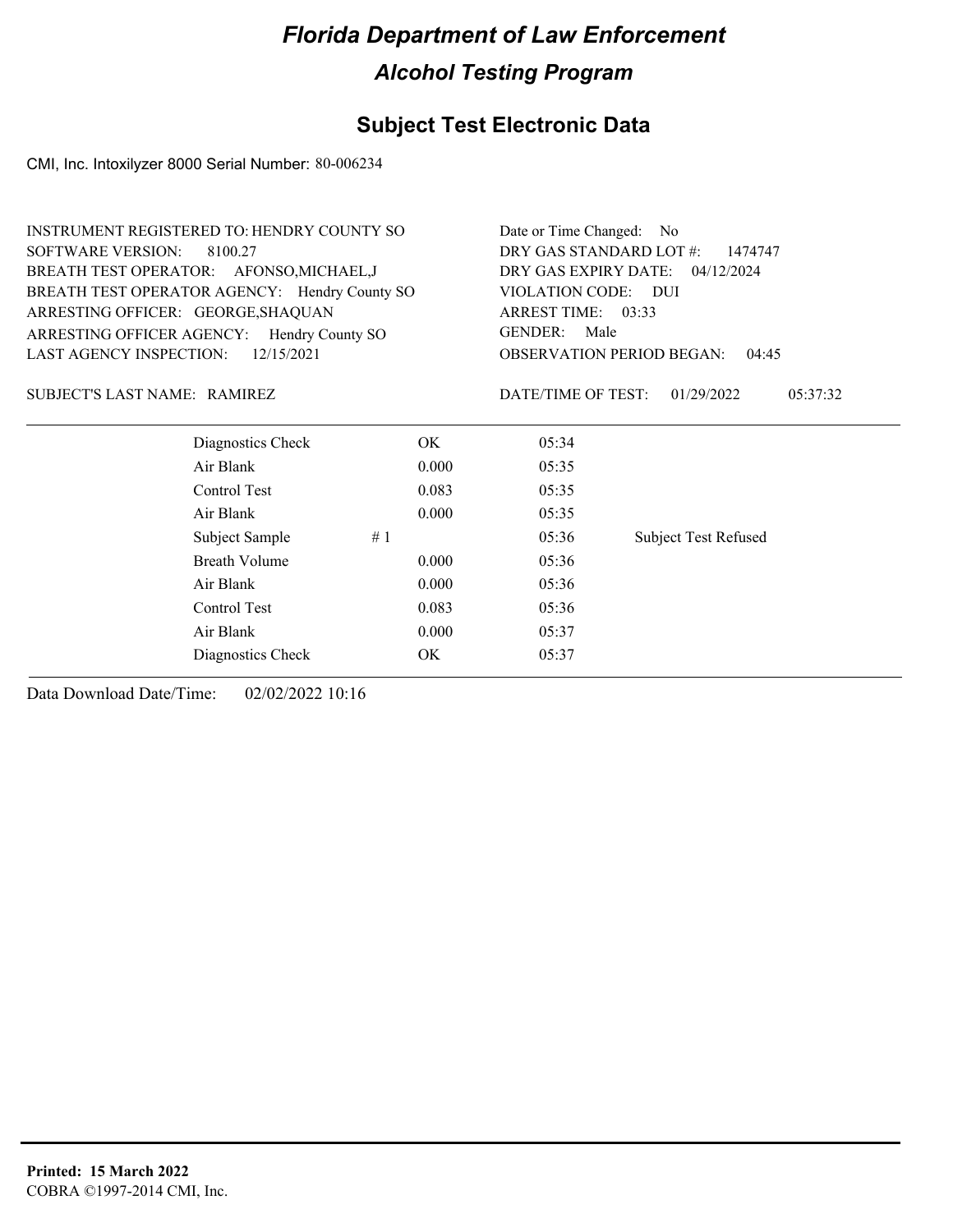### **Subject Test Electronic Data**

CMI, Inc. Intoxilyzer 8000 Serial Number: 80-006236

| <b>INSTRUMENT REGISTERED TO: MANATEE COUNTY SO</b> | Date or Time Changed: No                     |
|----------------------------------------------------|----------------------------------------------|
| SOFTWARE VERSION:<br>8100.27                       | DRY GAS STANDARD LOT #:<br>1408275           |
| BREATH TEST OPERATOR: TERRERO, FRAICOR,            | DRY GAS EXPIRY DATE: 11/19/2023              |
| BREATH TEST OPERATOR AGENCY: Manatee County SO     | VIOLATION CODE: DUI                          |
| ARRESTING OFFICER: TERRERO, FRAICOR                | ARREST TIME: 22:54                           |
| ARRESTING OFFICER AGENCY:<br>Manatee County SO     | GENDER: Male                                 |
| LAST AGENCY INSPECTION:<br>01/10/2022              | <b>OBSERVATION PERIOD BEGAN:</b><br>23:00    |
| SUBJECT'S LAST NAME: GARCIA CANTORAN               | DATE/TIME OF TEST:<br>01/13/2022<br>23:21:42 |
| Diagnostics Check                                  | OK.<br>23:20                                 |
| Air Blank                                          | 23:21<br><b>RFI</b> Detect                   |
| Air Blank                                          | 0.000<br>23:21                               |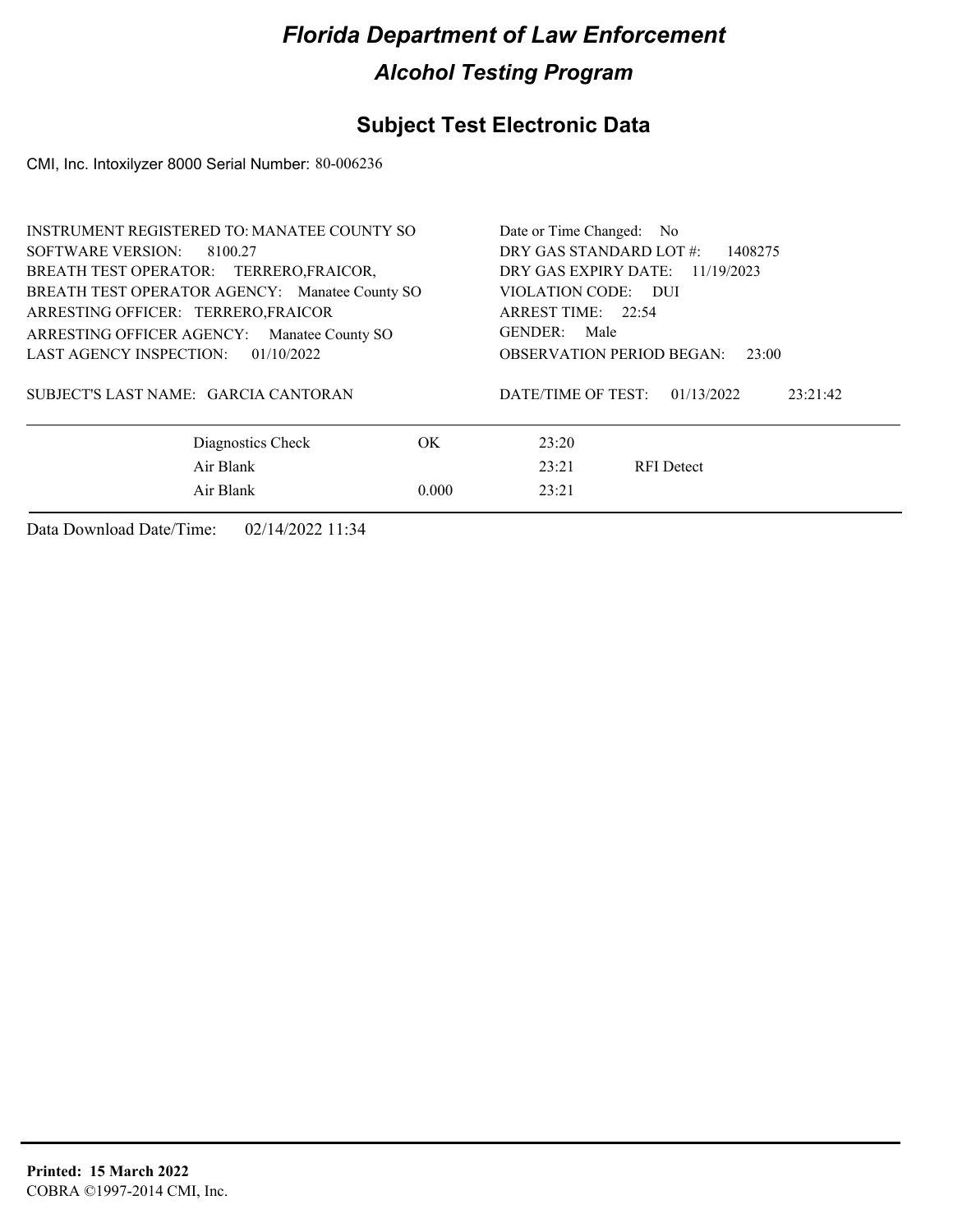### **Subject Test Electronic Data**

CMI, Inc. Intoxilyzer 8000 Serial Number: 80-006236

| INSTRUMENT REGISTERED TO: MANATEE COUNTY SO    | Date or Time Changed: No               |
|------------------------------------------------|----------------------------------------|
| SOFTWARE VERSION: 8100.27                      | DRY GAS STANDARD LOT $\#$ : 1408275    |
| BREATH TEST OPERATOR: TERRERO, FRAICOR,        | DRY GAS EXPIRY DATE: 11/19/2023        |
| BREATH TEST OPERATOR AGENCY: Manatee County SO | VIOLATION CODE: DUI                    |
| ARRESTING OFFICER: TERRERO, FRAICOR            | ARREST TIME: 22:54                     |
| ARRESTING OFFICER AGENCY: Manatee County SO    | GENDER: Male                           |
| LAST AGENCY INSPECTION: $01/10/2022$           | <b>OBSERVATION PERIOD BEGAN: 23:00</b> |

#### GRACIA CANTORAN SUBJECT'S LAST NAME: DATE/TIME OF TEST:

DATE/TIME OF TEST: 01/13/2022 23:29:43

| Diagnostics Check    | OK    | 23:23 |
|----------------------|-------|-------|
| Air Blank            | 0.000 | 23:23 |
| Control Test         | 0.080 | 23:24 |
| Air Blank            | 0.000 | 23:24 |
| Subject Sample<br>#1 | 0.110 | 23:25 |
| <b>Breath Volume</b> | 2.976 | 23:25 |
| Air Blank            | 0.000 | 23:25 |
| Air Blank            | 0.000 | 23:27 |
| Subject Sample<br>#2 | 0.106 | 23:28 |
| <b>Breath Volume</b> | 2.984 | 23:28 |
| Air Blank            | 0.000 | 23:28 |
| Control Test         | 0.079 | 23:29 |
| Air Blank            | 0.000 | 23:29 |
| Diagnostics Check    | OK    | 23:29 |
|                      |       |       |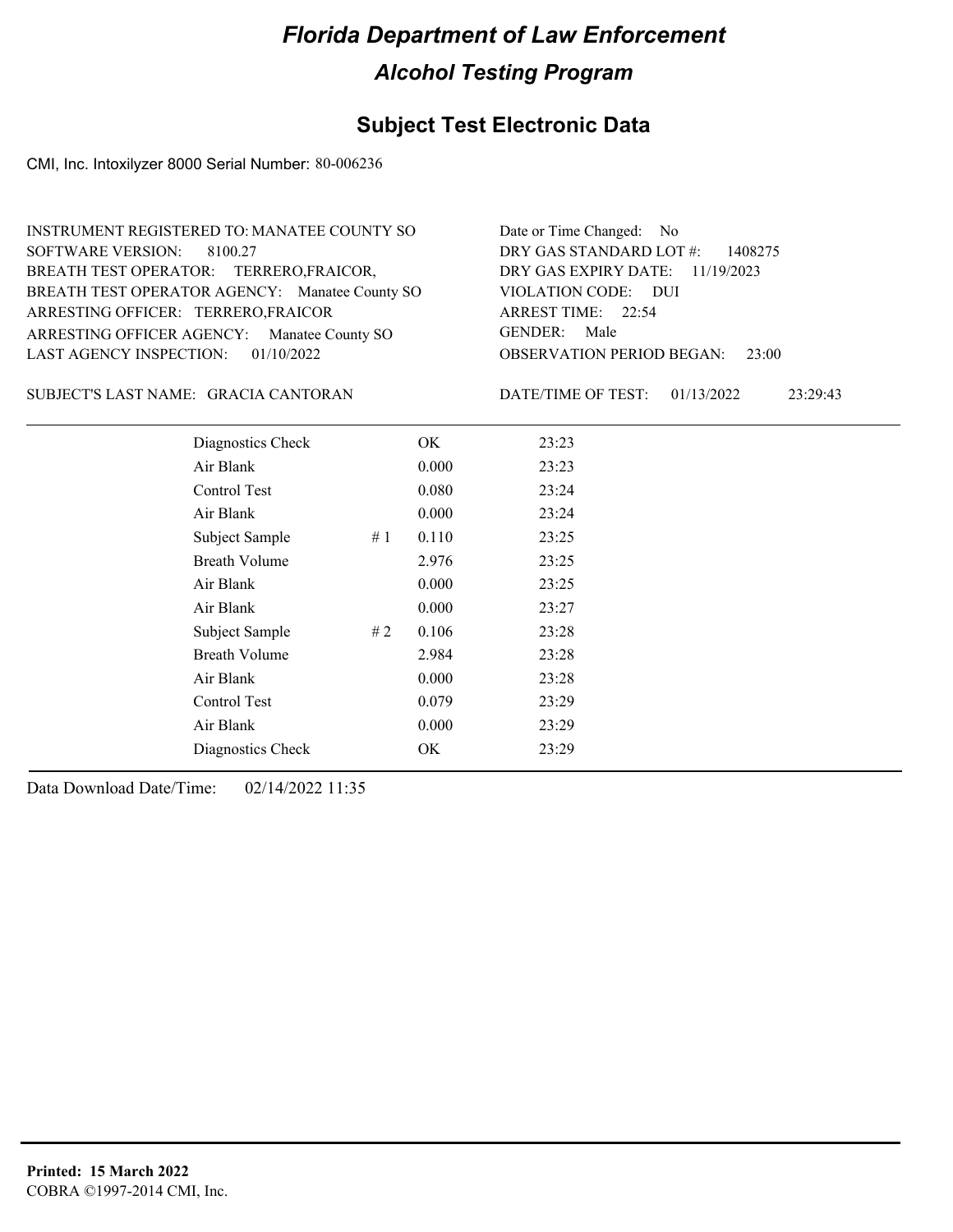### **Subject Test Electronic Data**

CMI, Inc. Intoxilyzer 8000 Serial Number: 80-006236

| INSTRUMENT REGISTERED TO: MANATEE COUNTY SO    |            |                                    | Date or Time Changed: No                  |  |  |
|------------------------------------------------|------------|------------------------------------|-------------------------------------------|--|--|
| <b>SOFTWARE VERSION:</b><br>8100.27            |            | DRY GAS STANDARD LOT #:<br>1408275 |                                           |  |  |
| BREATH TEST OPERATOR: TERRERO, FRAICOR,        |            | DRY GAS EXPIRY DATE:<br>11/19/2023 |                                           |  |  |
| BREATH TEST OPERATOR AGENCY: Manatee County SO |            | VIOLATION CODE:                    | - DUI                                     |  |  |
| ARRESTING OFFICER: TERRERO, FRAICOR            |            | ARREST TIME: 23:18                 |                                           |  |  |
| ARRESTING OFFICER AGENCY: Manatee County SO    |            | <b>GENDER:</b>                     | Male                                      |  |  |
| LAST AGENCY INSPECTION:                        | 01/10/2022 |                                    | <b>OBSERVATION PERIOD BEGAN:</b><br>23:24 |  |  |
| SUBJECT'S LAST NAME: MEJIA RODRIGUEZ           |            | DATE/TIME OF TEST:                 | 01/14/2022<br>23:49:10                    |  |  |
| Diagnostics Check                              | OK         | 23:45                              |                                           |  |  |
| Air Blank                                      | 0.000      | 23:46                              |                                           |  |  |
| Control Test                                   | 0.081      | 23:46                              |                                           |  |  |
| Air Blank                                      | 0.000      | 23:46                              |                                           |  |  |
| Subject Sample                                 | #1         | 23:47                              | <b>Subject Test Refused</b>               |  |  |
| <b>Breath Volume</b>                           | 0.000      | 23:47                              |                                           |  |  |
| Air Blank                                      | 0.000      | 23:48                              |                                           |  |  |
| Control Test                                   | 0.080      | 23:48                              |                                           |  |  |
| Air Blank                                      | 0.000      | 23:49                              |                                           |  |  |
| Diagnostics Check                              | OK         | 23:49                              |                                           |  |  |
|                                                |            |                                    |                                           |  |  |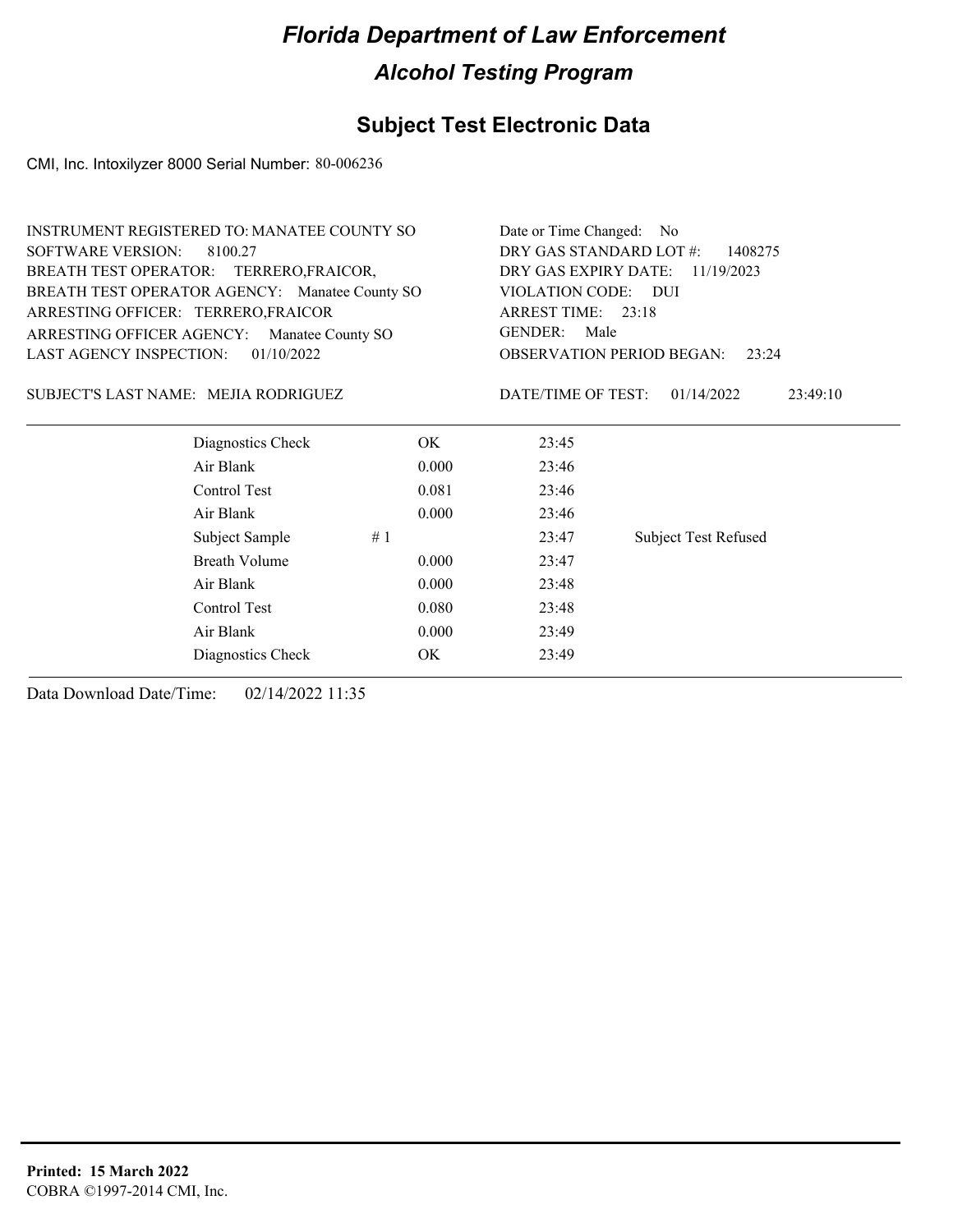### **Subject Test Electronic Data**

CMI, Inc. Intoxilyzer 8000 Serial Number: 80-006236

| INSTRUMENT REGISTERED TO: MANATEE COUNTY SO    | Date or Time Changed: No               |
|------------------------------------------------|----------------------------------------|
| SOFTWARE VERSION: 8100.27                      | DRY GAS STANDARD LOT $\#$ : 1408275    |
| BREATH TEST OPERATOR: TERRERO, FRAICOR,        | DRY GAS EXPIRY DATE: 11/19/2023        |
| BREATH TEST OPERATOR AGENCY: Manatee County SO | VIOLATION CODE: DUI                    |
| ARRESTING OFFICER: TERRERO, FRAICOR            | ARREST TIME: $17:45$                   |
| ARRESTING OFFICER AGENCY: Manatee County SO    | GENDER: Male                           |
| LAST AGENCY INSPECTION: $01/10/2022$           | <b>OBSERVATION PERIOD BEGAN: 19:15</b> |

SUBJECT'S LAST NAME: CHRISTOL **Example 20 SOUGHT ASSESS** DATE/TIME OF TEST:

DATE/TIME OF TEST: 01/17/2022 19:41:53

| Diagnostics Check    |    | OK    | 19:35 |
|----------------------|----|-------|-------|
| Air Blank            |    | 0.000 | 19:36 |
| Control Test         |    | 0.079 | 19:36 |
| Air Blank            |    | 0.000 | 19:37 |
| Subject Sample       | #1 | 0.145 | 19:37 |
| <b>Breath Volume</b> |    | 2.019 | 19:37 |
| Air Blank            |    | 0.000 | 19:38 |
| Air Blank            |    | 0.000 | 19:39 |
| Subject Sample       | #2 | 0.145 | 19:40 |
| <b>Breath Volume</b> |    | 1.781 | 19:40 |
| Air Blank            |    | 0.000 | 19:40 |
| Control Test         |    | 0.080 | 19:41 |
| Air Blank            |    | 0.000 | 19:41 |
| Diagnostics Check    |    | OK    | 19:41 |
|                      |    |       |       |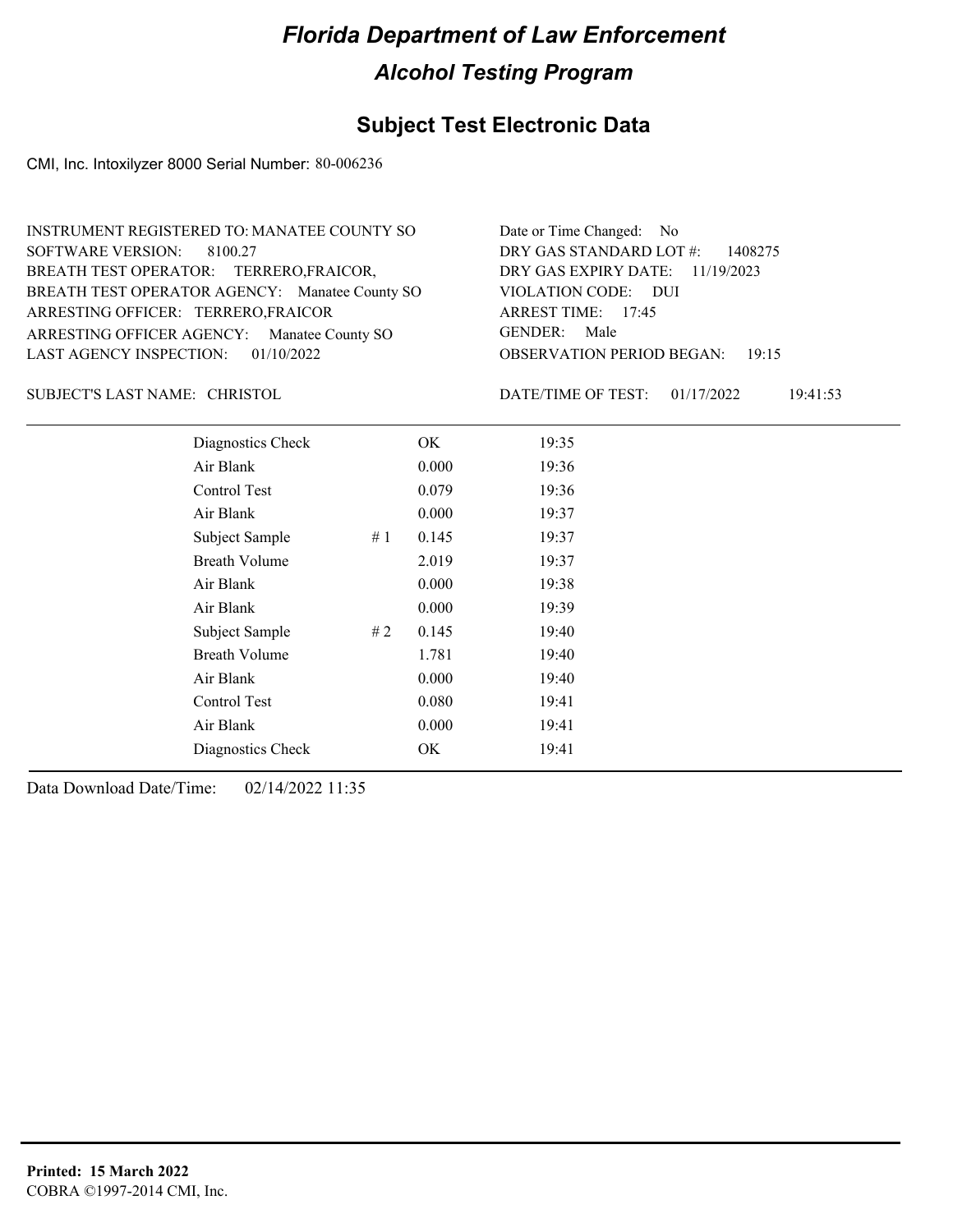### **Subject Test Electronic Data**

CMI, Inc. Intoxilyzer 8000 Serial Number: 80-006236

| INSTRUMENT REGISTERED TO: MANATEE COUNTY SO    | Date or Time Changed: No               |
|------------------------------------------------|----------------------------------------|
| SOFTWARE VERSION: 8100.27                      | DRY GAS STANDARD LOT $\#$ : 1408275    |
| BREATH TEST OPERATOR: TERRERO, FRAICOR,        | DRY GAS EXPIRY DATE: 11/19/2023        |
| BREATH TEST OPERATOR AGENCY: Manatee County SO | VIOLATION CODE: DUI                    |
| ARRESTING OFFICER: TERRERO, FRAICOR            | ARREST TIME: 15:46                     |
| ARRESTING OFFICER AGENCY: Manatee County SO    | GENDER: Male                           |
| LAST AGENCY INSPECTION: $01/10/2022$           | <b>OBSERVATION PERIOD BEGAN: 15:55</b> |

BURNS SUBJECT'S LAST NAME: DATE/TIME OF TEST:

DATE/TIME OF TEST: 01/21/2022 16:21:09

| Diagnostics Check    |    | OK    | 16:15 |                   |  |
|----------------------|----|-------|-------|-------------------|--|
| Air Blank            |    | 0.000 | 16:15 |                   |  |
| Control Test         |    | 0.079 | 16:16 |                   |  |
| Air Blank            |    | 0.000 | 16:16 |                   |  |
| Subject Sample       | #1 | 0.326 | 16:17 |                   |  |
| <b>Breath Volume</b> |    | 1.847 | 16:17 |                   |  |
| Air Blank            |    | 0.000 | 16:17 |                   |  |
| Air Blank            |    | 0.000 | 16:19 |                   |  |
| Subject Sample       | #2 |       | 16:19 | <b>RFI</b> Detect |  |
| <b>Breath Volume</b> |    | 0.000 | 16:19 |                   |  |
| Air Blank            |    | 0.000 | 16:20 |                   |  |
| Control Test         |    | 0.078 | 16:20 |                   |  |
| Air Blank            |    | 0.000 | 16:21 |                   |  |
| Diagnostics Check    |    | OK    | 16:21 |                   |  |
|                      |    |       |       |                   |  |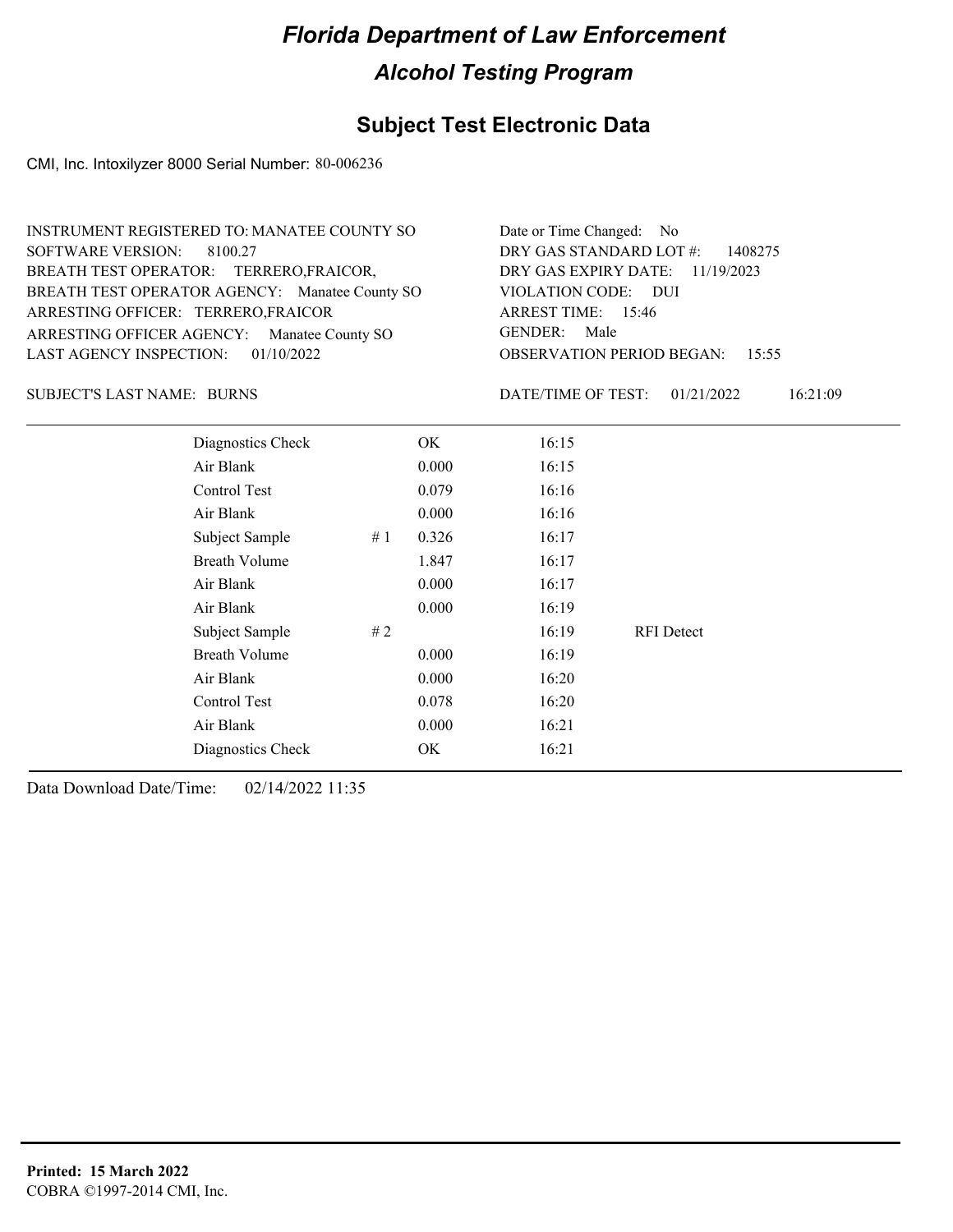### **Subject Test Electronic Data**

CMI, Inc. Intoxilyzer 8000 Serial Number: 80-006236

| INSTRUMENT REGISTERED TO: MANATEE COUNTY SO    | Date or Time Changed: No                  |
|------------------------------------------------|-------------------------------------------|
| SOFTWARE VERSION: 8100.27                      | DRY GAS STANDARD LOT $\#$ : 1408275       |
| BREATH TEST OPERATOR: TERRERO, FRAICOR,        | DRY GAS EXPIRY DATE: $11/19/2023$         |
| BREATH TEST OPERATOR AGENCY: Manatee County SO | VIOLATION CODE: DUI                       |
| ARRESTING OFFICER: TERRERO, FRAICOR            | ARREST TIME: 15:46                        |
| ARRESTING OFFICER AGENCY: Manatee County SO    | GENDER: Male                              |
| LAST AGENCY INSPECTION: $01/10/2022$           | <b>OBSERVATION PERIOD BEGAN: 15:55</b>    |
|                                                |                                           |
| <b>SUBJECT'S LAST NAME: BURNS</b>              | DATE/TIME OF TEST: 01/21/2022<br>16:29:17 |

BURNS SUBJECT'S LAST NAME: DATE/TIME OF TEST:

| Diagnostics Check    |    | OK    | 16:23 |                   |
|----------------------|----|-------|-------|-------------------|
| Air Blank            |    | 0.000 | 16:23 |                   |
| Control Test         |    | 0.079 | 16:23 |                   |
| Air Blank            |    | 0.000 | 16:24 |                   |
| Subject Sample       | #1 | 0.322 | 16:25 |                   |
| <b>Breath Volume</b> |    | 1.531 | 16:25 |                   |
| Air Blank            |    | 0.000 | 16:26 |                   |
| Air Blank            |    | 0.000 | 16:27 |                   |
|                      |    |       | 16:28 | <b>RFI</b> Detect |
| Air Blank            |    | 0.000 | 16:28 |                   |
| Control Test         |    | 0.079 | 16:28 |                   |
| Air Blank            |    |       | 16:29 | <b>RFI</b> Detect |
| Air Blank            |    |       | 16:29 | <b>RFI</b> Detect |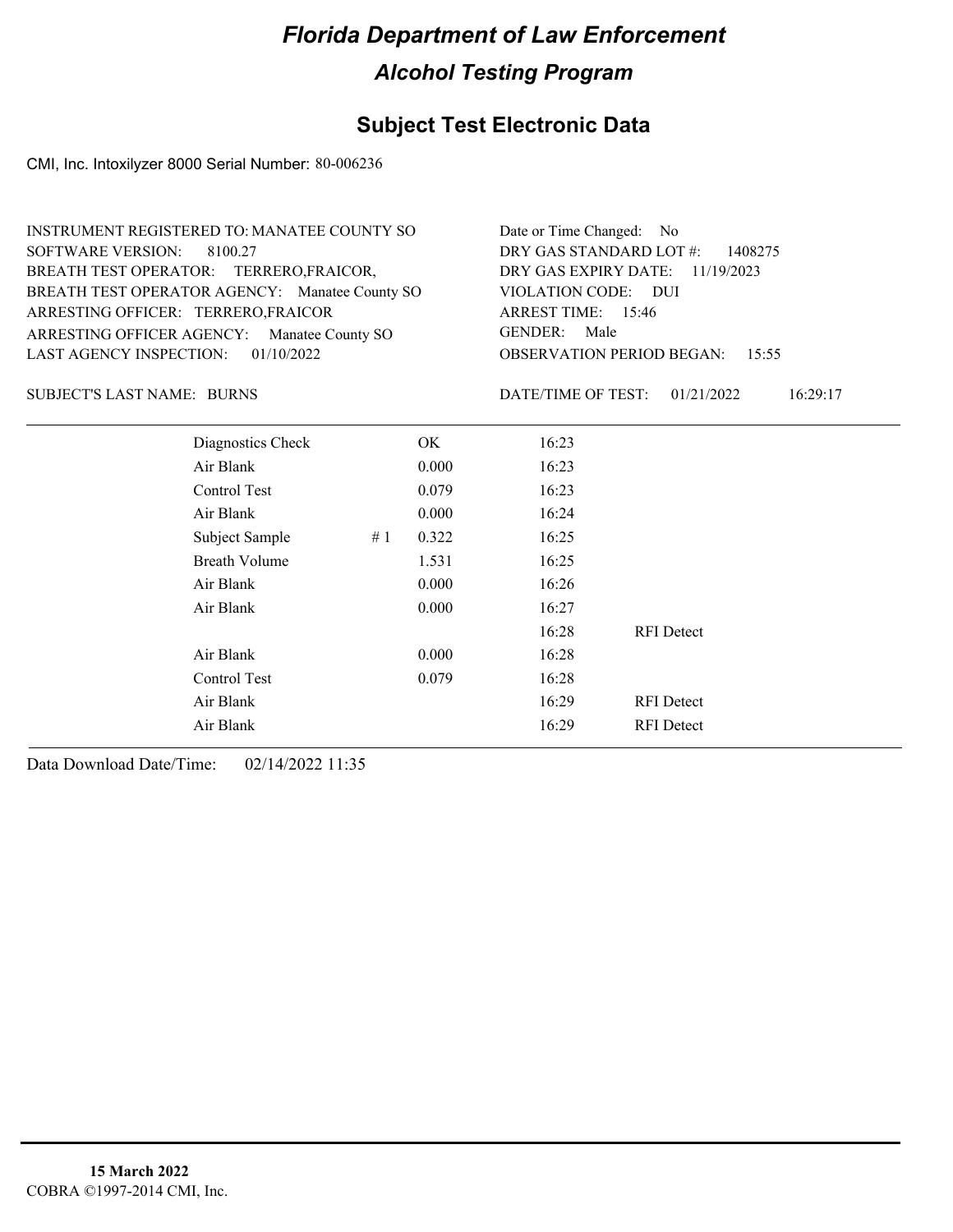### **Subject Test Electronic Data**

CMI, Inc. Intoxilyzer 8000 Serial Number: 80-006236

| INSTRUMENT REGISTERED TO: MANATEE COUNTY SO    | Date or Time Changed: No               |
|------------------------------------------------|----------------------------------------|
| SOFTWARE VERSION: 8100.27                      | DRY GAS STANDARD LOT $\#$ : 1408275    |
| BREATH TEST OPERATOR: TERRERO, FRAICOR,        | DRY GAS EXPIRY DATE: 11/19/2023        |
| BREATH TEST OPERATOR AGENCY: Manatee County SO | VIOLATION CODE: DUI                    |
| ARRESTING OFFICER: TERRERO, FRAICOR            | ARREST TIME: 15:46                     |
| ARRESTING OFFICER AGENCY: Manatee County SO    | GENDER: Male                           |
| LAST AGENCY INSPECTION: 01/10/2022             | <b>OBSERVATION PERIOD BEGAN: 18:22</b> |

BURNS SUBJECT'S LAST NAME: DATE/TIME OF TEST:

DATE/TIME OF TEST: 01/21/2022 18:48:56

| Diagnostics Check    |    | OK    | 18:42 |  |
|----------------------|----|-------|-------|--|
| Air Blank            |    | 0.000 | 18:42 |  |
| Control Test         |    | 0.079 | 18:43 |  |
| Air Blank            |    | 0.000 | 18:43 |  |
| Subject Sample       | #1 | 0.300 | 18:44 |  |
| <b>Breath Volume</b> |    | 2.601 | 18:44 |  |
| Air Blank            |    | 0.000 | 18:44 |  |
| Air Blank            |    | 0.000 | 18:46 |  |
| Subject Sample       | #2 | 0.296 | 18:47 |  |
| <b>Breath Volume</b> |    | 2.421 | 18:47 |  |
| Air Blank            |    | 0.000 | 18:48 |  |
| Control Test         |    | 0.078 | 18:48 |  |
| Air Blank            |    | 0.000 | 18:48 |  |
| Diagnostics Check    |    | OK    | 18:48 |  |
|                      |    |       |       |  |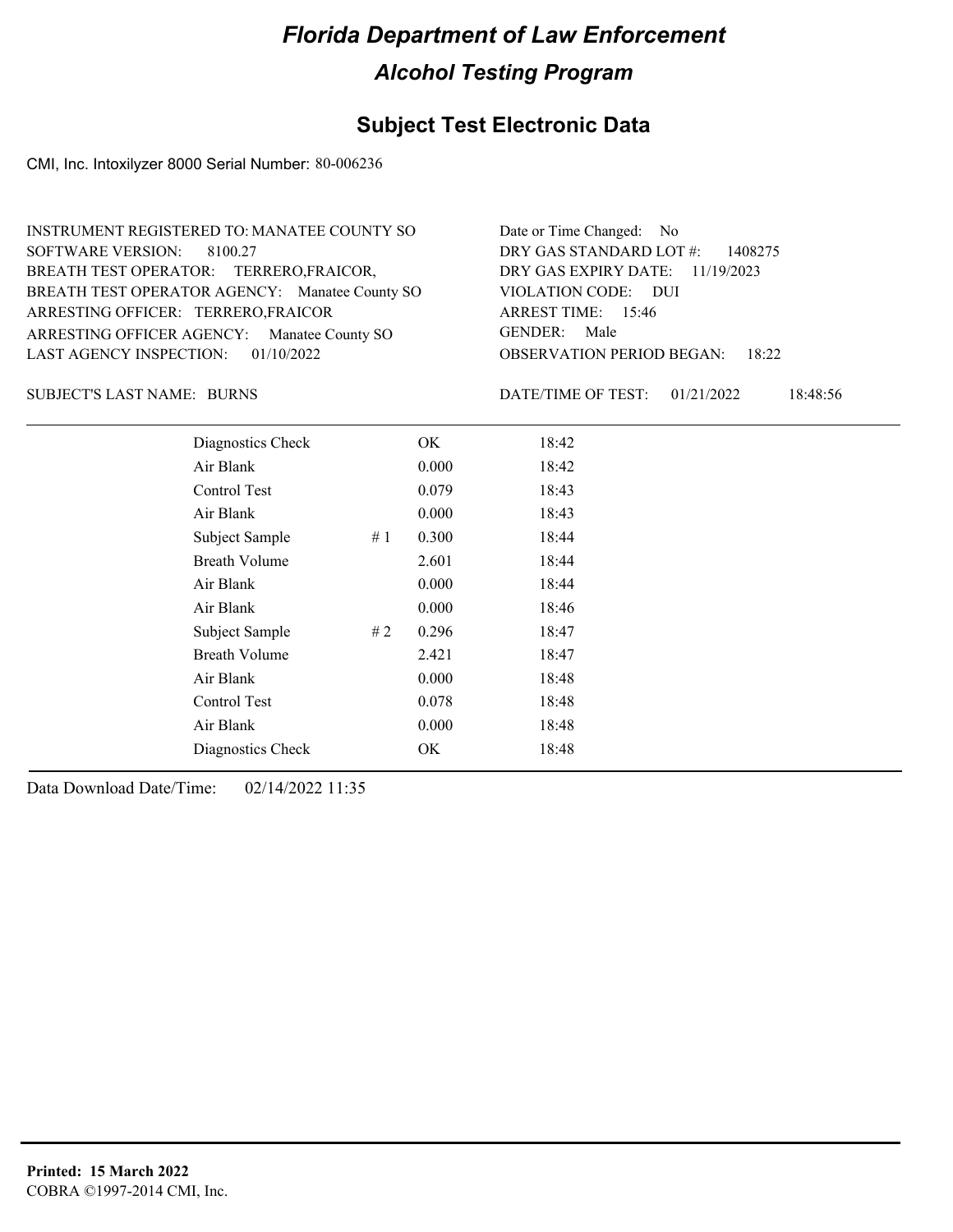### **Subject Test Electronic Data**

CMI, Inc. Intoxilyzer 8000 Serial Number: 80-006236

| INSTRUMENT REGISTERED TO: MANATEE COUNTY SO    | Date or Time Changed: No                     |
|------------------------------------------------|----------------------------------------------|
| SOFTWARE VERSION: 8100.27                      | DRY GAS STANDARD LOT #:<br>1408275           |
| BREATH TEST OPERATOR: TERRERO, FRAICOR,        | DRY GAS EXPIRY DATE: 11/19/2023              |
| BREATH TEST OPERATOR AGENCY: Manatee County SO | VIOLATION CODE: DUI                          |
| ARRESTING OFFICER: TERRERO, FRAICOR            | ARREST TIME: $00:02$                         |
| ARRESTING OFFICER AGENCY: Manatee County SO    | GENDER: Male                                 |
| LAST AGENCY INSPECTION:<br>01/10/2022          | <b>OBSERVATION PERIOD BEGAN:</b><br>00:07    |
| SUBJECT'S LAST NAME: AMADOR GONZALEZ           | DATE/TIME OF TEST:<br>01/24/2022<br>00:27:52 |
| Fail<br>Diagnostics Check                      | Temperature Regulation Test<br>00:27         |
| Air Blank<br>0.000                             | 00:27                                        |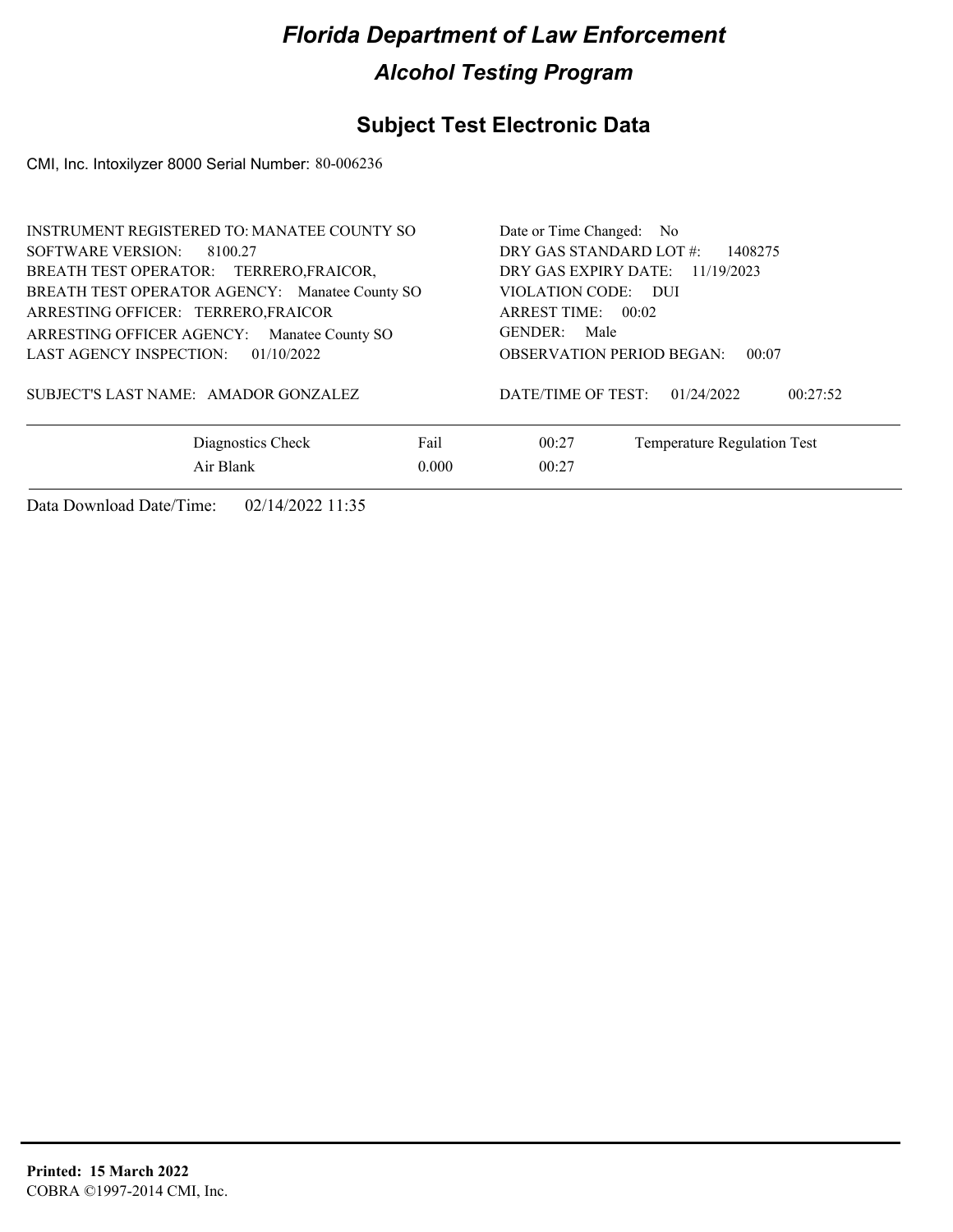### **Subject Test Electronic Data**

CMI, Inc. Intoxilyzer 8000 Serial Number: 80-006236

| INSTRUMENT REGISTERED TO: MANATEE COUNTY SO    | Date or Time Changed: No               |
|------------------------------------------------|----------------------------------------|
| SOFTWARE VERSION: 8100.27                      | DRY GAS STANDARD LOT $\#$ : 1408275    |
| BREATH TEST OPERATOR: TERRERO, FRAICOR,        | DRY GAS EXPIRY DATE: 11/19/2023        |
| BREATH TEST OPERATOR AGENCY: Manatee County SO | VIOLATION CODE: DUI                    |
| ARRESTING OFFICER: TERRERO, FRAICOR            | ARREST TIME: 00:02                     |
| ARRESTING OFFICER AGENCY: Manatee County SO    | GENDER: Male                           |
| LAST AGENCY INSPECTION: $01/10/2022$           | <b>OBSERVATION PERIOD BEGAN: 00:07</b> |

#### SUBJECT'S LAST NAME: AMADOR GONZALEZ DATE/TIME OF TEST:

DATE/TIME OF TEST: 01/24/2022 00:35:49

| Diagnostics Check     | OK    | 00:29 |                             |
|-----------------------|-------|-------|-----------------------------|
| Air Blank             | 0.000 | 00:29 |                             |
| Control Test          | 0.081 | 00:30 |                             |
| Air Blank             | 0.000 | 00:30 |                             |
| Subject Sample<br>#1  | 0.031 | 00:30 |                             |
| <b>Breath Volume</b>  | 3.617 | 00:30 |                             |
| Air Blank             | 0.000 | 00:31 |                             |
| Air Blank             | 0.000 | 00:33 |                             |
| Subject Sample<br># 2 | 0.029 | 00:33 |                             |
| <b>Breath Volume</b>  | 3.769 | 00:33 |                             |
| Air Blank             | 0.000 | 00:34 |                             |
| Control Test          | 0.080 | 00:34 |                             |
| Air Blank             | 0.000 | 00:35 |                             |
| Diagnostics Check     | Fail  | 00:35 | Temperature Regulation Test |
| Air Blank             | 0.000 | 00:35 |                             |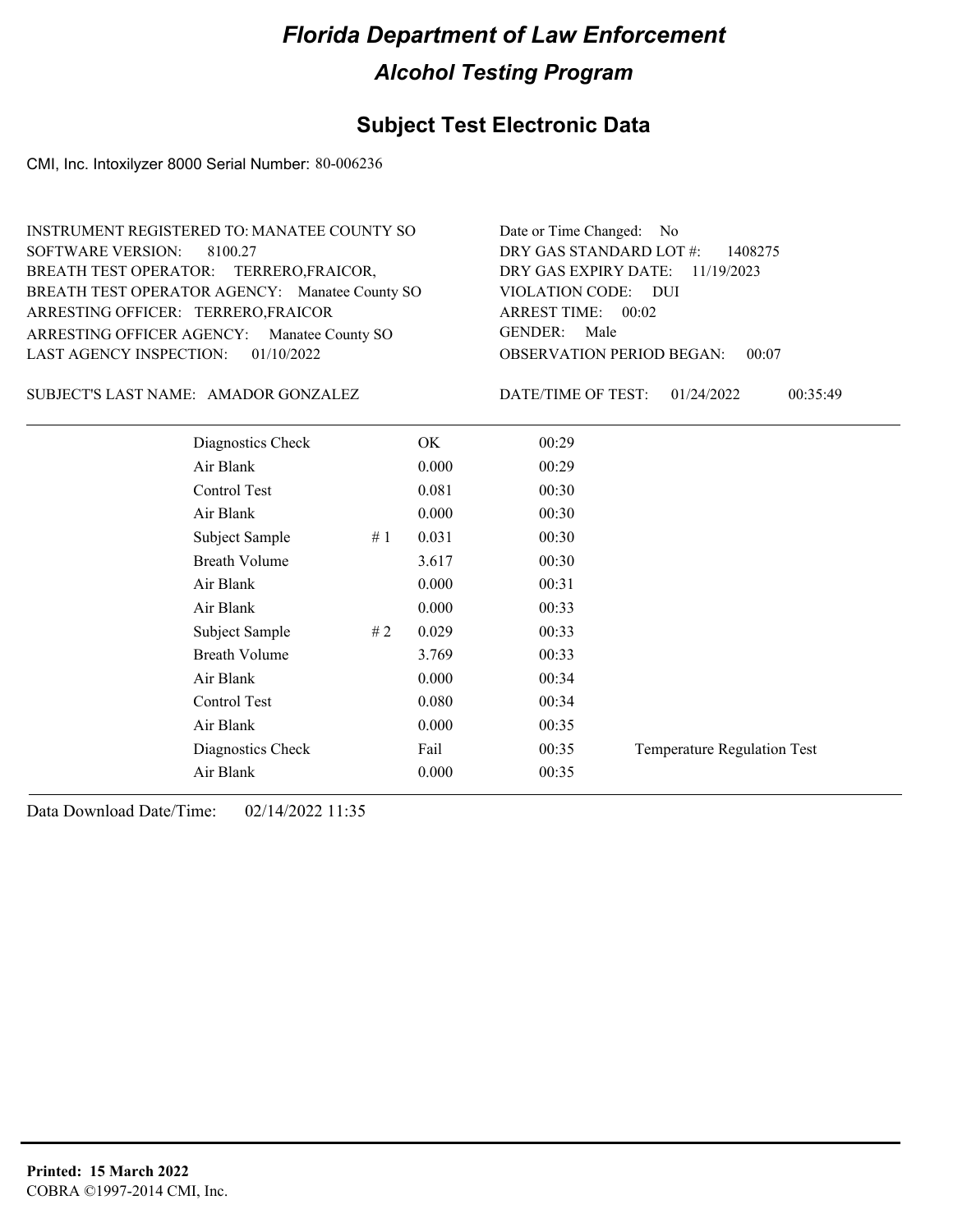#### **Subject Test Electronic Data**

CMI, Inc. Intoxilyzer 8000 Serial Number: 80-006237

ARRESTING OFFICER AGENCY: GENDER: Clay County SO BREATH TEST OPERATOR AGENCY: Clay County SO VIOLATION CODE: SOFTWARE VERSION: 8100.27 ARRESTING OFFICER: RILEY,R BREATH TEST OPERATOR: VAN DYKE,T,M LAST AGENCY INSPECTION: 12/27/2021 INSTRUMENT REGISTERED TO: CLAY COUNTY SO

OBSERVATION PERIOD BEGAN: 23:00 VIOLATION CODE: DUI ARREST TIME: 22:37 DRY GAS EXPIRY DATE: 10/05/2022 22620080A2 DRY GAS STANDARD LOT #: Date or Time Changed: No GENDER: Male

#### SUBJECT'S LAST NAME: MCDONALD DATE/TIME OF TEST:

DATE/TIME OF TEST: 01/05/2022 23:28:25

| Diagnostics Check    |    | OK    | 23:21 |
|----------------------|----|-------|-------|
| Air Blank            |    | 0.000 | 23:21 |
| Control Test         |    | 0.080 | 23:21 |
| Air Blank            |    | 0.000 | 23:22 |
| Subject Sample       | #1 | 0.331 | 23:23 |
| <b>Breath Volume</b> |    | 2.226 | 23:23 |
| Air Blank            |    | 0.000 | 23:23 |
| Air Blank            |    | 0.000 | 23:25 |
| Subject Sample       | #2 | 0.317 | 23:26 |
| <b>Breath Volume</b> |    | 1.152 | 23:26 |
| Air Blank            |    | 0.000 | 23:27 |
| Control Test         |    | 0.080 | 23:27 |
| Air Blank            |    | 0.000 | 23:28 |
| Diagnostics Check    |    | OK    | 23:28 |
|                      |    |       |       |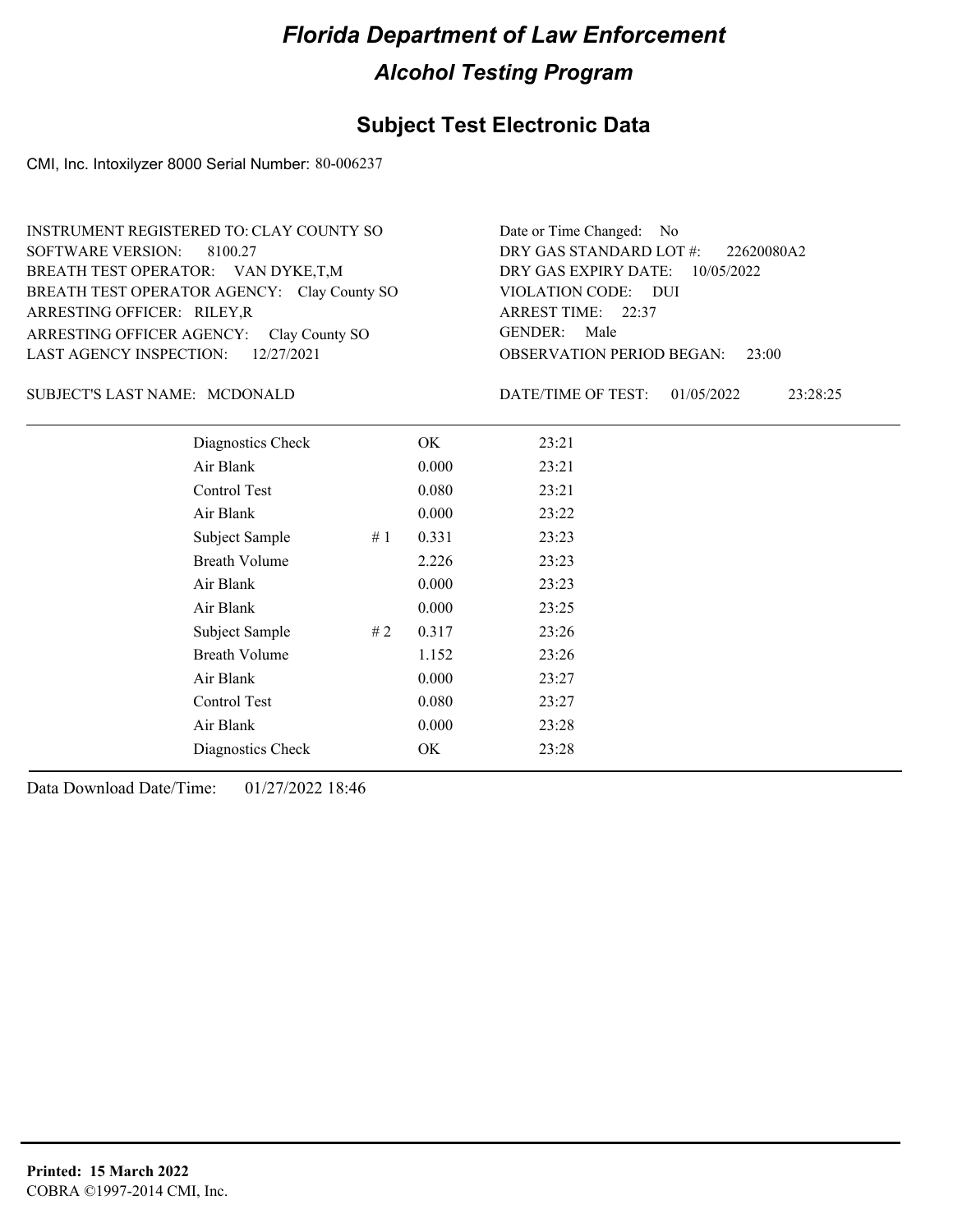#### **Subject Test Electronic Data**

CMI, Inc. Intoxilyzer 8000 Serial Number: 80-006237

ARRESTING OFFICER AGENCY: FHP Troop G GENDER: BREATH TEST OPERATOR AGENCY: Clay County SO VIOLATION CODE: SOFTWARE VERSION: 8100.27 ARRESTING OFFICER: NOBORE,O BREATH TEST OPERATOR: VAN DYKE,T,M LAST AGENCY INSPECTION: 12/27/2021 INSTRUMENT REGISTERED TO: CLAY COUNTY SO

OBSERVATION PERIOD BEGAN: 00:10 VIOLATION CODE: DUI ARREST TIME: 22:08 DRY GAS EXPIRY DATE: 10/05/2022 22620080A2 DRY GAS STANDARD LOT #: Date or Time Changed: No GENDER: Male

SUBJECT'S LAST NAME: SWANSON DATE/TIME OF TEST:

DATE/TIME OF TEST: 01/06/2022 00:38:51

| Diagnostics Check    |    | OK.   | 00:32 |
|----------------------|----|-------|-------|
| Air Blank            |    | 0.000 | 00:33 |
| Control Test         |    | 0.080 | 00:33 |
| Air Blank            |    | 0.000 | 00:34 |
| Subject Sample       | #1 | 0.000 | 00:34 |
| <b>Breath Volume</b> |    | 2.933 | 00:34 |
| Air Blank            |    | 0.000 | 00:35 |
| Air Blank            |    | 0.000 | 00:37 |
| Subject Sample       | #2 | 0.000 | 00:37 |
| <b>Breath Volume</b> |    | 2.847 | 00:37 |
| Air Blank            |    | 0.000 | 00:37 |
| Control Test         |    | 0.080 | 00:38 |
| Air Blank            |    | 0.000 | 00:38 |
| Diagnostics Check    |    | OK    | 00:38 |
|                      |    |       |       |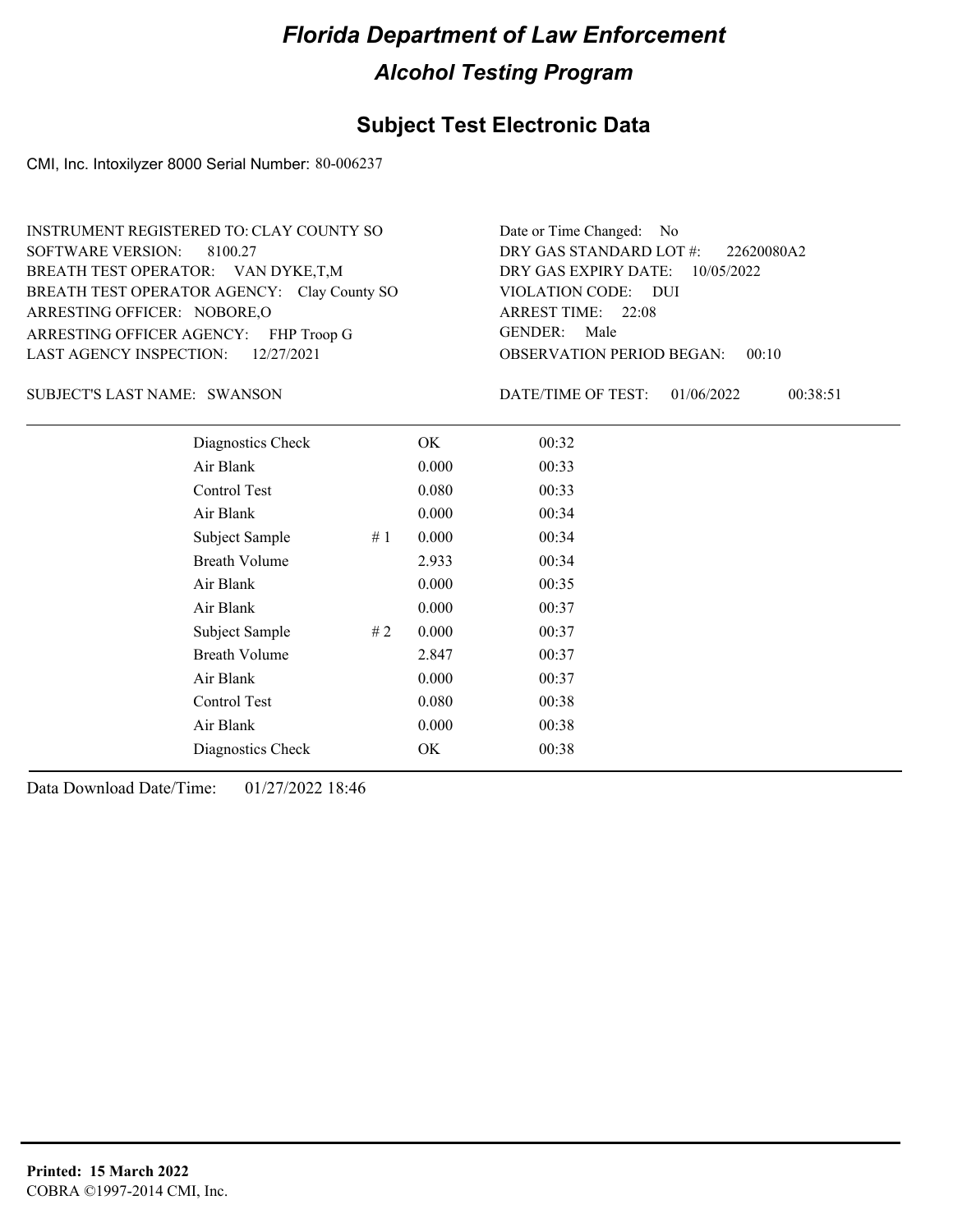### **Subject Test Electronic Data**

CMI, Inc. Intoxilyzer 8000 Serial Number: 80-006237

| INSTRUMENT REGISTERED TO: CLAY COUNTY SO    | Date or Time Changed: No               |
|---------------------------------------------|----------------------------------------|
| SOFTWARE VERSION: 8100.27                   | DRY GAS STANDARD LOT #: 22620080A2     |
| BREATH TEST OPERATOR: VAN DYKE,T,M          | DRY GAS EXPIRY DATE: $10/05/2022$      |
| BREATH TEST OPERATOR AGENCY: Clay County SO | VIOLATION CODE: DUI                    |
| ARRESTING OFFICER: RILEY, R                 | ARREST TIME: 02:11                     |
| ARRESTING OFFICER AGENCY: Clay County SO    | GENDER: Male                           |
| LAST AGENCY INSPECTION: 12/27/2021          | <b>OBSERVATION PERIOD BEGAN: 02:30</b> |

SUBJECT'S LAST NAME: KITE **Example 2018** DATE/TIME OF TEST:

DATE/TIME OF TEST: 01/07/2022 02:59:56

| Diagnostics Check    | OK    | 02:53 |
|----------------------|-------|-------|
| Air Blank            | 0.000 | 02:53 |
| Control Test         | 0.080 | 02:53 |
| Air Blank            | 0.000 | 02:54 |
| Subject Sample<br>#1 | 0.130 | 02:55 |
| <b>Breath Volume</b> | 4.277 | 02:55 |
| Air Blank            | 0.000 | 02:55 |
| Air Blank            | 0.000 | 02:57 |
| Subject Sample<br>#2 | 0.133 | 02:58 |
| <b>Breath Volume</b> | 4.296 | 02:58 |
| Air Blank            | 0.000 | 02:59 |
| Control Test         | 0.079 | 02:59 |
| Air Blank            | 0.000 | 02:59 |
| Diagnostics Check    | OK    | 02:59 |
|                      |       |       |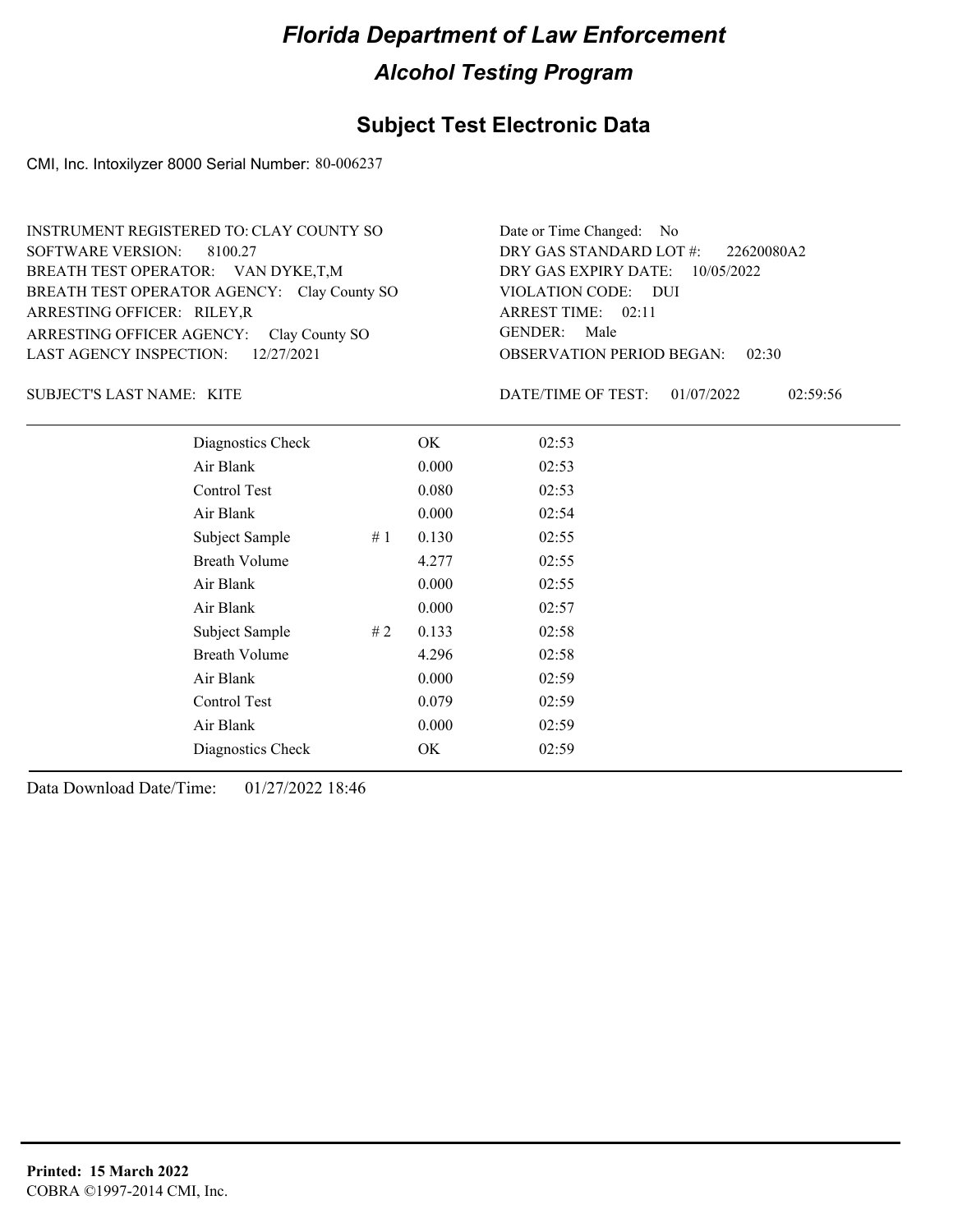#### **Subject Test Electronic Data**

CMI, Inc. Intoxilyzer 8000 Serial Number: 80-006237

ARRESTING OFFICER AGENCY: GENDER: Clay County SO BREATH TEST OPERATOR AGENCY: Clay County SO VIOLATION CODE: SOFTWARE VERSION: ARRESTING OFFICER: RILEY,R BREATH TEST OPERATOR: ECK,S,A LAST AGENCY INSPECTION: 12/27/2021 8100.27 INSTRUMENT REGISTERED TO: CLAY COUNTY SO

OBSERVATION PERIOD BEGAN: 00:40 VIOLATION CODE: DUI ARREST TIME: 00:24 DRY GAS EXPIRY DATE: 10/05/2022 22620080A2 DRY GAS STANDARD LOT #: Date or Time Changed: No GENDER: Male

SUBJECT'S LAST NAME: BRYCE DATE/TIME OF TEST:

DATE/TIME OF TEST: 01/16/2022 01:11:46

| Diagnostics Check    |    | OK    | 01:04 |
|----------------------|----|-------|-------|
| Air Blank            |    | 0.000 | 01:05 |
| Control Test         |    | 0.080 | 01:05 |
| Air Blank            |    | 0.000 | 01:06 |
| Subject Sample       | #1 | 0.162 | 01:06 |
| <b>Breath Volume</b> |    | 1.488 | 01:06 |
| Air Blank            |    | 0.000 | 01:07 |
| Air Blank            |    | 0.000 | 01:09 |
| Subject Sample       | #2 | 0.161 | 01:10 |
| <b>Breath Volume</b> |    | 1.160 | 01:10 |
| Air Blank            |    | 0.000 | 01:10 |
| Control Test         |    | 0.080 | 01:11 |
| Air Blank            |    | 0.000 | 01:11 |
| Diagnostics Check    |    | OK    | 01:11 |
|                      |    |       |       |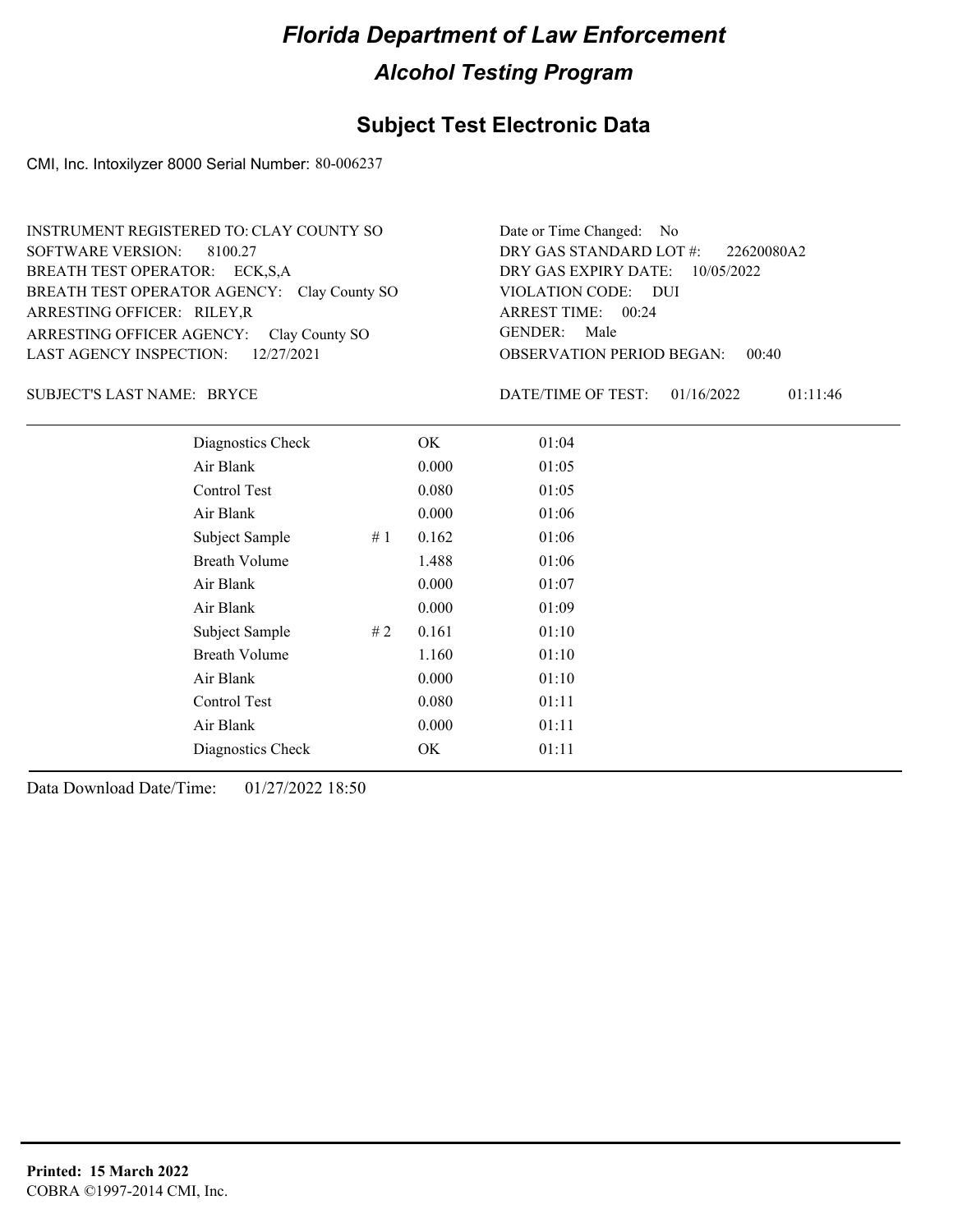#### **Subject Test Electronic Data**

CMI, Inc. Intoxilyzer 8000 Serial Number: 80-006237

ARRESTING OFFICER AGENCY: GENDER: Clay County SO BREATH TEST OPERATOR AGENCY: Clay County SO VIOLATION CODE: SOFTWARE VERSION: 8100.27 ARRESTING OFFICER: RILEY,R SIDDERS,R,M BREATH TEST OPERATOR: LAST AGENCY INSPECTION: 12/27/2021 INSTRUMENT REGISTERED TO: CLAY COUNTY SO

OBSERVATION PERIOD BEGAN: 01:50 VIOLATION CODE: DUI ARREST TIME: 01:10 DRY GAS EXPIRY DATE: 10/05/2022 22620080A2 DRY GAS STANDARD LOT #: Date or Time Changed: Yes GENDER: Female

#### ERICKSON SUBJECT'S LAST NAME: DATE/TIME OF TEST:

DATE/TIME OF TEST: 01/25/2022 02:21:38

| Diagnostics Check    |    | OK    | 02:14 |
|----------------------|----|-------|-------|
| Air Blank            |    | 0.000 | 02:15 |
| Control Test         |    | 0.081 | 02:15 |
| Air Blank            |    | 0.000 | 02:16 |
| Subject Sample       | #1 | 0.093 | 02:16 |
| <b>Breath Volume</b> |    | 2.355 | 02:16 |
| Air Blank            |    | 0.000 | 02:17 |
| Air Blank            |    | 0.000 | 02:19 |
| Subject Sample       | #2 | 0.092 | 02:20 |
| <b>Breath Volume</b> |    | 2.011 | 02:20 |
| Air Blank            |    | 0.000 | 02:20 |
| Control Test         |    | 0.080 | 02:21 |
| Air Blank            |    | 0.000 | 02:21 |
| Diagnostics Check    |    | OK    | 02:21 |
|                      |    |       |       |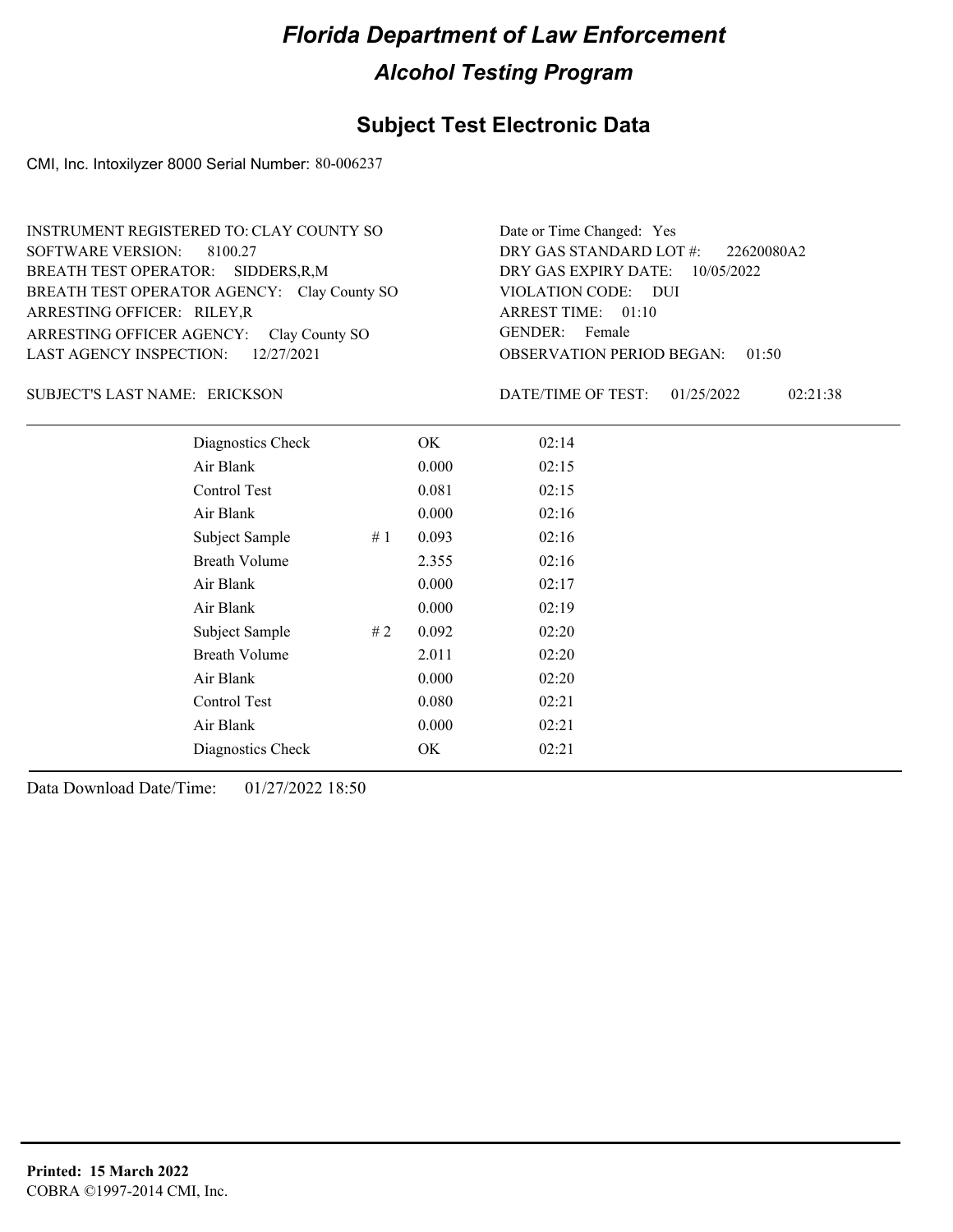#### **Subject Test Electronic Data**

CMI, Inc. Intoxilyzer 8000 Serial Number: 80-006237

ARRESTING OFFICER AGENCY: GENDER: Clay County SO BREATH TEST OPERATOR AGENCY: Clay County SO VIOLATION CODE: SOFTWARE VERSION: 8100.27 ARRESTING OFFICER: RILEY,R SIDDERS,R,M BREATH TEST OPERATOR: LAST AGENCY INSPECTION: 12/27/2021 INSTRUMENT REGISTERED TO: CLAY COUNTY SO

OBSERVATION PERIOD BEGAN: 01:08 VIOLATION CODE: DUI ARREST TIME: 00:38 DRY GAS EXPIRY DATE: 10/05/2022 22620080A2 DRY GAS STANDARD LOT #: Date or Time Changed: No GENDER: Male

SUBJECT'S LAST NAME: MAXWELL DATE/TIME OF TEST:

DATE/TIME OF TEST: 01/26/2022 01:37:50

| Diagnostics Check    |    | OK    | 01:30 |
|----------------------|----|-------|-------|
| Air Blank            |    | 0.000 | 01:31 |
| Control Test         |    | 0.081 | 01:31 |
| Air Blank            |    | 0.000 | 01:32 |
| Subject Sample       | #1 | 0.199 | 01:32 |
| <b>Breath Volume</b> |    | 1.789 | 01:32 |
| Air Blank            |    | 0.000 | 01:33 |
| Air Blank            |    | 0.000 | 01:35 |
| Subject Sample       | #2 | 0.206 | 01:36 |
| <b>Breath Volume</b> |    | 1.820 | 01:36 |
| Air Blank            |    | 0.000 | 01:36 |
| Control Test         |    | 0.081 | 01:37 |
| Air Blank            |    | 0.000 | 01:37 |
| Diagnostics Check    |    | OK    | 01:37 |
|                      |    |       |       |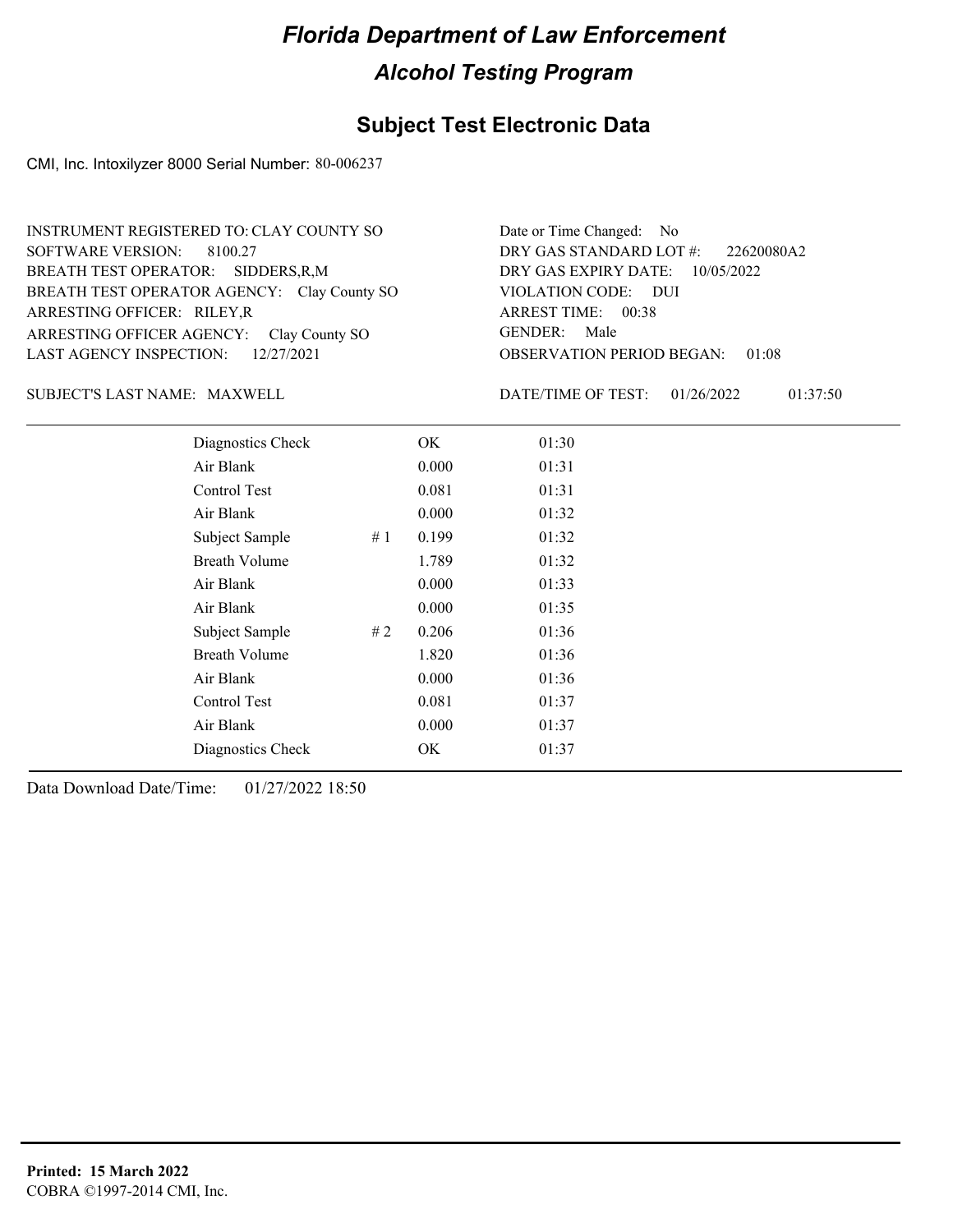#### **Subject Test Electronic Data**

CMI, Inc. Intoxilyzer 8000 Serial Number: 80-006237

ARRESTING OFFICER AGENCY: Green Cove Springs GENDER: BREATH TEST OPERATOR AGENCY: Clay County SO VIOLATION CODE: SOFTWARE VERSION: 8100.27 ARRESTING OFFICER: CAMP, OFFICER BREATH TEST OPERATOR: SANTIAGO,DEPUTY, LAST AGENCY INSPECTION: 12/27/2021 INSTRUMENT REGISTERED TO: CLAY COUNTY SO

OBSERVATION PERIOD BEGAN: 07:10 VIOLATION CODE: DUI 06:41 ARREST TIME: DRY GAS EXPIRY DATE: 10/05/2022 22620080A2 DRY GAS STANDARD LOT #: Date or Time Changed: No GENDER: Male

JOHNSEN SUBJECT'S LAST NAME: DATE/TIME OF TEST:

DATE/TIME OF TEST: 01/27/2022 07:45:22

| Diagnostics Check    |    | OK    | 07:39 |
|----------------------|----|-------|-------|
| Air Blank            |    | 0.000 | 07:39 |
| Control Test         |    | 0.080 | 07:40 |
| Air Blank            |    | 0.000 | 07:40 |
| Subject Sample       | #1 | 0.000 | 07:41 |
| <b>Breath Volume</b> |    | 1.277 | 07:41 |
| Air Blank            |    | 0.000 | 07:41 |
| Air Blank            |    | 0.000 | 07:43 |
| Subject Sample       | #2 | 0.000 | 07:43 |
| <b>Breath Volume</b> |    | 1.695 | 07:43 |
| Air Blank            |    | 0.000 | 07:44 |
| Control Test         |    | 0.080 | 07:44 |
| Air Blank            |    | 0.000 | 07:45 |
| Diagnostics Check    |    | OK    | 07:45 |
|                      |    |       |       |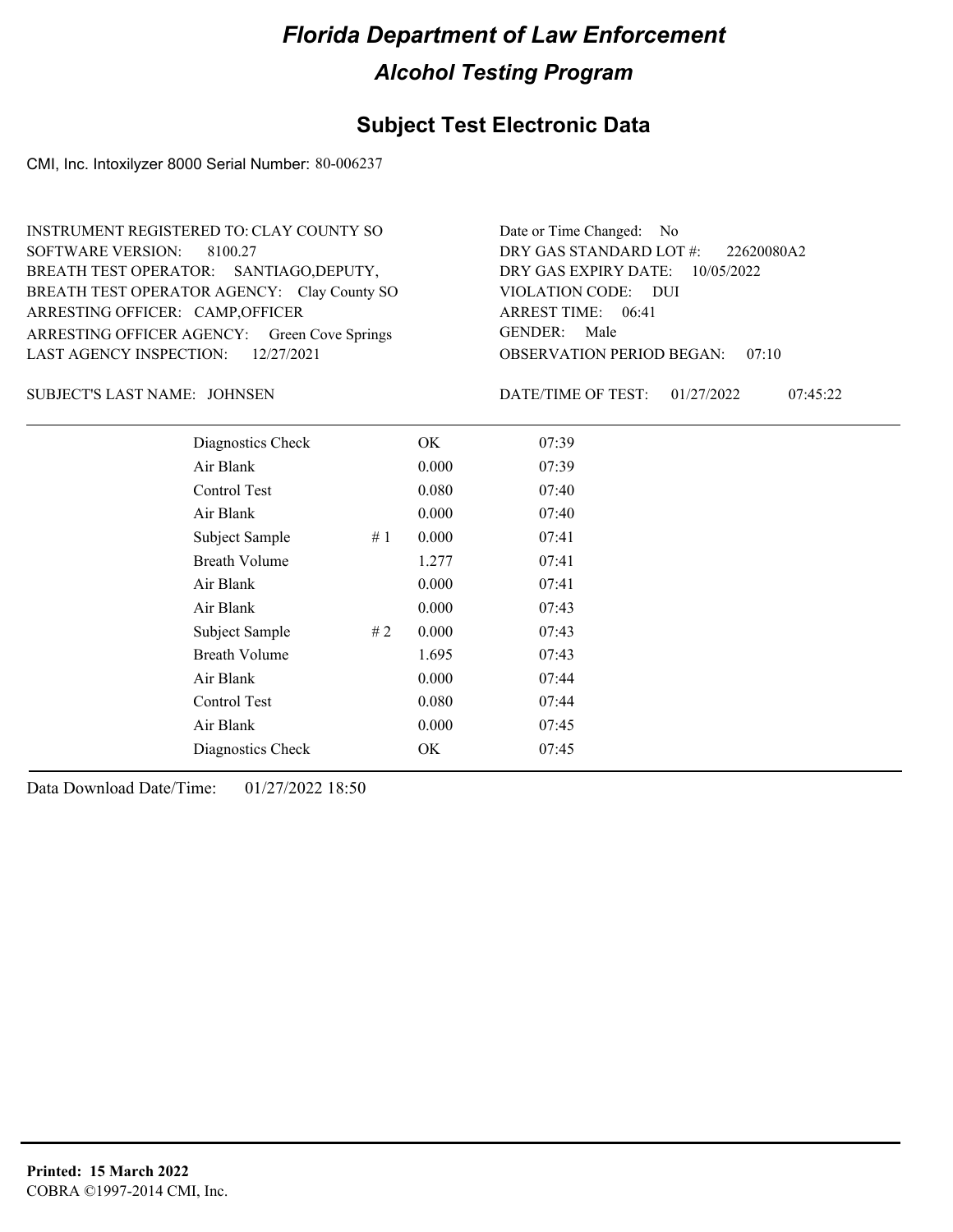### **Subject Test Electronic Data**

CMI, Inc. Intoxilyzer 8000 Serial Number: 80-006239

| INSTRUMENT REGISTERED TO: PALM BEACH CO SO        | Date or Time Changed: No               |
|---------------------------------------------------|----------------------------------------|
| SOFTWARE VERSION: 8100.27                         | DRY GAS STANDARD LOT #: 19021080A2     |
| BREATH TEST OPERATOR: LEAHEY, THOMAS, H           | DRY GAS EXPIRY DATE: 09/05/2023        |
| BREATH TEST OPERATOR AGENCY: Palm Beach County SO | VIOLATION CODE: DUI                    |
| ARRESTING OFFICER: WHITE, EDWARD                  | ARREST TIME: 02:09                     |
| ARRESTING OFFICER AGENCY: Palm Beach County SO    | GENDER: Male                           |
| LAST AGENCY INSPECTION: 12/03/2021                | <b>OBSERVATION PERIOD BEGAN: 02:36</b> |
|                                                   |                                        |

SUBJECT'S LAST NAME: PALENZUELA GONZALEZ DATE/TIME OF TEST:

DATE/TIME OF TEST: 01/01/2022 03:15:57

| Diagnostics Check    |       | OK    | 03:02 |                    |
|----------------------|-------|-------|-------|--------------------|
| Air Blank            |       | 0.000 | 03:03 |                    |
| Control Test         |       | 0.080 | 03:03 |                    |
| Air Blank            |       | 0.000 | 03:04 |                    |
| Subject Sample       | #1    |       | 03:07 | No Sample Provided |
| <b>Breath Volume</b> |       | 0.000 | 03:07 |                    |
| Air Blank            |       | 0.000 | 03:07 |                    |
| Air Blank            |       | 0.000 | 03:09 |                    |
| Subject Sample       | # 2   | 0.190 | 03:10 |                    |
| <b>Breath Volume</b> |       | 1.386 | 03:10 |                    |
| Air Blank            |       | 0.000 | 03:11 |                    |
| Air Blank            |       | 0.000 | 03:13 |                    |
| Subject Sample       | # $3$ | 0.180 | 03:14 |                    |
| <b>Breath Volume</b> |       | 2.687 | 03:14 |                    |
| Air Blank            |       | 0.000 | 03:15 |                    |
| Control Test         |       | 0.079 | 03:15 |                    |
| Air Blank            |       | 0.000 | 03:15 |                    |
| Diagnostics Check    |       | OK    | 03:15 |                    |
|                      |       |       |       |                    |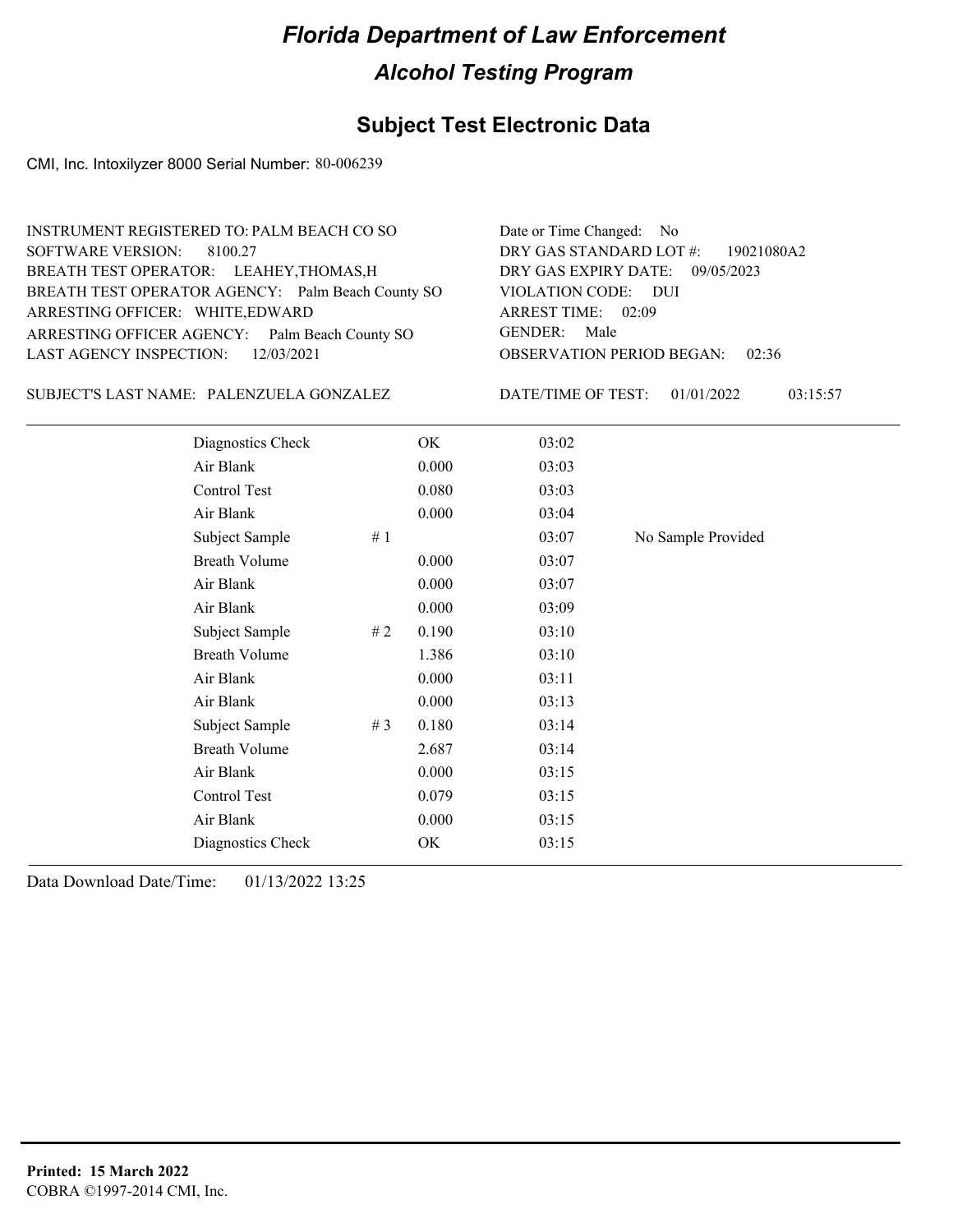### **Subject Test Electronic Data**

CMI, Inc. Intoxilyzer 8000 Serial Number: 80-006239

| INSTRUMENT REGISTERED TO: PALM BEACH CO SO        | Date or Time Changed: No               |
|---------------------------------------------------|----------------------------------------|
| SOFTWARE VERSION: 8100.27                         | DRY GAS STANDARD LOT #: 19021080A2     |
| BREATH TEST OPERATOR: LEAHEY, THOMAS, H           | DRY GAS EXPIRY DATE: 09/05/2023        |
| BREATH TEST OPERATOR AGENCY: Palm Beach County SO | VIOLATION CODE: DUI                    |
| ARRESTING OFFICER: TEJEDA, ANTHONY                | ARREST TIME: 02:48                     |
| ARRESTING OFFICER AGENCY: Palm Beach County SO    | GENDER: Male                           |
| LAST AGENCY INSPECTION: 12/03/2021                | <b>OBSERVATION PERIOD BEGAN: 03:10</b> |
|                                                   |                                        |

#### VENTURA CHACOJ SUBJECT'S LAST NAME: DATE/TIME OF TEST:

DATE/TIME OF TEST: 01/01/2022 03:40:57

| Diagnostics Check    |    | OK    | 03:34 |
|----------------------|----|-------|-------|
| Air Blank            |    | 0.000 | 03:35 |
| Control Test         |    | 0.080 | 03:35 |
| Air Blank            |    | 0.000 | 03:35 |
| Subject Sample       | #1 | 0.272 | 03:36 |
| <b>Breath Volume</b> |    | 1.750 | 03:36 |
| Air Blank            |    | 0.000 | 03:37 |
| Air Blank            |    | 0.000 | 03:38 |
| Subject Sample       | #2 | 0.265 | 03:39 |
| <b>Breath Volume</b> |    | 1.519 | 03:39 |
| Air Blank            |    | 0.000 | 03:40 |
| Control Test         |    | 0.079 | 03:40 |
| Air Blank            |    | 0.000 | 03:40 |
| Diagnostics Check    |    | OK    | 03:40 |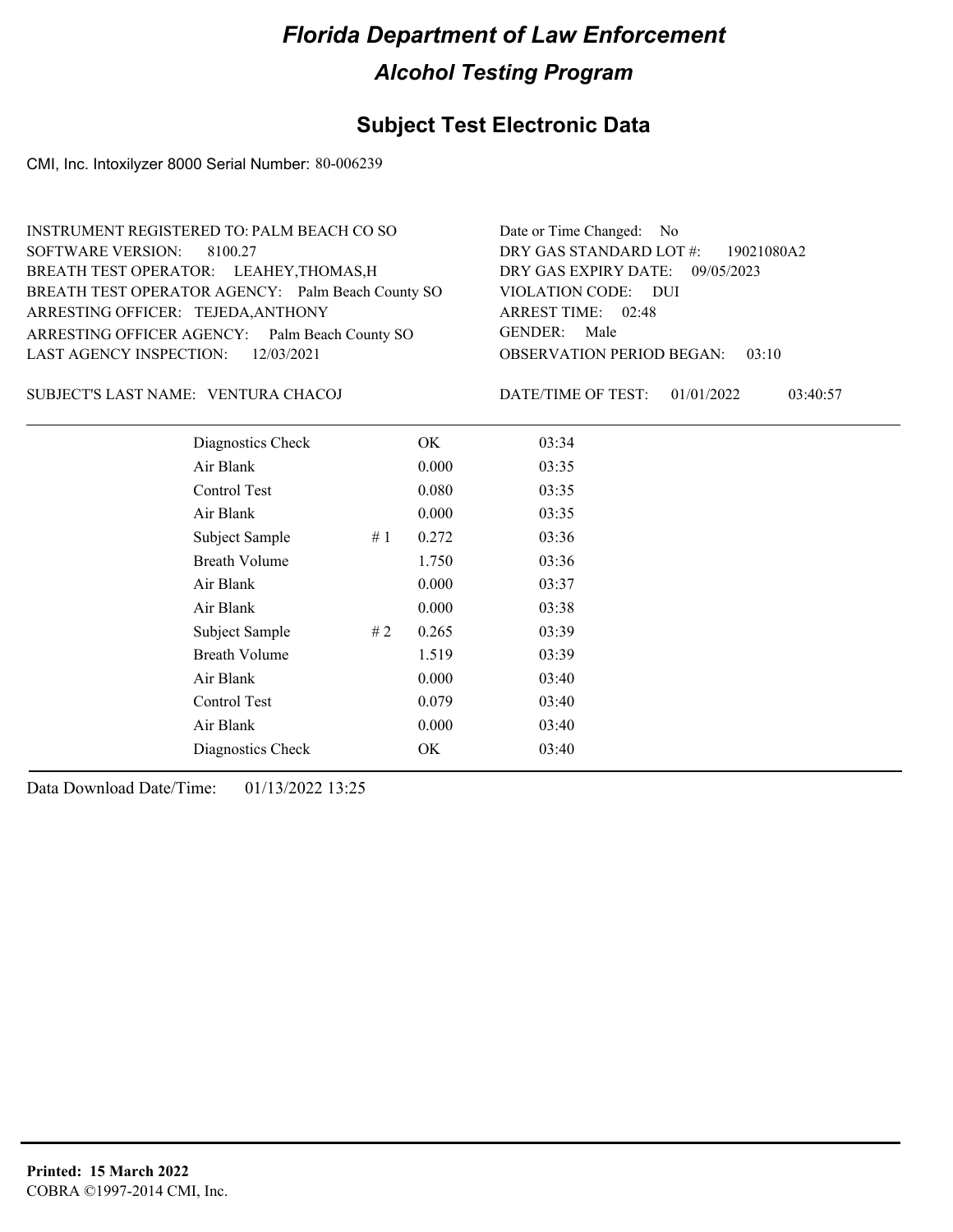### **Subject Test Electronic Data**

CMI, Inc. Intoxilyzer 8000 Serial Number: 80-006239

| INSTRUMENT REGISTERED TO: PALM BEACH CO SO        | Date or Time Changed: No               |
|---------------------------------------------------|----------------------------------------|
| SOFTWARE VERSION: 8100.27                         | DRY GAS STANDARD LOT #: 19021080A2     |
| BREATH TEST OPERATOR: LEAHEY, THOMAS, H           | DRY GAS EXPIRY DATE: 09/05/2023        |
| BREATH TEST OPERATOR AGENCY: Palm Beach County SO | VIOLATION CODE: DUI                    |
| ARRESTING OFFICER: TOMAS ANTONIO, ANIBAL          | ARREST TIME: 03:22                     |
| ARRESTING OFFICER AGENCY: FHP Troop L             | GENDER: Female                         |
| LAST AGENCY INSPECTION: $12/03/2021$              | <b>OBSERVATION PERIOD BEGAN: 04:01</b> |

#### SHEPHARD SUBJECT'S LAST NAME: DATE/TIME OF TEST:

DATE/TIME OF TEST: 01/01/2022 04:50:29

| Diagnostics Check    |     | OK    | 04:41 |
|----------------------|-----|-------|-------|
| Air Blank            |     | 0.000 | 04:41 |
| Control Test         |     | 0.079 | 04:42 |
| Air Blank            |     | 0.000 | 04:42 |
| Subject Sample       | #1  | 0.157 | 04:44 |
| <b>Breath Volume</b> |     | 1.210 | 04:44 |
| Air Blank            |     | 0.000 | 04:45 |
| Air Blank            |     | 0.000 | 04:47 |
| Subject Sample       | # 2 | 0.163 | 04:48 |
| <b>Breath Volume</b> |     | 1.375 | 04:48 |
| Air Blank            |     | 0.000 | 04:49 |
| Control Test         |     | 0.078 | 04:49 |
| Air Blank            |     | 0.000 | 04:50 |
| Diagnostics Check    |     | OK    | 04:50 |
|                      |     |       |       |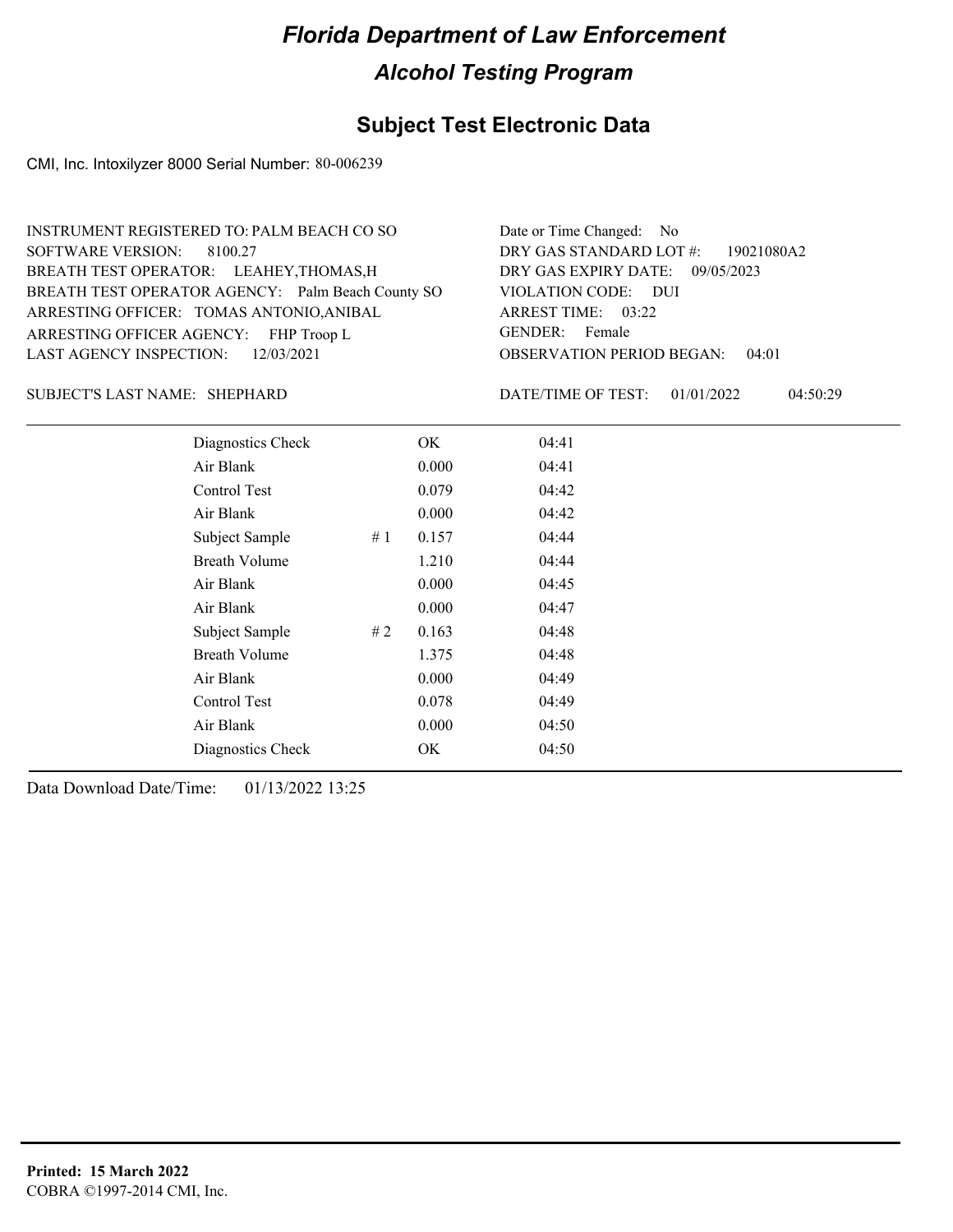### **Subject Test Electronic Data**

CMI, Inc. Intoxilyzer 8000 Serial Number: 80-006239

| Date or Time Changed: No               |
|----------------------------------------|
| DRY GAS STANDARD LOT $\#$ : 19021080A2 |
| DRY GAS EXPIRY DATE: 09/05/2023        |
| VIOLATION CODE: DUI                    |
| ARREST TIME: 04:13                     |
| GENDER: Male                           |
| <b>OBSERVATION PERIOD BEGAN: 04:30</b> |
|                                        |

#### SUBJECT'S LAST NAME: DURAND FLORES DATE/TIME OF TEST:

DATE/TIME OF TEST: 01/01/2022 05:25:15

| Diagnostics Check    |    | OK    | 05:18 |
|----------------------|----|-------|-------|
| Air Blank            |    | 0.000 | 05:19 |
| Control Test         |    | 0.079 | 05:19 |
| Air Blank            |    | 0.000 | 05:19 |
| Subject Sample       | #1 | 0.178 | 05:20 |
| <b>Breath Volume</b> |    | 1.472 | 05:20 |
| Air Blank            |    | 0.000 | 05:21 |
| Air Blank            |    | 0.000 | 05:23 |
| Subject Sample       | #2 | 0.172 | 05:23 |
| <b>Breath Volume</b> |    | 1.671 | 05:23 |
| Air Blank            |    | 0.000 | 05:24 |
| Control Test         |    | 0.079 | 05:24 |
| Air Blank            |    | 0.000 | 05:25 |
| Diagnostics Check    |    | ОK    | 05:25 |
|                      |    |       |       |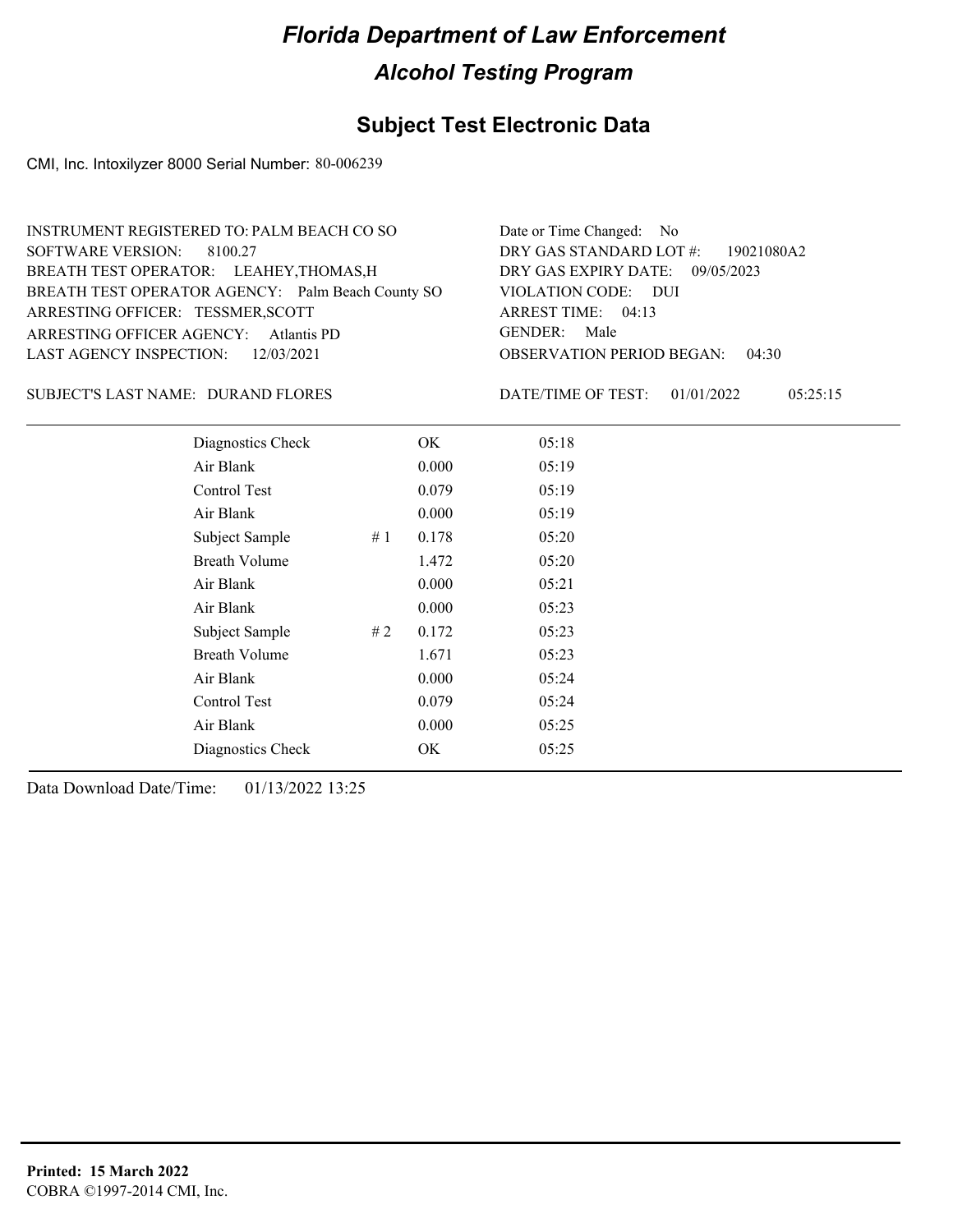### **Subject Test Electronic Data**

CMI, Inc. Intoxilyzer 8000 Serial Number: 80-006239

| INSTRUMENT REGISTERED TO: PALM BEACH CO SO        | Date or Time Changed: No               |
|---------------------------------------------------|----------------------------------------|
| SOFTWARE VERSION: 8100.27                         | DRY GAS STANDARD LOT #: 19021080A2     |
| BREATH TEST OPERATOR: LEAHEY, THOMAS, H           | DRY GAS EXPIRY DATE: 09/05/2023        |
| BREATH TEST OPERATOR AGENCY: Palm Beach County SO | VIOLATION CODE: DUI                    |
| ARRESTING OFFICER: CULVER, KYLE                   | ARREST TIME: 08:09                     |
| ARRESTING OFFICER AGENCY: Riviera Beach PD        | GENDER: Male                           |
| LAST AGENCY INSPECTION: 12/03/2021                | <b>OBSERVATION PERIOD BEGAN: 08:30</b> |
|                                                   |                                        |

DIAZ DOMINGO SUBJECT'S LAST NAME: DATE/TIME OF TEST:

DATE/TIME OF TEST: 01/01/2022 09:32:57

| Diagnostics Check    |    | OK    | 09:26 |
|----------------------|----|-------|-------|
| Air Blank            |    | 0.000 | 09:27 |
| Control Test         |    | 0.080 | 09:27 |
| Air Blank            |    | 0.000 | 09:27 |
| Subject Sample       | #1 | 0.245 | 09:28 |
| <b>Breath Volume</b> |    | 1.105 | 09:28 |
| Air Blank            |    | 0.000 | 09:29 |
| Air Blank            |    | 0.000 | 09:30 |
| Subject Sample       | #2 | 0.242 | 09:31 |
| <b>Breath Volume</b> |    | 2.988 | 09:31 |
| Air Blank            |    | 0.000 | 09:32 |
| Control Test         |    | 0.079 | 09:32 |
| Air Blank            |    | 0.000 | 09:32 |
| Diagnostics Check    |    | OK    | 09:32 |
|                      |    |       |       |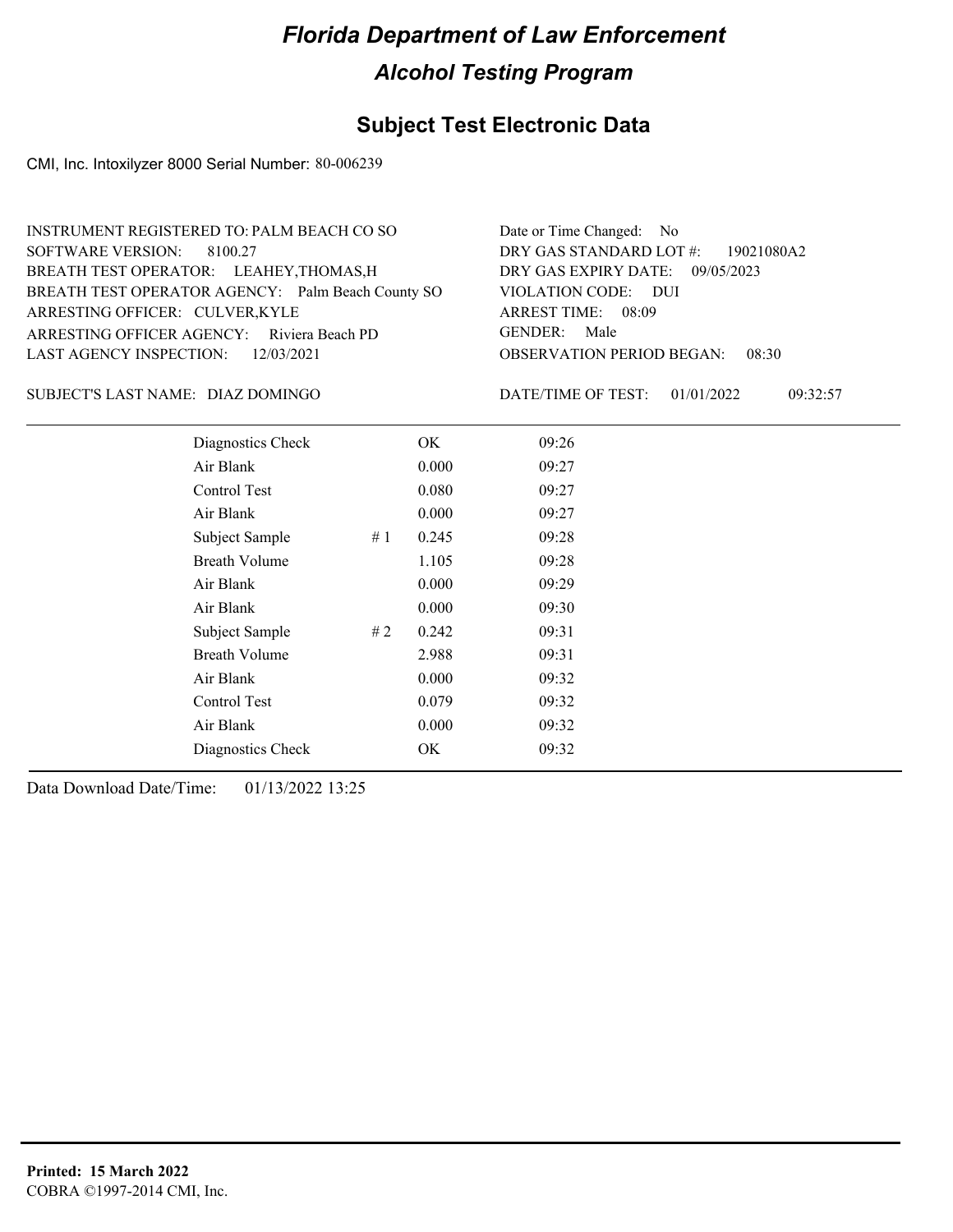### **Subject Test Electronic Data**

CMI, Inc. Intoxilyzer 8000 Serial Number: 80-006239

| INSTRUMENT REGISTERED TO: PALM BEACH CO SO        | Date or Time Changed: No                  |
|---------------------------------------------------|-------------------------------------------|
| SOFTWARE VERSION: 8100.27                         | DRY GAS STANDARD LOT $\#$ : 19021080A2    |
| BREATH TEST OPERATOR: LEAHEY, THOMAS, H           | DRY GAS EXPIRY DATE: 09/05/2023           |
| BREATH TEST OPERATOR AGENCY: Palm Beach County SO | VIOLATION CODE: DUI                       |
| ARRESTING OFFICER: FLINK, ANDREW                  | ARREST TIME: $23:42$                      |
| ARRESTING OFFICER AGENCY: Palm Beach Gardens      | GENDER: Male                              |
| LAST AGENCY INSPECTION: 12/03/2021                | <b>OBSERVATION PERIOD BEGAN:</b><br>00:30 |
|                                                   |                                           |

#### SUBJECT'S LAST NAME: BANCROFT DATE/TIME OF TEST:

DATE/TIME OF TEST: 01/02/2022 01:03:59

| Diagnostics Check    |    | OK    | 00:57 |  |  |
|----------------------|----|-------|-------|--|--|
| Air Blank            |    | 0.000 | 00:57 |  |  |
| Control Test         |    | 0.080 | 00:58 |  |  |
| Air Blank            |    | 0.000 | 00:58 |  |  |
| Subject Sample       | #1 | 0.000 | 00:59 |  |  |
| <b>Breath Volume</b> |    | 2.582 | 00:59 |  |  |
| Air Blank            |    | 0.000 | 01:00 |  |  |
| Air Blank            |    | 0.000 | 01:02 |  |  |
| Subject Sample       | #2 | 0.000 | 01:02 |  |  |
| <b>Breath Volume</b> |    | 2.726 | 01:02 |  |  |
| Air Blank            |    | 0.000 | 01:03 |  |  |
| Control Test         |    | 0.079 | 01:03 |  |  |
| Air Blank            |    | 0.000 | 01:03 |  |  |
| Diagnostics Check    |    | OK    | 01:03 |  |  |
|                      |    |       |       |  |  |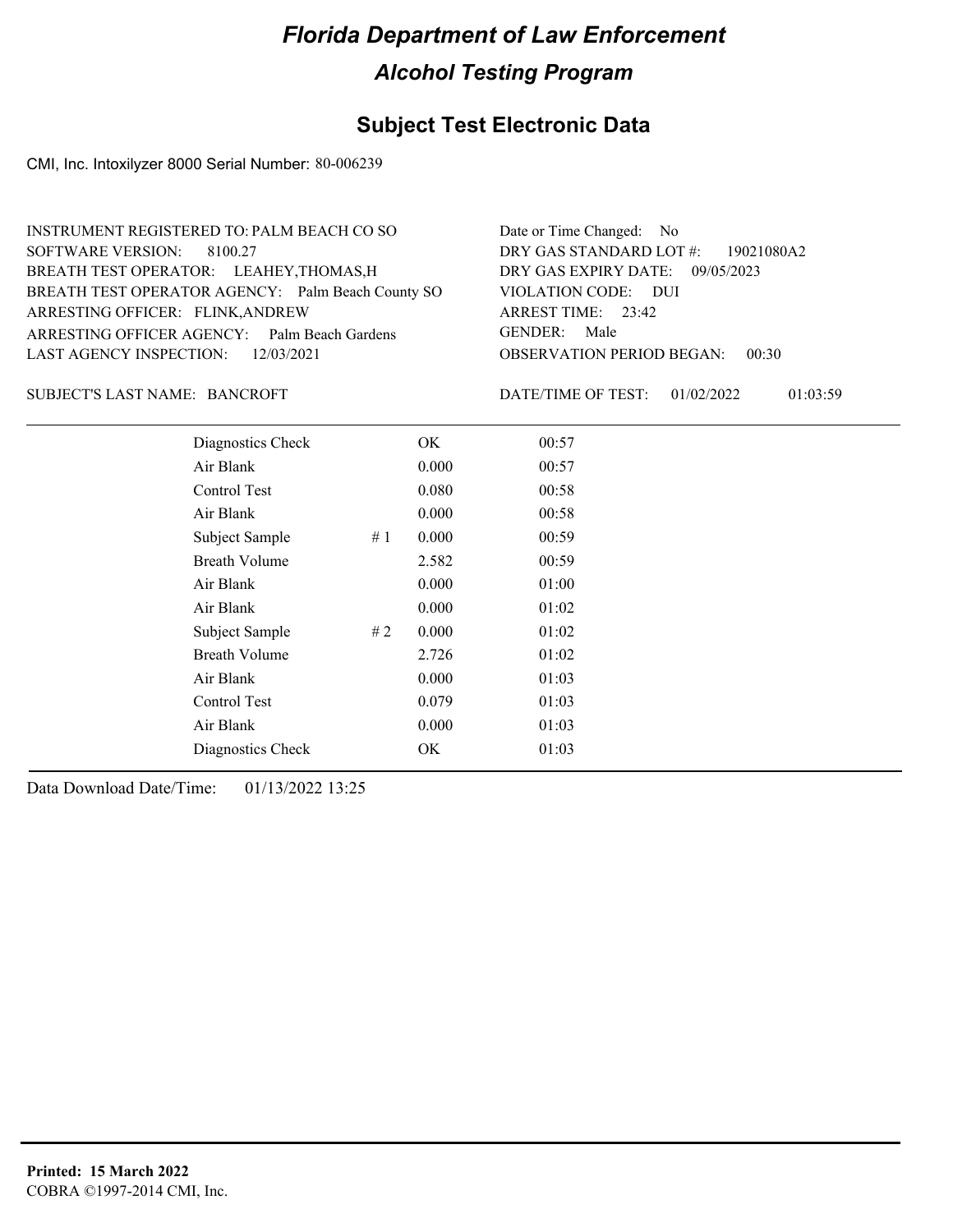#### **Subject Test Electronic Data**

CMI, Inc. Intoxilyzer 8000 Serial Number: 80-006239

OBSERVATION PERIOD BEGAN: 02:40 ARRESTING OFFICER AGENCY: FHP Troop L GENDER: BREATH TEST OPERATOR AGENCY: Palm Beach County SO VIOLATION CODE: SOFTWARE VERSION: VIOLATION CODE: DUI ARREST TIME: 01:32 ARRESTING OFFICER: ROBINSON, HAROLD DRY GAS EXPIRY DATE: 09/05/2023 DRY GAS STANDARD LOT #: 19021080A2 BREATH TEST OPERATOR: LEAHEY,THOMAS,H LAST AGENCY INSPECTION: 12/03/2021 8100.27 INSTRUMENT REGISTERED TO: PALM BEACH CO SO Date or Time Changed: No GENDER: Male

SUBJECT'S LAST NAME: MORGAN DATE/TIME OF TEST:

DATE/TIME OF TEST: 01/02/2022 03:11:37

| Diagnostics Check    |    | OK    | 03:05 |
|----------------------|----|-------|-------|
| Air Blank            |    | 0.000 | 03:05 |
| Control Test         |    | 0.080 | 03:06 |
| Air Blank            |    | 0.000 | 03:06 |
| Subject Sample       | #1 | 0.248 | 03:07 |
| <b>Breath Volume</b> |    | 1.203 | 03:07 |
| Air Blank            |    | 0.000 | 03:07 |
| Air Blank            |    | 0.000 | 03:09 |
| Subject Sample       | #2 | 0.242 | 03:10 |
| <b>Breath Volume</b> |    | 1.285 | 03:10 |
| Air Blank            |    | 0.000 | 03:10 |
| Control Test         |    | 0.079 | 03:11 |
| Air Blank            |    | 0.000 | 03:11 |
| Diagnostics Check    |    | OK    | 03:11 |
|                      |    |       |       |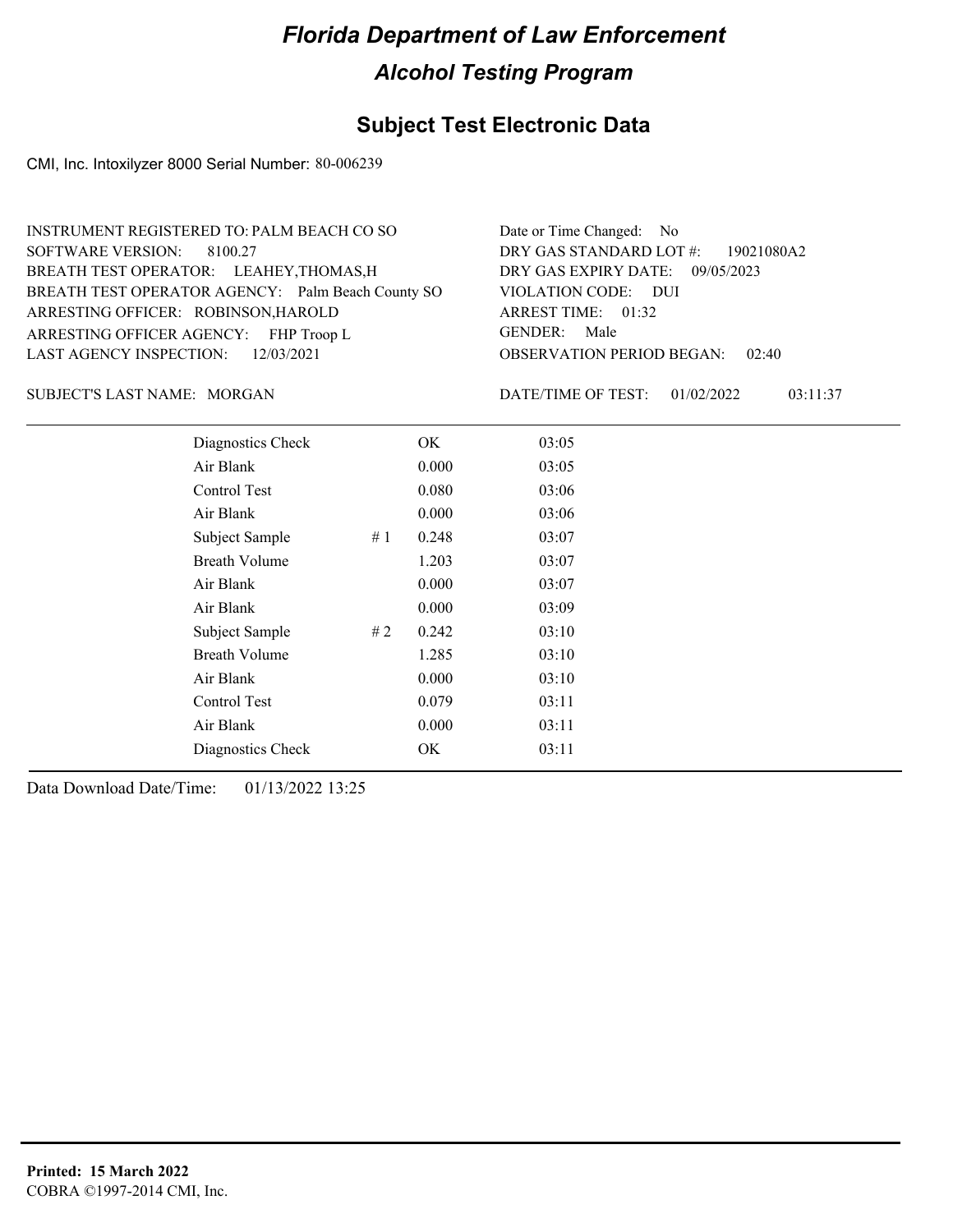### **Subject Test Electronic Data**

CMI, Inc. Intoxilyzer 8000 Serial Number: 80-006239

| INSTRUMENT REGISTERED TO: PALM BEACH CO SO        | Date or Time Changed: No               |
|---------------------------------------------------|----------------------------------------|
| SOFTWARE VERSION: 8100.27                         | DRY GAS STANDARD LOT #: 19021080A2     |
| BREATH TEST OPERATOR: LEAHEY, THOMAS, H           | DRY GAS EXPIRY DATE: 09/05/2023        |
| BREATH TEST OPERATOR AGENCY: Palm Beach County SO | VIOLATION CODE: DUI                    |
| ARRESTING OFFICER: BARRERAS, ANTHONY              | ARREST TIME: 03:17                     |
| ARRESTING OFFICER AGENCY: Palm Beach County SO    | GENDER: Male                           |
| LAST AGENCY INSPECTION: 12/03/2021                | <b>OBSERVATION PERIOD BEGAN: 03:59</b> |
|                                                   |                                        |

#### CHOCOOJ CATUN SUBJECT'S LAST NAME: DATE/TIME OF TEST:

DATE/TIME OF TEST: 01/03/2022 04:33:45

| Diagnostics Check    |    | OK    | 04:26 |  |
|----------------------|----|-------|-------|--|
| Air Blank            |    | 0.000 | 04:26 |  |
| Control Test         |    | 0.080 | 04:27 |  |
| Air Blank            |    | 0.000 | 04:27 |  |
| Subject Sample       | #1 | 0.205 | 04:29 |  |
| <b>Breath Volume</b> |    | 2.300 | 04:29 |  |
| Air Blank            |    | 0.000 | 04:29 |  |
| Air Blank            |    | 0.000 | 04:31 |  |
| Subject Sample       | #2 | 0.205 | 04:32 |  |
| <b>Breath Volume</b> |    | 2.476 | 04:32 |  |
| Air Blank            |    | 0.000 | 04:32 |  |
| Control Test         |    | 0.078 | 04:33 |  |
| Air Blank            |    | 0.000 | 04:33 |  |
| Diagnostics Check    |    | OK    | 04:33 |  |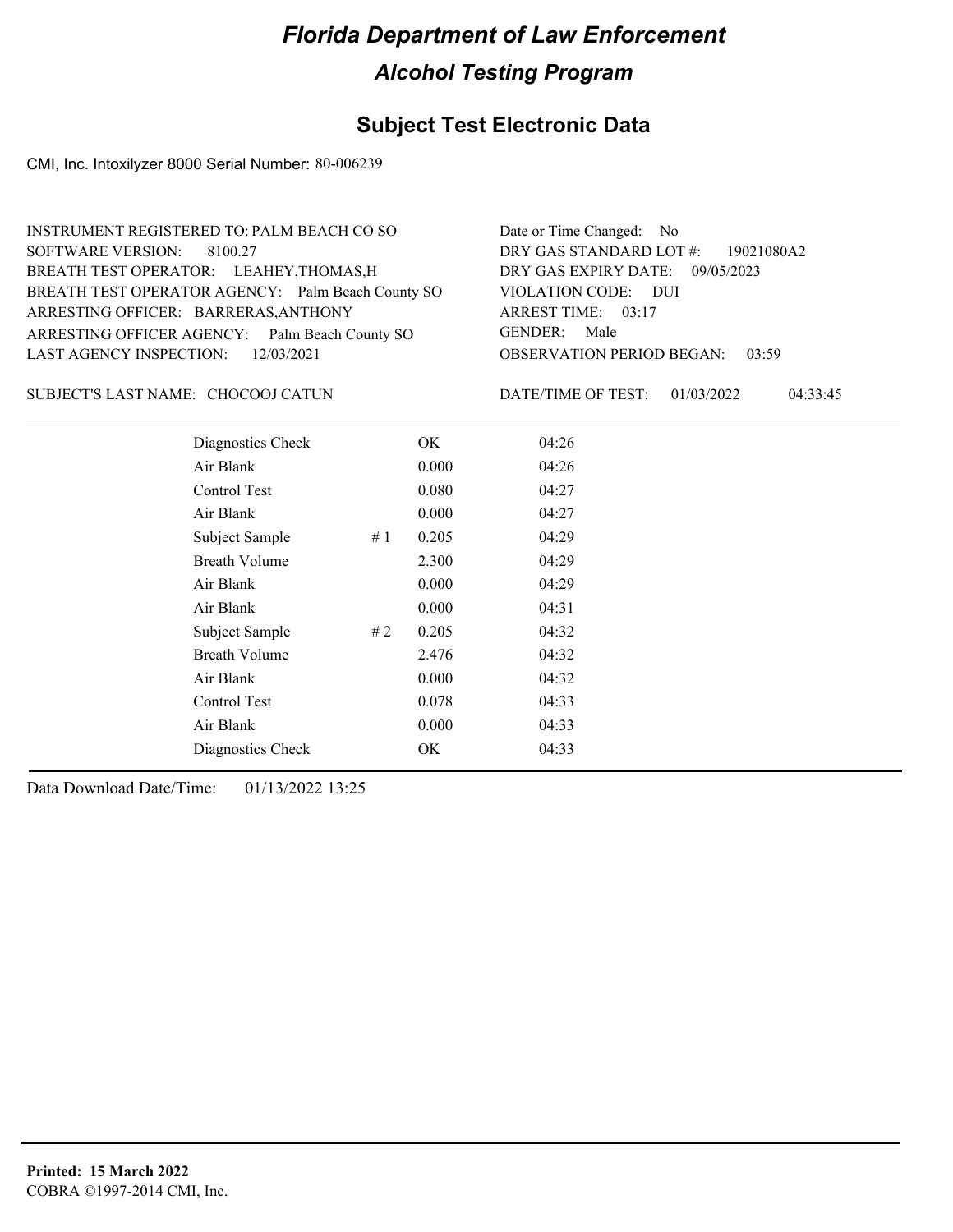#### **Subject Test Electronic Data**

CMI, Inc. Intoxilyzer 8000 Serial Number: 80-006239

| INSTRUMENT REGISTERED TO: PALM BEACH CO SO        |       | Date or Time Changed: No         |                             |          |
|---------------------------------------------------|-------|----------------------------------|-----------------------------|----------|
| SOFTWARE VERSION:<br>8100.27                      |       | DRY GAS STANDARD LOT #:          | 19021080A2                  |          |
| BREATH TEST OPERATOR: OWEN, SUE,                  |       | DRY GAS EXPIRY DATE: 09/05/2023  |                             |          |
| BREATH TEST OPERATOR AGENCY: Palm Beach County SO |       | VIOLATION CODE: DUI              |                             |          |
| ARRESTING OFFICER: BONANO, MIGUEL                 |       | ARREST TIME: 08:33               |                             |          |
| ARRESTING OFFICER AGENCY: Palm Beach County SO    |       | GENDER: Male                     |                             |          |
| LAST AGENCY INSPECTION:<br>12/03/2021             |       | <b>OBSERVATION PERIOD BEGAN:</b> | 09:04                       |          |
| SUBJECT'S LAST NAME: PARRAGA                      |       | DATE/TIME OF TEST:               | 01/06/2022                  | 09:36:07 |
| Diagnostics Check                                 | OK.   | 09:31                            |                             |          |
| Air Blank                                         | 0.000 | 09:31                            |                             |          |
| Control Test                                      | 0.080 | 09:31                            |                             |          |
| Air Blank                                         | 0.000 | 09:32                            |                             |          |
| Subject Sample                                    | #1    | 09:34                            | <b>Subject Test Refused</b> |          |

Breath Volume 0.000 09:34 Air Blank 0.000 09:35 Control Test 0.080 09:35 Air Blank 0.000 09:36 Diagnostics Check OK 09:36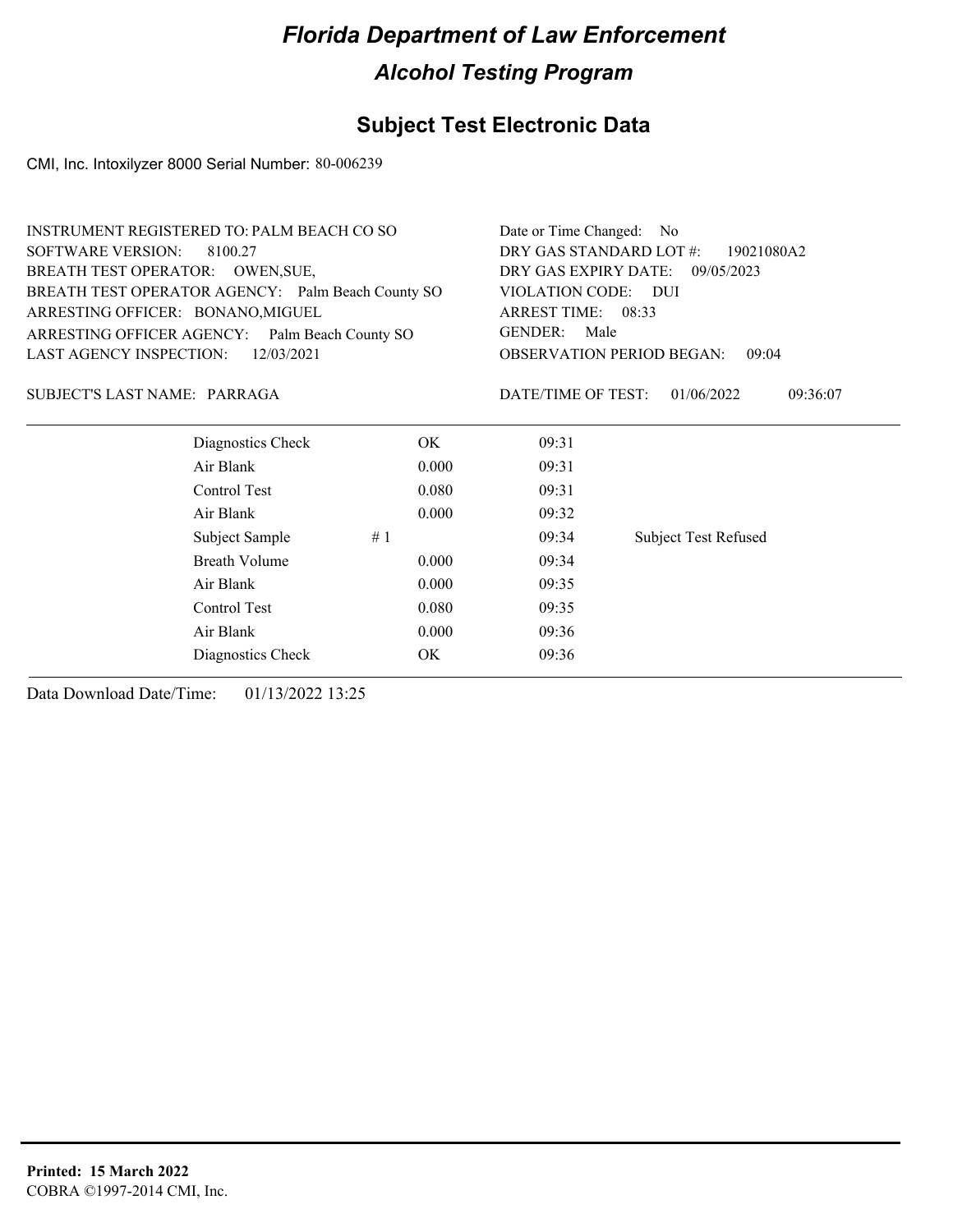### **Subject Test Electronic Data**

CMI, Inc. Intoxilyzer 8000 Serial Number: 80-006239

| INSTRUMENT REGISTERED TO: PALM BEACH CO SO        | Date or Time Changed: No               |
|---------------------------------------------------|----------------------------------------|
| SOFTWARE VERSION: 8100.27                         | DRY GAS STANDARD LOT $\#$ : 19021080A2 |
| BREATH TEST OPERATOR: BELL, JOSHUA, J             | DRY GAS EXPIRY DATE: 09/05/2023        |
| BREATH TEST OPERATOR AGENCY: Palm Beach County SO | VIOLATION CODE: DUI                    |
| ARRESTING OFFICER: FLINK, ANDREW                  | ARREST TIME: 22:34                     |
| ARRESTING OFFICER AGENCY: Palm Beach Gardens      | GENDER: Male                           |
| LAST AGENCY INSPECTION: 12/03/2021                | <b>OBSERVATION PERIOD BEGAN:</b> 23:26 |
|                                                   |                                        |

#### SUBJECT'S LAST NAME: ADAMS DATE/TIME OF TEST:

DATE/TIME OF TEST: 01/06/2022 23:57:12

| Diagnostics Check    |    | OK    | 23:50 |
|----------------------|----|-------|-------|
| Air Blank            |    | 0.000 | 23:51 |
| Control Test         |    | 0.080 | 23:51 |
| Air Blank            |    | 0.000 | 23:51 |
| Subject Sample       | #1 | 0.029 | 23:52 |
| <b>Breath Volume</b> |    | 1.757 | 23:52 |
| Air Blank            |    | 0.000 | 23:53 |
| Air Blank            |    | 0.000 | 23:55 |
| Subject Sample       | #2 | 0.026 | 23:55 |
| <b>Breath Volume</b> |    | 1.582 | 23:55 |
| Air Blank            |    | 0.000 | 23:56 |
| Control Test         |    | 0.080 | 23:56 |
| Air Blank            |    | 0.000 | 23:57 |
| Diagnostics Check    |    | OK    | 23:57 |
|                      |    |       |       |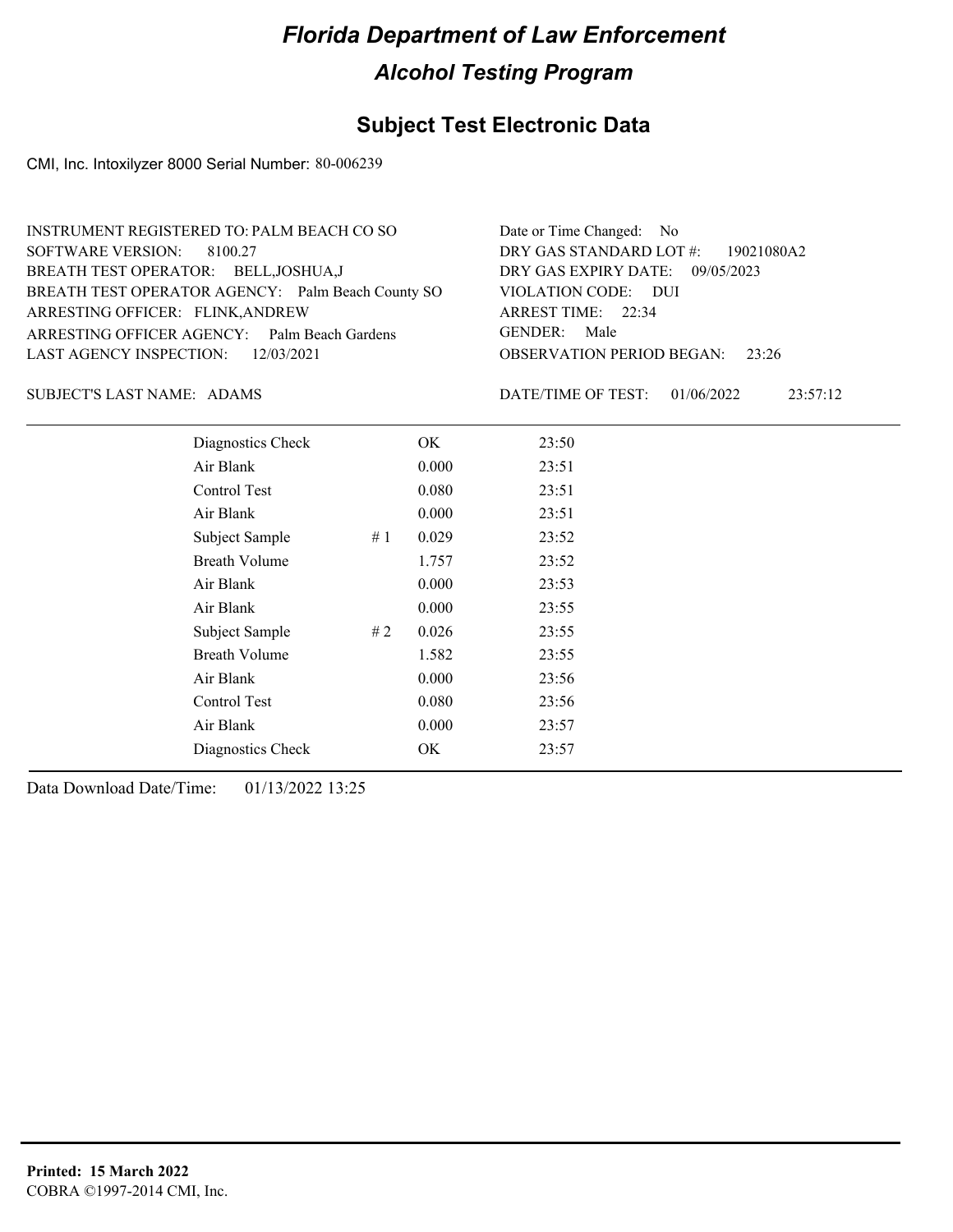### **Subject Test Electronic Data**

CMI, Inc. Intoxilyzer 8000 Serial Number: 80-006239

| Date or Time Changed: No               |
|----------------------------------------|
| DRY GAS STANDARD LOT #: 19021080A2     |
| DRY GAS EXPIRY DATE: 09/05/2023        |
| VIOLATION CODE: DUI                    |
| ARREST TIME: 00:39                     |
| GENDER: Female                         |
| <b>OBSERVATION PERIOD BEGAN: 01:09</b> |
|                                        |

AVENIA SUBJECT'S LAST NAME: DATE/TIME OF TEST:

DATE/TIME OF TEST: 01/07/2022 01:40:11

| Diagnostics Check    |    | OK    | 01:33 |
|----------------------|----|-------|-------|
| Air Blank            |    | 0.000 | 01:34 |
| Control Test         |    | 0.080 | 01:34 |
| Air Blank            |    | 0.000 | 01:34 |
| Subject Sample       | #1 | 0.133 | 01:35 |
| <b>Breath Volume</b> |    | 1.257 | 01:35 |
| Air Blank            |    | 0.000 | 01:36 |
| Air Blank            |    | 0.000 | 01:38 |
| Subject Sample       | #2 | 0.131 | 01:38 |
| <b>Breath Volume</b> |    | 1.183 | 01:38 |
| Air Blank            |    | 0.000 | 01:39 |
| Control Test         |    | 0.080 | 01:39 |
| Air Blank            |    | 0.000 | 01:40 |
| Diagnostics Check    |    | OK    | 01:40 |
|                      |    |       |       |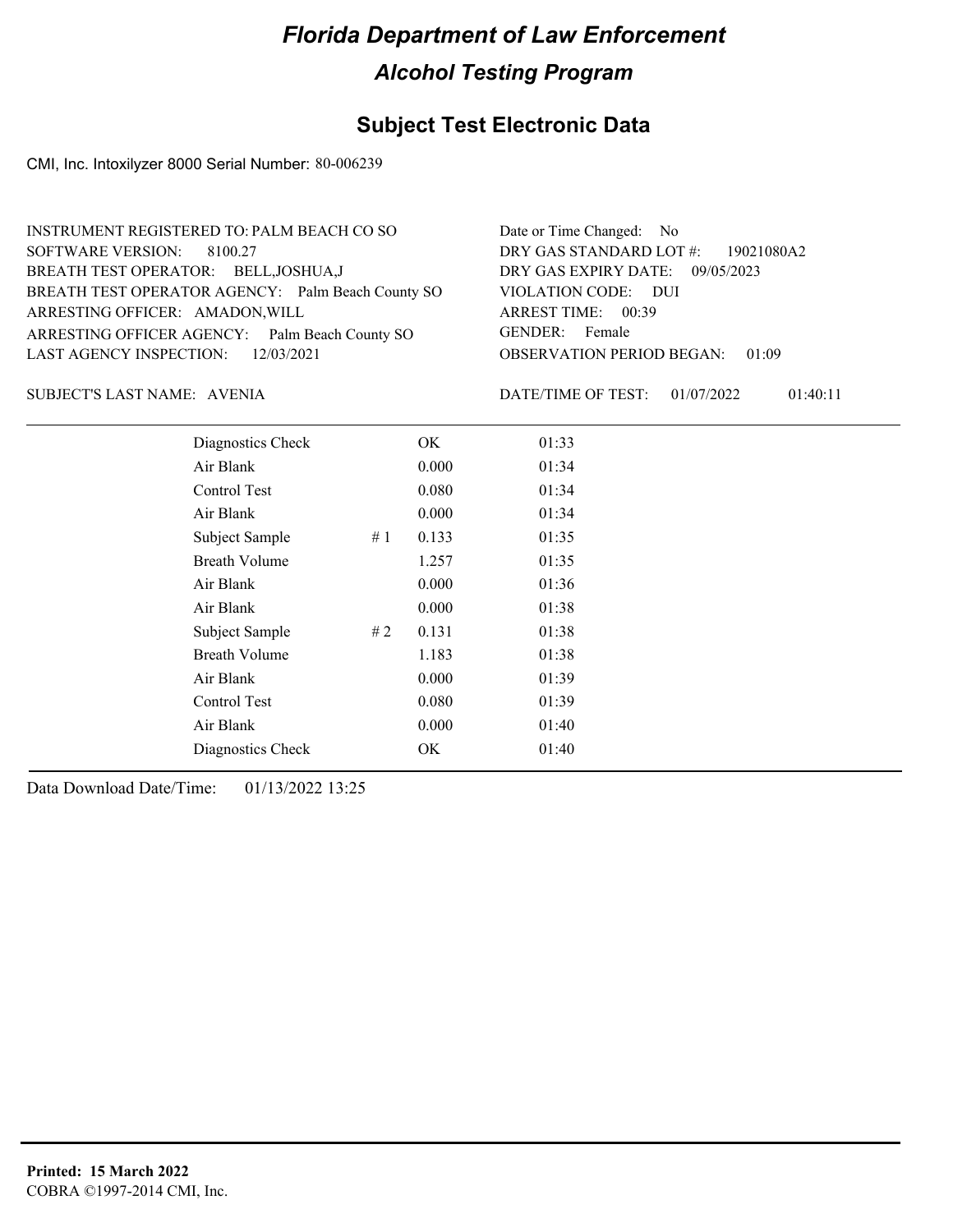### **Subject Test Electronic Data**

CMI, Inc. Intoxilyzer 8000 Serial Number: 80-006239

| INSTRUMENT REGISTERED TO: PALM BEACH CO SO        | Date or Time Changed: No               |
|---------------------------------------------------|----------------------------------------|
| SOFTWARE VERSION: 8100.27                         | DRY GAS STANDARD LOT $\#$ : 19021080A2 |
| BREATH TEST OPERATOR: O'NEAL, SHARI, L            | DRY GAS EXPIRY DATE: 09/05/2023        |
| BREATH TEST OPERATOR AGENCY: Palm Beach County SO | VIOLATION CODE: DUI                    |
| ARRESTING OFFICER: TEJEDA, ANTHONY                | ARREST TIME: 21:25                     |
| ARRESTING OFFICER AGENCY: Palm Beach County SO    | GENDER: Male                           |
| LAST AGENCY INSPECTION: $12/03/2021$              | <b>OBSERVATION PERIOD BEGAN:</b> 21:50 |
|                                                   |                                        |

SUBJECT'S LAST NAME: ANDRES RAMIREZ DATE/TIME OF TEST:

DATE/TIME OF TEST: 01/07/2022 22:22:12

| Diagnostics Check    |     | OK    | 22:15 |  |
|----------------------|-----|-------|-------|--|
| Air Blank            |     | 0.000 | 22:16 |  |
| Control Test         |     | 0.080 | 22:16 |  |
| Air Blank            |     | 0.000 | 22:16 |  |
| Subject Sample       | #1  | 0.221 | 22:17 |  |
| <b>Breath Volume</b> |     | 2.730 | 22:17 |  |
| Air Blank            |     | 0.000 | 22:18 |  |
| Air Blank            |     | 0.000 | 22:20 |  |
| Subject Sample       | # 2 | 0.220 | 22:20 |  |
| <b>Breath Volume</b> |     | 2.195 | 22:20 |  |
| Air Blank            |     | 0.000 | 22:21 |  |
| Control Test         |     | 0.080 | 22:21 |  |
| Air Blank            |     | 0.000 | 22:22 |  |
| Diagnostics Check    |     | OK    | 22:22 |  |
|                      |     |       |       |  |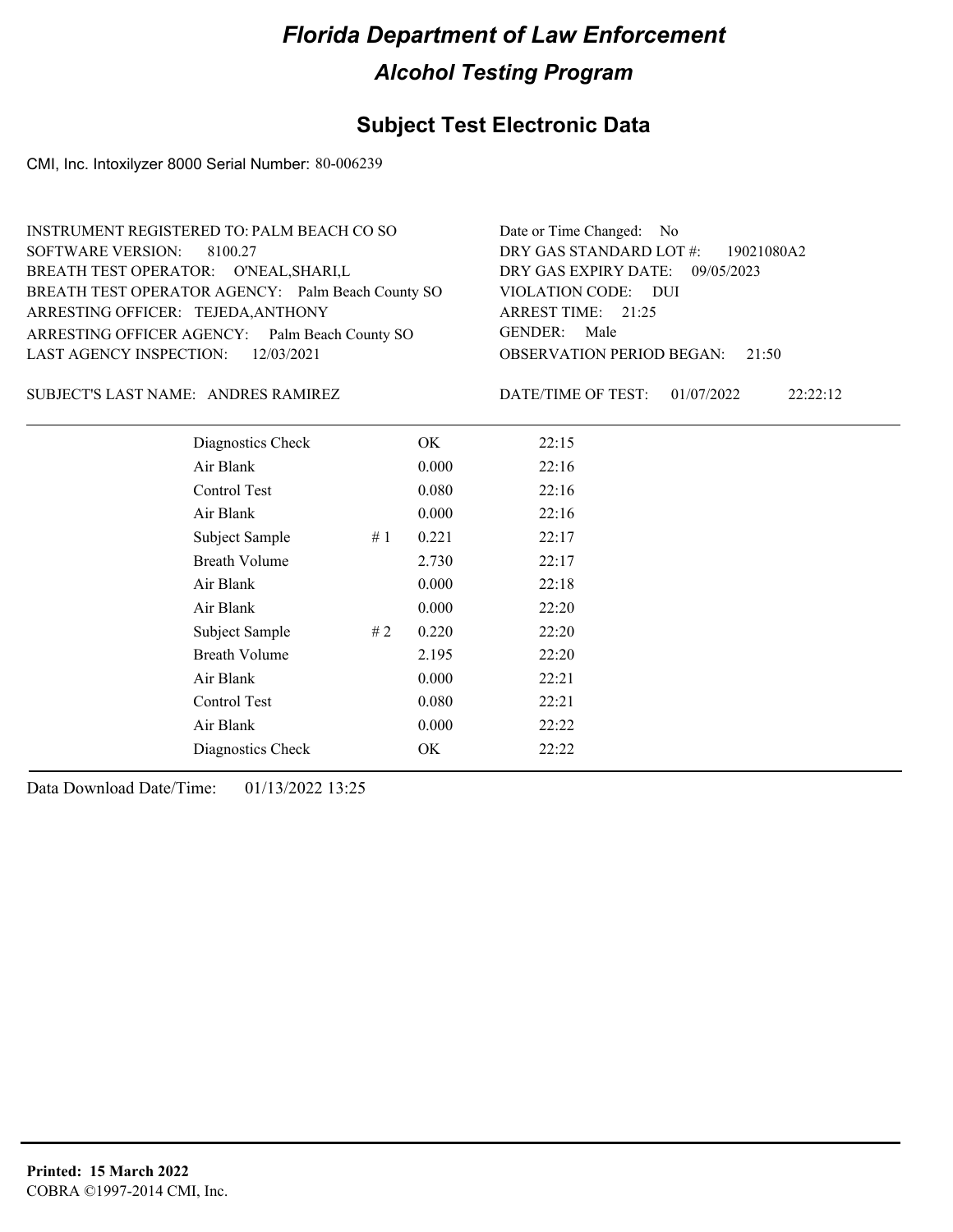### **Subject Test Electronic Data**

CMI, Inc. Intoxilyzer 8000 Serial Number: 80-006239

| INSTRUMENT REGISTERED TO: PALM BEACH CO SO        | Date or Time Changed: No               |
|---------------------------------------------------|----------------------------------------|
| SOFTWARE VERSION: 8100.27                         | DRY GAS STANDARD LOT #: 19021080A2     |
| BREATH TEST OPERATOR: BELL, JOSHUA, J             | DRY GAS EXPIRY DATE: 09/05/2023        |
| BREATH TEST OPERATOR AGENCY: Palm Beach County SO | VIOLATION CODE: DUI                    |
| ARRESTING OFFICER: IV, ANDREW                     | ARREST TIME: 23:52                     |
| ARRESTING OFFICER AGENCY: FHP Troop L             | GENDER: Male                           |
| LAST AGENCY INSPECTION: $12/03/2021$              | <b>OBSERVATION PERIOD BEGAN: 00:15</b> |
|                                                   |                                        |

KOSKI SUBJECT'S LAST NAME: DATE/TIME OF TEST:

DATE/TIME OF TEST: 01/08/2022 00:51:02

| Diagnostics Check    |    | OK    | 00:44 |
|----------------------|----|-------|-------|
| Air Blank            |    | 0.000 | 00:44 |
| Control Test         |    | 0.080 | 00:45 |
| Air Blank            |    | 0.000 | 00:45 |
| Subject Sample       | #1 | 0.133 | 00:46 |
| <b>Breath Volume</b> |    | 2.042 | 00:46 |
| Air Blank            |    | 0.000 | 00:46 |
| Air Blank            |    | 0.000 | 00:48 |
| Subject Sample       | #2 | 0.139 | 00:49 |
| <b>Breath Volume</b> |    | 4.019 | 00:49 |
| Air Blank            |    | 0.000 | 00:50 |
| Control Test         |    | 0.080 | 00:50 |
| Air Blank            |    | 0.000 | 00:50 |
| Diagnostics Check    |    | OK    | 00:51 |
|                      |    |       |       |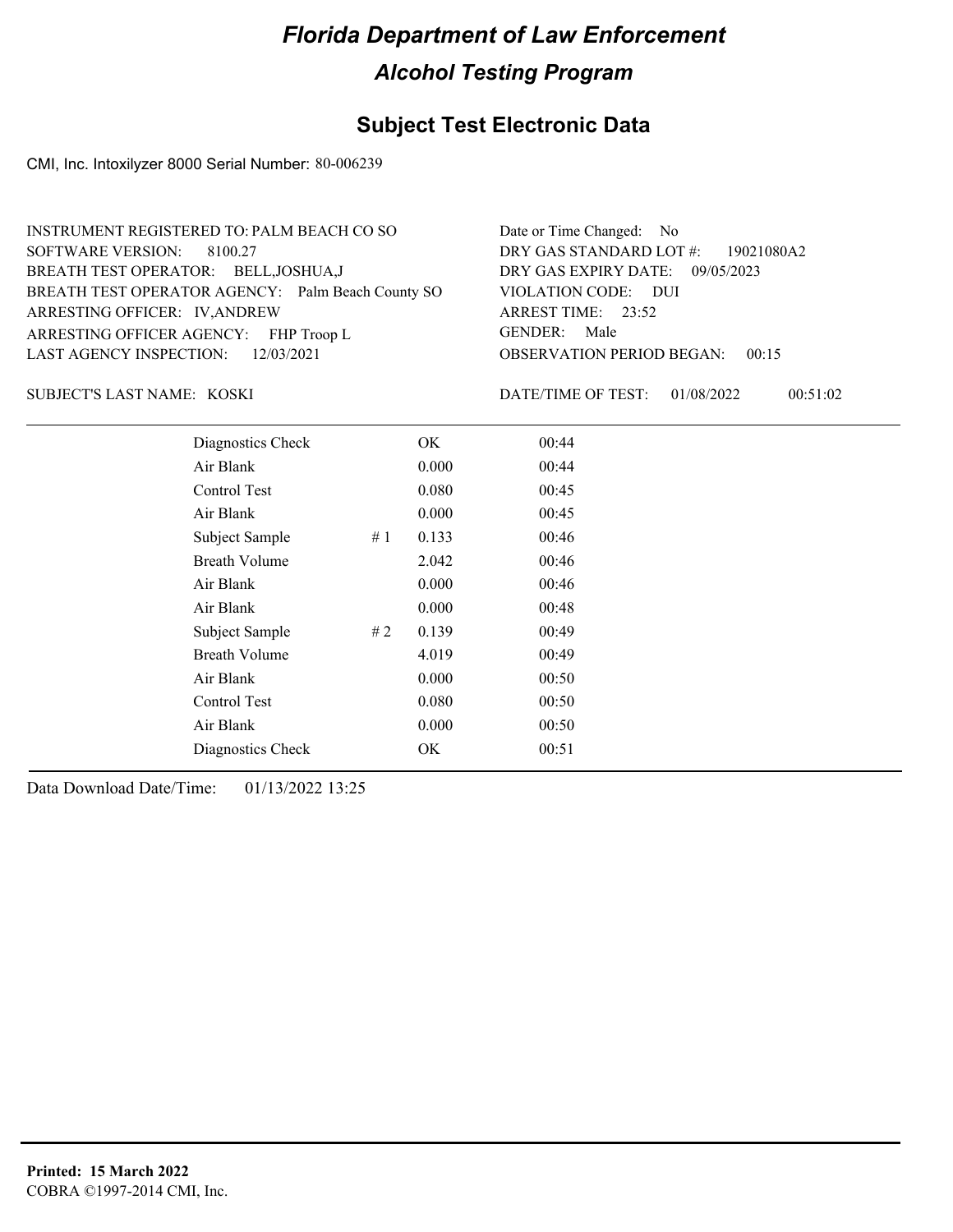### **Subject Test Electronic Data**

CMI, Inc. Intoxilyzer 8000 Serial Number: 80-006239

| INSTRUMENT REGISTERED TO: PALM BEACH CO SO        | Date or Time Changed: No               |
|---------------------------------------------------|----------------------------------------|
| SOFTWARE VERSION: 8100.27                         | DRY GAS STANDARD LOT $\#$ : 19021080A2 |
| BREATH TEST OPERATOR: BELL, JOSHUA, J             | DRY GAS EXPIRY DATE: 09/05/2023        |
| BREATH TEST OPERATOR AGENCY: Palm Beach County SO | VIOLATION CODE: DUI                    |
| ARRESTING OFFICER: TEJEDA, ANTHONY                | ARREST TIME: 01:09                     |
| ARRESTING OFFICER AGENCY: Palm Beach County SO    | GENDER: Male                           |
| LAST AGENCY INSPECTION: $12/03/2021$              | <b>OBSERVATION PERIOD BEGAN: 01:53</b> |
|                                                   |                                        |

SUBJECT'S LAST NAME: HERNANDEZ RENTAS DATE/TIME OF TEST:

DATE/TIME OF TEST: 01/08/2022 02:28:50

| Diagnostics Check | OK                                                                                                                                                                                                                  | 02:22 |
|-------------------|---------------------------------------------------------------------------------------------------------------------------------------------------------------------------------------------------------------------|-------|
|                   | 0.000                                                                                                                                                                                                               | 02:23 |
|                   | 0.080                                                                                                                                                                                                               | 02:23 |
|                   | 0.000                                                                                                                                                                                                               | 02:23 |
| #1                | 0.053                                                                                                                                                                                                               | 02:24 |
|                   | 2.886                                                                                                                                                                                                               | 02:24 |
|                   | 0.000                                                                                                                                                                                                               | 02:24 |
|                   | 0.000                                                                                                                                                                                                               | 02:26 |
| #2                | 0.053                                                                                                                                                                                                               | 02:27 |
|                   | 3.175                                                                                                                                                                                                               | 02:27 |
|                   | 0.000                                                                                                                                                                                                               | 02:27 |
|                   | 0.080                                                                                                                                                                                                               | 02:28 |
|                   | 0.000                                                                                                                                                                                                               | 02:28 |
|                   | OK                                                                                                                                                                                                                  | 02:28 |
|                   | Air Blank<br>Control Test<br>Air Blank<br>Subject Sample<br><b>Breath Volume</b><br>Air Blank<br>Air Blank<br>Subject Sample<br><b>Breath Volume</b><br>Air Blank<br>Control Test<br>Air Blank<br>Diagnostics Check |       |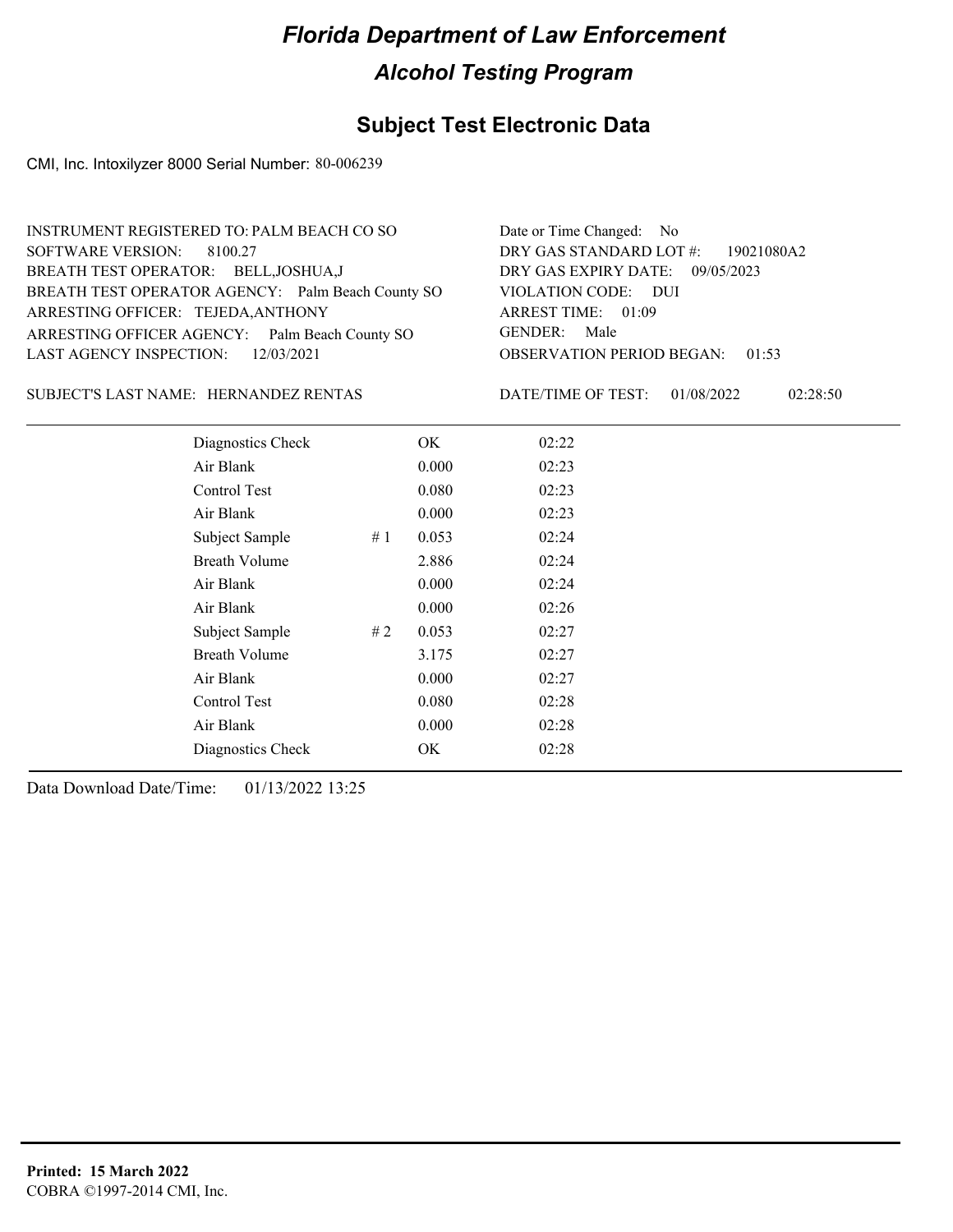### **Subject Test Electronic Data**

CMI, Inc. Intoxilyzer 8000 Serial Number: 80-006239

| INSTRUMENT REGISTERED TO: PALM BEACH CO SO        | Date or Time Changed: No               |
|---------------------------------------------------|----------------------------------------|
| SOFTWARE VERSION: 8100.27                         | DRY GAS STANDARD LOT #: 19021080A2     |
| BREATH TEST OPERATOR: BELL, JOSHUA, J             | DRY GAS EXPIRY DATE: 09/05/2023        |
| BREATH TEST OPERATOR AGENCY: Palm Beach County SO | VIOLATION CODE: DUI                    |
| ARRESTING OFFICER: CISSON, JACKIE                 | ARREST TIME: 02:14                     |
| ARRESTING OFFICER AGENCY: Palm Beach County SO    | GENDER: Male                           |
| LAST AGENCY INSPECTION: 12/03/2021                | <b>OBSERVATION PERIOD BEGAN: 02:35</b> |
|                                                   |                                        |

DEJESUS SUBJECT'S LAST NAME: DATE/TIME OF TEST:

DATE/TIME OF TEST: 01/08/2022 03:20:27

| Diagnostics Check    |    | OK    | 03:13 |
|----------------------|----|-------|-------|
| Air Blank            |    | 0.000 | 03:14 |
| Control Test         |    | 0.080 | 03:14 |
| Air Blank            |    | 0.000 | 03:14 |
| Subject Sample       | #1 | 0.253 | 03:15 |
| <b>Breath Volume</b> |    | 2.281 | 03:15 |
| Air Blank            |    | 0.000 | 03:16 |
| Air Blank            |    | 0.000 | 03:18 |
| Subject Sample       | #2 | 0.254 | 03:18 |
| <b>Breath Volume</b> |    | 1.214 | 03:18 |
| Air Blank            |    | 0.000 | 03:19 |
| Control Test         |    | 0.080 | 03:19 |
| Air Blank            |    | 0.000 | 03:20 |
| Diagnostics Check    |    | OK    | 03:20 |
|                      |    |       |       |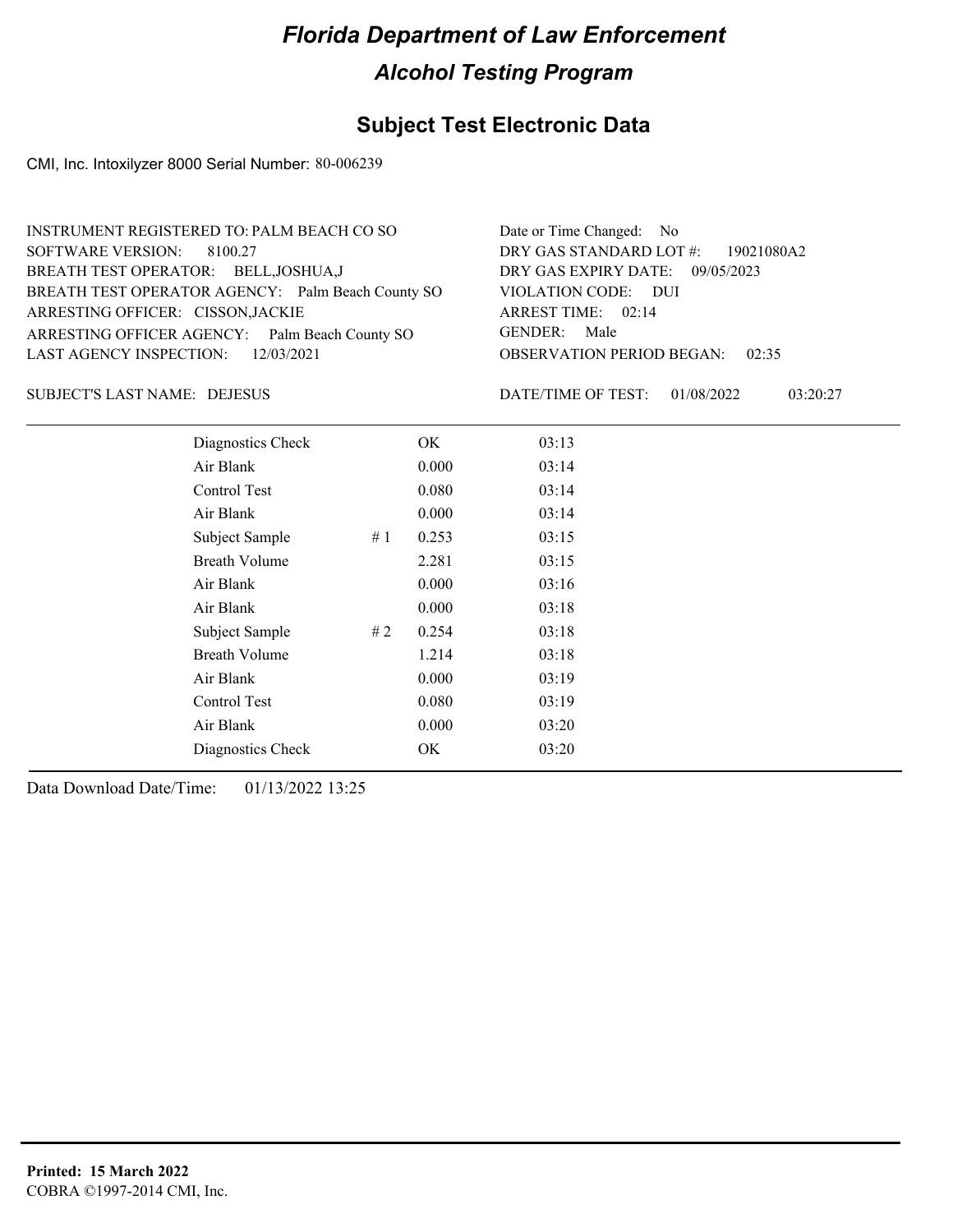#### **Subject Test Electronic Data**

CMI, Inc. Intoxilyzer 8000 Serial Number: 80-006239

OBSERVATION PERIOD BEGAN: 03:39 ARRESTING OFFICER AGENCY: Jupiter PD GENDER: BREATH TEST OPERATOR AGENCY: Palm Beach County SO VIOLATION CODE: SOFTWARE VERSION: VIOLATION CODE: DUI ARREST TIME: 03:01 ARRESTING OFFICER: MCGILLICUDDY,STEVEN DRY GAS EXPIRY DATE: 09/05/2023 19021080A2 BREATH TEST OPERATOR: BELL,JOSHUA,J LAST AGENCY INSPECTION: 12/03/2021 8100.27 INSTRUMENT REGISTERED TO: PALM BEACH CO SO DRY GAS STANDARD LOT #: Date or Time Changed: No GENDER: Male

#### LOPRESTI SUBJECT'S LAST NAME: DATE/TIME OF TEST:

DATE/TIME OF TEST: 01/08/2022 04:19:36

| $1. \quad 01/00/2022$ | <u>04.12.30</u> |
|-----------------------|-----------------|
|                       |                 |
|                       |                 |

| Diagnostics Check    |       | OK    | 04:06 |                |
|----------------------|-------|-------|-------|----------------|
| Air Blank            |       | 0.000 | 04:06 |                |
| Control Test         |       | 0.080 | 04:06 |                |
| Air Blank            |       | 0.000 | 04:07 |                |
| Subject Sample       | #1    | 0.078 | 04:10 | Volume Not Met |
| <b>Breath Volume</b> |       | 0.250 | 04:10 |                |
| Air Blank            |       | 0.000 | 04:11 |                |
| Air Blank            |       | 0.000 | 04:12 |                |
| Subject Sample       | #2    | 0.083 | 04:14 |                |
| <b>Breath Volume</b> |       | 1.597 | 04:14 |                |
| Air Blank            |       | 0.000 | 04:15 |                |
| Air Blank            |       | 0.000 | 04:17 |                |
| Subject Sample       | # $3$ | 0.086 | 04:18 |                |
| <b>Breath Volume</b> |       | 2.363 | 04:18 |                |
| Air Blank            |       | 0.000 | 04:18 |                |
| Control Test         |       | 0.078 | 04:19 |                |
| Air Blank            |       | 0.000 | 04:19 |                |
| Diagnostics Check    |       | OK    | 04:19 |                |
|                      |       |       |       |                |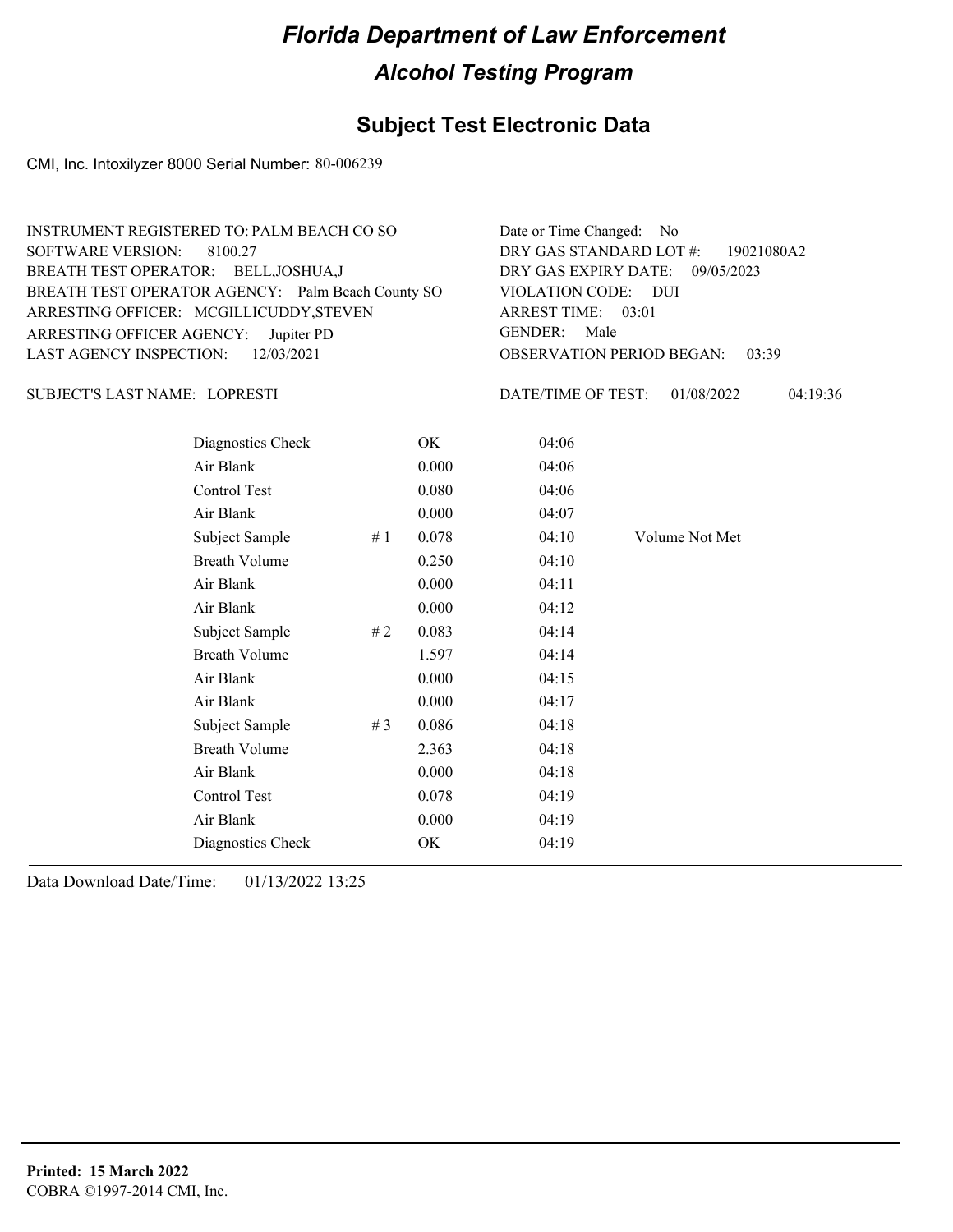### **Subject Test Electronic Data**

CMI, Inc. Intoxilyzer 8000 Serial Number: 80-006239

| INSTRUMENT REGISTERED TO: PALM BEACH CO SO        | Date or Time Changed: No               |
|---------------------------------------------------|----------------------------------------|
| SOFTWARE VERSION: 8100.27                         | DRY GAS STANDARD LOT #: 19021080A2     |
| BREATH TEST OPERATOR: BELL, JOSHUA, J             | DRY GAS EXPIRY DATE: 09/05/2023        |
| BREATH TEST OPERATOR AGENCY: Palm Beach County SO | VIOLATION CODE: DUI                    |
| ARRESTING OFFICER: FLINK, ANDREW                  | ARREST TIME: 03:49                     |
| ARRESTING OFFICER AGENCY: Palm Beach Gardens      | GENDER: Male                           |
| LAST AGENCY INSPECTION: 12/03/2021                | <b>OBSERVATION PERIOD BEGAN: 04:17</b> |

#### SEREDA SUBJECT'S LAST NAME: DATE/TIME OF TEST:

DATE/TIME OF TEST: 01/08/2022 04:57:07

| Diagnostics Check    |    | OK    | 04:49 |
|----------------------|----|-------|-------|
| Air Blank            |    | 0.000 | 04:50 |
| Control Test         |    | 0.079 | 04:50 |
| Air Blank            |    | 0.000 | 04:51 |
| Subject Sample       | #1 | 0.146 | 04:51 |
| <b>Breath Volume</b> |    | 1.566 | 04:51 |
| Air Blank            |    | 0.000 | 04:52 |
| Air Blank            |    | 0.000 | 04:54 |
| Subject Sample       | #2 | 0.159 | 04:55 |
| <b>Breath Volume</b> |    | 3.476 | 04:55 |
| Air Blank            |    | 0.000 | 04:56 |
| Control Test         |    | 0.080 | 04:56 |
| Air Blank            |    | 0.000 | 04:57 |
| Diagnostics Check    |    | OK    | 04:57 |
|                      |    |       |       |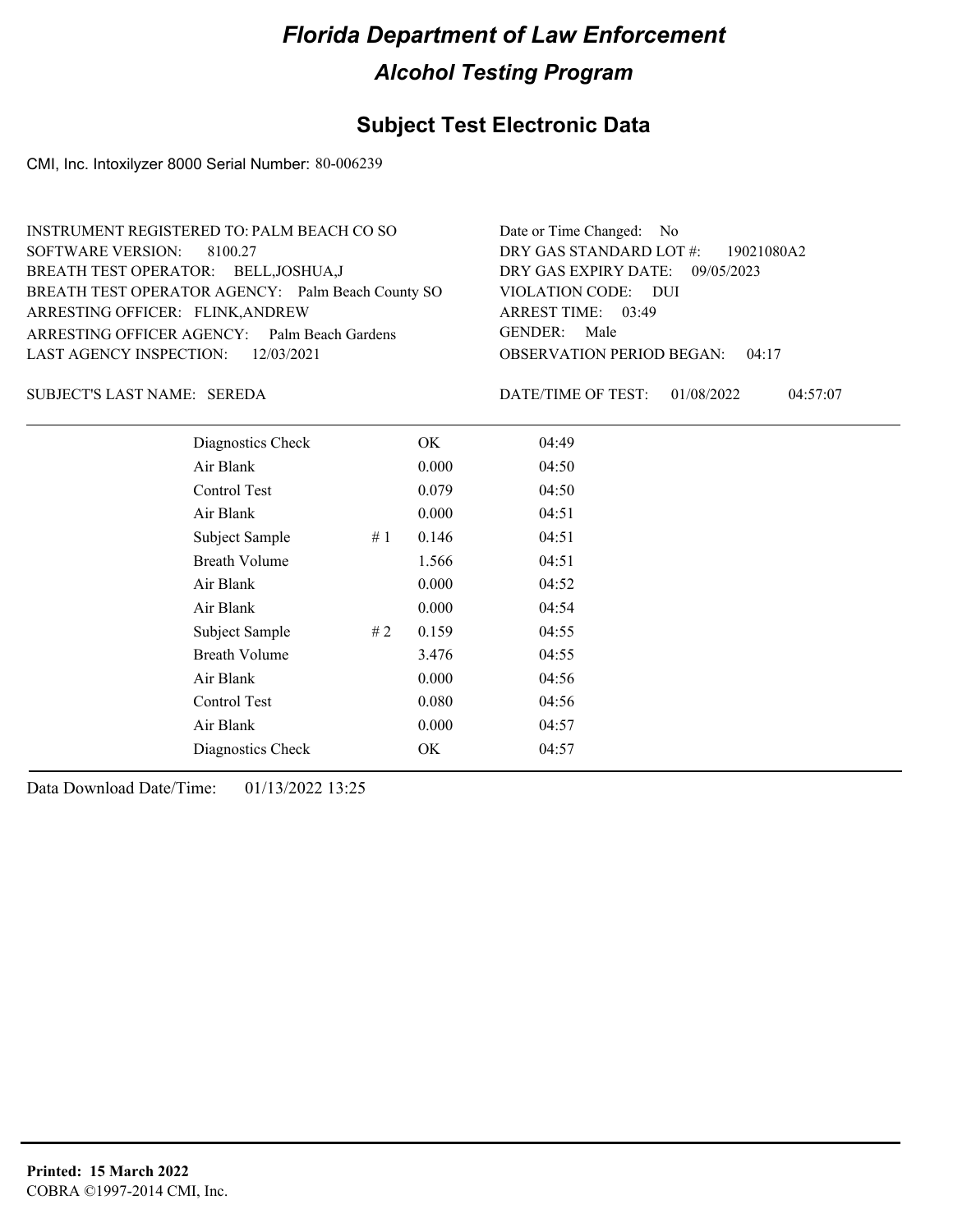### **Subject Test Electronic Data**

CMI, Inc. Intoxilyzer 8000 Serial Number: 80-006239

| INSTRUMENT REGISTERED TO: PALM BEACH CO SO        | Date or Time Changed: No               |
|---------------------------------------------------|----------------------------------------|
| SOFTWARE VERSION: 8100.27                         | DRY GAS STANDARD LOT #: 19021080A2     |
| BREATH TEST OPERATOR: LEAHEY, THOMAS, H           | DRY GAS EXPIRY DATE: 09/05/2023        |
| BREATH TEST OPERATOR AGENCY: Palm Beach County SO | VIOLATION CODE: DUI                    |
| ARRESTING OFFICER: MCGILLICUDDY, STEVEN           | ARREST TIME: 20:40                     |
| ARRESTING OFFICER AGENCY: Jupiter PD              | GENDER: Male                           |
| LAST AGENCY INSPECTION: $12/03/2021$              | <b>OBSERVATION PERIOD BEGAN:</b> 21:13 |
|                                                   |                                        |

SUBJECT'S LAST NAME: ROSEN DATE/TIME OF TEST:

DATE/TIME OF TEST: 01/08/2022 21:46:44

| Diagnostics Check    |    | OK    | 21:38 |
|----------------------|----|-------|-------|
| Air Blank            |    | 0.000 | 21:39 |
| Control Test         |    | 0.080 | 21:39 |
| Air Blank            |    | 0.000 | 21:40 |
| Subject Sample       | #1 | 0.108 | 21:41 |
| <b>Breath Volume</b> |    | 1.390 | 21:41 |
| Air Blank            |    | 0.000 | 21:41 |
| Air Blank            |    | 0.000 | 21:43 |
| Subject Sample       | #2 | 0.110 | 21:45 |
| <b>Breath Volume</b> |    | 1.519 | 21:45 |
| Air Blank            |    | 0.000 | 21:45 |
| Control Test         |    | 0.079 | 21:46 |
| Air Blank            |    | 0.000 | 21:46 |
| Diagnostics Check    |    | OK    | 21:46 |
|                      |    |       |       |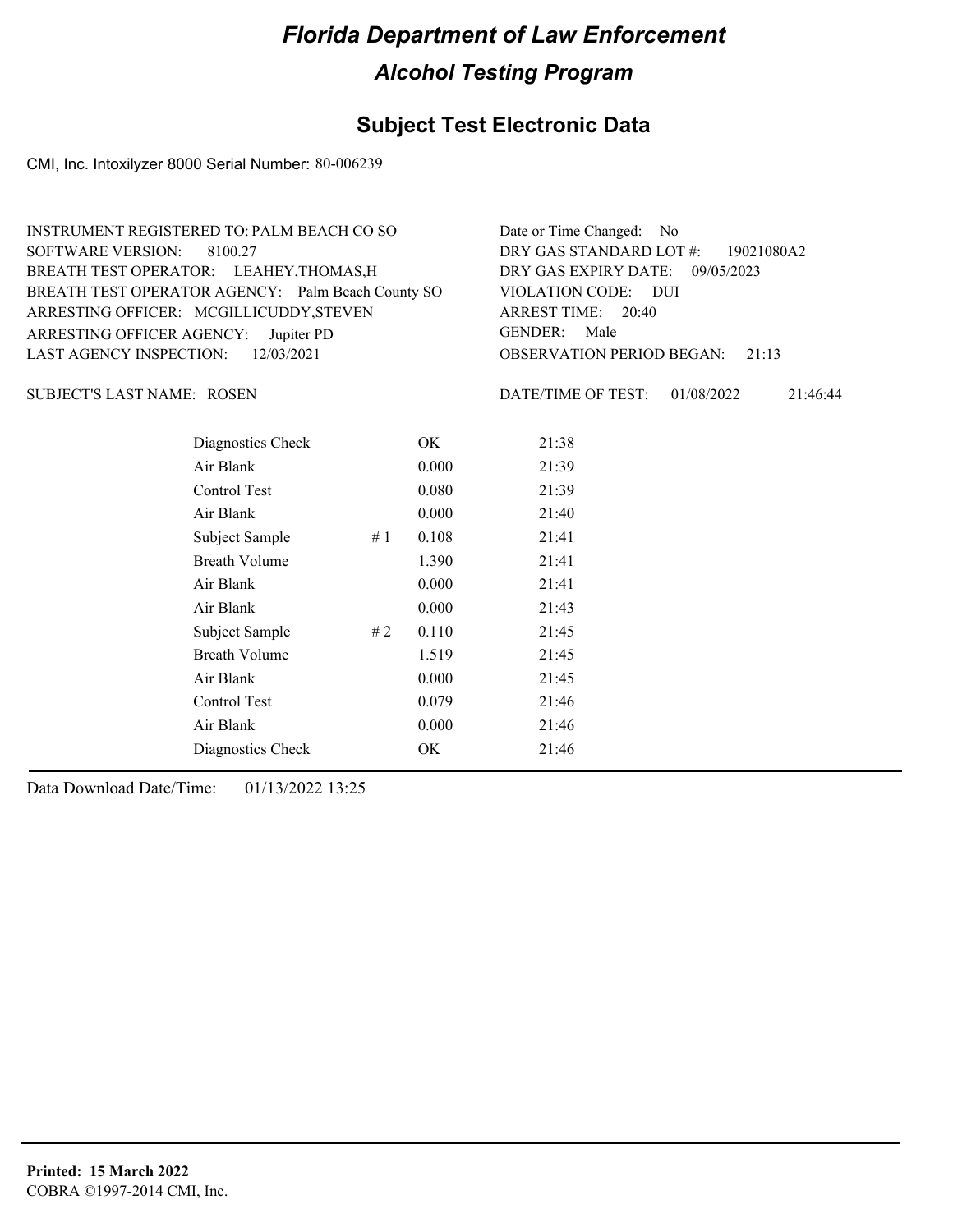### **Subject Test Electronic Data**

CMI, Inc. Intoxilyzer 8000 Serial Number: 80-006239

| INSTRUMENT REGISTERED TO: PALM BEACH CO SO        | Date or Time Changed: No               |
|---------------------------------------------------|----------------------------------------|
| SOFTWARE VERSION: 8100.27                         | DRY GAS STANDARD LOT $\#$ : 19021080A2 |
| BREATH TEST OPERATOR: BELL, JOSHUA, J             | DRY GAS EXPIRY DATE: 09/05/2023        |
| BREATH TEST OPERATOR AGENCY: Palm Beach County SO | VIOLATION CODE: DUI                    |
| ARRESTING OFFICER: BITZ, GARY                     | ARREST TIME: 21:15                     |
| ARRESTING OFFICER AGENCY: Palm Beach Gardens      | GENDER: Male                           |
| LAST AGENCY INSPECTION: 12/03/2021                | <b>OBSERVATION PERIOD BEGAN:</b> 22:08 |
|                                                   |                                        |

#### BOURNE III SUBJECT'S LAST NAME: DATE/TIME OF TEST:

DATE/TIME OF TEST: 01/08/2022 22:45:26

| Diagnostics Check    |    | OK    | 22:39 |
|----------------------|----|-------|-------|
| Air Blank            |    | 0.000 | 22:39 |
| Control Test         |    | 0.080 | 22:39 |
| Air Blank            |    | 0.000 | 22:40 |
| Subject Sample       | #1 | 0.000 | 22:41 |
| <b>Breath Volume</b> |    | 2.890 | 22:41 |
| Air Blank            |    | 0.000 | 22:41 |
| Air Blank            |    | 0.000 | 22:43 |
| Subject Sample       | #2 | 0.000 | 22:44 |
| <b>Breath Volume</b> |    | 4.183 | 22:44 |
| Air Blank            |    | 0.000 | 22:44 |
| Control Test         |    | 0.080 | 22:44 |
| Air Blank            |    | 0.000 | 22:45 |
| Diagnostics Check    |    | OK    | 22:45 |
|                      |    |       |       |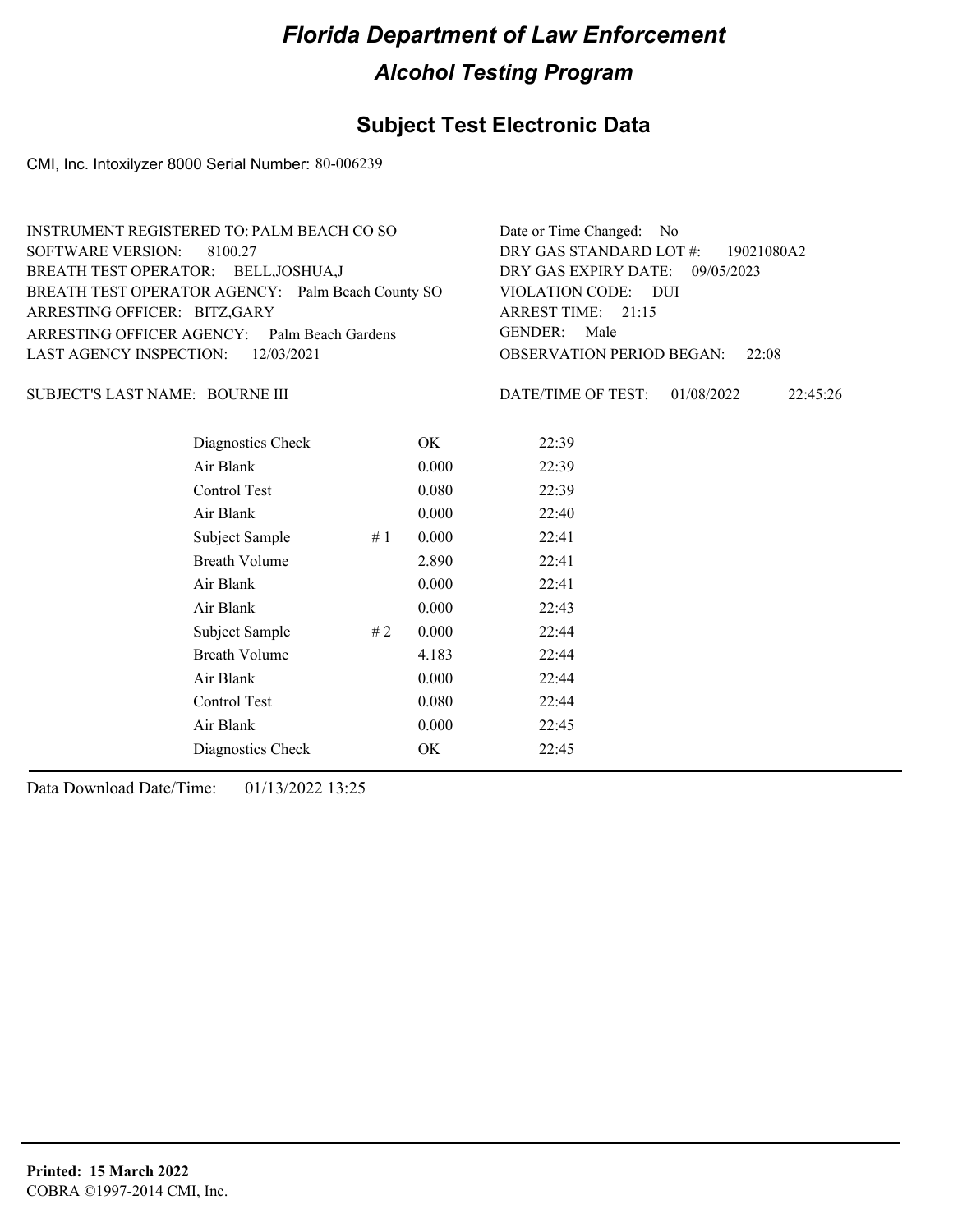### **Subject Test Electronic Data**

CMI, Inc. Intoxilyzer 8000 Serial Number: 80-006239

| Date or Time Changed: No<br>DRY GAS STANDARD LOT #: 19021080A2<br>DRY GAS EXPIRY DATE: 09/05/2023<br>VIOLATION CODE: DUI<br>ARREST TIME: 22:31<br>GENDER: Male |
|----------------------------------------------------------------------------------------------------------------------------------------------------------------|
| <b>OBSERVATION PERIOD BEGAN: 23:00</b>                                                                                                                         |
|                                                                                                                                                                |

#### SUBJECT'S LAST NAME: JEAN CHARLES DATE/TIME OF TEST:

DATE/TIME OF TEST: 01/08/2022 23:41:23

| Diagnostics Check    |    | OK    | 23:29 |                |
|----------------------|----|-------|-------|----------------|
| Air Blank            |    | 0.000 | 23:30 |                |
| Control Test         |    | 0.081 | 23:30 |                |
| Air Blank            |    | 0.000 | 23:30 |                |
| Subject Sample       | #1 | 0.261 | 23:34 | Volume Not Met |
| <b>Breath Volume</b> |    | 0.250 | 23:34 |                |
| Air Blank            |    | 0.000 | 23:34 |                |
| Air Blank            |    | 0.000 | 23:36 |                |
| Subject Sample       | #2 | 0.277 | 23:39 | Volume Not Met |
| <b>Breath Volume</b> |    | 0.660 | 23:39 |                |
| Air Blank            |    | 0.000 | 23:40 |                |
| Control Test         |    | 0.077 | 23:40 |                |
| Air Blank            |    | 0.000 | 23:41 |                |
| Diagnostics Check    |    | OK    | 23:41 |                |
|                      |    |       |       |                |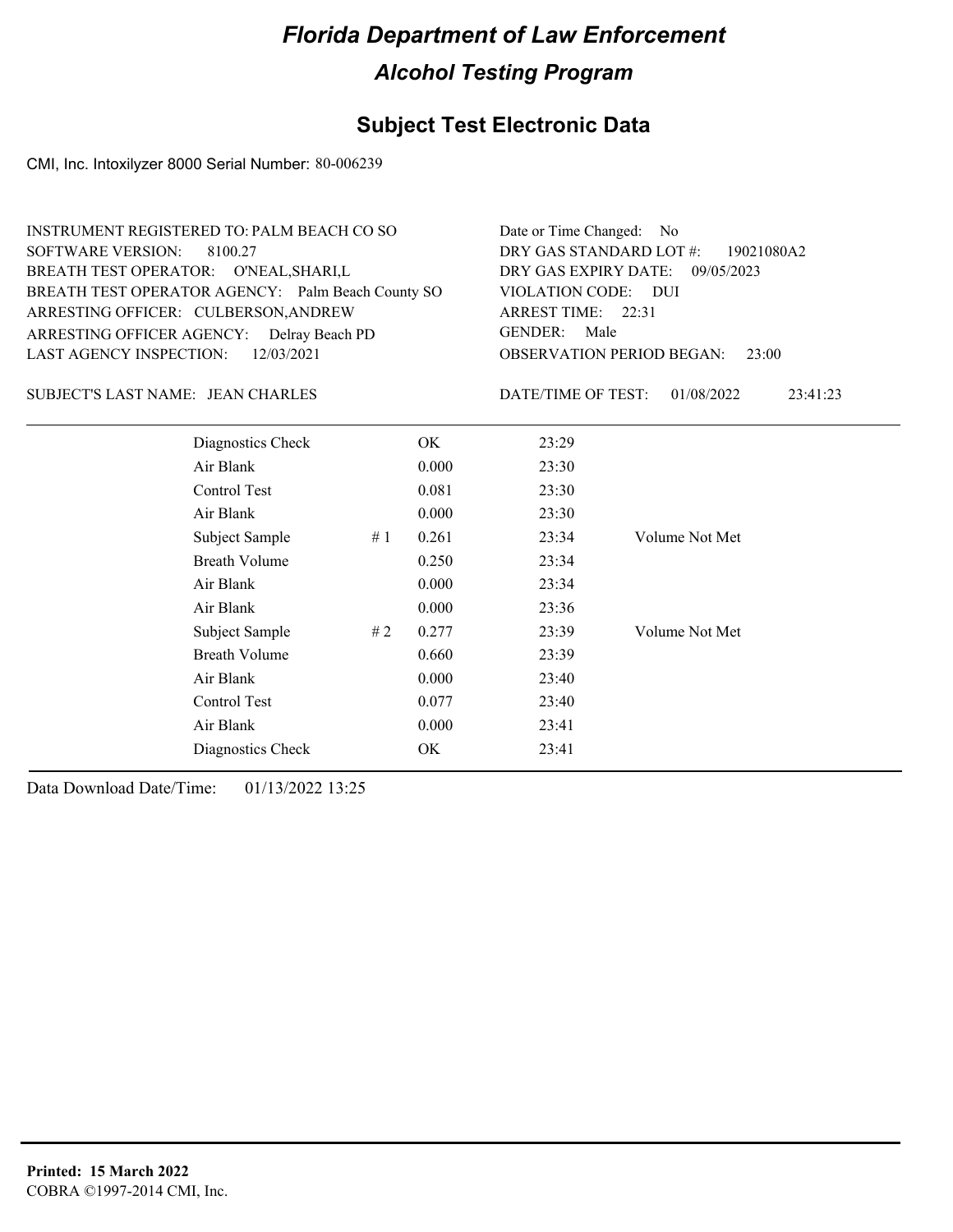### **Subject Test Electronic Data**

CMI, Inc. Intoxilyzer 8000 Serial Number: 80-006239

| INSTRUMENT REGISTERED TO: PALM BEACH CO SO        | Date or Time Changed: No               |
|---------------------------------------------------|----------------------------------------|
| SOFTWARE VERSION: 8100.27                         | DRY GAS STANDARD LOT #: 19021080A2     |
| BREATH TEST OPERATOR: O'NEAL, SHARI, L            | DRY GAS EXPIRY DATE: 09/05/2023        |
| BREATH TEST OPERATOR AGENCY: Palm Beach County SO | VIOLATION CODE: DUI                    |
| ARRESTING OFFICER: CULBERSON, ANDREW              | ARREST TIME: 22:31                     |
| ARRESTING OFFICER AGENCY: Delray Beach PD         | GENDER: Male                           |
| LAST AGENCY INSPECTION: $12/03/2021$              | <b>OBSERVATION PERIOD BEGAN: 23:00</b> |
|                                                   |                                        |

#### SUBJECT'S LAST NAME: JEAN CHARLES DATE/TIME OF TEST:

DATE/TIME OF TEST: 01/08/2022 23:50:15

| Diagnostics Check    |    | OK    | 23:42 |
|----------------------|----|-------|-------|
| Air Blank            |    | 0.000 | 23:43 |
| Control Test         |    | 0.077 | 23:43 |
| Air Blank            |    | 0.000 | 23:44 |
| Subject Sample       | #1 | 0.297 | 23:45 |
| <b>Breath Volume</b> |    | 1.304 | 23:45 |
| Air Blank            |    | 0.000 | 23:46 |
| Air Blank            |    | 0.000 | 23:47 |
| Subject Sample       | #2 | 0.310 | 23:48 |
| <b>Breath Volume</b> |    | 1.316 | 23:48 |
| Air Blank            |    | 0.000 | 23:49 |
| Control Test         |    | 0.077 | 23:49 |
| Air Blank            |    | 0.000 | 23:50 |
| Diagnostics Check    |    | OK    | 23:50 |
|                      |    |       |       |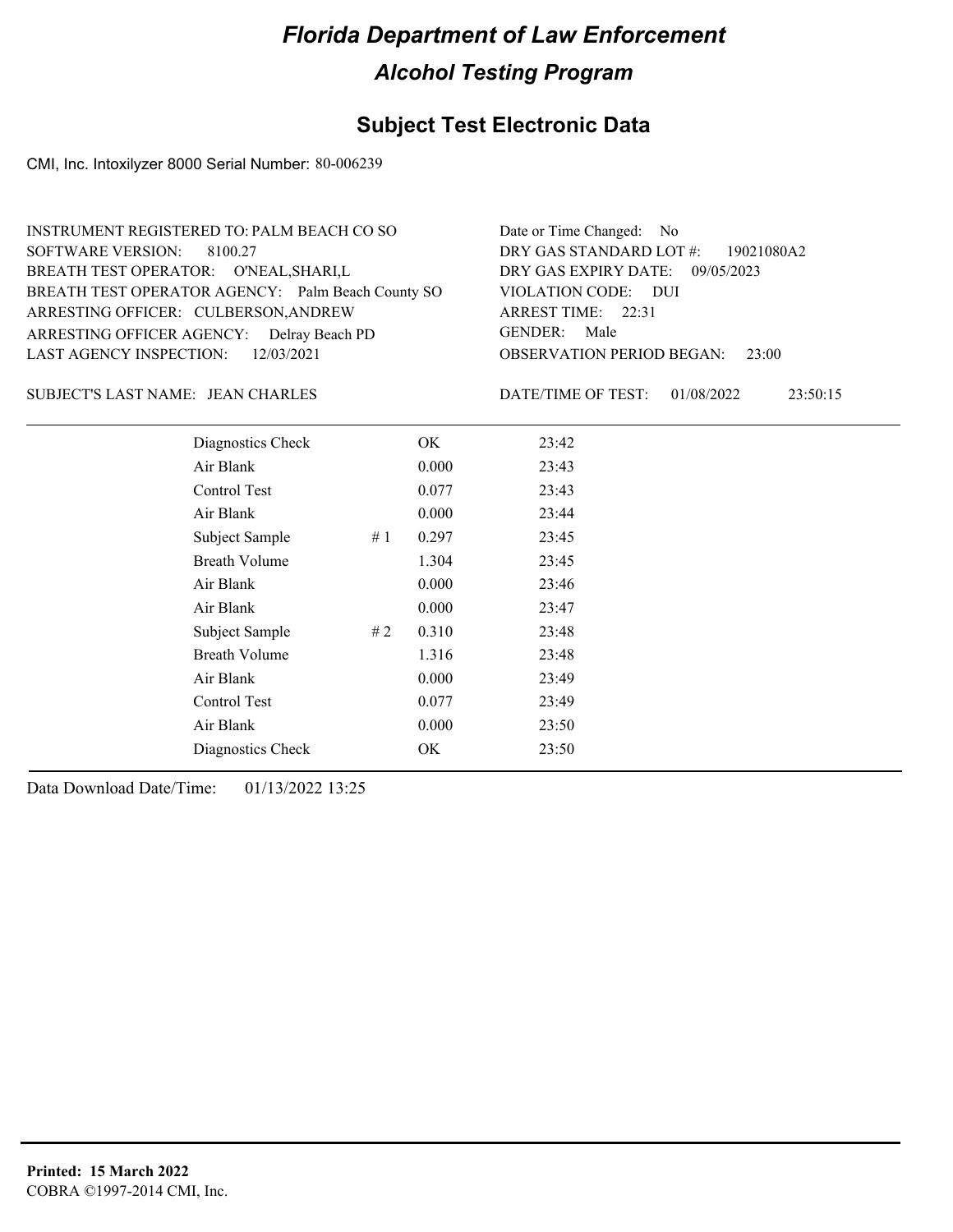### **Subject Test Electronic Data**

CMI, Inc. Intoxilyzer 8000 Serial Number: 80-006239

| INSTRUMENT REGISTERED TO: PALM BEACH CO SO        | Date or Time Changed: No               |
|---------------------------------------------------|----------------------------------------|
| SOFTWARE VERSION: 8100.27                         | DRY GAS STANDARD LOT #: 19021080A2     |
| BREATH TEST OPERATOR: O'NEAL, SHARI, L            | DRY GAS EXPIRY DATE: 09/05/2023        |
| BREATH TEST OPERATOR AGENCY: Palm Beach County SO | VIOLATION CODE: DUI                    |
| ARRESTING OFFICER: POINTU, PATRICK                | ARREST TIME: 23:30                     |
| ARRESTING OFFICER AGENCY: Palm Beach County SO    | GENDER: Female                         |
| LAST AGENCY INSPECTION: 12/03/2021                | <b>OBSERVATION PERIOD BEGAN: 23:58</b> |
|                                                   |                                        |

#### BONFANTE SUBJECT'S LAST NAME: DATE/TIME OF TEST:

DATE/TIME OF TEST: 01/09/2022 00:40:45

| Diagnostics Check    |    | OK    | 00:34 |
|----------------------|----|-------|-------|
| Air Blank            |    | 0.000 | 00:35 |
| Control Test         |    | 0.079 | 00:35 |
| Air Blank            |    | 0.000 | 00:35 |
| Subject Sample       | #1 | 0.000 | 00:36 |
| <b>Breath Volume</b> |    | 2.328 | 00:36 |
| Air Blank            |    | 0.000 | 00:36 |
| Air Blank            |    | 0.000 | 00:38 |
| Subject Sample       | #2 | 0.000 | 00:39 |
| <b>Breath Volume</b> |    | 2.152 | 00:39 |
| Air Blank            |    | 0.000 | 00:39 |
| Control Test         |    | 0.080 | 00:40 |
| Air Blank            |    | 0.000 | 00:40 |
| Diagnostics Check    |    | OK    | 00:40 |
|                      |    |       |       |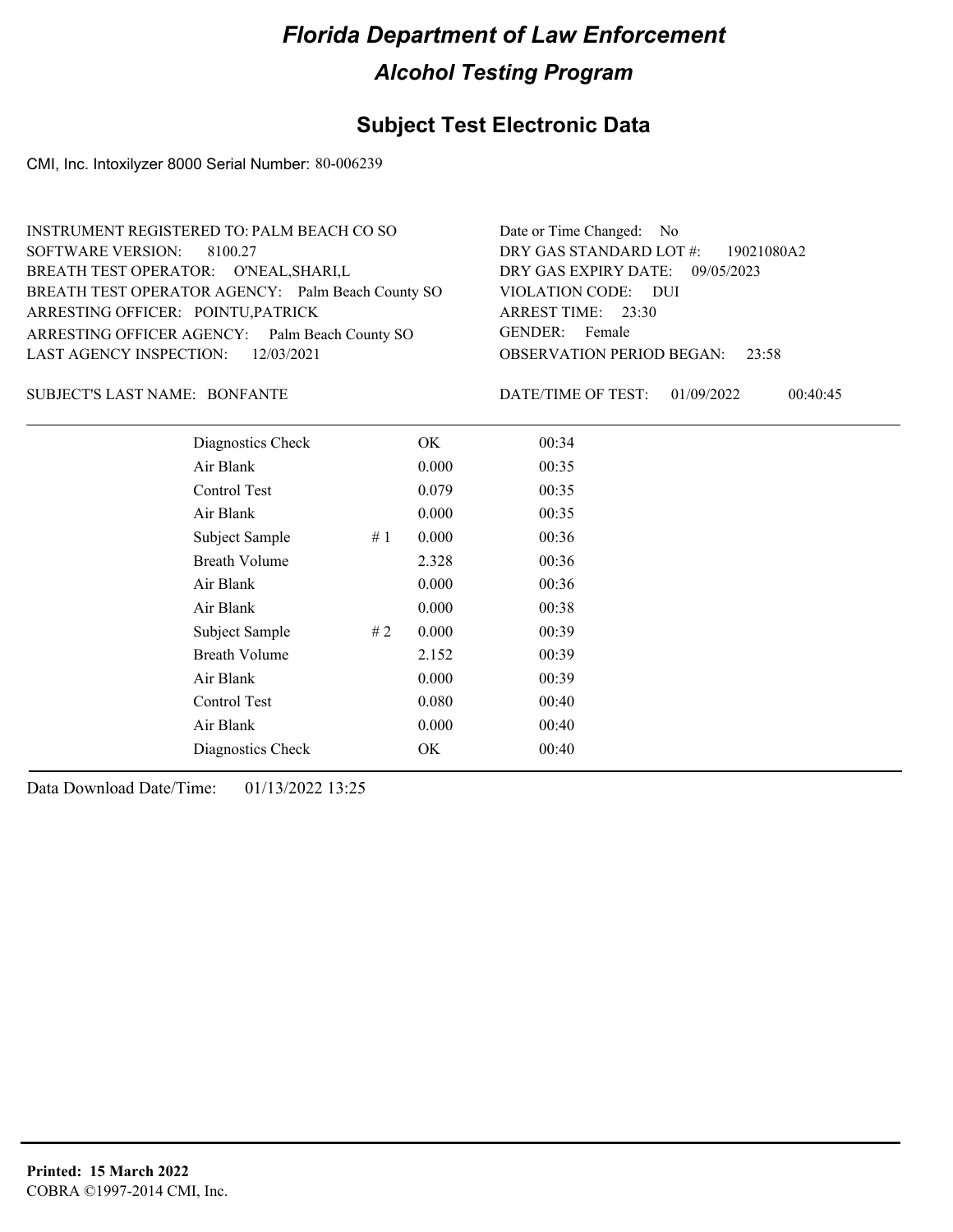### **Subject Test Electronic Data**

CMI, Inc. Intoxilyzer 8000 Serial Number: 80-006239

| INSTRUMENT REGISTERED TO: PALM BEACH CO SO        | Date or Time Changed: No               |
|---------------------------------------------------|----------------------------------------|
| SOFTWARE VERSION: 8100.27                         | DRY GAS STANDARD LOT #: 19021080A2     |
| BREATH TEST OPERATOR: BELL, JOSHUA, J             | DRY GAS EXPIRY DATE: 09/05/2023        |
| BREATH TEST OPERATOR AGENCY: Palm Beach County SO | VIOLATION CODE: DUI                    |
| ARRESTING OFFICER: MCGILLICUDDY, STEVEN           | ARREST TIME: 22:07                     |
| ARRESTING OFFICER AGENCY: Jupiter PD              | GENDER: Male                           |
| LAST AGENCY INSPECTION: 12/03/2021                | <b>OBSERVATION PERIOD BEGAN: 22:43</b> |
|                                                   |                                        |

#### ETHERIDGE SUBJECT'S LAST NAME: DATE/TIME OF TEST:

DATE/TIME OF TEST: 01/09/2022 23:21:35

| Diagnostics Check    |    | OK    | 23:08 |                |
|----------------------|----|-------|-------|----------------|
| Air Blank            |    | 0.000 | 23:08 |                |
| Control Test         |    | 0.080 | 23:09 |                |
| Air Blank            |    | 0.000 | 23:09 |                |
| Subject Sample       | #1 | 0.244 | 23:10 |                |
| <b>Breath Volume</b> |    | 2.359 | 23:10 |                |
| Air Blank            |    | 0.000 | 23:11 |                |
| Air Blank            |    | 0.000 | 23:13 |                |
| Subject Sample       | #2 | 0.187 | 23:16 | Volume Not Met |
| <b>Breath Volume</b> |    | 0.113 | 23:16 |                |
| Air Blank            |    | 0.000 | 23:17 |                |
| Air Blank            |    | 0.000 | 23:18 |                |
| Subject Sample       | #3 | 0.225 | 23:19 |                |
| <b>Breath Volume</b> |    | 1.722 | 23:19 |                |
| Air Blank            |    | 0.000 | 23:20 |                |
| Control Test         |    | 0.078 | 23:20 |                |
| Air Blank            |    | 0.000 | 23:21 |                |
| Diagnostics Check    |    | OK    | 23:21 |                |
|                      |    |       |       |                |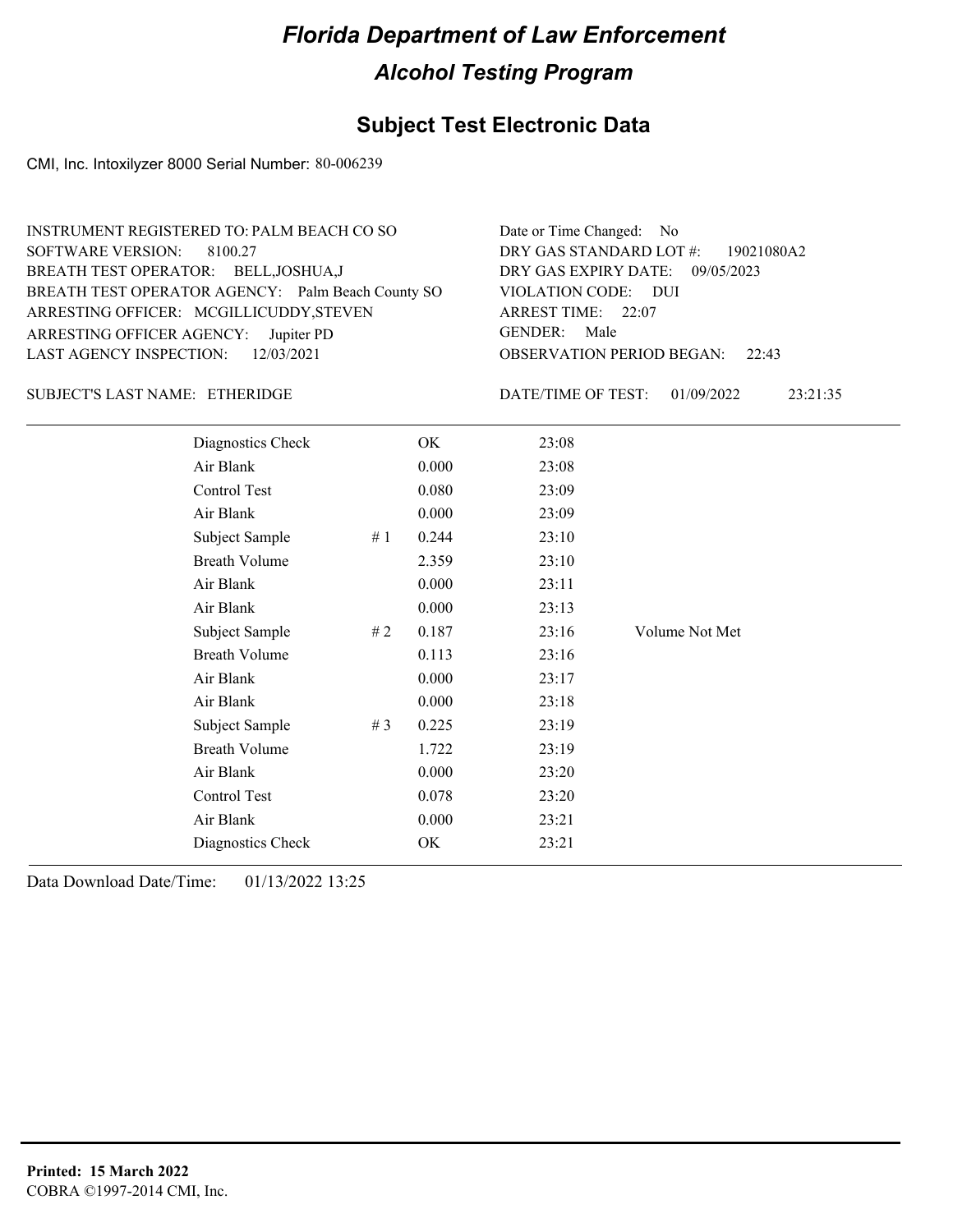### **Subject Test Electronic Data**

CMI, Inc. Intoxilyzer 8000 Serial Number: 80-006239

| INSTRUMENT REGISTERED TO: PALM BEACH CO SO        | Date or Time Changed: No               |
|---------------------------------------------------|----------------------------------------|
| SOFTWARE VERSION: 8100.27                         | DRY GAS STANDARD LOT #: 19021080A2     |
| BREATH TEST OPERATOR: O'NEAL, SHARI, L            | DRY GAS EXPIRY DATE: 09/05/2023        |
| BREATH TEST OPERATOR AGENCY: Palm Beach County SO | VIOLATION CODE: DUI                    |
| ARRESTING OFFICER: CISSON, JACKIE                 | ARREST TIME: 22:58                     |
| ARRESTING OFFICER AGENCY: Palm Beach County SO    | GENDER: Male                           |
| LAST AGENCY INSPECTION: 12/03/2021                | <b>OBSERVATION PERIOD BEGAN: 23:20</b> |
|                                                   |                                        |

SUBJECT'S LAST NAME: SWABY DATE/TIME OF TEST:

DATE/TIME OF TEST: 01/09/2022 23:52:34

| Diagnostics Check    |    | OK    | 23:45 |
|----------------------|----|-------|-------|
| Air Blank            |    | 0.000 | 23:45 |
| Control Test         |    | 0.078 | 23:45 |
| Air Blank            |    | 0.000 | 23:46 |
| Subject Sample       | #1 | 0.210 | 23:47 |
| <b>Breath Volume</b> |    | 1.472 | 23:47 |
| Air Blank            |    | 0.000 | 23:48 |
| Air Blank            |    | 0.000 | 23:50 |
| Subject Sample       | #2 | 0.197 | 23:50 |
| <b>Breath Volume</b> |    | 2.050 | 23:50 |
| Air Blank            |    | 0.000 | 23:51 |
| Control Test         |    | 0.079 | 23:51 |
| Air Blank            |    | 0.000 | 23:52 |
| Diagnostics Check    |    | OK    | 23:52 |
|                      |    |       |       |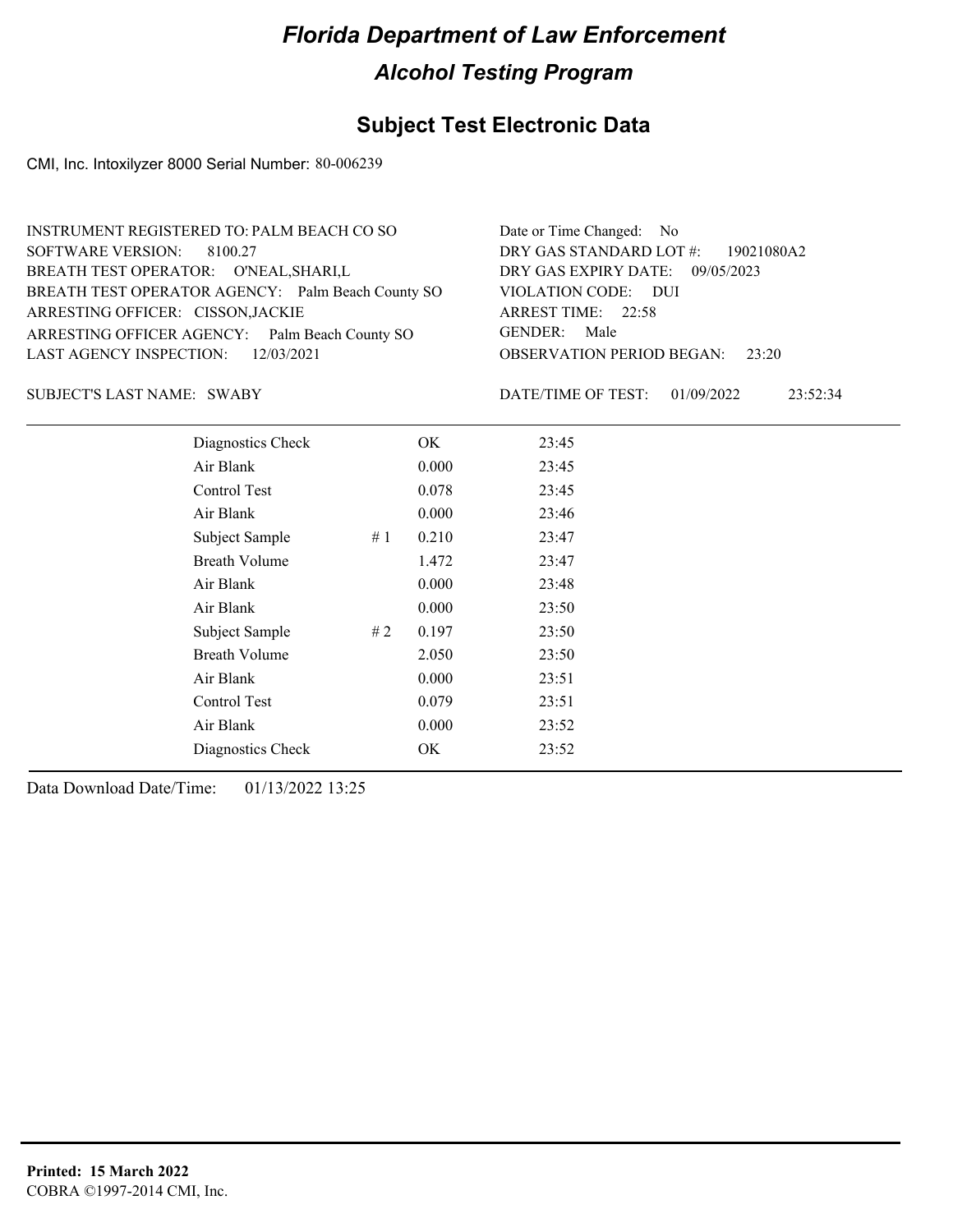## **Subject Test Electronic Data**

CMI, Inc. Intoxilyzer 8000 Serial Number: 80-006239

| INSTRUMENT REGISTERED TO: PALM BEACH CO SO        | Date or Time Changed: No                    |
|---------------------------------------------------|---------------------------------------------|
| SOFTWARE VERSION: 8100.27                         | DRY GAS STANDARD LOT #: 19021080A2          |
| BREATH TEST OPERATOR: BELL, JOSHUA, J             | DRY GAS EXPIRY DATE: 09/05/2023             |
| BREATH TEST OPERATOR AGENCY: Palm Beach County SO | VIOLATION CODE: DUI                         |
| ARRESTING OFFICER: NALERIO, LUIS                  | ARREST TIME: 01:20                          |
| ARRESTING OFFICER AGENCY: Boynton Beach PD        | GENDER: Male                                |
| LAST AGENCY INSPECTION: 12/03/2021                | <b>OBSERVATION PERIOD BEGAN: 01:40</b>      |
|                                                   |                                             |
| SUBJECT'S LAST NAME: PACE                         | 02:11:03<br>DATE/TIME OF TEST: $01/10/2022$ |

| Diagnostics Check    | OK    | 02:07 |                             |
|----------------------|-------|-------|-----------------------------|
| Air Blank            | 0.000 | 02:08 |                             |
| Control Test         | 0.079 | 02:08 |                             |
| Air Blank            | 0.000 | 02:08 |                             |
| Subject Sample       | #1    | 02:09 | <b>Subject Test Refused</b> |
| <b>Breath Volume</b> | 0.000 | 02:09 |                             |
| Air Blank            | 0.000 | 02:10 |                             |
| Control Test         | 0.080 | 02:10 |                             |
| Air Blank            | 0.000 | 02:10 |                             |
| Diagnostics Check    | OK    | 02:11 |                             |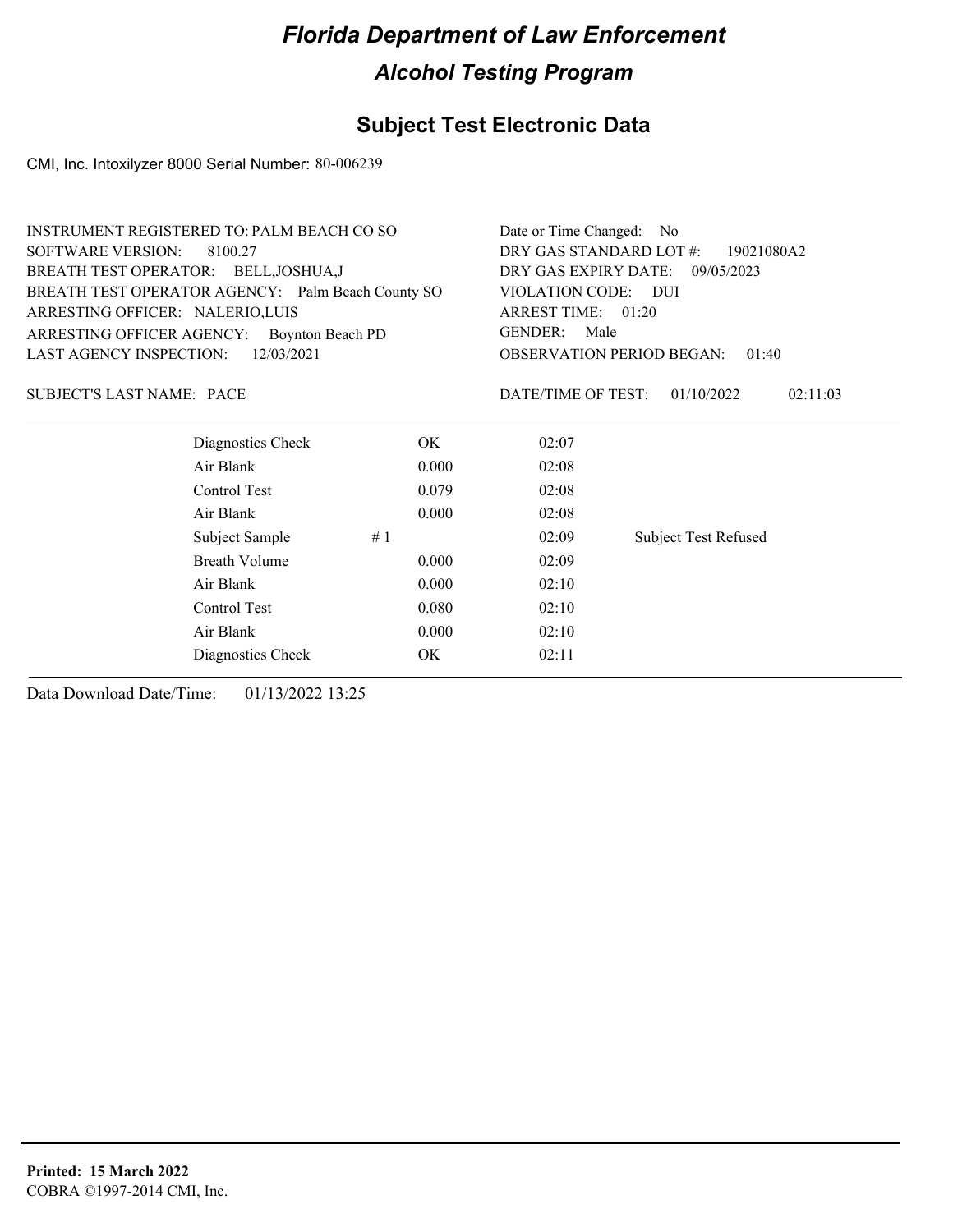### **Subject Test Electronic Data**

CMI, Inc. Intoxilyzer 8000 Serial Number: 80-006239

| INSTRUMENT REGISTERED TO: PALM BEACH CO SO        | Date or Time Changed: No               |
|---------------------------------------------------|----------------------------------------|
| SOFTWARE VERSION: 8100.27                         | DRY GAS STANDARD LOT #: 19021080A2     |
| BREATH TEST OPERATOR: OWEN, SUE,                  | DRY GAS EXPIRY DATE: 09/05/2023        |
| BREATH TEST OPERATOR AGENCY: Palm Beach County SO | VIOLATION CODE: DUI                    |
| ARRESTING OFFICER: NALERIO, LUIS                  | ARREST TIME: 20:34                     |
| ARRESTING OFFICER AGENCY: Boynton Beach PD        | GENDER: Male                           |
| LAST AGENCY INSPECTION: $12/03/2021$              | <b>OBSERVATION PERIOD BEGAN: 20:58</b> |
|                                                   |                                        |

#### GORODISKIY SUBJECT'S LAST NAME: DATE/TIME OF TEST:

DATE/TIME OF TEST: 01/11/2022 21:33:54

| Diagnostics Check    |    | OK    | 21:25 |
|----------------------|----|-------|-------|
| Air Blank            |    | 0.000 | 21:25 |
| Control Test         |    | 0.080 | 21:25 |
| Air Blank            |    | 0.000 | 21:26 |
| Subject Sample       | #1 | 0.255 | 21:28 |
| <b>Breath Volume</b> |    | 1.269 | 21:28 |
| Air Blank            |    | 0.000 | 21:29 |
| Air Blank            |    | 0.000 | 21:31 |
| Subject Sample       | #2 | 0.258 | 21:32 |
| <b>Breath Volume</b> |    | 2.699 | 21:32 |
| Air Blank            |    | 0.000 | 21:32 |
| Control Test         |    | 0.080 | 21:33 |
| Air Blank            |    | 0.000 | 21:33 |
| Diagnostics Check    |    | OK    | 21:33 |
|                      |    |       |       |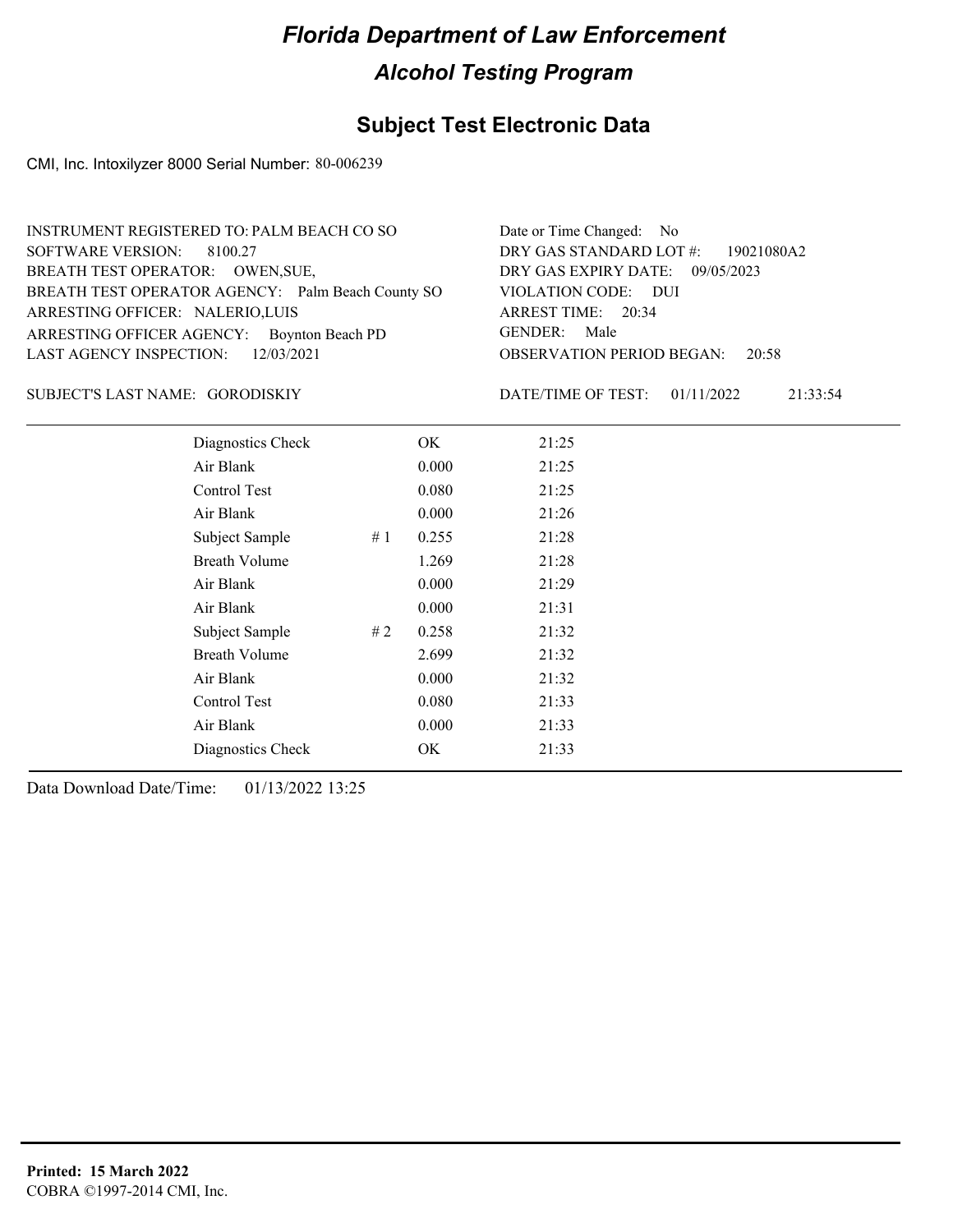### **Subject Test Electronic Data**

CMI, Inc. Intoxilyzer 8000 Serial Number: 80-006239

| INSTRUMENT REGISTERED TO: PALM BEACH CO SO        | Date or Time Changed: No               |
|---------------------------------------------------|----------------------------------------|
| SOFTWARE VERSION: 8100.27                         | DRY GAS STANDARD LOT #: 19021080A2     |
| BREATH TEST OPERATOR: LEAHEY, THOMAS, H           | DRY GAS EXPIRY DATE: 09/05/2023        |
| BREATH TEST OPERATOR AGENCY: Palm Beach County SO | VIOLATION CODE: DUI                    |
| ARRESTING OFFICER: WARD, CHRISTOPHER              | ARREST TIME: 21:20                     |
| ARRESTING OFFICER AGENCY: Palm Beach County SO    | GENDER: Female                         |
| LAST AGENCY INSPECTION: 12/03/2021                | <b>OBSERVATION PERIOD BEGAN: 21:58</b> |
|                                                   |                                        |

#### PETRILLO SUBJECT'S LAST NAME: DATE/TIME OF TEST:

DATE/TIME OF TEST: 01/11/2022 22:29:50

| Diagnostics Check    |    | OK    | 22:23 |
|----------------------|----|-------|-------|
| Air Blank            |    | 0.000 | 22:23 |
| Control Test         |    | 0.081 | 22:24 |
| Air Blank            |    | 0.000 | 22:24 |
| Subject Sample       | #1 | 0.116 | 22:25 |
| <b>Breath Volume</b> |    | 1.554 | 22:25 |
| Air Blank            |    | 0.000 | 22:25 |
| Air Blank            |    | 0.000 | 22:27 |
| Subject Sample       | #2 | 0.120 | 22:28 |
| <b>Breath Volume</b> |    | 1.527 | 22:28 |
| Air Blank            |    | 0.000 | 22:28 |
| Control Test         |    | 0.079 | 22:29 |
| Air Blank            |    | 0.000 | 22:29 |
| Diagnostics Check    |    | OK    | 22:29 |
|                      |    |       |       |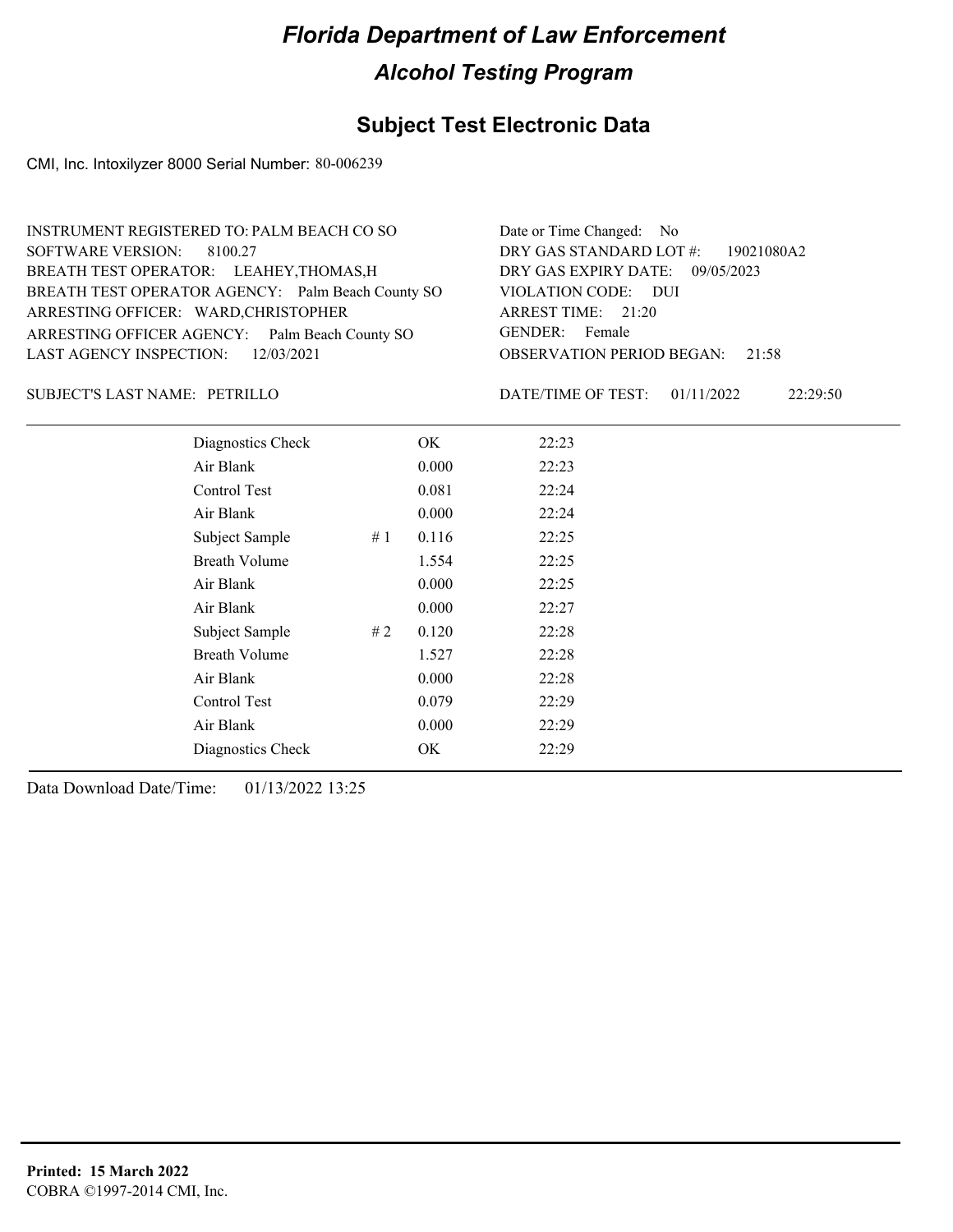### **Subject Test Electronic Data**

CMI, Inc. Intoxilyzer 8000 Serial Number: 80-006239

| INSTRUMENT REGISTERED TO: PALM BEACH CO SO        | Date or Time Changed: No               |
|---------------------------------------------------|----------------------------------------|
| SOFTWARE VERSION: 8100.27                         | DRY GAS STANDARD LOT #: 19021080A2     |
| BREATH TEST OPERATOR: BELL, JOSHUA, J             | DRY GAS EXPIRY DATE: 09/05/2023        |
| BREATH TEST OPERATOR AGENCY: Palm Beach County SO | VIOLATION CODE: DUI                    |
| ARRESTING OFFICER: SOLOWAY, ALAN                  | ARREST TIME: 22:37                     |
| ARRESTING OFFICER AGENCY: Palm Beach County SO    | GENDER: Female                         |
| LAST AGENCY INSPECTION: $12/03/2021$              | <b>OBSERVATION PERIOD BEGAN: 22:56</b> |
|                                                   |                                        |

SUBJECT'S LAST NAME: SNOW DATE/TIME OF TEST:

DATE/TIME OF TEST: 01/12/2022 23:30:06

| Diagnostics Check    |    | OK    | 23:23 |
|----------------------|----|-------|-------|
| Air Blank            |    | 0.000 | 23:24 |
| Control Test         |    | 0.080 | 23:24 |
| Air Blank            |    | 0.000 | 23:25 |
| Subject Sample       | #1 | 0.000 | 23:25 |
| <b>Breath Volume</b> |    | 2.792 | 23:25 |
| Air Blank            |    | 0.000 | 23:26 |
| Air Blank            |    | 0.000 | 23:28 |
| Subject Sample       | #2 | 0.000 | 23:28 |
| <b>Breath Volume</b> |    | 2.718 | 23:28 |
| Air Blank            |    | 0.000 | 23:29 |
| Control Test         |    | 0.080 | 23:29 |
| Air Blank            |    | 0.000 | 23:30 |
| Diagnostics Check    |    | OK    | 23:30 |
|                      |    |       |       |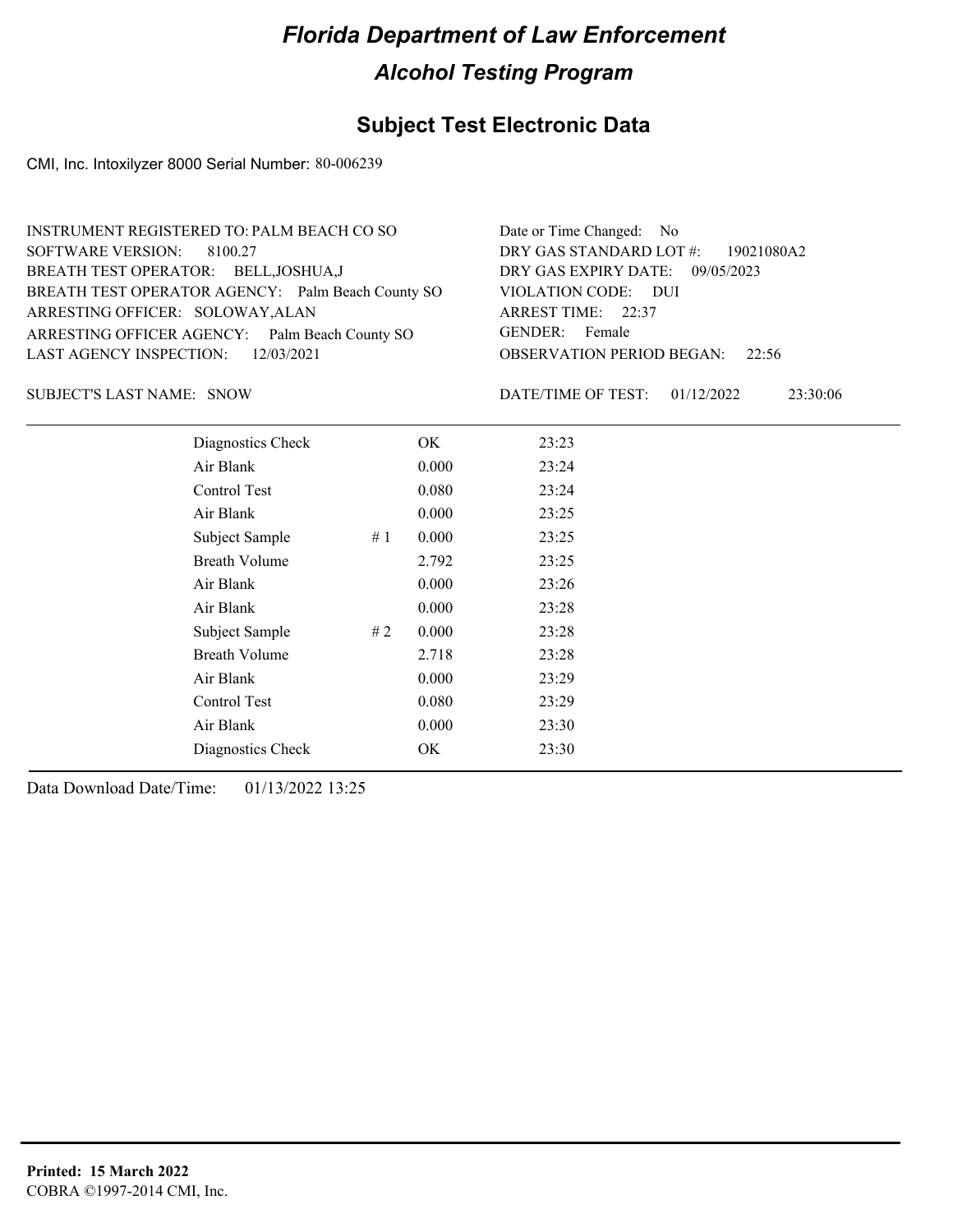## **Subject Test Electronic Data**

CMI, Inc. Intoxilyzer 8000 Serial Number: 80-006261

| INSTRUMENT REGISTERED TO: FL HIGHWAY PATROL | Date or Time Changed: No                               |  |  |
|---------------------------------------------|--------------------------------------------------------|--|--|
| SOFTWARE VERSION: 8100.27                   | DRY GAS STANDARD LOT #:<br>35019080A3                  |  |  |
| BREATH TEST OPERATOR: MILLS, SCOTT, T       | DRY GAS EXPIRY DATE: 02/05/2022<br>VIOLATION CODE: DUI |  |  |
| BREATH TEST OPERATOR AGENCY: FHP Troop G    |                                                        |  |  |
| ARRESTING OFFICER: MILLS, SCOTT             | ARREST TIME: 02:50                                     |  |  |
| ARRESTING OFFICER AGENCY: FHP Troop G       | GENDER: Female                                         |  |  |
| LAST AGENCY INSPECTION:<br>12/14/2021       | <b>OBSERVATION PERIOD BEGAN:</b><br>02:24              |  |  |
| <b>SUBJECT'S LAST NAME: JOYE</b>            | DATE/TIME OF TEST:<br>02:58:20<br>01/01/2022           |  |  |
| Diagnostics Check<br>OK.                    | 02:57                                                  |  |  |
| Air Blank                                   | 02:57<br><b>RFI</b> Detect                             |  |  |
| Air Blank<br>0.000                          | 02:58                                                  |  |  |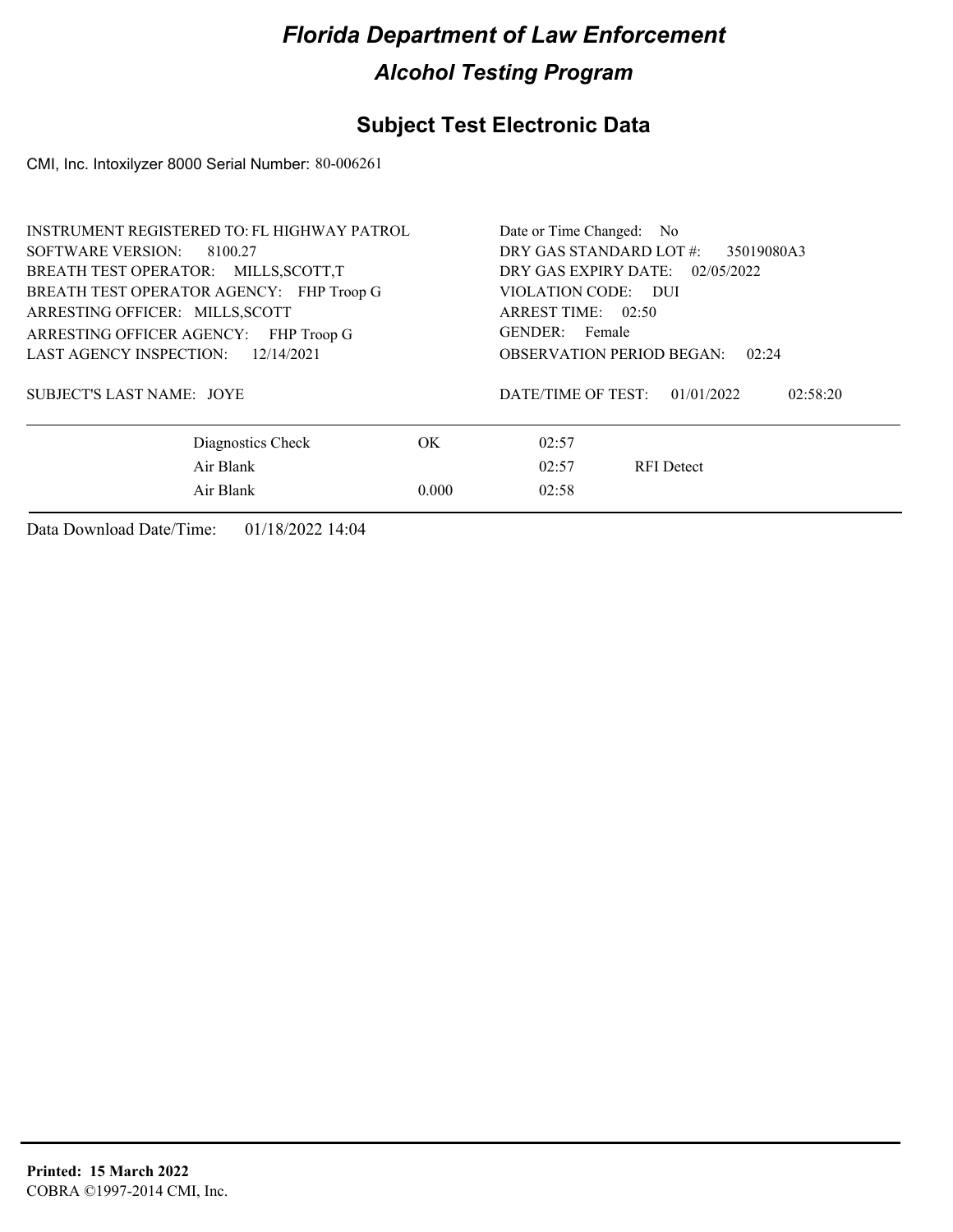### **Subject Test Electronic Data**

CMI, Inc. Intoxilyzer 8000 Serial Number: 80-006261

|                                                                                       | <b>INSTRUMENT REGISTERED TO: FL HIGHWAY PATROL</b> |    |                                                             | Date or Time Changed: No                  |                   |                                  |
|---------------------------------------------------------------------------------------|----------------------------------------------------|----|-------------------------------------------------------------|-------------------------------------------|-------------------|----------------------------------|
| <b>SOFTWARE VERSION:</b><br>8100.27                                                   |                                                    |    | DRY GAS STANDARD LOT #:<br>35019080A3                       |                                           |                   |                                  |
| BREATH TEST OPERATOR: MILLS, SCOTT, T                                                 |                                                    |    | DRY GAS EXPIRY DATE: 02/05/2022                             |                                           |                   |                                  |
|                                                                                       | BREATH TEST OPERATOR AGENCY: FHP Troop G           |    |                                                             | VIOLATION CODE: DUI<br>ARREST TIME: 02:50 |                   |                                  |
| ARRESTING OFFICER: MILLS, SCOTT                                                       |                                                    |    |                                                             |                                           |                   |                                  |
| ARRESTING OFFICER AGENCY: FHP Troop G<br>12/14/2021<br><b>LAST AGENCY INSPECTION:</b> |                                                    |    | GENDER: Female<br><b>OBSERVATION PERIOD BEGAN:</b><br>02:24 |                                           |                   |                                  |
|                                                                                       |                                                    |    |                                                             |                                           |                   | <b>SUBJECT'S LAST NAME: JOYE</b> |
|                                                                                       | Diagnostics Check                                  |    | OK.                                                         | 03:00                                     |                   |                                  |
|                                                                                       | Air Blank                                          |    | 0.000                                                       | 03:01                                     |                   |                                  |
|                                                                                       | Control Test                                       |    | 0.079                                                       | 03:01                                     |                   |                                  |
|                                                                                       | Air Blank                                          |    | 0.000                                                       | 03:01                                     |                   |                                  |
|                                                                                       | Subject Sample                                     | #1 |                                                             | 03:02                                     | <b>RFI</b> Detect |                                  |
|                                                                                       | <b>Breath Volume</b>                               |    | 0.000                                                       | 03:02                                     |                   |                                  |
|                                                                                       | Air Blank                                          |    | 0.000                                                       | 03:02                                     |                   |                                  |
|                                                                                       | Control Test                                       |    | 0.077                                                       | 03:02                                     |                   |                                  |
|                                                                                       | Air Blank                                          |    | 0.000                                                       | 03:03                                     |                   |                                  |
|                                                                                       | Diagnostics Check                                  |    | OK                                                          | 03:03                                     |                   |                                  |
|                                                                                       |                                                    |    |                                                             |                                           |                   |                                  |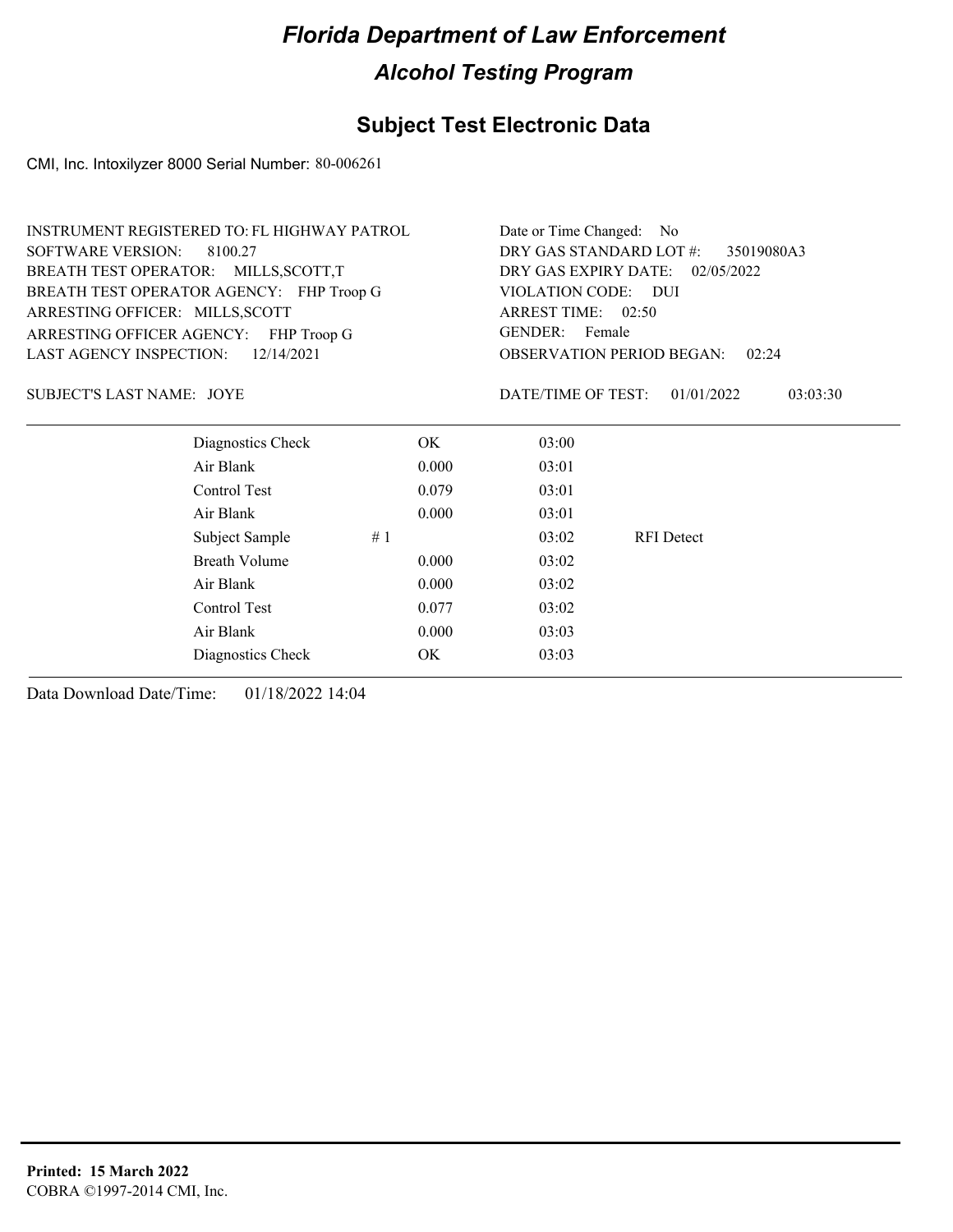## **Subject Test Electronic Data**

CMI, Inc. Intoxilyzer 8000 Serial Number: 80-006261

| <b>INSTRUMENT REGISTERED TO: FL HIGHWAY PATROL</b> | Date or Time Changed: No                     |
|----------------------------------------------------|----------------------------------------------|
| SOFTWARE VERSION: 8100.27                          | DRY GAS STANDARD LOT #:<br>35019080A3        |
| BREATH TEST OPERATOR: MILLS, SCOTT, T              | DRY GAS EXPIRY DATE: 02/05/2022              |
| BREATH TEST OPERATOR AGENCY: FHP Troop G           | VIOLATION CODE: DUI                          |
| ARRESTING OFFICER: MILLS, SCOTT                    | ARREST TIME: 02:50                           |
| ARRESTING OFFICER AGENCY: FHP Troop G              | GENDER: Female                               |
| LAST AGENCY INSPECTION: 12/14/2021                 | <b>OBSERVATION PERIOD BEGAN:</b><br>02:24    |
| <b>SUBJECT'S LAST NAME: JOYE</b>                   | DATE/TIME OF TEST:<br>01/01/2022<br>03:05:43 |
| OK.<br>Diagnostics Check                           | 03:05                                        |
| Air Blank                                          | 03:05<br><b>RFI</b> Detect                   |
| Air Blank                                          | 03:05<br><b>RFI</b> Detect                   |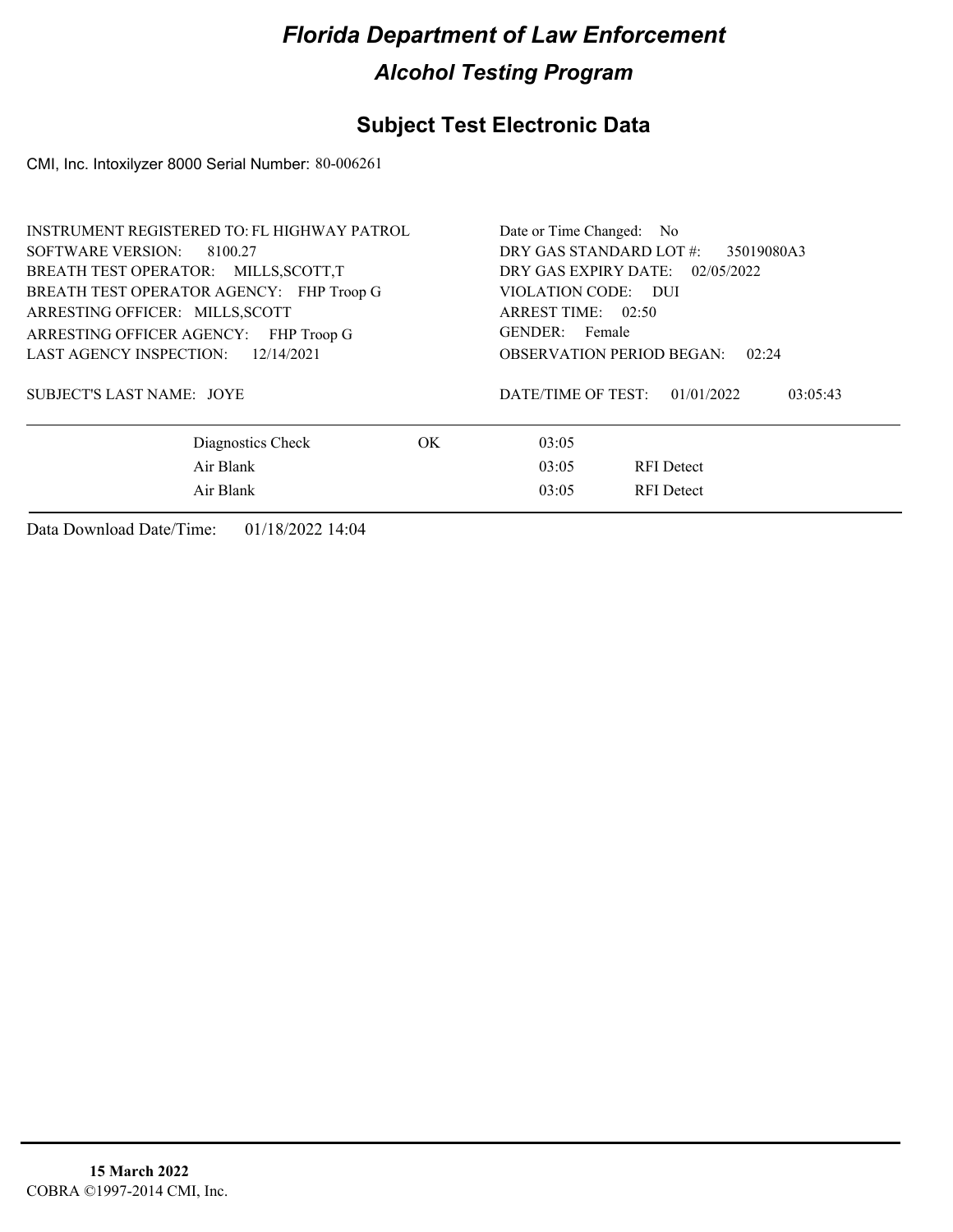### **Subject Test Electronic Data**

CMI, Inc. Intoxilyzer 8000 Serial Number: 80-006261

| INSTRUMENT REGISTERED TO: FL HIGHWAY PATROL | Date or Time Changed: No               |
|---------------------------------------------|----------------------------------------|
| SOFTWARE VERSION: 8100.27                   | DRY GAS STANDARD LOT #: 35019080A3     |
| BREATH TEST OPERATOR: MILLS, SCOTT, T       | DRY GAS EXPIRY DATE: 02/05/2022        |
| BREATH TEST OPERATOR AGENCY: FHP Troop G    | VIOLATION CODE: DUI                    |
| ARRESTING OFFICER: MILLS, SCOTT             | ARREST TIME: 02:50                     |
| ARRESTING OFFICER AGENCY: FHP Troop G       | GENDER: Female                         |
| LAST AGENCY INSPECTION: $12/14/2021$        | <b>OBSERVATION PERIOD BEGAN: 02:24</b> |

JOYE SUBJECT'S LAST NAME: DATE/TIME OF TEST:

DATE/TIME OF TEST: 01/01/2022 03:14:11

| Diagnostics Check    | OK    | 03:07 |
|----------------------|-------|-------|
| Air Blank            | 0.000 | 03:08 |
| Control Test         | 0.079 | 03:08 |
| Air Blank            | 0.000 | 03:09 |
| Subject Sample<br>#1 | 0.186 | 03:09 |
| <b>Breath Volume</b> | 3.773 | 03:09 |
| Air Blank            | 0.000 | 03:10 |
| Air Blank            | 0.000 | 03:12 |
| Subject Sample<br>#2 | 0.178 | 03:12 |
| <b>Breath Volume</b> | 2.445 | 03:12 |
| Air Blank            | 0.000 | 03:13 |
| Control Test         | 0.078 | 03:13 |
| Air Blank            | 0.000 | 03:14 |
| Diagnostics Check    | OK    | 03:14 |
|                      |       |       |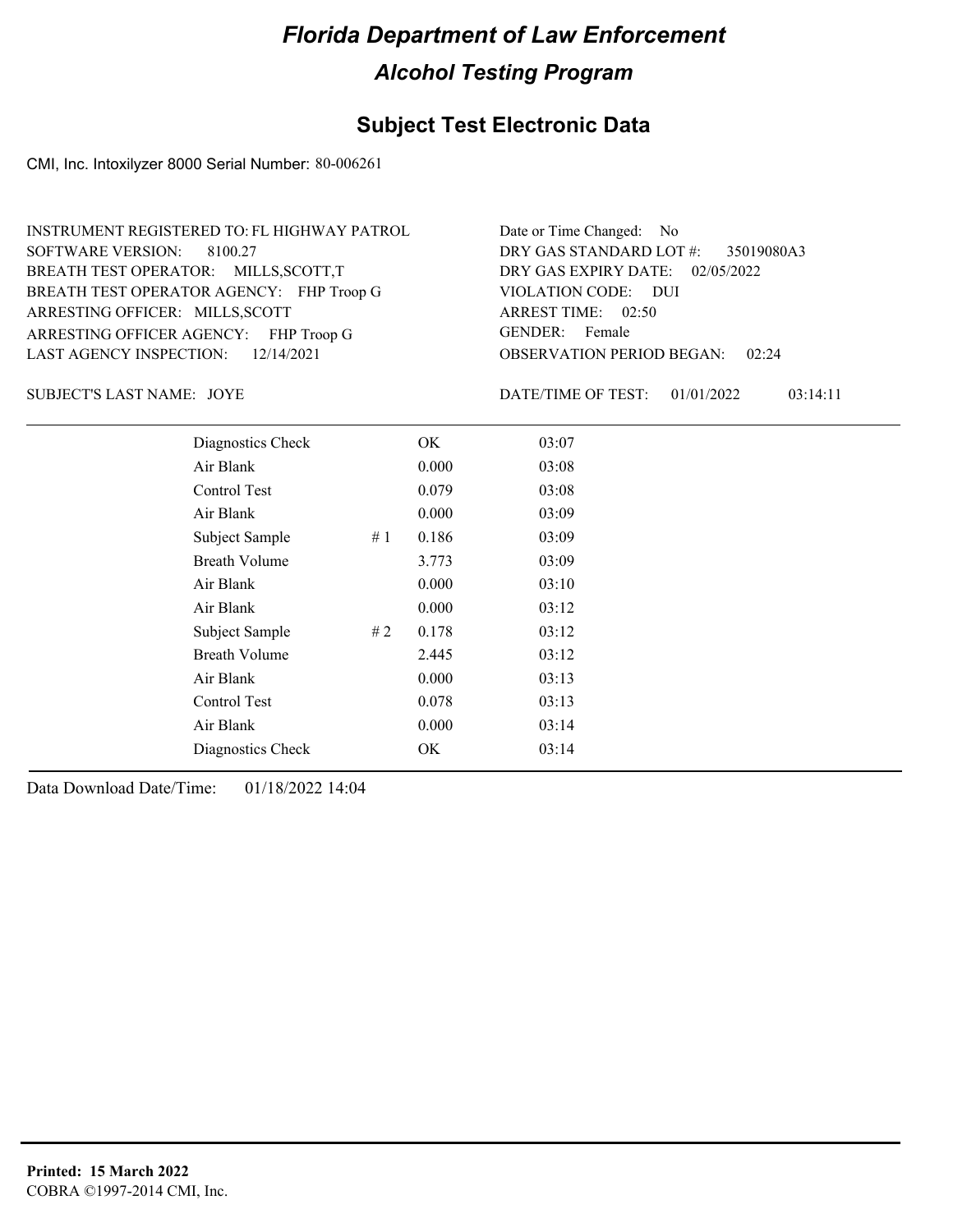### **Subject Test Electronic Data**

CMI, Inc. Intoxilyzer 8000 Serial Number: 80-006261

| INSTRUMENT REGISTERED TO: FL HIGHWAY PATROL | Date or Time Changed: No               |
|---------------------------------------------|----------------------------------------|
| SOFTWARE VERSION: 8100.27                   | DRY GAS STANDARD LOT #: 35019080A3     |
| BREATH TEST OPERATOR: MILLS, SCOTT, T       | DRY GAS EXPIRY DATE: 02/05/2022        |
| BREATH TEST OPERATOR AGENCY: FHP Troop G    | VIOLATION CODE: DUI                    |
| ARRESTING OFFICER: LIMA, MICHAEL            | ARREST TIME: 05:02                     |
| ARRESTING OFFICER AGENCY: FHP Troop G       | GENDER: Male                           |
| LAST AGENCY INSPECTION: $12/14/2021$        | <b>OBSERVATION PERIOD BEGAN: 05:03</b> |

BOSTIAN SUBJECT'S LAST NAME: DATE/TIME OF TEST:

DATE/TIME OF TEST: 01/01/2022 05:38:55

| Diagnostics Check    |    | OK    | 05:31 |
|----------------------|----|-------|-------|
| Air Blank            |    | 0.000 | 05:32 |
| Control Test         |    | 0.080 | 05:32 |
| Air Blank            |    | 0.000 | 05:33 |
| Subject Sample       | #1 | 0.125 | 05:34 |
| <b>Breath Volume</b> |    | 1.835 | 05:34 |
| Air Blank            |    | 0.000 | 05:35 |
| Air Blank            |    | 0.000 | 05:36 |
| Subject Sample       | #2 | 0.127 | 05:37 |
| <b>Breath Volume</b> |    | 1.785 | 05:37 |
| Air Blank            |    | 0.000 | 05:37 |
| Control Test         |    | 0.077 | 05:38 |
| Air Blank            |    | 0.000 | 05:38 |
| Diagnostics Check    |    | OK    | 05:38 |
|                      |    |       |       |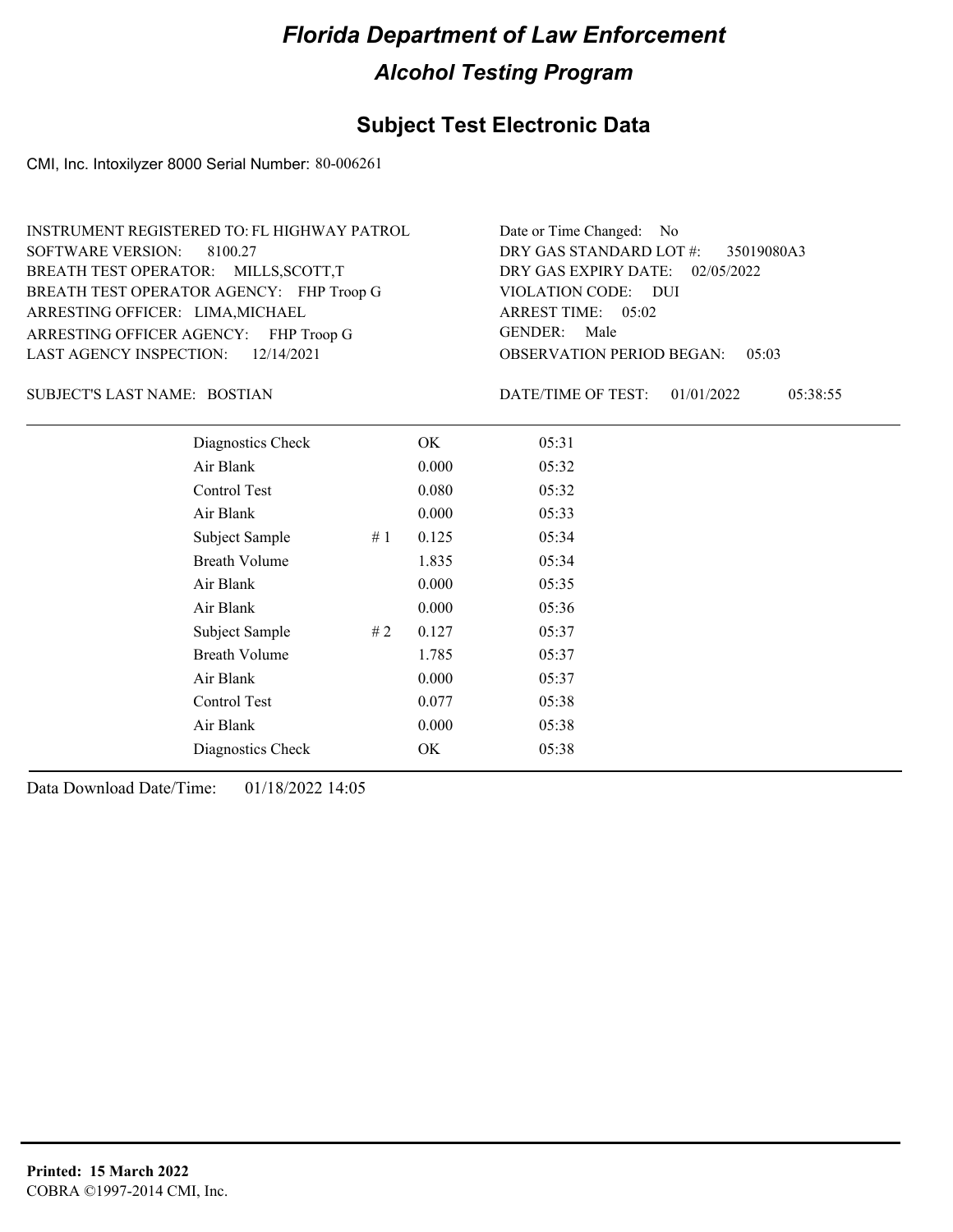### **Subject Test Electronic Data**

CMI, Inc. Intoxilyzer 8000 Serial Number: 80-006261

| INSTRUMENT REGISTERED TO: FL HIGHWAY PATROL | Date or Time Changed: No               |
|---------------------------------------------|----------------------------------------|
| SOFTWARE VERSION: 8100.27                   | DRY GAS STANDARD LOT #: 35019080A3     |
| BREATH TEST OPERATOR: MILLS, SCOTT, T       | DRY GAS EXPIRY DATE: 02/05/2022        |
| BREATH TEST OPERATOR AGENCY: FHP Troop G    | VIOLATION CODE: DUI                    |
| ARRESTING OFFICER: MILLS, SCOTT             | ARREST TIME: 00:16                     |
| ARRESTING OFFICER AGENCY: FHP Troop G       | GENDER: Female                         |
| LAST AGENCY INSPECTION: $12/14/2021$        | <b>OBSERVATION PERIOD BEGAN: 23:50</b> |

SUBJECT'S LAST NAME: SUMMERFORD DATE/TIME OF TEST:

DATE/TIME OF TEST: 01/06/2022 00:32:21

| Diagnostics Check    |       | OK    | 00:24 |  |
|----------------------|-------|-------|-------|--|
| Air Blank            |       | 0.000 | 00:25 |  |
| Control Test         |       | 0.080 | 00:25 |  |
| Air Blank            |       | 0.000 | 00:26 |  |
| Subject Sample       | #1    | 0.178 | 00:27 |  |
| <b>Breath Volume</b> |       | 3.343 | 00:27 |  |
| Air Blank            |       | 0.000 | 00:28 |  |
| Air Blank            |       | 0.000 | 00:29 |  |
| Subject Sample       | # $2$ | 0.174 | 00:30 |  |
| <b>Breath Volume</b> |       | 3.277 | 00:30 |  |
| Air Blank            |       | 0.000 | 00:31 |  |
| Control Test         |       | 0.078 | 00:31 |  |
| Air Blank            |       | 0.000 | 00:32 |  |
| Diagnostics Check    |       | OK    | 00:32 |  |
|                      |       |       |       |  |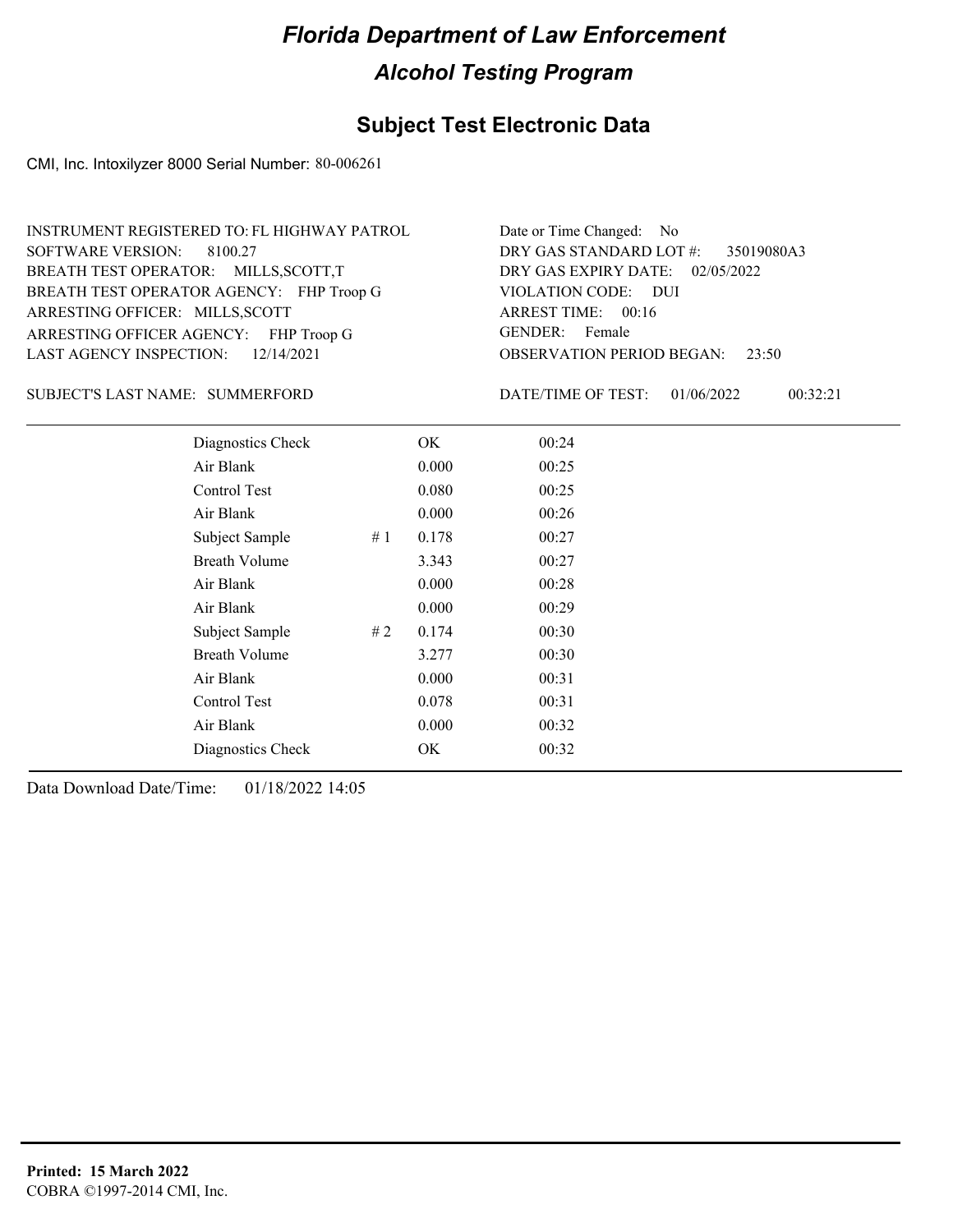### **Subject Test Electronic Data**

CMI, Inc. Intoxilyzer 8000 Serial Number: 80-006261

| INSTRUMENT REGISTERED TO: FL HIGHWAY PATROL | Date or Time Changed: No               |
|---------------------------------------------|----------------------------------------|
| SOFTWARE VERSION: 8100.27                   | DRY GAS STANDARD LOT #: 35019080A3     |
| BREATH TEST OPERATOR: MILLS, SCOTT, T       | DRY GAS EXPIRY DATE: 02/05/2022        |
| BREATH TEST OPERATOR AGENCY: FHP Troop G    | VIOLATION CODE: DUI                    |
| ARRESTING OFFICER: MILLS, SCOTT             | ARREST TIME: 05:24                     |
| ARRESTING OFFICER AGENCY: FHP Troop G       | GENDER: Male                           |
| LAST AGENCY INSPECTION: $12/14/2021$        | <b>OBSERVATION PERIOD BEGAN: 05:10</b> |

SUBJECT'S LAST NAME: MORRIS **Example 20 SUBJECT'S LAST NAME:** MORRIS

DATE/TIME OF TEST: 01/12/2022 05:41:34

| Diagnostics Check    |    | OK    | 05:35 |
|----------------------|----|-------|-------|
| Air Blank            |    | 0.000 | 05:35 |
| Control Test         |    | 0.081 | 05:35 |
| Air Blank            |    | 0.000 | 05:36 |
| Subject Sample       | #1 | 0.074 | 05:37 |
| <b>Breath Volume</b> |    | 1.226 | 05:37 |
| Air Blank            |    | 0.000 | 05:37 |
| Air Blank            |    | 0.000 | 05:39 |
| Subject Sample       | #2 | 0.072 | 05:40 |
| <b>Breath Volume</b> |    | 2.613 | 05:40 |
| Air Blank            |    | 0.000 | 05:40 |
| Control Test         |    | 0.081 | 05:40 |
| Air Blank            |    | 0.000 | 05:41 |
| Diagnostics Check    |    | OK    | 05:41 |
|                      |    |       |       |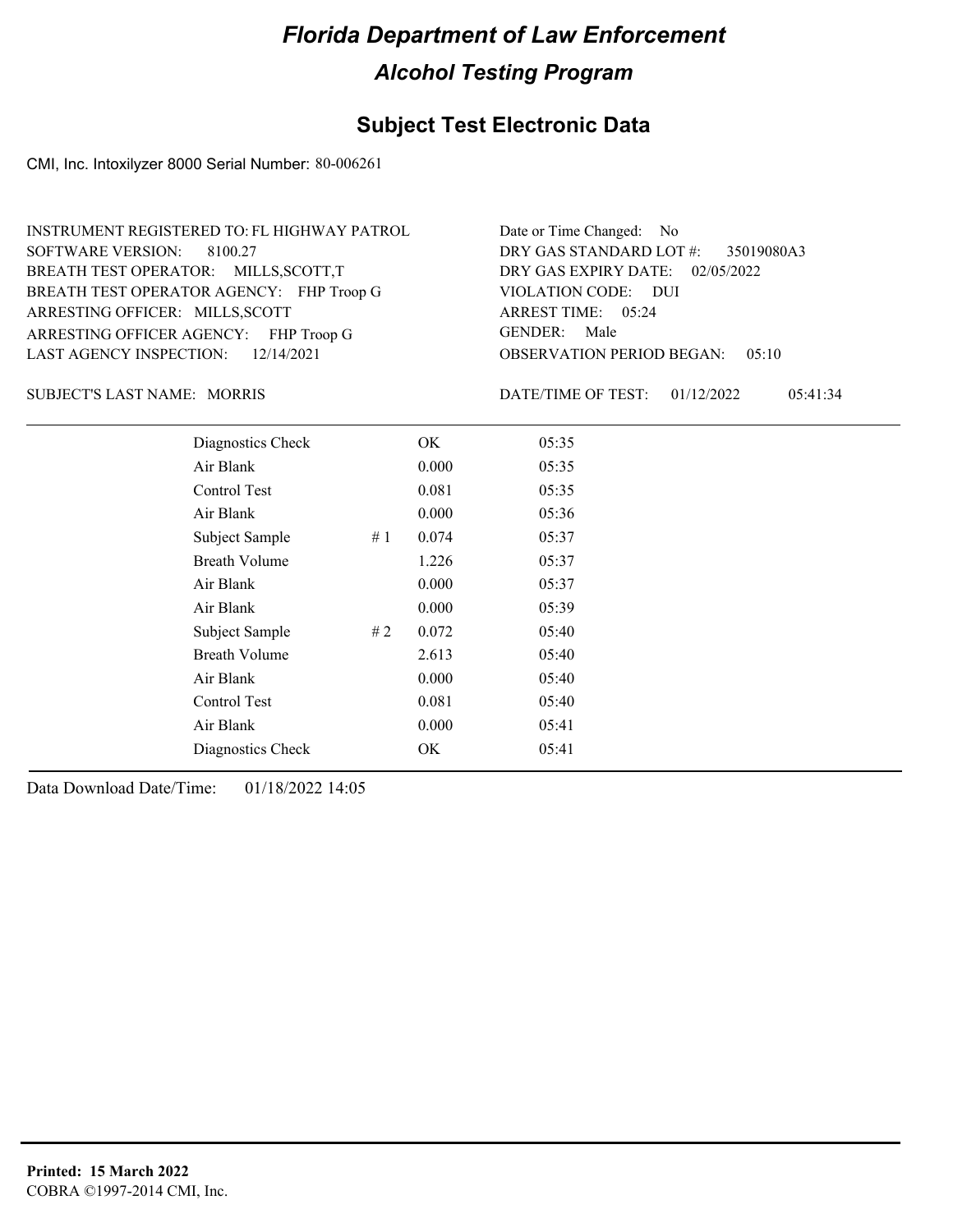### **Subject Test Electronic Data**

CMI, Inc. Intoxilyzer 8000 Serial Number: 80-006261

| INSTRUMENT REGISTERED TO: FL HIGHWAY PATROL | Date or Time Changed: No               |
|---------------------------------------------|----------------------------------------|
| SOFTWARE VERSION: 8100.27                   | DRY GAS STANDARD LOT #: 35019080A3     |
| BREATH TEST OPERATOR: MILLS, SCOTT, T       | DRY GAS EXPIRY DATE: 02/05/2022        |
| BREATH TEST OPERATOR AGENCY: FHP Troop G    | VIOLATION CODE: DUI                    |
| ARRESTING OFFICER: MILLS, SCOTT             | ARREST TIME: 19:45                     |
| ARRESTING OFFICER AGENCY: FHP Troop G       | GENDER: Female                         |
| LAST AGENCY INSPECTION: $12/14/2021$        | <b>OBSERVATION PERIOD BEGAN: 19:26</b> |

SUBJECT'S LAST NAME: HILDRETH DATE/TIME OF TEST:

DATE/TIME OF TEST: 01/14/2022 20:01:43

| Diagnostics Check    |    | OK    | 19:54 |  |
|----------------------|----|-------|-------|--|
| Air Blank            |    | 0.000 | 19:55 |  |
| Control Test         |    | 0.081 | 19:55 |  |
| Air Blank            |    | 0.000 | 19:55 |  |
| Subject Sample       | #1 | 0.028 | 19:57 |  |
| <b>Breath Volume</b> |    | 1.847 | 19:57 |  |
| Air Blank            |    | 0.000 | 19:57 |  |
| Air Blank            |    | 0.000 | 19:59 |  |
| Subject Sample       | #2 | 0.023 | 20:00 |  |
| <b>Breath Volume</b> |    | 2.378 | 20:00 |  |
| Air Blank            |    | 0.000 | 20:00 |  |
| Control Test         |    | 0.080 | 20:01 |  |
| Air Blank            |    | 0.000 | 20:01 |  |
| Diagnostics Check    |    | OK    | 20:01 |  |
|                      |    |       |       |  |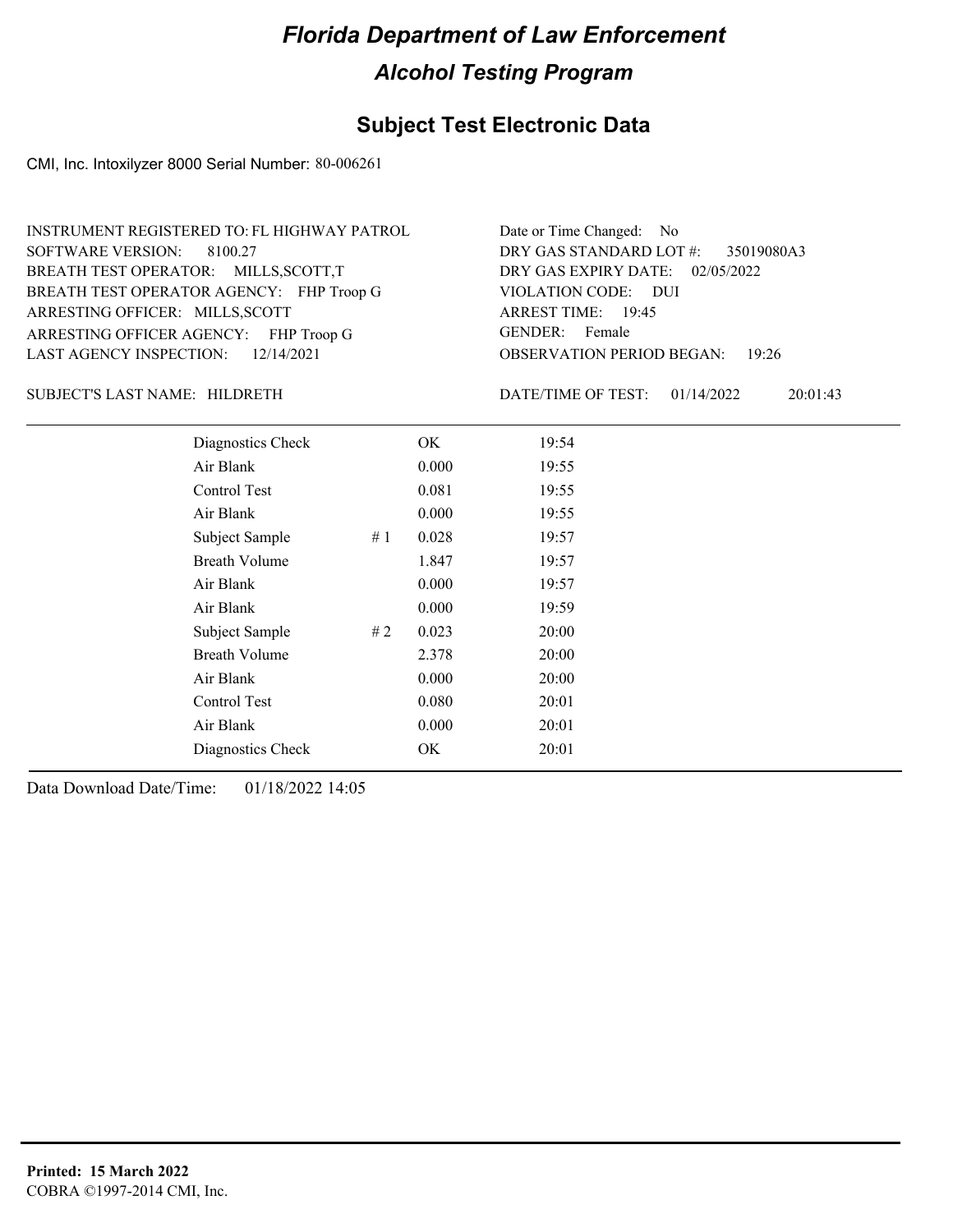### **Subject Test Electronic Data**

CMI, Inc. Intoxilyzer 8000 Serial Number: 80-006261

| INSTRUMENT REGISTERED TO: FL HIGHWAY PATROL | Date or Time Changed: No               |
|---------------------------------------------|----------------------------------------|
| SOFTWARE VERSION: 8100.27                   | DRY GAS STANDARD LOT #: 35019080A3     |
| BREATH TEST OPERATOR: LIMA, MICHAEL, A      | DRY GAS EXPIRY DATE: 02/05/2022        |
| BREATH TEST OPERATOR AGENCY: FHP Troop G    | VIOLATION CODE: DUI                    |
| ARRESTING OFFICER: LIMA, MICHAEL            | ARREST TIME: 00:41                     |
| ARRESTING OFFICER AGENCY: FHP Troop G       | GENDER: Male                           |
| LAST AGENCY INSPECTION: $12/14/2021$        | <b>OBSERVATION PERIOD BEGAN: 00:12</b> |

SUBJECT'S LAST NAME: BERTON DATE/TIME OF TEST:

DATE/TIME OF TEST: 01/15/2022 00:59:17

| Diagnostics Check    |    | OK    | 00:51 |
|----------------------|----|-------|-------|
| Air Blank            |    | 0.000 | 00:52 |
| Control Test         |    | 0.081 | 00:52 |
| Air Blank            |    | 0.000 | 00:53 |
| Subject Sample       | #1 | 0.155 | 00:54 |
| <b>Breath Volume</b> |    | 1.984 | 00:54 |
| Air Blank            |    | 0.000 | 00:55 |
| Air Blank            |    | 0.000 | 00:56 |
| Subject Sample       | #2 | 0.155 | 00:57 |
| <b>Breath Volume</b> |    | 2.554 | 00:57 |
| Air Blank            |    | 0.000 | 00:58 |
| <b>Control Test</b>  |    | 0.079 | 00:58 |
| Air Blank            |    | 0.000 | 00:59 |
| Diagnostics Check    |    | OK    | 00:59 |
|                      |    |       |       |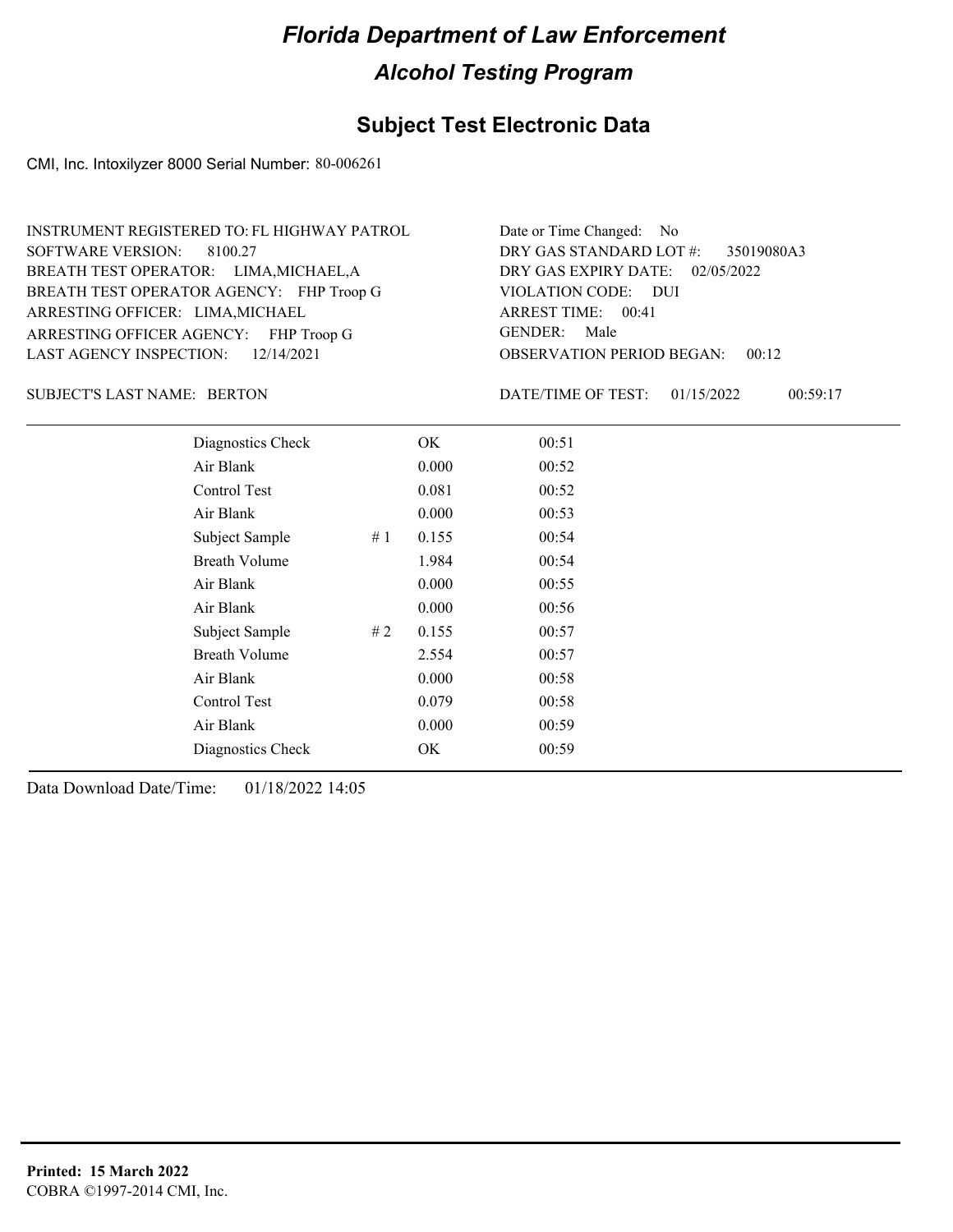## **Subject Test Electronic Data**

CMI, Inc. Intoxilyzer 8000 Serial Number: 80-006261

|                                       | <b>INSTRUMENT REGISTERED TO: FL HIGHWAY PATROL</b> |                                       | Date or Time Changed: No                  |                        |  |
|---------------------------------------|----------------------------------------------------|---------------------------------------|-------------------------------------------|------------------------|--|
| <b>SOFTWARE VERSION:</b>              | 8100.27                                            | DRY GAS STANDARD LOT #:<br>35019080A3 |                                           |                        |  |
| BREATH TEST OPERATOR: MILLS, SCOTT, T |                                                    | DRY GAS EXPIRY DATE: 02/05/2022       |                                           |                        |  |
|                                       | BREATH TEST OPERATOR AGENCY: FHP Troop G           |                                       | VIOLATION CODE: DUI                       |                        |  |
| ARRESTING OFFICER: MILLS, SCOTT       |                                                    | ARREST TIME: 03:32                    |                                           |                        |  |
|                                       | ARRESTING OFFICER AGENCY: FHP Troop G              |                                       | GENDER:<br>Male                           |                        |  |
| <b>LAST AGENCY INSPECTION:</b>        | 12/14/2021                                         |                                       | <b>OBSERVATION PERIOD BEGAN:</b><br>03:26 |                        |  |
| SUBJECT'S LAST NAME: DOLAN            |                                                    |                                       | DATE/TIME OF TEST:                        | 01/15/2022<br>03:48:55 |  |
|                                       | Diagnostics Check                                  | OK.                                   | 03:46                                     |                        |  |
|                                       | Air Blank                                          | 0.000                                 | 03:47                                     |                        |  |
|                                       | Control Test                                       | 0.081                                 | 03:47                                     |                        |  |
|                                       | Air Blank                                          | 0.000                                 | 03:48                                     |                        |  |
|                                       | Subject Sample                                     | 03:48                                 | Sequence Aborted                          |                        |  |
|                                       | <b>Breath Volume</b>                               | 03:48                                 |                                           |                        |  |
|                                       | Air Blank                                          | 0.000                                 | 03:48                                     |                        |  |
|                                       |                                                    |                                       |                                           |                        |  |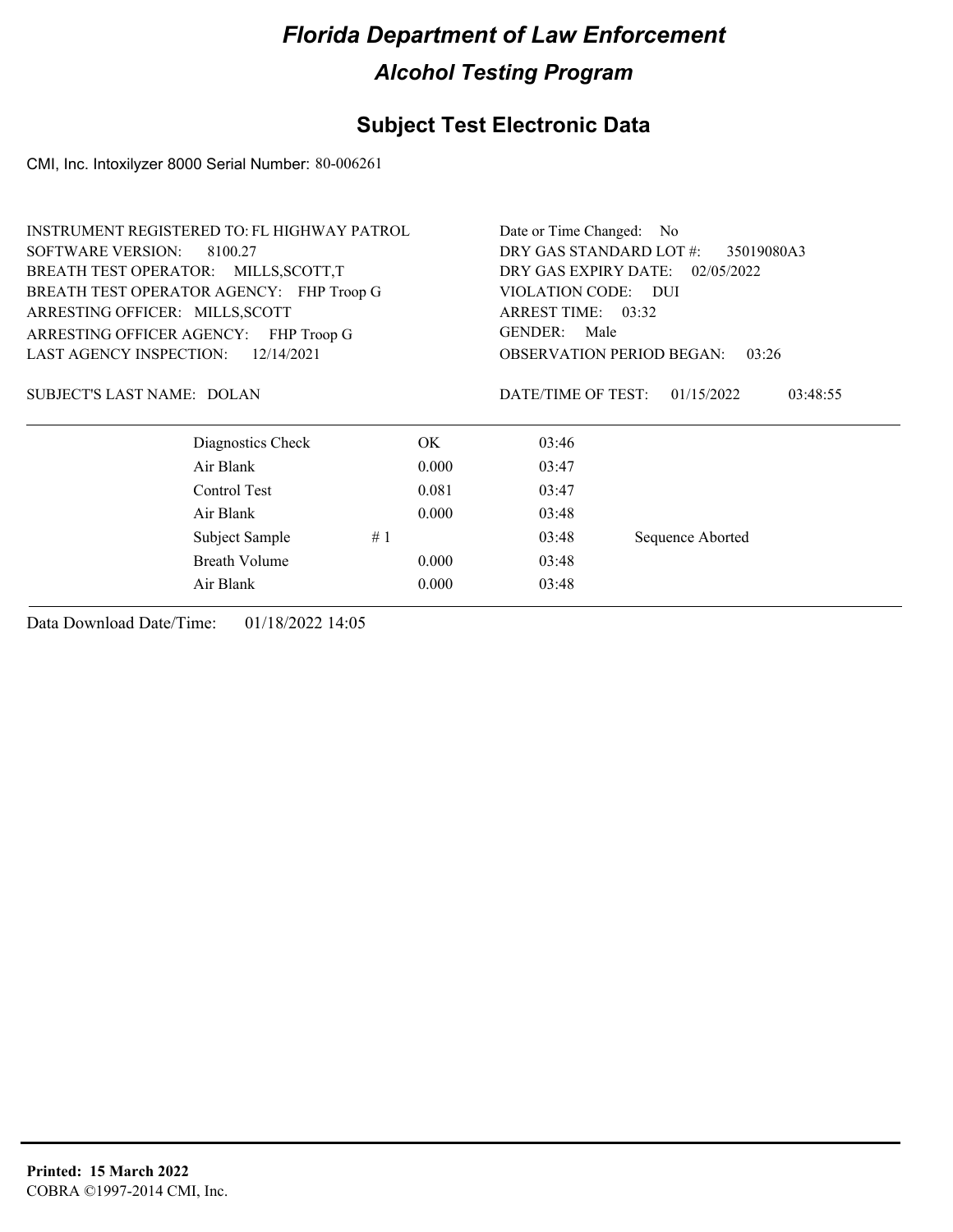### **Subject Test Electronic Data**

CMI, Inc. Intoxilyzer 8000 Serial Number: 80-006261

| INSTRUMENT REGISTERED TO: FL HIGHWAY PATROL | Date or Time Changed: No               |
|---------------------------------------------|----------------------------------------|
| SOFTWARE VERSION: 8100.27                   | DRY GAS STANDARD LOT #: 35019080A3     |
| BREATH TEST OPERATOR: MILLS, SCOTT, T       | DRY GAS EXPIRY DATE: $02/05/2022$      |
| BREATH TEST OPERATOR AGENCY: FHP Troop G    | VIOLATION CODE: DUI                    |
| ARRESTING OFFICER: MILLS, SCOTT             | ARREST TIME: 03:31                     |
| ARRESTING OFFICER AGENCY: FHP Troop G       | GENDER: Male                           |
| LAST AGENCY INSPECTION: $12/14/2021$        | <b>OBSERVATION PERIOD BEGAN: 03:26</b> |

SUBJECT'S LAST NAME: DOLAN DATE/TIME OF TEST:

DATE/TIME OF TEST: 01/15/2022 03:57:12

| Diagnostics Check    |    | OK    | 03:50 |
|----------------------|----|-------|-------|
| Air Blank            |    | 0.000 | 03:50 |
| Control Test         |    | 0.081 | 03:51 |
| Air Blank            |    | 0.000 | 03:51 |
| Subject Sample       | #1 | 0.178 | 03:52 |
| <b>Breath Volume</b> |    | 1.433 | 03:52 |
| Air Blank            |    | 0.000 | 03:53 |
| Air Blank            |    | 0.000 | 03:55 |
| Subject Sample       | #2 | 0.174 | 03:55 |
| <b>Breath Volume</b> |    | 2.011 | 03:55 |
| Air Blank            |    | 0.000 | 03:56 |
| Control Test         |    | 0.080 | 03:56 |
| Air Blank            |    | 0.000 | 03:57 |
| Diagnostics Check    |    | OK    | 03:57 |
|                      |    |       |       |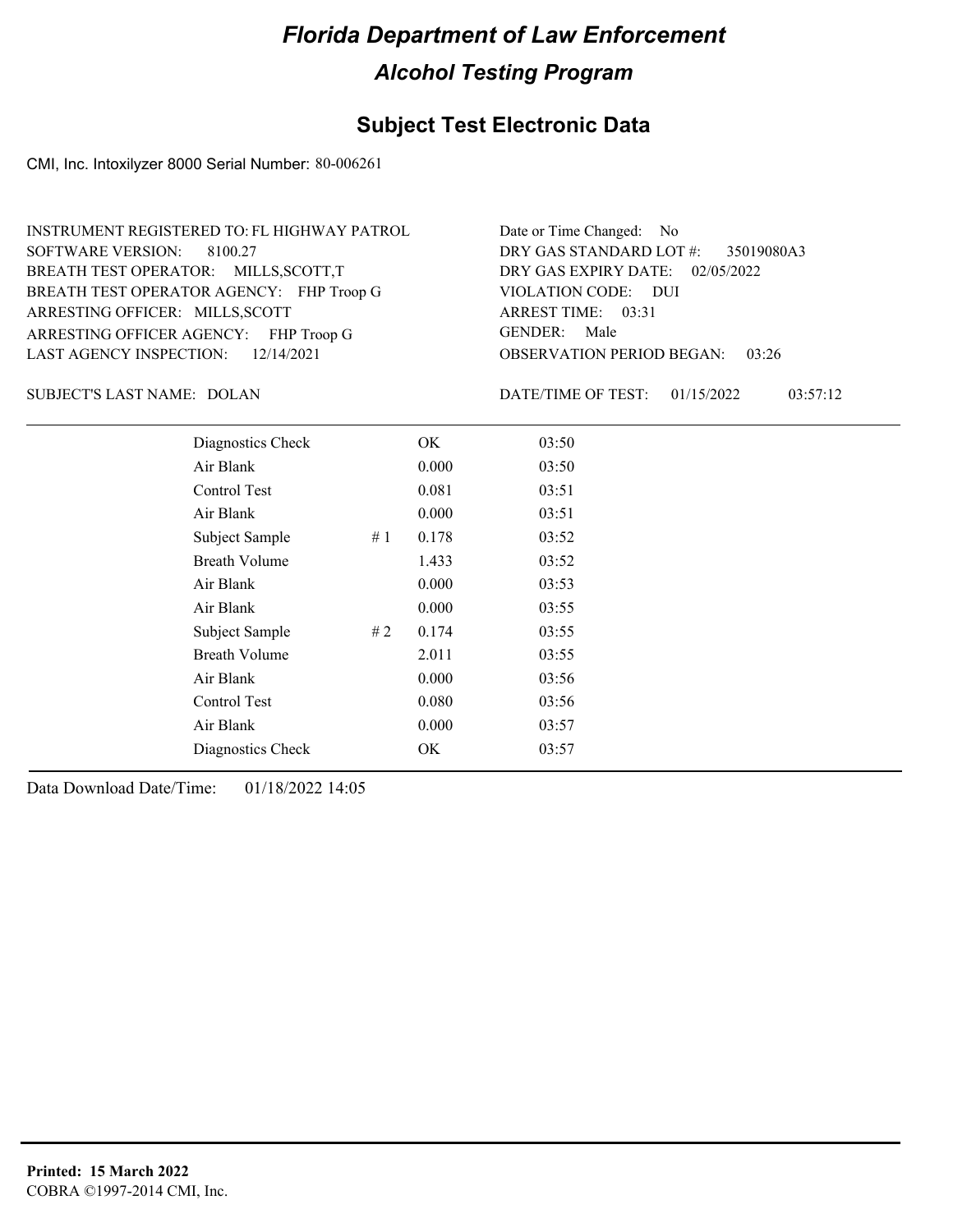### **Subject Test Electronic Data**

CMI, Inc. Intoxilyzer 8000 Serial Number: 80-006261

| INSTRUMENT REGISTERED TO: FL HIGHWAY PATROL | Date or Time Changed: No               |
|---------------------------------------------|----------------------------------------|
| SOFTWARE VERSION: 8100.27                   | DRY GAS STANDARD LOT #: 35019080A3     |
| BREATH TEST OPERATOR: MILLS, SCOTT, T       | DRY GAS EXPIRY DATE: 02/05/2022        |
| BREATH TEST OPERATOR AGENCY: FHP Troop G    | VIOLATION CODE: DUI                    |
| ARRESTING OFFICER: MILLS, SCOTT             | ARREST TIME: 01:29                     |
| ARRESTING OFFICER AGENCY: FHP Troop G       | GENDER: Male                           |
| LAST AGENCY INSPECTION: $12/14/2021$        | <b>OBSERVATION PERIOD BEGAN: 01:05</b> |

GERRINGER SUBJECT'S LAST NAME: DATE/TIME OF TEST:

DATE/TIME OF TEST: 01/16/2022 01:45:44

| Diagnostics Check    |    | OK    | 01:39 |
|----------------------|----|-------|-------|
| Air Blank            |    | 0.000 | 01:39 |
| Control Test         |    | 0.080 | 01:39 |
| Air Blank            |    | 0.000 | 01:40 |
| Subject Sample       | #1 | 0.158 | 01:41 |
| <b>Breath Volume</b> |    | 2.554 | 01:41 |
| Air Blank            |    | 0.000 | 01:41 |
| Air Blank            |    | 0.000 | 01:43 |
| Subject Sample       | #2 | 0.160 | 01:44 |
| <b>Breath Volume</b> |    | 2.632 | 01:44 |
| Air Blank            |    | 0.000 | 01:44 |
| Control Test         |    | 0.079 | 01:45 |
| Air Blank            |    | 0.000 | 01:45 |
| Diagnostics Check    |    | OK    | 01:45 |
|                      |    |       |       |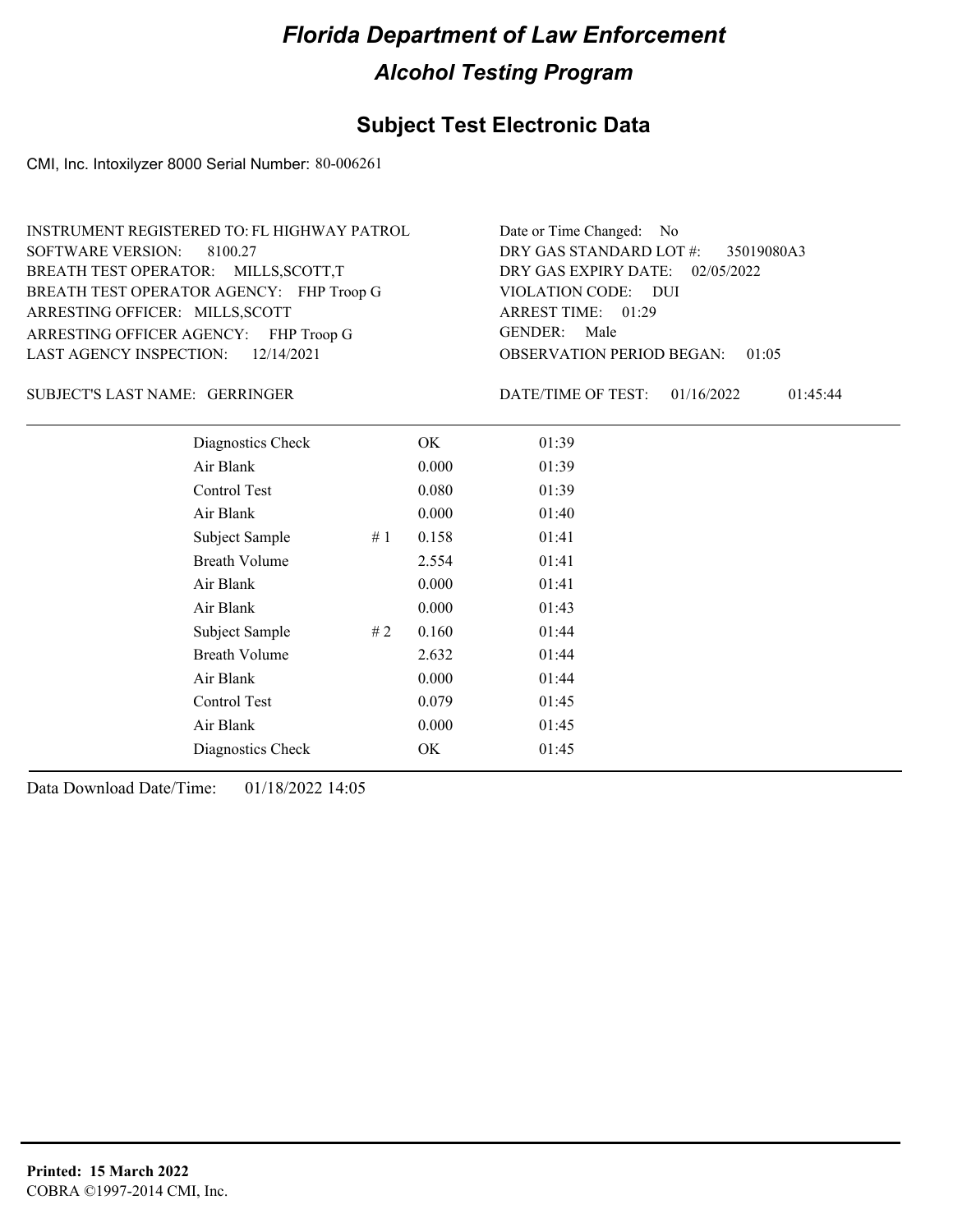#### **Subject Test Electronic Data**

CMI, Inc. Intoxilyzer 8000 Serial Number: 80-006262

OBSERVATION PERIOD BEGAN: 20:46 ARRESTING OFFICER AGENCY: Volusia County SO GENDER: BREATH TEST OPERATOR AGENCY: Volusia County SO VIOLATION CODE: SOFTWARE VERSION: VIOLATION CODE: DUI ARREST TIME: 19:55 ARRESTING OFFICER: MALETTO, NICHOLAS DRY GAS EXPIRY DATE: 09/20/2022 DRY GAS STANDARD LOT #: 1206004 BREATH TEST OPERATOR: MALETTO,NICHOLAS,R LAST AGENCY INSPECTION: 12/23/2021 8100.27 INSTRUMENT REGISTERED TO: VOLUSIA COUNTY S.O. Date or Time Changed: Yes GENDER: Male

HOLMES SUBJECT'S LAST NAME: DATE/TIME OF TEST:

DATE/TIME OF TEST: 01/08/2022 21:14:13

| Diagnostics Check    |    | OK    | 21:07 |
|----------------------|----|-------|-------|
| Air Blank            |    | 0.000 | 21:08 |
| Control Test         |    | 0.080 | 21:08 |
| Air Blank            |    | 0.000 | 21:09 |
| Subject Sample       | #1 | 0.247 | 21:09 |
| <b>Breath Volume</b> |    | 1.902 | 21:09 |
| Air Blank            |    | 0.000 | 21:10 |
| Air Blank            |    | 0.000 | 21:12 |
| Subject Sample       | #2 | 0.245 | 21:12 |
| <b>Breath Volume</b> |    | 1.109 | 21:12 |
| Air Blank            |    | 0.000 | 21:13 |
| Control Test         |    | 0.079 | 21:13 |
| Air Blank            |    | 0.000 | 21:14 |
| Diagnostics Check    |    | OK    | 21:14 |
|                      |    |       |       |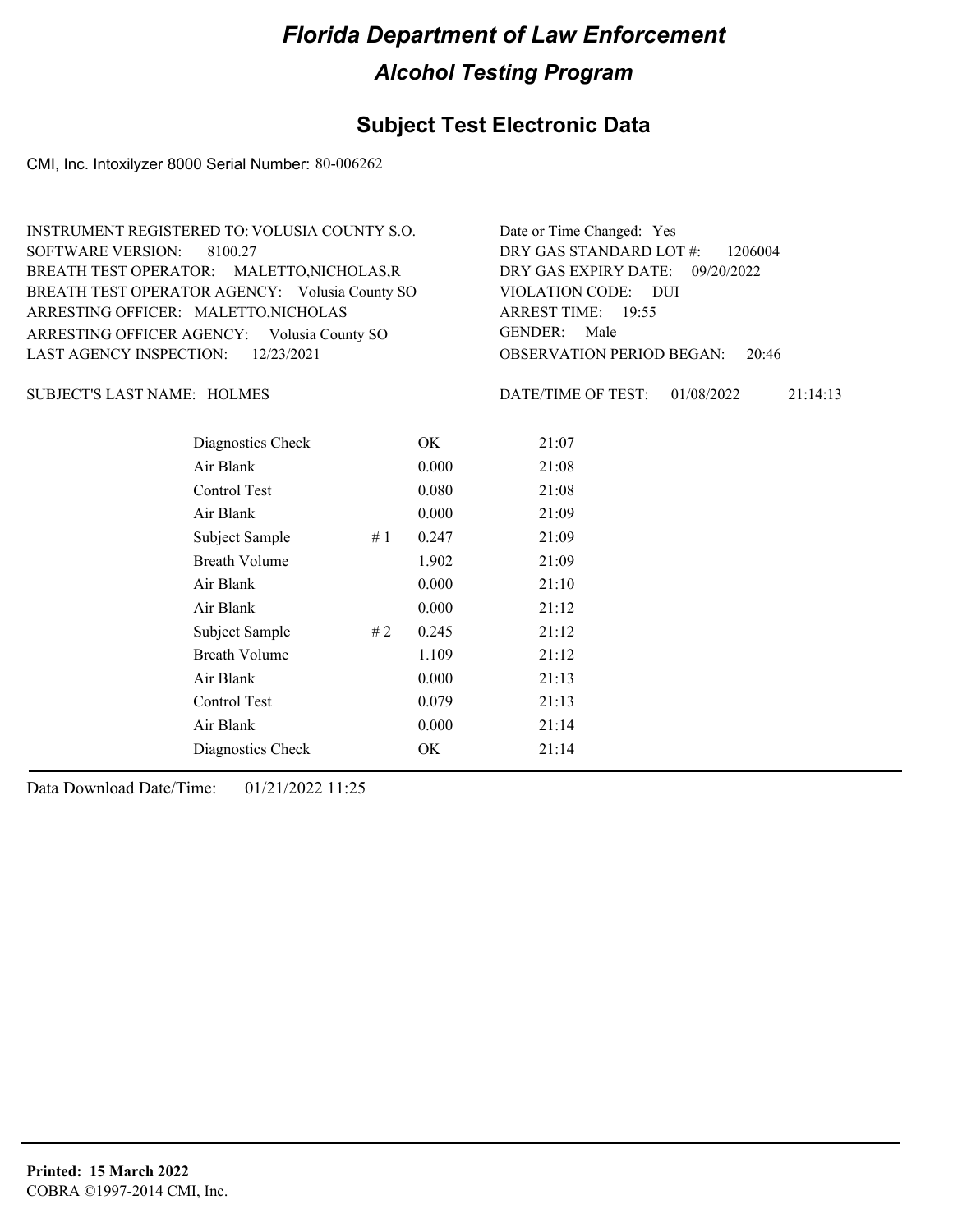### **Subject Test Electronic Data**

CMI, Inc. Intoxilyzer 8000 Serial Number: 80-006262

| INSTRUMENT REGISTERED TO: VOLUSIA COUNTY S.O.  | Date or Time Changed: No               |
|------------------------------------------------|----------------------------------------|
| SOFTWARE VERSION: 8100.27                      | DRY GAS STANDARD LOT $\#$ : 1206004    |
| BREATH TEST OPERATOR: MALETTO, NICHOLAS, R     | DRY GAS EXPIRY DATE: 09/20/2022        |
| BREATH TEST OPERATOR AGENCY: Volusia County SO | VIOLATION CODE: DUI                    |
| ARRESTING OFFICER: EVELER, JONATHAN            | ARREST TIME: 21:49                     |
| ARRESTING OFFICER AGENCY: Volusia County SO    | GENDER: Male                           |
| LAST AGENCY INSPECTION: $12/23/2021$           | <b>OBSERVATION PERIOD BEGAN: 21:56</b> |

TOLEDO SUBJECT'S LAST NAME: DATE/TIME OF TEST:

DATE/TIME OF TEST: 01/08/2022 22:25:53

| Diagnostics Check    |    | OK    | 22:18 |
|----------------------|----|-------|-------|
| Air Blank            |    | 0.000 | 22:19 |
| Control Test         |    | 0.079 | 22:19 |
| Air Blank            |    | 0.000 | 22:20 |
| Subject Sample       | #1 | 0.140 | 22:21 |
| <b>Breath Volume</b> |    | 1.355 | 22:21 |
| Air Blank            |    | 0.000 | 22:22 |
| Air Blank            |    | 0.000 | 22:23 |
| Subject Sample       | #2 | 0.150 | 22:24 |
| <b>Breath Volume</b> |    | 1.515 | 22:24 |
| Air Blank            |    | 0.000 | 22:24 |
| Control Test         |    | 0.077 | 22:25 |
| Air Blank            |    | 0.000 | 22:25 |
| Diagnostics Check    |    | OK    | 22:25 |
|                      |    |       |       |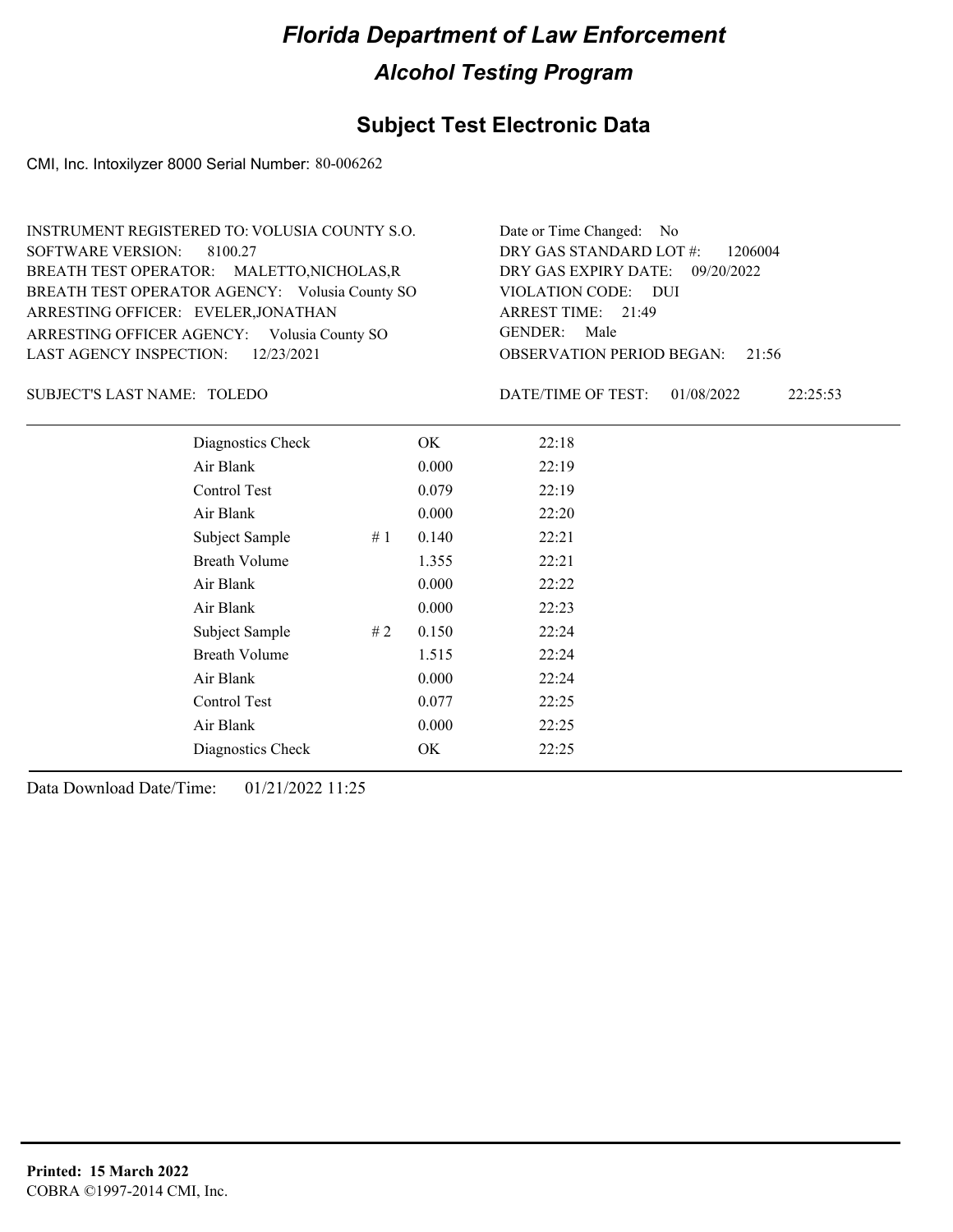### **Subject Test Electronic Data**

CMI, Inc. Intoxilyzer 8000 Serial Number: 80-006262

| INSTRUMENT REGISTERED TO: VOLUSIA COUNTY S.O.  | Date or Time Changed: No               |
|------------------------------------------------|----------------------------------------|
| SOFTWARE VERSION: 8100.27                      | DRY GAS STANDARD LOT $\#$ : 1206004    |
| BREATH TEST OPERATOR: MITCHELL, ROBERT, J      | DRY GAS EXPIRY DATE: 09/20/2022        |
| BREATH TEST OPERATOR AGENCY: Volusia County SO | VIOLATION CODE: ADMIN                  |
| ARRESTING OFFICER: GORDON, BEN                 | ARREST TIME: 21:49                     |
| ARRESTING OFFICER AGENCY: Volusia County SO    | GENDER: Female                         |
| LAST AGENCY INSPECTION: $12/23/2021$           | <b>OBSERVATION PERIOD BEGAN:</b> 22:22 |

SUBJECT'S LAST NAME: WELCH DATE/TIME OF TEST:

DATE/TIME OF TEST: 01/14/2022 22:48:58

| Diagnostics Check    |    | OK    | 22:42 |  |
|----------------------|----|-------|-------|--|
| Air Blank            |    | 0.000 | 22:43 |  |
| Control Test         |    | 0.079 | 22:43 |  |
| Air Blank            |    | 0.000 | 22:43 |  |
| Subject Sample       | #1 | 0.133 | 22:44 |  |
| <b>Breath Volume</b> |    | 1.578 | 22:44 |  |
| Air Blank            |    | 0.000 | 22:45 |  |
| Air Blank            |    | 0.000 | 22:46 |  |
| Subject Sample       | #2 | 0.132 | 22:47 |  |
| <b>Breath Volume</b> |    | 1.527 | 22:47 |  |
| Air Blank            |    | 0.000 | 22:48 |  |
| Control Test         |    | 0.079 | 22:48 |  |
| Air Blank            |    | 0.000 | 22:48 |  |
| Diagnostics Check    |    | OK    | 22:48 |  |
|                      |    |       |       |  |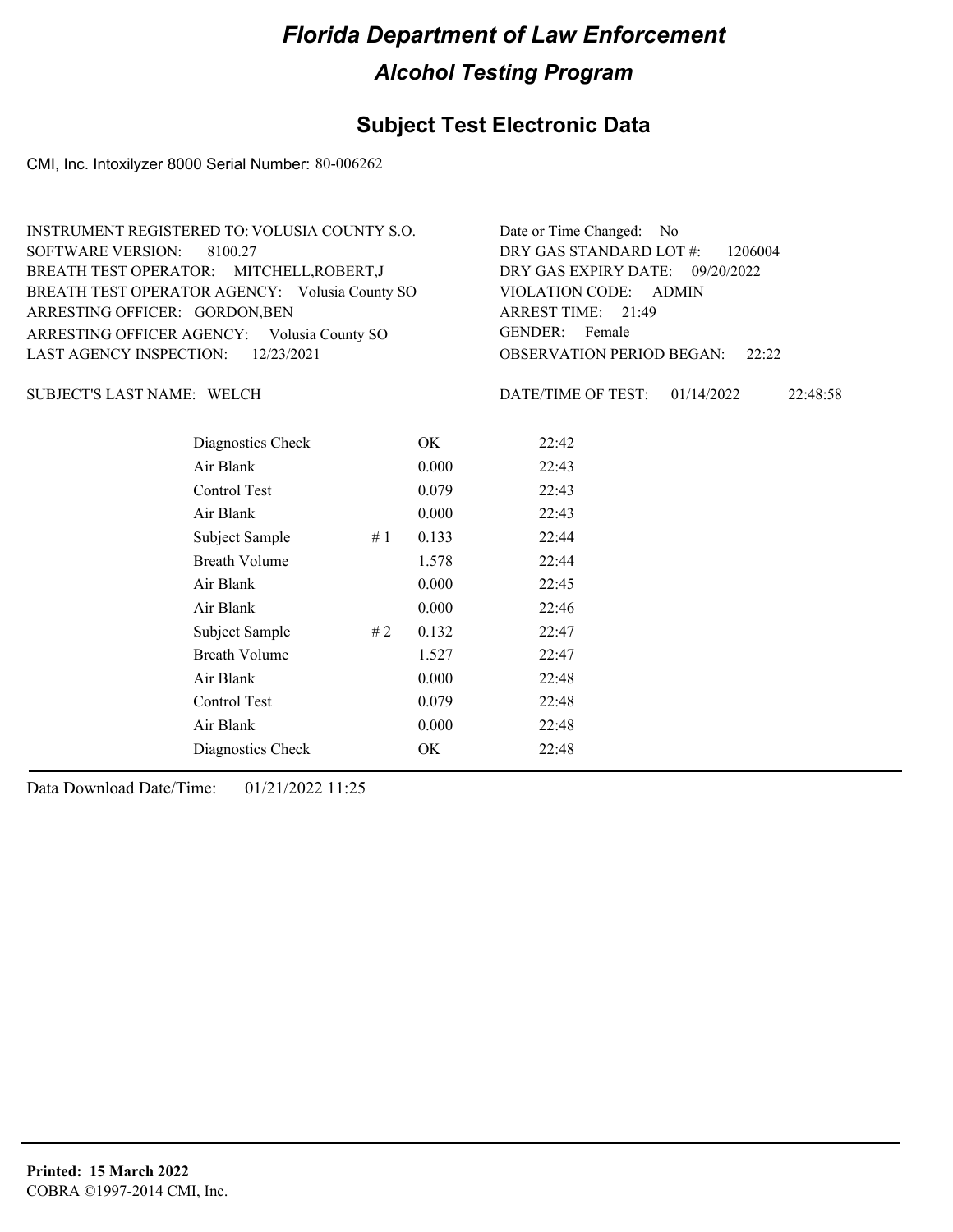### **Subject Test Electronic Data**

CMI, Inc. Intoxilyzer 8000 Serial Number: 80-006385

| INSTRUMENT REGISTERED TO: HILLSBOROUGH CO SO    | Date or Time Changed: No               |
|-------------------------------------------------|----------------------------------------|
| SOFTWARE VERSION: 8100.27                       | DRY GAS STANDARD LOT #: 18220080A2     |
| BREATH TEST OPERATOR: DENDY, HALEY, M           | DRY GAS EXPIRY DATE: 08/05/2022        |
| BREATH TEST OPERATOR AGENCY: Hillsborough Co SO | VIOLATION CODE: DUI                    |
| ARRESTING OFFICER: REEDER,D                     | ARREST TIME: $02:32$                   |
| ARRESTING OFFICER AGENCY: U of So FL Campus PD  | GENDER: Male                           |
| LAST AGENCY INSPECTION: 12/09/2021              | <b>OBSERVATION PERIOD BEGAN: 03:04</b> |

JIMENEZ SUBJECT'S LAST NAME: DATE/TIME OF TEST:

DATE/TIME OF TEST: 01/01/2022 03:31:53

| Diagnostics Check    |    | OK    | 03:24 |
|----------------------|----|-------|-------|
| Air Blank            |    | 0.000 | 03:24 |
| Control Test         |    | 0.079 | 03:25 |
| Air Blank            |    | 0.000 | 03:25 |
| Subject Sample       | #1 | 0.008 | 03:26 |
| <b>Breath Volume</b> |    | 1.238 | 03:26 |
| Air Blank            |    | 0.000 | 03:27 |
| Air Blank            |    | 0.000 | 03:29 |
| Subject Sample       | #2 | 0.007 | 03:30 |
| <b>Breath Volume</b> |    | 1.480 | 03:30 |
| Air Blank            |    | 0.000 | 03:30 |
| Control Test         |    | 0.079 | 03:31 |
| Air Blank            |    | 0.000 | 03:31 |
| Diagnostics Check    |    | OK    | 03:31 |
|                      |    |       |       |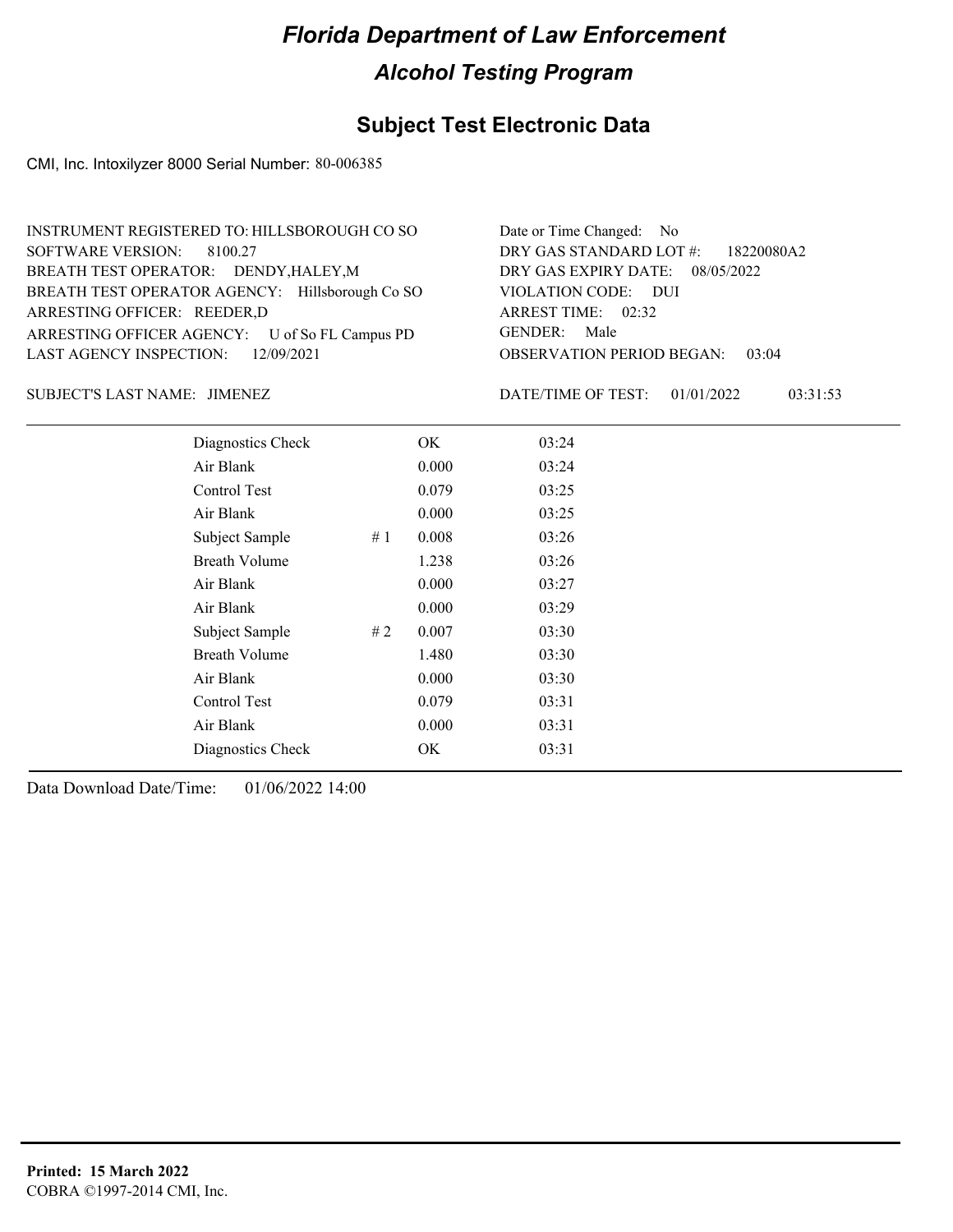### **Subject Test Electronic Data**

CMI, Inc. Intoxilyzer 8000 Serial Number: 80-006385

| INSTRUMENT REGISTERED TO: HILLSBOROUGH CO SO    | Date or Time Changed: No               |
|-------------------------------------------------|----------------------------------------|
| SOFTWARE VERSION: 8100.27                       | DRY GAS STANDARD LOT #: 18220080A2     |
| BREATH TEST OPERATOR: BELL, TIMOTHY, R          | DRY GAS EXPIRY DATE: 08/05/2022        |
| BREATH TEST OPERATOR AGENCY: Hillsborough Co SO | VIOLATION CODE: DUI                    |
| ARRESTING OFFICER: GUERRERO,D                   | ARREST TIME: 02:44                     |
| ARRESTING OFFICER AGENCY: Hillsborough Co SO    | GENDER: Male                           |
| LAST AGENCY INSPECTION: 12/09/2021              | <b>OBSERVATION PERIOD BEGAN: 03:35</b> |

SUBJECT'S LAST NAME: GONZALEZ PEREZ DATE/TIME OF TEST:

DATE/TIME OF TEST: 01/01/2022 04:07:52

| Diagnostics Check<br>OK<br>03:57<br>Air Blank<br>0.000<br>03:58<br>Control Test<br>0.079<br>03:58<br>Air Blank<br>0.000<br>03:58<br>Subject Sample<br>0.289<br>04:01<br>#1<br><b>Breath Volume</b><br>1.488<br>04:01<br>Air Blank<br>0.000<br>04:02<br>Air Blank<br>0.000<br>04:03<br>0.283<br>Subject Sample<br>#2<br>04:06<br><b>Breath Volume</b><br>1.191<br>04:06<br>Air Blank<br>0.000<br>04:06<br>Control Test<br>0.076<br>04:07<br>Air Blank<br>0.000<br>04:07<br>Diagnostics Check<br>OK<br>04:07 |  |  |  |
|------------------------------------------------------------------------------------------------------------------------------------------------------------------------------------------------------------------------------------------------------------------------------------------------------------------------------------------------------------------------------------------------------------------------------------------------------------------------------------------------------------|--|--|--|
|                                                                                                                                                                                                                                                                                                                                                                                                                                                                                                            |  |  |  |
|                                                                                                                                                                                                                                                                                                                                                                                                                                                                                                            |  |  |  |
|                                                                                                                                                                                                                                                                                                                                                                                                                                                                                                            |  |  |  |
|                                                                                                                                                                                                                                                                                                                                                                                                                                                                                                            |  |  |  |
|                                                                                                                                                                                                                                                                                                                                                                                                                                                                                                            |  |  |  |
|                                                                                                                                                                                                                                                                                                                                                                                                                                                                                                            |  |  |  |
|                                                                                                                                                                                                                                                                                                                                                                                                                                                                                                            |  |  |  |
|                                                                                                                                                                                                                                                                                                                                                                                                                                                                                                            |  |  |  |
|                                                                                                                                                                                                                                                                                                                                                                                                                                                                                                            |  |  |  |
|                                                                                                                                                                                                                                                                                                                                                                                                                                                                                                            |  |  |  |
|                                                                                                                                                                                                                                                                                                                                                                                                                                                                                                            |  |  |  |
|                                                                                                                                                                                                                                                                                                                                                                                                                                                                                                            |  |  |  |
|                                                                                                                                                                                                                                                                                                                                                                                                                                                                                                            |  |  |  |
|                                                                                                                                                                                                                                                                                                                                                                                                                                                                                                            |  |  |  |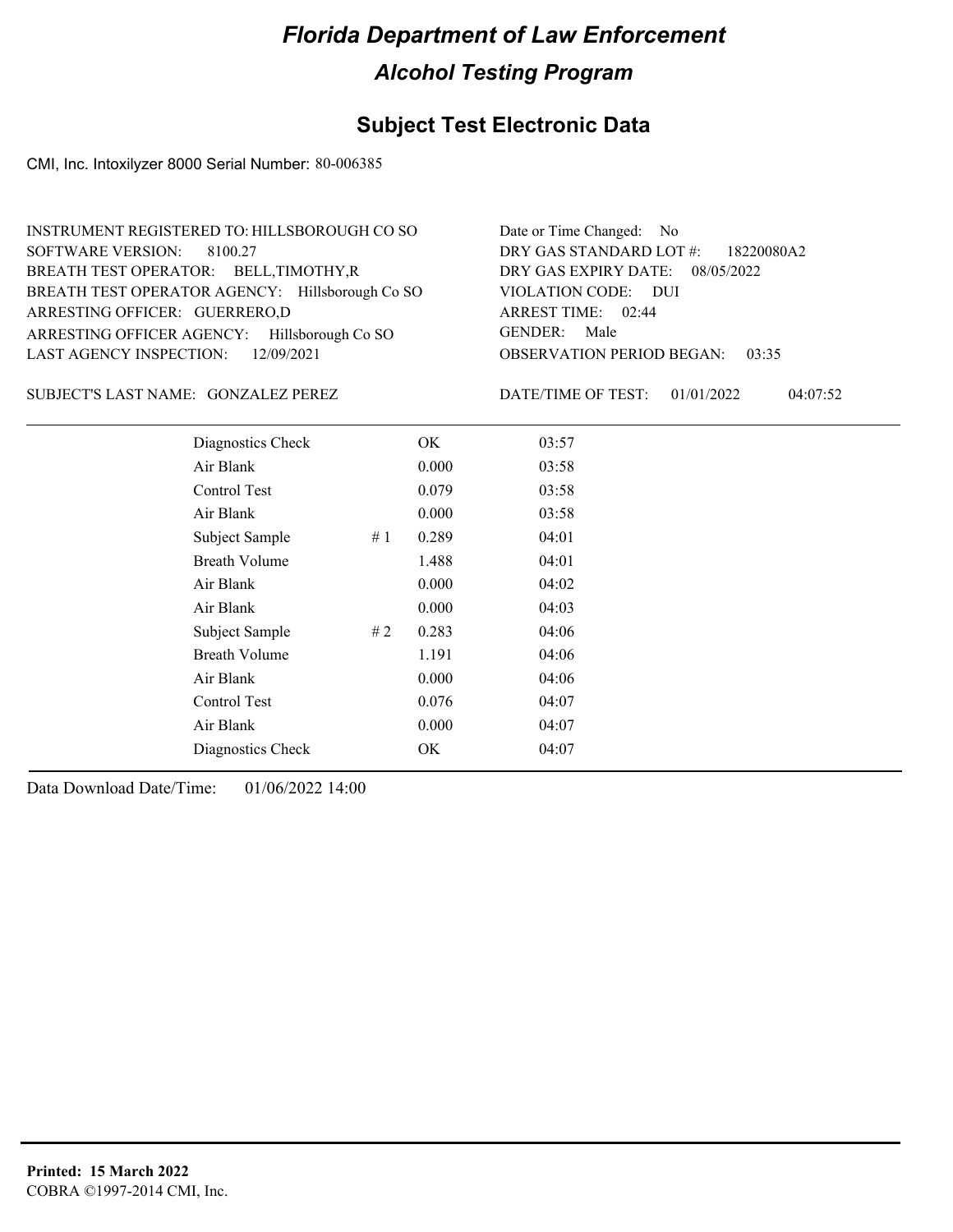### **Subject Test Electronic Data**

CMI, Inc. Intoxilyzer 8000 Serial Number: 80-006385

| INSTRUMENT REGISTERED TO: HILLSBOROUGH CO SO    | Date or Time Changed: No               |
|-------------------------------------------------|----------------------------------------|
| SOFTWARE VERSION: 8100.27                       | DRY GAS STANDARD LOT #: 18220080A2     |
| BREATH TEST OPERATOR: DENDY, HALEY, M           | DRY GAS EXPIRY DATE: 08/05/2022        |
| BREATH TEST OPERATOR AGENCY: Hillsborough Co SO | VIOLATION CODE: DUI                    |
| ARRESTING OFFICER: GARNER, W                    | ARREST TIME: 03:48                     |
| ARRESTING OFFICER AGENCY: Hillsborough Co SO    | GENDER: Male                           |
| LAST AGENCY INSPECTION: $12/09/2021$            | <b>OBSERVATION PERIOD BEGAN: 04:12</b> |

BIGAS SUBJECT'S LAST NAME: DATE/TIME OF TEST:

DATE/TIME OF TEST: 01/01/2022 04:39:06

| Diagnostics Check    |    | OK    | 04:32 |
|----------------------|----|-------|-------|
| Air Blank            |    | 0.000 | 04:32 |
| Control Test         |    | 0.077 | 04:33 |
| Air Blank            |    | 0.000 | 04:33 |
| Subject Sample       | #1 | 0.096 | 04:34 |
| <b>Breath Volume</b> |    | 2.355 | 04:34 |
| Air Blank            |    | 0.000 | 04:35 |
| Air Blank            |    | 0.000 | 04:36 |
| Subject Sample       | #2 | 0.101 | 04:37 |
| <b>Breath Volume</b> |    | 2.648 | 04:37 |
| Air Blank            |    | 0.000 | 04:38 |
| <b>Control Test</b>  |    | 0.078 | 04:38 |
| Air Blank            |    | 0.000 | 04:39 |
| Diagnostics Check    |    | OK    | 04:39 |
|                      |    |       |       |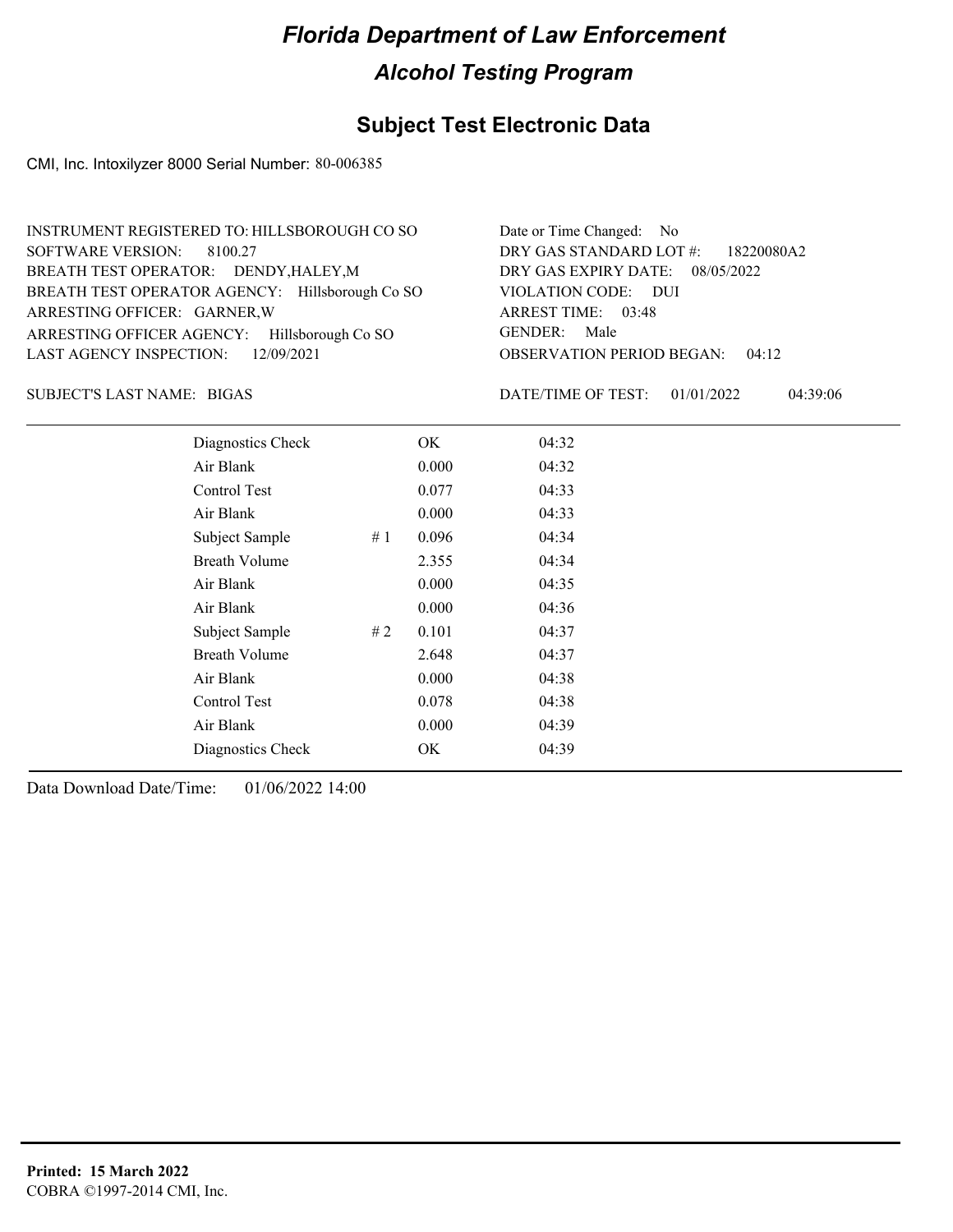### **Subject Test Electronic Data**

CMI, Inc. Intoxilyzer 8000 Serial Number: 80-006385

| INSTRUMENT REGISTERED TO: HILLSBOROUGH CO SO    | Date or Time Changed: No               |
|-------------------------------------------------|----------------------------------------|
| SOFTWARE VERSION: 8100.27                       | DRY GAS STANDARD LOT #: 18220080A2     |
| BREATH TEST OPERATOR: MASON, FRANCESCA, M       | DRY GAS EXPIRY DATE: 08/05/2022        |
| BREATH TEST OPERATOR AGENCY: Hillsborough Co SO | VIOLATION CODE: DUI                    |
| ARRESTING OFFICER: PORTER,S                     | ARREST TIME: 03:53                     |
| ARRESTING OFFICER AGENCY: Hillsborough Co SO    | GENDER: Male                           |
| LAST AGENCY INSPECTION: 12/09/2021              | <b>OBSERVATION PERIOD BEGAN: 04:20</b> |

SUBJECT'S LAST NAME: SERRANO COLON DATE/TIME OF TEST:

DATE/TIME OF TEST: 01/01/2022 04:49:24

| Diagnostics Check    |    | OK    | 04:42 |
|----------------------|----|-------|-------|
| Air Blank            |    | 0.000 | 04:42 |
| Control Test         |    | 0.079 | 04:43 |
| Air Blank            |    | 0.000 | 04:43 |
| Subject Sample       | #1 | 0.178 | 04:44 |
| <b>Breath Volume</b> |    | 1.800 | 04:44 |
| Air Blank            |    | 0.000 | 04:45 |
| Air Blank            |    | 0.000 | 04:47 |
| Subject Sample       | #2 | 0.170 | 04:47 |
| <b>Breath Volume</b> |    | 1.648 | 04:47 |
| Air Blank            |    | 0.000 | 04:48 |
| Control Test         |    | 0.078 | 04:48 |
| Air Blank            |    | 0.000 | 04:49 |
| Diagnostics Check    |    | OK    | 04:49 |
|                      |    |       |       |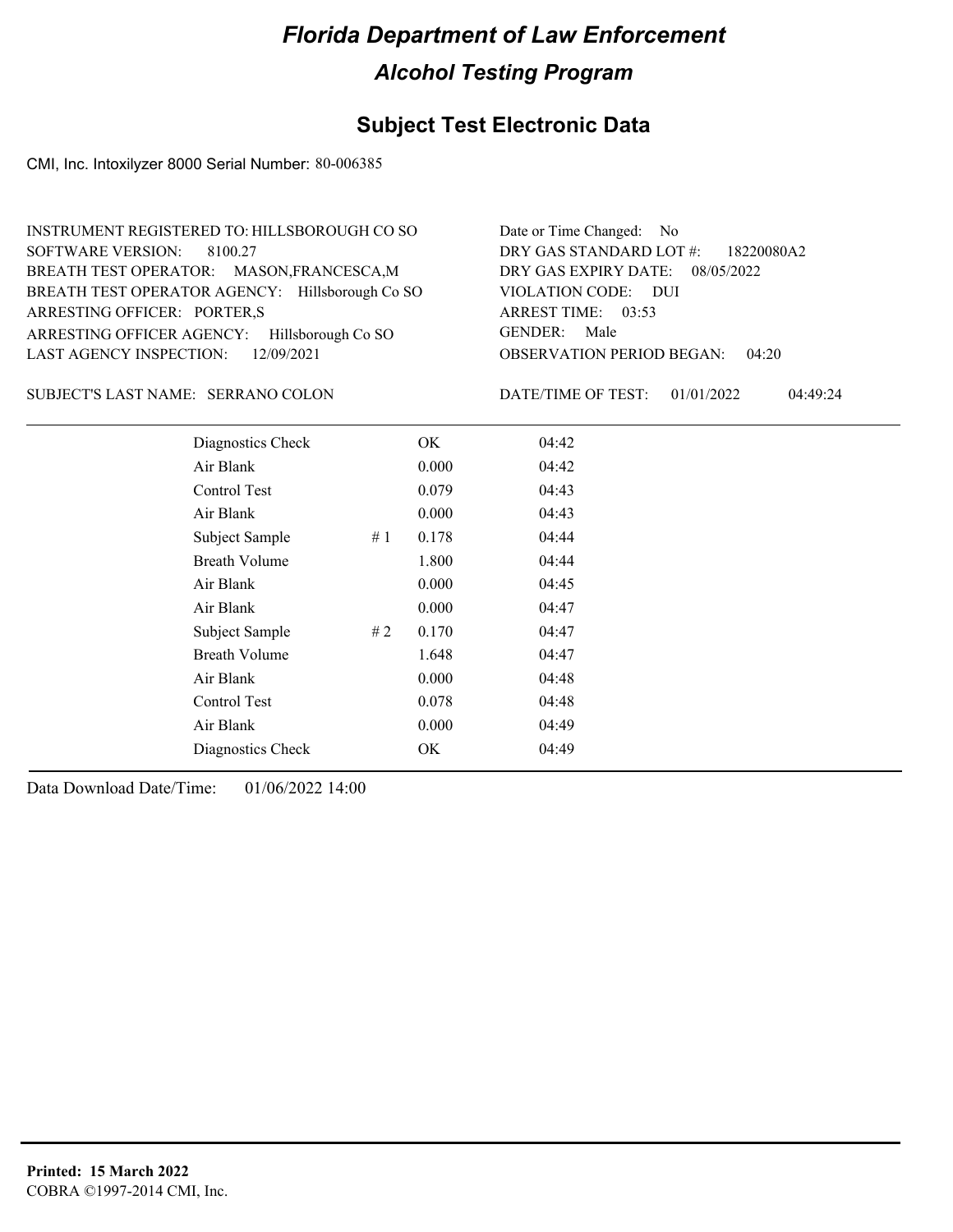### **Subject Test Electronic Data**

CMI, Inc. Intoxilyzer 8000 Serial Number: 80-006385

| INSTRUMENT REGISTERED TO: HILLSBOROUGH CO SO    | Date or Time Changed: No               |
|-------------------------------------------------|----------------------------------------|
| SOFTWARE VERSION: 8100.27                       | DRY GAS STANDARD LOT #: 18220080A2     |
| BREATH TEST OPERATOR: MASON, FRANCESCA, M       | DRY GAS EXPIRY DATE: 08/05/2022        |
| BREATH TEST OPERATOR AGENCY: Hillsborough Co SO | VIOLATION CODE: COMM VEHIC             |
| ARRESTING OFFICER: GONZALEZ,C                   | ARREST TIME: 04:31                     |
| ARRESTING OFFICER AGENCY: FHP Troop C           | GENDER: Female                         |
| LAST AGENCY INSPECTION: 12/09/2021              | <b>OBSERVATION PERIOD BEGAN: 05:33</b> |

SUBJECT'S LAST NAME: CALDWELL DATE/TIME OF TEST:

DATE/TIME OF TEST: 01/01/2022 06:05:27

| Diagnostics Check    |    | OK    | 05:57 |
|----------------------|----|-------|-------|
| Air Blank            |    | 0.000 | 05:57 |
| Control Test         |    | 0.079 | 05:57 |
| Air Blank            |    | 0.000 | 05:58 |
| Subject Sample       | #1 | 0.077 | 06:00 |
| <b>Breath Volume</b> |    | 1.527 | 06:00 |
| Air Blank            |    | 0.000 | 06:01 |
| Air Blank            |    | 0.000 | 06:03 |
| Subject Sample       | #2 | 0.073 | 06:03 |
| <b>Breath Volume</b> |    | 2.160 | 06:03 |
| Air Blank            |    | 0.000 | 06:04 |
| Control Test         |    | 0.077 | 06:04 |
| Air Blank            |    | 0.000 | 06:05 |
| Diagnostics Check    |    | OK    | 06:05 |
|                      |    |       |       |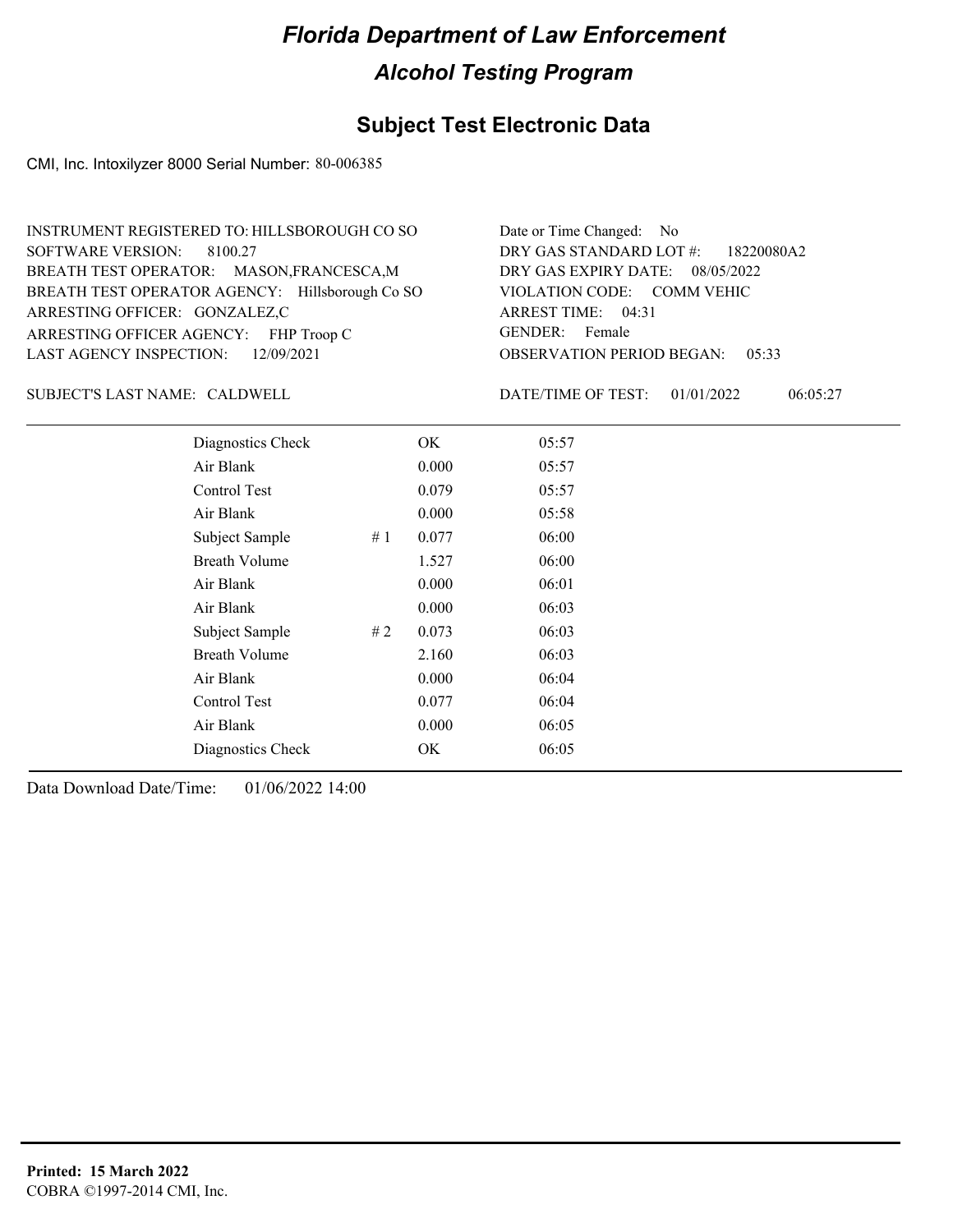### **Subject Test Electronic Data**

CMI, Inc. Intoxilyzer 8000 Serial Number: 80-006385

| INSTRUMENT REGISTERED TO: HILLSBOROUGH CO SO    | Date or Time Changed: No               |
|-------------------------------------------------|----------------------------------------|
| SOFTWARE VERSION: 8100.27                       | DRY GAS STANDARD LOT #: 18220080A2     |
| BREATH TEST OPERATOR: KNOX, STEPHANIE, R        | DRY GAS EXPIRY DATE: 08/05/2022        |
| BREATH TEST OPERATOR AGENCY: Hillsborough Co SO | VIOLATION CODE: DUI                    |
| ARRESTING OFFICER: MOLINA,J                     | ARREST TIME: 17:22                     |
| ARRESTING OFFICER AGENCY: Tampa PD              | GENDER: Male                           |
| LAST AGENCY INSPECTION: 12/09/2021              | <b>OBSERVATION PERIOD BEGAN: 18:02</b> |

SANTOS SUBJECT'S LAST NAME: DATE/TIME OF TEST:

DATE/TIME OF TEST: 01/01/2022 18:29:23

| Diagnostics Check    |    | OK    | 18:22 |
|----------------------|----|-------|-------|
| Air Blank            |    | 0.000 | 18:22 |
| Control Test         |    | 0.079 | 18:23 |
| Air Blank            |    | 0.000 | 18:23 |
| Subject Sample       | #1 | 0.158 | 18:24 |
| <b>Breath Volume</b> |    | 1.890 | 18:24 |
| Air Blank            |    | 0.000 | 18:25 |
| Air Blank            |    | 0.000 | 18:27 |
| Subject Sample       | #2 | 0.163 | 18:27 |
| <b>Breath Volume</b> |    | 1.492 | 18:27 |
| Air Blank            |    | 0.000 | 18:28 |
| Control Test         |    | 0.079 | 18:28 |
| Air Blank            |    | 0.000 | 18:29 |
| Diagnostics Check    |    | OK    | 18:29 |
|                      |    |       |       |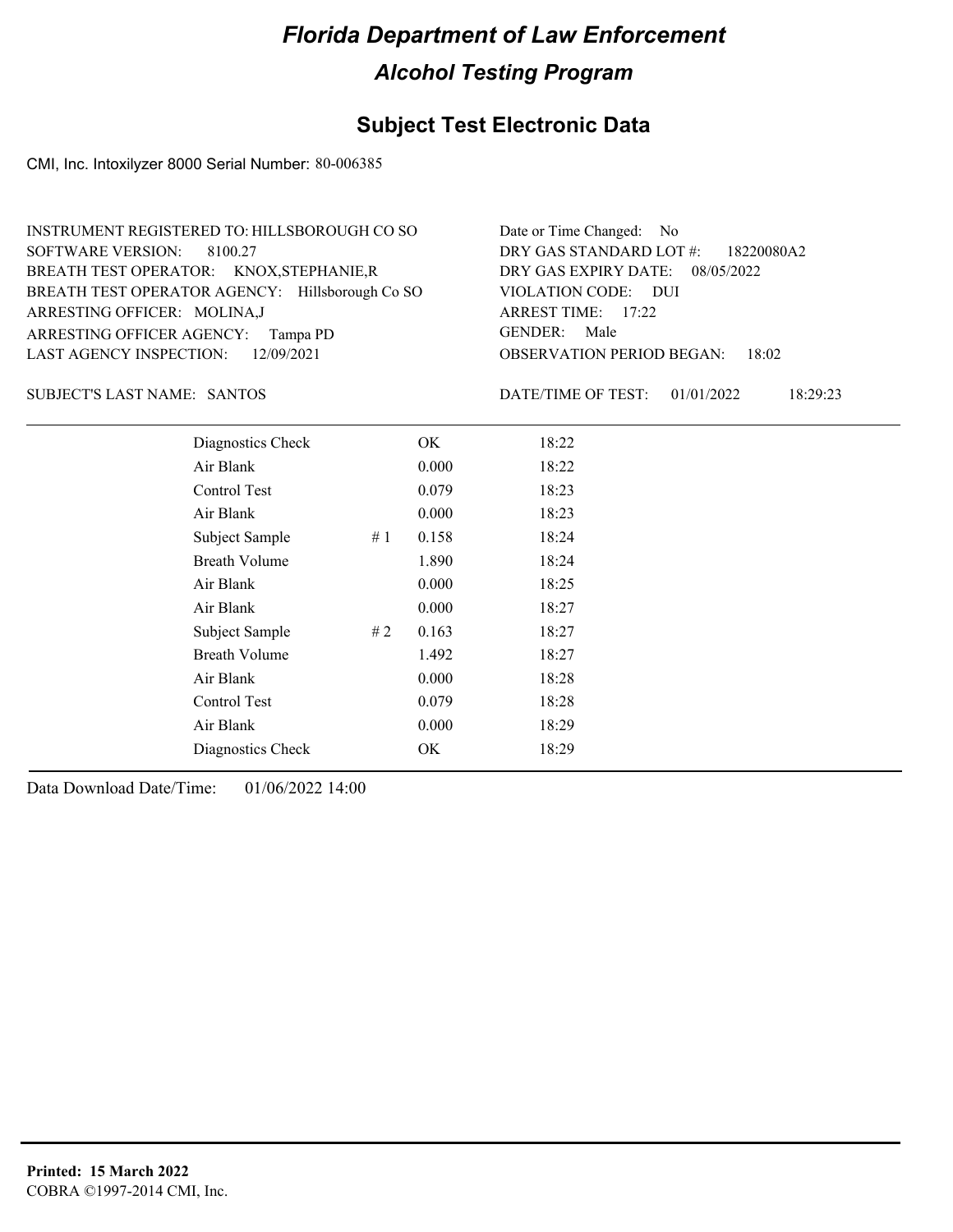### **Subject Test Electronic Data**

CMI, Inc. Intoxilyzer 8000 Serial Number: 80-006385

| INSTRUMENT REGISTERED TO: HILLSBOROUGH CO SO    | Date or Time Changed: No               |
|-------------------------------------------------|----------------------------------------|
| SOFTWARE VERSION: 8100.27                       | DRY GAS STANDARD LOT #: 18220080A2     |
| BREATH TEST OPERATOR: GREENLEE, NANCY, J        | DRY GAS EXPIRY DATE: 08/05/2022        |
| BREATH TEST OPERATOR AGENCY: Hillsborough Co SO | VIOLATION CODE: DUI                    |
| ARRESTING OFFICER: BURKE,B                      | ARREST TIME: 03:19                     |
| ARRESTING OFFICER AGENCY: Hillsborough Co SO    | GENDER: Male                           |
| LAST AGENCY INSPECTION: $12/09/2021$            | <b>OBSERVATION PERIOD BEGAN: 03:46</b> |

DANNABOYINA SUBJECT'S LAST NAME: DATE/TIME OF TEST:

DATE/TIME OF TEST: 01/02/2022 04:12:58

| Diagnostics Check    |    | OK    | 04:06 |  |
|----------------------|----|-------|-------|--|
| Air Blank            |    | 0.000 | 04:06 |  |
| Control Test         |    | 0.079 | 04:07 |  |
| Air Blank            |    | 0.000 | 04:07 |  |
| Subject Sample       | #1 | 0.099 | 04:08 |  |
| <b>Breath Volume</b> |    | 2.058 | 04:08 |  |
| Air Blank            |    | 0.000 | 04:09 |  |
| Air Blank            |    | 0.000 | 04:10 |  |
| Subject Sample       | #2 | 0.102 | 04:11 |  |
| <b>Breath Volume</b> |    | 1.621 | 04:11 |  |
| Air Blank            |    | 0.000 | 04:12 |  |
| <b>Control Test</b>  |    | 0.078 | 04:12 |  |
| Air Blank            |    | 0.000 | 04:12 |  |
| Diagnostics Check    |    | OK    | 04:12 |  |
|                      |    |       |       |  |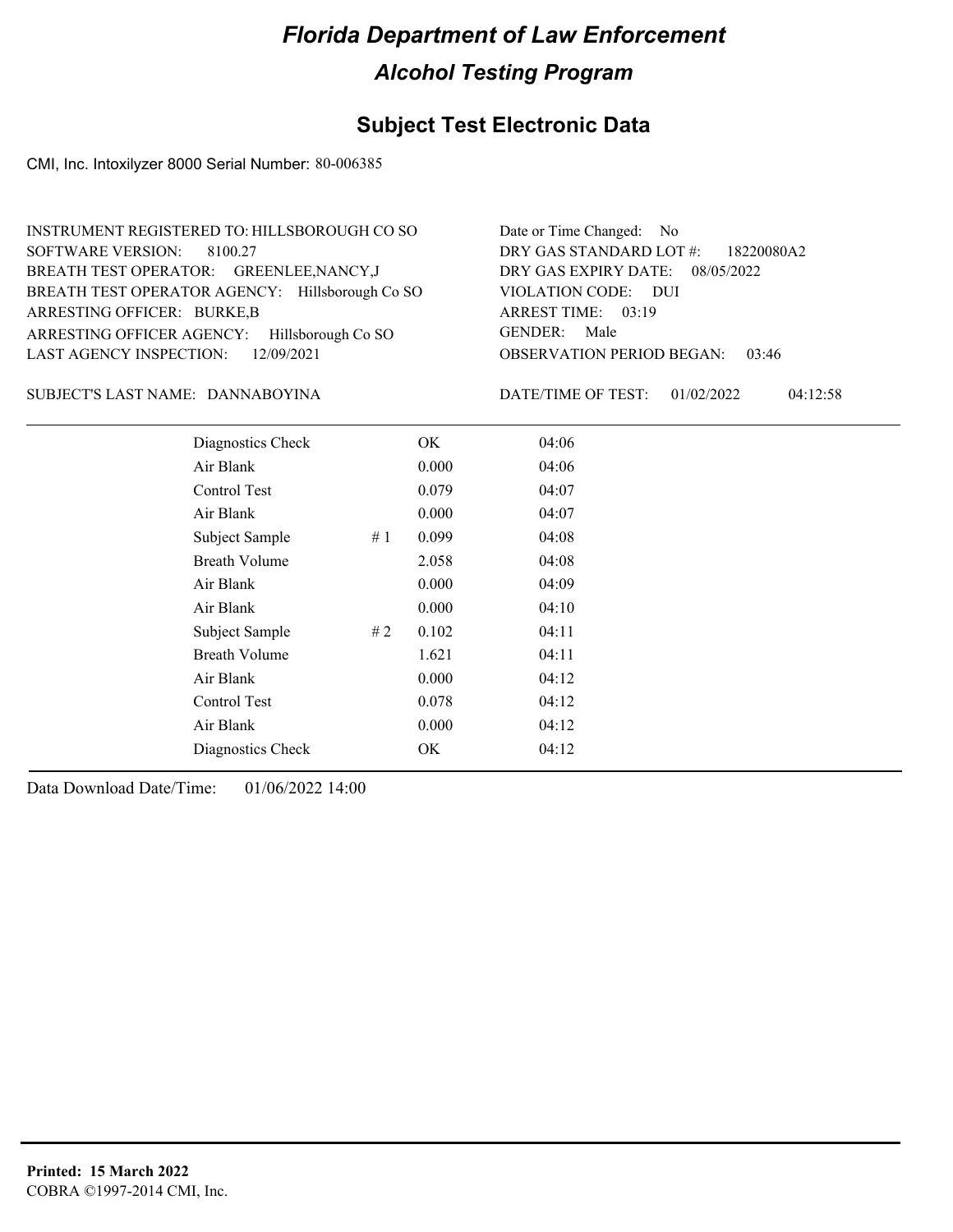### **Subject Test Electronic Data**

CMI, Inc. Intoxilyzer 8000 Serial Number: 80-006385

| INSTRUMENT REGISTERED TO: HILLSBOROUGH CO SO    | Date or Time Changed: No               |
|-------------------------------------------------|----------------------------------------|
| SOFTWARE VERSION: 8100.27                       | DRY GAS STANDARD LOT #: 18220080A2     |
| BREATH TEST OPERATOR: KIRKLAND,KYLIE,C          | DRY GAS EXPIRY DATE: 08/05/2022        |
| BREATH TEST OPERATOR AGENCY: Hillsborough Co SO | VIOLATION CODE: DUI                    |
| ARRESTING OFFICER: GUERRERO,D                   | ARREST TIME: 20:10                     |
| ARRESTING OFFICER AGENCY: Hillsborough Co SO    | GENDER: Male                           |
| LAST AGENCY INSPECTION: $12/09/2021$            | <b>OBSERVATION PERIOD BEGAN: 21:14</b> |

#### SUBJECT'S LAST NAME: AGUILAR FELIX DATE/TIME OF TEST:

DATE/TIME OF TEST: 01/02/2022 21:42:50

| Diagnostics Check    |    | OK    | 21:36 |
|----------------------|----|-------|-------|
| Air Blank            |    | 0.000 | 21:36 |
| Control Test         |    | 0.080 | 21:37 |
| Air Blank            |    | 0.000 | 21:37 |
| Subject Sample       | #1 | 0.171 | 21:38 |
| <b>Breath Volume</b> |    | 1.257 | 21:38 |
| Air Blank            |    | 0.000 | 21:39 |
| Air Blank            |    | 0.000 | 21:40 |
| Subject Sample       | #2 | 0.179 | 21:41 |
| <b>Breath Volume</b> |    | 2.628 | 21:41 |
| Air Blank            |    | 0.000 | 21:41 |
| Control Test         |    | 0.078 | 21:42 |
| Air Blank            |    | 0.000 | 21:42 |
| Diagnostics Check    |    | OK    | 21:42 |
|                      |    |       |       |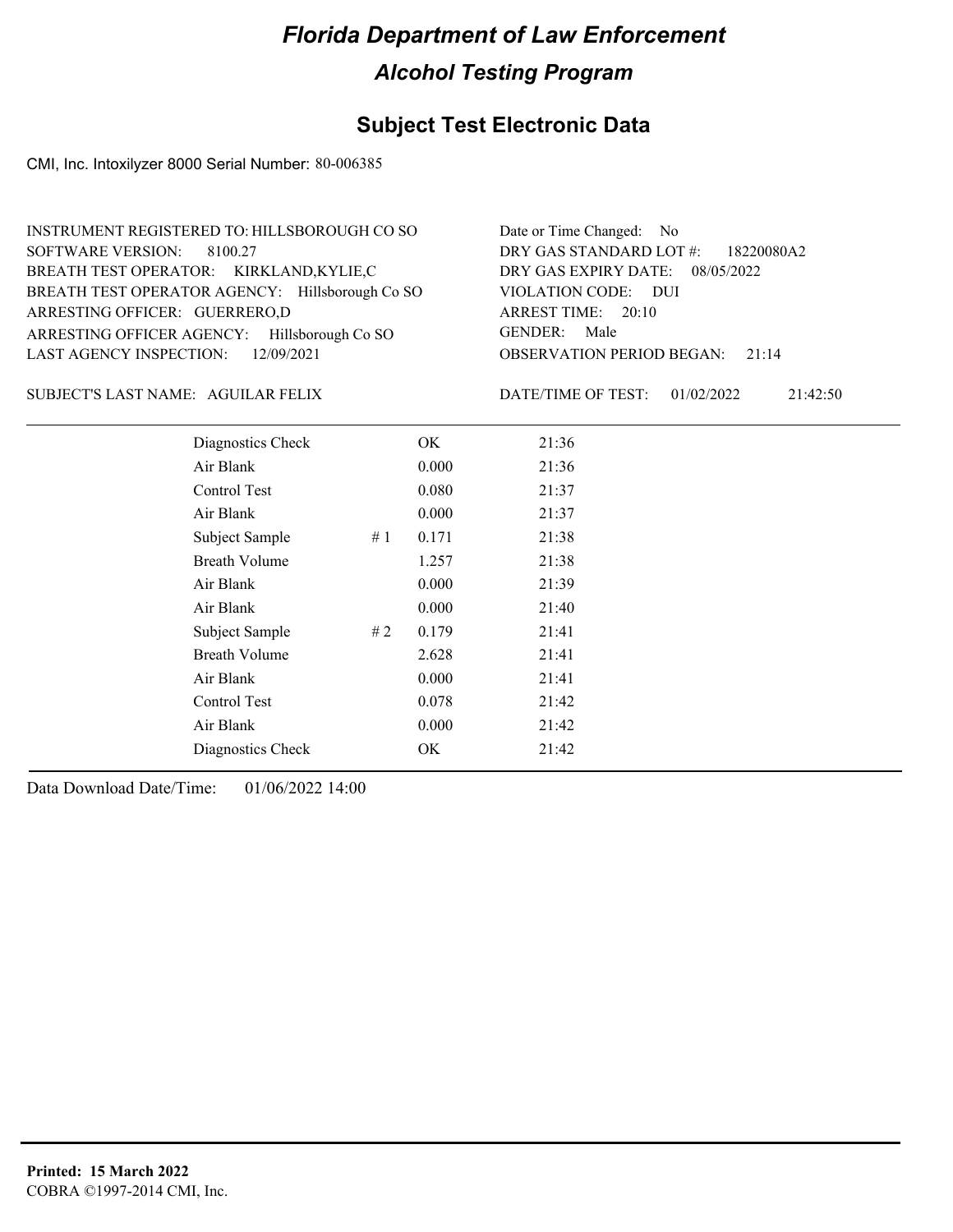#### **Subject Test Electronic Data**

CMI, Inc. Intoxilyzer 8000 Serial Number: 80-006385

| INSTRUMENT REGISTERED TO: HILLSBOROUGH CO SO    | Date or Time Changed: No               |
|-------------------------------------------------|----------------------------------------|
| SOFTWARE VERSION: 8100.27                       | DRY GAS STANDARD LOT #: 18220080A2     |
| BREATH TEST OPERATOR: GREENLEE, NANCY, J        | DRY GAS EXPIRY DATE: 08/05/2022        |
| BREATH TEST OPERATOR AGENCY: Hillsborough Co SO | VIOLATION CODE: DUI                    |
| ARRESTING OFFICER: WILLIAMS,P                   | ARREST TIME: 21:40                     |
| ARRESTING OFFICER AGENCY: Hillsborough Co SO    | GENDER: Female                         |
| LAST AGENCY INSPECTION: $12/09/2021$            | <b>OBSERVATION PERIOD BEGAN:</b> 22:21 |

#### FRIGAULT SUBJECT'S LAST NAME: DATE/TIME OF TEST:

DATE/TIME OF TEST: 01/02/2022 22:49:05

| Diagnostics Check    |    | OK    | 22:41 |
|----------------------|----|-------|-------|
| Air Blank            |    | 0.000 | 22:42 |
| Control Test         |    | 0.079 | 22:42 |
| Air Blank            |    | 0.000 | 22:42 |
| Subject Sample       | #1 | 0.163 | 22:43 |
| <b>Breath Volume</b> |    | 1.449 | 22:43 |
| Air Blank            |    | 0.000 | 22:44 |
| Air Blank            |    | 0.000 | 22:46 |
| Subject Sample       | #2 | 0.154 | 22:47 |
| <b>Breath Volume</b> |    | 1.281 | 22:47 |
| Air Blank            |    | 0.000 | 22:48 |
| Control Test         |    | 0.078 | 22:48 |
| Air Blank            |    | 0.000 | 22:49 |
| Diagnostics Check    |    | OK    | 22:49 |
|                      |    |       |       |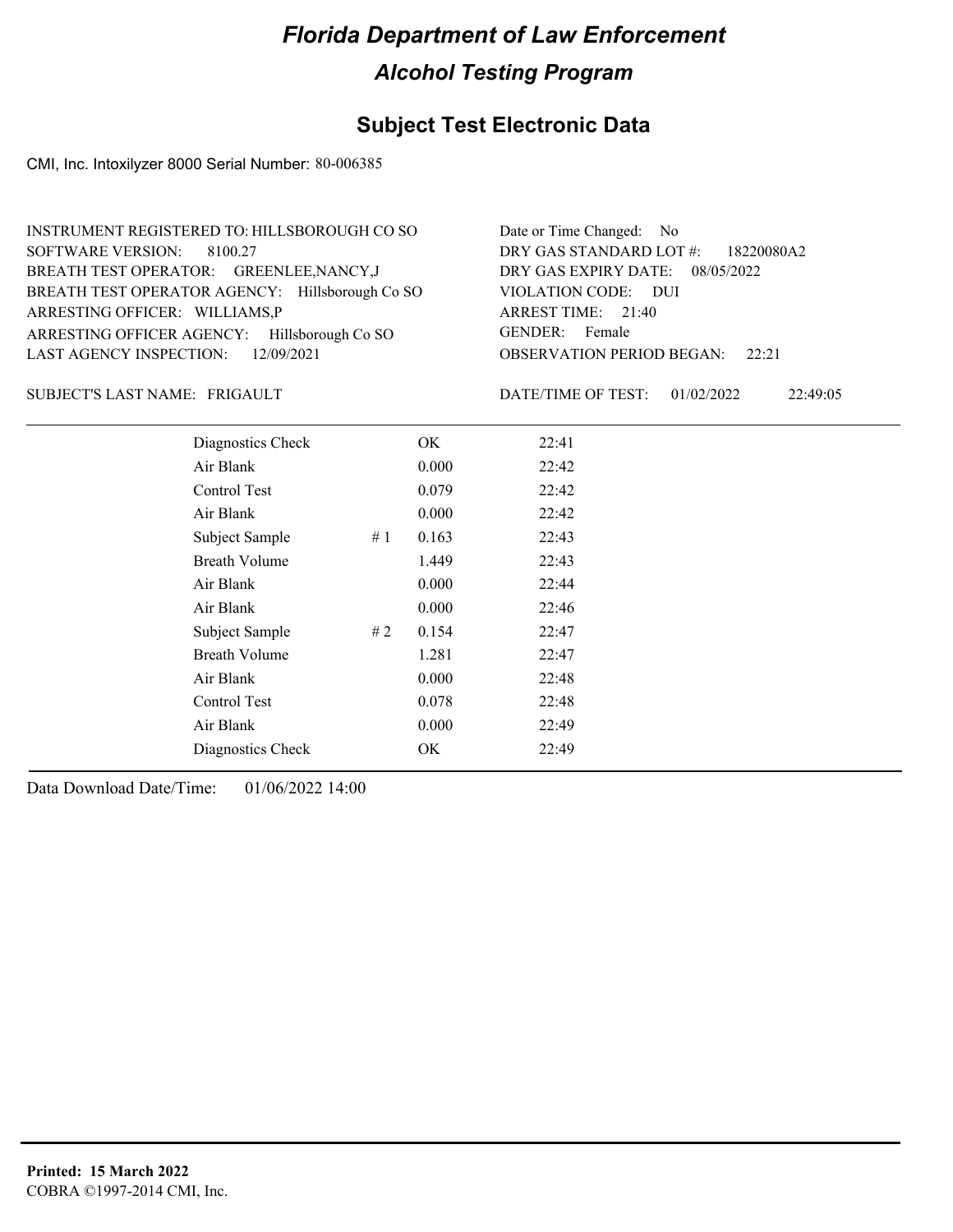### **Subject Test Electronic Data**

CMI, Inc. Intoxilyzer 8000 Serial Number: 80-006385

| INSTRUMENT REGISTERED TO: HILLSBOROUGH CO SO    | Date or Time Changed: No               |
|-------------------------------------------------|----------------------------------------|
| SOFTWARE VERSION: 8100.27                       | DRY GAS STANDARD LOT #: 18220080A2     |
| BREATH TEST OPERATOR: MASON, FRANCESCA, M       | DRY GAS EXPIRY DATE: 08/05/2022        |
| BREATH TEST OPERATOR AGENCY: Hillsborough Co SO | VIOLATION CODE: DUI                    |
| ARRESTING OFFICER: GARNER, W                    | ARREST TIME: 22:54                     |
| ARRESTING OFFICER AGENCY: Hillsborough Co SO    | GENDER: Male                           |
| LAST AGENCY INSPECTION: $12/09/2021$            | <b>OBSERVATION PERIOD BEGAN: 23:26</b> |

PARISI SUBJECT'S LAST NAME: DATE/TIME OF TEST:

DATE/TIME OF TEST: 01/02/2022 23:53:16

| Diagnostics Check    |    | OK    | 23:46 |
|----------------------|----|-------|-------|
| Air Blank            |    | 0.000 | 23:47 |
| Control Test         |    | 0.079 | 23:47 |
| Air Blank            |    | 0.000 | 23:48 |
| Subject Sample       | #1 | 0.145 | 23:48 |
| <b>Breath Volume</b> |    | 1.546 | 23:48 |
| Air Blank            |    | 0.000 | 23:49 |
| Air Blank            |    | 0.000 | 23:51 |
| Subject Sample       | #2 | 0.128 | 23:51 |
| <b>Breath Volume</b> |    | 1.367 | 23:51 |
| Air Blank            |    | 0.000 | 23:52 |
| Control Test         |    | 0.079 | 23:52 |
| Air Blank            |    | 0.000 | 23:53 |
| Diagnostics Check    |    | OK    | 23:53 |
|                      |    |       |       |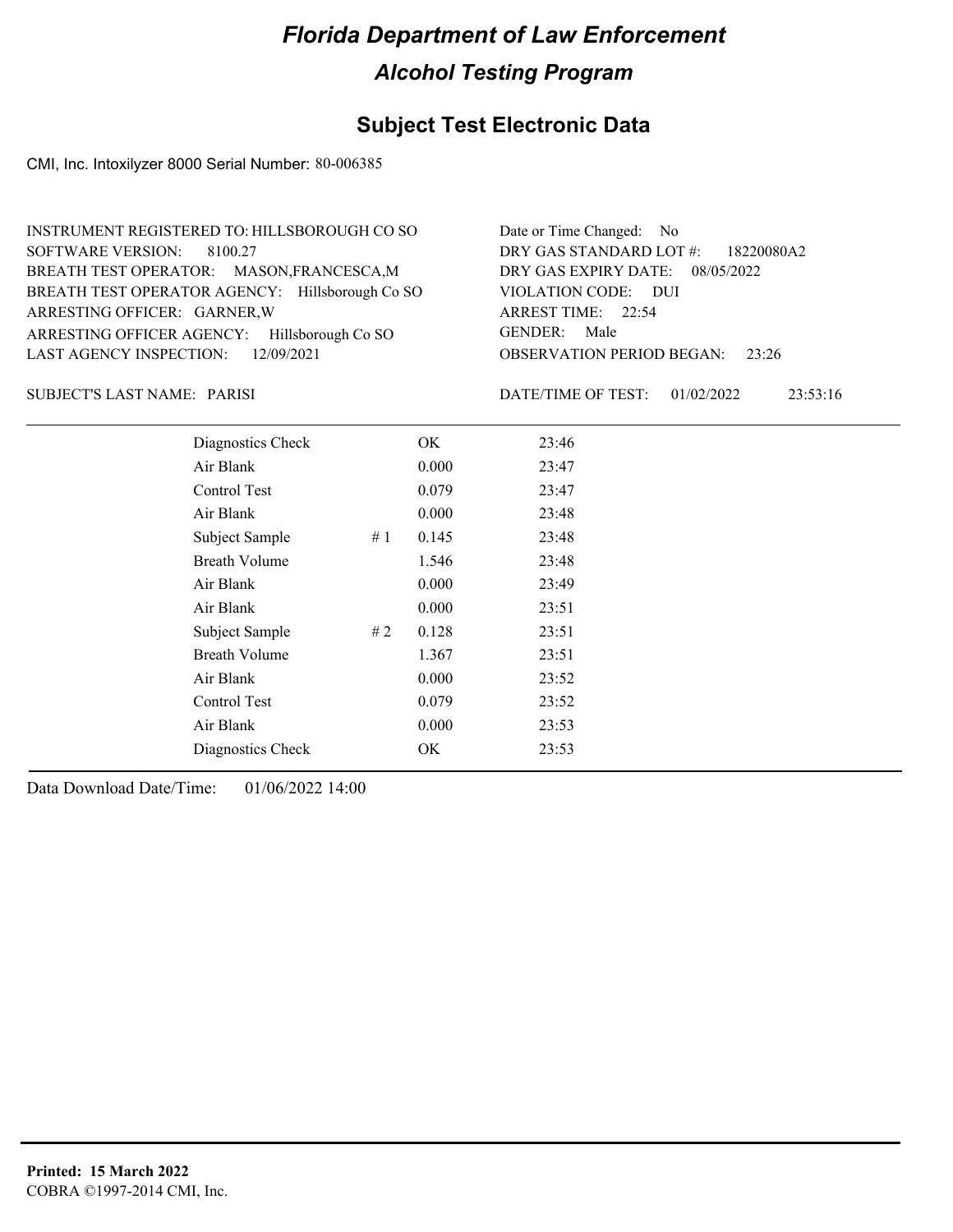### **Subject Test Electronic Data**

CMI, Inc. Intoxilyzer 8000 Serial Number: 80-006385

| INSTRUMENT REGISTERED TO: HILLSBOROUGH CO SO    | Date or Time Changed: No               |
|-------------------------------------------------|----------------------------------------|
| SOFTWARE VERSION: 8100.27                       | DRY GAS STANDARD LOT #: 18220080A2     |
| BREATH TEST OPERATOR: KIRKLAND,KYLIE,C          | DRY GAS EXPIRY DATE: 08/05/2022        |
| BREATH TEST OPERATOR AGENCY: Hillsborough Co SO | VIOLATION CODE: DUI                    |
| ARRESTING OFFICER: BLANCHARD,J                  | ARREST TIME: 19:51                     |
| ARRESTING OFFICER AGENCY: Tampa PD              | GENDER: Female                         |
| LAST AGENCY INSPECTION: 12/09/2021              | <b>OBSERVATION PERIOD BEGAN: 20:18</b> |

#### SUBJECT'S LAST NAME: RODRIGUEZ-POTTER DATE/TIME OF TEST:

DATE/TIME OF TEST: 01/03/2022 20:49:40

| Diagnostics Check    | OK    | 20:38 |                    |
|----------------------|-------|-------|--------------------|
| Air Blank            | 0.000 | 20:38 |                    |
| Control Test         | 0.081 | 20:39 |                    |
| Air Blank            | 0.000 | 20:39 |                    |
| Subject Sample<br>#1 |       | 20:42 | No Sample Provided |
| <b>Breath Volume</b> | 0.000 | 20:42 |                    |
| Air Blank            | 0.000 | 20:43 |                    |
| Air Blank            | 0.000 | 20:45 |                    |
| Subject Sample<br>#2 |       | 20:48 | No Sample Provided |
| <b>Breath Volume</b> | 0.000 | 20:48 |                    |
| Air Blank            | 0.000 | 20:48 |                    |
| Control Test         | 0.081 | 20:49 |                    |
| Air Blank            | 0.000 | 20:49 |                    |
| Diagnostics Check    | OK    | 20:49 |                    |
|                      |       |       |                    |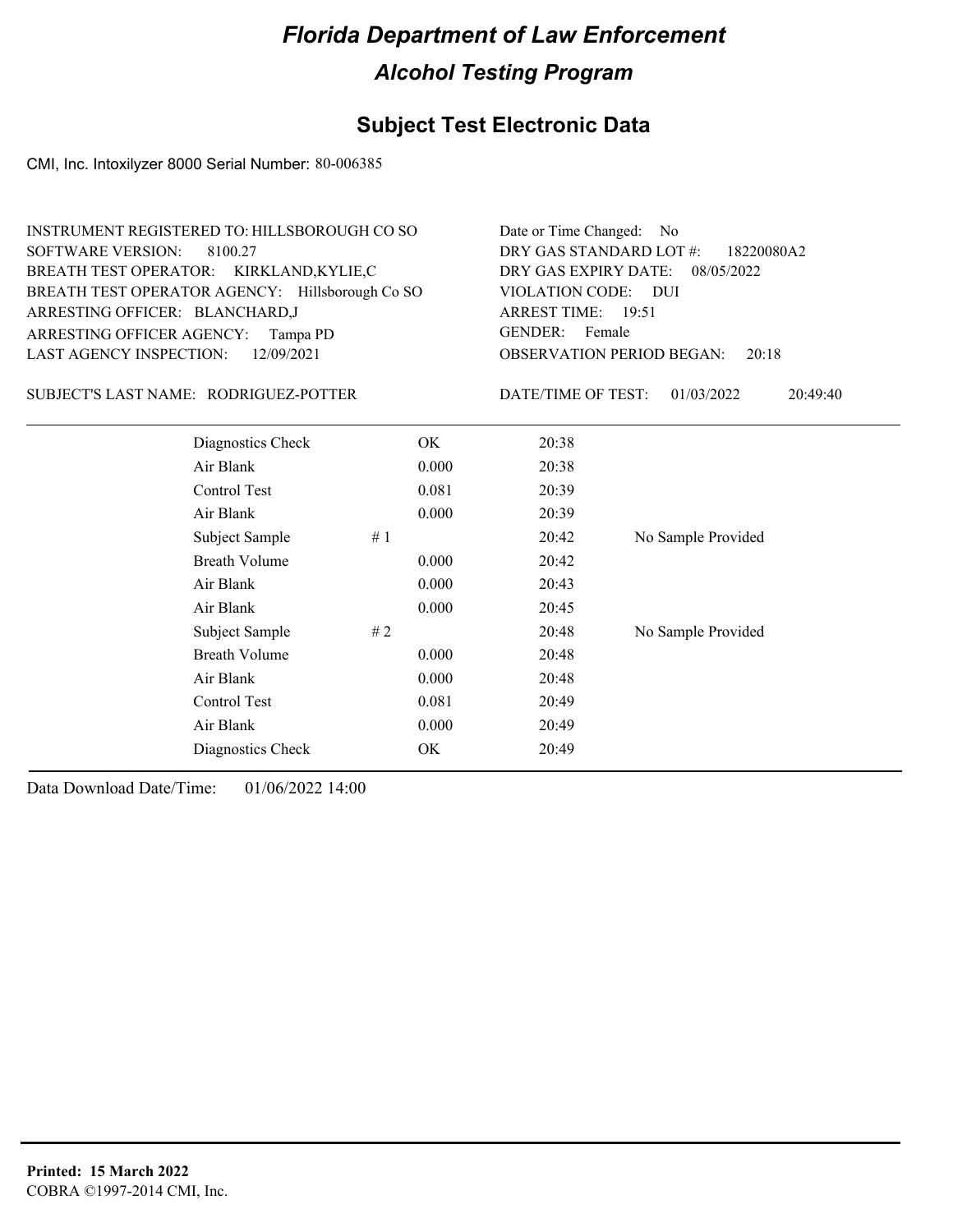### **Subject Test Electronic Data**

CMI, Inc. Intoxilyzer 8000 Serial Number: 80-006385

| INSTRUMENT REGISTERED TO: HILLSBOROUGH CO SO    | Date or Time Changed: No               |
|-------------------------------------------------|----------------------------------------|
| SOFTWARE VERSION: 8100.27                       | DRY GAS STANDARD LOT #: 18220080A2     |
| BREATH TEST OPERATOR: KIRKLAND,KYLIE,C          | DRY GAS EXPIRY DATE: 08/05/2022        |
| BREATH TEST OPERATOR AGENCY: Hillsborough Co SO | VIOLATION CODE: DUI                    |
| ARRESTING OFFICER: BAAR, J                      | ARREST TIME: 22:42                     |
| ARRESTING OFFICER AGENCY: Tampa PD              | GENDER: Male                           |
| LAST AGENCY INSPECTION: 12/09/2021              | <b>OBSERVATION PERIOD BEGAN:</b> 23:17 |

SUBJECT'S LAST NAME: AVITIA  $\blacksquare$ 

DATE/TIME OF TEST: 01/03/2022 23:44:31

| Diagnostics Check    |    | OK    | 23:38 |
|----------------------|----|-------|-------|
| Air Blank            |    | 0.000 | 23:38 |
| Control Test         |    | 0.080 | 23:38 |
| Air Blank            |    | 0.000 | 23:39 |
| Subject Sample       | #1 | 0.258 | 23:39 |
| <b>Breath Volume</b> |    | 2.812 | 23:39 |
| Air Blank            |    | 0.000 | 23:40 |
| Air Blank            |    | 0.000 | 23:42 |
| Subject Sample       | #2 | 0.243 | 23:42 |
| <b>Breath Volume</b> |    | 2.054 | 23:42 |
| Air Blank            |    | 0.000 | 23:43 |
| Control Test         |    | 0.079 | 23:43 |
| Air Blank            |    | 0.000 | 23:44 |
| Diagnostics Check    |    | OK    | 23:44 |
|                      |    |       |       |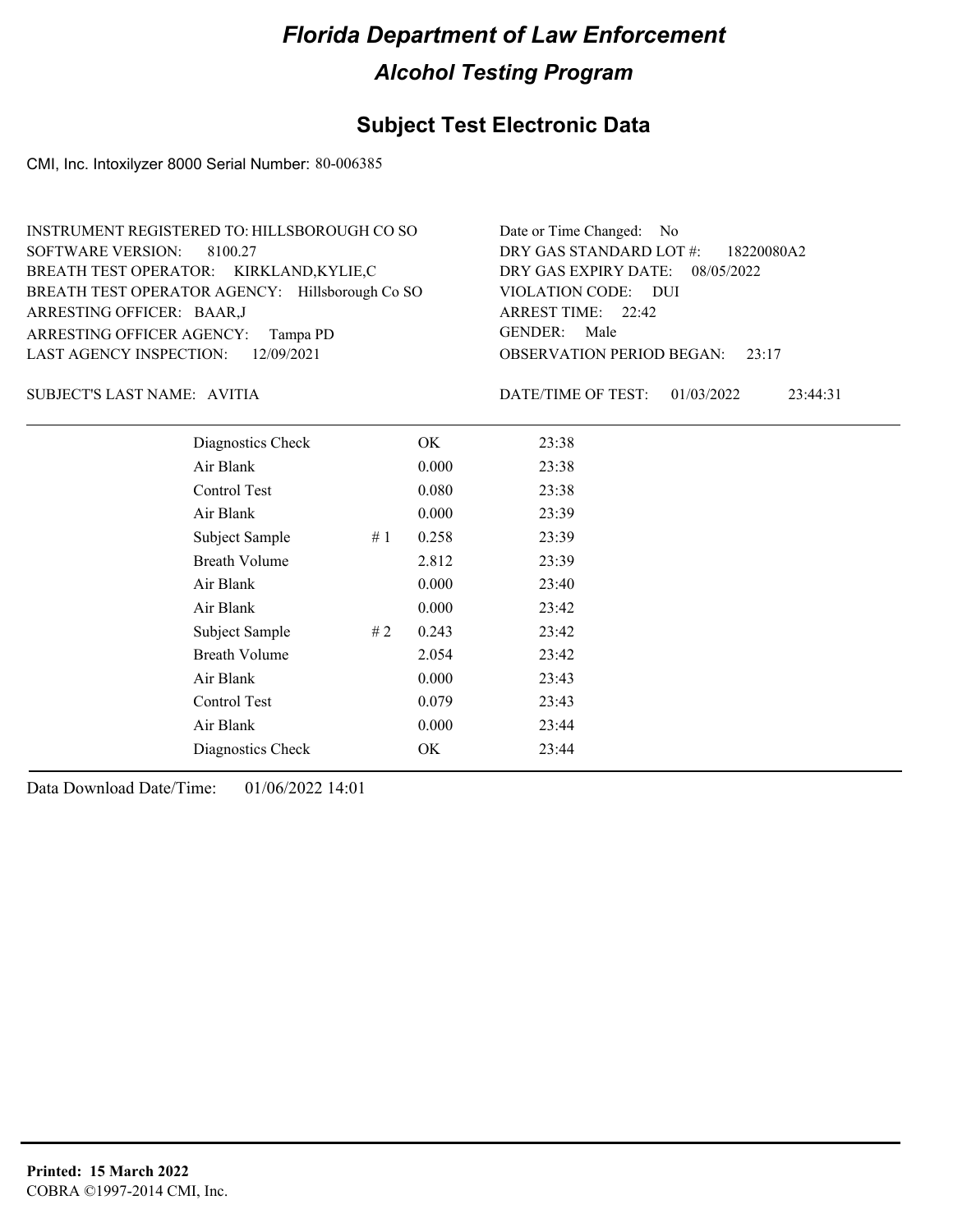### **Subject Test Electronic Data**

CMI, Inc. Intoxilyzer 8000 Serial Number: 80-006385

| INSTRUMENT REGISTERED TO: HILLSBOROUGH CO SO    | Date or Time Changed: No               |
|-------------------------------------------------|----------------------------------------|
| SOFTWARE VERSION: 8100.27                       | DRY GAS STANDARD LOT #: 18220080A2     |
| BREATH TEST OPERATOR: BELL, TIMOTHY, R          | DRY GAS EXPIRY DATE: 08/05/2022        |
| BREATH TEST OPERATOR AGENCY: Hillsborough Co SO | VIOLATION CODE: DUI                    |
| ARRESTING OFFICER: BRABAND, M                   | ARREST TIME: 22:49                     |
| ARRESTING OFFICER AGENCY: Tampa PD              | GENDER: Male                           |
| LAST AGENCY INSPECTION: 12/09/2021              | <b>OBSERVATION PERIOD BEGAN:</b> 23:13 |

#### QUIROS-SOTO SUBJECT'S LAST NAME: DATE/TIME OF TEST:

DATE/TIME OF TEST: 01/04/2022 23:43:41

| Diagnostics Check    |    | OK    | 23:36 |  |
|----------------------|----|-------|-------|--|
| Air Blank            |    | 0.000 | 23:37 |  |
| Control Test         |    | 0.080 | 23:37 |  |
| Air Blank            |    | 0.000 | 23:38 |  |
| Subject Sample       | #1 | 0.227 | 23:39 |  |
| <b>Breath Volume</b> |    | 2.398 | 23:39 |  |
| Air Blank            |    | 0.000 | 23:39 |  |
| Air Blank            |    | 0.000 | 23:41 |  |
| Subject Sample       | #2 | 0.218 | 23:41 |  |
| <b>Breath Volume</b> |    | 1.351 | 23:41 |  |
| Air Blank            |    | 0.000 | 23:42 |  |
| Control Test         |    | 0.079 | 23:43 |  |
| Air Blank            |    | 0.000 | 23:43 |  |
| Diagnostics Check    |    | OK    | 23:43 |  |
|                      |    |       |       |  |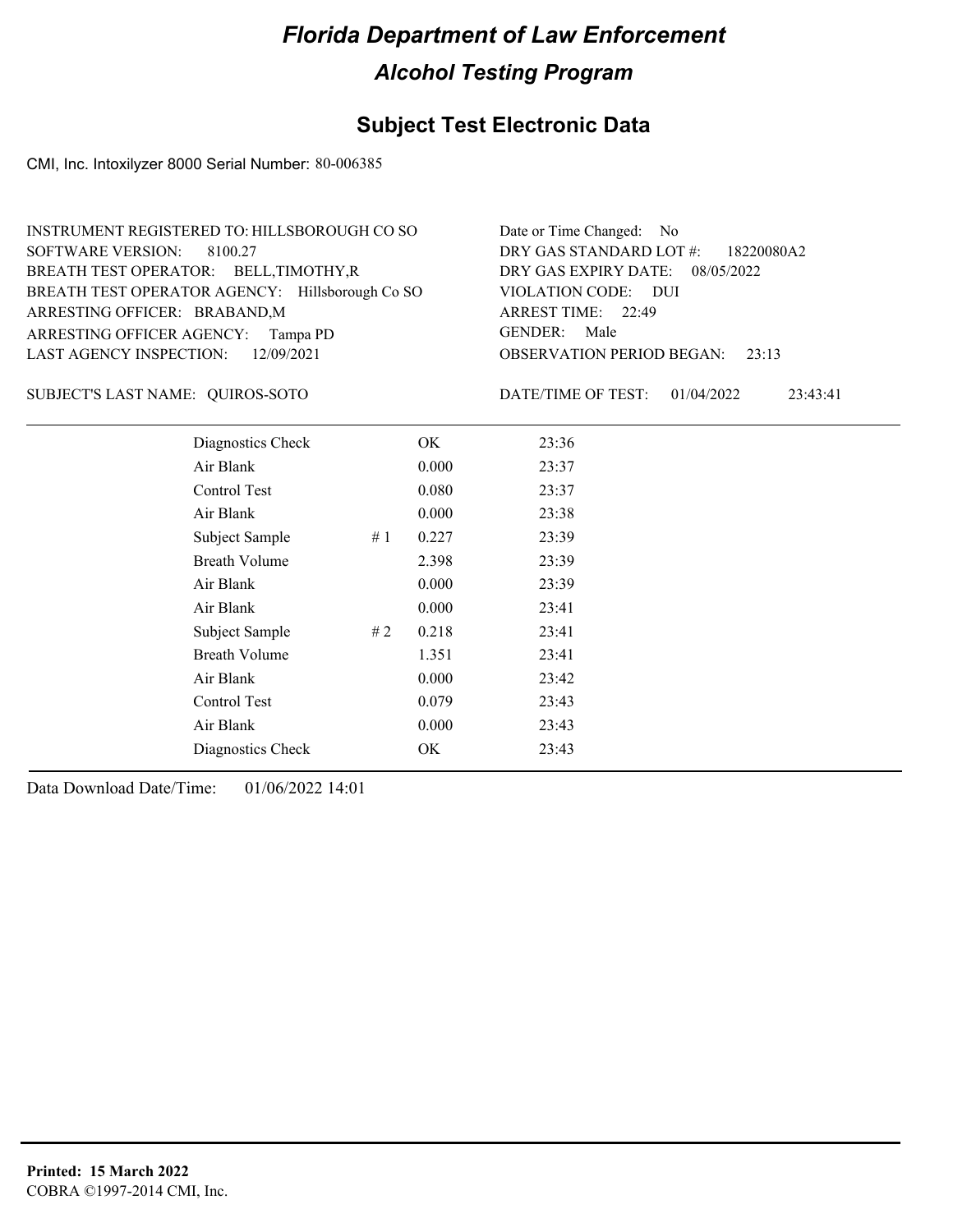### **Subject Test Electronic Data**

CMI, Inc. Intoxilyzer 8000 Serial Number: 80-006385

| INSTRUMENT REGISTERED TO: HILLSBOROUGH CO SO    | Date or Time Changed: No               |
|-------------------------------------------------|----------------------------------------|
| SOFTWARE VERSION: 8100.27                       | DRY GAS STANDARD LOT $\#$ : 18220080A2 |
| BREATH TEST OPERATOR: YUMAN ROMERO, ANGIE, A    | DRY GAS EXPIRY DATE: $08/05/2022$      |
| BREATH TEST OPERATOR AGENCY: Hillsborough Co SO | VIOLATION CODE: DUI                    |
| ARRESTING OFFICER: BAAR,J                       | ARREST TIME: 00:08                     |
| ARRESTING OFFICER AGENCY: Tampa PD              | GENDER: Male                           |
| LAST AGENCY INSPECTION: 12/09/2021              | <b>OBSERVATION PERIOD BEGAN: 00:28</b> |

SUBJECT'S LAST NAME: MILLS DATE/TIME OF TEST:

DATE/TIME OF TEST: 01/05/2022 00:55:48

| Diagnostics Check    |    | OK    | 00:48 |
|----------------------|----|-------|-------|
| Air Blank            |    | 0.000 | 00:49 |
| Control Test         |    | 0.080 | 00:49 |
| Air Blank            |    | 0.000 | 00:49 |
| Subject Sample       | #1 | 0.193 | 00:51 |
| <b>Breath Volume</b> |    | 1.687 | 00:51 |
| Air Blank            |    | 0.000 | 00:51 |
| Air Blank            |    | 0.000 | 00:53 |
| Subject Sample       | #2 | 0.197 | 00:54 |
| <b>Breath Volume</b> |    | 2.050 | 00:54 |
| Air Blank            |    | 0.000 | 00:54 |
| Control Test         |    | 0.078 | 00:55 |
| Air Blank            |    | 0.000 | 00:55 |
| Diagnostics Check    |    | OK    | 00:55 |
|                      |    |       |       |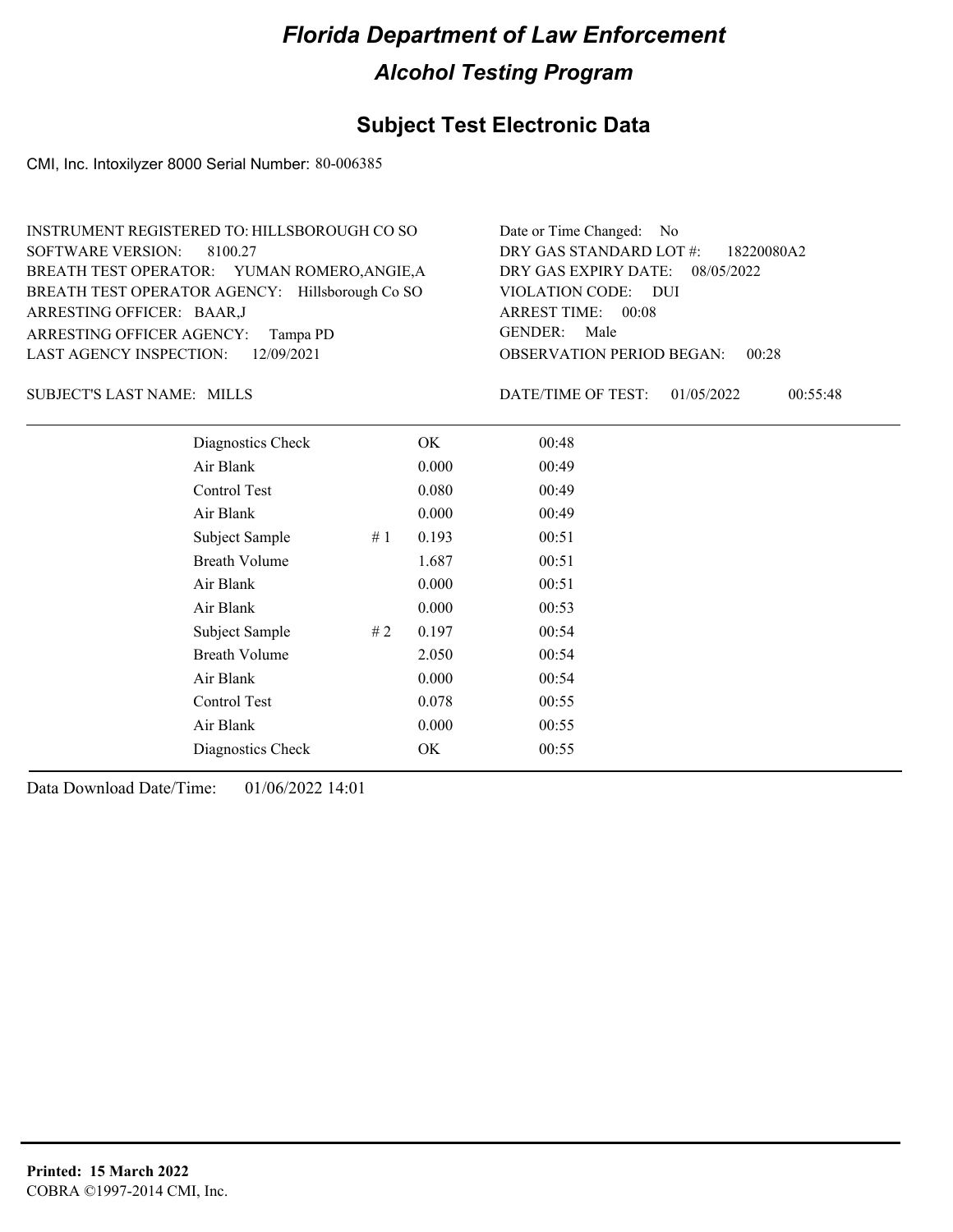### **Subject Test Electronic Data**

CMI, Inc. Intoxilyzer 8000 Serial Number: 80-006385

| INSTRUMENT REGISTERED TO: HILLSBOROUGH CO SO    | Date or Time Changed: No               |
|-------------------------------------------------|----------------------------------------|
| SOFTWARE VERSION: 8100.27                       | DRY GAS STANDARD LOT #: 18220080A2     |
| BREATH TEST OPERATOR: YUMAN ROMERO, ANGIE, A    | DRY GAS EXPIRY DATE: 08/05/2022        |
| BREATH TEST OPERATOR AGENCY: Hillsborough Co SO | VIOLATION CODE: ADMIN                  |
| ARRESTING OFFICER: GARNER, W                    | ARREST TIME: 20:44                     |
| ARRESTING OFFICER AGENCY: Hillsborough Co SO    | GENDER: Female                         |
| LAST AGENCY INSPECTION: $12/09/2021$            | <b>OBSERVATION PERIOD BEGAN: 21:23</b> |

FRYE-PATRUNO SUBJECT'S LAST NAME: DATE/TIME OF TEST:

DATE/TIME OF TEST: 01/06/2022 00:17:22

| Diagnostics Check    |       | OK    | 00:02 |                    |
|----------------------|-------|-------|-------|--------------------|
| Air Blank            |       | 0.000 | 00:03 |                    |
| Control Test         |       | 0.080 | 00:03 |                    |
| Air Blank            |       | 0.000 | 00:04 |                    |
| Subject Sample       | # $1$ | 0.324 | 00:04 |                    |
| <b>Breath Volume</b> |       | 1.972 | 00:04 |                    |
| Air Blank            |       | 0.000 | 00:05 |                    |
| Air Blank            |       | 0.000 | 00:07 |                    |
| Subject Sample       | # 2   |       | 00:10 | No Sample Provided |
| <b>Breath Volume</b> |       | 0.000 | 00:10 |                    |
| Air Blank            |       | 0.000 | 00:10 |                    |
| Air Blank            |       | 0.000 | 00:12 |                    |
| Subject Sample       | # $3$ |       | 00:15 | No Sample Provided |
| <b>Breath Volume</b> |       | 0.000 | 00:15 |                    |
| Air Blank            |       | 0.000 | 00:16 |                    |
| Control Test         |       | 0.080 | 00:16 |                    |
| Air Blank            |       | 0.000 | 00:17 |                    |
| Diagnostics Check    |       | OK    | 00:17 |                    |
|                      |       |       |       |                    |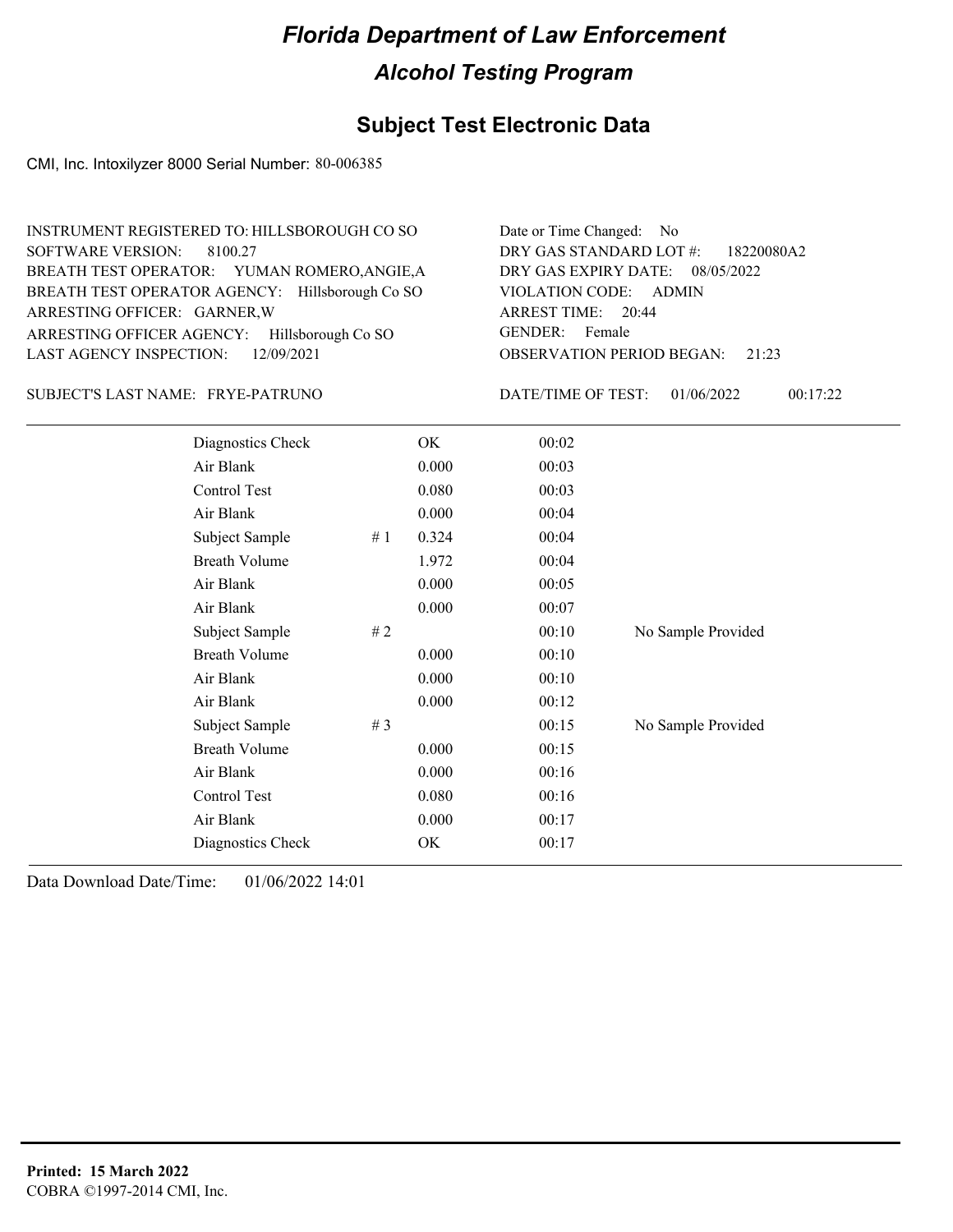### **Subject Test Electronic Data**

CMI, Inc. Intoxilyzer 8000 Serial Number: 80-006385

| INSTRUMENT REGISTERED TO: HILLSBOROUGH CO SO    | Date or Time Changed: No               |
|-------------------------------------------------|----------------------------------------|
| SOFTWARE VERSION: 8100.27                       | DRY GAS STANDARD LOT #: 18220080A2     |
| BREATH TEST OPERATOR: LONEY, ANIA, L            | DRY GAS EXPIRY DATE: 08/05/2022        |
| BREATH TEST OPERATOR AGENCY: Hillsborough Co SO | VIOLATION CODE: DUI                    |
| ARRESTING OFFICER: BAAR, J                      | ARREST TIME: 01:01                     |
| ARRESTING OFFICER AGENCY: Tampa PD              | GENDER: Male                           |
| LAST AGENCY INSPECTION: 12/09/2021              | <b>OBSERVATION PERIOD BEGAN: 01:24</b> |

#### MOCTEZUMA SUBJECT'S LAST NAME: DATE/TIME OF TEST:

DATE/TIME OF TEST: 01/06/2022 01:51:33

| Diagnostics Check    |    | OK    | 01:44 |
|----------------------|----|-------|-------|
| Air Blank            |    | 0.000 | 01:45 |
| Control Test         |    | 0.081 | 01:45 |
| Air Blank            |    | 0.000 | 01:46 |
| Subject Sample       | #1 | 0.208 | 01:46 |
| <b>Breath Volume</b> |    | 1.351 | 01:46 |
| Air Blank            |    | 0.000 | 01:47 |
| Air Blank            |    | 0.000 | 01:48 |
| Subject Sample       | #2 | 0.200 | 01:49 |
| <b>Breath Volume</b> |    | 1.753 | 01:49 |
| Air Blank            |    | 0.000 | 01:50 |
| Control Test         |    | 0.079 | 01:50 |
| Air Blank            |    | 0.000 | 01:51 |
| Diagnostics Check    |    | OK    | 01:51 |
|                      |    |       |       |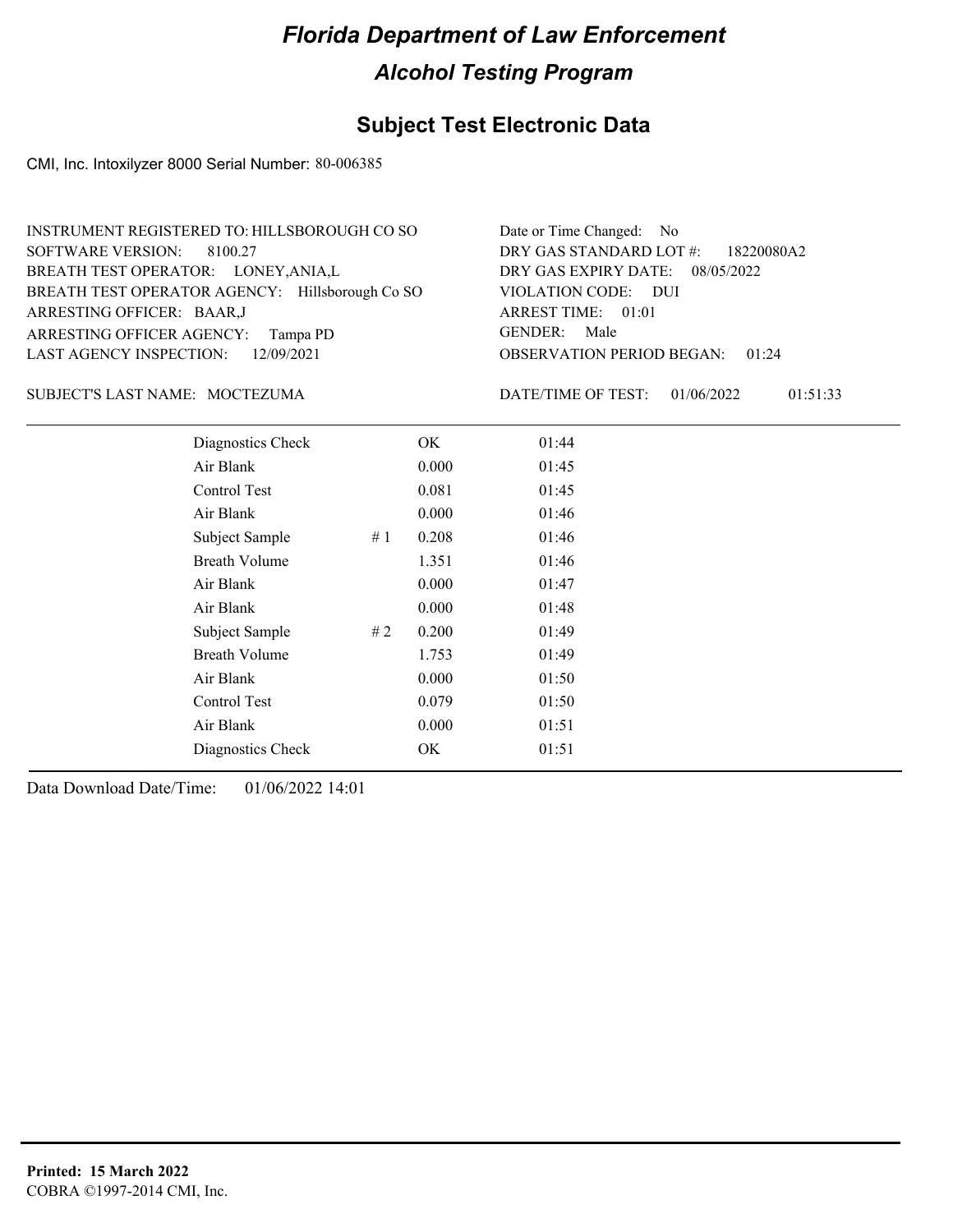### **Subject Test Electronic Data**

CMI, Inc. Intoxilyzer 8000 Serial Number: 80-006435

| INSTRUMENT REGISTERED TO: ESCAMBIA COUNTY SO | Date or Time Changed: No               |
|----------------------------------------------|----------------------------------------|
| SOFTWARE VERSION: 8100.27                    | DRY GAS STANDARD LOT $\#$ : 1408275    |
| BREATH TEST OPERATOR: MCMAHON, KENNETH, J    | DRY GAS EXPIRY DATE: $11/19/2023$      |
| BREATH TEST OPERATOR AGENCY: Pensacola PD    | VIOLATION CODE: DUI                    |
| ARRESTING OFFICER: MCMAHON, KENNETH          | ARREST TIME: 23:47                     |
| ARRESTING OFFICER AGENCY: Pensacola PD       | GENDER: Male                           |
| LAST AGENCY INSPECTION: $12/17/2021$         | <b>OBSERVATION PERIOD BEGAN: 00:10</b> |

#### SUBJECT'S LAST NAME: EDWARDS DATE/TIME OF TEST:

DATE/TIME OF TEST: 01/01/2022 00:40:28

| Diagnostics Check    |    | OK    | 00:34 |
|----------------------|----|-------|-------|
| Air Blank            |    | 0.000 | 00:34 |
| Control Test         |    | 0.082 | 00:34 |
| Air Blank            |    | 0.000 | 00:35 |
| Subject Sample       | #1 | 0.142 | 00:35 |
| <b>Breath Volume</b> |    | 2.093 | 00:35 |
| Air Blank            |    | 0.000 | 00:36 |
| Air Blank            |    | 0.000 | 00:38 |
| Subject Sample       | #2 | 0.125 | 00:38 |
| <b>Breath Volume</b> |    | 1.230 | 00:38 |
| Air Blank            |    | 0.000 | 00:39 |
| <b>Control Test</b>  |    | 0.081 | 00:39 |
| Air Blank            |    | 0.000 | 00:40 |
| Diagnostics Check    |    | OK    | 00:40 |
|                      |    |       |       |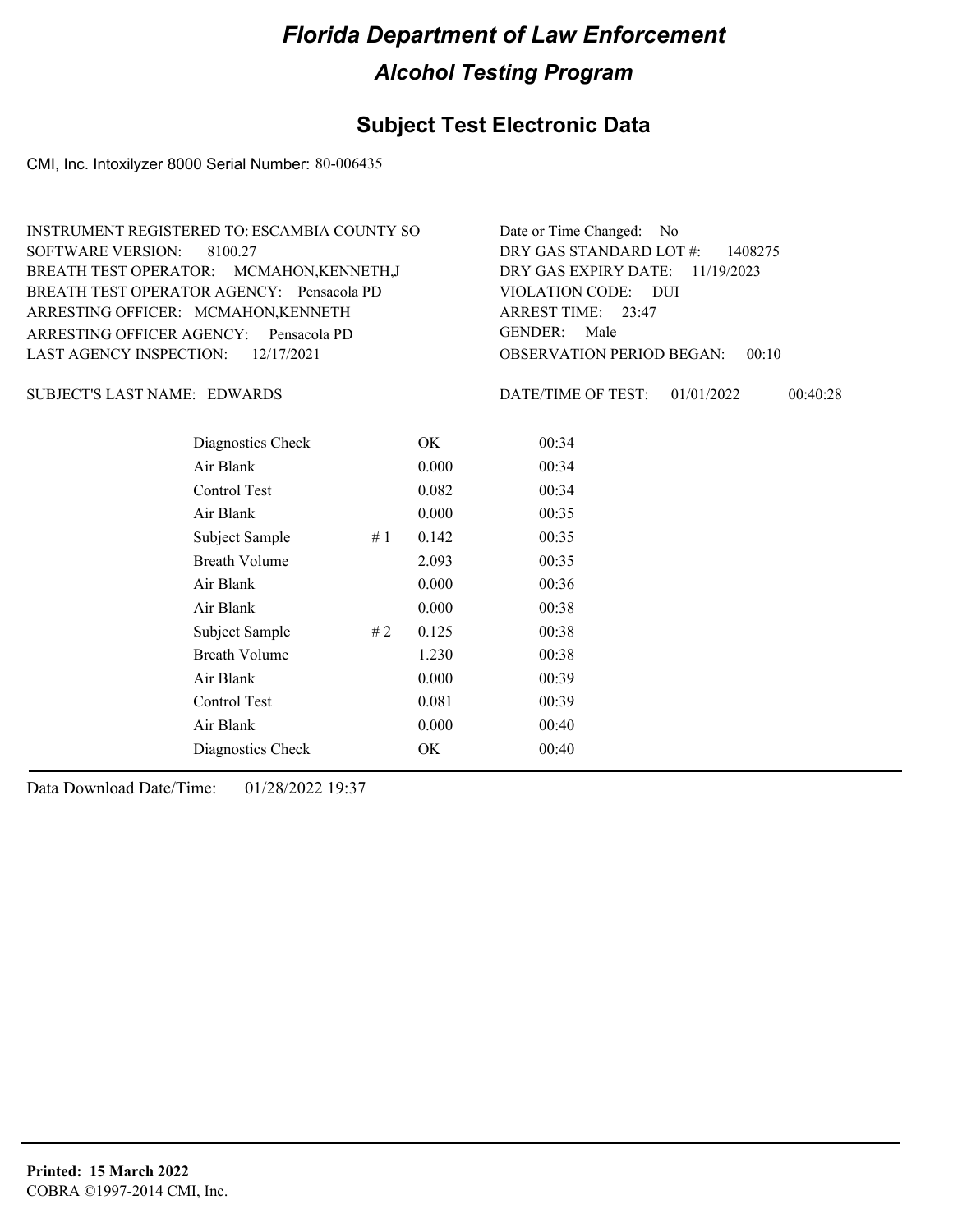### **Subject Test Electronic Data**

CMI, Inc. Intoxilyzer 8000 Serial Number: 80-006435

| INSTRUMENT REGISTERED TO: ESCAMBIA COUNTY SO | Date or Time Changed: No               |
|----------------------------------------------|----------------------------------------|
| SOFTWARE VERSION: 8100.27                    | DRY GAS STANDARD LOT $\#$ : 1408275    |
| BREATH TEST OPERATOR: GLASS, DREW, S         | DRY GAS EXPIRY DATE: 11/19/2023        |
| BREATH TEST OPERATOR AGENCY: Pensacola PD    | VIOLATION CODE: DUI                    |
| ARRESTING OFFICER: BERRY, JACOB              | ARREST TIME: 01:52                     |
| ARRESTING OFFICER AGENCY: Pensacola PD       | GENDER: Male                           |
| LAST AGENCY INSPECTION: 12/17/2021           | <b>OBSERVATION PERIOD BEGAN: 01:54</b> |

SUBJECT'S LAST NAME: BROOKS DATE/TIME OF TEST:

DATE/TIME OF TEST: 01/01/2022 02:24:29

| Diagnostics Check    |    | OK    | 02:17 |  |  |
|----------------------|----|-------|-------|--|--|
| Air Blank            |    | 0.000 | 02:18 |  |  |
| Control Test         |    | 0.081 | 02:18 |  |  |
| Air Blank            |    | 0.000 | 02:19 |  |  |
| Subject Sample       | #1 | 0.286 | 02:19 |  |  |
| <b>Breath Volume</b> |    | 3.679 | 02:19 |  |  |
| Air Blank            |    | 0.000 | 02:20 |  |  |
| Air Blank            |    | 0.000 | 02:22 |  |  |
| Subject Sample       | #2 | 0.277 | 02:22 |  |  |
| <b>Breath Volume</b> |    | 3.945 | 02:22 |  |  |
| Air Blank            |    | 0.000 | 02:23 |  |  |
| Control Test         |    | 0.080 | 02:23 |  |  |
| Air Blank            |    | 0.000 | 02:24 |  |  |
| Diagnostics Check    |    | OK    | 02:24 |  |  |
|                      |    |       |       |  |  |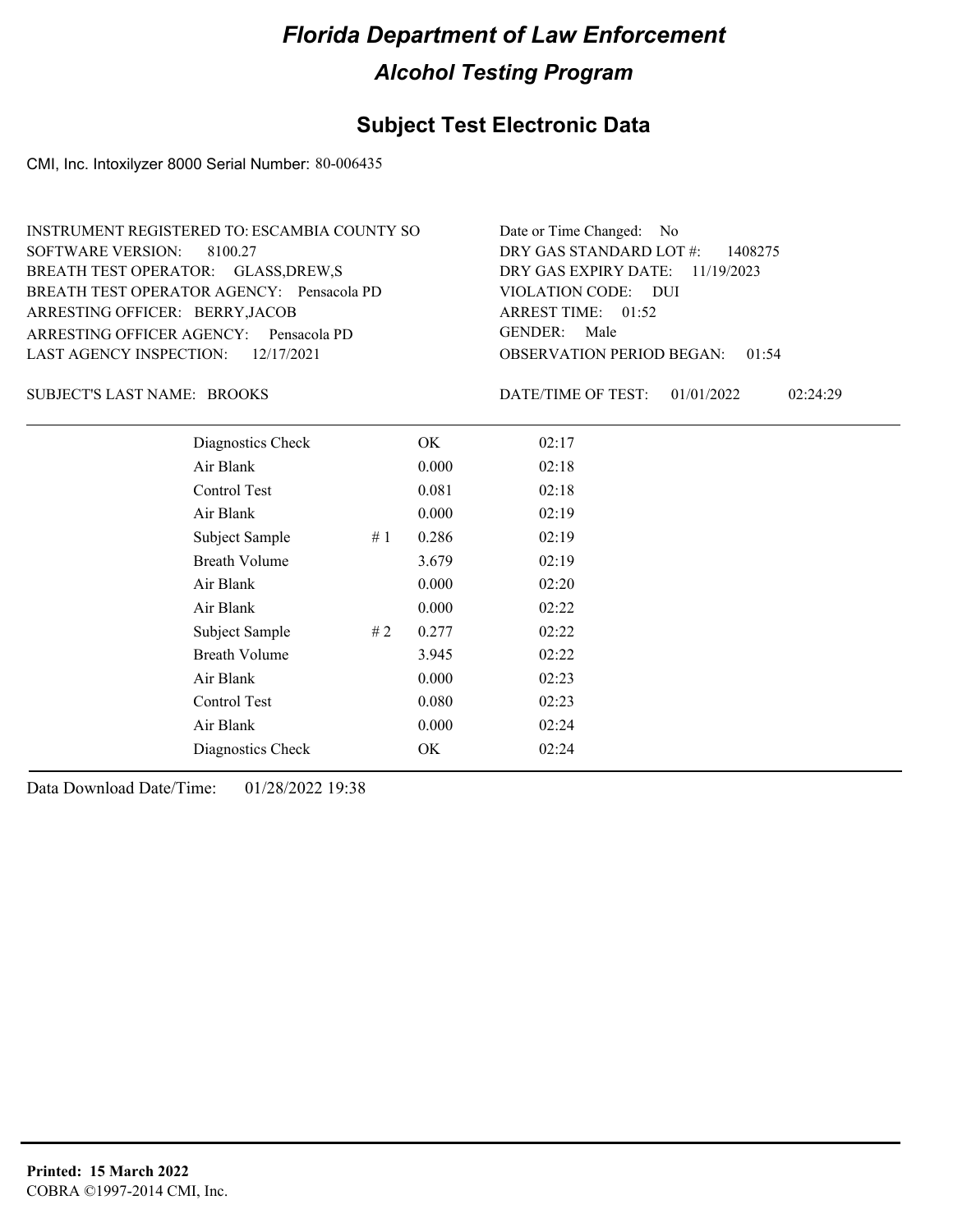### **Subject Test Electronic Data**

CMI, Inc. Intoxilyzer 8000 Serial Number: 80-006435

| Date or Time Changed: No               |
|----------------------------------------|
| DRY GAS STANDARD LOT #: 1408275        |
| DRY GAS EXPIRY DATE: $11/19/2023$      |
| VIOLATION CODE: DUI                    |
| ARREST TIME: $03:21$                   |
| GENDER: Male                           |
| <b>OBSERVATION PERIOD BEGAN: 03:33</b> |
|                                        |

SUBJECT'S LAST NAME: BARNES DATE/TIME OF TEST:

DATE/TIME OF TEST: 01/01/2022 04:09:16

| Diagnostics Check    |    | OK    | 04:00 |
|----------------------|----|-------|-------|
| Air Blank            |    | 0.000 | 04:01 |
| Control Test         |    | 0.081 | 04:01 |
| Air Blank            |    | 0.000 | 04:02 |
| Subject Sample       | #1 | 0.148 | 04:04 |
| <b>Breath Volume</b> |    | 3.355 | 04:04 |
| Air Blank            |    | 0.000 | 04:04 |
| Air Blank            |    | 0.000 | 04:06 |
| Subject Sample       | #2 | 0.147 | 04:07 |
| <b>Breath Volume</b> |    | 3.769 | 04:07 |
| Air Blank            |    | 0.000 | 04:08 |
| <b>Control Test</b>  |    | 0.080 | 04:08 |
| Air Blank            |    | 0.000 | 04:09 |
| Diagnostics Check    |    | OK    | 04:09 |
|                      |    |       |       |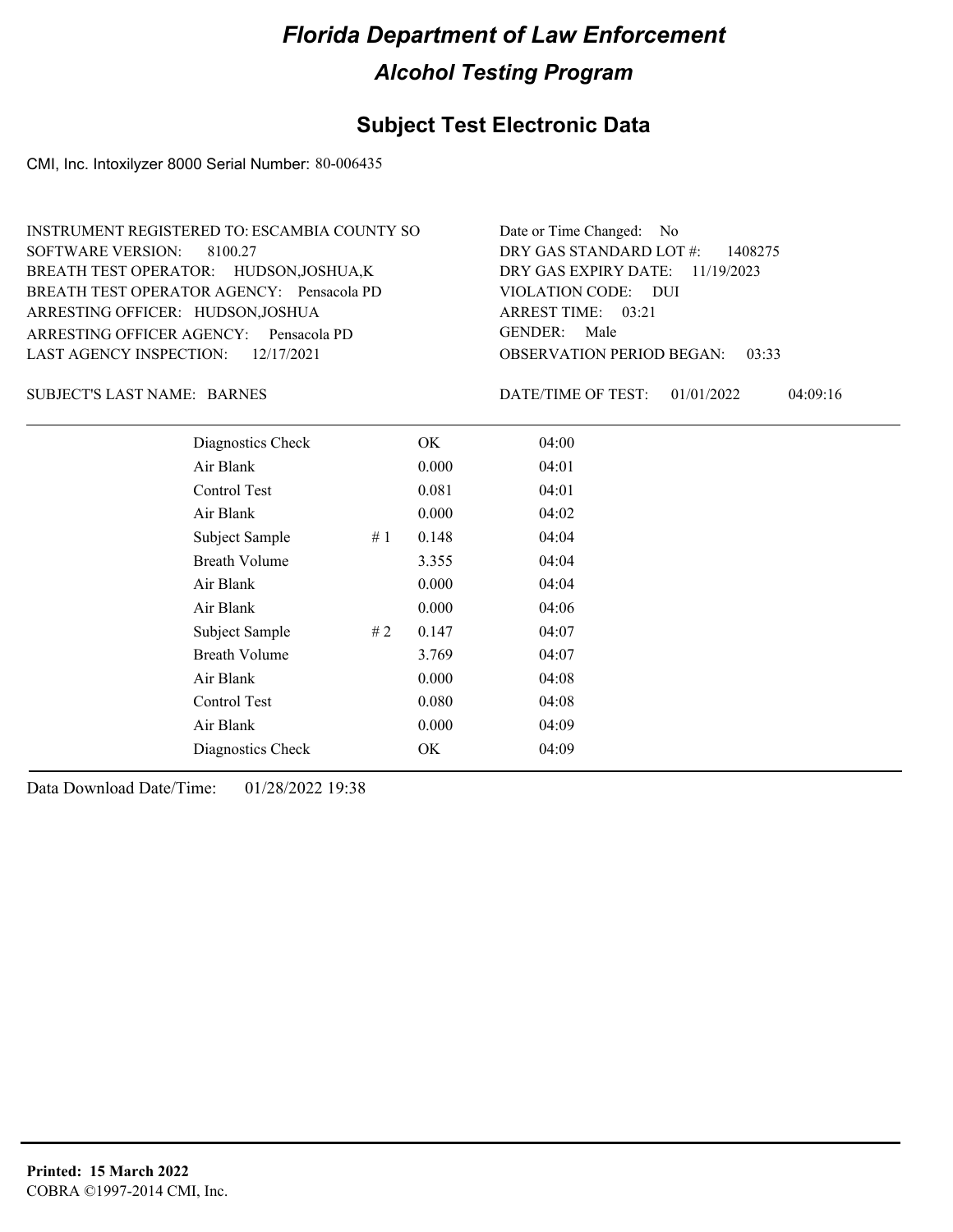### **Subject Test Electronic Data**

CMI, Inc. Intoxilyzer 8000 Serial Number: 80-006435

| INSTRUMENT REGISTERED TO: ESCAMBIA COUNTY SO | Date or Time Changed: No               |
|----------------------------------------------|----------------------------------------|
| SOFTWARE VERSION: 8100.27                    | DRY GAS STANDARD LOT $\#$ : 1408275    |
| BREATH TEST OPERATOR: GORDON, GREGORY, S     | DRY GAS EXPIRY DATE: 11/19/2023        |
| BREATH TEST OPERATOR AGENCY: Pensacola PD    | VIOLATION CODE: DUI                    |
| ARRESTING OFFICER: PINO, RICHARD             | ARREST TIME: $04:56$                   |
| ARRESTING OFFICER AGENCY: Pensacola PD       | GENDER: Male                           |
| LAST AGENCY INSPECTION: $12/17/2021$         | <b>OBSERVATION PERIOD BEGAN: 05:25</b> |

#### SUBJECT'S LAST NAME: EUCEDALEON DATE/TIME OF TEST:

DATE/TIME OF TEST: 01/01/2022 05:58:19

| Diagnostics Check    |    | OK    | 05:50 |
|----------------------|----|-------|-------|
| Air Blank            |    | 0.000 | 05:51 |
| Control Test         |    | 0.081 | 05:51 |
| Air Blank            |    | 0.000 | 05:52 |
| Subject Sample       | #1 | 0.130 | 05:53 |
| <b>Breath Volume</b> |    | 1.410 | 05:53 |
| Air Blank            |    | 0.000 | 05:54 |
| Air Blank            |    | 0.000 | 05:55 |
| Subject Sample       | #2 | 0.126 | 05:56 |
| <b>Breath Volume</b> |    | 3.246 | 05:56 |
| Air Blank            |    | 0.000 | 05:57 |
| Control Test         |    | 0.076 | 05:57 |
| Air Blank            |    | 0.000 | 05:58 |
| Diagnostics Check    |    | OK    | 05:58 |
|                      |    |       |       |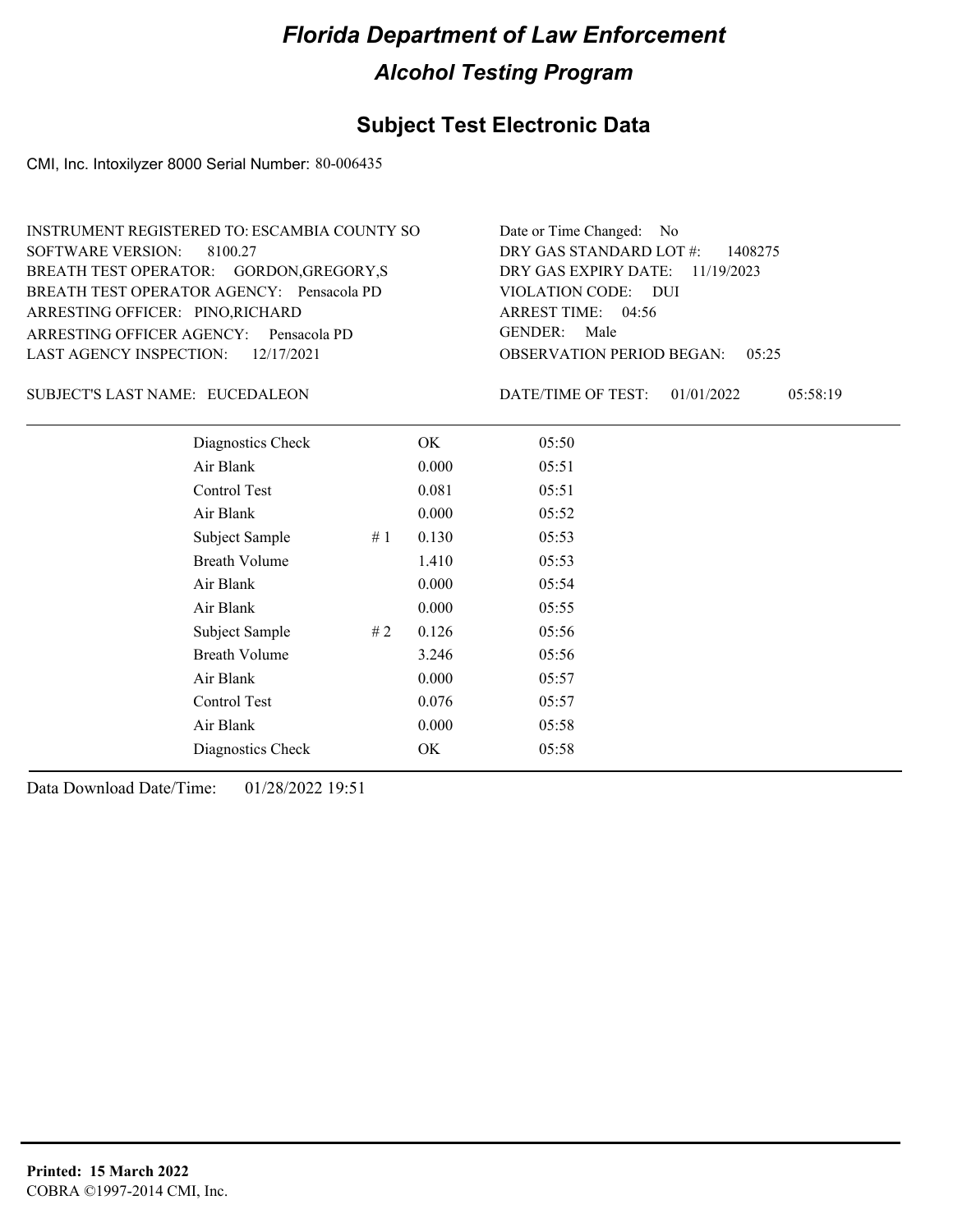### **Subject Test Electronic Data**

CMI, Inc. Intoxilyzer 8000 Serial Number: 80-006435

| INSTRUMENT REGISTERED TO: ESCAMBIA COUNTY SO | Date or Time Changed: No               |
|----------------------------------------------|----------------------------------------|
| SOFTWARE VERSION: 8100.27                    | DRY GAS STANDARD LOT $\#$ : 1408275    |
| BREATH TEST OPERATOR: BROWN, BRENDAN, D      | DRY GAS EXPIRY DATE: $11/19/2023$      |
| BREATH TEST OPERATOR AGENCY: Pensacola PD    | VIOLATION CODE: DUI                    |
| ARRESTING OFFICER: COTNER, STEVEN            | ARREST TIME: 23:43                     |
| ARRESTING OFFICER AGENCY: Pensacola PD       | GENDER: Male                           |
| LAST AGENCY INSPECTION: $12/17/2021$         | <b>OBSERVATION PERIOD BEGAN: 00:03</b> |

#### KUCZYNSKI SUBJECT'S LAST NAME: DATE/TIME OF TEST:

DATE/TIME OF TEST: 01/06/2022 00:30:21

| Diagnostics Check    |    | OK    | 00:23 |  |
|----------------------|----|-------|-------|--|
| Air Blank            |    | 0.000 | 00:23 |  |
| Control Test         |    | 0.083 | 00:24 |  |
| Air Blank            |    | 0.000 | 00:24 |  |
| Subject Sample       | #1 | 0.123 | 00:25 |  |
| <b>Breath Volume</b> |    | 3.027 | 00:25 |  |
| Air Blank            |    | 0.000 | 00:26 |  |
| Air Blank            |    | 0.000 | 00:28 |  |
| Subject Sample       | #2 | 0.111 | 00:28 |  |
| <b>Breath Volume</b> |    | 1.195 | 00:28 |  |
| Air Blank            |    | 0.000 | 00:29 |  |
| Control Test         |    | 0.082 | 00:29 |  |
| Air Blank            |    | 0.000 | 00:30 |  |
| Diagnostics Check    |    | OK    | 00:30 |  |
|                      |    |       |       |  |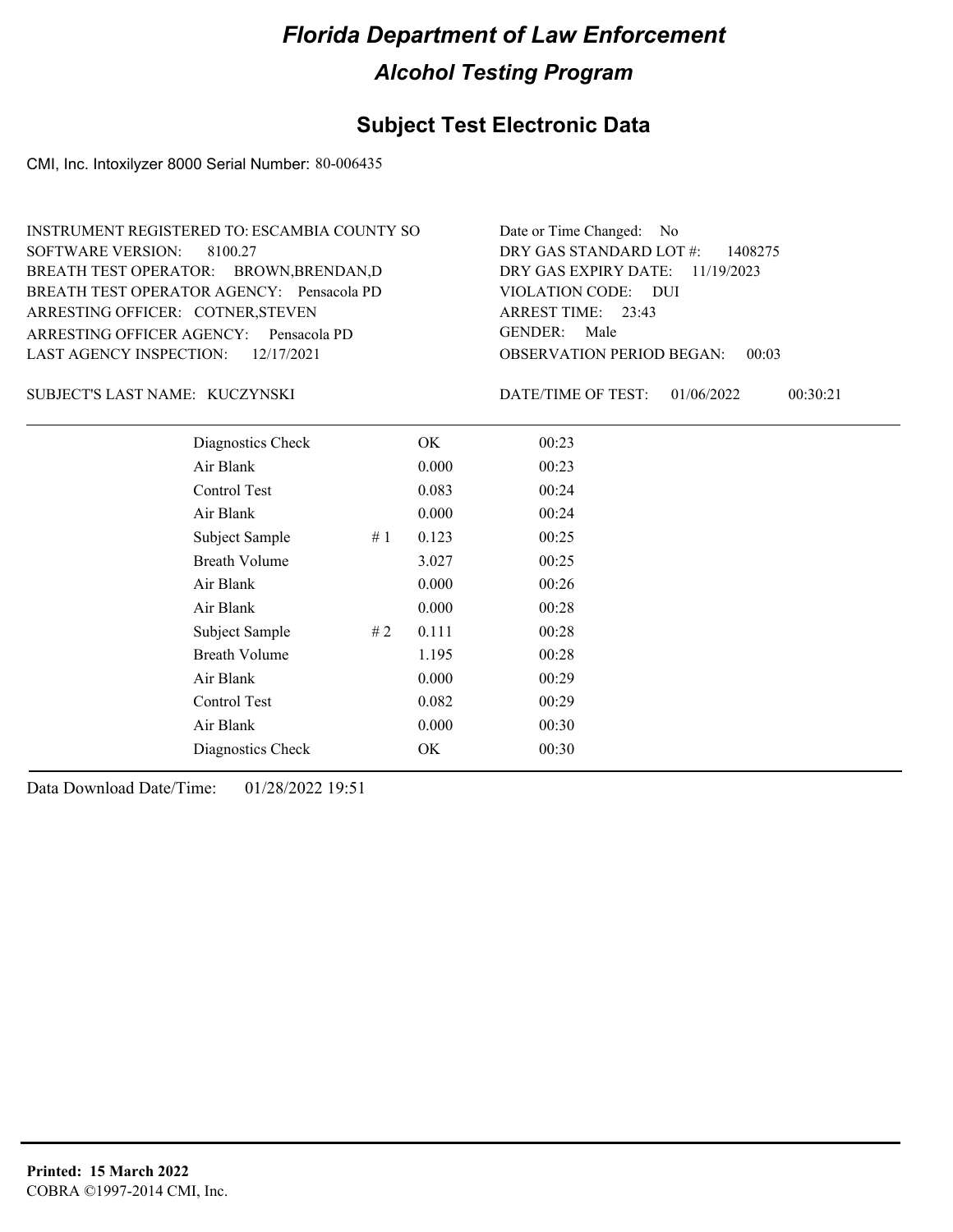### **Subject Test Electronic Data**

CMI, Inc. Intoxilyzer 8000 Serial Number: 80-006435

| INSTRUMENT REGISTERED TO: ESCAMBIA COUNTY SO | Date or Time Changed: No               |
|----------------------------------------------|----------------------------------------|
| SOFTWARE VERSION: 8100.27                    | DRY GAS STANDARD LOT $\#$ : 1408275    |
| BREATH TEST OPERATOR: BROWN, BRENDAN, D      | DRY GAS EXPIRY DATE: $11/19/2023$      |
| BREATH TEST OPERATOR AGENCY: Pensacola PD    | VIOLATION CODE: DUI                    |
| ARRESTING OFFICER: BROWN, BRENDAN            | ARREST TIME: $01:20$                   |
| ARRESTING OFFICER AGENCY: Pensacola PD       | GENDER: Male                           |
| LAST AGENCY INSPECTION: 12/17/2021           | <b>OBSERVATION PERIOD BEGAN: 01:55</b> |

SUBJECT'S LAST NAME: SMITH **Example 2018** DATE/TIME OF TEST:

DATE/TIME OF TEST: 01/06/2022 02:22:17

| Diagnostics Check    |    | OK.   | 02:15 |  |
|----------------------|----|-------|-------|--|
| Air Blank            |    | 0.000 | 02:16 |  |
| Control Test         |    | 0.083 | 02:16 |  |
| Air Blank            |    | 0.000 | 02:16 |  |
| Subject Sample       | #1 | 0.175 | 02:17 |  |
| <b>Breath Volume</b> |    | 1.539 | 02:17 |  |
| Air Blank            |    | 0.000 | 02:18 |  |
| Air Blank            |    | 0.000 | 02:20 |  |
| Subject Sample       | #2 | 0.161 | 02:20 |  |
| <b>Breath Volume</b> |    | 1.261 | 02:20 |  |
| Air Blank            |    | 0.000 | 02:21 |  |
| Control Test         |    | 0.081 | 02:21 |  |
| Air Blank            |    | 0.000 | 02:22 |  |
| Diagnostics Check    |    | OK    | 02:22 |  |
|                      |    |       |       |  |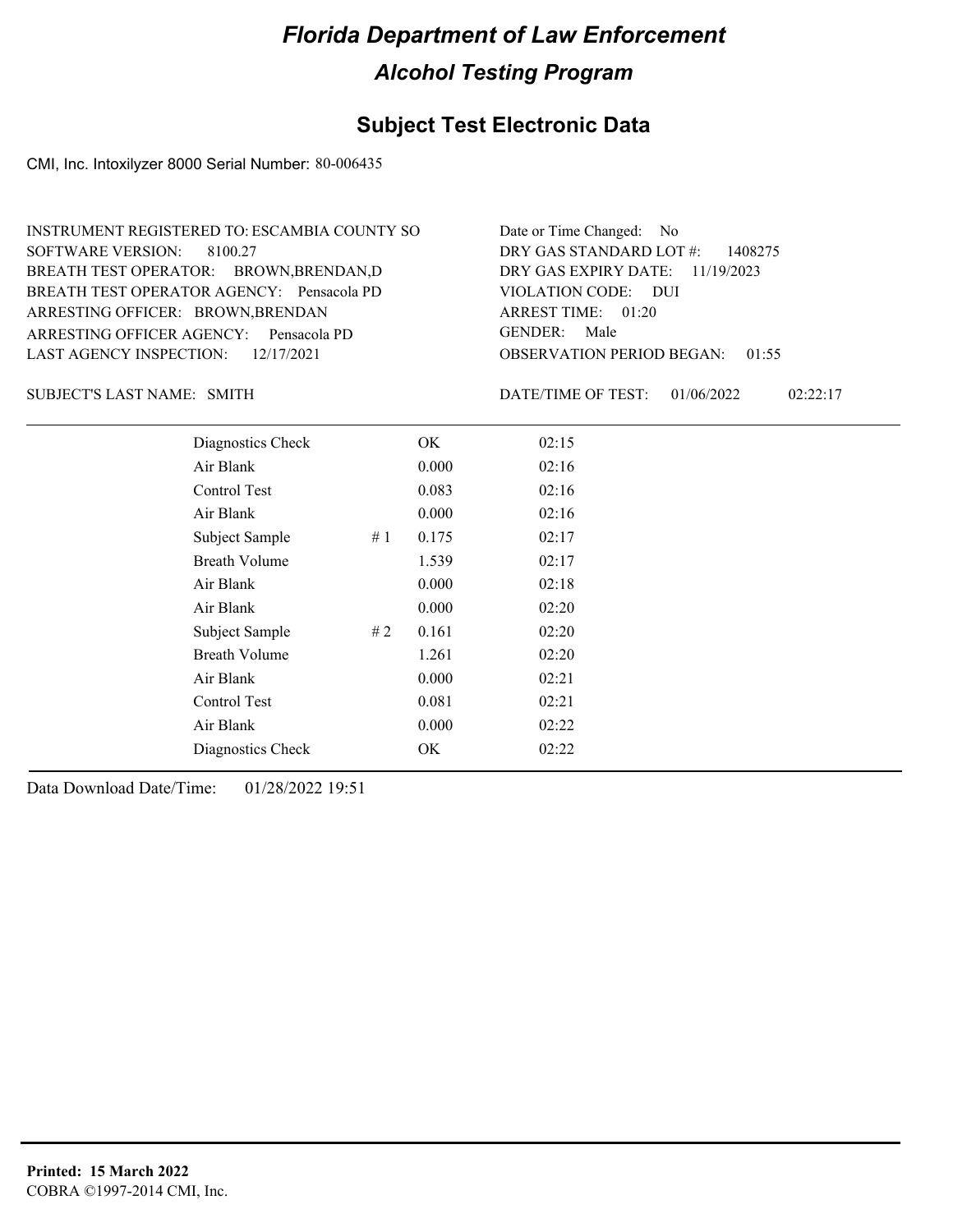### **Subject Test Electronic Data**

CMI, Inc. Intoxilyzer 8000 Serial Number: 80-006435

| INSTRUMENT REGISTERED TO: ESCAMBIA COUNTY SO | Date or Time Changed: No               |
|----------------------------------------------|----------------------------------------|
| SOFTWARE VERSION: 8100.27                    | DRY GAS STANDARD LOT $\#$ : 1408275    |
| BREATH TEST OPERATOR: TOMASEGOVICH, KODY, D  | DRY GAS EXPIRY DATE: $11/19/2023$      |
| BREATH TEST OPERATOR AGENCY: Pensacola PD    | VIOLATION CODE: DUI                    |
| ARRESTING OFFICER: TOMASEGOVICH, KODY        | ARREST TIME: $02:20$                   |
| ARRESTING OFFICER AGENCY: Pensacola PD       | GENDER: Female                         |
| LAST AGENCY INSPECTION: $12/17/2021$         | <b>OBSERVATION PERIOD BEGAN: 02:30</b> |

WALKER SUBJECT'S LAST NAME: DATE/TIME OF TEST:

DATE/TIME OF TEST: 01/06/2022 02:58:00

| Diagnostics Check    |    | OK    | 02:51 |
|----------------------|----|-------|-------|
| Air Blank            |    | 0.000 | 02:51 |
| Control Test         |    | 0.082 | 02:51 |
| Air Blank            |    | 0.000 | 02:52 |
| Subject Sample       | #1 | 0.007 | 02:53 |
| <b>Breath Volume</b> |    | 1.398 | 02:53 |
| Air Blank            |    | 0.000 | 02:54 |
| Air Blank            |    | 0.000 | 02:56 |
| Subject Sample       | #2 | 0.000 | 02:56 |
| <b>Breath Volume</b> |    | 1.386 | 02:56 |
| Air Blank            |    | 0.000 | 02:57 |
| Control Test         |    | 0.082 | 02:57 |
| Air Blank            |    | 0.000 | 02:57 |
| Diagnostics Check    |    | OK    | 02:58 |
|                      |    |       |       |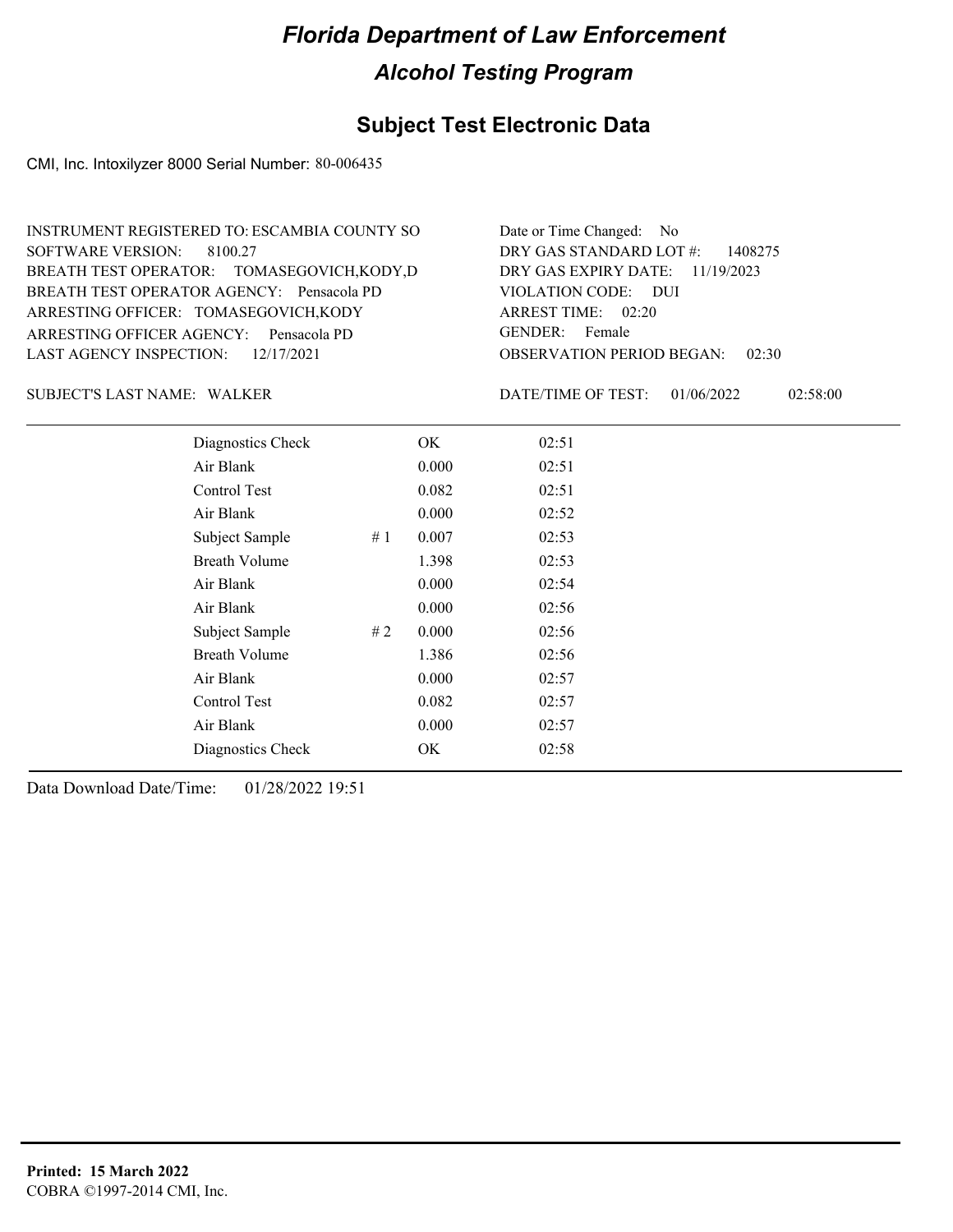### **Subject Test Electronic Data**

CMI, Inc. Intoxilyzer 8000 Serial Number: 80-006435

| INSTRUMENT REGISTERED TO: ESCAMBIA COUNTY SO | Date or Time Changed: No               |
|----------------------------------------------|----------------------------------------|
| SOFTWARE VERSION: 8100.27                    | DRY GAS STANDARD LOT $\#$ : 1408275    |
| BREATH TEST OPERATOR: ARGENT, BRANDON, L     | DRY GAS EXPIRY DATE: $11/19/2023$      |
| BREATH TEST OPERATOR AGENCY: Pensacola PD    | VIOLATION CODE: DUI                    |
| ARRESTING OFFICER: ROPER, WILLIAM            | ARREST TIME: 03:38                     |
| ARRESTING OFFICER AGENCY: Pensacola PD       | GENDER: Female                         |
| LAST AGENCY INSPECTION: $12/17/2021$         | <b>OBSERVATION PERIOD BEGAN: 03:51</b> |

SUBJECT'S LAST NAME: LEPPER DATE/TIME OF TEST:

DATE/TIME OF TEST: 01/09/2022 04:23:32

| Diagnostics Check    | OK.   | 04:12 |                    |
|----------------------|-------|-------|--------------------|
| Air Blank            | 0.000 | 04:12 |                    |
| Control Test         | 0.082 | 04:12 |                    |
| Air Blank            | 0.000 | 04:13 |                    |
| Subject Sample<br>#1 |       | 04:16 | No Sample Provided |
| <b>Breath Volume</b> | 0.000 | 04:16 |                    |
| Air Blank            | 0.000 | 04:17 |                    |
| Air Blank            | 0.000 | 04:19 |                    |
| Subject Sample<br>#2 |       | 04:22 | No Sample Provided |
| <b>Breath Volume</b> | 0.000 | 04:22 |                    |
| Air Blank            | 0.000 | 04:22 |                    |
| Control Test         | 0.082 | 04:22 |                    |
| Air Blank            | 0.000 | 04:23 |                    |
| Diagnostics Check    | OK    | 04:23 |                    |
|                      |       |       |                    |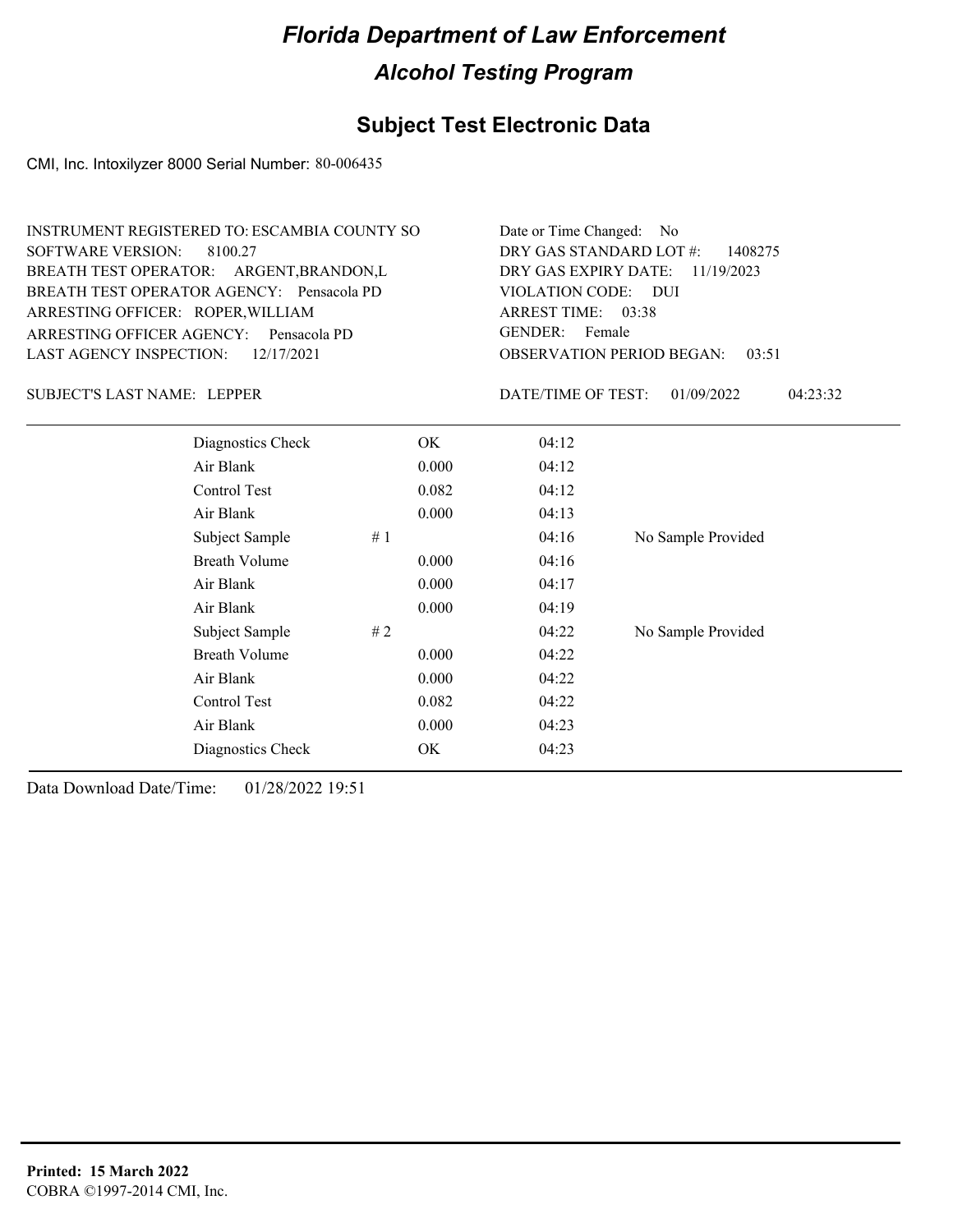### **Subject Test Electronic Data**

CMI, Inc. Intoxilyzer 8000 Serial Number: 80-006435

| INSTRUMENT REGISTERED TO: ESCAMBIA COUNTY SO | Date or Time Changed: No               |
|----------------------------------------------|----------------------------------------|
| SOFTWARE VERSION: 8100.27                    | DRY GAS STANDARD LOT $\#$ : 1408275    |
| BREATH TEST OPERATOR: ARGENT, BRANDON, L     | DRY GAS EXPIRY DATE: 11/19/2023        |
| BREATH TEST OPERATOR AGENCY: Pensacola PD    | VIOLATION CODE: DUI                    |
| ARRESTING OFFICER: ROPER, WILLIAM            | ARREST TIME: 03:38                     |
| ARRESTING OFFICER AGENCY: Pensacola PD       | GENDER: Female                         |
| LAST AGENCY INSPECTION: $12/17/2021$         | <b>OBSERVATION PERIOD BEGAN: 03:51</b> |

SUBJECT'S LAST NAME: LEPPER DATE/TIME OF TEST:

DATE/TIME OF TEST: 01/09/2022 04:32:33

| Diagnostics Check    |    | OK    | 04:25 |
|----------------------|----|-------|-------|
| Air Blank            |    | 0.000 | 04:26 |
| Control Test         |    | 0.081 | 04:26 |
| Air Blank            |    | 0.000 | 04:27 |
| Subject Sample       | #1 | 0.177 | 04:27 |
| <b>Breath Volume</b> |    | 1.238 | 04:27 |
| Air Blank            |    | 0.000 | 04:28 |
| Air Blank            |    | 0.000 | 04:30 |
| Subject Sample       | #2 | 0.170 | 04:30 |
| <b>Breath Volume</b> |    | 1.761 | 04:30 |
| Air Blank            |    | 0.000 | 04:31 |
| <b>Control Test</b>  |    | 0.078 | 04:31 |
| Air Blank            |    | 0.000 | 04:32 |
| Diagnostics Check    |    | OK    | 04:32 |
|                      |    |       |       |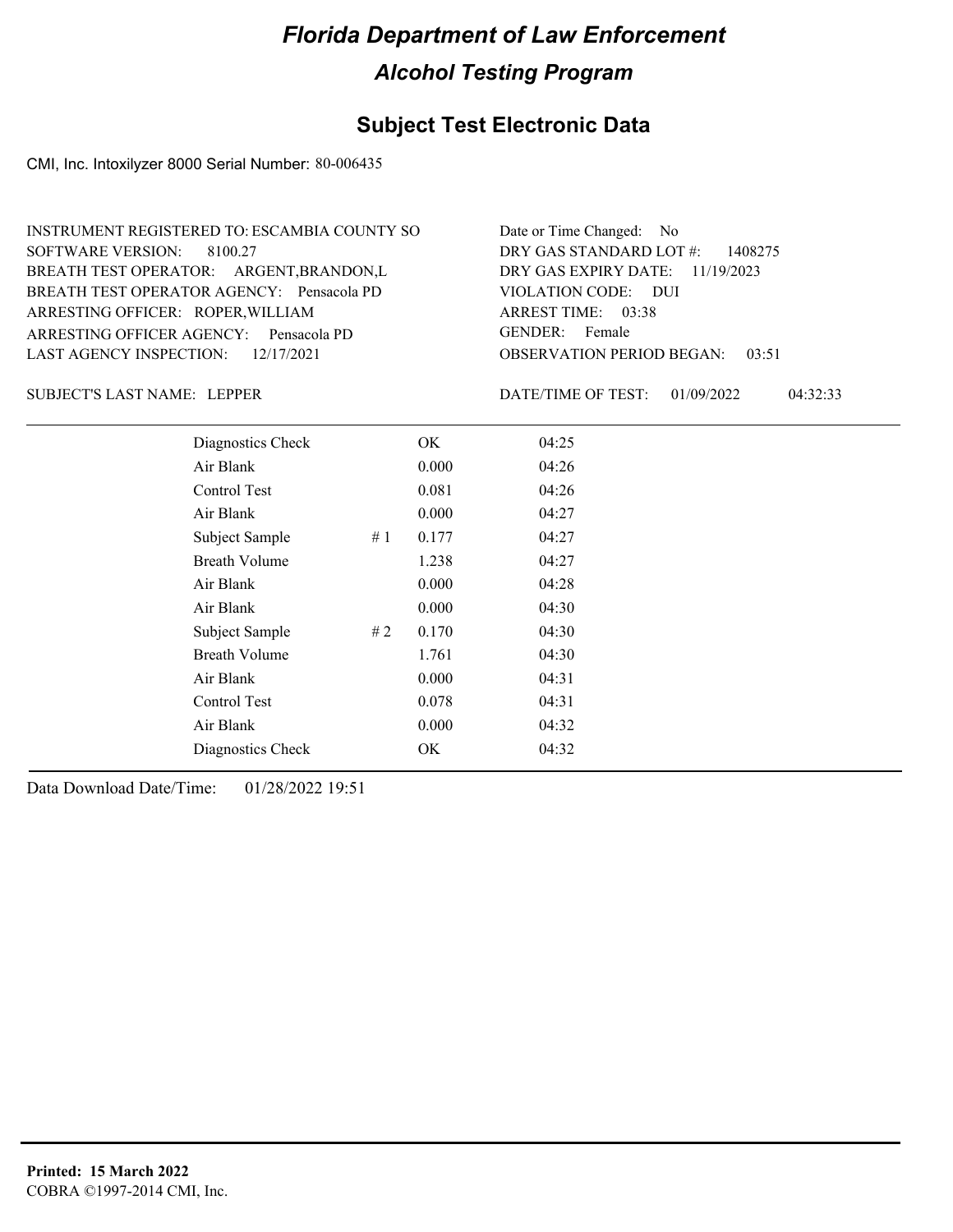### **Subject Test Electronic Data**

CMI, Inc. Intoxilyzer 8000 Serial Number: 80-006435

| INSTRUMENT REGISTERED TO: ESCAMBIA COUNTY SO | Date or Time Changed: No               |
|----------------------------------------------|----------------------------------------|
| SOFTWARE VERSION: 8100.27                    | DRY GAS STANDARD LOT $\#$ : 1408275    |
| BREATH TEST OPERATOR: ARGENT, BRANDON, L     | DRY GAS EXPIRY DATE: $11/19/2023$      |
| BREATH TEST OPERATOR AGENCY: Pensacola PD    | VIOLATION CODE: DUI                    |
| ARRESTING OFFICER: COTNER, STEVEN            | ARREST TIME: 01:28                     |
| ARRESTING OFFICER AGENCY: Pensacola PD       | GENDER: Female                         |
| LAST AGENCY INSPECTION: $12/17/2021$         | <b>OBSERVATION PERIOD BEGAN: 02:00</b> |

SUBJECT'S LAST NAME: ADAMS DATE/TIME OF TEST:

DATE/TIME OF TEST: 01/18/2022 02:27:26

| Diagnostics Check    |    | OK    | 02:20 |
|----------------------|----|-------|-------|
| Air Blank            |    | 0.000 | 02:20 |
| Control Test         |    | 0.082 | 02:21 |
| Air Blank            |    | 0.000 | 02:21 |
| Subject Sample       | #1 | 0.135 | 02:22 |
| <b>Breath Volume</b> |    | 3.375 | 02:22 |
| Air Blank            |    | 0.000 | 02:23 |
| Air Blank            |    | 0.000 | 02:25 |
| Subject Sample       | #2 | 0.126 | 02:25 |
| <b>Breath Volume</b> |    | 3.113 | 02:25 |
| Air Blank            |    | 0.000 | 02:26 |
| Control Test         |    | 0.080 | 02:26 |
| Air Blank            |    | 0.000 | 02:27 |
| Diagnostics Check    |    | OK    | 02:27 |
|                      |    |       |       |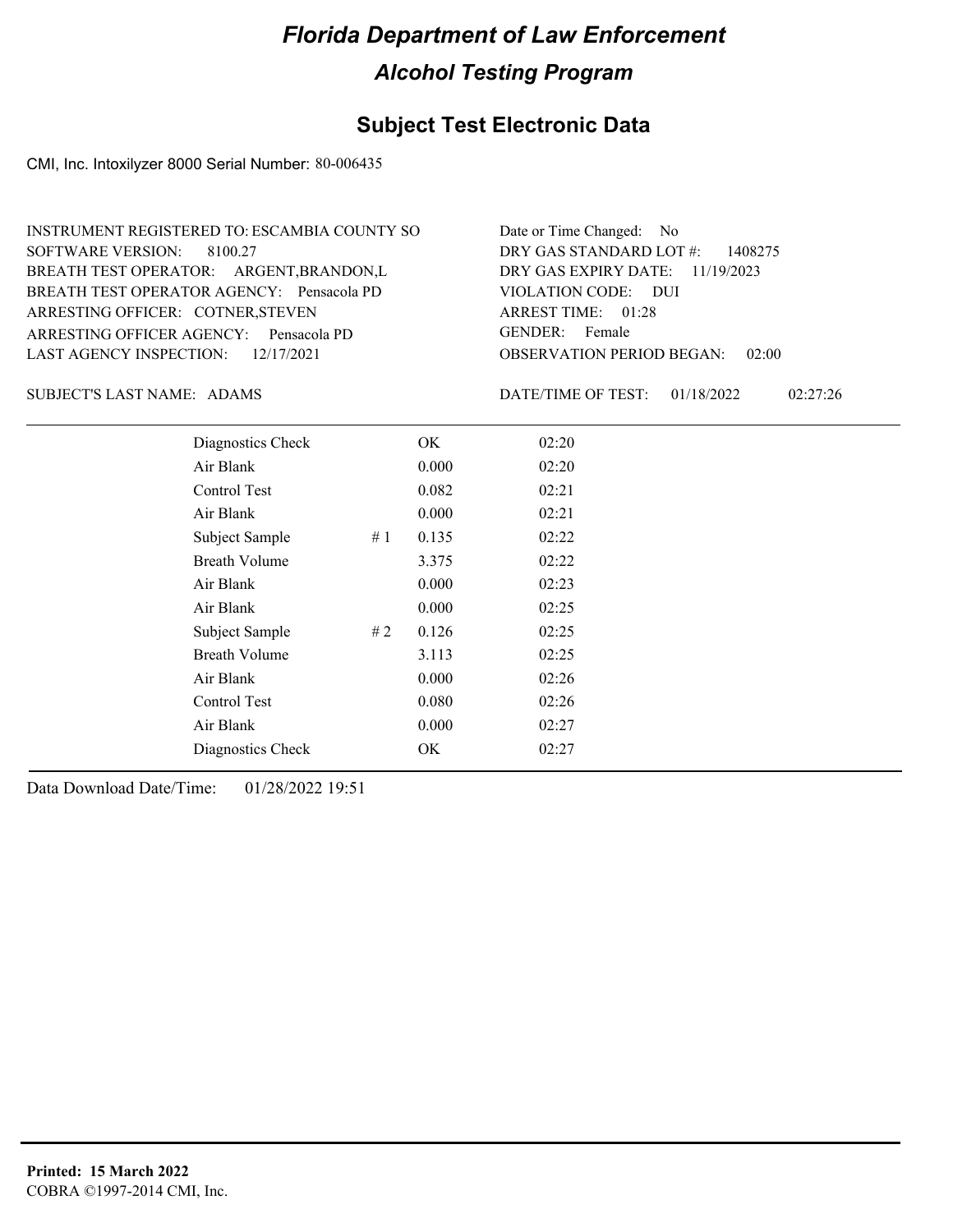### **Subject Test Electronic Data**

CMI, Inc. Intoxilyzer 8000 Serial Number: 80-006435

| Date or Time Changed: No               |
|----------------------------------------|
| DRY GAS STANDARD LOT $\#$ : 1408275    |
| DRY GAS EXPIRY DATE: 11/19/2023        |
| VIOLATION CODE: DUI                    |
| ARREST TIME: $04:04$                   |
| GENDER: Male                           |
| <b>OBSERVATION PERIOD BEGAN: 04:18</b> |
|                                        |

WALKER SUBJECT'S LAST NAME: DATE/TIME OF TEST:

DATE/TIME OF TEST: 01/22/2022 04:52:37

| Diagnostics Check    |    | OK    | 04:40 |                |
|----------------------|----|-------|-------|----------------|
| Air Blank            |    | 0.000 | 04:41 |                |
| Control Test         |    | 0.082 | 04:41 |                |
| Air Blank            |    | 0.000 | 04:41 |                |
| Subject Sample       | #1 | 0.124 | 04:45 | Volume Not Met |
| <b>Breath Volume</b> |    | 0.523 | 04:45 |                |
| Air Blank            |    | 0.000 | 04:46 |                |
| Air Blank            |    | 0.000 | 04:47 |                |
| Subject Sample       | #2 | 0.119 | 04:50 | Volume Not Met |
| <b>Breath Volume</b> |    | 0.820 | 04:50 |                |
| Air Blank            |    | 0.000 | 04:51 |                |
| Control Test         |    | 0.076 | 04:52 |                |
| Air Blank            |    | 0.000 | 04:52 |                |
| Diagnostics Check    |    | OK    | 04:52 |                |
|                      |    |       |       |                |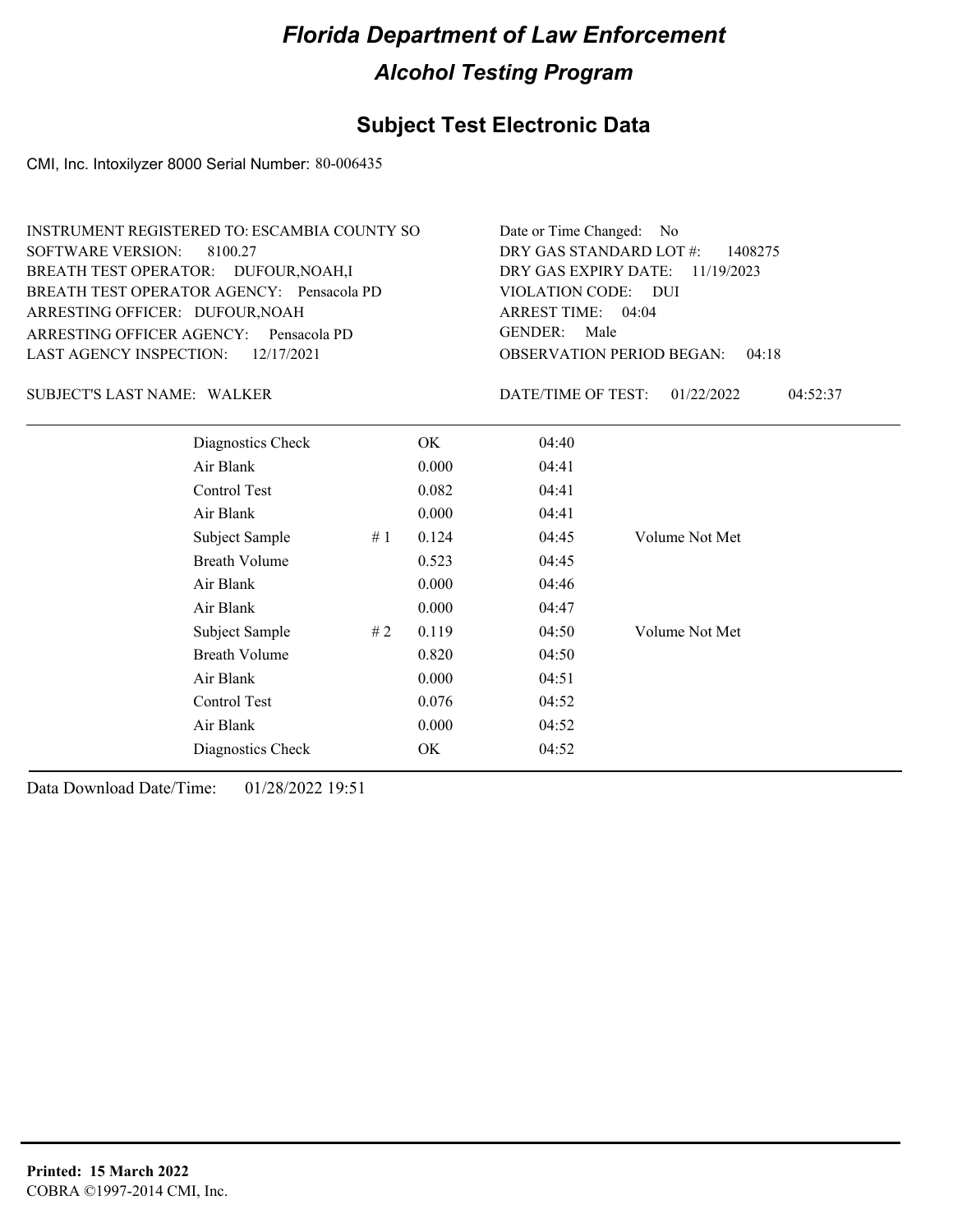### **Subject Test Electronic Data**

CMI, Inc. Intoxilyzer 8000 Serial Number: 80-006435

| Date or Time Changed: No               |
|----------------------------------------|
| DRY GAS STANDARD LOT $\#$ : 1408275    |
| DRY GAS EXPIRY DATE: $11/19/2023$      |
| VIOLATION CODE: DUI                    |
| ARREST TIME: 04:04                     |
| GENDER: Male                           |
| <b>OBSERVATION PERIOD BEGAN: 04:18</b> |
|                                        |

WALKER SUBJECT'S LAST NAME: DATE/TIME OF TEST:

DATE/TIME OF TEST: 01/22/2022 05:06:55

| Diagnostics Check    |    | OK    | 04:55 |                           |
|----------------------|----|-------|-------|---------------------------|
| Air Blank            |    | 0.000 | 04:55 |                           |
| Control Test         |    | 0.076 | 04:56 |                           |
| Air Blank            |    | 0.000 | 04:56 |                           |
| Subject Sample       | #1 | 0.118 | 04:59 |                           |
| <b>Breath Volume</b> |    | 1.562 | 04:59 |                           |
| Air Blank            |    | 0.000 | 05:00 |                           |
| Air Blank            |    | 0.000 | 05:02 |                           |
| Subject Sample       | #2 | 0.117 | 05:04 |                           |
| <b>Breath Volume</b> |    | 1.375 | 05:04 |                           |
| Air Blank            |    | 0.000 | 05:06 |                           |
| Control Test         |    | 0.074 | 05:06 | Control Outside Tolerance |
| Air Blank            |    | 0.000 | 05:06 |                           |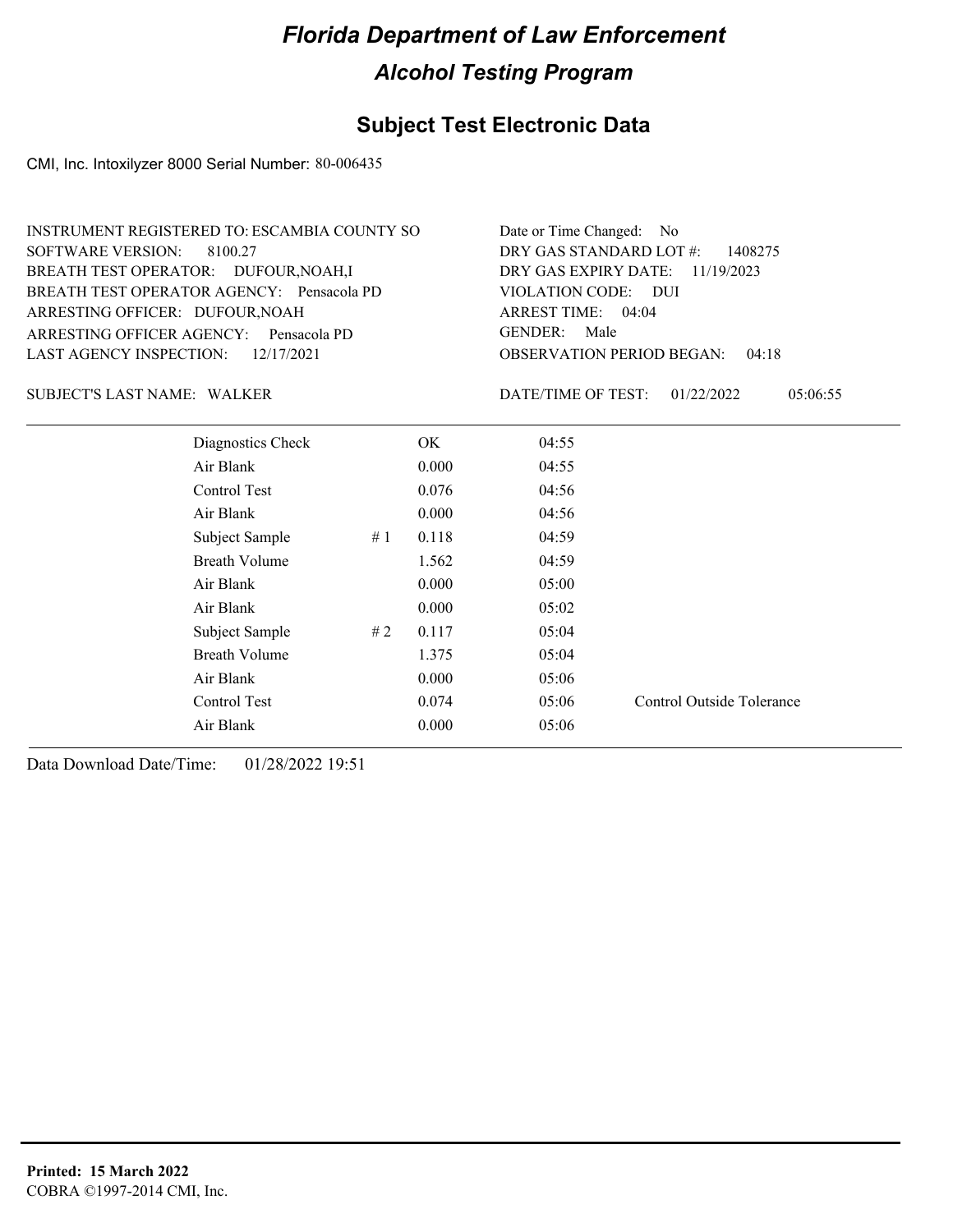#### **Subject Test Electronic Data**

CMI, Inc. Intoxilyzer 8000 Serial Number: 80-006435

| INSTRUMENT REGISTERED TO: ESCAMBIA COUNTY SO | Date or Time Changed: No               |
|----------------------------------------------|----------------------------------------|
| SOFTWARE VERSION: 8100.27                    | DRY GAS STANDARD LOT $\#$ : 1408275    |
| BREATH TEST OPERATOR: DUFOUR, NOAH, I        | DRY GAS EXPIRY DATE: 11/19/2023        |
| BREATH TEST OPERATOR AGENCY: Pensacola PD    | VIOLATION CODE: DUI                    |
| ARRESTING OFFICER: DUFOUR, NOAH              | ARREST TIME: $04:32$                   |
| ARRESTING OFFICER AGENCY: Pensacola PD       | GENDER: Female                         |
| LAST AGENCY INSPECTION: 01/25/2022           | <b>OBSERVATION PERIOD BEGAN: 04:32</b> |

JOHNSON SUBJECT'S LAST NAME: DATE/TIME OF TEST:

DATE/TIME OF TEST: 01/28/2022 05:25:10

| Diagnostics Check    |    | OK    | 05:18 |
|----------------------|----|-------|-------|
| Air Blank            |    | 0.000 | 05:18 |
| Control Test         |    | 0.082 | 05:18 |
| Air Blank            |    | 0.000 | 05:19 |
| Subject Sample       | #1 | 0.000 | 05:20 |
| <b>Breath Volume</b> |    | 2.175 | 05:20 |
| Air Blank            |    | 0.000 | 05:21 |
| Air Blank            |    | 0.000 | 05:23 |
| Subject Sample       | #2 | 0.000 | 05:23 |
| <b>Breath Volume</b> |    | 2.078 | 05:23 |
| Air Blank            |    | 0.000 | 05:24 |
| <b>Control Test</b>  |    | 0.079 | 05:24 |
| Air Blank            |    | 0.000 | 05:25 |
| Diagnostics Check    |    | OK    | 05:25 |
|                      |    |       |       |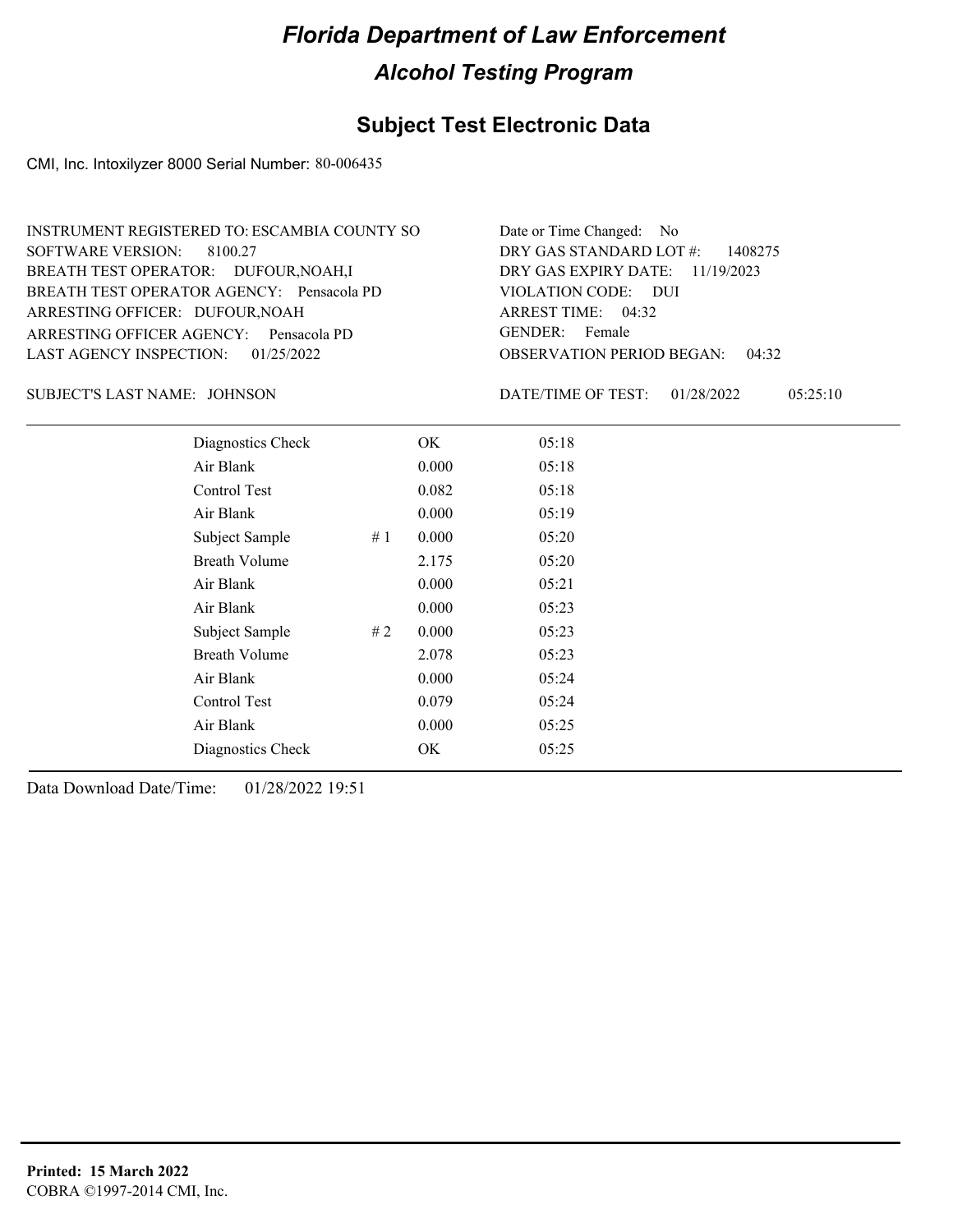#### **Subject Test Electronic Data**

CMI, Inc. Intoxilyzer 8000 Serial Number: 80-006435

| INSTRUMENT REGISTERED TO: ESCAMBIA COUNTY SO | Date or Time Changed: No               |
|----------------------------------------------|----------------------------------------|
| SOFTWARE VERSION: 8100.27                    | DRY GAS STANDARD LOT $\#$ : 1408275    |
| BREATH TEST OPERATOR: GLASS, DREW, S         | DRY GAS EXPIRY DATE: $11/19/2023$      |
| BREATH TEST OPERATOR AGENCY: Pensacola PD    | VIOLATION CODE: DUI                    |
| ARRESTING OFFICER: GLASS, DREW               | ARREST TIME: 03:36                     |
| ARRESTING OFFICER AGENCY: Pensacola PD       | GENDER: Female                         |
| LAST AGENCY INSPECTION: $01/25/2022$         | <b>OBSERVATION PERIOD BEGAN: 03:52</b> |

JOHNSON SUBJECT'S LAST NAME: DATE/TIME OF TEST:

DATE/TIME OF TEST: 01/29/2022 04:21:00

| Diagnostics Check    |    | OK    | 04:12 |
|----------------------|----|-------|-------|
| Air Blank            |    | 0.000 | 04:12 |
| Control Test         |    | 0.084 | 04:13 |
| Air Blank            |    | 0.000 | 04:13 |
| Subject Sample       | #1 | 0.000 | 04:16 |
| <b>Breath Volume</b> |    | 1.824 | 04:16 |
| Air Blank            |    | 0.000 | 04:16 |
| Air Blank            |    | 0.000 | 04:18 |
| Subject Sample       | #2 | 0.000 | 04:19 |
| <b>Breath Volume</b> |    | 1.910 | 04:19 |
| Air Blank            |    | 0.000 | 04:20 |
| Control Test         |    | 0.082 | 04:20 |
| Air Blank            |    | 0.000 | 04:20 |
| Diagnostics Check    |    | OK    | 04:21 |
|                      |    |       |       |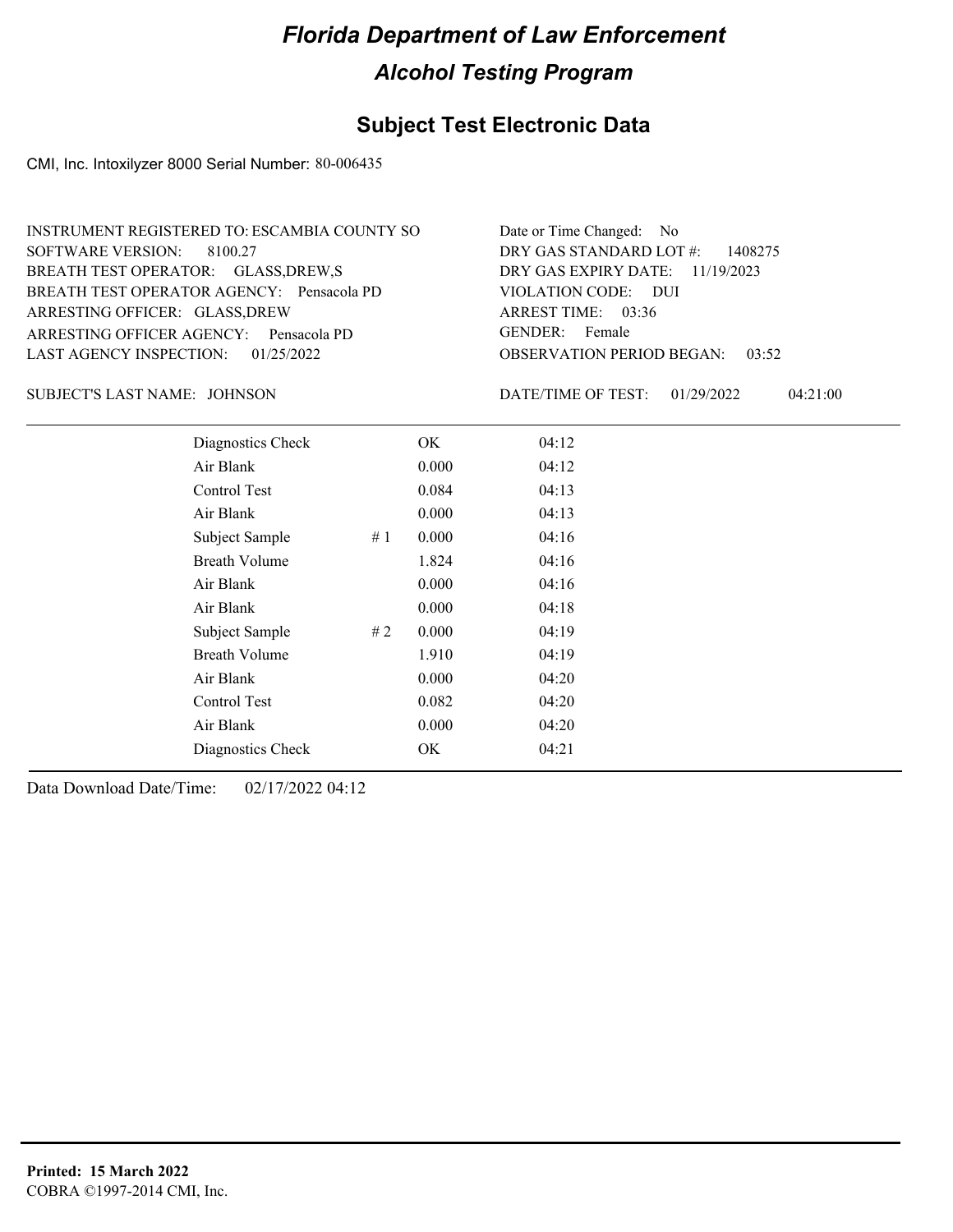### **Subject Test Electronic Data**

CMI, Inc. Intoxilyzer 8000 Serial Number: 80-006435

| INSTRUMENT REGISTERED TO: ESCAMBIA COUNTY SO | Date or Time Changed: No               |
|----------------------------------------------|----------------------------------------|
| SOFTWARE VERSION: 8100.27                    | DRY GAS STANDARD LOT $\#$ : 1408275    |
| BREATH TEST OPERATOR: GORDON, GREGORY, S     | DRY GAS EXPIRY DATE: $11/19/2023$      |
| BREATH TEST OPERATOR AGENCY: Pensacola PD    | VIOLATION CODE: DUI                    |
| ARRESTING OFFICER: KENT, R                   | ARREST TIME: $15:30$                   |
| ARRESTING OFFICER AGENCY: Pensacola PD       | GENDER: Female                         |
| LAST AGENCY INSPECTION: 01/25/2022           | <b>OBSERVATION PERIOD BEGAN: 15:54</b> |

#### RODRIGUEZ SUBJECT'S LAST NAME: DATE/TIME OF TEST:

DATE/TIME OF TEST: 01/29/2022 16:22:28

| Diagnostics Check    |    | OK    | 16:15 |
|----------------------|----|-------|-------|
| Air Blank            |    | 0.000 | 16:16 |
| Control Test         |    | 0.083 | 16:16 |
| Air Blank            |    | 0.000 | 16:17 |
| Subject Sample       | #1 | 0.088 | 16:18 |
| <b>Breath Volume</b> |    | 2.414 | 16:18 |
| Air Blank            |    | 0.000 | 16:18 |
| Air Blank            |    | 0.000 | 16:20 |
| Subject Sample       | #2 | 0.086 | 16:20 |
| <b>Breath Volume</b> |    | 1.476 | 16:20 |
| Air Blank            |    | 0.000 | 16:21 |
| Control Test         |    | 0.080 | 16:21 |
| Air Blank            |    | 0.000 | 16:22 |
| Diagnostics Check    |    | OK    | 16:22 |
|                      |    |       |       |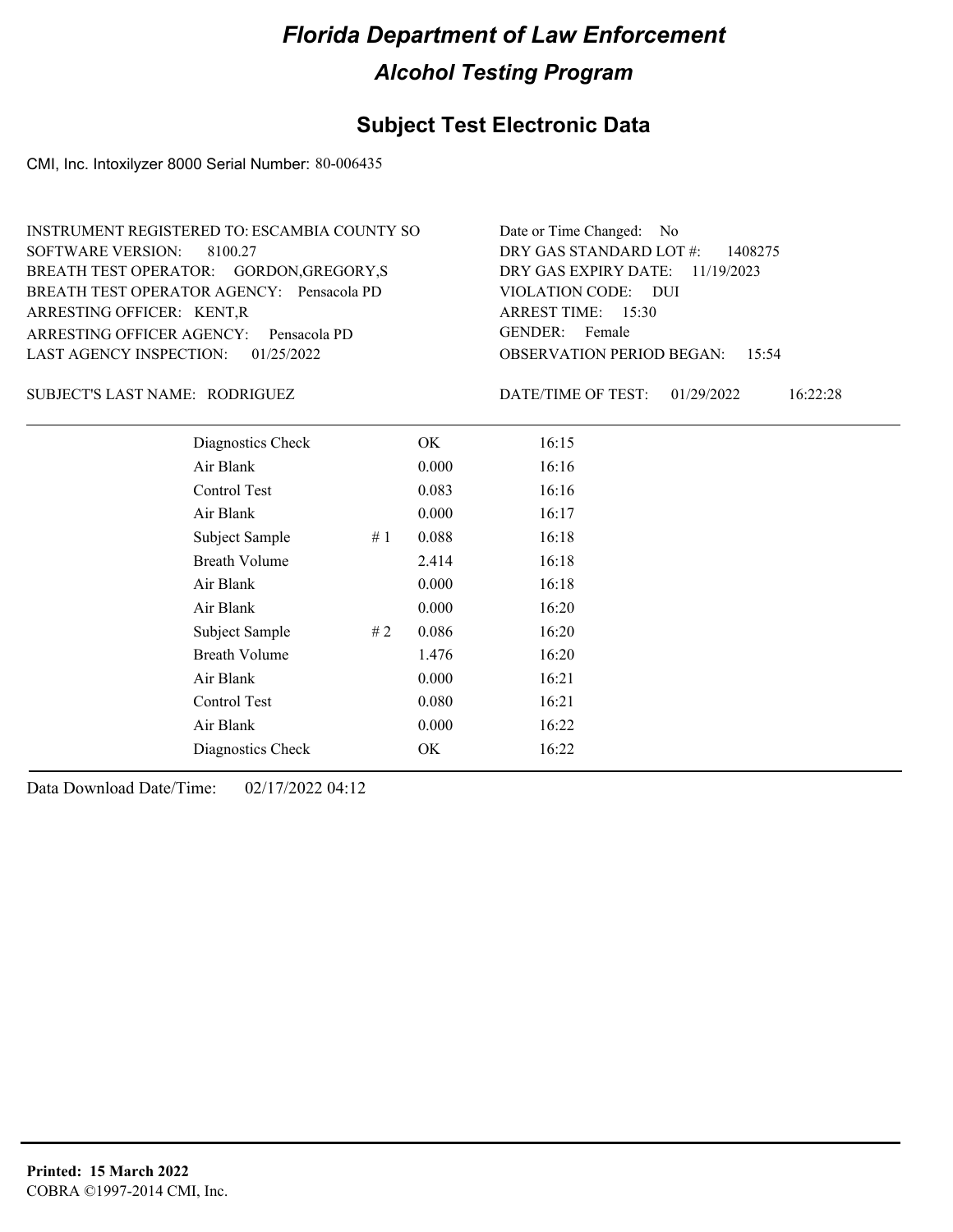### **Subject Test Electronic Data**

CMI, Inc. Intoxilyzer 8000 Serial Number: 80-006435

| Date or Time Changed: No               |
|----------------------------------------|
| DRY GAS STANDARD LOT $\#$ : 1408275    |
| DRY GAS EXPIRY DATE: $11/19/2023$      |
| VIOLATION CODE: DUI                    |
| ARREST TIME: 00:37                     |
| GENDER: Male                           |
| <b>OBSERVATION PERIOD BEGAN: 01:10</b> |
|                                        |

SUBJECT'S LAST NAME: WEBB DATE/TIME OF TEST:

DATE/TIME OF TEST: 01/30/2022 01:42:44

| Diagnostics Check    | OK    | 01:31 |                    |
|----------------------|-------|-------|--------------------|
| Air Blank            | 0.000 | 01:31 |                    |
| Control Test         | 0.084 | 01:32 |                    |
| Air Blank            | 0.000 | 01:32 |                    |
| Subject Sample<br>#1 |       | 01:35 | No Sample Provided |
| <b>Breath Volume</b> | 0.000 | 01:35 |                    |
| Air Blank            | 0.000 | 01:36 |                    |
| Air Blank            | 0.000 | 01:38 |                    |
| Subject Sample<br>#2 |       | 01:41 | No Sample Provided |
| <b>Breath Volume</b> | 0.000 | 01:41 |                    |
| Air Blank            | 0.000 | 01:41 |                    |
| Control Test         | 0.083 | 01:42 |                    |
| Air Blank            | 0.000 | 01:42 |                    |
| Diagnostics Check    | OK.   | 01:42 |                    |
|                      |       |       |                    |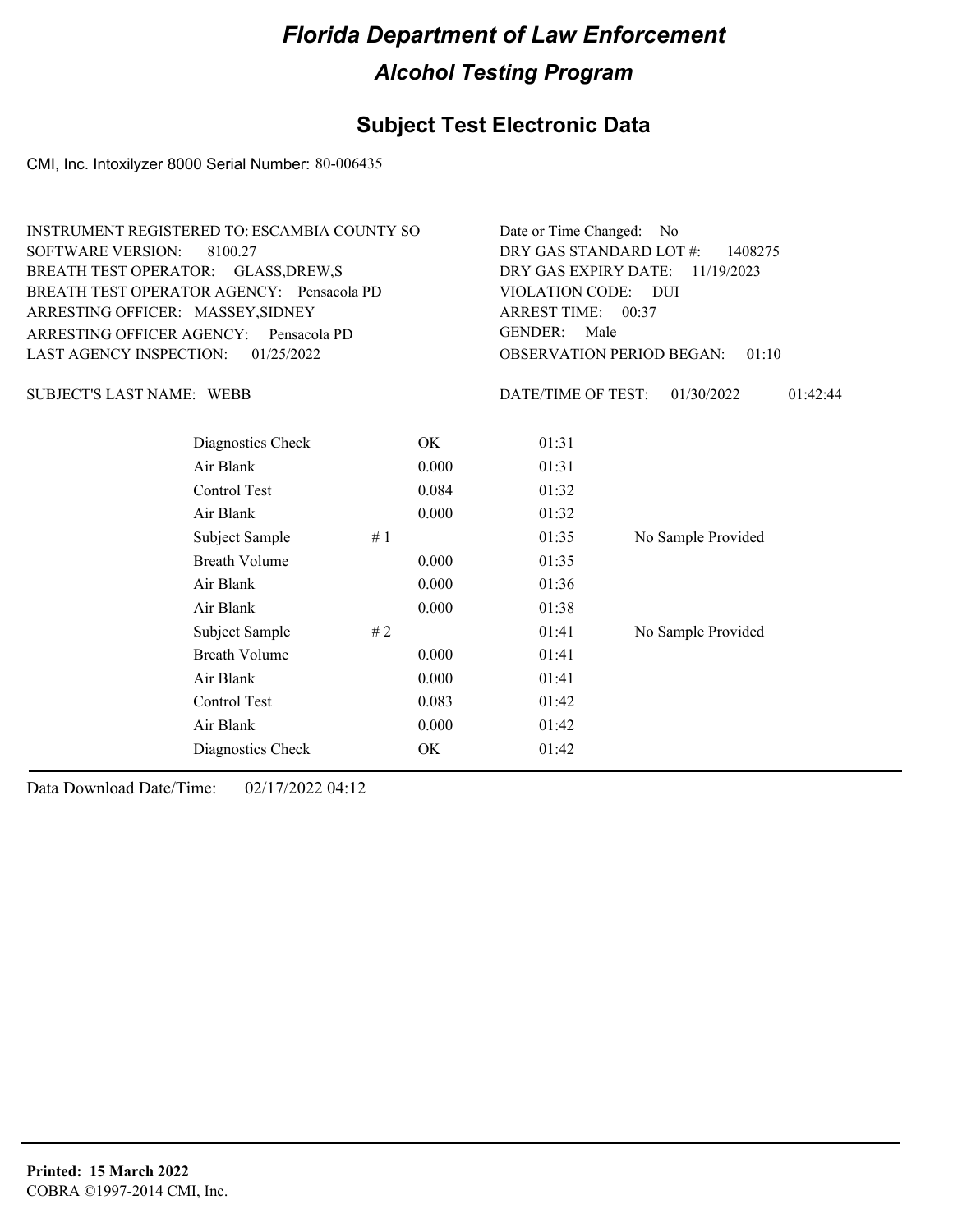### **Subject Test Electronic Data**

CMI, Inc. Intoxilyzer 8000 Serial Number: 80-006435

| INSTRUMENT REGISTERED TO: ESCAMBIA COUNTY SO | Date or Time Changed: No               |
|----------------------------------------------|----------------------------------------|
| SOFTWARE VERSION: 8100.27                    | DRY GAS STANDARD LOT $\#$ : 1408275    |
| BREATH TEST OPERATOR: GLASS, DREW, S         | DRY GAS EXPIRY DATE: $11/19/2023$      |
| BREATH TEST OPERATOR AGENCY: Pensacola PD    | VIOLATION CODE: DUI                    |
| ARRESTING OFFICER: MASSEY, SIDNEY            | ARREST TIME: 18:47                     |
| ARRESTING OFFICER AGENCY: Pensacola PD       | GENDER: Female                         |
| LAST AGENCY INSPECTION: $01/25/2022$         | <b>OBSERVATION PERIOD BEGAN: 18:50</b> |

KOSTELAC SUBJECT'S LAST NAME: DATE/TIME OF TEST:

DATE/TIME OF TEST: 01/30/2022 19:21:55

| Diagnostics Check    | OK    | 19:10 |                    |
|----------------------|-------|-------|--------------------|
| Air Blank            | 0.000 | 19:10 |                    |
| Control Test         | 0.082 | 19:11 |                    |
| Air Blank            | 0.000 | 19:11 |                    |
| Subject Sample<br>#1 |       | 19:14 | No Sample Provided |
| <b>Breath Volume</b> | 0.000 | 19:14 |                    |
| Air Blank            | 0.000 | 19:15 |                    |
| Air Blank            | 0.000 | 19:17 |                    |
| Subject Sample<br>#2 |       | 19:20 | No Sample Provided |
| <b>Breath Volume</b> | 0.000 | 19:20 |                    |
| Air Blank            | 0.000 | 19:20 |                    |
| Control Test         | 0.082 | 19:21 |                    |
| Air Blank            | 0.000 | 19:21 |                    |
| Diagnostics Check    | OK    | 19:21 |                    |
|                      |       |       |                    |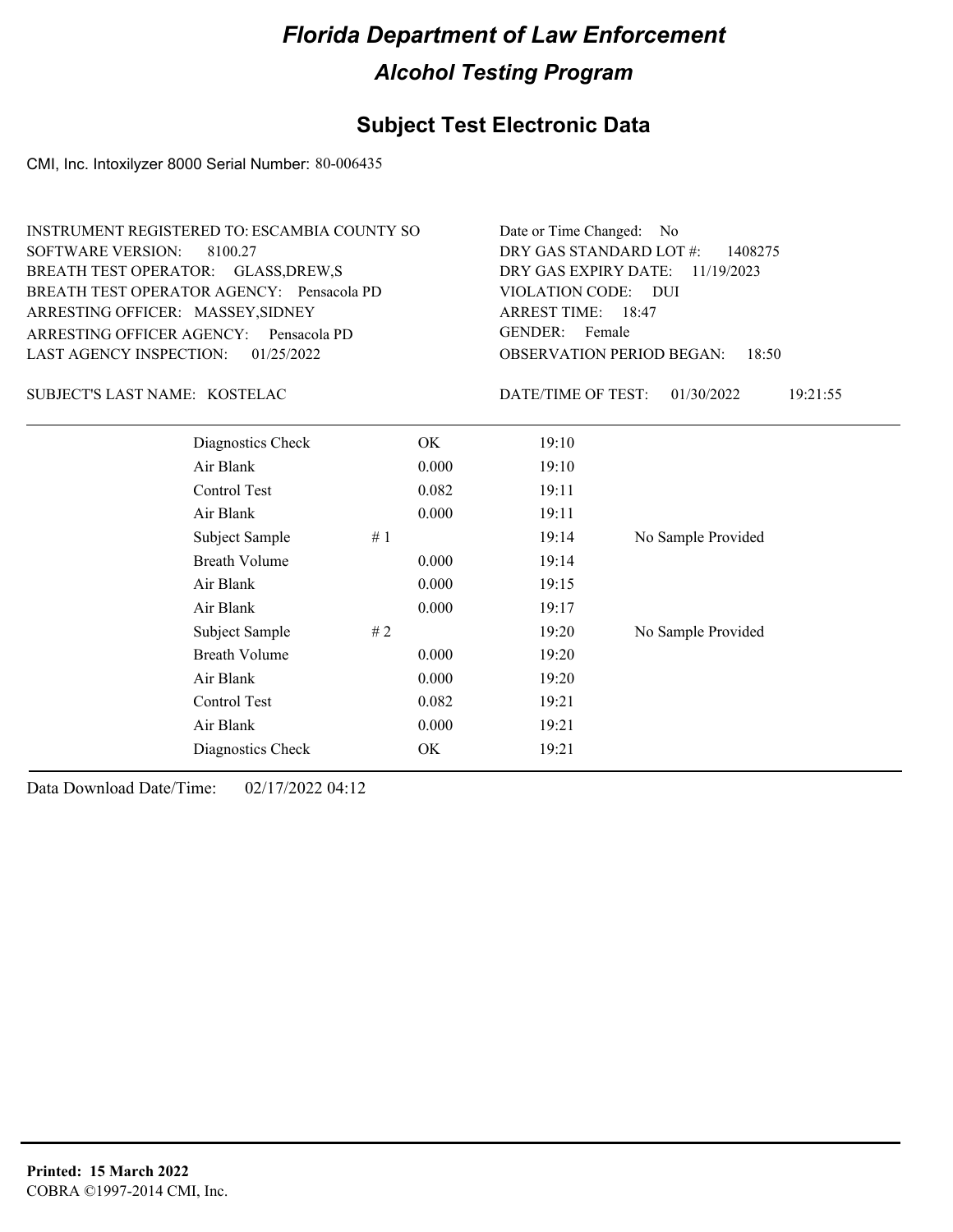### **Subject Test Electronic Data**

CMI, Inc. Intoxilyzer 8000 Serial Number: 80-006436

| <b>INSTRUMENT REGISTERED TO: ESCAMBIA COUNTY SO</b> |                                                 |                                                                                             |  |  |
|-----------------------------------------------------|-------------------------------------------------|---------------------------------------------------------------------------------------------|--|--|
| SOFTWARE VERSION:<br>8100.27                        |                                                 |                                                                                             |  |  |
|                                                     | DRY GAS EXPIRY DATE:                            | 07/07/2023                                                                                  |  |  |
|                                                     |                                                 | VIOLATION CODE: DUI                                                                         |  |  |
|                                                     |                                                 | ARREST TIME: 20:08                                                                          |  |  |
|                                                     |                                                 | GENDER: Female                                                                              |  |  |
|                                                     |                                                 | <b>OBSERVATION PERIOD BEGAN:</b><br>20:08                                                   |  |  |
| SUBJECT'S LAST NAME: TURNER                         |                                                 | 01/11/2022<br>21:05:03                                                                      |  |  |
| OK.                                                 | 21:03                                           |                                                                                             |  |  |
| Air Blank<br>0.000                                  |                                                 |                                                                                             |  |  |
| Control Test<br>0.000                               |                                                 |                                                                                             |  |  |
| 0.000                                               | 21:05                                           |                                                                                             |  |  |
|                                                     | BREATH TEST OPERATOR AGENCY: Escambia County SO | Date or Time Changed: No<br>DRY GAS STANDARD LOT #:<br>DATE/TIME OF TEST:<br>21:03<br>21:04 |  |  |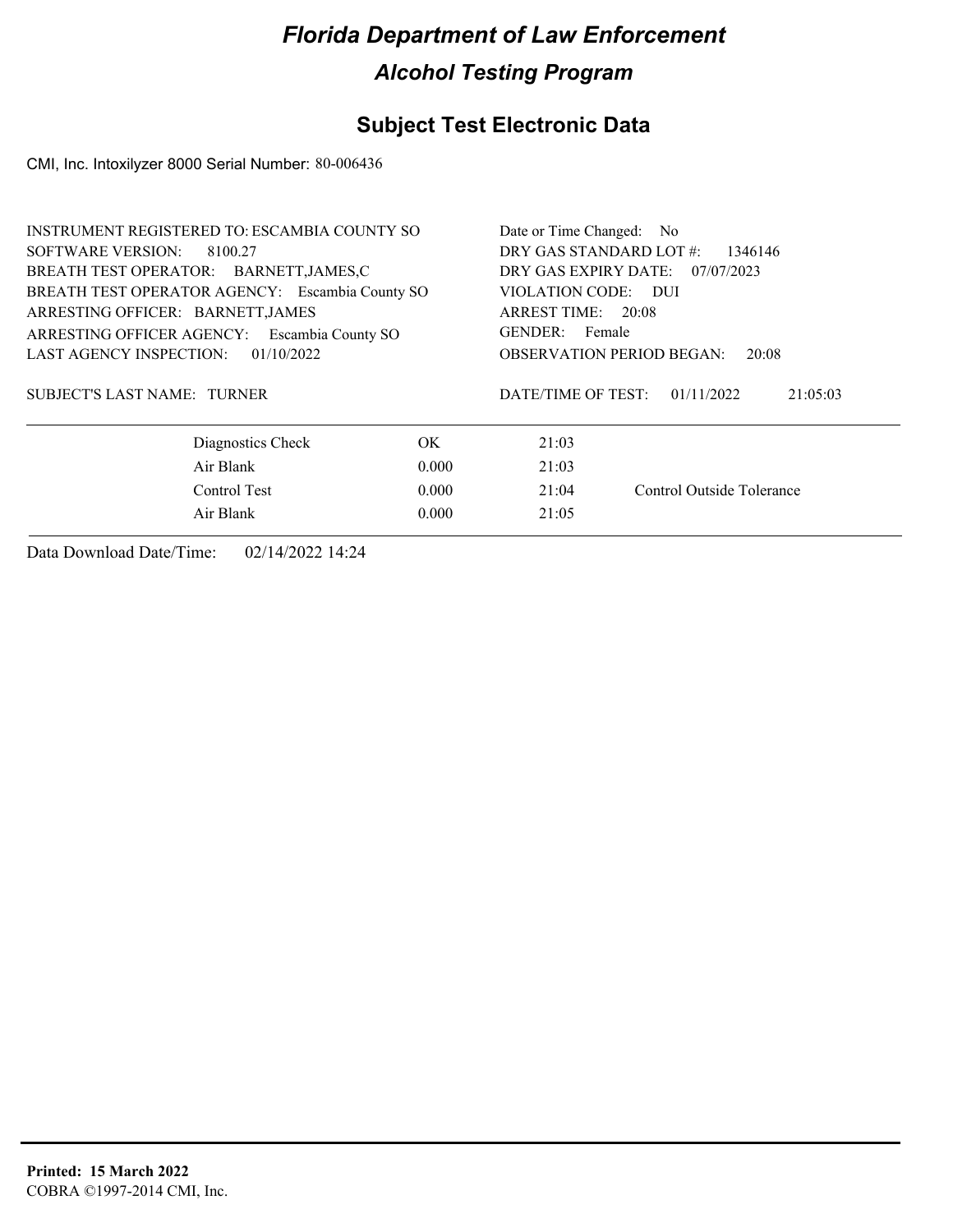#### **Subject Test Electronic Data**

CMI, Inc. Intoxilyzer 8000 Serial Number: 80-006456

ARRESTING OFFICER AGENCY: Miami PD GENDER: BREATH TEST OPERATOR AGENCY: Miami PD VIOLATION CODE: SOFTWARE VERSION: 8100.27 ARRESTING OFFICER: PENUELA,R BREATH TEST OPERATOR: BELLINGER, TI'ANDRE, LAST AGENCY INSPECTION: 12/31/2021 INSTRUMENT REGISTERED TO: MIAMI PD Date or Time Changed: No

OBSERVATION PERIOD BEGAN: 07:57 VIOLATION CODE: DUI 07:40 ARREST TIME: DRY GAS EXPIRY DATE: 05/20/2024 DRY GAS STANDARD LOT #: 1497672 GENDER: Male

SUBJECT'S LAST NAME: HUNT NAME OF TEST:

DATE/TIME OF TEST: 01/01/2022 08:24:21

| Diagnostics Check    |    | OK    | 08:17 |
|----------------------|----|-------|-------|
| Air Blank            |    | 0.000 | 08:17 |
| Control Test         |    | 0.081 | 08:18 |
| Air Blank            |    | 0.000 | 08:18 |
| Subject Sample       | #1 | 0.210 | 08:19 |
| <b>Breath Volume</b> |    | 1.531 | 08:19 |
| Air Blank            |    | 0.000 | 08:20 |
| Air Blank            |    | 0.000 | 08:21 |
| Subject Sample       | #2 | 0.211 | 08:22 |
| <b>Breath Volume</b> |    | 2.289 | 08:22 |
| Air Blank            |    | 0.000 | 08:23 |
| Control Test         |    | 0.080 | 08:23 |
| Air Blank            |    | 0.000 | 08:24 |
| Diagnostics Check    |    | OK    | 08:24 |
|                      |    |       |       |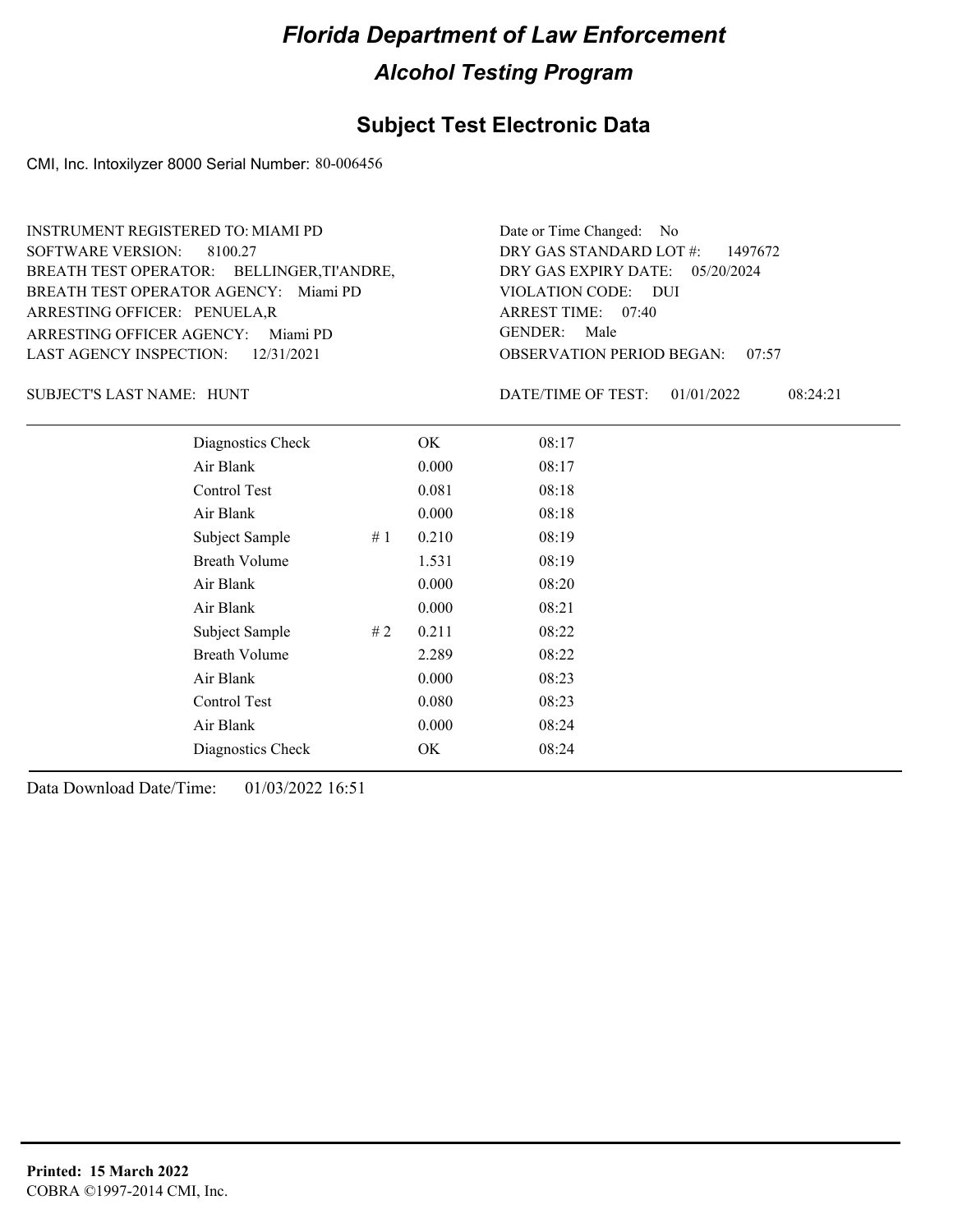### **Subject Test Electronic Data**

CMI, Inc. Intoxilyzer 8000 Serial Number: 80-006456

| <b>INSTRUMENT REGISTERED TO: MIAMI PD</b>      |                      |       | Date or Time Changed: Yes                                           |                             |  |  |
|------------------------------------------------|----------------------|-------|---------------------------------------------------------------------|-----------------------------|--|--|
| <b>SOFTWARE VERSION:</b><br>8100.27            |                      |       | DRY GAS STANDARD LOT #:<br>1497672                                  |                             |  |  |
| BREATH TEST OPERATOR: DUNN, TYLER, A           |                      |       | DRY GAS EXPIRY DATE:<br>05/20/2024                                  |                             |  |  |
| BREATH TEST OPERATOR AGENCY: FFWCC (West Palm) |                      |       | VIOLATION CODE:<br>– BUI<br>ARREST TIME: 21:44                      |                             |  |  |
| ARRESTING OFFICER: DUNN, TYLER                 |                      |       |                                                                     |                             |  |  |
| ARRESTING OFFICER AGENCY: FFWCC (West Palm)    |                      |       | <b>GENDER:</b><br>Male<br><b>OBSERVATION PERIOD BEGAN:</b><br>21:44 |                             |  |  |
| LAST AGENCY INSPECTION:                        | 12/31/2021           |       |                                                                     |                             |  |  |
| SUBJECT'S LAST NAME: ROMERO                    |                      |       | DATE/TIME OF TEST:                                                  | 01/12/2022<br>22:41:02      |  |  |
|                                                | Diagnostics Check    | OK.   | 22:37                                                               |                             |  |  |
| Air Blank                                      |                      | 0.000 | 22:37                                                               |                             |  |  |
| Control Test                                   |                      | 0.081 | 22:38                                                               |                             |  |  |
| Air Blank                                      |                      | 0.000 | 22:38                                                               |                             |  |  |
|                                                | Subject Sample<br>#1 |       | 22:39                                                               | <b>Subject Test Refused</b> |  |  |
|                                                | Breath Volume        | 0.000 | 22:39                                                               |                             |  |  |
| Air Blank                                      |                      | 0.000 | 22:40                                                               |                             |  |  |
| Control Test                                   |                      | 22:40 |                                                                     |                             |  |  |
| Air Blank                                      |                      | 22:40 |                                                                     |                             |  |  |
|                                                | Diagnostics Check    | OK    | 22:41                                                               |                             |  |  |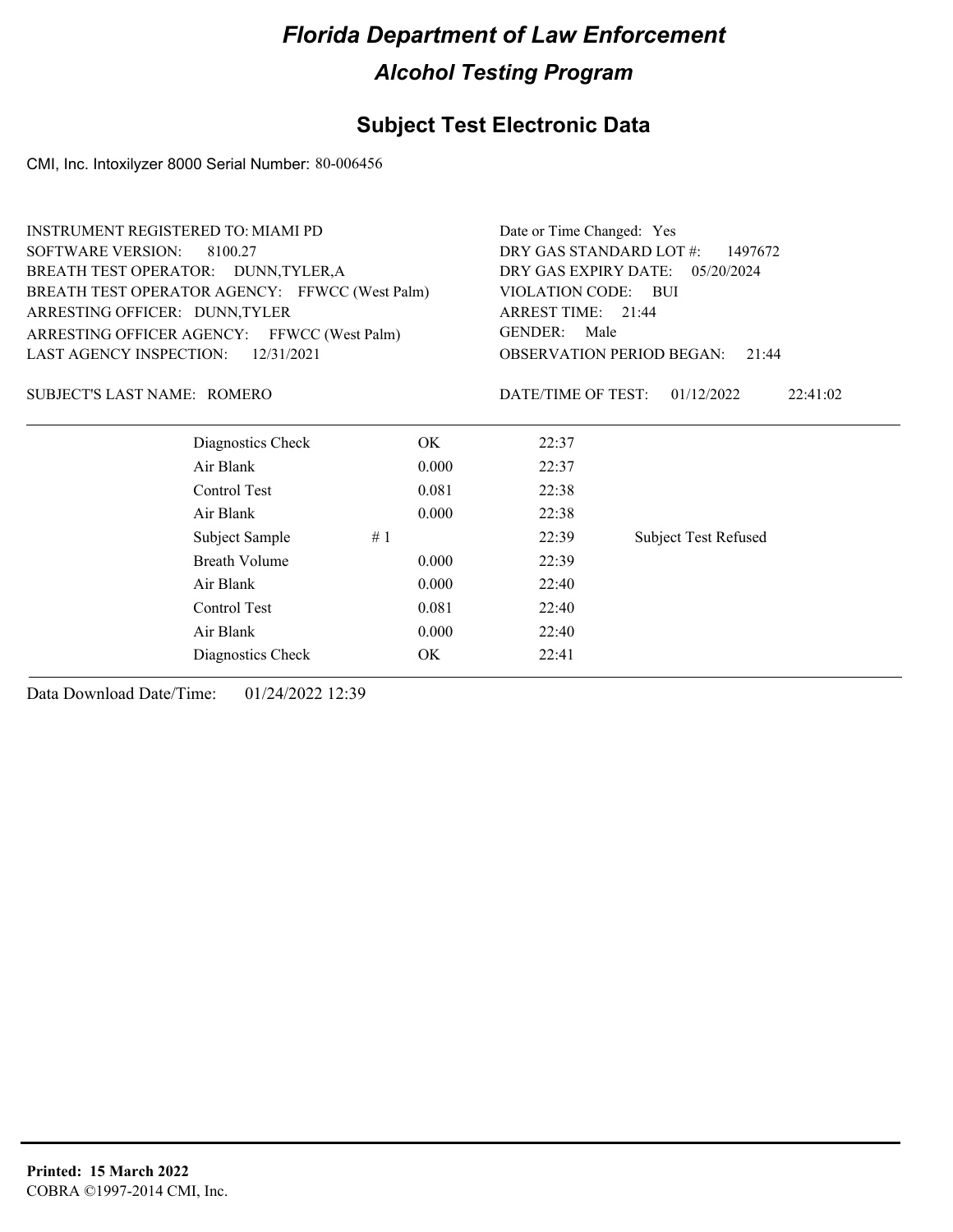### **Subject Test Electronic Data**

CMI, Inc. Intoxilyzer 8000 Serial Number: 80-006456

| <b>INSTRUMENT REGISTERED TO: MIAMI PD</b><br><b>SOFTWARE VERSION:</b><br>8100.27<br>BREATH TEST OPERATOR: PENA, MANUEL, E<br>BREATH TEST OPERATOR AGENCY: Miami PD<br>ARRESTING OFFICER: GAY, VERNA |    |       | Date or Time Changed:<br>- No<br>DRY GAS STANDARD LOT #:<br>1497672<br>DRY GAS EXPIRY DATE:<br>05/20/2024<br>VIOLATION CODE: DUI<br>ARREST TIME: 07:31 |                        |  |
|-----------------------------------------------------------------------------------------------------------------------------------------------------------------------------------------------------|----|-------|--------------------------------------------------------------------------------------------------------------------------------------------------------|------------------------|--|
| ARRESTING OFFICER AGENCY:<br>Miami-Dade PD                                                                                                                                                          |    |       | <b>GENDER:</b><br>Male                                                                                                                                 |                        |  |
| <b>LAST AGENCY INSPECTION:</b><br>12/31/2021                                                                                                                                                        |    |       | <b>OBSERVATION PERIOD BEGAN:</b><br>08:35                                                                                                              |                        |  |
| SUBJECT'S LAST NAME: CARPIO                                                                                                                                                                         |    |       | DATE/TIME OF TEST:                                                                                                                                     | 01/18/2022<br>09:37:56 |  |
| Diagnostics Check                                                                                                                                                                                   |    | OK.   | 09:26                                                                                                                                                  |                        |  |
| Air Blank                                                                                                                                                                                           |    | 0.000 | 09:27                                                                                                                                                  |                        |  |
| Control Test                                                                                                                                                                                        |    | 0.082 | 09:27                                                                                                                                                  |                        |  |
| Air Blank                                                                                                                                                                                           |    | 0.000 | 09:28                                                                                                                                                  |                        |  |
| Subject Sample                                                                                                                                                                                      | #1 | 0.167 | 09:30                                                                                                                                                  |                        |  |
| <b>Breath Volume</b>                                                                                                                                                                                |    | 2.648 | 09:30                                                                                                                                                  |                        |  |
| Air Blank                                                                                                                                                                                           |    | 0.000 | 09:31                                                                                                                                                  |                        |  |
| Air Blank                                                                                                                                                                                           |    | 0.000 | 09:33                                                                                                                                                  |                        |  |
| Subject Sample                                                                                                                                                                                      | #2 | 0.194 | 09:36                                                                                                                                                  | Volume Not Met         |  |
| <b>Breath Volume</b>                                                                                                                                                                                |    | 0.015 | 09:36                                                                                                                                                  |                        |  |
| Air Blank                                                                                                                                                                                           |    |       | 09:37                                                                                                                                                  | Purge Fail             |  |
| Air Blank                                                                                                                                                                                           |    | 0.000 | 09:37                                                                                                                                                  |                        |  |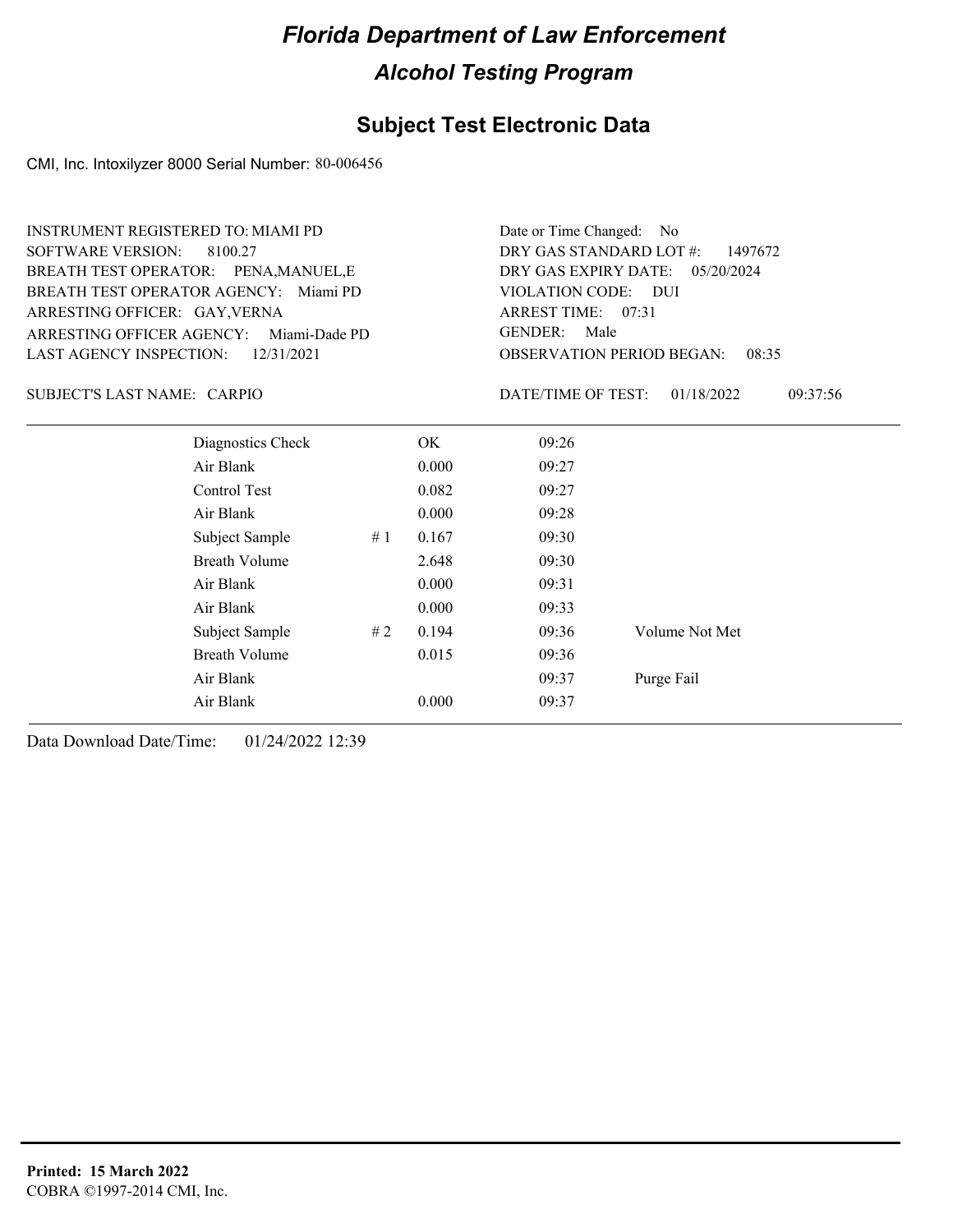#### **Subject Test Electronic Data**

CMI, Inc. Intoxilyzer 8000 Serial Number: 80-006456

ARRESTING OFFICER AGENCY: Miami-Dade PD GENDER: BREATH TEST OPERATOR AGENCY: Miami PD VIOLATION CODE: SOFTWARE VERSION: 8100.27 ARRESTING OFFICER: GAY, VERNA BREATH TEST OPERATOR: PENA,MANUEL,E LAST AGENCY INSPECTION: 12/31/2021 INSTRUMENT REGISTERED TO: MIAMI PD

OBSERVATION PERIOD BEGAN: 08:35 VIOLATION CODE: DUI ARREST TIME: 07:31 DRY GAS EXPIRY DATE: 05/20/2024 DRY GAS STANDARD LOT #: 1497672 Date or Time Changed: No GENDER: Male

SUBJECT'S LAST NAME: CARPIO **Example 20** DATE/TIME OF TEST:

DATE/TIME OF TEST: 01/18/2022 09:52:27

| Diagnostics Check    |    | OK    | 09:40 |                |
|----------------------|----|-------|-------|----------------|
| Air Blank            |    | 0.000 | 09:41 |                |
| Control Test         |    | 0.079 | 09:41 |                |
| Air Blank            |    | 0.000 | 09:41 |                |
| Subject Sample       | #1 | 0.136 | 09:45 | Volume Not Met |
| <b>Breath Volume</b> |    | 0.492 | 09:45 |                |
| Air Blank            |    | 0.000 | 09:46 |                |
| Air Blank            |    | 0.000 | 09:47 |                |
| Subject Sample       | #2 | 0.185 | 09:50 | Volume Not Met |
| <b>Breath Volume</b> |    | 0.671 | 09:50 |                |
| Air Blank            |    | 0.000 | 09:51 |                |
| Control Test         |    | 0.077 | 09:51 |                |
| Air Blank            |    | 0.000 | 09:52 |                |
| Diagnostics Check    |    | OK    | 09:52 |                |
|                      |    |       |       |                |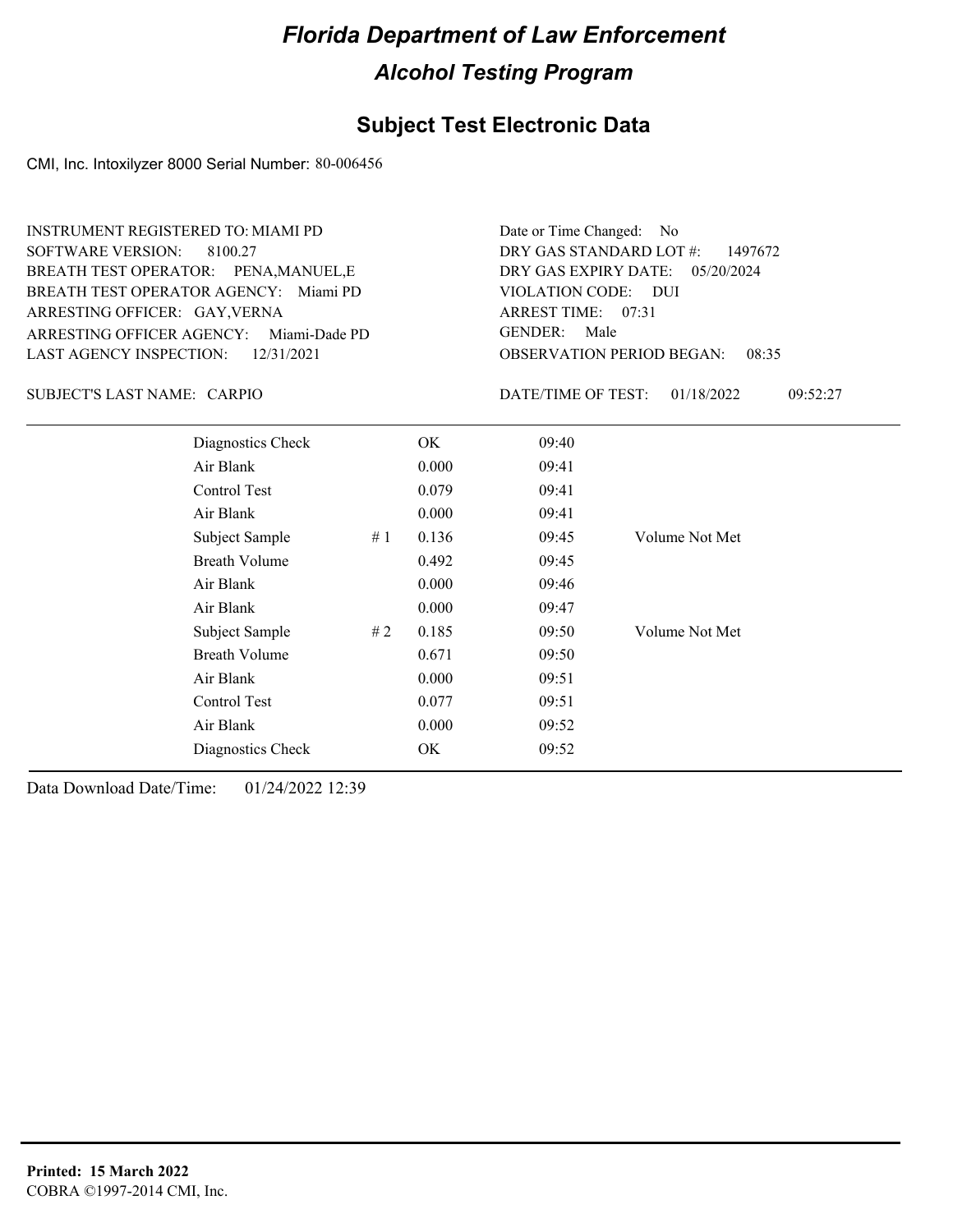### **Subject Test Electronic Data**

CMI, Inc. Intoxilyzer 8000 Serial Number: 80-006456

| <b>INSTRUMENT REGISTERED TO: MIAMI PD</b>    |                                       |                                                                     |       | Date or Time Changed: No                  |                        |  |
|----------------------------------------------|---------------------------------------|---------------------------------------------------------------------|-------|-------------------------------------------|------------------------|--|
| <b>SOFTWARE VERSION:</b>                     | 8100.27                               | DRY GAS STANDARD LOT #:<br>1497672                                  |       |                                           |                        |  |
|                                              | BREATH TEST OPERATOR: PENA, MANUEL, E | DRY GAS EXPIRY DATE: 05/20/2024                                     |       |                                           |                        |  |
|                                              | BREATH TEST OPERATOR AGENCY: Miami PD | VIOLATION CODE: DUI<br>ARREST TIME: 07:31<br><b>GENDER:</b><br>Male |       |                                           |                        |  |
| ARRESTING OFFICER: GAY, VERNA                |                                       |                                                                     |       |                                           |                        |  |
| ARRESTING OFFICER AGENCY:                    | Miami-Dade PD                         |                                                                     |       |                                           |                        |  |
| <b>LAST AGENCY INSPECTION:</b><br>12/31/2021 |                                       |                                                                     |       | <b>OBSERVATION PERIOD BEGAN:</b><br>08:35 |                        |  |
| SUBJECT'S LAST NAME: CARPIO                  |                                       |                                                                     |       | DATE/TIME OF TEST:                        | 01/18/2022<br>10:00:42 |  |
|                                              | Diagnostics Check                     |                                                                     | OK.   | 09:55                                     |                        |  |
|                                              | Air Blank                             |                                                                     | 0.000 | 09:56                                     |                        |  |
|                                              | Control Test                          |                                                                     | 0.079 | 09:56                                     |                        |  |
|                                              | Air Blank                             |                                                                     | 0.000 | 09:57                                     |                        |  |
|                                              | Subject Sample                        | #1                                                                  | 0.148 | 09:59                                     |                        |  |
|                                              | Breath Volume                         |                                                                     | 2.335 | 09:59                                     |                        |  |
|                                              | Air Blank                             |                                                                     |       | 09:59                                     | Purge Fail             |  |
|                                              | Air Blank                             |                                                                     | 0.000 | 10:00                                     |                        |  |
|                                              |                                       |                                                                     |       |                                           |                        |  |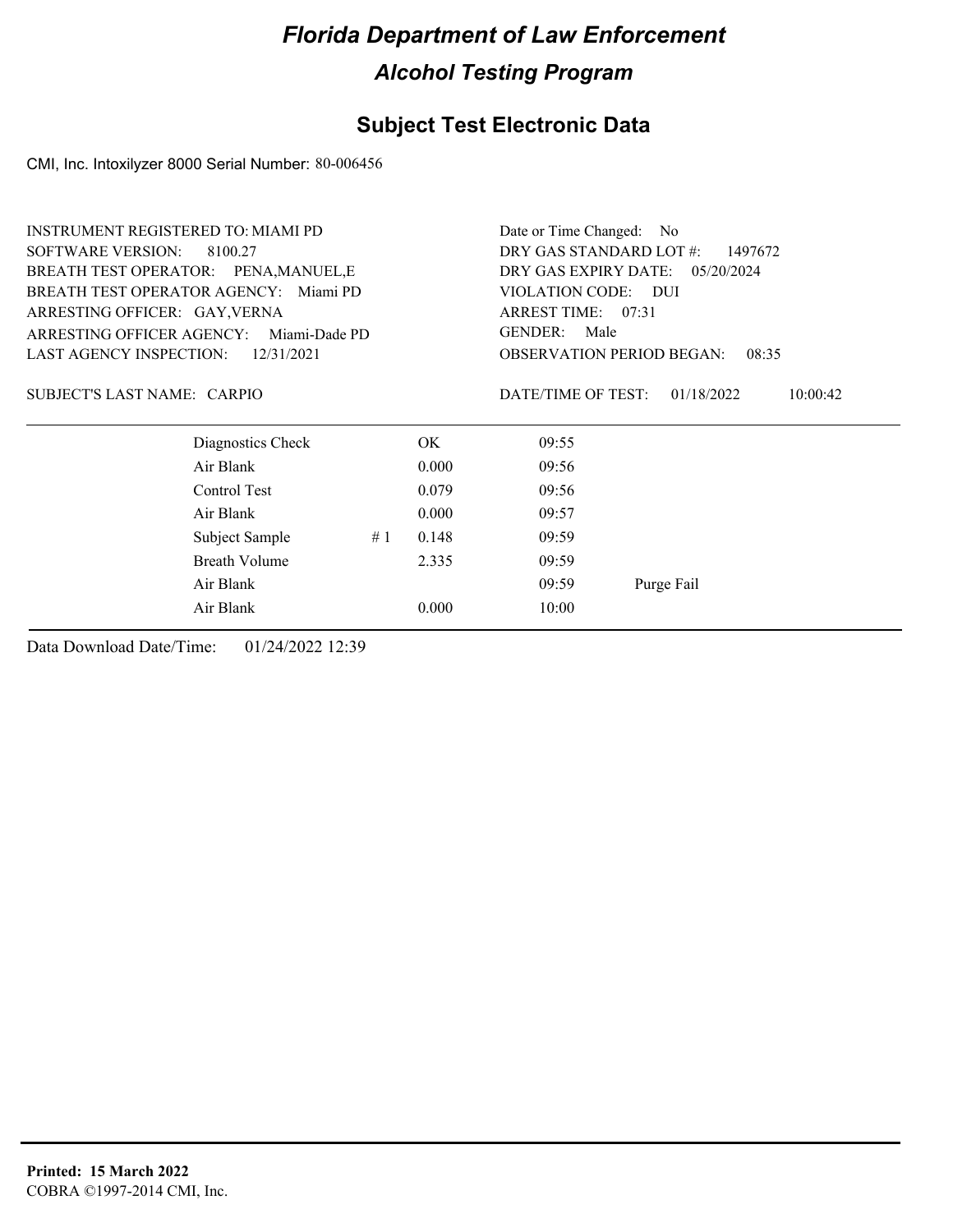### **Subject Test Electronic Data**

CMI, Inc. Intoxilyzer 8000 Serial Number: 80-006456

| INSTRUMENT REGISTERED TO: MIAMI PD<br>SOFTWARE VERSION:<br>8100.27<br>BREATH TEST OPERATOR: LOPEZ JIMENEZ, JOSE, F<br>BREATH TEST OPERATOR AGENCY: Miami PD<br>ARRESTING OFFICER: GARCIA, IVAN<br>ARRESTING OFFICER AGENCY: Miami PD | Date or Time Changed: No<br>DRY GAS STANDARD LOT #:<br>1497672<br>DRY GAS EXPIRY DATE: $05/20/2024$<br>VIOLATION CODE: DUI<br>ARREST TIME: 22:15<br>GENDER: Male |                    |                        |  |
|--------------------------------------------------------------------------------------------------------------------------------------------------------------------------------------------------------------------------------------|------------------------------------------------------------------------------------------------------------------------------------------------------------------|--------------------|------------------------|--|
| LAST AGENCY INSPECTION:<br>01/24/2022                                                                                                                                                                                                | <b>OBSERVATION PERIOD BEGAN:</b><br>23:27                                                                                                                        |                    |                        |  |
| SUBJECT'S LAST NAME: LOPEZ JIMENEZ                                                                                                                                                                                                   |                                                                                                                                                                  | DATE/TIME OF TEST: | 01/31/2022<br>23:52:18 |  |
| Diagnostics Check                                                                                                                                                                                                                    | OK.                                                                                                                                                              | 23:51              |                        |  |
| Air Blank                                                                                                                                                                                                                            |                                                                                                                                                                  | 23:51              | Ambient Fail           |  |
| Air Blank                                                                                                                                                                                                                            | 0.000                                                                                                                                                            | 23:52              |                        |  |
|                                                                                                                                                                                                                                      |                                                                                                                                                                  |                    |                        |  |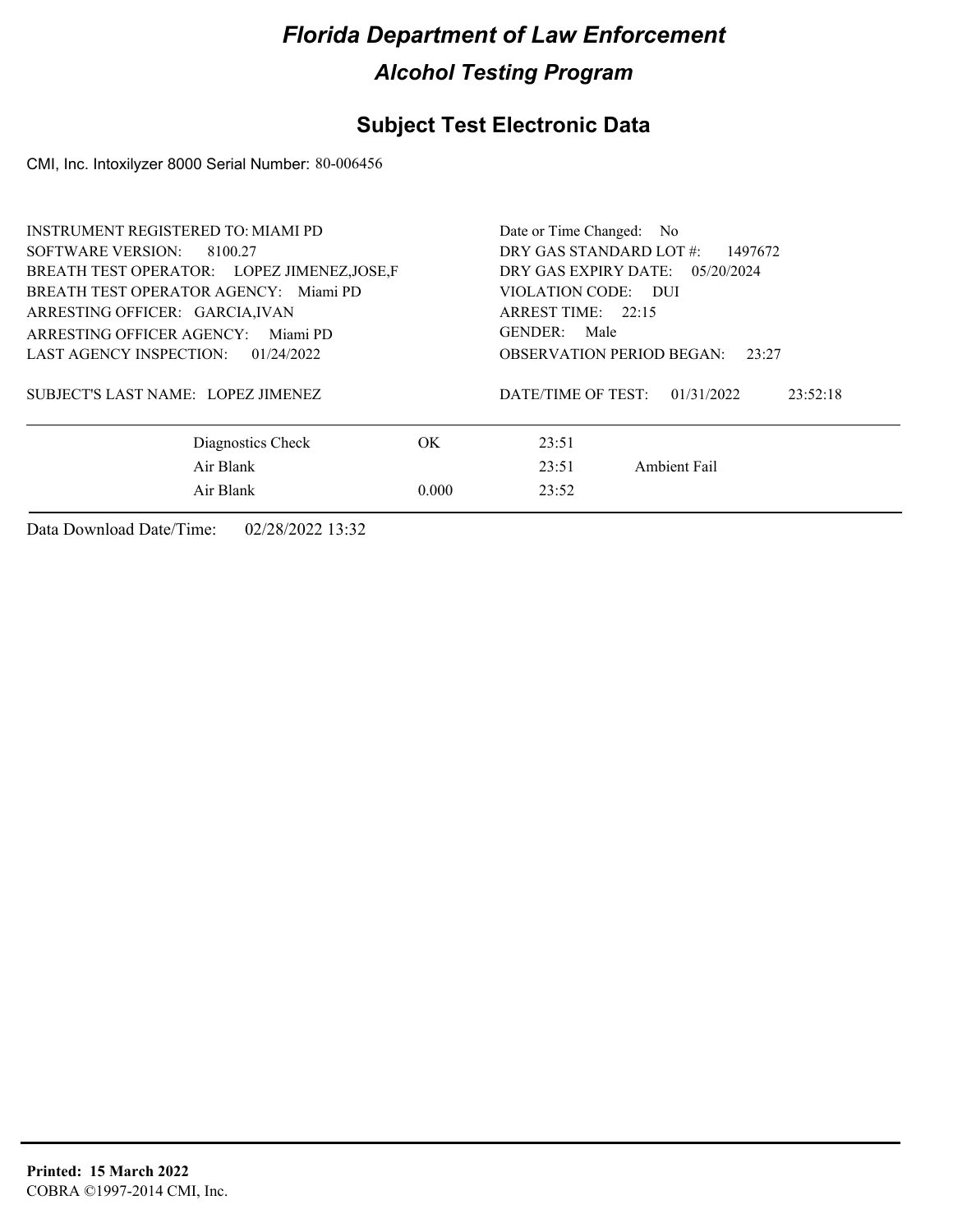### **Subject Test Electronic Data**

CMI, Inc. Intoxilyzer 8000 Serial Number: 80-006456

| <b>INSTRUMENT REGISTERED TO: MIAMI PD</b>    | Date or Time Changed: No                                            |                    |                             |  |
|----------------------------------------------|---------------------------------------------------------------------|--------------------|-----------------------------|--|
| <b>SOFTWARE VERSION:</b><br>8100.27          | DRY GAS STANDARD LOT #:<br>1497672                                  |                    |                             |  |
| BREATH TEST OPERATOR: GARCIA, IVAN,          | DRY GAS EXPIRY DATE: 05/20/2024                                     |                    |                             |  |
| BREATH TEST OPERATOR AGENCY: Miami PD        | VIOLATION CODE: DUI<br>ARREST TIME: 22:15<br><b>GENDER:</b><br>Male |                    |                             |  |
| ARRESTING OFFICER: GARCIA, IVAN              |                                                                     |                    |                             |  |
| <b>ARRESTING OFFICER AGENCY:</b><br>Miami PD |                                                                     |                    |                             |  |
| LAST AGENCY INSPECTION:<br>01/24/2022        | <b>OBSERVATION PERIOD BEGAN:</b><br>23:27                           |                    |                             |  |
| SUBJECT'S LAST NAME: LOPEZ JIMENEZ           |                                                                     | DATE/TIME OF TEST: | 01/31/2022<br>23:59:45      |  |
| Diagnostics Check                            | OK.                                                                 | 23:55              |                             |  |
| Air Blank                                    | 0.000                                                               | 23:55              |                             |  |
| Control Test                                 | 0.081                                                               | 23:56              |                             |  |
| Air Blank                                    | 0.000                                                               | 23:56              |                             |  |
| Subject Sample                               | #1                                                                  | 23:58              | <b>Subject Test Refused</b> |  |
| <b>Breath Volume</b>                         | 0.000                                                               | 23:58              |                             |  |
| Air Blank                                    | 0.000                                                               | 23:58              |                             |  |
| Control Test                                 | 0.081                                                               | 23:59              |                             |  |
| Air Blank                                    | 0.000                                                               | 23:59              |                             |  |
| Diagnostics Check                            | ОK                                                                  | 23:59              |                             |  |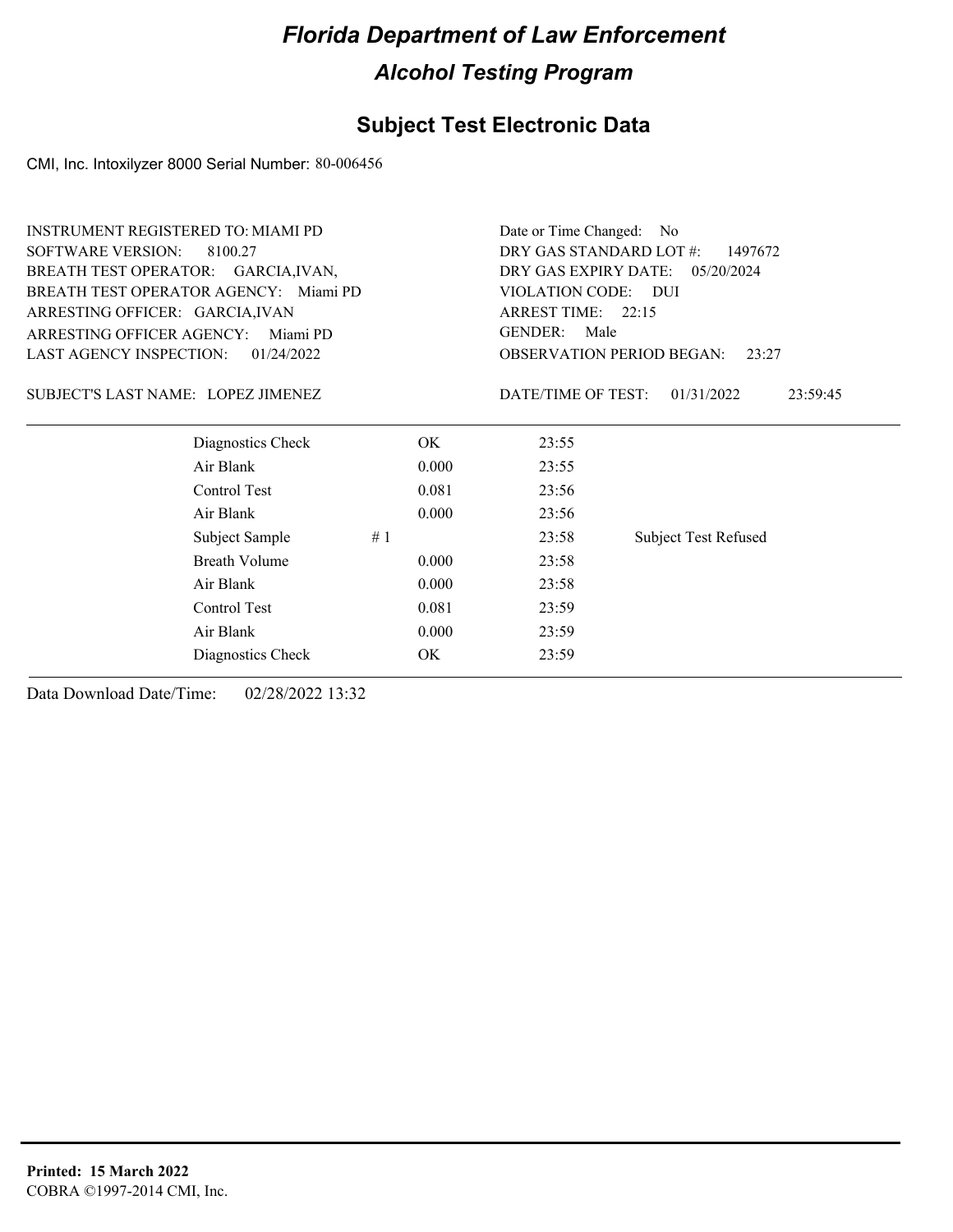## **Subject Test Electronic Data**

CMI, Inc. Intoxilyzer 8000 Serial Number: 80-006471

| INSTRUMENT REGISTERED TO: MONROE COUNTY S.O.  | Date or Time Changed: No               |
|-----------------------------------------------|----------------------------------------|
| SOFTWARE VERSION: 8100.27                     | DRY GAS STANDARD LOT $#$ : 1433248     |
| BREATH TEST OPERATOR: TORRES, JOEL, M         | DRY GAS EXPIRY DATE: $01/06/2024$      |
| BREATH TEST OPERATOR AGENCY: MONROE COUNTY SO | VIOLATION CODE: DUI                    |
| ARRESTING OFFICER: TORRES, JOEL               | ARREST TIME: 02:28                     |
| ARRESTING OFFICER AGENCY: MONROE COUNTY SO    | GENDER: Male                           |
| LAST AGENCY INSPECTION: $12/13/2021$          | <b>OBSERVATION PERIOD BEGAN: 02:53</b> |

SUBJECT'S LAST NAME: HOURANY DATE/TIME OF TEST:

DATE/TIME OF TEST: 01/01/2022 03:22:30

| Diagnostics Check    |    | OK    | 03:14 |                             |
|----------------------|----|-------|-------|-----------------------------|
| Air Blank            |    | 0.000 | 03:14 |                             |
| Control Test         |    | 0.079 | 03:14 |                             |
| Air Blank            |    | 0.000 | 03:15 |                             |
| Subject Sample       | #1 |       | 03:18 | No Sample Provided          |
| <b>Breath Volume</b> |    | 0.000 | 03:18 |                             |
| Air Blank            |    | 0.000 | 03:18 |                             |
| Air Blank            |    | 0.000 | 03:20 |                             |
| Subject Sample       | #2 |       | 03:21 | <b>Subject Test Refused</b> |
| <b>Breath Volume</b> |    | 0.000 | 03:21 |                             |
| Air Blank            |    | 0.000 | 03:21 |                             |
| Control Test         |    | 0.079 | 03:21 |                             |
| Air Blank            |    | 0.000 | 03:22 |                             |
| Diagnostics Check    |    | OK    | 03:22 |                             |
|                      |    |       |       |                             |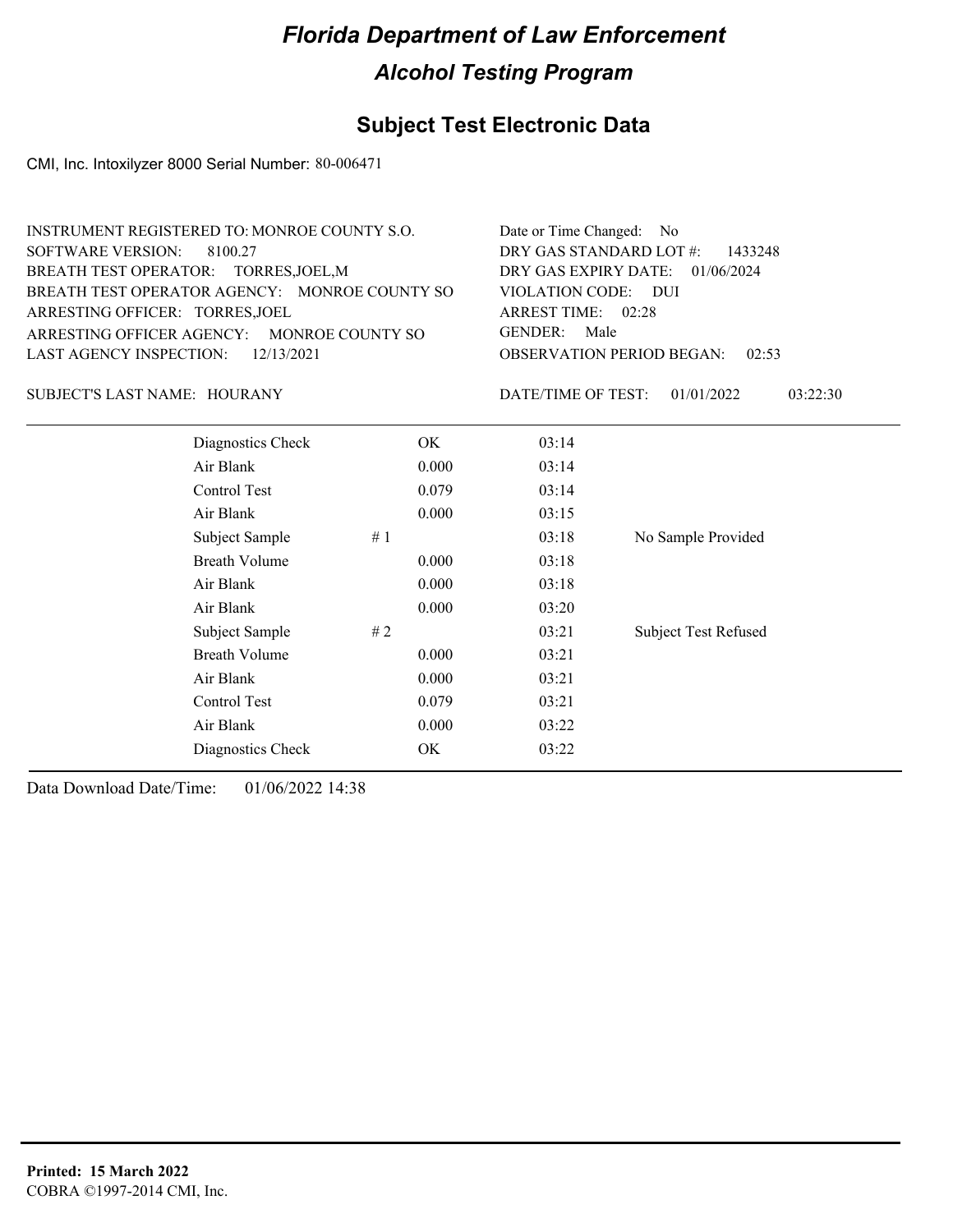## **Subject Test Electronic Data**

CMI, Inc. Intoxilyzer 8000 Serial Number: 80-006471

| INSTRUMENT REGISTERED TO: MONROE COUNTY S.O.  | Date or Time Changed: No               |
|-----------------------------------------------|----------------------------------------|
| SOFTWARE VERSION: 8100.27                     | DRY GAS STANDARD LOT #: 1433248        |
| BREATH TEST OPERATOR: TORRES, JOEL, M         | DRY GAS EXPIRY DATE: $01/06/2024$      |
| BREATH TEST OPERATOR AGENCY: MONROE COUNTY SO | VIOLATION CODE: DUI                    |
| ARRESTING OFFICER: TORRES, JOEL               | ARREST TIME: $01:41$                   |
| ARRESTING OFFICER AGENCY: MONROE COUNTY SO    | GENDER: Female                         |
| LAST AGENCY INSPECTION: 12/13/2021            | <b>OBSERVATION PERIOD BEGAN:</b> 02:01 |
|                                               |                                        |

SUBJECT'S LAST NAME: MILLER DATE/TIME OF TEST:

DATE/TIME OF TEST: 01/02/2022 02:30:35

| Diagnostics Check    |    | OK    | 02:22 |                             |
|----------------------|----|-------|-------|-----------------------------|
| Air Blank            |    | 0.000 | 02:22 |                             |
| Control Test         |    | 0.079 | 02:22 |                             |
| Air Blank            |    | 0.000 | 02:23 |                             |
| Subject Sample       | #1 |       | 02:26 | No Sample Provided          |
| <b>Breath Volume</b> |    | 0.000 | 02:26 |                             |
| Air Blank            |    | 0.000 | 02:26 |                             |
| Air Blank            |    | 0.000 | 02:28 |                             |
| Subject Sample       | #2 |       | 02:29 | <b>Subject Test Refused</b> |
| <b>Breath Volume</b> |    | 0.000 | 02:29 |                             |
| Air Blank            |    | 0.000 | 02:29 |                             |
| Control Test         |    | 0.080 | 02:29 |                             |
| Air Blank            |    | 0.000 | 02:30 |                             |
| Diagnostics Check    |    | OK    | 02:30 |                             |
|                      |    |       |       |                             |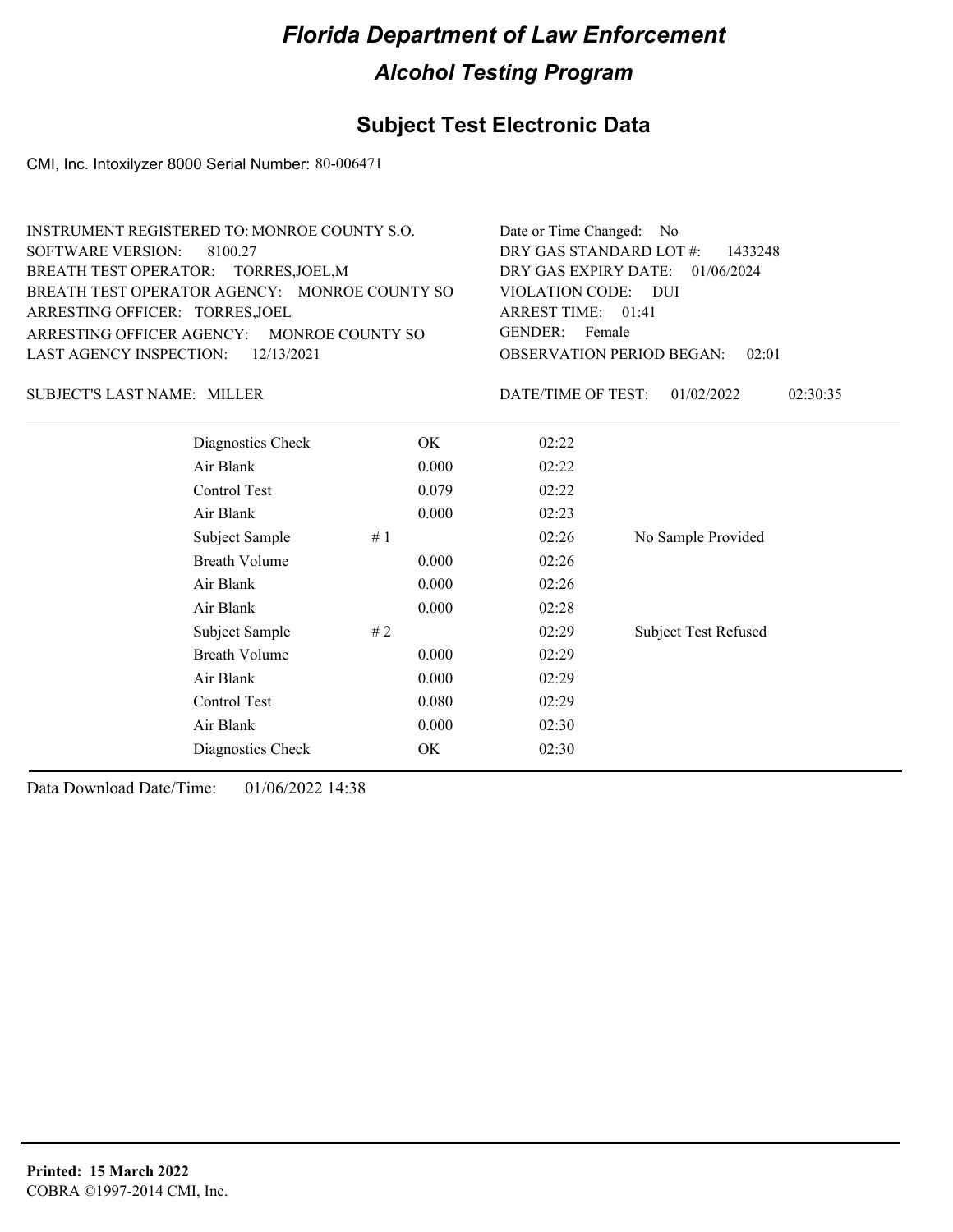## **Subject Test Electronic Data**

CMI, Inc. Intoxilyzer 8000 Serial Number: 80-006471

| INSTRUMENT REGISTERED TO: MONROE COUNTY S.O.  | Date or Time Changed: No               |
|-----------------------------------------------|----------------------------------------|
| SOFTWARE VERSION: 8100.27                     | DRY GAS STANDARD LOT #: 1433248        |
| BREATH TEST OPERATOR: MORENO, JORGE,          | DRY GAS EXPIRY DATE: $01/06/2024$      |
| BREATH TEST OPERATOR AGENCY: MONROE COUNTY SO | VIOLATION CODE: DUI                    |
| ARRESTING OFFICER: DOMINGUEZ, OSCAR           | ARREST TIME: $22:26$                   |
| ARRESTING OFFICER AGENCY: MONROE COUNTY SO    | GENDER: Male                           |
| LAST AGENCY INSPECTION: 12/13/2021            | <b>OBSERVATION PERIOD BEGAN:</b> 23:09 |
|                                               |                                        |

SUBJECT'S LAST NAME: BARBEL DATE/TIME OF TEST:

DATE/TIME OF TEST: 01/05/2022 23:36:32

| Diagnostics Check    |    | OK    | 23:29 |
|----------------------|----|-------|-------|
| Air Blank            |    | 0.000 | 23:30 |
| Control Test         |    | 0.079 | 23:30 |
| Air Blank            |    | 0.000 | 23:30 |
| Subject Sample       | #1 | 0.183 | 23:32 |
| <b>Breath Volume</b> |    | 1.992 | 23:32 |
| Air Blank            |    | 0.000 | 23:32 |
| Air Blank            |    | 0.000 | 23:34 |
| Subject Sample       | #2 | 0.187 | 23:34 |
| <b>Breath Volume</b> |    | 1.550 | 23:34 |
| Air Blank            |    | 0.000 | 23:35 |
| Control Test         |    | 0.079 | 23:35 |
| Air Blank            |    | 0.000 | 23:36 |
| Diagnostics Check    |    | OK    | 23:36 |
|                      |    |       |       |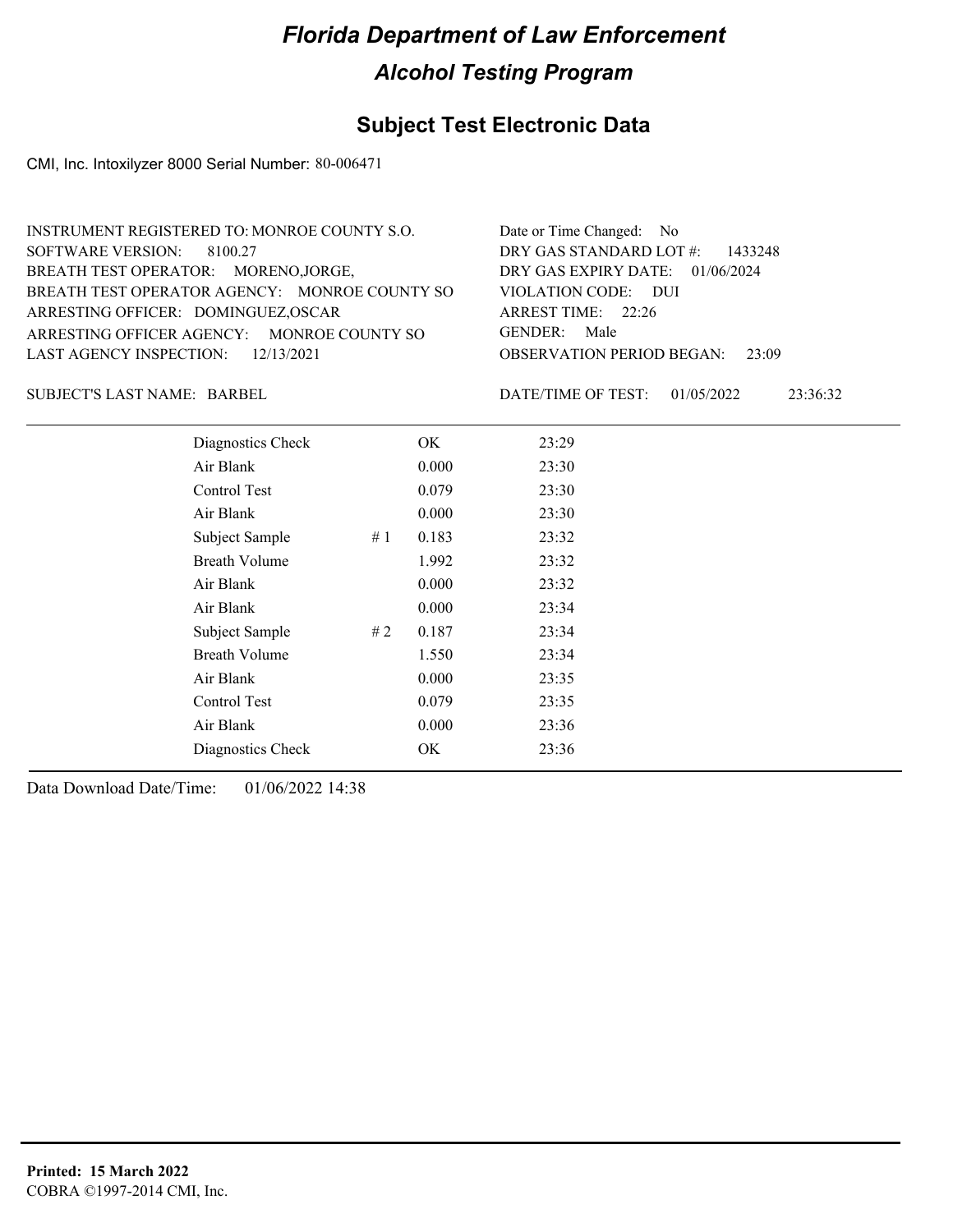### **Subject Test Electronic Data**

CMI, Inc. Intoxilyzer 8000 Serial Number: 80-006471

| <b>INSTRUMENT REGISTERED TO: MONROE COUNTY S.O.</b> |                                    | Date or Time Changed: No                                     |                             |  |  |
|-----------------------------------------------------|------------------------------------|--------------------------------------------------------------|-----------------------------|--|--|
| <b>SOFTWARE VERSION:</b><br>8100.27                 | DRY GAS STANDARD LOT #:<br>1433248 |                                                              |                             |  |  |
| BREATH TEST OPERATOR: HANNA, WARDELL, P             |                                    | DRY GAS EXPIRY DATE:<br>01/06/2024                           |                             |  |  |
| BREATH TEST OPERATOR AGENCY: MONROE COUNTY SO       |                                    | VIOLATION CODE: DUI<br>ARREST TIME: 22:25<br>GENDER:<br>Male |                             |  |  |
| ARRESTING OFFICER: PORTER,S                         |                                    |                                                              |                             |  |  |
| ARRESTING OFFICER AGENCY: MONROE COUNTY SO          |                                    |                                                              |                             |  |  |
| <b>LAST AGENCY INSPECTION:</b><br>01/06/2022        |                                    | <b>OBSERVATION PERIOD BEGAN:</b><br>23:22                    |                             |  |  |
|                                                     |                                    |                                                              |                             |  |  |
| SUBJECT'S LAST NAME: BARRY                          |                                    | DATE/TIME OF TEST:                                           | 01/11/2022<br>23:45:20      |  |  |
|                                                     |                                    |                                                              |                             |  |  |
| Diagnostics Check                                   | OK.                                | 23:42                                                        |                             |  |  |
| Air Blank                                           | 0.000                              | 23:42                                                        |                             |  |  |
| Control Test                                        | 0.079                              | 23:43                                                        |                             |  |  |
| Air Blank                                           | 0.000                              | 23:43                                                        |                             |  |  |
| Subject Sample                                      | #1                                 | 23:43                                                        | <b>Subject Test Refused</b> |  |  |
| Breath Volume                                       | 0.000                              | 23:43                                                        |                             |  |  |

Air Blank 0.000 23:44 Control Test 0.080 23:44 Air Blank 0.000 23:45 Diagnostics Check OK 23:45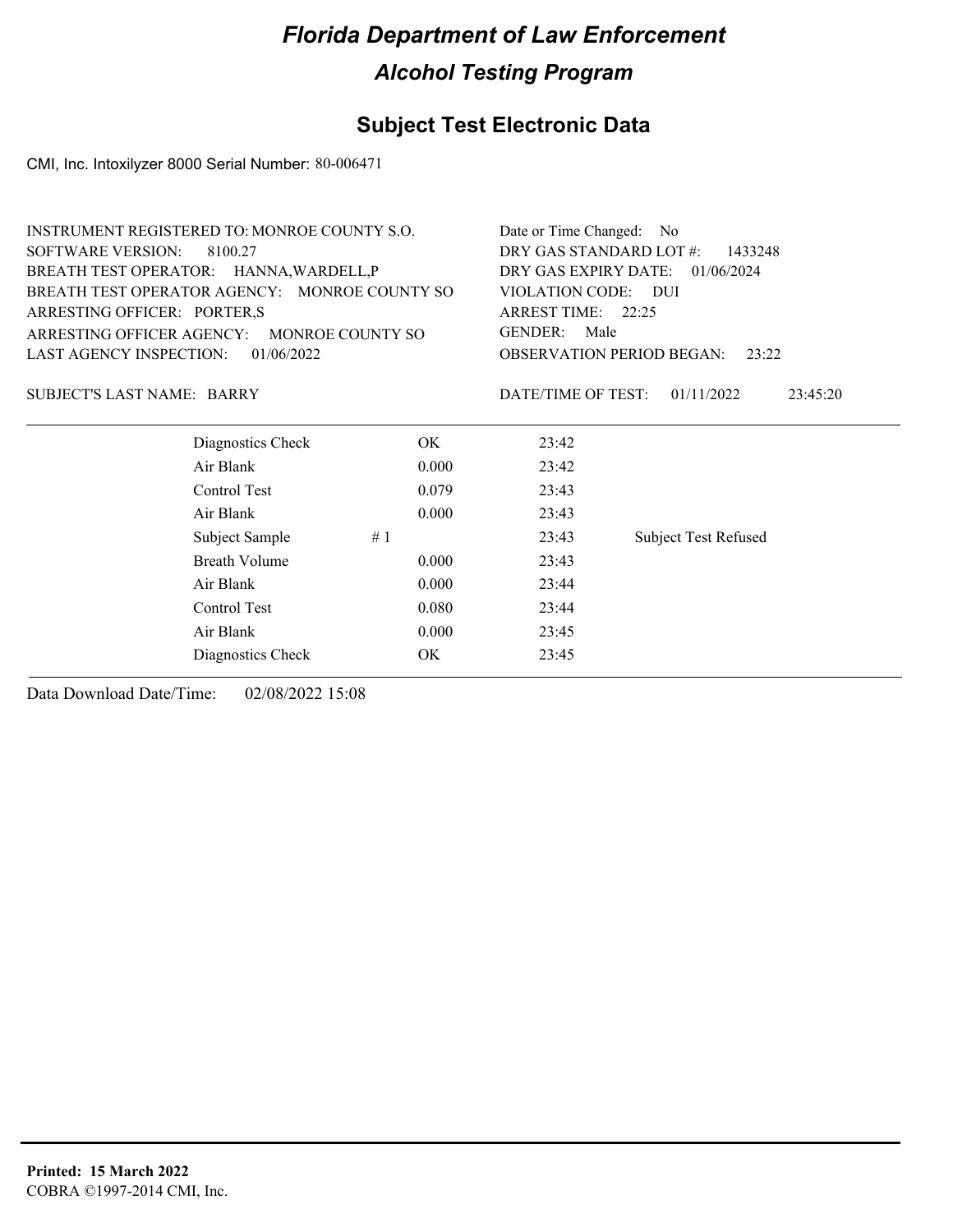### **Subject Test Electronic Data**

CMI, Inc. Intoxilyzer 8000 Serial Number: 80-006471

| INSTRUMENT REGISTERED TO: MONROE COUNTY S.O.  | Date or Time Changed: No               |
|-----------------------------------------------|----------------------------------------|
| SOFTWARE VERSION: 8100.27                     | DRY GAS STANDARD LOT $\#$ : 1433248    |
| BREATH TEST OPERATOR: MORALES, VICTOR, M      | DRY GAS EXPIRY DATE: $01/06/2024$      |
| BREATH TEST OPERATOR AGENCY: MONROE COUNTY SO | VIOLATION CODE: DUI                    |
| ARRESTING OFFICER: MORALES, VICTOR            | ARREST TIME: $07:11$                   |
| ARRESTING OFFICER AGENCY: MONROE COUNTY SO    | GENDER: Male                           |
| LAST AGENCY INSPECTION: $01/06/2022$          | <b>OBSERVATION PERIOD BEGAN: 07:40</b> |
|                                               |                                        |
|                                               |                                        |

SUBJECT'S LAST NAME: MAXWELL DATE/TIME OF TEST:

DATE/TIME OF TEST: 01/13/2022 08:03:33

| Diagnostics Check |    | OK.   | 08:00 |                             |
|-------------------|----|-------|-------|-----------------------------|
| Air Blank         |    | 0.000 | 08:00 |                             |
| Control Test      |    | 0.078 | 08:01 |                             |
| Air Blank         |    | 0.000 | 08:01 |                             |
| Subject Sample    | #1 |       | 08:02 | <b>Subject Test Refused</b> |
| Breath Volume     |    | 0.000 | 08:02 |                             |
| Air Blank         |    | 0.000 | 08:02 |                             |
| Control Test      |    | 0.078 | 08:02 |                             |
| Air Blank         |    | 0.000 | 08:03 |                             |
| Diagnostics Check |    | OK    | 08:03 |                             |
|                   |    |       |       |                             |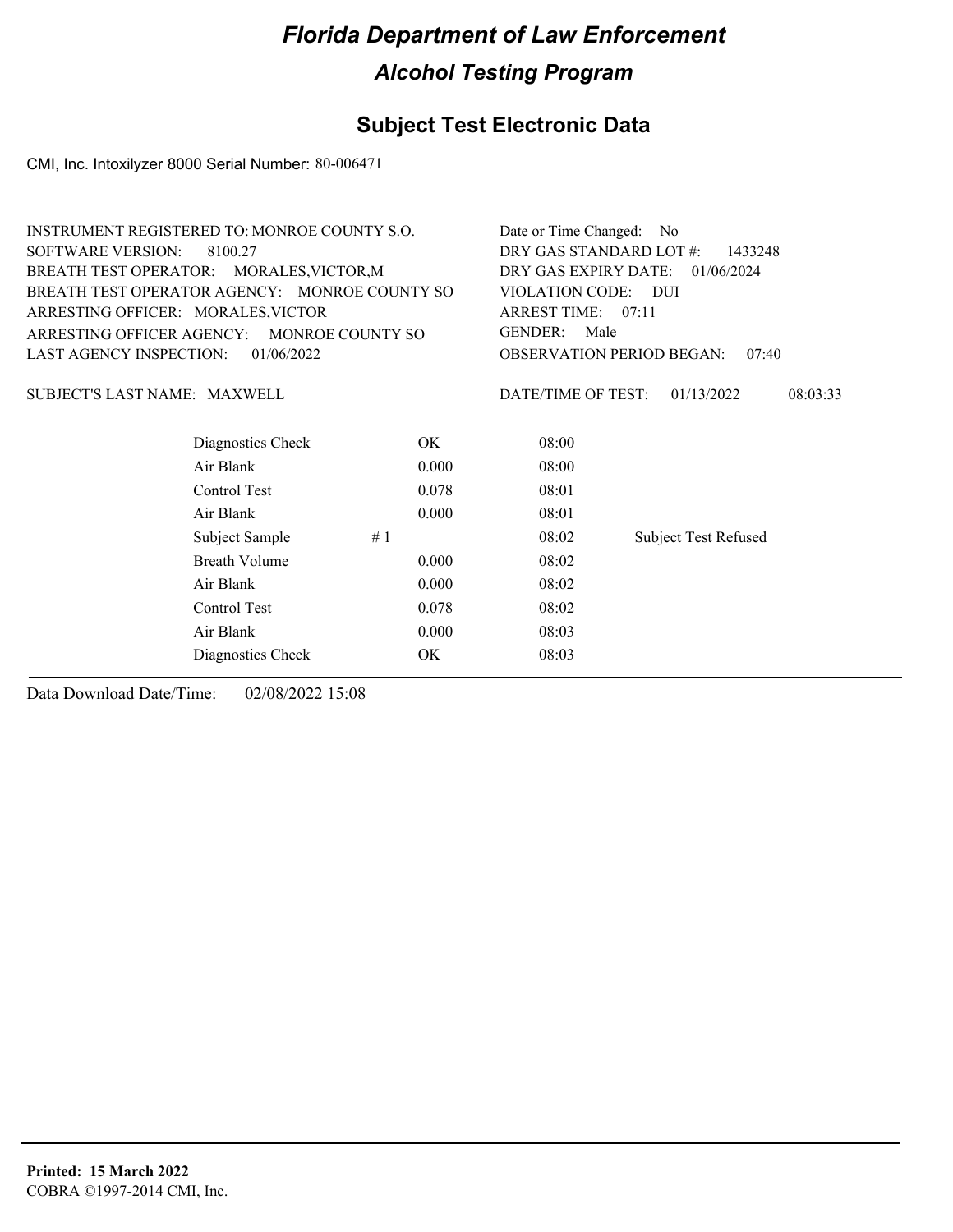### **Subject Test Electronic Data**

CMI, Inc. Intoxilyzer 8000 Serial Number: 80-006471

| <b>INSTRUMENT REGISTERED TO: MONROE COUNTY S.O.</b> | Date or Time Changed: No<br>DRY GAS STANDARD LOT #:<br>1433248<br>DRY GAS EXPIRY DATE: 01/06/2024 |                                              |  |  |
|-----------------------------------------------------|---------------------------------------------------------------------------------------------------|----------------------------------------------|--|--|
| SOFTWARE VERSION:<br>8100.27                        |                                                                                                   |                                              |  |  |
| BREATH TEST OPERATOR: HRADECKY, ALEXANDRIA, N       |                                                                                                   |                                              |  |  |
| BREATH TEST OPERATOR AGENCY: MONROE COUNTY SO       | VIOLATION CODE: DUI<br>ARREST TIME: $06:11$<br>Male<br>GENDER:                                    |                                              |  |  |
| ARRESTING OFFICER: ORNELAS, ANTONIO                 |                                                                                                   |                                              |  |  |
| ARRESTING OFFICER AGENCY: MONROE COUNTY SO          |                                                                                                   |                                              |  |  |
| LAST AGENCY INSPECTION: $01/06/2022$                | <b>OBSERVATION PERIOD BEGAN:</b><br>07:00                                                         |                                              |  |  |
| SUBJECT'S LAST NAME: FERNANDEZ                      |                                                                                                   | DATE/TIME OF TEST:<br>01/15/2022<br>07:27:26 |  |  |
| Diagnostics Check                                   | OK.                                                                                               | 07:24                                        |  |  |
| Air Blank                                           | 07:25                                                                                             |                                              |  |  |
| Control Test                                        | 07:25                                                                                             |                                              |  |  |
| Air Blank                                           | 07:25                                                                                             |                                              |  |  |

Subject Sample # 1  $07:26$  Subject Test Refused

Breath Volume 0.000 07:26 Air Blank 0.000 07:26 Control Test 0.079 07:26 Air Blank 0.000 07:27 Diagnostics Check OK 07:27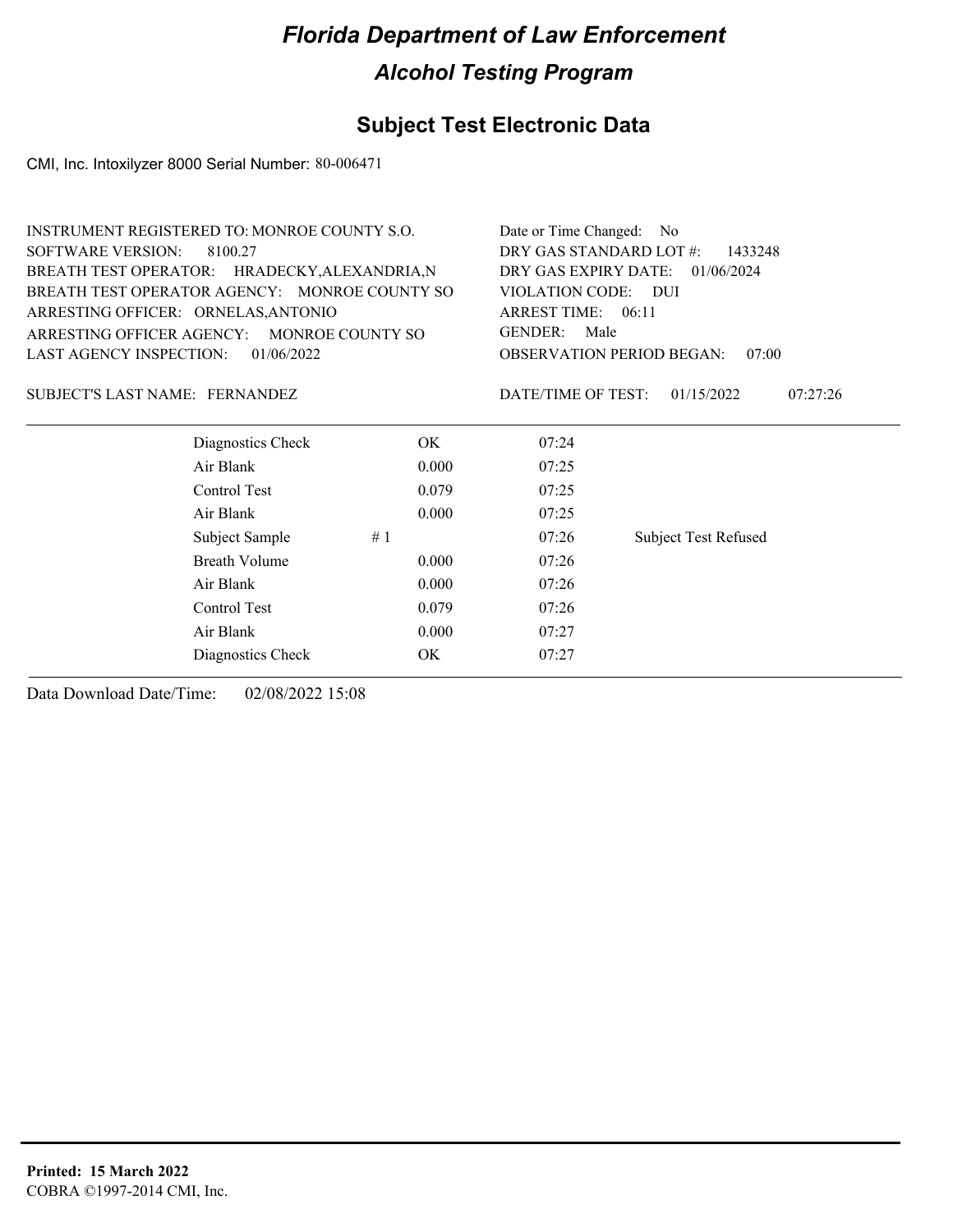## **Subject Test Electronic Data**

CMI, Inc. Intoxilyzer 8000 Serial Number: 80-006471

|                                                                                 | INSTRUMENT REGISTERED TO: MONROE COUNTY S.O. |       |                                      | Date or Time Changed: No    |  |                                |
|---------------------------------------------------------------------------------|----------------------------------------------|-------|--------------------------------------|-----------------------------|--|--------------------------------|
| <b>SOFTWARE VERSION:</b>                                                        | 8100.27                                      |       | DRY GAS STANDARD LOT #:              | 1433248                     |  |                                |
| BREATH TEST OPERATOR: PEARSON, WAYMAN, J                                        |                                              |       | DRY GAS EXPIRY DATE: 01/06/2024      |                             |  |                                |
| BREATH TEST OPERATOR AGENCY: FFWCC (SOUTH A)                                    |                                              |       | VIOLATION CODE: DUI                  |                             |  |                                |
| ARRESTING OFFICER: PEARSON, WAYMAN<br>ARRESTING OFFICER AGENCY: FFWCC (SOUTH A) |                                              |       | ARREST TIME: 21:14<br>GENDER: Female |                             |  |                                |
|                                                                                 |                                              |       |                                      |                             |  | <b>LAST AGENCY INSPECTION:</b> |
| SUBJECT'S LAST NAME: SEVILLA                                                    |                                              |       | DATE/TIME OF TEST:                   | 01/21/2022<br>22:40:34      |  |                                |
|                                                                                 | Diagnostics Check                            | OK.   | 22:37                                |                             |  |                                |
| Air Blank                                                                       |                                              | 0.000 | 22:37                                |                             |  |                                |
|                                                                                 | Control Test                                 | 0.080 | 22:37                                |                             |  |                                |
| Air Blank                                                                       |                                              | 0.000 | 22:38                                |                             |  |                                |
|                                                                                 | Subject Sample                               | #1    | 22:39                                | <b>Subject Test Refused</b> |  |                                |
|                                                                                 | <b>Breath Volume</b>                         | 0.000 | 22:39                                |                             |  |                                |
| Air Blank                                                                       |                                              | 0.000 | 22:39                                |                             |  |                                |
|                                                                                 | Control Test                                 | 0.079 | 22:39                                |                             |  |                                |
| Air Blank                                                                       |                                              | 0.000 | 22:40                                |                             |  |                                |
|                                                                                 | Diagnostics Check                            | OK.   | 22:40                                |                             |  |                                |
|                                                                                 |                                              |       |                                      |                             |  |                                |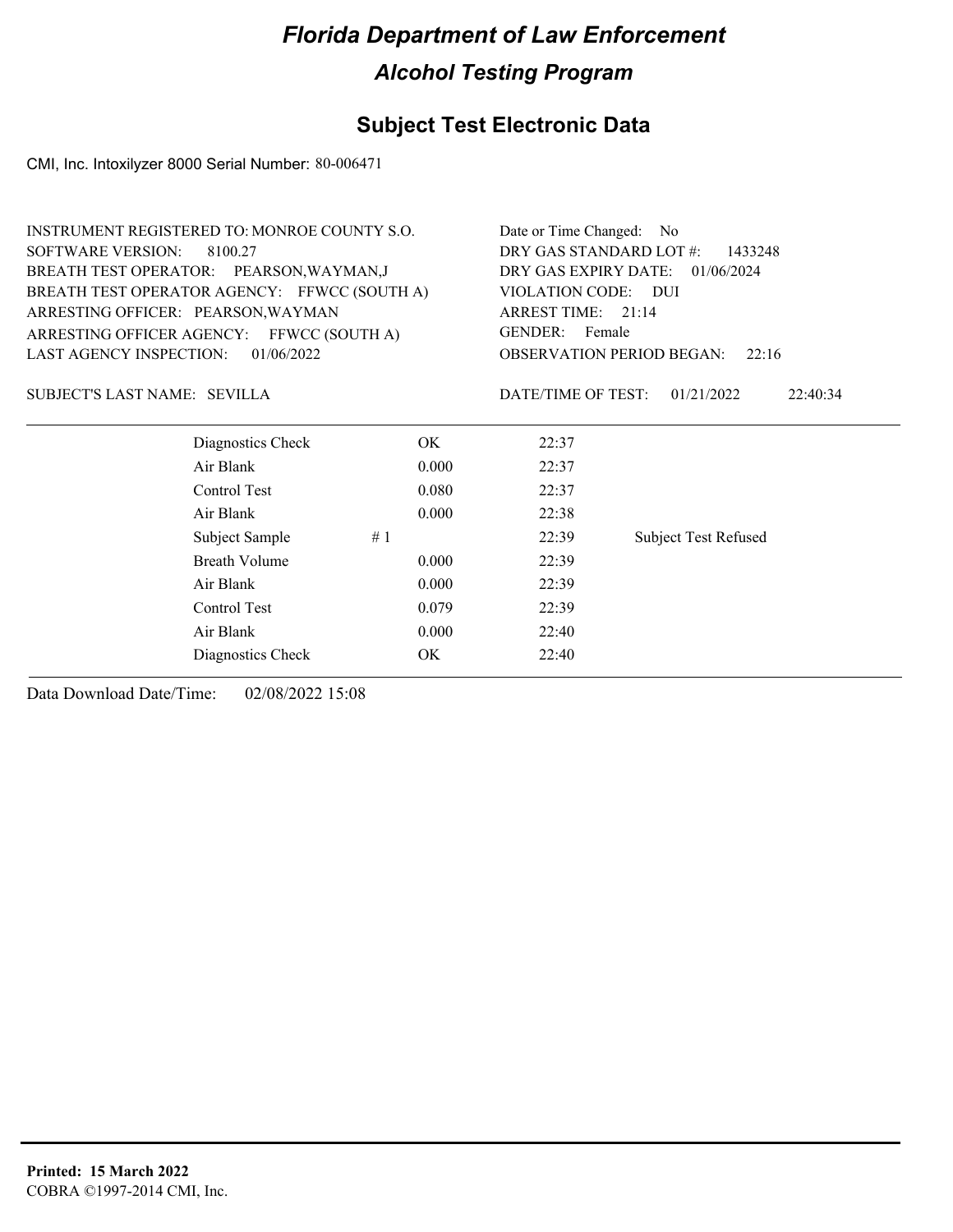## **Subject Test Electronic Data**

CMI, Inc. Intoxilyzer 8000 Serial Number: 80-006471

| Date or Time Changed: No               |
|----------------------------------------|
| DRY GAS STANDARD LOT $\#$ : 1433248    |
| DRY GAS EXPIRY DATE: 01/06/2024        |
| VIOLATION CODE: DUI                    |
| ARREST TIME: $18:24$                   |
| GENDER: Male                           |
| <b>OBSERVATION PERIOD BEGAN: 18:47</b> |
|                                        |

ABREU SUBJECT'S LAST NAME: DATE/TIME OF TEST:

DATE/TIME OF TEST: 01/22/2022 19:13:49

| Diagnostics Check    |    | OK    | 19:07 |
|----------------------|----|-------|-------|
| Air Blank            |    | 0.000 | 19:08 |
| Control Test         |    | 0.079 | 19:08 |
| Air Blank            |    | 0.000 | 19:08 |
| Subject Sample       | #1 | 0.121 | 19:09 |
| <b>Breath Volume</b> |    | 2.074 | 19:09 |
| Air Blank            |    | 0.000 | 19:10 |
| Air Blank            |    | 0.000 | 19:11 |
| Subject Sample       | #2 | 0.111 | 19:12 |
| <b>Breath Volume</b> |    | 1.257 | 19:12 |
| Air Blank            |    | 0.000 | 19:12 |
| Control Test         |    | 0.079 | 19:13 |
| Air Blank            |    | 0.000 | 19:13 |
| Diagnostics Check    |    | OK    | 19:13 |
|                      |    |       |       |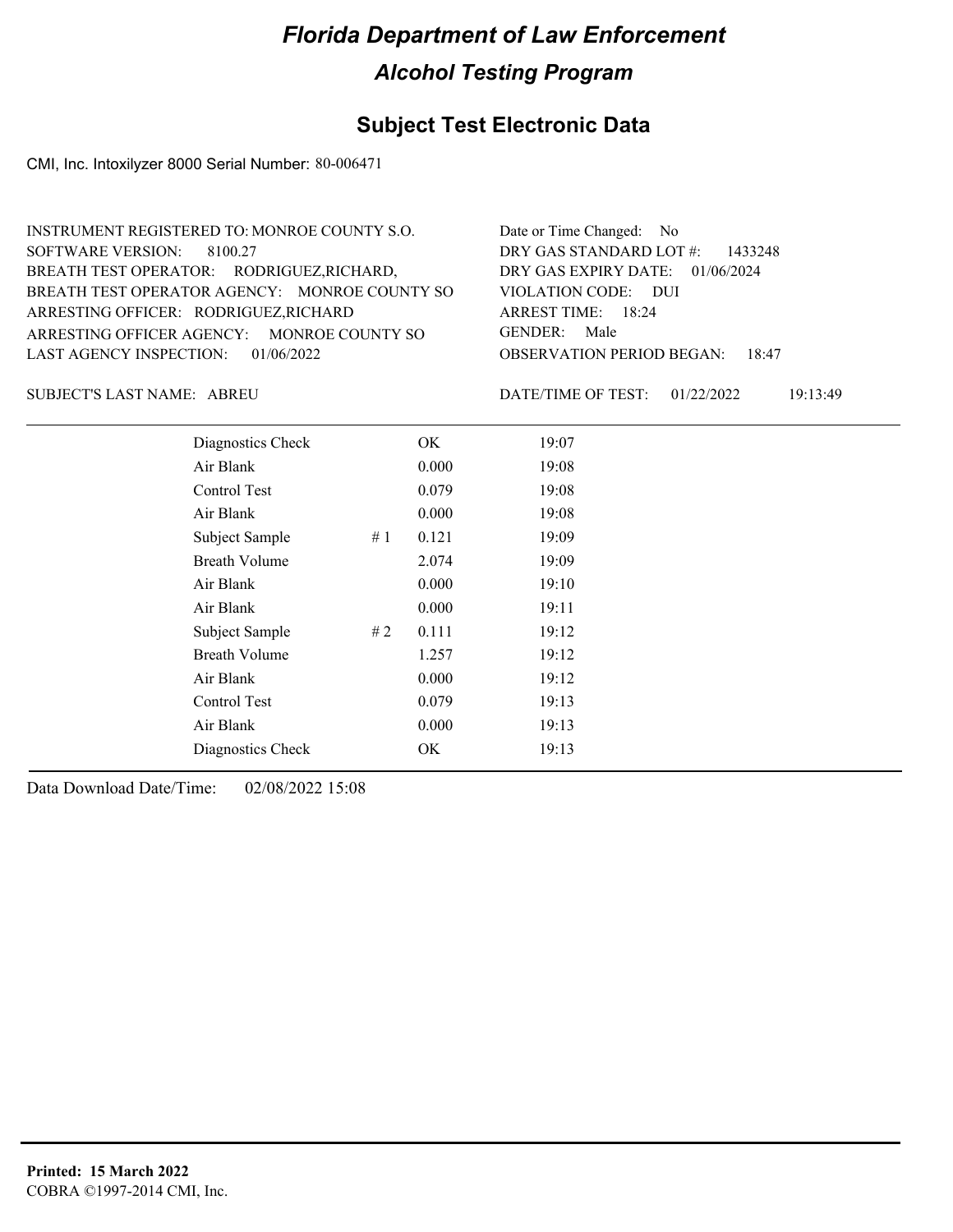### **Subject Test Electronic Data**

CMI, Inc. Intoxilyzer 8000 Serial Number: 80-006471

| INSTRUMENT REGISTERED TO: MONROE COUNTY S.O.  | Date or Time Changed: No               |
|-----------------------------------------------|----------------------------------------|
| SOFTWARE VERSION: 8100.27                     | DRY GAS STANDARD LOT $#$ : 1433248     |
| BREATH TEST OPERATOR: MILLER, JAMIE, A        | DRY GAS EXPIRY DATE: $01/06/2024$      |
| BREATH TEST OPERATOR AGENCY: MONROE COUNTY SO | VIOLATION CODE: DUI                    |
| ARRESTING OFFICER: GUEVARA, MERCEDES          | ARREST TIME: 16:45                     |
| ARRESTING OFFICER AGENCY: MONROE COUNTY SO    | GENDER: Female                         |
| LAST AGENCY INSPECTION: 01/06/2022            | <b>OBSERVATION PERIOD BEGAN: 17:45</b> |
|                                               |                                        |

SUBJECT'S LAST NAME: ADAMS DATE/TIME OF TEST:

DATE/TIME OF TEST: 01/26/2022 18:21:24

| Diagnostics Check    |       | OK    | 18:05 |                   |
|----------------------|-------|-------|-------|-------------------|
| Air Blank            |       | 0.000 | 18:05 |                   |
| Control Test         |       | 0.079 | 18:06 |                   |
| Air Blank            |       | 0.000 | 18:06 |                   |
| Subject Sample       | #1    | 0.227 | 18:09 | Volume Not Met    |
| <b>Breath Volume</b> |       | 0.000 | 18:09 |                   |
| Air Blank            |       | 0.000 | 18:10 |                   |
| Air Blank            |       | 0.000 | 18:12 |                   |
| Subject Sample       | #2    | 0.276 | 18:14 |                   |
| <b>Breath Volume</b> |       | 1.187 | 18:14 |                   |
| Air Blank            |       | 0.000 | 18:15 |                   |
| Air Blank            |       | 0.000 | 18:17 |                   |
| Subject Sample       | # $3$ | 0.256 | 18:20 | Volume Not Met    |
| <b>Breath Volume</b> |       | 0.023 | 18:20 |                   |
| Air Blank            |       |       | 18:20 | <b>RFI</b> Detect |
| Air Blank            |       | 0.000 | 18:21 |                   |
|                      |       |       |       |                   |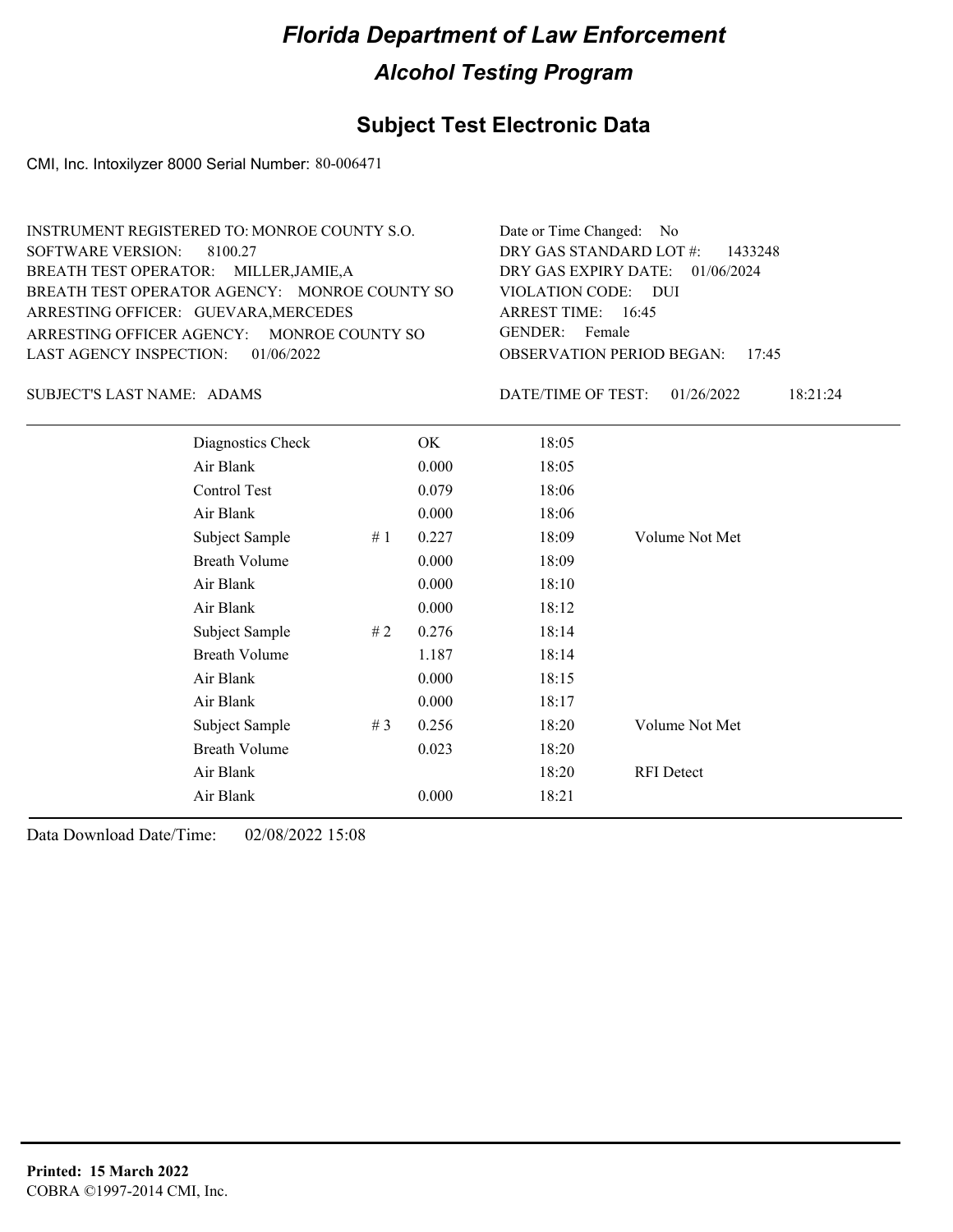## **Subject Test Electronic Data**

CMI, Inc. Intoxilyzer 8000 Serial Number: 80-006471

| INSTRUMENT REGISTERED TO: MONROE COUNTY S.O.  | Date or Time Changed: No               |
|-----------------------------------------------|----------------------------------------|
| SOFTWARE VERSION: 8100.27                     | DRY GAS STANDARD LOT $\#$ : 1433248    |
| BREATH TEST OPERATOR: MILLER, JAMIE, A        | DRY GAS EXPIRY DATE: 01/06/2024        |
| BREATH TEST OPERATOR AGENCY: MONROE COUNTY SO | VIOLATION CODE: DUI                    |
| ARRESTING OFFICER: GUEVARA, MERCEDES          | ARREST TIME: 16:45                     |
| ARRESTING OFFICER AGENCY: MONROE COUNTY SO    | GENDER: Female                         |
| LAST AGENCY INSPECTION: 01/06/2022            | <b>OBSERVATION PERIOD BEGAN: 17:45</b> |

SUBJECT'S LAST NAME: ADAMS DATE/TIME OF TEST:

DATE/TIME OF TEST: 01/26/2022 18:53:53

| Diagnostics Check    |    | OK.   | 18:42 |                |
|----------------------|----|-------|-------|----------------|
| Air Blank            |    | 0.000 | 18:42 |                |
| Control Test         |    | 0.076 | 18:42 |                |
| Air Blank            |    | 0.000 | 18:43 |                |
| Subject Sample       | #1 | 0.264 | 18:46 | Volume Not Met |
| <b>Breath Volume</b> |    | 0.160 | 18:46 |                |
| Air Blank            |    | 0.000 | 18:47 |                |
| Air Blank            |    | 0.000 | 18:48 |                |
| Subject Sample       | #2 | 0.216 | 18:52 | Volume Not Met |
| <b>Breath Volume</b> |    | 0.070 | 18:52 |                |
| Air Blank            |    | 0.000 | 18:52 |                |
| Control Test         |    | 0.075 | 18:53 |                |
| Air Blank            |    | 0.000 | 18:53 |                |
| Diagnostics Check    |    | OK    | 18:53 |                |
|                      |    |       |       |                |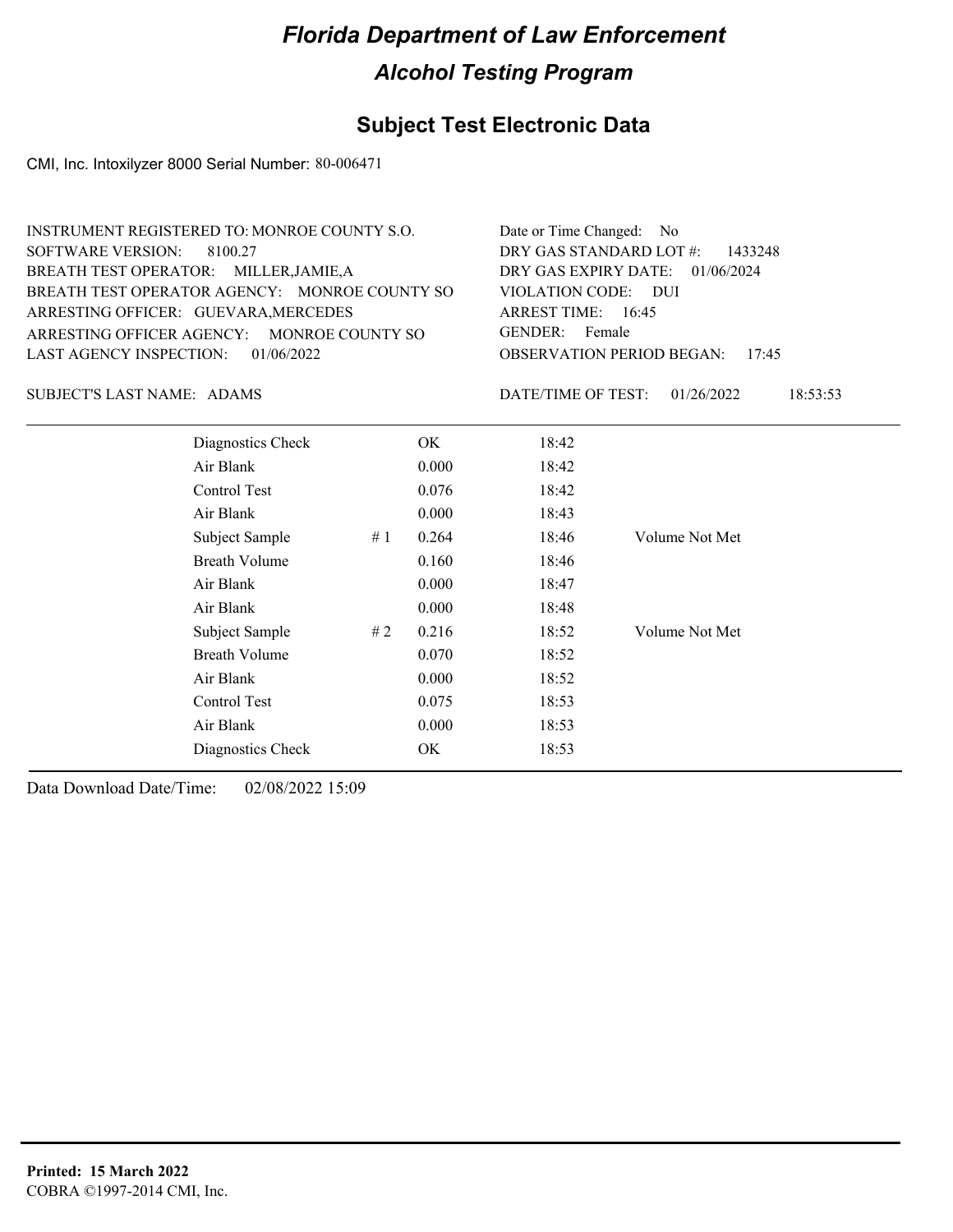## **Subject Test Electronic Data**

CMI, Inc. Intoxilyzer 8000 Serial Number: 80-006471

| INSTRUMENT REGISTERED TO: MONROE COUNTY S.O.  | Date or Time Changed: No               |
|-----------------------------------------------|----------------------------------------|
| SOFTWARE VERSION: 8100.27                     | DRY GAS STANDARD LOT #: 1433248        |
| BREATH TEST OPERATOR: MILLER, JAMIE, A        | DRY GAS EXPIRY DATE: $01/06/2024$      |
| BREATH TEST OPERATOR AGENCY: MONROE COUNTY SO | VIOLATION CODE: DUI                    |
| ARRESTING OFFICER: GUEVARA, MERCEDES          | ARREST TIME: $16:45$                   |
| ARRESTING OFFICER AGENCY: MONROE COUNTY SO    | GENDER: Female                         |
| LAST AGENCY INSPECTION: 01/06/2022            | <b>OBSERVATION PERIOD BEGAN: 17:45</b> |
|                                               |                                        |

SUBJECT'S LAST NAME: ADAMS DATE/TIME OF TEST:

DATE/TIME OF TEST: 01/26/2022 19:12:30

| Diagnostics Check    |    | OK    | 18:56 |                             |
|----------------------|----|-------|-------|-----------------------------|
| Air Blank            |    | 0.000 | 18:56 |                             |
| Control Test         |    | 0.076 | 18:57 |                             |
| Air Blank            |    | 0.000 | 18:57 |                             |
| Subject Sample       | #1 | 0.238 | 19:00 |                             |
| <b>Breath Volume</b> |    | 1.527 | 19:00 |                             |
| Air Blank            |    | 0.000 | 19:01 |                             |
| Air Blank            |    | 0.000 | 19:03 |                             |
| Subject Sample       | #2 | 0.202 | 19:06 | Volume Not Met              |
| <b>Breath Volume</b> |    | 0.101 | 19:06 |                             |
| Air Blank            |    | 0.000 | 19:07 |                             |
| Air Blank            |    | 0.000 | 19:08 |                             |
| Subject Sample       | #3 |       | 19:10 | <b>Subject Test Refused</b> |
| <b>Breath Volume</b> |    | 0.179 | 19:10 |                             |
| Air Blank            |    | 0.000 | 19:11 |                             |
| Control Test         |    | 0.075 | 19:11 |                             |
| Air Blank            |    | 0.000 | 19:12 |                             |
| Diagnostics Check    |    | OK    | 19:12 |                             |
|                      |    |       |       |                             |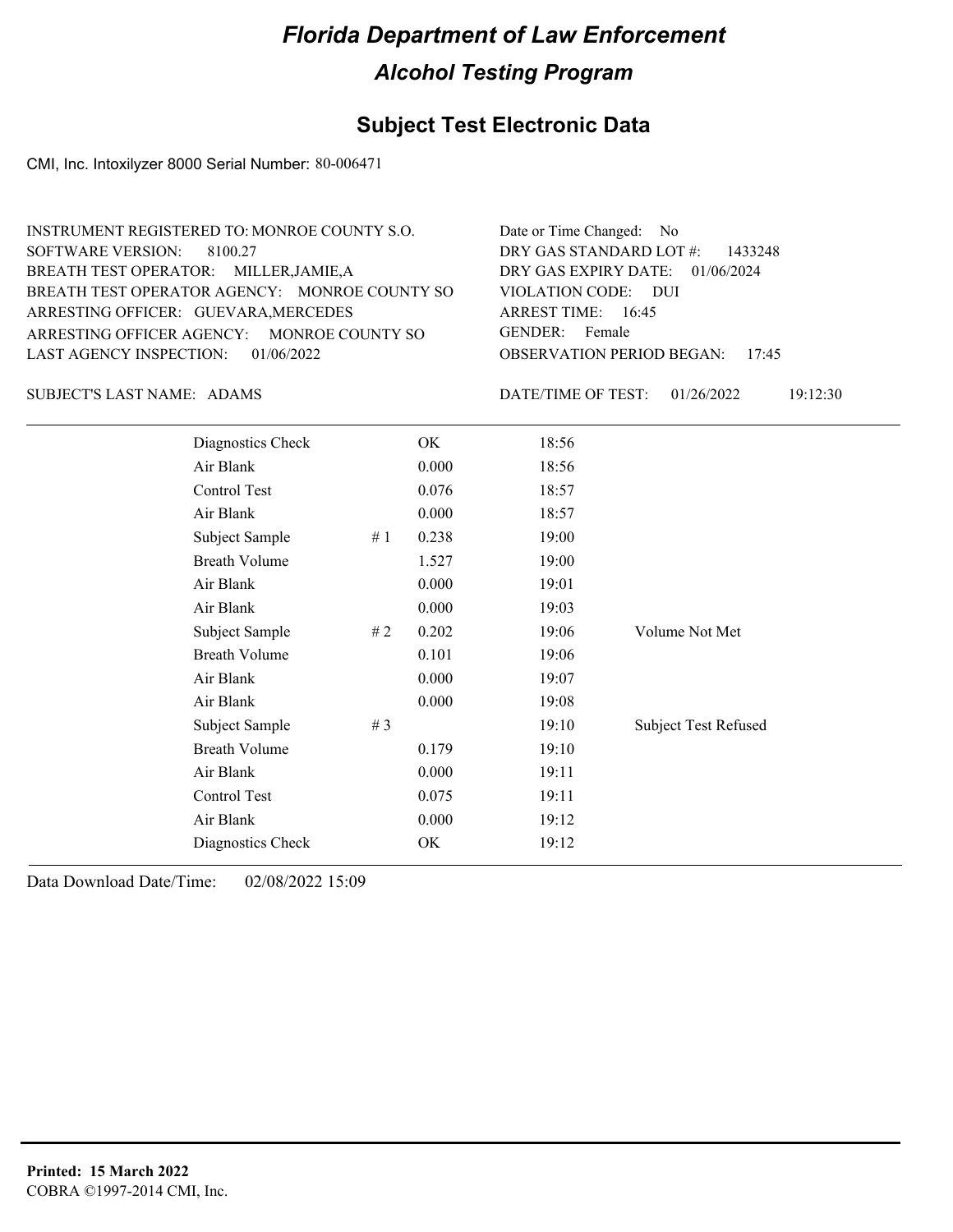### **Subject Test Electronic Data**

CMI, Inc. Intoxilyzer 8000 Serial Number: 80-006471

| INSTRUMENT REGISTERED TO: MONROE COUNTY S.O.  | Date or Time Changed: No               |
|-----------------------------------------------|----------------------------------------|
| SOFTWARE VERSION: 8100.27                     | DRY GAS STANDARD LOT #: 1433248        |
| BREATH TEST OPERATOR: HERNANDEZ, LANCE, P     | DRY GAS EXPIRY DATE: 01/06/2024        |
| BREATH TEST OPERATOR AGENCY: MONROE COUNTY SO | VIOLATION CODE: DUI                    |
| ARRESTING OFFICER: HERNANDEZ, LANCE           | ARREST TIME: 14:42                     |
| ARRESTING OFFICER AGENCY: MONROE COUNTY SO    | GENDER: Female                         |
| LAST AGENCY INSPECTION: $01/06/2022$          | <b>OBSERVATION PERIOD BEGAN: 15:07</b> |
|                                               |                                        |

SUBJECT'S LAST NAME: CLEGG  $\overline{D}$  DATE/TIME OF TEST:

DATE/TIME OF TEST: 01/28/2022 15:43:05

| Diagnostics Check    |    | OK    | 15:28 |                           |
|----------------------|----|-------|-------|---------------------------|
| Air Blank            |    | 0.000 | 15:29 |                           |
| Control Test         |    | 0.079 | 15:29 |                           |
| Air Blank            |    | 0.000 | 15:29 |                           |
| Subject Sample       | #1 | 0.194 | 15:33 | Volume Not Met            |
| <b>Breath Volume</b> |    | 0.414 | 15:33 |                           |
| Air Blank            |    | 0.000 | 15:33 |                           |
| Air Blank            |    | 0.000 | 15:35 |                           |
| Subject Sample       | #2 | 0.215 | 15:38 |                           |
| <b>Breath Volume</b> |    | 1.535 | 15:38 |                           |
| Air Blank            |    | 0.000 | 15:39 |                           |
| Air Blank            |    | 0.000 | 15:40 |                           |
| Subject Sample       | #3 | 0.227 | 15:41 |                           |
| <b>Breath Volume</b> |    | 1.535 | 15:41 |                           |
| Air Blank            |    | 0.000 | 15:42 |                           |
| Control Test         |    | 0.074 | 15:42 | Control Outside Tolerance |
| Air Blank            |    | 0.000 | 15:43 |                           |
|                      |    |       |       |                           |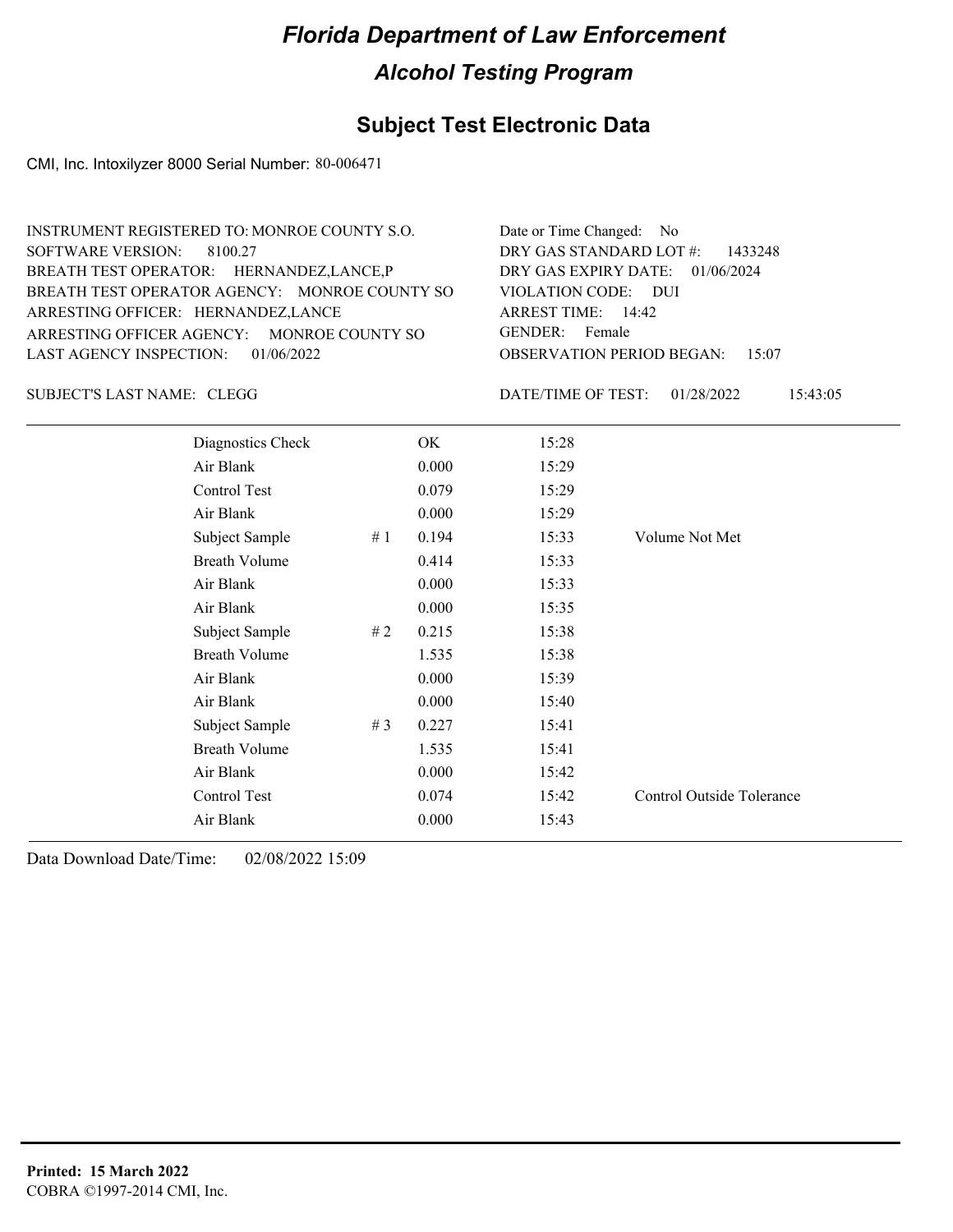### **Subject Test Electronic Data**

CMI, Inc. Intoxilyzer 8000 Serial Number: 80-006471

ARRESTING OFFICER AGENCY: FHP TROOP E GENDER: BREATH TEST OPERATOR AGENCY: FHP TROOP E VIOLATION CODE: SOFTWARE VERSION: ARRESTING OFFICER: WILLIAMS,DAVID BREATH TEST OPERATOR: WILLIAMS,DAVID,E LAST AGENCY INSPECTION: 01/06/2022 8100.27 INSTRUMENT REGISTERED TO: MONROE COUNTY S.O.

OBSERVATION PERIOD BEGAN: 05:54 VIOLATION CODE: DUI 04:28 ARREST TIME: DRY GAS EXPIRY DATE: 01/06/2024 DRY GAS STANDARD LOT #: 1433248 Date or Time Changed: No GENDER: Female

SUBJECT'S LAST NAME: SMITH **Example 2018** DATE/TIME OF TEST:

DATE/TIME OF TEST: 01/30/2022 06:21:25

| Diagnostics Check    |    | OK    | 06:14 |
|----------------------|----|-------|-------|
| Air Blank            |    | 0.000 | 06:15 |
| Control Test         |    | 0.080 | 06:15 |
| Air Blank            |    | 0.000 | 06:15 |
| Subject Sample       | #1 | 0.151 | 06:16 |
| Breath Volume        |    | 1.117 | 06:16 |
| Air Blank            |    | 0.000 | 06:17 |
| Air Blank            |    | 0.000 | 06:19 |
| Subject Sample       | #2 | 0.160 | 06:19 |
| <b>Breath Volume</b> |    | 2.425 | 06:19 |
| Air Blank            |    | 0.000 | 06:20 |
| Control Test         |    | 0.080 | 06:20 |
| Air Blank            |    | 0.000 | 06:21 |
| Diagnostics Check    |    | OK    | 06:21 |
|                      |    |       |       |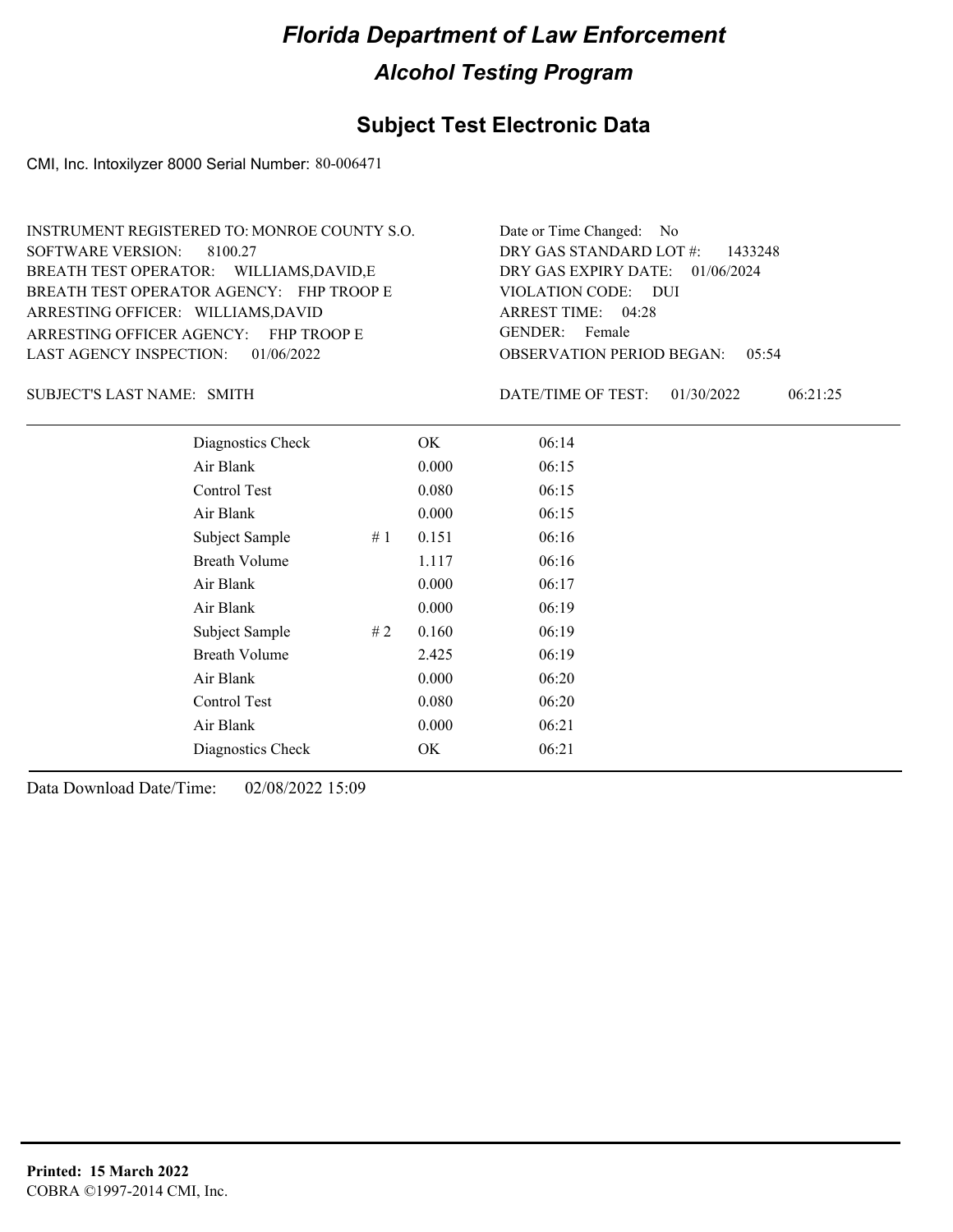## **Subject Test Electronic Data**

CMI, Inc. Intoxilyzer 8000 Serial Number: 80-006475

| INSTRUMENT REGISTERED TO: BROWARD COUNTY SO    |                                           | Date or Time Changed: No           |          |  |  |  |
|------------------------------------------------|-------------------------------------------|------------------------------------|----------|--|--|--|
| SOFTWARE VERSION:<br>8100.27                   |                                           | DRY GAS STANDARD LOT #:<br>1157961 |          |  |  |  |
| BREATH TEST OPERATOR: O'DOR, ROBERT, J         |                                           | DRY GAS EXPIRY DATE: 06/17/2022    |          |  |  |  |
| BREATH TEST OPERATOR AGENCY: Broward County SO | VIOLATION CODE: DUI                       |                                    |          |  |  |  |
| ARRESTING OFFICER: O'DOR, ROBERT               |                                           | ARREST TIME: 22:25                 |          |  |  |  |
| ARRESTING OFFICER AGENCY: Broward County SO    |                                           | GENDER: Male                       |          |  |  |  |
| 01/05/2022<br>LAST AGENCY INSPECTION:          | <b>OBSERVATION PERIOD BEGAN:</b><br>22:32 |                                    |          |  |  |  |
| <b>SUBJECT'S LAST NAME: LOPEZ</b>              | DATE/TIME OF TEST:                        | 01/12/2022                         | 22:56:17 |  |  |  |
| Diagnostics Check                              | OK.                                       | 22:55                              |          |  |  |  |
| Air Blank                                      | 22:55                                     |                                    |          |  |  |  |
| Control Test                                   | 22:55                                     | <b>RFI</b> Detect                  |          |  |  |  |
| Air Blank                                      | 22:56                                     |                                    |          |  |  |  |
|                                                |                                           |                                    |          |  |  |  |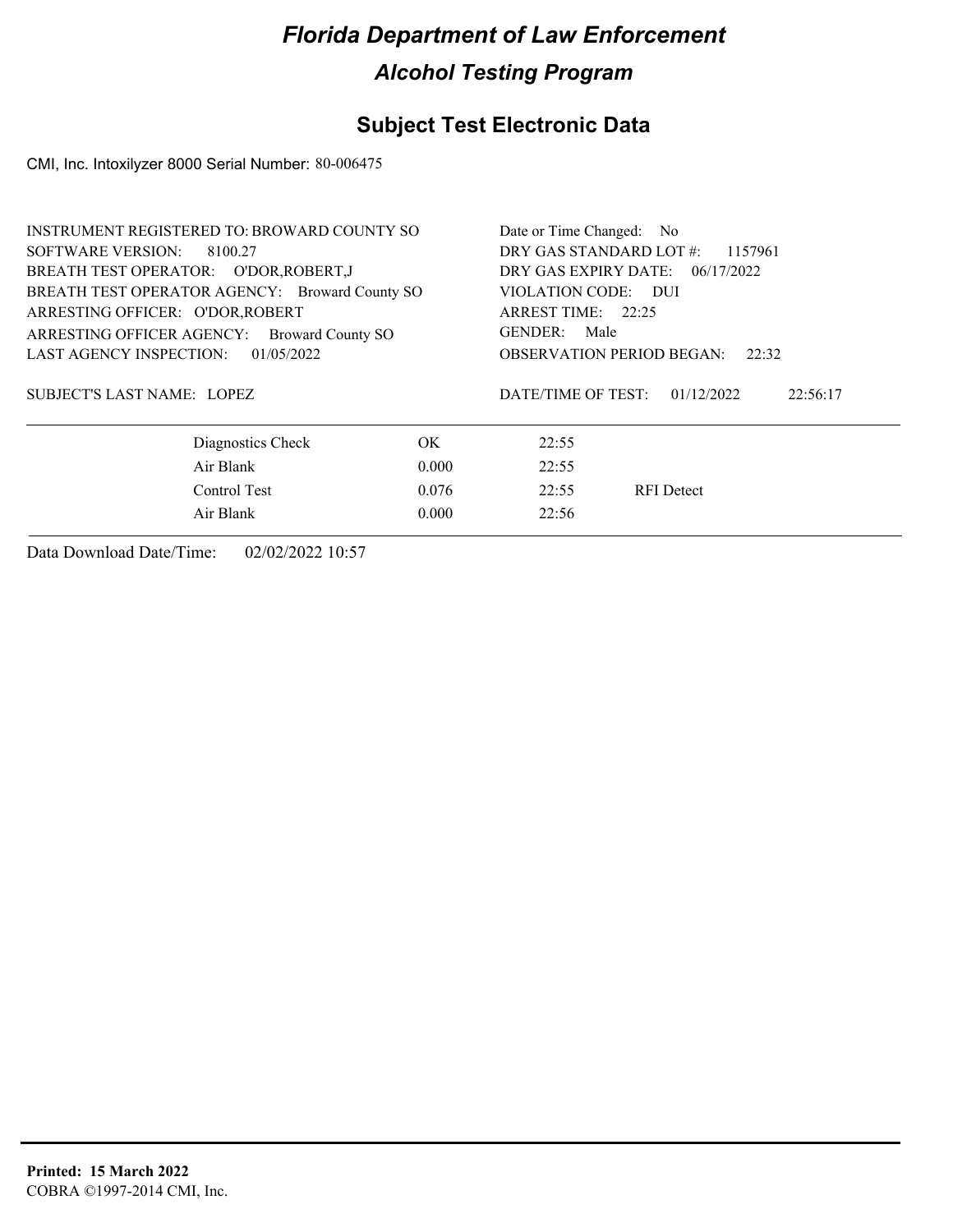## **Subject Test Electronic Data**

CMI, Inc. Intoxilyzer 8000 Serial Number: 80-006475

| <b>INSTRUMENT REGISTERED TO: BROWARD COUNTY SO</b> |                                                |       | Date or Time Changed: No                     |                   |          |  |  |
|----------------------------------------------------|------------------------------------------------|-------|----------------------------------------------|-------------------|----------|--|--|
| <b>SOFTWARE VERSION:</b>                           | 8100.27                                        |       | DRY GAS STANDARD LOT #:<br>1157961           |                   |          |  |  |
|                                                    | BREATH TEST OPERATOR: O'DOR, ROBERT, J         |       | DRY GAS EXPIRY DATE: 06/17/2022              |                   |          |  |  |
|                                                    | BREATH TEST OPERATOR AGENCY: Broward County SO |       | VIOLATION CODE: DUI                          |                   |          |  |  |
| ARRESTING OFFICER: O'DOR, ROBERT                   |                                                |       | ARREST TIME: 22:25<br><b>GENDER:</b><br>Male |                   |          |  |  |
| ARRESTING OFFICER AGENCY:                          | <b>Broward County SO</b>                       |       |                                              |                   |          |  |  |
| <b>LAST AGENCY INSPECTION:</b>                     | 01/05/2022                                     |       | <b>OBSERVATION PERIOD BEGAN:</b><br>22:32    |                   |          |  |  |
| SUBJECT'S LAST NAME: LOPEZ                         |                                                |       | DATE/TIME OF TEST:                           | 01/12/2022        | 23:02:42 |  |  |
|                                                    | Diagnostics Check                              | OK.   | 22:59                                        |                   |          |  |  |
|                                                    | Air Blank                                      | 0.000 | 22:59                                        |                   |          |  |  |
|                                                    | Control Test                                   | 0.076 | 23:00                                        |                   |          |  |  |
|                                                    | Air Blank                                      | 0.000 | 23:00                                        |                   |          |  |  |
|                                                    | Subject Sample                                 | #1    | 23:01                                        | <b>RFI</b> Detect |          |  |  |
|                                                    | Breath Volume                                  | 0.000 | 23:01                                        |                   |          |  |  |
|                                                    | Air Blank                                      | 0.000 | 23:01                                        |                   |          |  |  |
|                                                    | Control Test                                   | 0.078 | 23:01                                        |                   |          |  |  |
|                                                    | Air Blank                                      |       | 23:02                                        | <b>RFI</b> Detect |          |  |  |
|                                                    | Air Blank                                      | 0.000 | 23:02                                        |                   |          |  |  |
|                                                    |                                                |       |                                              |                   |          |  |  |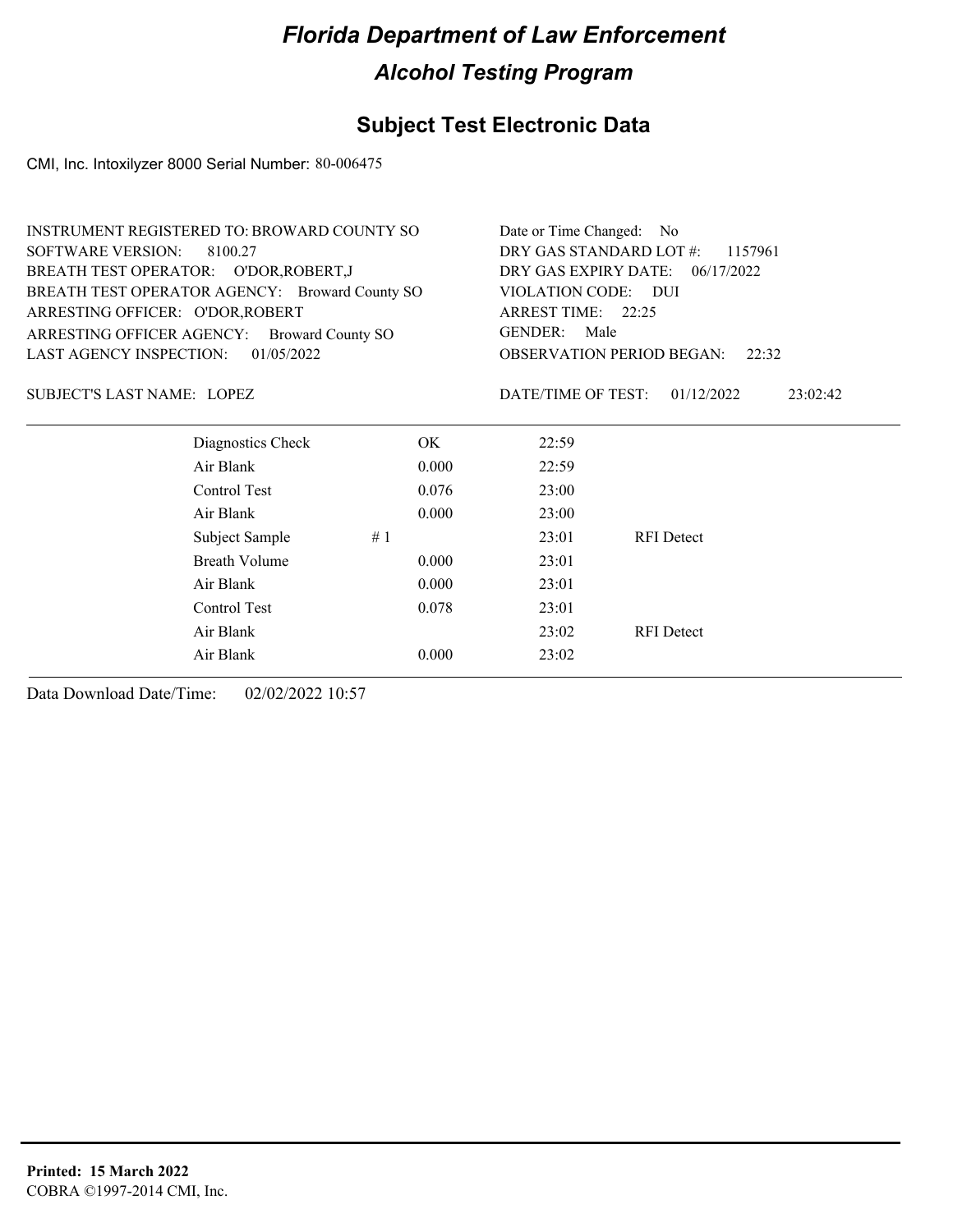## **Subject Test Electronic Data**

CMI, Inc. Intoxilyzer 8000 Serial Number: 80-006475

| INSTRUMENT REGISTERED TO: BROWARD COUNTY SO    | Date or Time Changed: No               |
|------------------------------------------------|----------------------------------------|
| SOFTWARE VERSION: 8100.27                      | DRY GAS STANDARD LOT #: 1157961        |
| BREATH TEST OPERATOR: O'DOR, ROBEERT, J        | DRY GAS EXPIRY DATE: $06/17/2022$      |
| BREATH TEST OPERATOR AGENCY: Broward County SO | VIOLATION CODE: DUI                    |
| ARRESTING OFFICER: O'DOR, ROBERT               | ARREST TIME: 22:25                     |
| ARRESTING OFFICER AGENCY: Broward County SO    | GENDER: Male                           |
| LAST AGENCY INSPECTION: $01/05/2022$           | <b>OBSERVATION PERIOD BEGAN: 22:32</b> |

LOPEZ SUBJECT'S LAST NAME: DATE/TIME OF TEST:

DATE/TIME OF TEST: 01/12/2022 23:18:54

| Diagnostics Check    |       | OK    | 23:08 |
|----------------------|-------|-------|-------|
| Air Blank            |       | 0.000 | 23:08 |
| Control Test         |       | 0.078 | 23:08 |
| Air Blank            |       | 0.000 | 23:09 |
| Subject Sample       | #1    | 0.217 | 23:10 |
| <b>Breath Volume</b> |       | 2.593 | 23:10 |
| Air Blank            |       | 0.000 | 23:11 |
| Air Blank            |       | 0.000 | 23:13 |
| Subject Sample       | #2    | 0.183 | 23:13 |
| <b>Breath Volume</b> |       | 1.480 | 23:13 |
| Air Blank            |       | 0.000 | 23:14 |
| Air Blank            |       | 0.000 | 23:16 |
| Subject Sample       | # $3$ | 0.196 | 23:17 |
| <b>Breath Volume</b> |       | 2.285 | 23:17 |
| Air Blank            |       | 0.000 | 23:17 |
| Control Test         |       | 0.077 | 23:18 |
| Air Blank            |       | 0.000 | 23:18 |
| Diagnostics Check    |       | OK    | 23:18 |
|                      |       |       |       |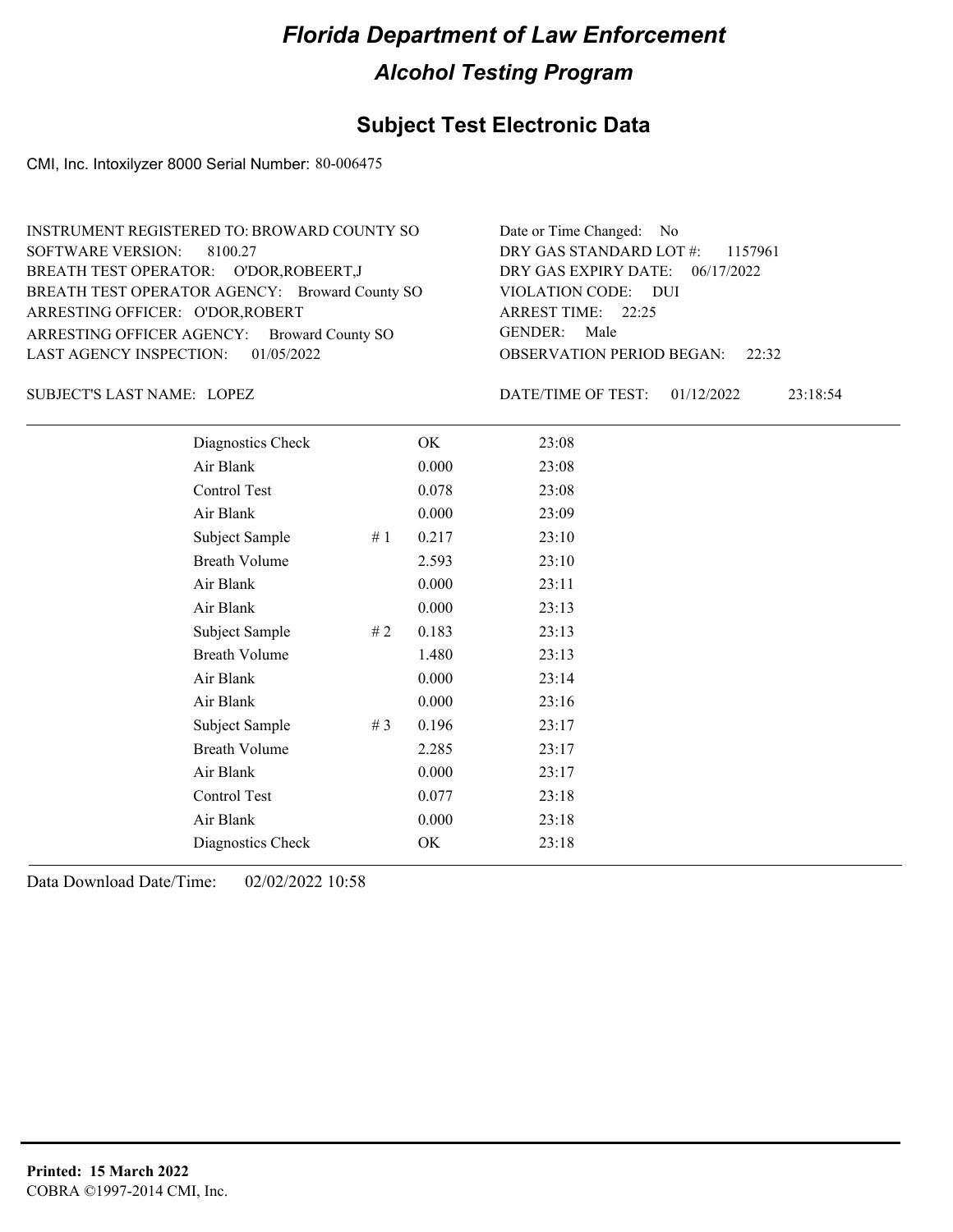## **Subject Test Electronic Data**

CMI, Inc. Intoxilyzer 8000 Serial Number: 80-006475

| INSTRUMENT REGISTERED TO: BROWARD COUNTY SO    | Date or Time Changed: No                     |  |  |  |
|------------------------------------------------|----------------------------------------------|--|--|--|
| SOFTWARE VERSION:<br>8100.27                   | DRY GAS STANDARD LOT #:<br>1157961           |  |  |  |
| BREATH TEST OPERATOR: O'DOR, ROBERT, J         | DRY GAS EXPIRY DATE: $06/17/2022$            |  |  |  |
| BREATH TEST OPERATOR AGENCY: Broward County SO | VIOLATION CODE: DUI                          |  |  |  |
| ARRESTING OFFICER: FACCINI, DAVID              | ARREST TIME: 21:38                           |  |  |  |
| ARRESTING OFFICER AGENCY: Broward County SO    | GENDER: Male                                 |  |  |  |
| LAST AGENCY INSPECTION:<br>01/05/2022          | <b>OBSERVATION PERIOD BEGAN:</b><br>21:40    |  |  |  |
| SUBJECT'S LAST NAME: SANCHEZ                   | DATE/TIME OF TEST:<br>01/22/2022<br>22:01:56 |  |  |  |
| Diagnostics Check<br>OK.                       | 22:01                                        |  |  |  |
| Air Blank                                      | Ambient Fail<br>22:01                        |  |  |  |
| Air Blank<br>0.000                             | 22:01                                        |  |  |  |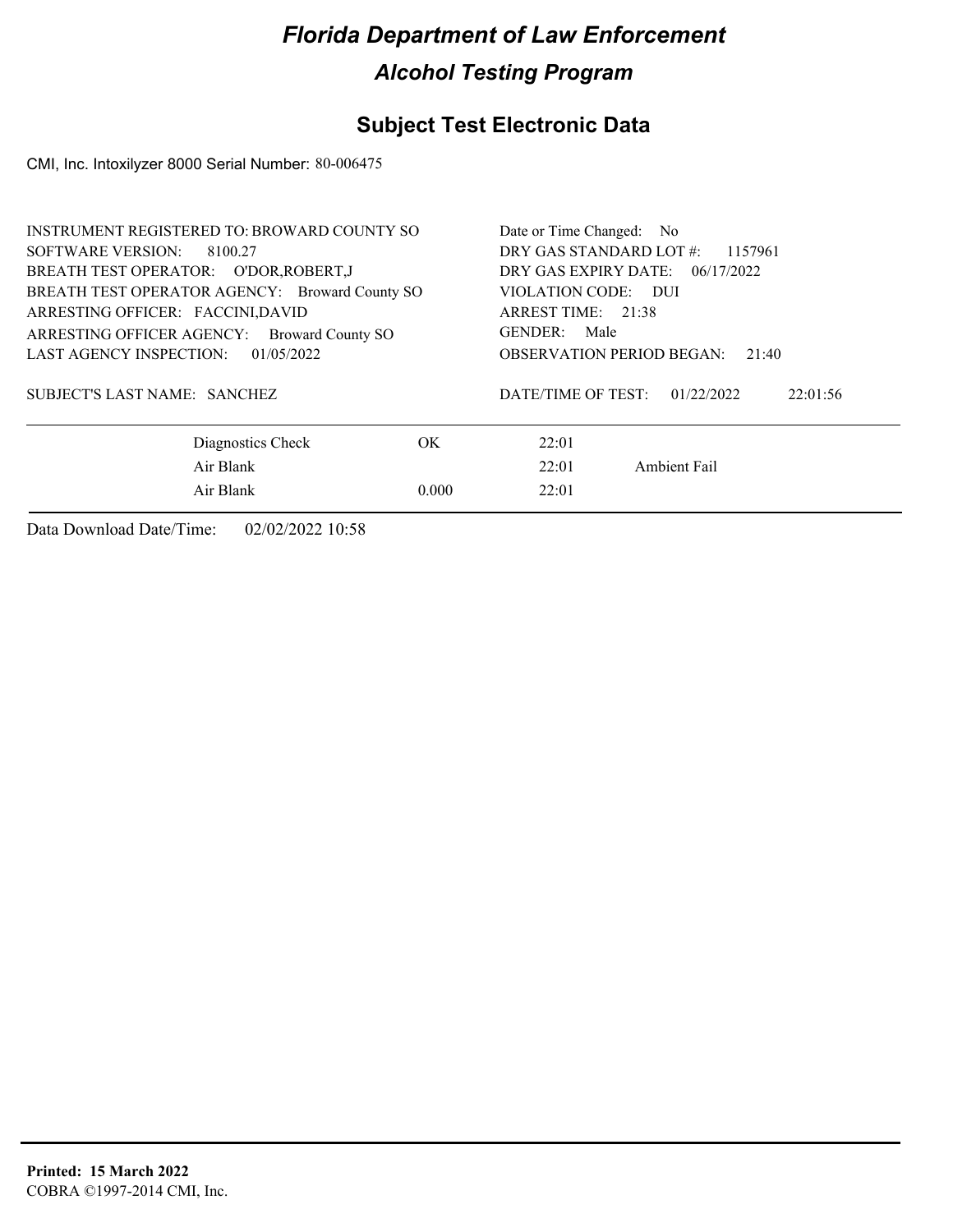## **Subject Test Electronic Data**

CMI, Inc. Intoxilyzer 8000 Serial Number: 80-006475

| <b>INSTRUMENT REGISTERED TO: BROWARD COUNTY SO</b>    |    |                                    | Date or Time Changed: No                     |  |  |  |  |
|-------------------------------------------------------|----|------------------------------------|----------------------------------------------|--|--|--|--|
| <b>SOFTWARE VERSION:</b><br>8100.27                   |    | DRY GAS STANDARD LOT #:<br>1157961 |                                              |  |  |  |  |
| BREATH TEST OPERATOR: O'DOR, ROBERT, J                |    |                                    | DRY GAS EXPIRY DATE: 06/17/2022              |  |  |  |  |
| BREATH TEST OPERATOR AGENCY: Broward County SO        |    |                                    | VIOLATION CODE:<br>- DUI                     |  |  |  |  |
| ARRESTING OFFICER: FACCINI, DAVID                     |    |                                    | ARREST TIME: 21:38                           |  |  |  |  |
| ARRESTING OFFICER AGENCY:<br><b>Broward County SO</b> |    |                                    | GENDER:<br>Male                              |  |  |  |  |
| <b>LAST AGENCY INSPECTION:</b><br>01/05/2022          |    |                                    | <b>OBSERVATION PERIOD BEGAN:</b><br>21:40    |  |  |  |  |
| SUBJECT'S LAST NAME: SAMCHEZ                          |    |                                    | DATE/TIME OF TEST:<br>01/22/2022<br>22:07:02 |  |  |  |  |
| Diagnostics Check                                     |    | OK.                                | 22:03                                        |  |  |  |  |
| Air Blank                                             |    | 0.000                              | 22:04                                        |  |  |  |  |
| Control Test                                          |    | 0.078                              | 22:04                                        |  |  |  |  |
| Air Blank                                             |    | 0.000                              | 22:05                                        |  |  |  |  |
| Subject Sample                                        | #1 | 0.126                              | 22:05                                        |  |  |  |  |
| Breath Volume                                         |    | 2.273                              | 22:05                                        |  |  |  |  |
| Air Blank                                             |    |                                    | 22:06<br>Purge Fail                          |  |  |  |  |
| Air Blank                                             |    | 0.000                              | 22:07                                        |  |  |  |  |
|                                                       |    |                                    |                                              |  |  |  |  |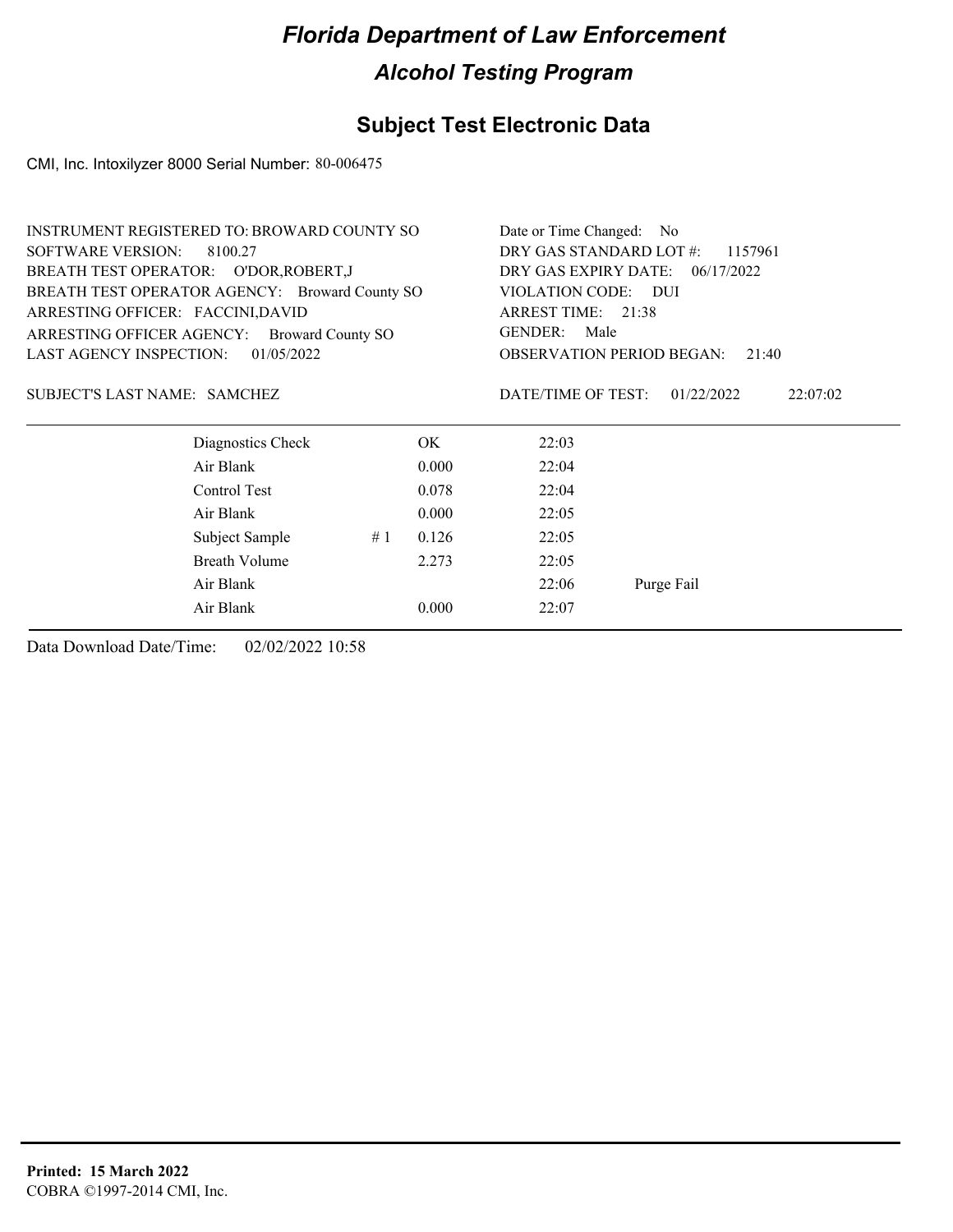### **Subject Test Electronic Data**

CMI, Inc. Intoxilyzer 8000 Serial Number: 80-006475

| Date or Time Changed: No               |
|----------------------------------------|
| DRY GAS STANDARD LOT #: 1157961        |
| DRY GAS EXPIRY DATE: 06/17/2022        |
| VIOLATION CODE: DUI                    |
| ARREST TIME: 01:05                     |
| GENDER: Male                           |
| <b>OBSERVATION PERIOD BEGAN: 01:05</b> |
|                                        |

SUBJECT'S LAST NAME: CLARK DATE/TIME OF TEST:

DATE/TIME OF TEST: 01/23/2022 05:53:52

| Diagnostics Check    |    | OK    | 05:46 |
|----------------------|----|-------|-------|
| Air Blank            |    | 0.000 | 05:47 |
| Control Test         |    | 0.079 | 05:47 |
| Air Blank            |    | 0.000 | 05:48 |
| Subject Sample       | #1 | 0.179 | 05:49 |
| <b>Breath Volume</b> |    | 1.871 | 05:49 |
| Air Blank            |    | 0.000 | 05:50 |
| Air Blank            |    | 0.000 | 05:51 |
| Subject Sample       | #2 | 0.187 | 05:52 |
| <b>Breath Volume</b> |    | 1.277 | 05:52 |
| Air Blank            |    | 0.000 | 05:52 |
| Control Test         |    | 0.077 | 05:53 |
| Air Blank            |    | 0.000 | 05:53 |
| Diagnostics Check    |    | OK    | 05:53 |
|                      |    |       |       |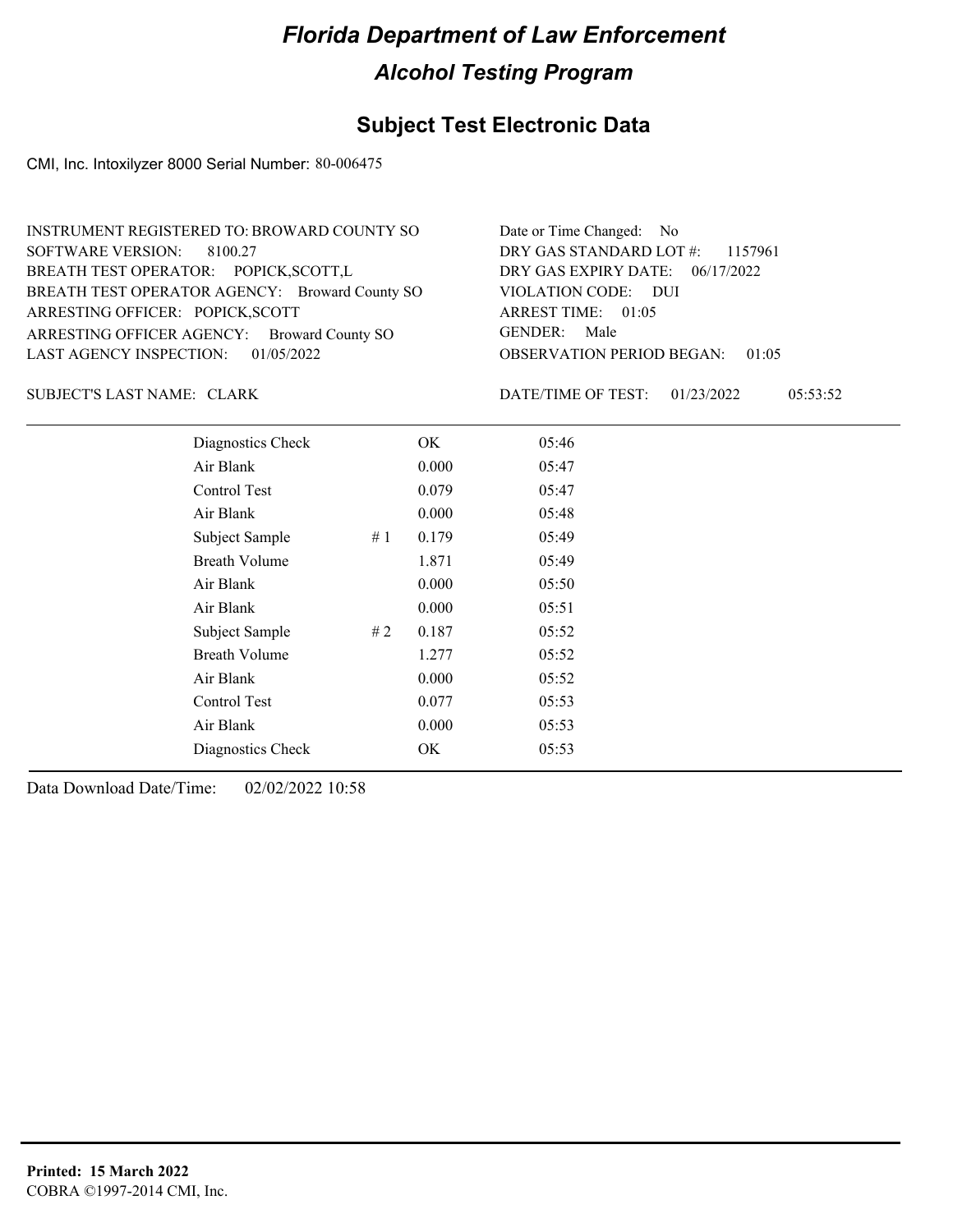## **Subject Test Electronic Data**

CMI, Inc. Intoxilyzer 8000 Serial Number: 80-006477

| INSTRUMENT REGISTERED TO: PALM BEACH CO SO        | Date or Time Changed: No               |
|---------------------------------------------------|----------------------------------------|
| SOFTWARE VERSION: 8100.27                         | DRY GAS STANDARD LOT #: 19021080A2     |
| BREATH TEST OPERATOR: RAGIN, RENEE, M             | DRY GAS EXPIRY DATE: 09/05/2023        |
| BREATH TEST OPERATOR AGENCY: Palm Beach County SO | VIOLATION CODE: DUI                    |
| ARRESTING OFFICER: CISSON, JACKIE                 | ARREST TIME: 02:17                     |
| ARRESTING OFFICER AGENCY: Palm Beach County SO    | GENDER: Male                           |
| LAST AGENCY INSPECTION: 12/09/2021                | <b>OBSERVATION PERIOD BEGAN: 02:29</b> |
|                                                   |                                        |

SUBJECT'S LAST NAME: MORALES ANTUNEZ DATE/TIME OF TEST:

DATE/TIME OF TEST: 01/01/2022 03:07:13

| 03:00<br>Diagnostics Check<br>OK<br>Air Blank<br>03:01<br>0.000<br>Control Test<br>0.079<br>03:01<br>Air Blank<br>0.000<br>03:02<br>03:02<br>Subject Sample<br>0.215<br>#1<br><b>Breath Volume</b><br>1.210<br>03:02<br>Air Blank<br>03:03<br>0.000<br>0.000<br>Air Blank<br>03:05<br>Subject Sample<br>#2<br>0.213<br>03:05<br><b>Breath Volume</b><br>03:05<br>2.027<br>0.000<br>Air Blank<br>03:06<br>Control Test<br>0.079<br>03:06<br>Air Blank<br>0.000<br>03:07 |                   |    |       |
|------------------------------------------------------------------------------------------------------------------------------------------------------------------------------------------------------------------------------------------------------------------------------------------------------------------------------------------------------------------------------------------------------------------------------------------------------------------------|-------------------|----|-------|
|                                                                                                                                                                                                                                                                                                                                                                                                                                                                        |                   |    |       |
|                                                                                                                                                                                                                                                                                                                                                                                                                                                                        |                   |    |       |
|                                                                                                                                                                                                                                                                                                                                                                                                                                                                        |                   |    |       |
|                                                                                                                                                                                                                                                                                                                                                                                                                                                                        |                   |    |       |
|                                                                                                                                                                                                                                                                                                                                                                                                                                                                        |                   |    |       |
|                                                                                                                                                                                                                                                                                                                                                                                                                                                                        |                   |    |       |
|                                                                                                                                                                                                                                                                                                                                                                                                                                                                        |                   |    |       |
|                                                                                                                                                                                                                                                                                                                                                                                                                                                                        |                   |    |       |
|                                                                                                                                                                                                                                                                                                                                                                                                                                                                        |                   |    |       |
|                                                                                                                                                                                                                                                                                                                                                                                                                                                                        |                   |    |       |
|                                                                                                                                                                                                                                                                                                                                                                                                                                                                        |                   |    |       |
|                                                                                                                                                                                                                                                                                                                                                                                                                                                                        |                   |    |       |
|                                                                                                                                                                                                                                                                                                                                                                                                                                                                        |                   |    |       |
|                                                                                                                                                                                                                                                                                                                                                                                                                                                                        | Diagnostics Check | OK | 03:07 |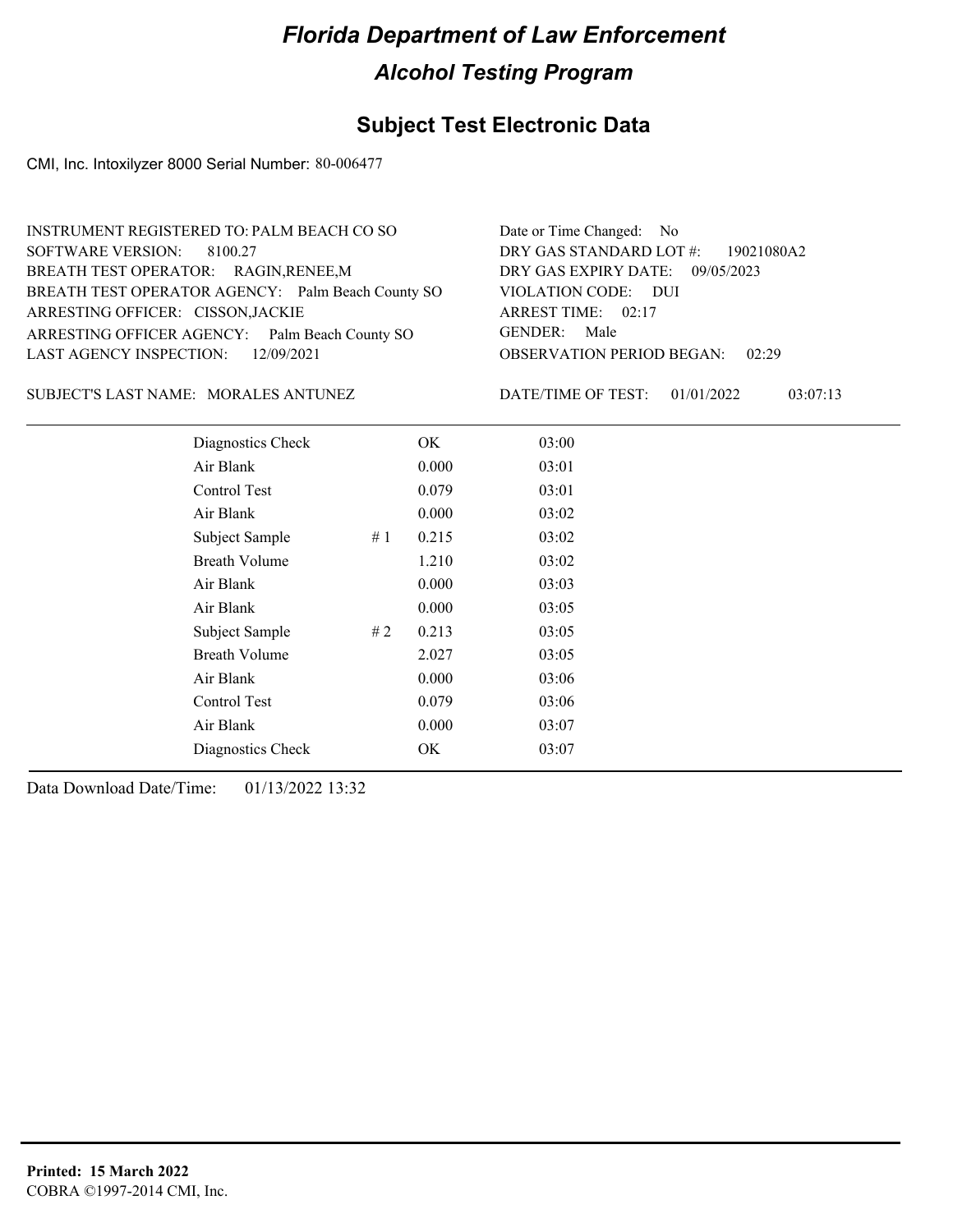### **Subject Test Electronic Data**

CMI, Inc. Intoxilyzer 8000 Serial Number: 80-006477

| INSTRUMENT REGISTERED TO: PALM BEACH CO SO        | Date or Time Changed: No               |
|---------------------------------------------------|----------------------------------------|
| SOFTWARE VERSION: 8100.27                         | DRY GAS STANDARD LOT #: 19021080A2     |
| BREATH TEST OPERATOR: RAGIN, RENEE, M             | DRY GAS EXPIRY DATE: 09/05/2023        |
| BREATH TEST OPERATOR AGENCY: Palm Beach County SO | VIOLATION CODE: DUI                    |
| ARRESTING OFFICER: FEATA, JESSI                   | ARREST TIME: 03:02                     |
| ARRESTING OFFICER AGENCY: Boynton Beach PD        | GENDER: Male                           |
| LAST AGENCY INSPECTION: 12/09/2021                | <b>OBSERVATION PERIOD BEGAN: 03:19</b> |

#### SUBJECT'S LAST NAME: WILLIAMS DATE/TIME OF TEST:

DATE/TIME OF TEST: 01/01/2022 04:17:47

| Diagnostics Check    |    | OK    | 04:11 |
|----------------------|----|-------|-------|
| Air Blank            |    | 0.000 | 04:11 |
| Control Test         |    | 0.080 | 04:11 |
| Air Blank            |    | 0.000 | 04:12 |
| Subject Sample       | #1 | 0.170 | 04:13 |
| <b>Breath Volume</b> |    | 2.183 | 04:13 |
| Air Blank            |    | 0.000 | 04:14 |
| Air Blank            |    | 0.000 | 04:15 |
| Subject Sample       | #2 | 0.164 | 04:16 |
| <b>Breath Volume</b> |    | 2.023 | 04:16 |
| Air Blank            |    | 0.000 | 04:16 |
| Control Test         |    | 0.077 | 04:17 |
| Air Blank            |    | 0.000 | 04:17 |
| Diagnostics Check    |    | OK    | 04:17 |
|                      |    |       |       |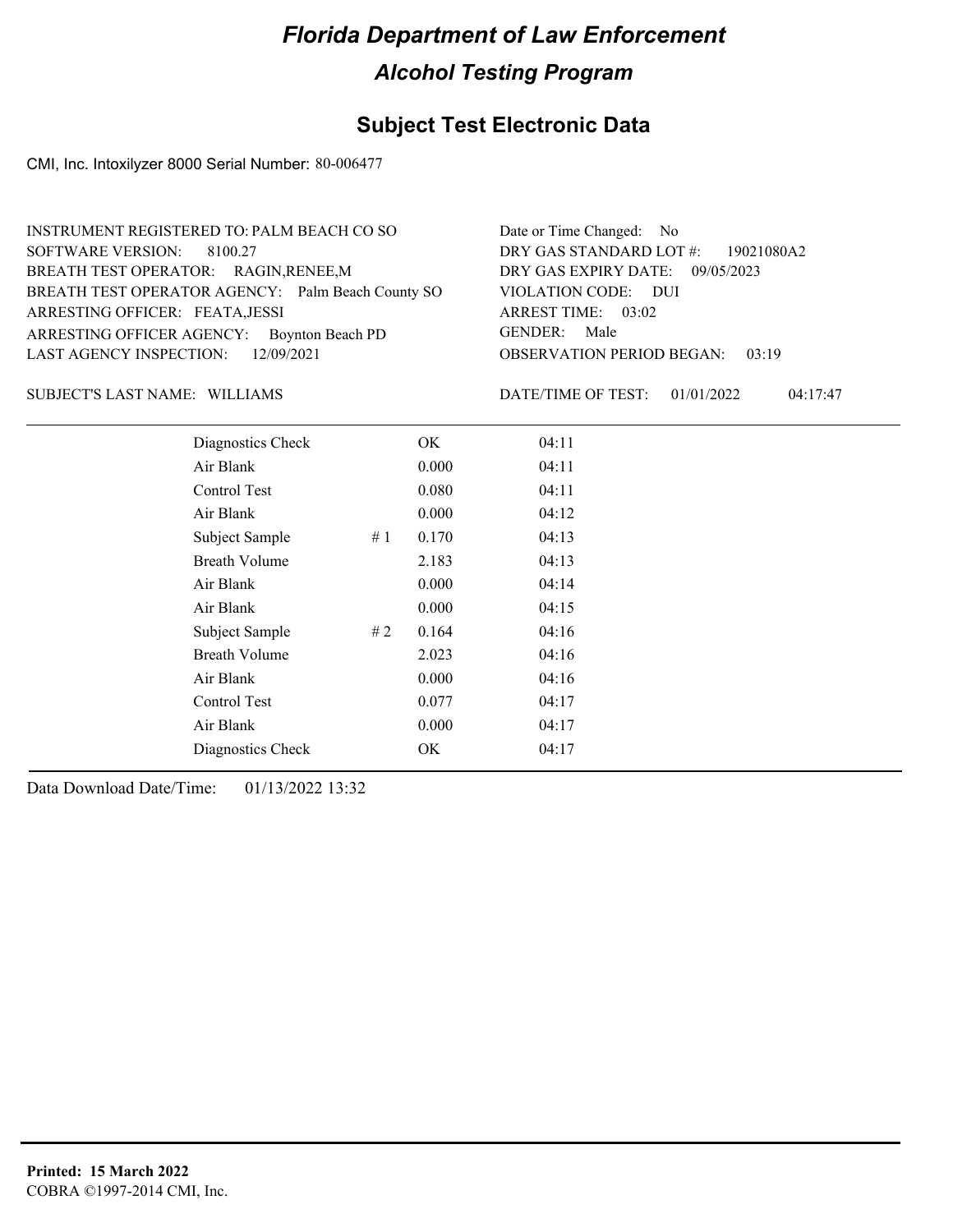## **Subject Test Electronic Data**

CMI, Inc. Intoxilyzer 8000 Serial Number: 80-006477

| INSTRUMENT REGISTERED TO: PALM BEACH CO SO        | Date or Time Changed: No               |
|---------------------------------------------------|----------------------------------------|
| SOFTWARE VERSION: 8100.27                         | DRY GAS STANDARD LOT #: 19021080A2     |
| BREATH TEST OPERATOR: RAGIN, RENEE, M             | DRY GAS EXPIRY DATE: 09/05/2023        |
| BREATH TEST OPERATOR AGENCY: Palm Beach County SO | VIOLATION CODE: DUI                    |
| ARRESTING OFFICER: FERANDEZ, ALAIN                | ARREST TIME: 03:43                     |
| ARRESTING OFFICER AGENCY: FHP Troop L             | GENDER: Male                           |
| LAST AGENCY INSPECTION: 12/09/2021                | <b>OBSERVATION PERIOD BEGAN: 04:02</b> |
|                                                   |                                        |

#### PEREZ VELASQUEZ SUBJECT'S LAST NAME: DATE/TIME OF TEST:

DATE/TIME OF TEST: 01/01/2022 05:10:21

| Diagnostics Check    |     | OK    | 05:03 |  |
|----------------------|-----|-------|-------|--|
| Air Blank            |     | 0.000 | 05:04 |  |
| Control Test         |     | 0.080 | 05:04 |  |
| Air Blank            |     | 0.000 | 05:04 |  |
| Subject Sample       | #1  | 0.237 | 05:05 |  |
| <b>Breath Volume</b> |     | 1.265 | 05:05 |  |
| Air Blank            |     | 0.000 | 05:06 |  |
| Air Blank            |     | 0.000 | 05:08 |  |
| Subject Sample       | # 2 | 0.237 | 05:08 |  |
| <b>Breath Volume</b> |     | 1.917 | 05:08 |  |
| Air Blank            |     | 0.000 | 05:09 |  |
| Control Test         |     | 0.078 | 05:09 |  |
| Air Blank            |     | 0.000 | 05:10 |  |
| Diagnostics Check    |     | OK    | 05:10 |  |
|                      |     |       |       |  |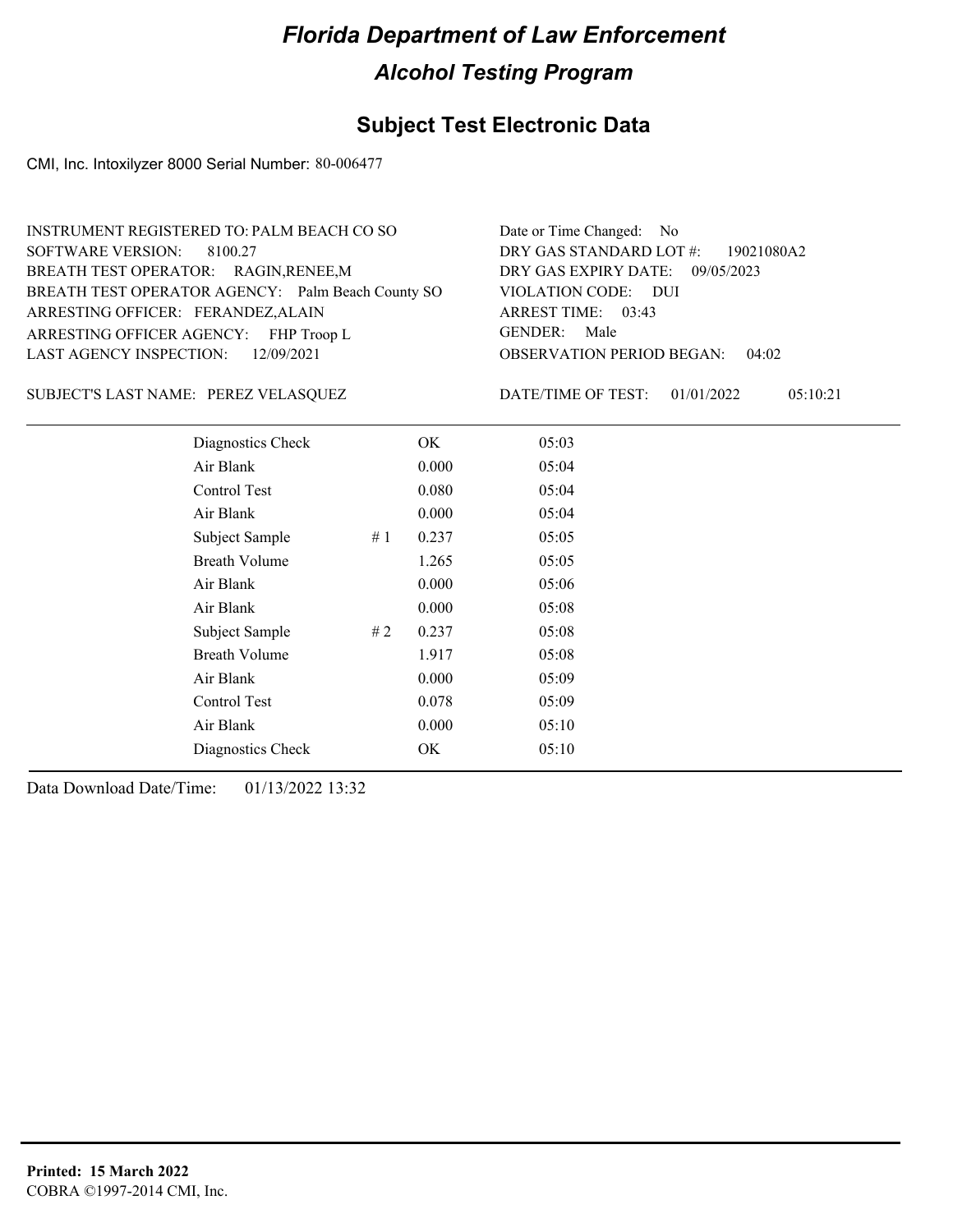## **Subject Test Electronic Data**

CMI, Inc. Intoxilyzer 8000 Serial Number: 80-006477

| INSTRUMENT REGISTERED TO: PALM BEACH CO SO        | Date or Time Changed: No               |
|---------------------------------------------------|----------------------------------------|
| SOFTWARE VERSION: 8100.27                         | DRY GAS STANDARD LOT #: 19021080A2     |
| BREATH TEST OPERATOR: RAGIN, RENEE, M             | DRY GAS EXPIRY DATE: 09/05/2023        |
| BREATH TEST OPERATOR AGENCY: Palm Beach County SO | VIOLATION CODE: DUI                    |
| ARRESTING OFFICER: TUANG, NGIN                    | ARREST TIME: 04:59                     |
| ARRESTING OFFICER AGENCY: Lantana PD              | GENDER: Male                           |
| LAST AGENCY INSPECTION: 12/09/2021                | <b>OBSERVATION PERIOD BEGAN: 05:27</b> |

#### SUBJECT'S LAST NAME: SEBASTIAN JULIAN DATE/TIME OF TEST:

DATE/TIME OF TEST: 01/01/2022 06:03:13

| Diagnostics Check    |    | OK    | 05:56 |
|----------------------|----|-------|-------|
| Air Blank            |    | 0.000 | 05:57 |
| Control Test         |    | 0.079 | 05:57 |
| Air Blank            |    | 0.000 | 05:57 |
| Subject Sample       | #1 | 0.213 | 05:58 |
| <b>Breath Volume</b> |    | 2.343 | 05:58 |
| Air Blank            |    | 0.000 | 05:59 |
| Air Blank            |    | 0.000 | 06:01 |
| Subject Sample       | #2 | 0.201 | 06:01 |
| <b>Breath Volume</b> |    | 1.570 | 06:01 |
| Air Blank            |    | 0.000 | 06:02 |
| Control Test         |    | 0.078 | 06:02 |
| Air Blank            |    | 0.000 | 06:03 |
| Diagnostics Check    |    | OK    | 06:03 |
|                      |    |       |       |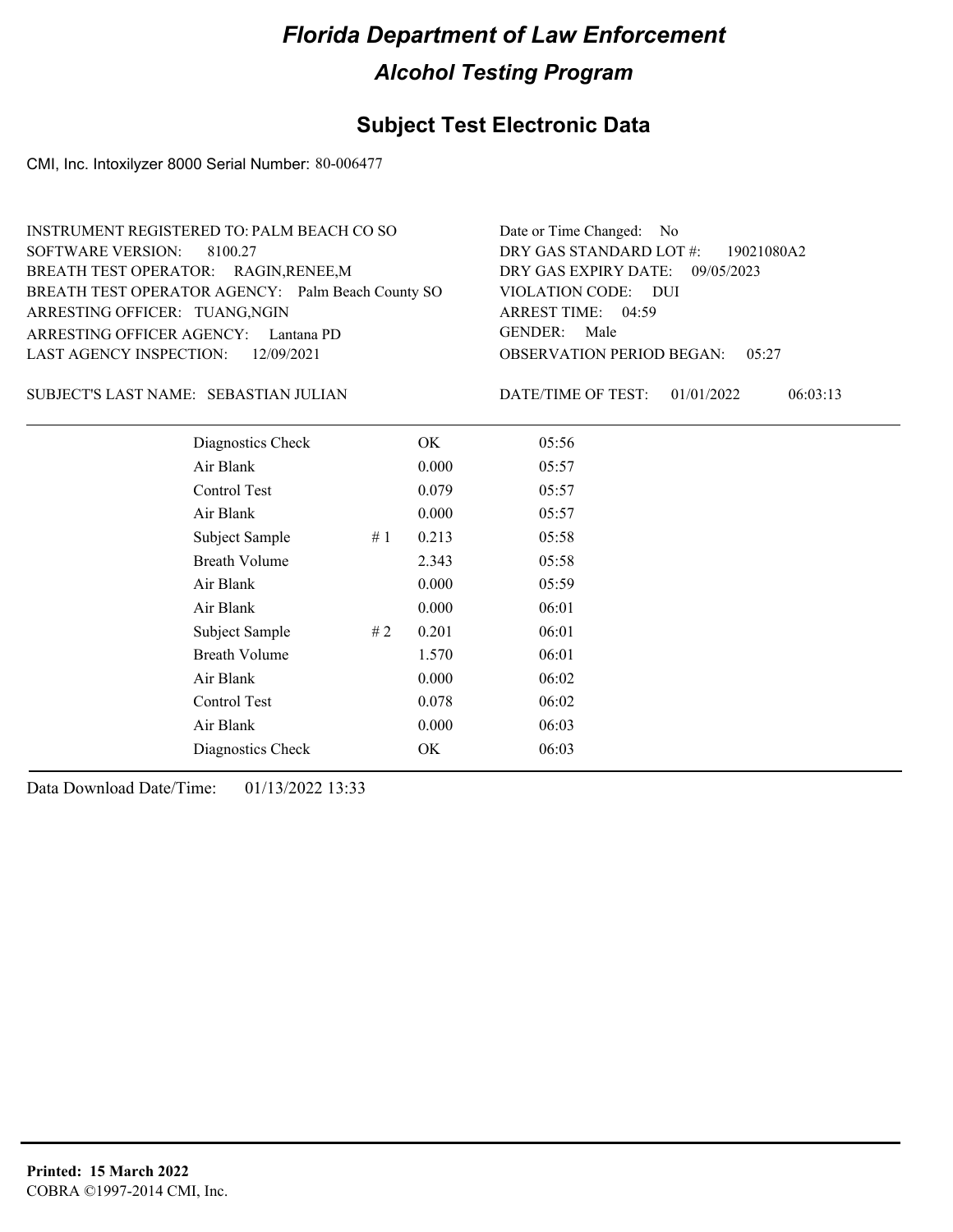## **Subject Test Electronic Data**

CMI, Inc. Intoxilyzer 8000 Serial Number: 80-006477

| INSTRUMENT REGISTERED TO: PALM BEACH CO SO        | Date or Time Changed: No               |
|---------------------------------------------------|----------------------------------------|
| SOFTWARE VERSION: 8100.27                         | DRY GAS STANDARD LOT #: 19021080A2     |
| BREATH TEST OPERATOR: RAGIN, RENEE, M             | DRY GAS EXPIRY DATE: 09/05/2023        |
| BREATH TEST OPERATOR AGENCY: Palm Beach County SO | VIOLATION CODE: DUI                    |
| ARRESTING OFFICER: GUERRIER, JEFFERSON            | ARREST TIME: 05:38                     |
| ARRESTING OFFICER AGENCY: FHP Troop L             | GENDER: Female                         |
| LAST AGENCY INSPECTION: 12/09/2021                | <b>OBSERVATION PERIOD BEGAN: 06:19</b> |
|                                                   |                                        |

#### SUBJECT'S LAST NAME: CHOISIE **Example 2018** DATE/TIME OF TEST:

DATE/TIME OF TEST: 01/01/2022 07:29:40

| Diagnostics Check    |    | OK    | 07:21 |  |
|----------------------|----|-------|-------|--|
| Air Blank            |    | 0.000 | 07:21 |  |
| Control Test         |    | 0.080 | 07:22 |  |
| Air Blank            |    | 0.000 | 07:22 |  |
| Subject Sample       | #1 | 0.113 | 07:24 |  |
| <b>Breath Volume</b> |    | 1.683 | 07:24 |  |
| Air Blank            |    | 0.000 | 07:25 |  |
| Air Blank            |    | 0.000 | 07:26 |  |
| Subject Sample       | #2 | 0.114 | 07:28 |  |
| <b>Breath Volume</b> |    | 1.769 | 07:28 |  |
| Air Blank            |    | 0.000 | 07:28 |  |
| Control Test         |    | 0.078 | 07:29 |  |
| Air Blank            |    | 0.000 | 07:29 |  |
| Diagnostics Check    |    | OK    | 07:29 |  |
|                      |    |       |       |  |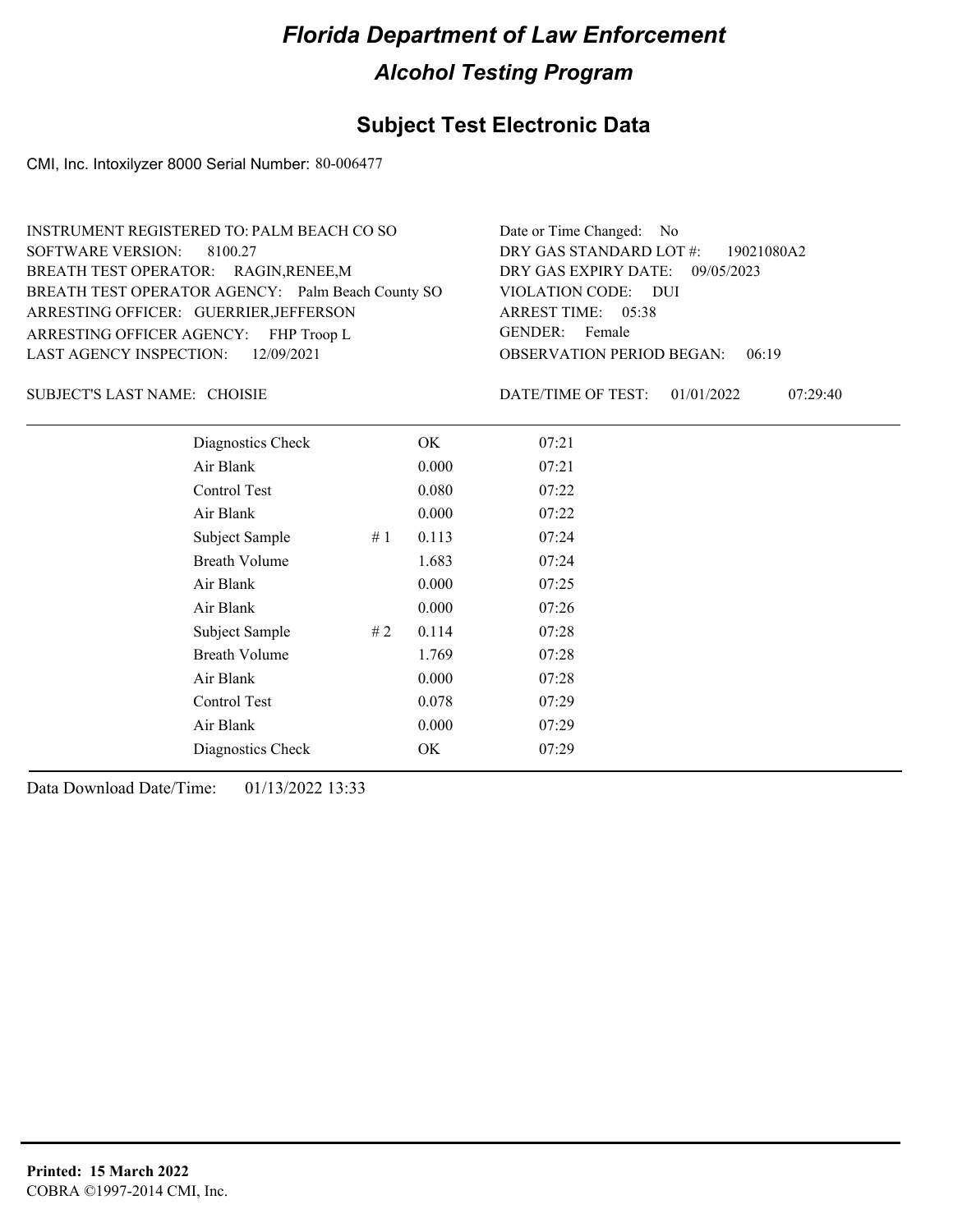## **Subject Test Electronic Data**

CMI, Inc. Intoxilyzer 8000 Serial Number: 80-006477

| INSTRUMENT REGISTERED TO: PALM BEACH CO SO        | Date or Time Changed: No               |
|---------------------------------------------------|----------------------------------------|
| SOFTWARE VERSION: 8100.27                         | DRY GAS STANDARD LOT #: 19021080A2     |
| BREATH TEST OPERATOR: POUND, PARIS, D             | DRY GAS EXPIRY DATE: 09/05/2023        |
| BREATH TEST OPERATOR AGENCY: Palm Beach County SO | VIOLATION CODE: DUI                    |
| ARRESTING OFFICER: MCGILLICUDDY, STEVEN           | ARREST TIME: 19:53                     |
| ARRESTING OFFICER AGENCY: Jupiter PD              | GENDER: Male                           |
| LAST AGENCY INSPECTION: 12/09/2021                | <b>OBSERVATION PERIOD BEGAN:</b> 20:26 |

#### VICENTE SUBJECT'S LAST NAME: DATE/TIME OF TEST:

DATE/TIME OF TEST: 01/01/2022 21:05:03

| Diagnostics Check    |       | OK    | 20:54 |
|----------------------|-------|-------|-------|
| Air Blank            |       | 0.000 | 20:55 |
| Control Test         |       | 0.080 | 20:55 |
| Air Blank            |       | 0.000 | 20:56 |
| Subject Sample       | #1    | 0.262 | 20:57 |
| <b>Breath Volume</b> |       | 1.265 | 20:57 |
| Air Blank            |       | 0.000 | 20:57 |
| Air Blank            |       | 0.000 | 20:59 |
| Subject Sample       | #2    | 0.283 | 21:00 |
| <b>Breath Volume</b> |       | 1.339 | 21:00 |
| Air Blank            |       | 0.000 | 21:00 |
| Air Blank            |       | 0.000 | 21:02 |
| Subject Sample       | # $3$ | 0.268 | 21:03 |
| <b>Breath Volume</b> |       | 1.742 | 21:03 |
| Air Blank            |       | 0.000 | 21:04 |
| Control Test         |       | 0.080 | 21:04 |
| Air Blank            |       | 0.000 | 21:04 |
| Diagnostics Check    |       | OK    | 21:05 |
|                      |       |       |       |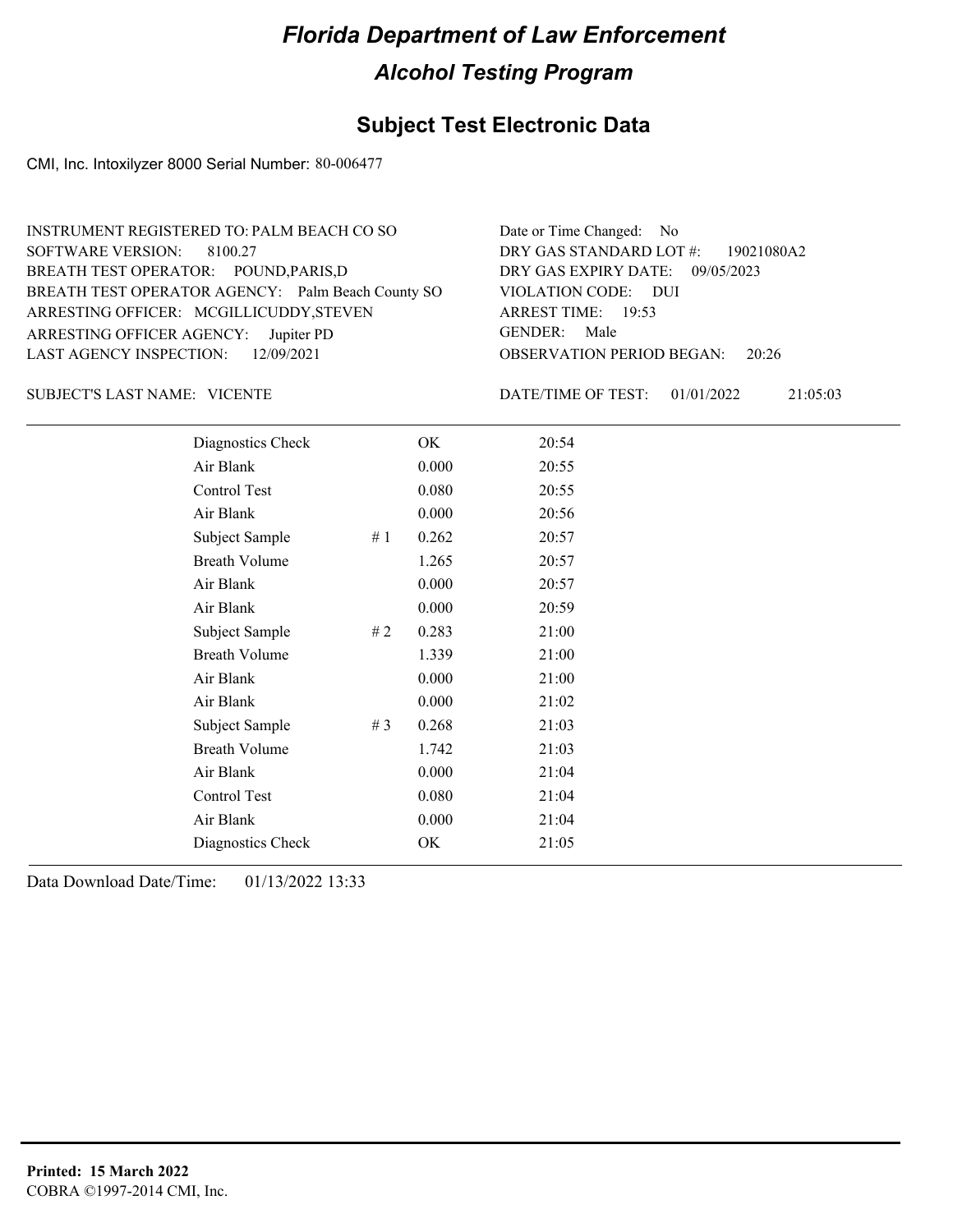### **Subject Test Electronic Data**

CMI, Inc. Intoxilyzer 8000 Serial Number: 80-006477

| INSTRUMENT REGISTERED TO: PALM BEACH CO SO        | Date or Time Changed: No               |
|---------------------------------------------------|----------------------------------------|
| SOFTWARE VERSION: 8100.27                         | DRY GAS STANDARD LOT #: 19021080A2     |
| BREATH TEST OPERATOR: RAGIN, RENEE, M             | DRY GAS EXPIRY DATE: 09/05/2023        |
| BREATH TEST OPERATOR AGENCY: Palm Beach County SO | VIOLATION CODE: DUI                    |
| ARRESTING OFFICER: CISSON, JACKIE                 | ARREST TIME: 23:18                     |
| ARRESTING OFFICER AGENCY: Palm Beach County SO    | GENDER: Male                           |
| LAST AGENCY INSPECTION: 12/09/2021                | <b>OBSERVATION PERIOD BEGAN: 23:40</b> |
|                                                   |                                        |

SUBJECT'S LAST NAME: DELEON-VASQUEZ DATE/TIME OF TEST:

DATE/TIME OF TEST: 01/02/2022 00:13:26

| Diagnostics Check    |    | OK    | 00:07 |
|----------------------|----|-------|-------|
| Air Blank            |    | 0.000 | 00:07 |
| Control Test         |    | 0.080 | 00:07 |
| Air Blank            |    | 0.000 | 00:08 |
| Subject Sample       | #1 | 0.145 | 00:08 |
| <b>Breath Volume</b> |    | 1.917 | 00:08 |
| Air Blank            |    | 0.000 | 00:09 |
| Air Blank            |    | 0.000 | 00:11 |
| Subject Sample       | #2 | 0.148 | 00:11 |
| <b>Breath Volume</b> |    | 2.437 | 00:11 |
| Air Blank            |    | 0.000 | 00:12 |
| Control Test         |    | 0.079 | 00:12 |
| Air Blank            |    | 0.000 | 00:13 |
| Diagnostics Check    |    | OK    | 00:13 |
|                      |    |       |       |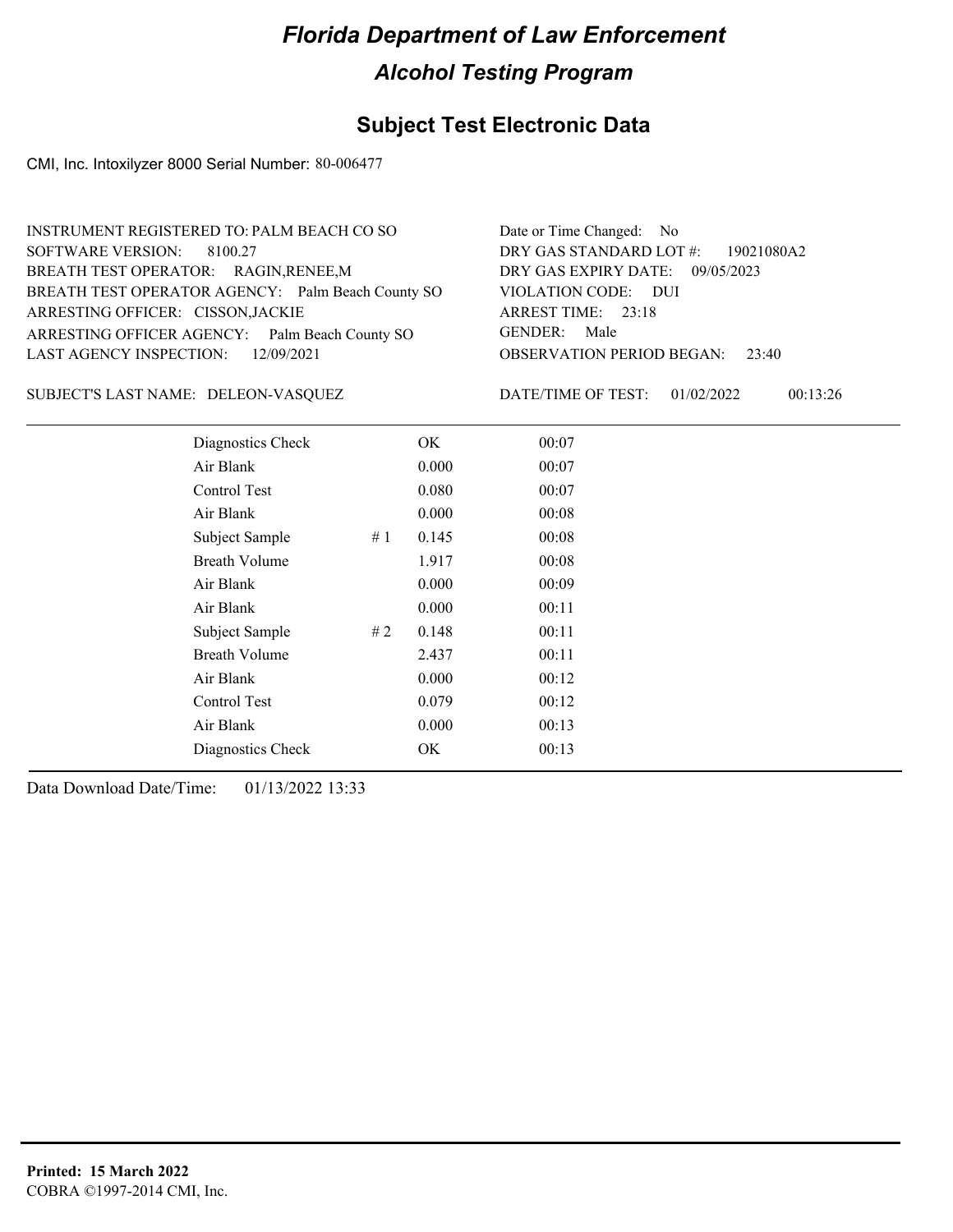## **Subject Test Electronic Data**

CMI, Inc. Intoxilyzer 8000 Serial Number: 80-006477

| INSTRUMENT REGISTERED TO: PALM BEACH CO SO        | Date or Time Changed: No               |
|---------------------------------------------------|----------------------------------------|
| SOFTWARE VERSION: 8100.27                         | DRY GAS STANDARD LOT #: 19021080A2     |
| BREATH TEST OPERATOR: RAGIN, RENEE, M             | DRY GAS EXPIRY DATE: 09/05/2023        |
| BREATH TEST OPERATOR AGENCY: Palm Beach County SO | VIOLATION CODE: DUI                    |
| ARRESTING OFFICER: GONZALEZ, MARQUIS              | ARREST TIME: 02:30                     |
| ARRESTING OFFICER AGENCY: FHP Troop L             | GENDER: Male                           |
| LAST AGENCY INSPECTION: 12/09/2021                | <b>OBSERVATION PERIOD BEGAN: 03:09</b> |
|                                                   |                                        |

SUBJECT'S LAST NAME: JOHNNY DATE/TIME OF TEST:

DATE/TIME OF TEST: 01/02/2022 03:41:19

| Diagnostics Check    |    | OK.   | 03:35 |
|----------------------|----|-------|-------|
| Air Blank            |    | 0.000 | 03:35 |
| Control Test         |    | 0.080 | 03:35 |
| Air Blank            |    | 0.000 | 03:36 |
| Subject Sample       | #1 | 0.170 | 03:36 |
| <b>Breath Volume</b> |    | 2.046 | 03:36 |
| Air Blank            |    | 0.000 | 03:37 |
| Air Blank            |    | 0.000 | 03:39 |
| Subject Sample       | #2 | 0.168 | 03:39 |
| <b>Breath Volume</b> |    | 2.343 | 03:39 |
| Air Blank            |    | 0.000 | 03:40 |
| Control Test         |    | 0.079 | 03:40 |
| Air Blank            |    | 0.000 | 03:41 |
| Diagnostics Check    |    | OK    | 03:41 |
|                      |    |       |       |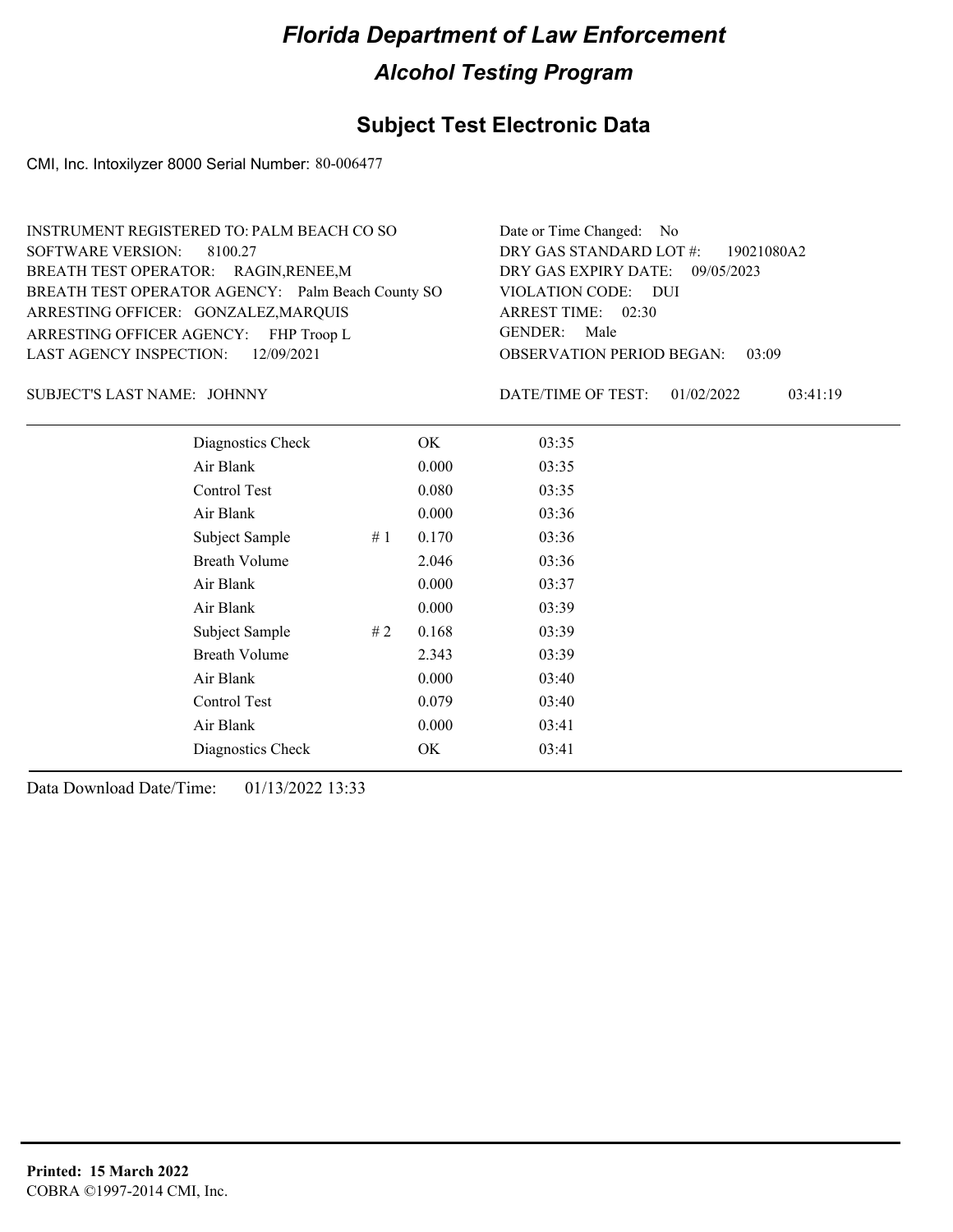### **Subject Test Electronic Data**

CMI, Inc. Intoxilyzer 8000 Serial Number: 80-006477

| INSTRUMENT REGISTERED TO: PALM BEACH CO SO        | Date or Time Changed: No               |
|---------------------------------------------------|----------------------------------------|
| SOFTWARE VERSION: 8100.27                         | DRY GAS STANDARD LOT #: 19021080A2     |
| BREATH TEST OPERATOR: POUND, PARIS, D             | DRY GAS EXPIRY DATE: 09/05/2023        |
| BREATH TEST OPERATOR AGENCY: Palm Beach County SO | VIOLATION CODE: DUI                    |
| ARRESTING OFFICER: POINTU, PATRICK                | ARREST TIME: 02:27                     |
| ARRESTING OFFICER AGENCY: Palm Beach County SO    | GENDER: Male                           |
| LAST AGENCY INSPECTION: 12/09/2021                | <b>OBSERVATION PERIOD BEGAN: 02:45</b> |
|                                                   |                                        |

#### BARRON SUBJECT'S LAST NAME: DATE/TIME OF TEST:

DATE/TIME OF TEST: 01/03/2022 03:16:44

| Diagnostics Check    | OK    | 03:10 |
|----------------------|-------|-------|
| Air Blank            | 0.000 | 03:10 |
| Control Test         | 0.080 | 03:10 |
| Air Blank            | 0.000 | 03:11 |
| Subject Sample<br>#1 | 0.099 | 03:12 |
| <b>Breath Volume</b> | 2.960 | 03:12 |
| Air Blank            | 0.000 | 03:12 |
| Air Blank            | 0.000 | 03:14 |
| Subject Sample<br>#2 | 0.105 | 03:15 |
| <b>Breath Volume</b> | 3.160 | 03:15 |
| Air Blank            | 0.000 | 03:15 |
| Control Test         | 0.079 | 03:16 |
| Air Blank            | 0.000 | 03:16 |
| Diagnostics Check    | OK    | 03:16 |
|                      |       |       |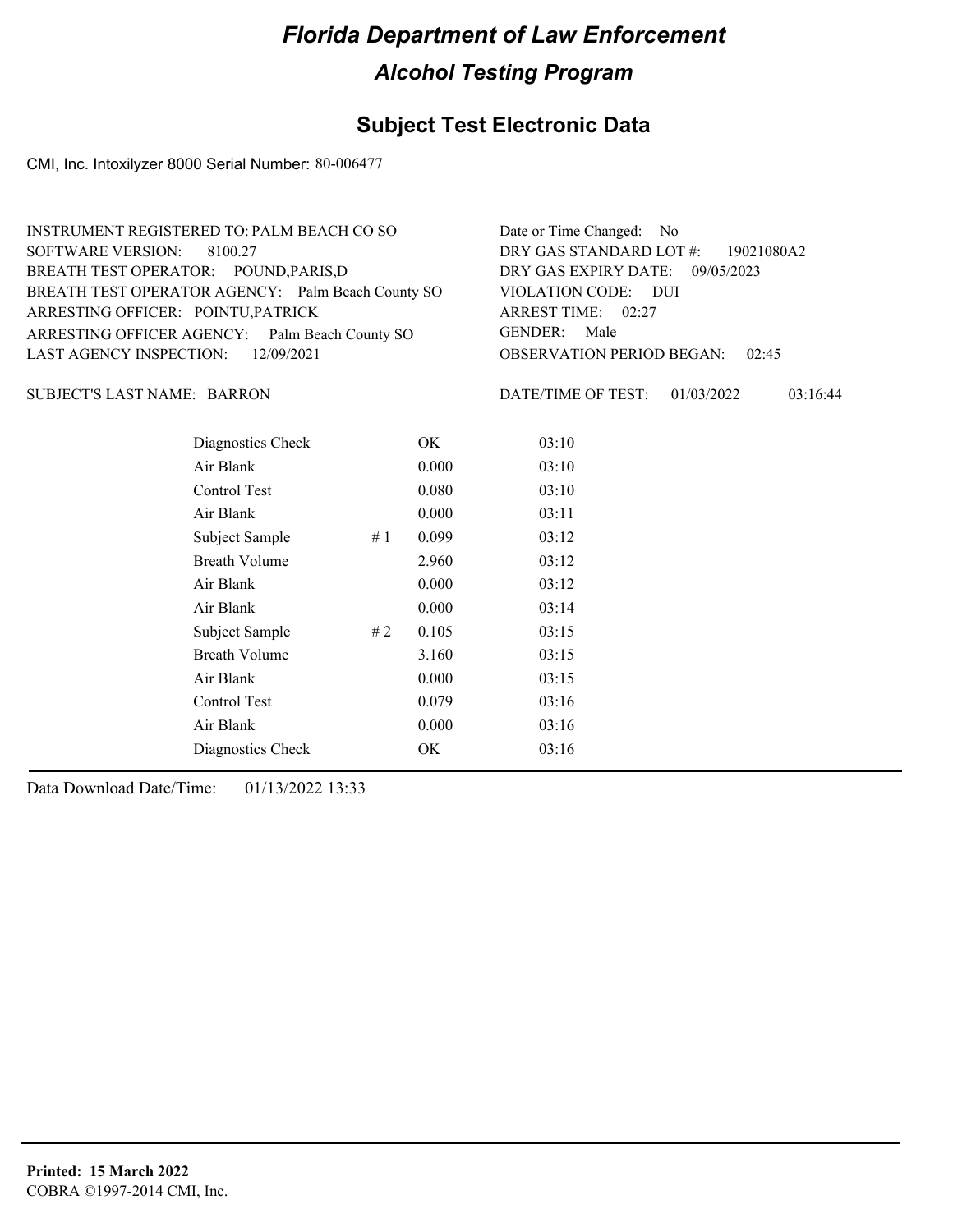## **Subject Test Electronic Data**

CMI, Inc. Intoxilyzer 8000 Serial Number: 80-006477

| INSTRUMENT REGISTERED TO: PALM BEACH CO SO        | Date or Time Changed: No               |
|---------------------------------------------------|----------------------------------------|
| SOFTWARE VERSION: 8100.27                         | DRY GAS STANDARD LOT #: 19021080A2     |
| BREATH TEST OPERATOR: LEAHEY, THOMAS, H           | DRY GAS EXPIRY DATE: 09/05/2023        |
| BREATH TEST OPERATOR AGENCY: Palm Beach County SO | VIOLATION CODE: DUI                    |
| ARRESTING OFFICER: AMADON, WILL                   | ARREST TIME: 01:41                     |
| ARRESTING OFFICER AGENCY: Palm Beach County SO    | GENDER: Male                           |
| LAST AGENCY INSPECTION: 12/09/2021                | <b>OBSERVATION PERIOD BEGAN: 02:14</b> |
|                                                   |                                        |

#### MALISKA II SUBJECT'S LAST NAME: DATE/TIME OF TEST:

DATE/TIME OF TEST: 01/08/2022 02:48:18

| Diagnostics Check    |    | OK    | 02:40 |
|----------------------|----|-------|-------|
| Air Blank            |    | 0.000 | 02:40 |
| Control Test         |    | 0.080 | 02:41 |
| Air Blank            |    | 0.000 | 02:41 |
| Subject Sample       | #1 | 0.201 | 02:42 |
| <b>Breath Volume</b> |    | 1.179 | 02:42 |
| Air Blank            |    | 0.000 | 02:42 |
| Air Blank            |    | 0.000 | 02:44 |
| Subject Sample       | #2 | 0.196 | 02:46 |
| <b>Breath Volume</b> |    | 2.582 | 02:46 |
| Air Blank            |    | 0.000 | 02:47 |
| Control Test         |    | 0.080 | 02:47 |
| Air Blank            |    | 0.000 | 02:48 |
| Diagnostics Check    |    | OK    | 02:48 |
|                      |    |       |       |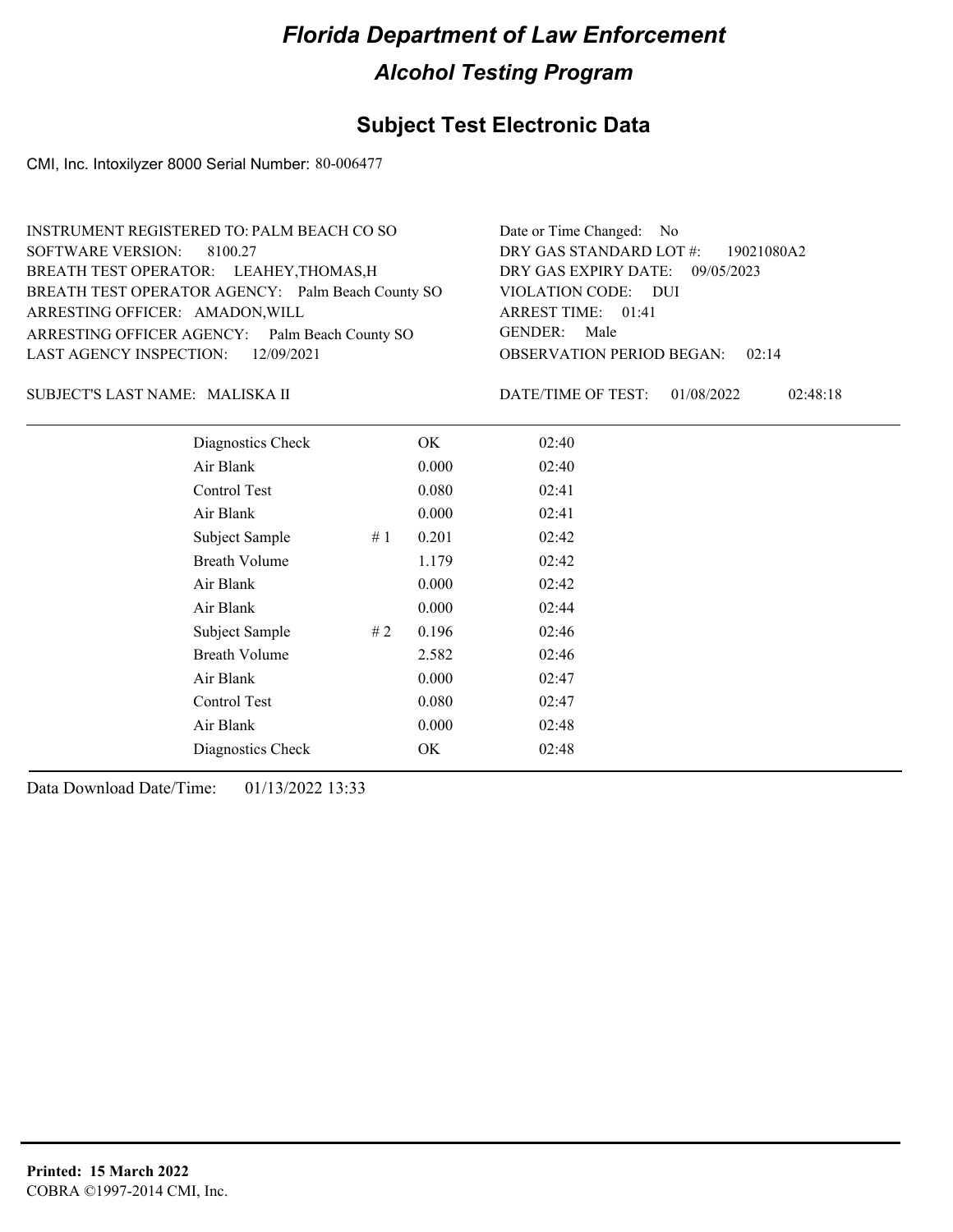## **Subject Test Electronic Data**

CMI, Inc. Intoxilyzer 8000 Serial Number: 80-006477

| INSTRUMENT REGISTERED TO: PALM BEACH CO SO        | Date or Time Changed: No               |
|---------------------------------------------------|----------------------------------------|
| SOFTWARE VERSION: 8100.27                         | DRY GAS STANDARD LOT #: 19021080A2     |
| BREATH TEST OPERATOR: LEAHEY, THOMAS, H           | DRY GAS EXPIRY DATE: 09/05/2023        |
| BREATH TEST OPERATOR AGENCY: Palm Beach County SO | VIOLATION CODE: DUI                    |
| ARRESTING OFFICER: POINTU, PATRICK                | ARREST TIME: 02:30                     |
| ARRESTING OFFICER AGENCY: Palm Beach County SO    | GENDER: Male                           |
| LAST AGENCY INSPECTION: 12/09/2021                | <b>OBSERVATION PERIOD BEGAN: 02:46</b> |
|                                                   |                                        |

NUNEZ VARGAS SUBJECT'S LAST NAME: DATE/TIME OF TEST:

DATE/TIME OF TEST: 01/08/2022 03:18:55

| Diagnostics Check    |    | OK    | 03:12 |
|----------------------|----|-------|-------|
| Air Blank            |    | 0.000 | 03:12 |
| Control Test         |    | 0.079 | 03:12 |
| Air Blank            |    | 0.000 | 03:13 |
| Subject Sample       | #1 | 0.030 | 03:14 |
| <b>Breath Volume</b> |    | 2.500 | 03:14 |
| Air Blank            |    | 0.000 | 03:15 |
| Air Blank            |    | 0.000 | 03:16 |
| Subject Sample       | #2 | 0.032 | 03:17 |
| <b>Breath Volume</b> |    | 2.656 | 03:17 |
| Air Blank            |    | 0.000 | 03:17 |
| Control Test         |    | 0.079 | 03:18 |
| Air Blank            |    | 0.000 | 03:18 |
| Diagnostics Check    |    | OK    | 03:18 |
|                      |    |       |       |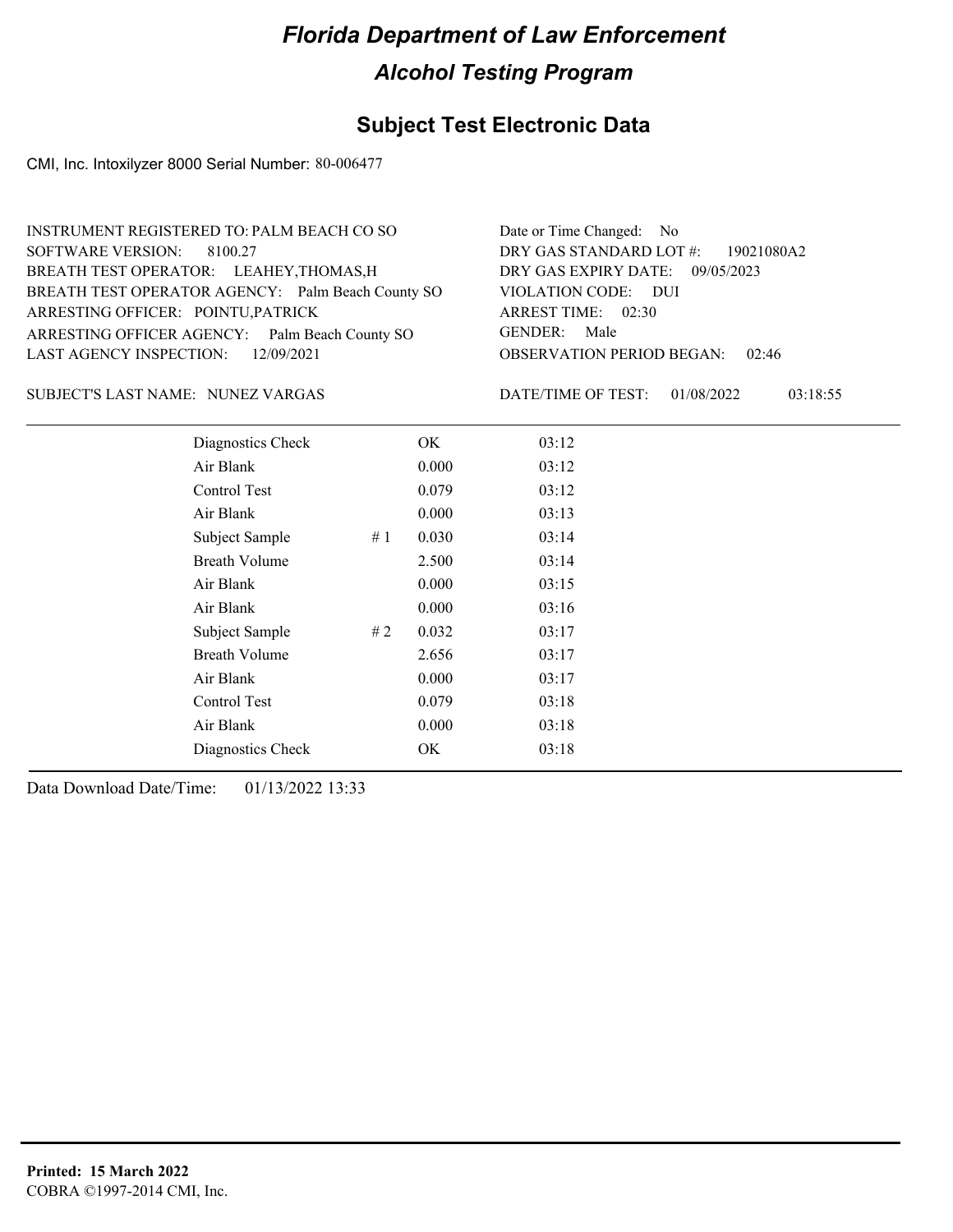### **Subject Test Electronic Data**

CMI, Inc. Intoxilyzer 8000 Serial Number: 80-006477

| <b>INSTRUMENT REGISTERED TO: PALM BEACH CO SO</b> |       | Date or Time Changed: No         |                        |  |
|---------------------------------------------------|-------|----------------------------------|------------------------|--|
| SOFTWARE VERSION:<br>8100.27                      |       | DRY GAS STANDARD LOT #:          | 19021080A2             |  |
| BREATH TEST OPERATOR: LEAHEY, THOMAS, H           |       | DRY GAS EXPIRY DATE:             | 09/05/2023             |  |
| BREATH TEST OPERATOR AGENCY: Palm Beach County SO |       | VIOLATION CODE: DUI              |                        |  |
| ARRESTING OFFICER: SOLOWAY, ALAN                  |       | ARREST TIME: 02:49               |                        |  |
| ARRESTING OFFICER AGENCY: Palm Beach County SO    |       | <b>GENDER:</b><br>Male           |                        |  |
| <b>LAST AGENCY INSPECTION:</b><br>12/09/2021      |       | <b>OBSERVATION PERIOD BEGAN:</b> | 02:57                  |  |
| SUBJECT'S LAST NAME: MACIAS CARRILLO              |       | DATE/TIME OF TEST:               | 01/08/2022<br>04:42:18 |  |
| Diagnostics Check                                 | OK.   | 04:32                            |                        |  |
| Air Blank                                         | 0.000 | 04:32                            |                        |  |
| Control Test                                      | 0.080 | 04:33                            |                        |  |
| Air Blank                                         | 0.000 | 04:33                            |                        |  |
| Subject Sample<br>#1                              | 0.000 | 04:36                            | Volume Not Met         |  |
| Breath Volume                                     | 0.093 | 04:36                            |                        |  |

Subject Sample # 2  $\qquad$  04:40 Subject Test Refused

Air Blank 0.000 04:37 Air Blank 0.000 04:39

Breath Volume 0.269 04:40 Air Blank 0.000 04:41 Control Test 0.079 04:41 Air Blank 0.000 04:42 Diagnostics Check OK 04:42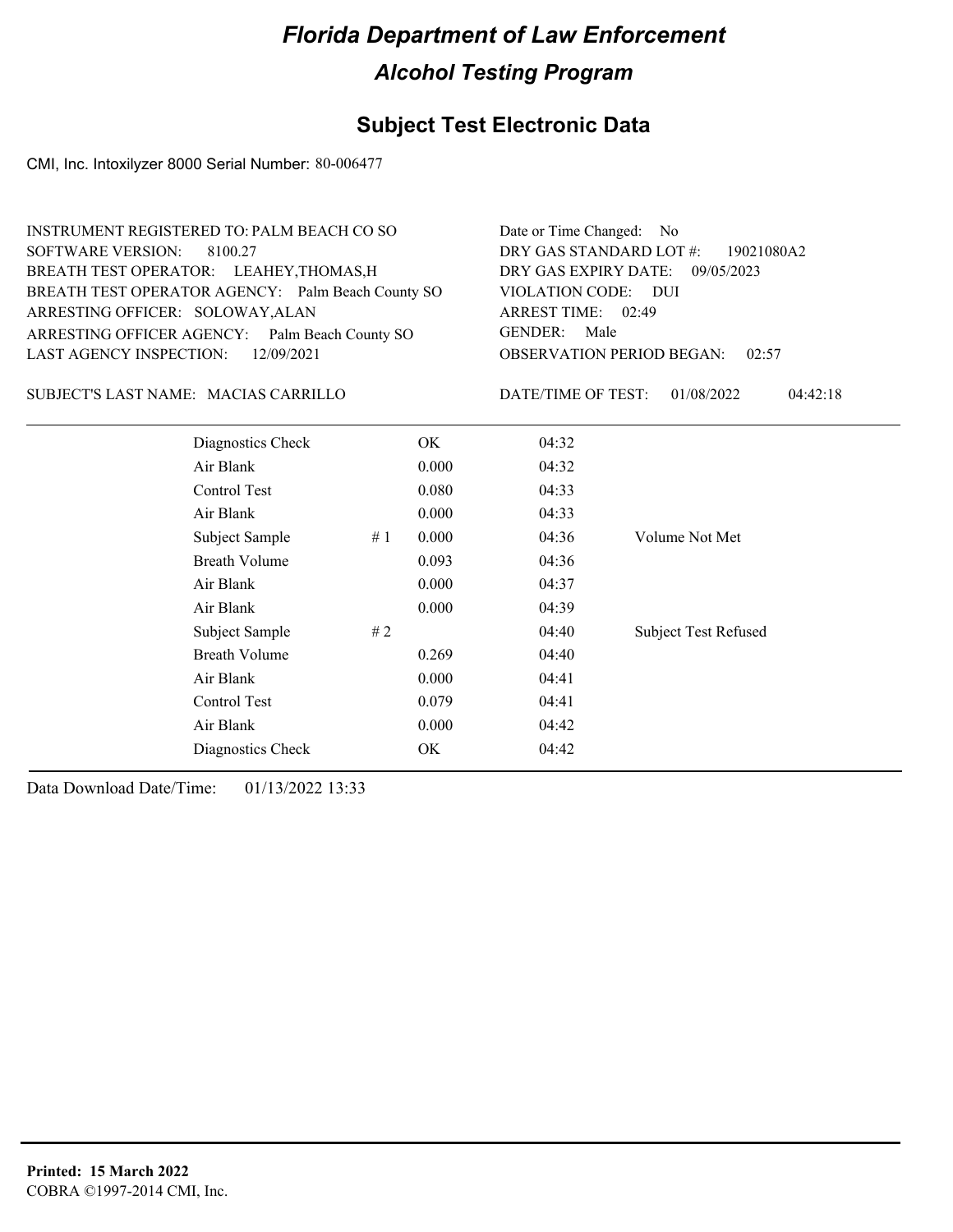## **Subject Test Electronic Data**

CMI, Inc. Intoxilyzer 8000 Serial Number: 80-006477

| INSTRUMENT REGISTERED TO: PALM BEACH CO SO        | Date or Time Changed: No               |
|---------------------------------------------------|----------------------------------------|
| SOFTWARE VERSION: 8100.27                         | DRY GAS STANDARD LOT #: 19021080A2     |
| BREATH TEST OPERATOR: OWEN, SUE,                  | DRY GAS EXPIRY DATE: 09/05/2023        |
| BREATH TEST OPERATOR AGENCY: Palm Beach County SO | VIOLATION CODE: DUI                    |
| ARRESTING OFFICER: TEJEDA, ANTHONY                | ARREST TIME: 20:03                     |
| ARRESTING OFFICER AGENCY: Palm Beach County SO    | GENDER: Male                           |
| LAST AGENCY INSPECTION: 12/09/2021                | <b>OBSERVATION PERIOD BEGAN: 20:30</b> |
|                                                   |                                        |

SUBJECT'S LAST NAME: LARA GONZALEZ DATE/TIME OF TEST:

DATE/TIME OF TEST: 01/10/2022 21:02:59

| Diagnostics Check    |    | OK    | 20:56 |
|----------------------|----|-------|-------|
| Air Blank            |    | 0.000 | 20:56 |
| Control Test         |    | 0.080 | 20:56 |
| Air Blank            |    | 0.000 | 20:57 |
| Subject Sample       | #1 | 0.199 | 20:58 |
| <b>Breath Volume</b> |    | 2.625 | 20:58 |
| Air Blank            |    | 0.000 | 20:59 |
| Air Blank            |    | 0.000 | 21:00 |
| Subject Sample       | #2 | 0.203 | 21:01 |
| <b>Breath Volume</b> |    | 2.863 | 21:01 |
| Air Blank            |    | 0.000 | 21:02 |
| Control Test         |    | 0.080 | 21:02 |
| Air Blank            |    | 0.000 | 21:02 |
| Diagnostics Check    |    | OK    | 21:02 |
|                      |    |       |       |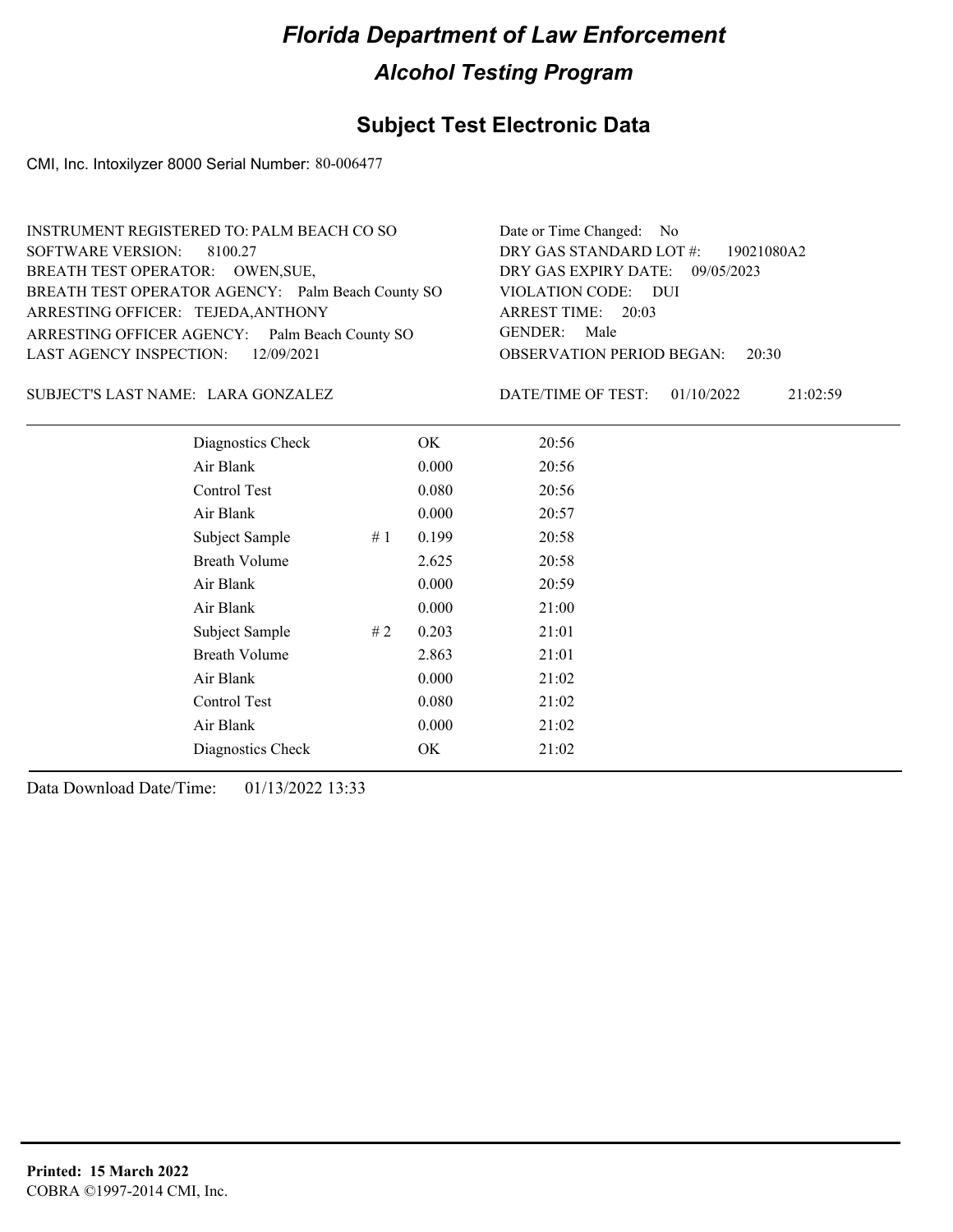### **Subject Test Electronic Data**

CMI, Inc. Intoxilyzer 8000 Serial Number: 80-006477

| INSTRUMENT REGISTERED TO: PALM BEACH CO SO        | Date or Time Changed: No               |
|---------------------------------------------------|----------------------------------------|
| SOFTWARE VERSION: 8100.27                         | DRY GAS STANDARD LOT #: 19021080A2     |
| BREATH TEST OPERATOR: RAGIN, RENEE, M             | DRY GAS EXPIRY DATE: 09/05/2023        |
| BREATH TEST OPERATOR AGENCY: Palm Beach County SO | VIOLATION CODE: DUI                    |
| ARRESTING OFFICER: RAMIREZ, JUAN                  | ARREST TIME: 20:52                     |
| ARRESTING OFFICER AGENCY: Palm Beach County SO    | GENDER: Male                           |
| LAST AGENCY INSPECTION: 12/09/2021                | <b>OBSERVATION PERIOD BEGAN: 21:40</b> |
|                                                   |                                        |

SUBJECT'S LAST NAME: BRYANT DATE/TIME OF TEST:

DATE/TIME OF TEST: 01/10/2022 22:11:41

| Diagnostics Check    |    | OK    | 22:05 |
|----------------------|----|-------|-------|
| Air Blank            |    | 0.000 | 22:06 |
| Control Test         |    | 0.080 | 22:06 |
| Air Blank            |    | 0.000 | 22:06 |
| Subject Sample       | #1 | 0.140 | 22:07 |
| <b>Breath Volume</b> |    | 2.148 | 22:07 |
| Air Blank            |    | 0.000 | 22:07 |
| Air Blank            |    | 0.000 | 22:09 |
| Subject Sample       | #2 | 0.139 | 22:10 |
| <b>Breath Volume</b> |    | 1.554 | 22:10 |
| Air Blank            |    | 0.000 | 22:10 |
| <b>Control Test</b>  |    | 0.079 | 22:11 |
| Air Blank            |    | 0.000 | 22:11 |
| Diagnostics Check    |    | OK    | 22:11 |
|                      |    |       |       |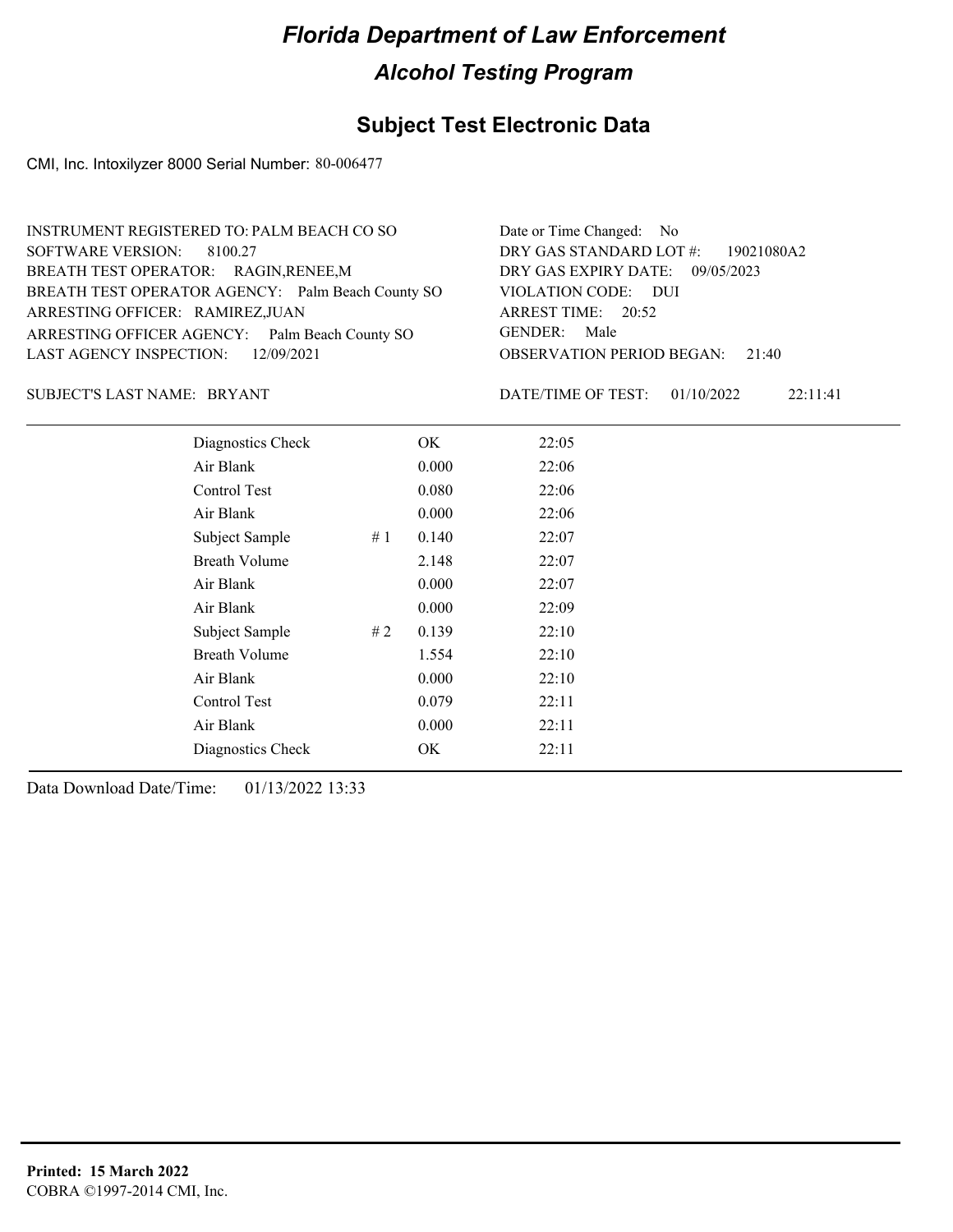## **Subject Test Electronic Data**

CMI, Inc. Intoxilyzer 8000 Serial Number: 80-006477

| INSTRUMENT REGISTERED TO: PALM BEACH CO SO        | Date or Time Changed: No               |
|---------------------------------------------------|----------------------------------------|
| SOFTWARE VERSION: 8100.27                         | DRY GAS STANDARD LOT $\#$ : 19021080A2 |
| BREATH TEST OPERATOR: POUND, PARIS, D             | DRY GAS EXPIRY DATE: 09/05/2023        |
| BREATH TEST OPERATOR AGENCY: Palm Beach County SO | VIOLATION CODE: DUI                    |
| ARRESTING OFFICER: AMADON, WILL                   | ARREST TIME: 02:12                     |
| ARRESTING OFFICER AGENCY: Palm Beach County SO    | GENDER: Male                           |
| LAST AGENCY INSPECTION: $12/09/2021$              | <b>OBSERVATION PERIOD BEGAN: 02:26</b> |
|                                                   |                                        |

#### FRANCISCO MATIAS SUBJECT'S LAST NAME: DATE/TIME OF TEST:

DATE/TIME OF TEST: 01/11/2022 02:58:32

| Diagnostics Check    |     | OK    | 02:51 |
|----------------------|-----|-------|-------|
| Air Blank            |     | 0.000 | 02:52 |
| Control Test         |     | 0.080 | 02:52 |
| Air Blank            |     | 0.000 | 02:53 |
| Subject Sample       | #1  | 0.139 | 02:54 |
| <b>Breath Volume</b> |     | 2.855 | 02:54 |
| Air Blank            |     | 0.000 | 02:54 |
| Air Blank            |     | 0.000 | 02:56 |
| Subject Sample       | # 2 | 0.136 | 02:56 |
| <b>Breath Volume</b> |     | 3.007 | 02:56 |
| Air Blank            |     | 0.000 | 02:57 |
| Control Test         |     | 0.079 | 02:57 |
| Air Blank            |     | 0.000 | 02:58 |
| Diagnostics Check    |     | OK    | 02:58 |
|                      |     |       |       |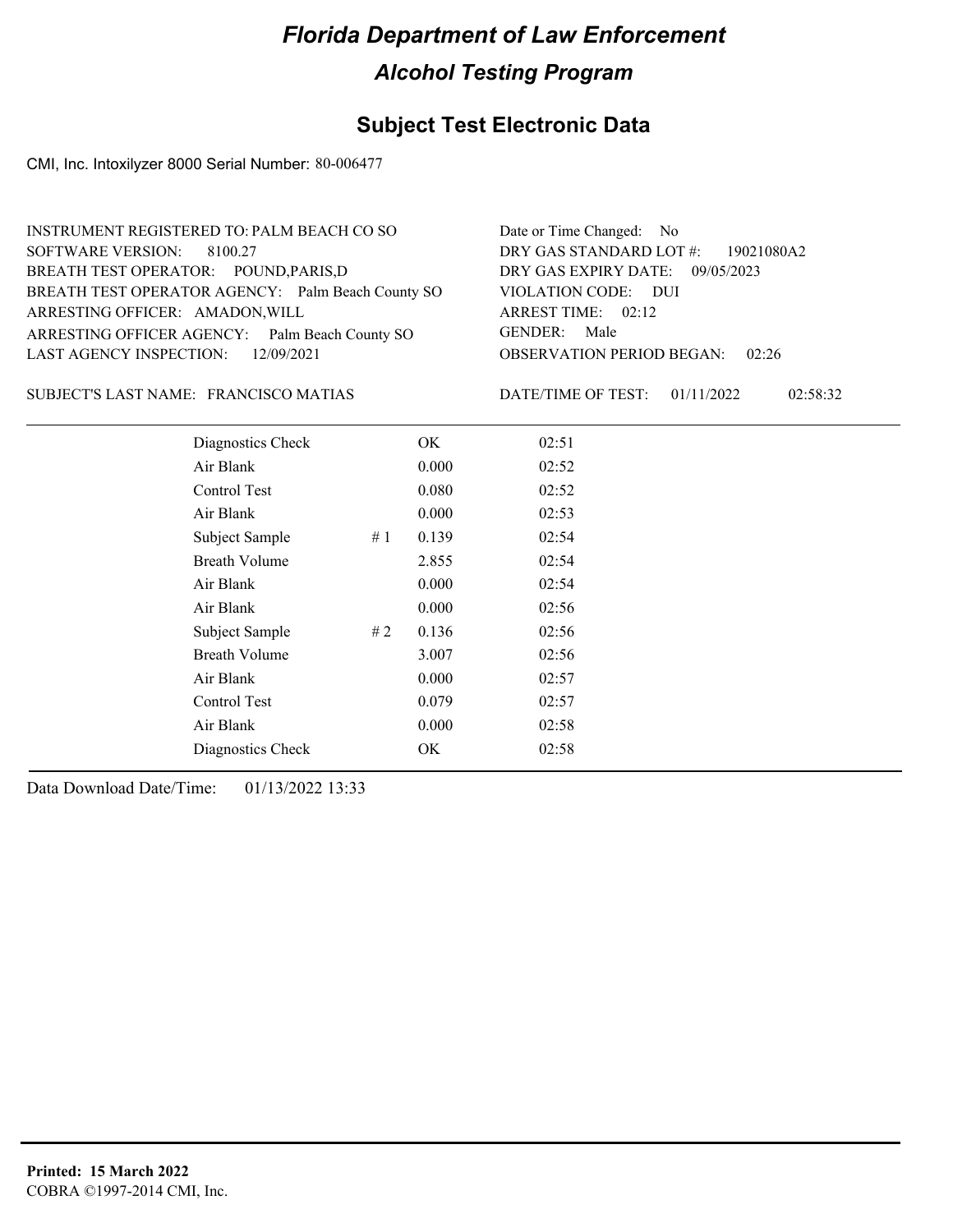## **Subject Test Electronic Data**

CMI, Inc. Intoxilyzer 8000 Serial Number: 80-006477

| INSTRUMENT REGISTERED TO: PALM BEACH CO SO        | Date or Time Changed: No               |
|---------------------------------------------------|----------------------------------------|
| SOFTWARE VERSION: 8100.27                         | DRY GAS STANDARD LOT #: 19021080A2     |
| BREATH TEST OPERATOR: RAGIN, RENEE, M             | DRY GAS EXPIRY DATE: 09/05/2023        |
| BREATH TEST OPERATOR AGENCY: Palm Beach County SO | VIOLATION CODE: DUI                    |
| ARRESTING OFFICER: MASTERSON, MONIQUE             | ARREST TIME: 02:36                     |
| ARRESTING OFFICER AGENCY: FHP Troop L             | GENDER: Male                           |
| LAST AGENCY INSPECTION: 12/09/2021                | <b>OBSERVATION PERIOD BEGAN: 03:33</b> |
|                                                   |                                        |

#### SUBJECT'S LAST NAME: RAMIREZ DATE/TIME OF TEST:

DATE/TIME OF TEST: 01/11/2022 04:08:08

| Diagnostics Check    |    | OK    | 04:01 |
|----------------------|----|-------|-------|
| Air Blank            |    | 0.000 | 04:02 |
| Control Test         |    | 0.080 | 04:02 |
| Air Blank            |    | 0.000 | 04:03 |
| Subject Sample       | #1 | 0.137 | 04:03 |
| <b>Breath Volume</b> |    | 1.414 | 04:03 |
| Air Blank            |    | 0.000 | 04:04 |
| Air Blank            |    | 0.000 | 04:06 |
| Subject Sample       | #2 | 0.141 | 04:06 |
| <b>Breath Volume</b> |    | 1.777 | 04:06 |
| Air Blank            |    | 0.000 | 04:07 |
| Control Test         |    | 0.080 | 04:07 |
| Air Blank            |    | 0.000 | 04:08 |
| Diagnostics Check    |    | OK    | 04:08 |
|                      |    |       |       |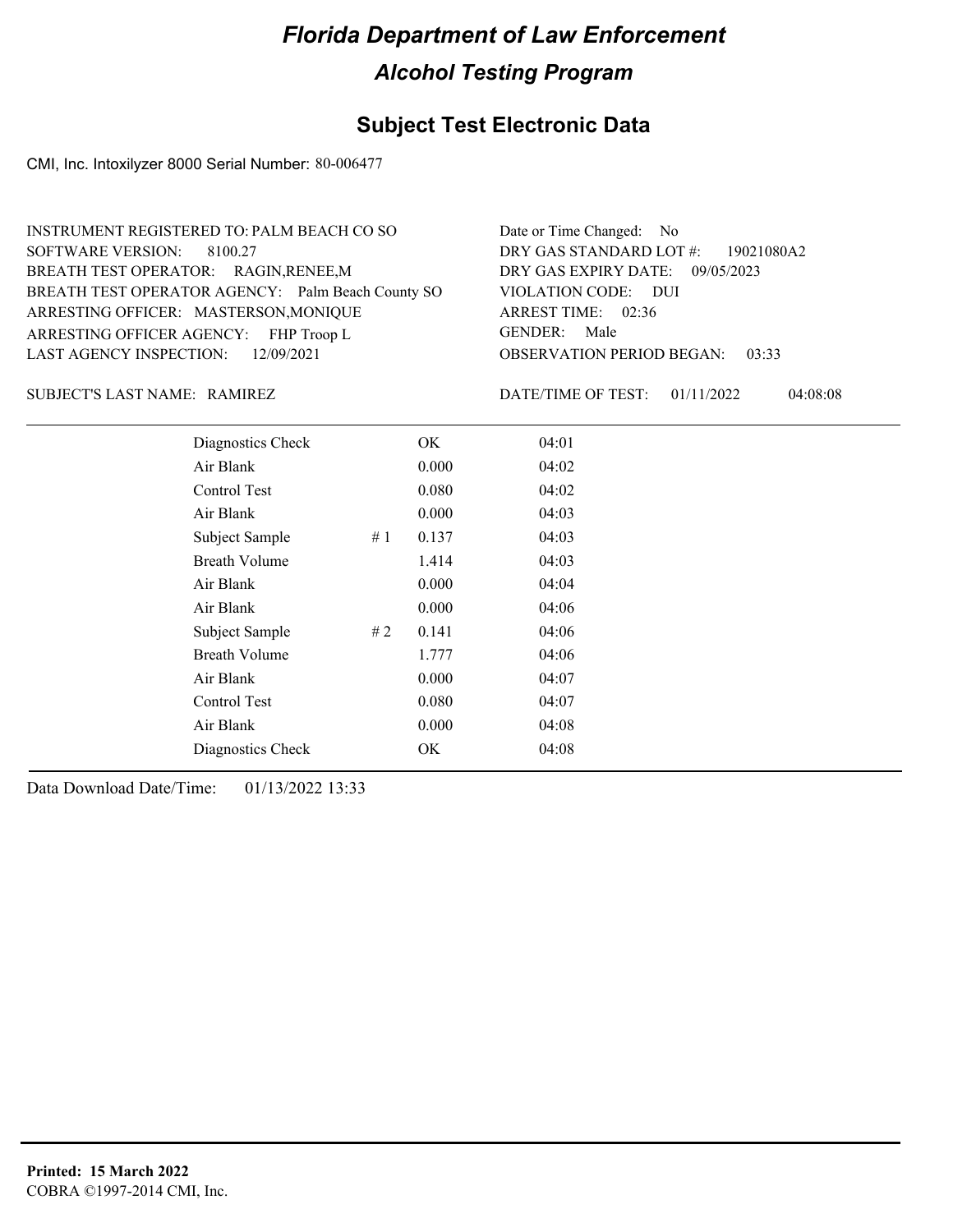## **Subject Test Electronic Data**

CMI, Inc. Intoxilyzer 8000 Serial Number: 80-006477

| INSTRUMENT REGISTERED TO: PALM BEACH CO SO        | Date or Time Changed: No               |
|---------------------------------------------------|----------------------------------------|
| SOFTWARE VERSION: 8100.27                         | DRY GAS STANDARD LOT #: 19021080A2     |
| BREATH TEST OPERATOR: OWEN, SUE,                  | DRY GAS EXPIRY DATE: 09/05/2023        |
| BREATH TEST OPERATOR AGENCY: Palm Beach County SO | VIOLATION CODE: DUI                    |
| ARRESTING OFFICER: ALEXANDRE, DOMINIC             | ARREST TIME: 21:16                     |
| ARRESTING OFFICER AGENCY: FHP Troop L             | GENDER: Female                         |
| LAST AGENCY INSPECTION: 12/09/2021                | <b>OBSERVATION PERIOD BEGAN:</b> 21:50 |

#### SUBJECT'S LAST NAME: AHERN DATE/TIME OF TEST:

DATE/TIME OF TEST: 01/12/2022 22:26:33

| Diagnostics Check    |    | OK    | 22:18 |                             |
|----------------------|----|-------|-------|-----------------------------|
| Air Blank            |    | 0.000 | 22:18 |                             |
| Control Test         |    | 0.080 | 22:18 |                             |
| Air Blank            |    | 0.000 | 22:19 |                             |
| Subject Sample       | #1 | 0.140 | 22:22 | Volume Not Met              |
| <b>Breath Volume</b> |    | 0.148 | 22:22 |                             |
| Air Blank            |    | 0.000 | 22:23 |                             |
| Air Blank            |    | 0.000 | 22:24 |                             |
| Subject Sample       | #2 |       | 22:25 | <b>Subject Test Refused</b> |
| <b>Breath Volume</b> |    | 0.000 | 22:25 |                             |
| Air Blank            |    | 0.000 | 22:25 |                             |
| Control Test         |    | 0.079 | 22:25 |                             |
| Air Blank            |    | 0.000 | 22:26 |                             |
| Diagnostics Check    |    | OK    | 22:26 |                             |
|                      |    |       |       |                             |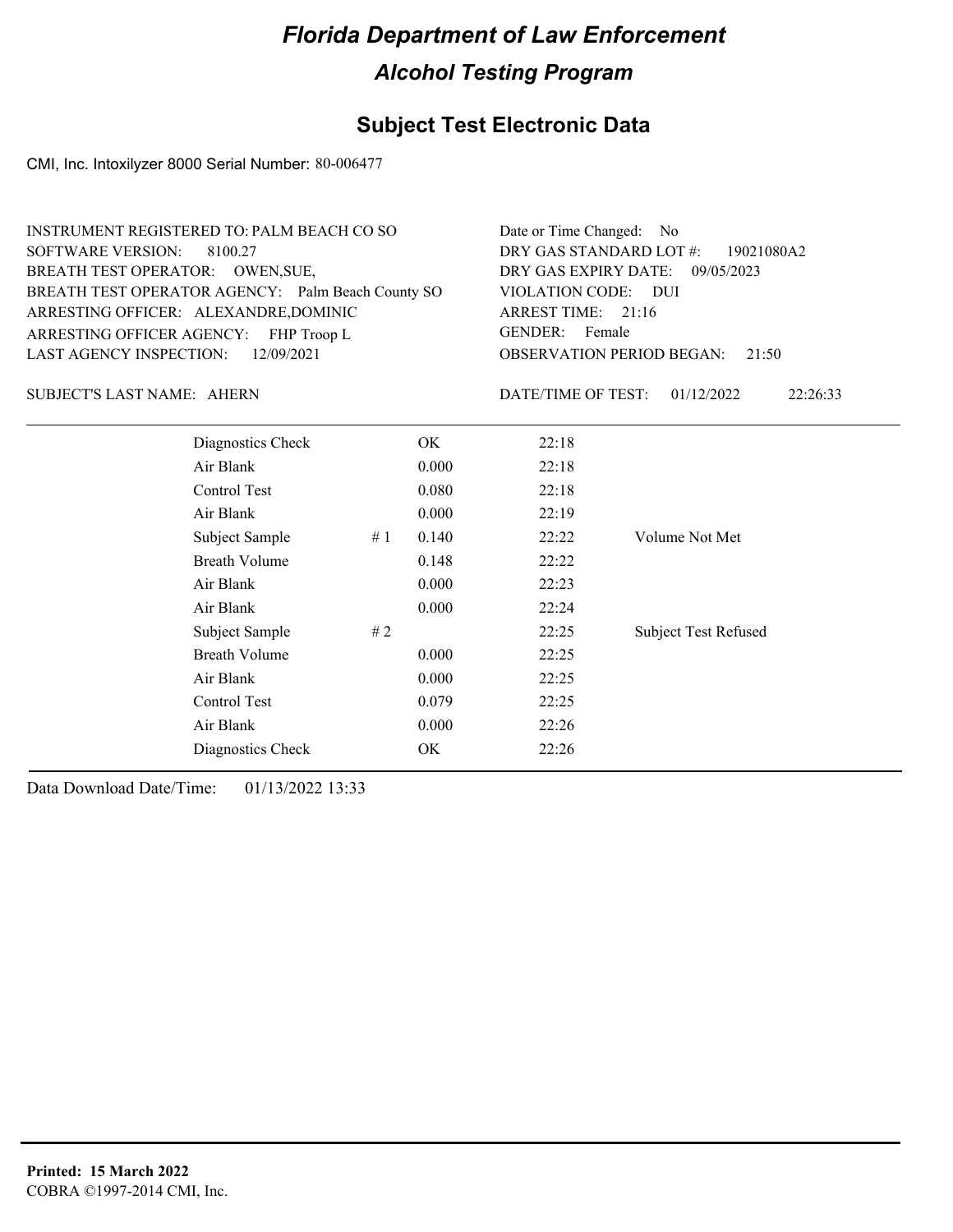## **Subject Test Electronic Data**

CMI, Inc. Intoxilyzer 8000 Serial Number: 80-006477

| INSTRUMENT REGISTERED TO: PALM BEACH CO SO        | Date or Time Changed: No               |
|---------------------------------------------------|----------------------------------------|
| SOFTWARE VERSION: 8100.27                         | DRY GAS STANDARD LOT #: 19021080A2     |
| BREATH TEST OPERATOR: O'NEAL, SHARI, L            | DRY GAS EXPIRY DATE: 09/05/2023        |
| BREATH TEST OPERATOR AGENCY: Palm Beach County SO | VIOLATION CODE: DUI                    |
| ARRESTING OFFICER: POINTU, PATRICK                | ARREST TIME: 20:36                     |
| ARRESTING OFFICER AGENCY: Palm Beach County SO    | GENDER: Female                         |
| LAST AGENCY INSPECTION: $01/14/2022$              | <b>OBSERVATION PERIOD BEGAN: 21:04</b> |
|                                                   |                                        |

### PIERRE SUBJECT'S LAST NAME: DATE/TIME OF TEST:

DATE/TIME OF TEST: 01/14/2022 21:33:53

| Diagnostics Check    |    | OK    | 21:27 |
|----------------------|----|-------|-------|
| Air Blank            |    | 0.000 | 21:28 |
| Control Test         |    | 0.080 | 21:28 |
| Air Blank            |    | 0.000 | 21:28 |
| Subject Sample       | #1 | 0.185 | 21:29 |
| <b>Breath Volume</b> |    | 1.859 | 21:29 |
| Air Blank            |    | 0.000 | 21:30 |
| Air Blank            |    | 0.000 | 21:31 |
| Subject Sample       | #2 | 0.185 | 21:32 |
| <b>Breath Volume</b> |    | 1.980 | 21:32 |
| Air Blank            |    | 0.000 | 21:32 |
| Control Test         |    | 0.079 | 21:33 |
| Air Blank            |    | 0.000 | 21:33 |
| Diagnostics Check    |    | OK    | 21:33 |
|                      |    |       |       |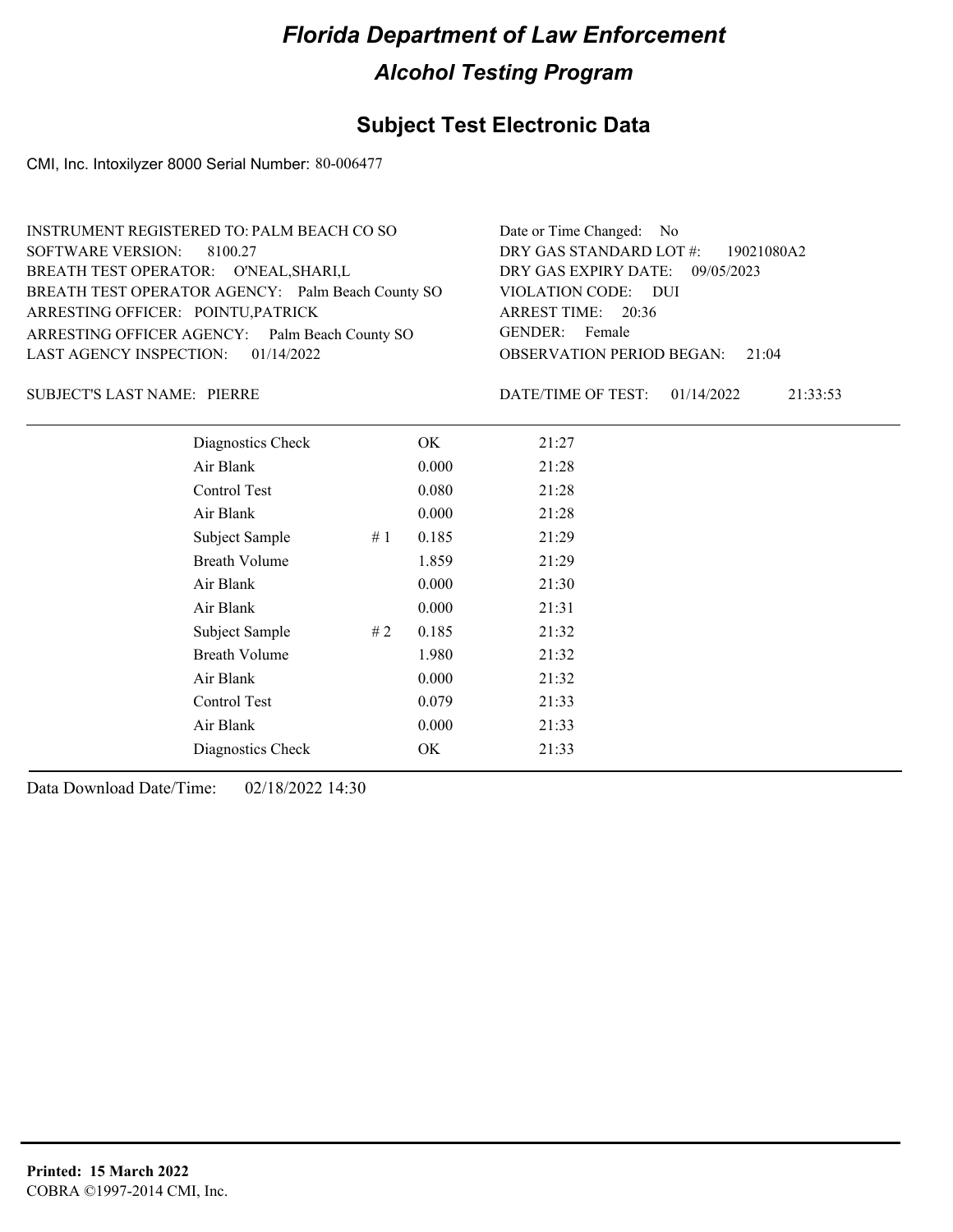## **Subject Test Electronic Data**

CMI, Inc. Intoxilyzer 8000 Serial Number: 80-006477

| INSTRUMENT REGISTERED TO: PALM BEACH CO SO        | Date or Time Changed: No               |
|---------------------------------------------------|----------------------------------------|
| SOFTWARE VERSION: 8100.27                         | DRY GAS STANDARD LOT $\#$ : 19021080A2 |
| BREATH TEST OPERATOR: BELL, JOSHUA, J             | DRY GAS EXPIRY DATE: 09/05/2023        |
| BREATH TEST OPERATOR AGENCY: Palm Beach County SO | VIOLATION CODE: DUI                    |
| ARRESTING OFFICER: POINTU, PATRICK                | ARREST TIME: 00:52                     |
| ARRESTING OFFICER AGENCY: Palm Beach County SO    | GENDER: Male                           |
| LAST AGENCY INSPECTION: 01/14/2022                | <b>OBSERVATION PERIOD BEGAN: 01:12</b> |
|                                                   |                                        |

RAMOS DIAZ SUBJECT'S LAST NAME: DATE/TIME OF TEST:

DATE/TIME OF TEST: 01/15/2022 01:49:54

| Diagnostics Check    |    | OK    | 01:43 |
|----------------------|----|-------|-------|
| Air Blank            |    | 0.000 | 01:43 |
| Control Test         |    | 0.080 | 01:44 |
| Air Blank            |    | 0.000 | 01:44 |
| Subject Sample       | #1 | 0.317 | 01:45 |
| <b>Breath Volume</b> |    | 2.035 | 01:45 |
| Air Blank            |    | 0.000 | 01:45 |
| Air Blank            |    | 0.000 | 01:47 |
| Subject Sample       | #2 | 0.320 | 01:48 |
| <b>Breath Volume</b> |    | 1.667 | 01:48 |
| Air Blank            |    | 0.000 | 01:48 |
| Control Test         |    | 0.079 | 01:49 |
| Air Blank            |    | 0.000 | 01:49 |
| Diagnostics Check    |    | OK    | 01:49 |
|                      |    |       |       |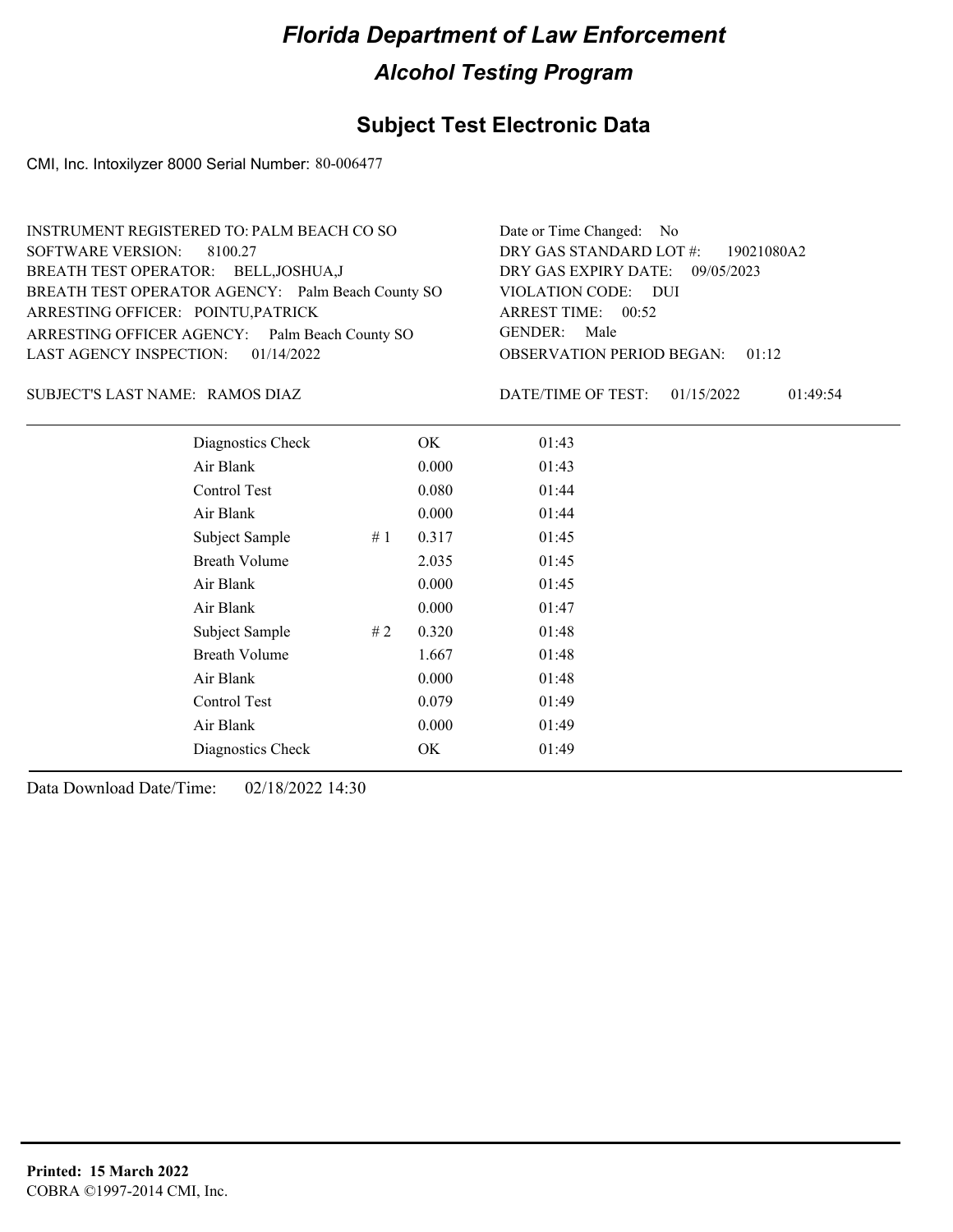## **Subject Test Electronic Data**

CMI, Inc. Intoxilyzer 8000 Serial Number: 80-006477

| INSTRUMENT REGISTERED TO: PALM BEACH CO SO        | Date or Time Changed: No               |
|---------------------------------------------------|----------------------------------------|
| SOFTWARE VERSION: 8100.27                         | DRY GAS STANDARD LOT #: 19021080A2     |
| BREATH TEST OPERATOR: BELL, JOSHUA, J             | DRY GAS EXPIRY DATE: 09/05/2023        |
| BREATH TEST OPERATOR AGENCY: Palm Beach County SO | VIOLATION CODE: DUI                    |
| ARRESTING OFFICER: FLINK, ANDREW                  | ARREST TIME: 01:46                     |
| ARRESTING OFFICER AGENCY: Palm Beach Gardens      | GENDER: Female                         |
| LAST AGENCY INSPECTION: $01/14/2022$              | <b>OBSERVATION PERIOD BEGAN:</b> 02:26 |
|                                                   |                                        |

SUBJECT'S LAST NAME: WALL **Example 20 SUBJECT'S LAST NAME:** WALL

DATE/TIME OF TEST: 01/15/2022 02:59:57

| Diagnostics Check    | OK    | 02:53 |
|----------------------|-------|-------|
| Air Blank            | 0.000 | 02:53 |
| Control Test         | 0.079 | 02:54 |
| Air Blank            | 0.000 | 02:54 |
| Subject Sample<br>#1 | 0.241 | 02:55 |
| <b>Breath Volume</b> | 1.558 | 02:55 |
| Air Blank            | 0.000 | 02:55 |
| Air Blank            | 0.000 | 02:57 |
| Subject Sample<br>#2 | 0.243 | 02:58 |
| <b>Breath Volume</b> | 1.488 | 02:58 |
| Air Blank            | 0.000 | 02:59 |
| Control Test         | 0.078 | 02:59 |
| Air Blank            | 0.000 | 02:59 |
| Diagnostics Check    | OK    | 02:59 |
|                      |       |       |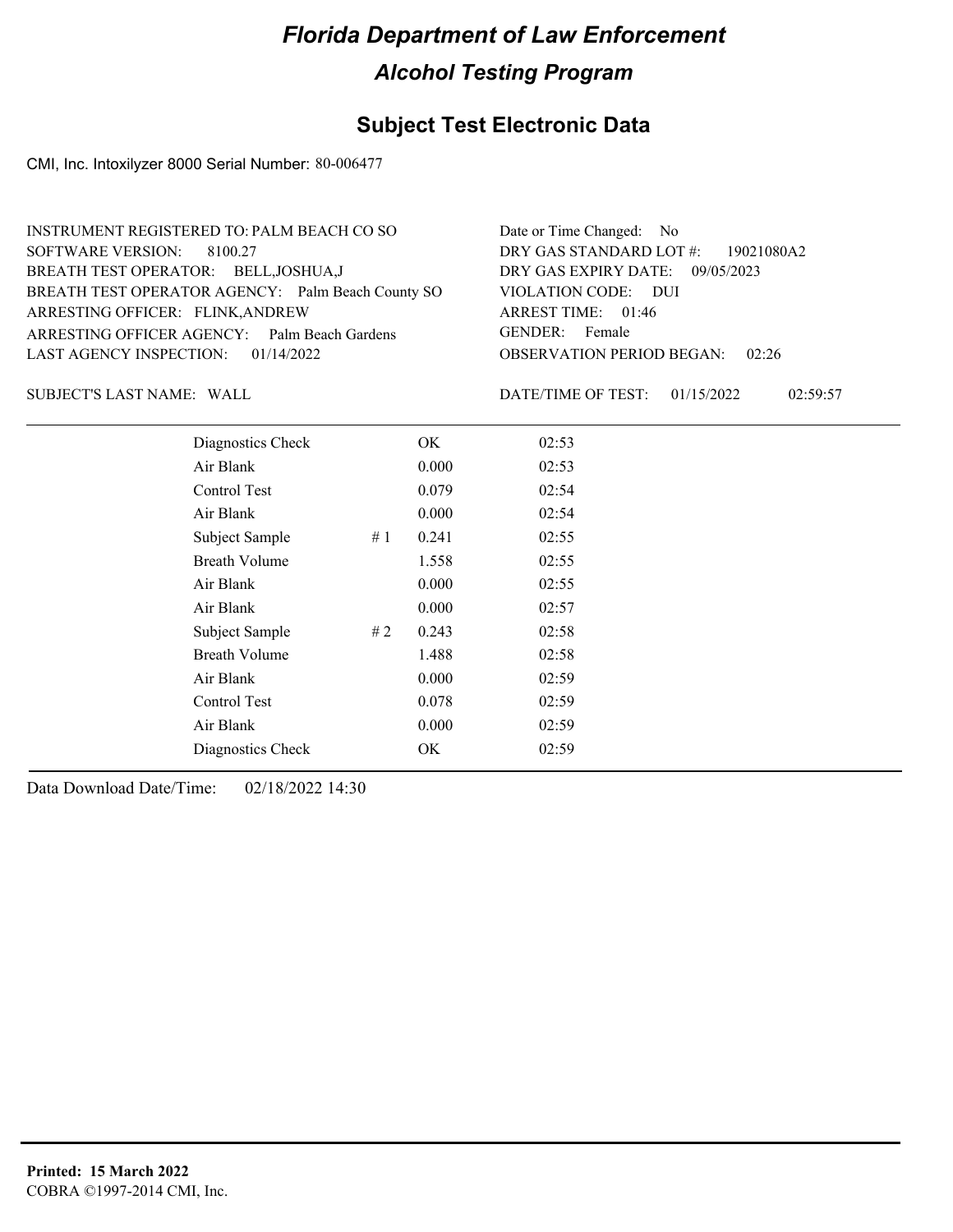## **Subject Test Electronic Data**

CMI, Inc. Intoxilyzer 8000 Serial Number: 80-006477

| INSTRUMENT REGISTERED TO: PALM BEACH CO SO        | Date or Time Changed: No               |
|---------------------------------------------------|----------------------------------------|
| SOFTWARE VERSION: 8100.27                         | DRY GAS STANDARD LOT #: 19021080A2     |
| BREATH TEST OPERATOR: BELL, JOSHUA, J             | DRY GAS EXPIRY DATE: 09/05/2023        |
| BREATH TEST OPERATOR AGENCY: Palm Beach County SO | VIOLATION CODE: DUI                    |
| ARRESTING OFFICER: DERBY, JOHN                    | ARREST TIME: 07:11                     |
| ARRESTING OFFICER AGENCY: Palm Beach County SO    | GENDER: Male                           |
| LAST AGENCY INSPECTION: $01/14/2022$              | <b>OBSERVATION PERIOD BEGAN: 07:14</b> |
|                                                   |                                        |

SUBJECT'S LAST NAME: VELASQUEZ PEREZ DATE/TIME OF TEST:

DATE/TIME OF TEST: 01/15/2022 07:57:43

| Diagnostics Check    |    | OK    | 07:51 |  |  |
|----------------------|----|-------|-------|--|--|
| Air Blank            |    | 0.000 | 07:51 |  |  |
| Control Test         |    | 0.080 | 07:52 |  |  |
| Air Blank            |    | 0.000 | 07:52 |  |  |
| Subject Sample       | #1 | 0.111 | 07:53 |  |  |
| <b>Breath Volume</b> |    | 3.382 | 07:53 |  |  |
| Air Blank            |    | 0.000 | 07:53 |  |  |
| Air Blank            |    | 0.000 | 07:55 |  |  |
| Subject Sample       | #2 | 0.116 | 07:56 |  |  |
| <b>Breath Volume</b> |    | 3.199 | 07:56 |  |  |
| Air Blank            |    | 0.000 | 07:56 |  |  |
| Control Test         |    | 0.080 | 07:57 |  |  |
| Air Blank            |    | 0.000 | 07:57 |  |  |
| Diagnostics Check    |    | OK    | 07:57 |  |  |
|                      |    |       |       |  |  |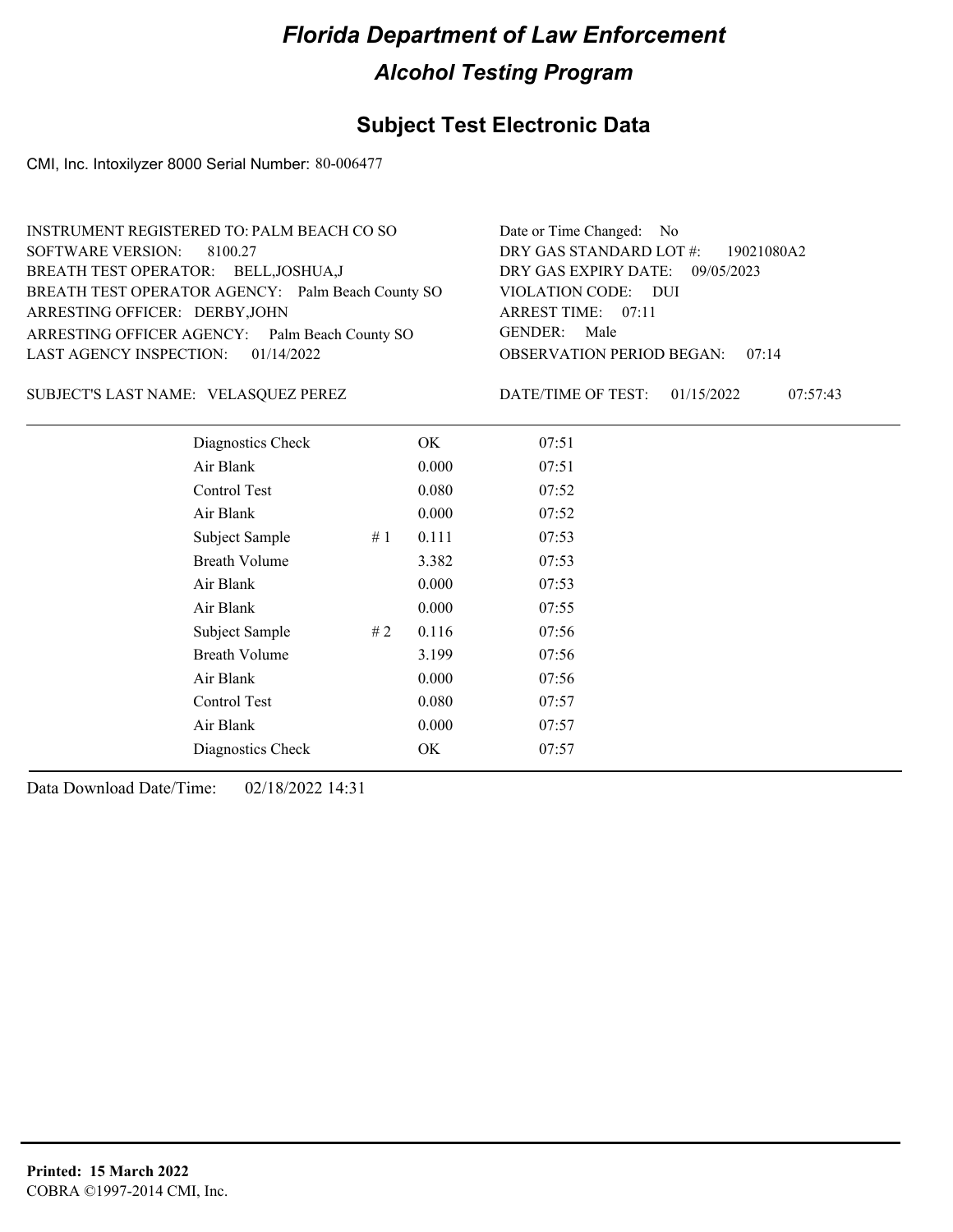## **Subject Test Electronic Data**

CMI, Inc. Intoxilyzer 8000 Serial Number: 80-006477

| INSTRUMENT REGISTERED TO: PALM BEACH CO SO        | Date or Time Changed: No               |
|---------------------------------------------------|----------------------------------------|
| SOFTWARE VERSION: 8100.27                         | DRY GAS STANDARD LOT #: 19021080A2     |
| BREATH TEST OPERATOR: BELL, JOSHUA, J             | DRY GAS EXPIRY DATE: 09/05/2023        |
| BREATH TEST OPERATOR AGENCY: Palm Beach County SO | VIOLATION CODE: DUI                    |
| ARRESTING OFFICER: WHITE, EDWARD                  | ARREST TIME: 20:51                     |
| ARRESTING OFFICER AGENCY: Palm Beach County SO    | GENDER: Female                         |
| LAST AGENCY INSPECTION: $01/14/2022$              | <b>OBSERVATION PERIOD BEGAN: 21:59</b> |
|                                                   |                                        |

SUBJECT'S LAST NAME: MCNAB DATE/TIME OF TEST:

DATE/TIME OF TEST: 01/15/2022 22:32:21

| Diagnostics Check    |    | OK    | 22:25 |
|----------------------|----|-------|-------|
| Air Blank            |    | 0.000 | 22:25 |
| Control Test         |    | 0.080 | 22:26 |
| Air Blank            |    | 0.000 | 22:26 |
| Subject Sample       | #1 | 0.104 | 22:27 |
| <b>Breath Volume</b> |    | 2.628 | 22:27 |
| Air Blank            |    | 0.000 | 22:28 |
| Air Blank            |    | 0.000 | 22:30 |
| Subject Sample       | #2 | 0.103 | 22:30 |
| <b>Breath Volume</b> |    | 2.136 | 22:30 |
| Air Blank            |    | 0.000 | 22:31 |
| Control Test         |    | 0.080 | 22:31 |
| Air Blank            |    | 0.000 | 22:32 |
| Diagnostics Check    |    | OK    | 22:32 |
|                      |    |       |       |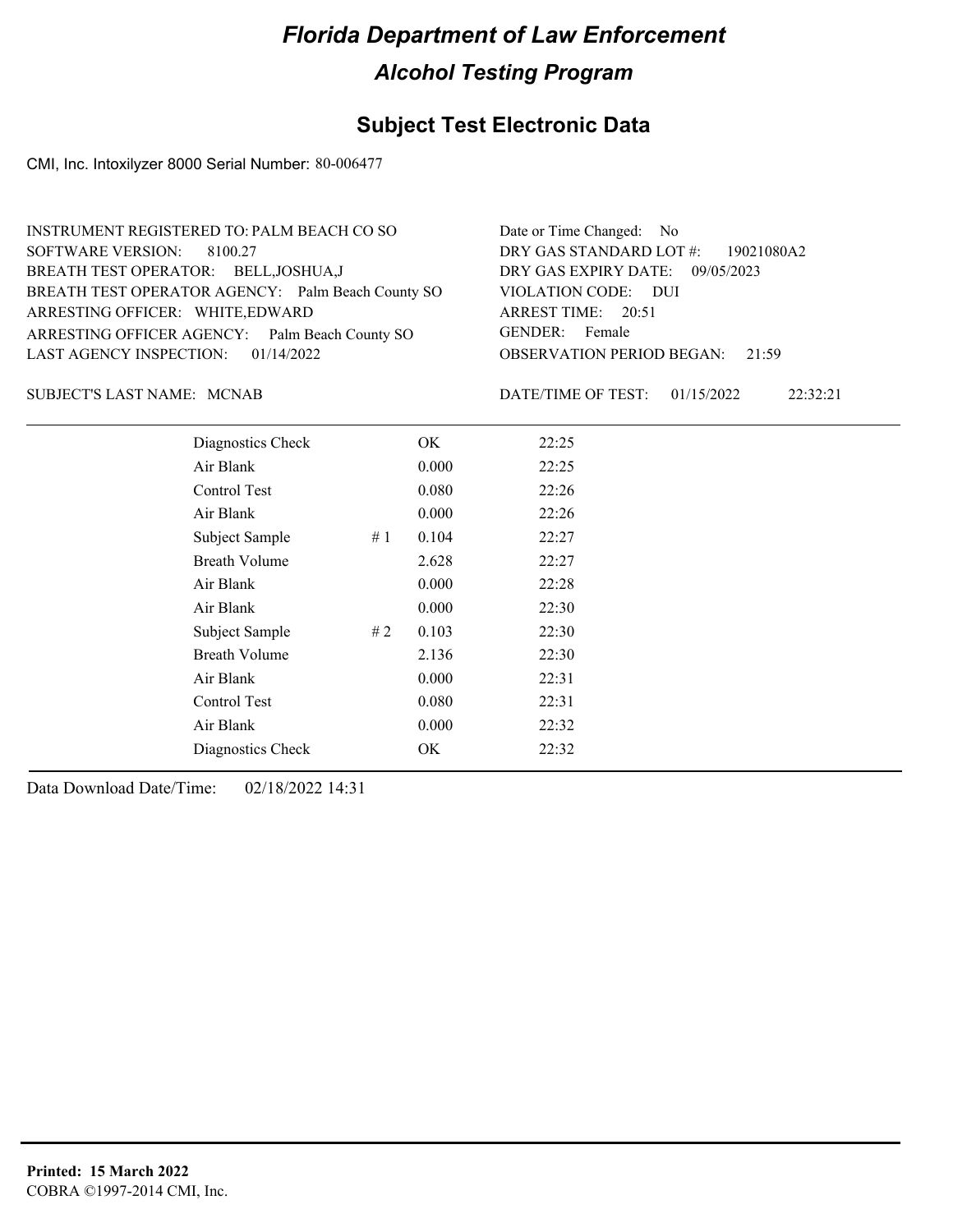## **Subject Test Electronic Data**

CMI, Inc. Intoxilyzer 8000 Serial Number: 80-006477

| INSTRUMENT REGISTERED TO: PALM BEACH CO SO        | Date or Time Changed: No               |
|---------------------------------------------------|----------------------------------------|
| SOFTWARE VERSION: 8100.27                         | DRY GAS STANDARD LOT #: 19021080A2     |
| BREATH TEST OPERATOR: BELL, JOSHUA, J             | DRY GAS EXPIRY DATE: 09/05/2023        |
| BREATH TEST OPERATOR AGENCY: Palm Beach County SO | VIOLATION CODE: DUI                    |
| ARRESTING OFFICER: HOWARD, EDWARD                 | ARREST TIME: 02:08                     |
| ARRESTING OFFICER AGENCY: West Palm Beach PD      | GENDER: Male                           |
| LAST AGENCY INSPECTION: $01/14/2022$              | <b>OBSERVATION PERIOD BEGAN: 02:26</b> |
|                                                   |                                        |

SAN MIGUEL II SUBJECT'S LAST NAME: DATE/TIME OF TEST:

DATE/TIME OF TEST: 01/16/2022 02:58:09

| Diagnostics Check    |    | OK    | 02:51 |  |
|----------------------|----|-------|-------|--|
| Air Blank            |    | 0.000 | 02:52 |  |
| Control Test         |    | 0.080 | 02:52 |  |
| Air Blank            |    | 0.000 | 02:53 |  |
| Subject Sample       | #1 | 0.000 | 02:53 |  |
| <b>Breath Volume</b> |    | 3.566 | 02:53 |  |
| Air Blank            |    | 0.000 | 02:54 |  |
| Air Blank            |    | 0.000 | 02:56 |  |
| Subject Sample       | #2 | 0.000 | 02:56 |  |
| <b>Breath Volume</b> |    | 3.238 | 02:56 |  |
| Air Blank            |    | 0.000 | 02:57 |  |
| Control Test         |    | 0.080 | 02:57 |  |
| Air Blank            |    | 0.000 | 02:58 |  |
| Diagnostics Check    |    | OK    | 02:58 |  |
|                      |    |       |       |  |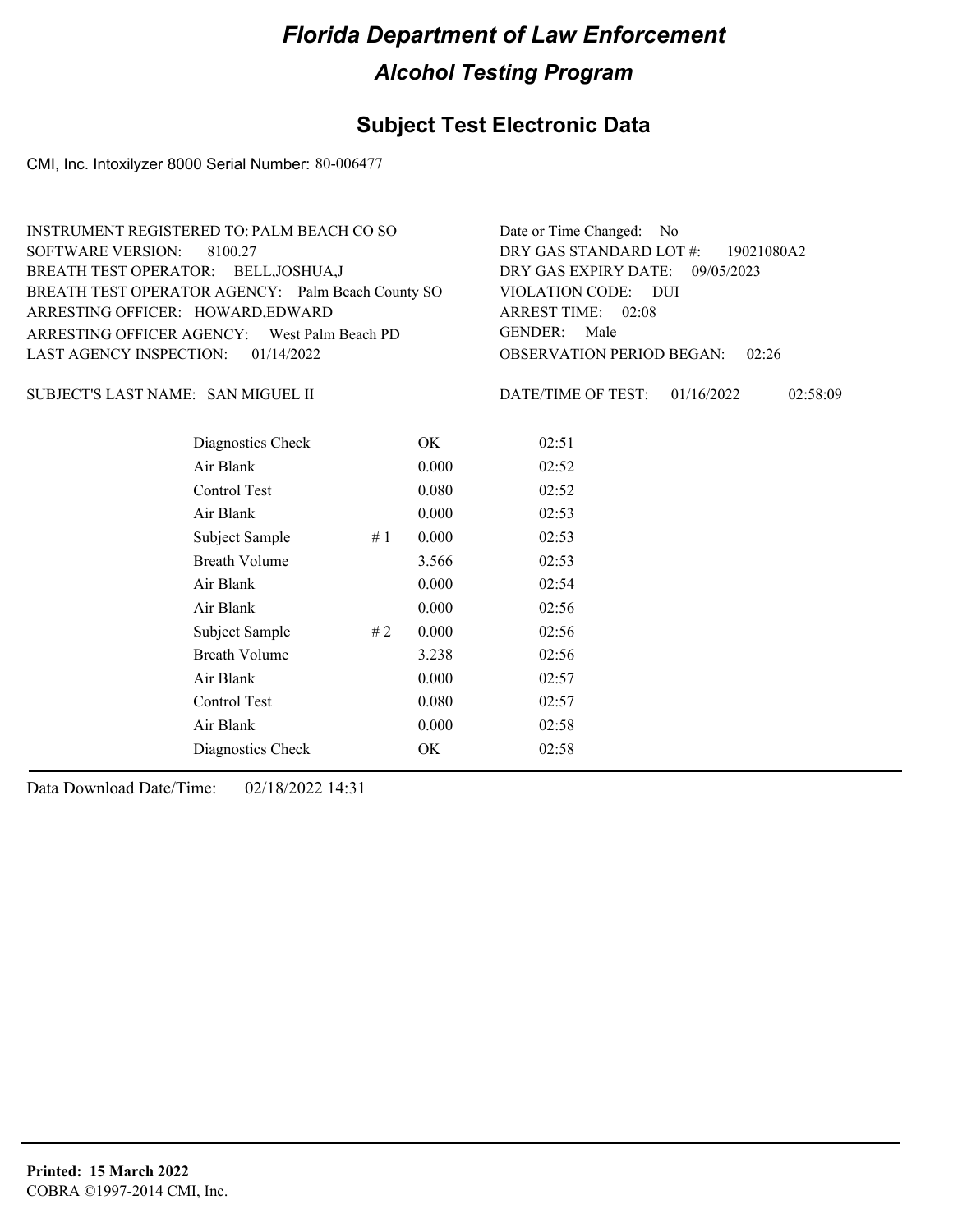## **Subject Test Electronic Data**

CMI, Inc. Intoxilyzer 8000 Serial Number: 80-006477

| INSTRUMENT REGISTERED TO: PALM BEACH CO SO        | Date or Time Changed: No               |
|---------------------------------------------------|----------------------------------------|
| SOFTWARE VERSION: 8100.27                         | DRY GAS STANDARD LOT #: 19021080A2     |
| BREATH TEST OPERATOR: BELL, JOSHUA, J             | DRY GAS EXPIRY DATE: 09/05/2023        |
| BREATH TEST OPERATOR AGENCY: Palm Beach County SO | VIOLATION CODE: DUI                    |
| ARRESTING OFFICER: WHITE, EDWARD                  | ARREST TIME: 03:36                     |
| ARRESTING OFFICER AGENCY: Palm Beach County SO    | GENDER: Female                         |
| LAST AGENCY INSPECTION: $01/14/2022$              | <b>OBSERVATION PERIOD BEGAN: 04:14</b> |

### SUBJECT'S LAST NAME: THELOT DATE/TIME OF TEST:

DATE/TIME OF TEST: 01/16/2022 04:53:19

| Diagnostics Check    |     | OK    | 04:40 |                |
|----------------------|-----|-------|-------|----------------|
| Air Blank            |     | 0.000 | 04:41 |                |
| Control Test         |     | 0.080 | 04:41 |                |
| Air Blank            |     | 0.000 | 04:42 |                |
| Subject Sample       | #1  | 0.126 | 04:45 | Volume Not Met |
| <b>Breath Volume</b> |     | 0.425 | 04:45 |                |
| Air Blank            |     | 0.000 | 04:45 |                |
| Air Blank            |     | 0.000 | 04:47 |                |
| Subject Sample       | # 2 | 0.146 | 04:48 |                |
| <b>Breath Volume</b> |     | 1.472 | 04:48 |                |
| Air Blank            |     | 0.000 | 04:49 |                |
| Air Blank            |     | 0.000 | 04:51 |                |
| Subject Sample       | #3  | 0.146 | 04:51 |                |
| <b>Breath Volume</b> |     | 1.699 | 04:51 |                |
| Air Blank            |     | 0.000 | 04:52 |                |
| Control Test         |     | 0.079 | 04:52 |                |
| Air Blank            |     | 0.000 | 04:53 |                |
| Diagnostics Check    |     | OK    | 04:53 |                |
|                      |     |       |       |                |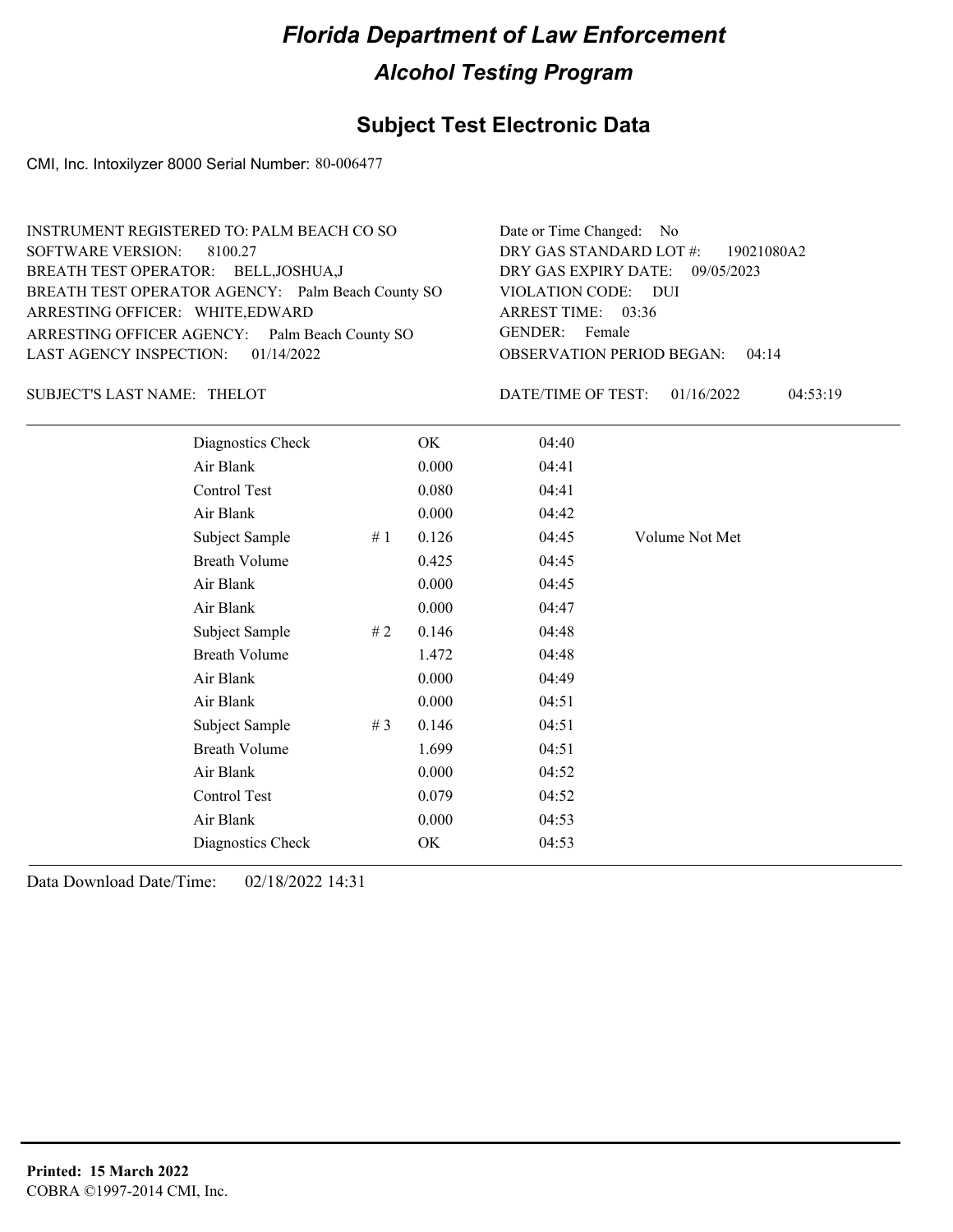## **Subject Test Electronic Data**

CMI, Inc. Intoxilyzer 8000 Serial Number: 80-006477

| INSTRUMENT REGISTERED TO: PALM BEACH CO SO        | Date or Time Changed: No               |
|---------------------------------------------------|----------------------------------------|
| SOFTWARE VERSION: 8100.27                         | DRY GAS STANDARD LOT #: 19021080A2     |
| BREATH TEST OPERATOR: OWEN, SUE,                  | DRY GAS EXPIRY DATE: 09/05/2023        |
| BREATH TEST OPERATOR AGENCY: Palm Beach County SO | VIOLATION CODE: DUI                    |
| ARRESTING OFFICER: POINTU, PATRICK                | ARREST TIME: 21:47                     |
| ARRESTING OFFICER AGENCY: Palm Beach County SO    | GENDER: Male                           |
| LAST AGENCY INSPECTION: $01/14/2022$              | <b>OBSERVATION PERIOD BEGAN:</b> 22:14 |
|                                                   |                                        |

TAMAYO GOMEZ SUBJECT'S LAST NAME: DATE/TIME OF TEST:

DATE/TIME OF TEST: 01/18/2022 22:46:27

| Diagnostics Check    |    | OK    | 22:39 |
|----------------------|----|-------|-------|
| Air Blank            |    | 0.000 | 22:39 |
| Control Test         |    | 0.080 | 22:40 |
| Air Blank            |    | 0.000 | 22:40 |
| Subject Sample       | #1 | 0.400 | 22:41 |
| <b>Breath Volume</b> |    | 3.031 | 22:41 |
| Air Blank            |    | 0.000 | 22:42 |
| Air Blank            |    | 0.000 | 22:44 |
| Subject Sample       | #2 | 0.383 | 22:44 |
| <b>Breath Volume</b> |    | 2.910 | 22:44 |
| Air Blank            |    | 0.000 | 22:45 |
| Control Test         |    | 0.079 | 22:45 |
| Air Blank            |    | 0.000 | 22:46 |
| Diagnostics Check    |    | OK    | 22:46 |
|                      |    |       |       |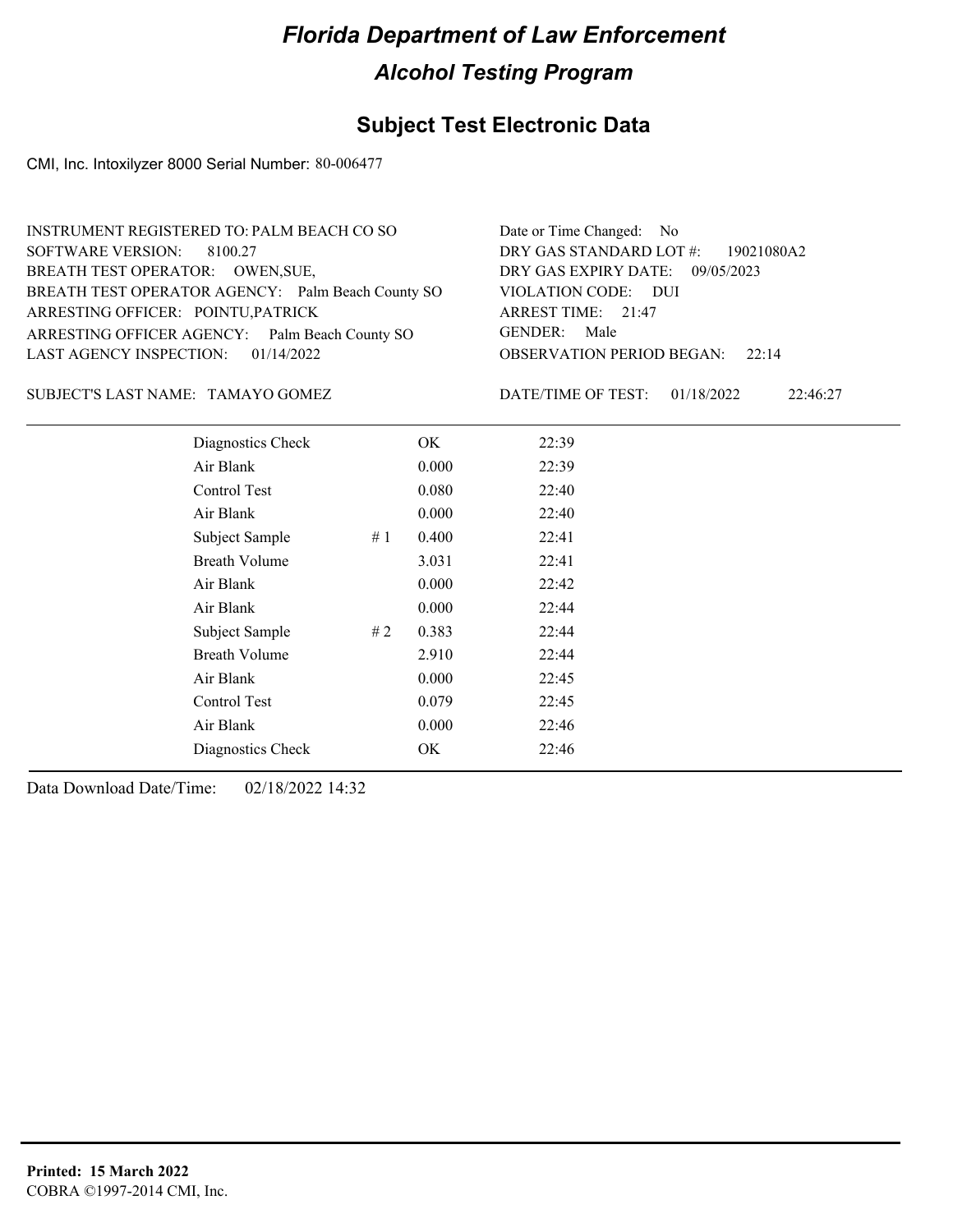## **Subject Test Electronic Data**

CMI, Inc. Intoxilyzer 8000 Serial Number: 80-006477

| INSTRUMENT REGISTERED TO: PALM BEACH CO SO        | Date or Time Changed: No               |
|---------------------------------------------------|----------------------------------------|
| SOFTWARE VERSION: 8100.27                         | DRY GAS STANDARD LOT #: 19021080A2     |
| BREATH TEST OPERATOR: LEAHEY, THOMAS, H           | DRY GAS EXPIRY DATE: 09/05/2023        |
| BREATH TEST OPERATOR AGENCY: Palm Beach County SO | VIOLATION CODE: DUI                    |
| ARRESTING OFFICER: SOLOWAY, ALAN                  | ARREST TIME: 02:30                     |
| ARRESTING OFFICER AGENCY: Palm Beach County SO    | GENDER: Female                         |
| LAST AGENCY INSPECTION: 01/14/2022                | <b>OBSERVATION PERIOD BEGAN: 02:58</b> |
|                                                   |                                        |

### SUBJECT'S LAST NAME: GARCIA PEREZ DATE/TIME OF TEST:

DATE/TIME OF TEST: 01/19/2022 03:30:42

| Diagnostics Check    |       | OK    | 03:23 |
|----------------------|-------|-------|-------|
| Air Blank            |       | 0.000 | 03:24 |
| Control Test         |       | 0.081 | 03:24 |
| Air Blank            |       | 0.000 | 03:25 |
| Subject Sample       | #1    | 0.161 | 03:26 |
| <b>Breath Volume</b> |       | 1.476 | 03:26 |
| Air Blank            |       | 0.000 | 03:26 |
| Air Blank            |       | 0.000 | 03:28 |
| Subject Sample       | # $2$ | 0.159 | 03:29 |
| <b>Breath Volume</b> |       | 1.179 | 03:29 |
| Air Blank            |       | 0.000 | 03:29 |
| Control Test         |       | 0.079 | 03:30 |
| Air Blank            |       | 0.000 | 03:30 |
| Diagnostics Check    |       | OK    | 03:30 |
|                      |       |       |       |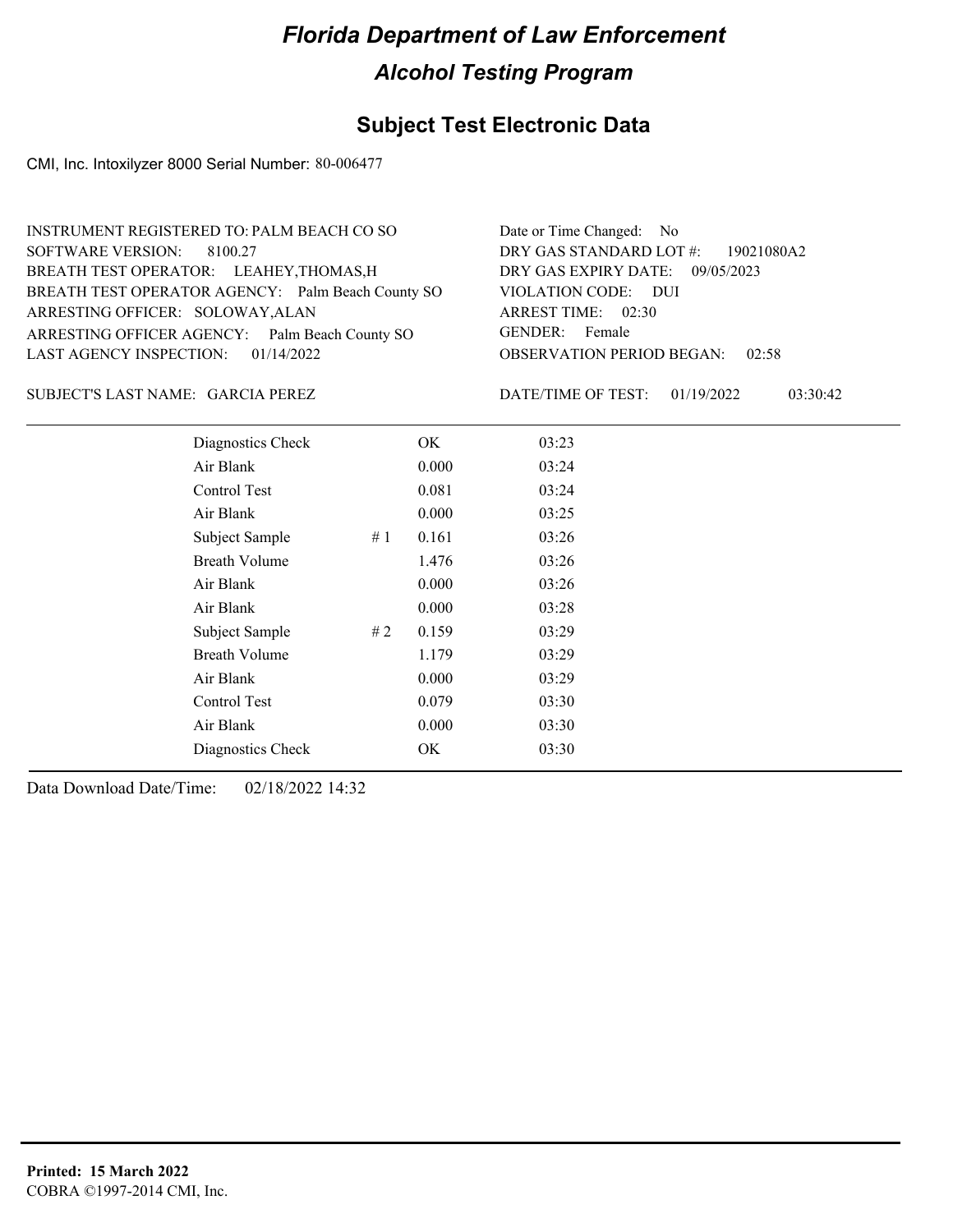## **Subject Test Electronic Data**

CMI, Inc. Intoxilyzer 8000 Serial Number: 80-006477

| INSTRUMENT REGISTERED TO: PALM BEACH CO SO        | Date or Time Changed: No               |
|---------------------------------------------------|----------------------------------------|
| SOFTWARE VERSION: 8100.27                         | DRY GAS STANDARD LOT $\#$ : 19021080A2 |
| BREATH TEST OPERATOR: OWEN, SUE,                  | DRY GAS EXPIRY DATE: 09/05/2023        |
| BREATH TEST OPERATOR AGENCY: Palm Beach County SO | VIOLATION CODE: DUI                    |
| ARRESTING OFFICER: CISSON, JACKIE                 | ARREST TIME: 20:00                     |
| ARRESTING OFFICER AGENCY: Palm Beach County SO    | GENDER: Female                         |
| LAST AGENCY INSPECTION: 01/14/2022                | <b>OBSERVATION PERIOD BEGAN: 20:40</b> |
|                                                   |                                        |

STEVE SUBJECT'S LAST NAME: DATE/TIME OF TEST:

DATE/TIME OF TEST: 01/19/2022 21:13:33

| Diagnostics Check    |    | OK    | 21:07 |
|----------------------|----|-------|-------|
| Air Blank            |    | 0.000 | 21:07 |
| Control Test         |    | 0.080 | 21:07 |
| Air Blank            |    | 0.000 | 21:08 |
| Subject Sample       | #1 | 0.000 | 21:09 |
| <b>Breath Volume</b> |    | 1.203 | 21:09 |
| Air Blank            |    | 0.000 | 21:09 |
| Air Blank            |    | 0.000 | 21:11 |
| Subject Sample       | #2 | 0.000 | 21:12 |
| <b>Breath Volume</b> |    | 1.503 | 21:12 |
| Air Blank            |    | 0.000 | 21:12 |
| Control Test         |    | 0.080 | 21:12 |
| Air Blank            |    | 0.000 | 21:13 |
| Diagnostics Check    |    | OK.   | 21:13 |
|                      |    |       |       |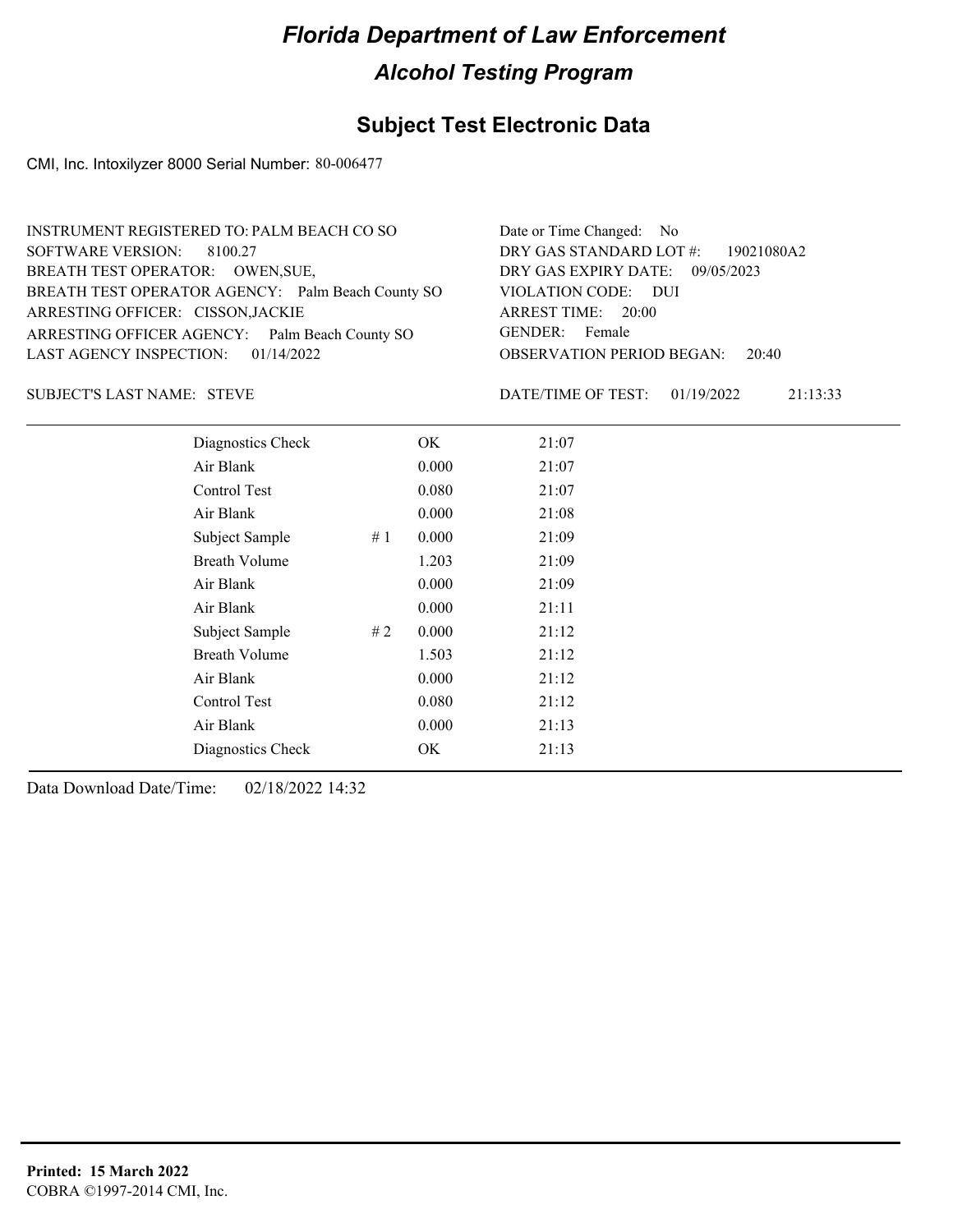## **Subject Test Electronic Data**

CMI, Inc. Intoxilyzer 8000 Serial Number: 80-006477

| INSTRUMENT REGISTERED TO: PALM BEACH CO SO        | Date or Time Changed: No               |
|---------------------------------------------------|----------------------------------------|
| SOFTWARE VERSION: 8100.27                         | DRY GAS STANDARD LOT #: 19021080A2     |
| BREATH TEST OPERATOR: OWEN, SUE,                  | DRY GAS EXPIRY DATE: 09/05/2023        |
| BREATH TEST OPERATOR AGENCY: Palm Beach County SO | VIOLATION CODE: DUI                    |
| ARRESTING OFFICER: POINTU, PATRICK                | ARREST TIME: 20:34                     |
| ARRESTING OFFICER AGENCY: Palm Beach County SO    | GENDER: Male                           |
| LAST AGENCY INSPECTION: $01/14/2022$              | <b>OBSERVATION PERIOD BEGAN: 21:09</b> |
|                                                   |                                        |

LEMUS CASSOLA SUBJECT'S LAST NAME: DATE/TIME OF TEST:

DATE/TIME OF TEST: 01/19/2022 22:01:33

| Diagnostics Check    |    | OK    | 21:51 |
|----------------------|----|-------|-------|
| Air Blank            |    | 0.000 | 21:52 |
| Control Test         |    | 0.081 | 21:52 |
| Air Blank            |    | 0.000 | 21:53 |
| Subject Sample       | #1 | 0.204 | 21:56 |
| <b>Breath Volume</b> |    | 2.312 | 21:56 |
| Air Blank            |    | 0.000 | 21:56 |
| Air Blank            |    | 0.000 | 21:58 |
| Subject Sample       | #2 | 0.205 | 21:59 |
| <b>Breath Volume</b> |    | 2.468 | 21:59 |
| Air Blank            |    | 0.000 | 22:00 |
| Control Test         |    | 0.079 | 22:00 |
| Air Blank            |    | 0.000 | 22:01 |
| Diagnostics Check    |    | OK    | 22:01 |
|                      |    |       |       |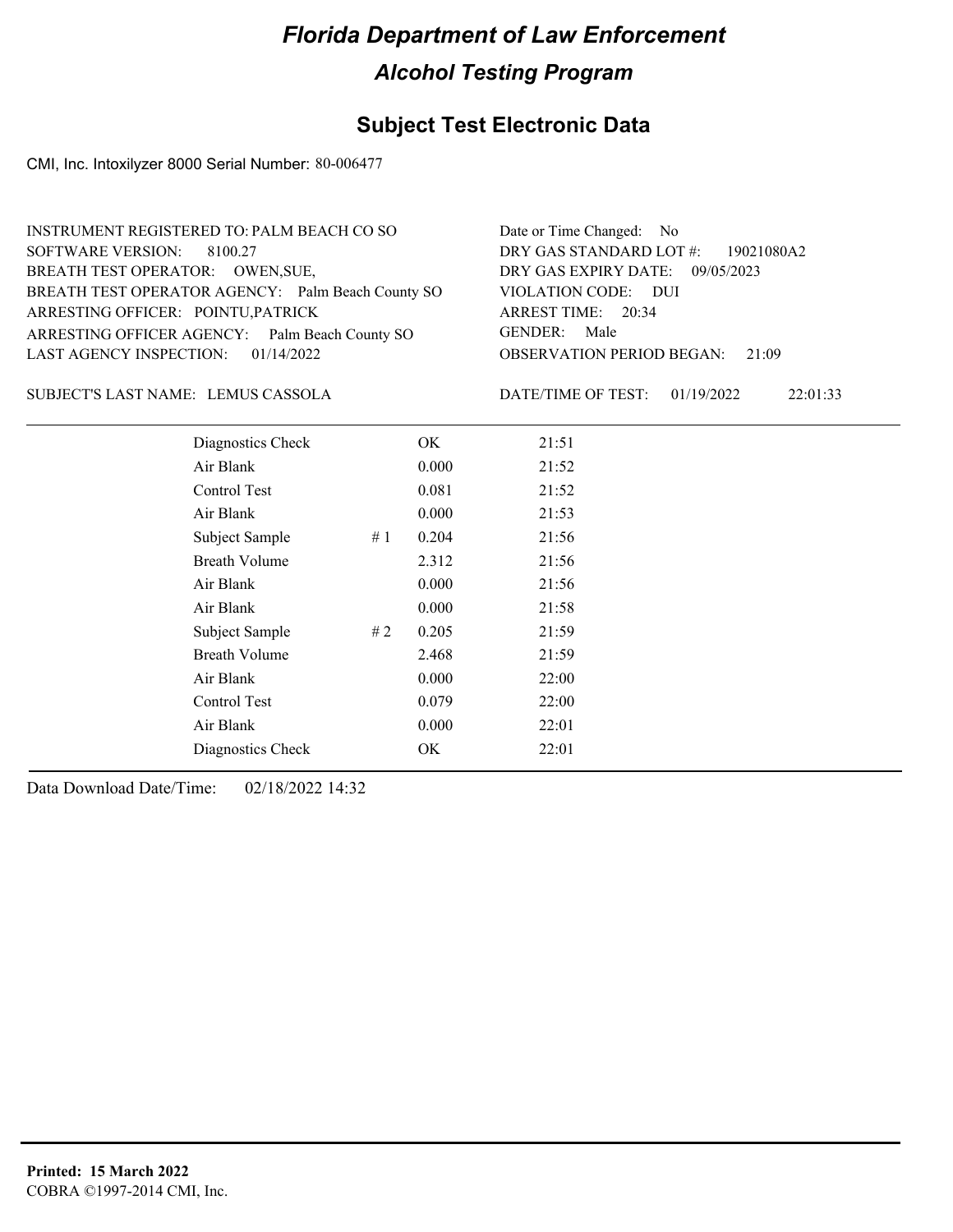## **Subject Test Electronic Data**

CMI, Inc. Intoxilyzer 8000 Serial Number: 80-006477

| Date or Time Changed: No               |
|----------------------------------------|
| DRY GAS STANDARD LOT $\#$ : 19021080A2 |
| DRY GAS EXPIRY DATE: 09/05/2023        |
| VIOLATION CODE: DUI                    |
| ARREST TIME: 23:26                     |
| GENDER: Male                           |
| <b>OBSERVATION PERIOD BEGAN:</b> 23:42 |
|                                        |

SUBJECT'S LAST NAME: DEEGAN DATE/TIME OF TEST:

DATE/TIME OF TEST: 01/20/2022 00:12:45

| Diagnostics Check    |    | OK    | 00:06 |
|----------------------|----|-------|-------|
| Air Blank            |    | 0.000 | 00:06 |
| <b>Control Test</b>  |    | 0.080 | 00:07 |
| Air Blank            |    | 0.000 | 00:07 |
| Subject Sample       | #1 | 0.057 | 00:08 |
| <b>Breath Volume</b> |    | 3.171 | 00:08 |
| Air Blank            |    | 0.000 | 00:08 |
| Air Blank            |    | 0.000 | 00:10 |
| Subject Sample       | #2 | 0.055 | 00:11 |
| <b>Breath Volume</b> |    | 3.316 | 00:11 |
| Air Blank            |    | 0.000 | 00:11 |
| Control Test         |    | 0.080 | 00:12 |
| Air Blank            |    | 0.000 | 00:12 |
| Diagnostics Check    |    | OK    | 00:12 |
|                      |    |       |       |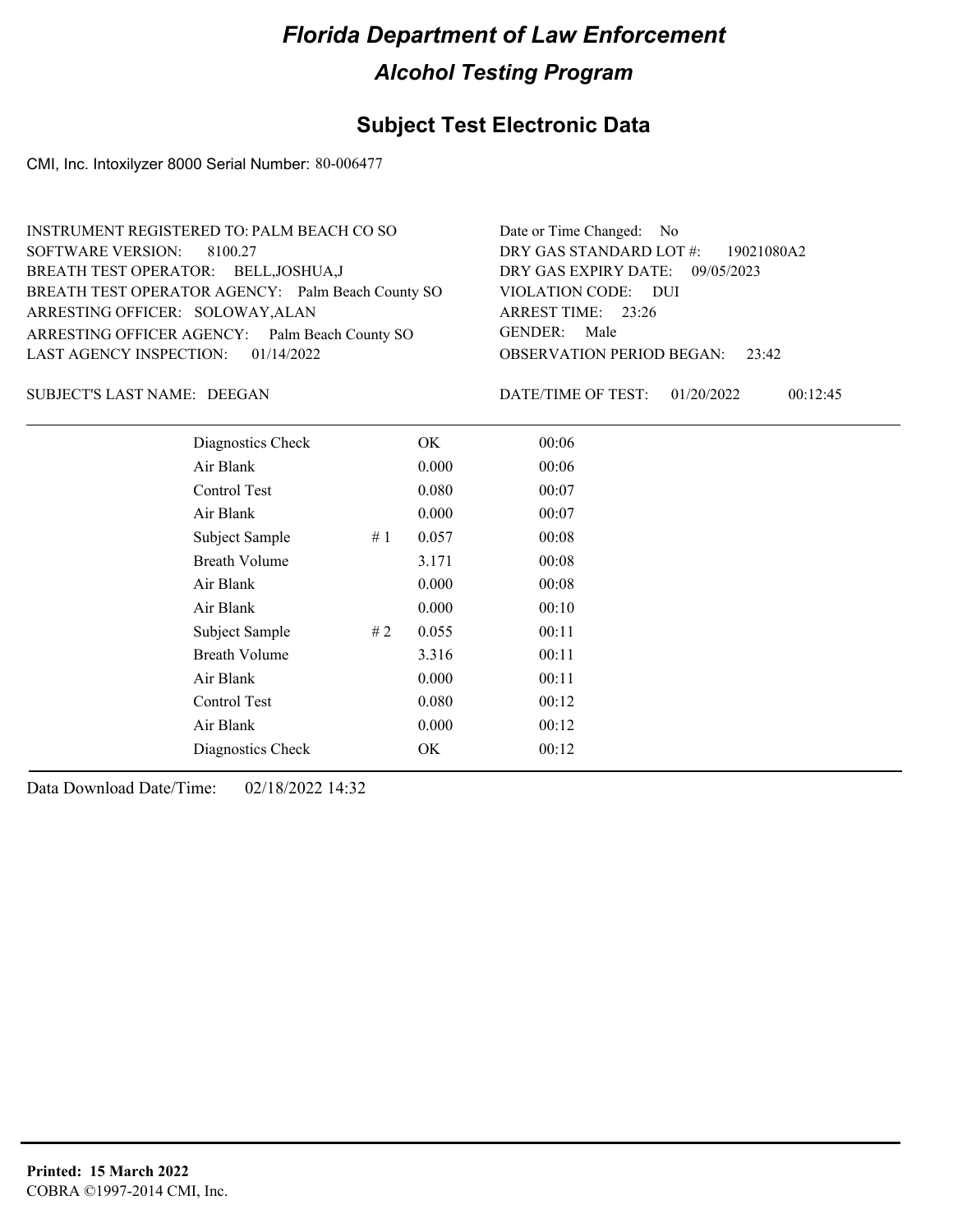## **Subject Test Electronic Data**

CMI, Inc. Intoxilyzer 8000 Serial Number: 80-006477

| INSTRUMENT REGISTERED TO: PALM BEACH CO SO        | Date or Time Changed: No               |
|---------------------------------------------------|----------------------------------------|
| SOFTWARE VERSION: 8100.27                         | DRY GAS STANDARD LOT $\#$ : 19021080A2 |
| BREATH TEST OPERATOR: O'NEAL, SHARI, L            | DRY GAS EXPIRY DATE: 09/05/2023        |
| BREATH TEST OPERATOR AGENCY: Palm Beach County SO | VIOLATION CODE: DUI                    |
| ARRESTING OFFICER: CISSON, JACKIE                 | ARREST TIME: 22:39                     |
| ARRESTING OFFICER AGENCY: Palm Beach County SO    | GENDER: Female                         |
| LAST AGENCY INSPECTION: $01/14/2022$              | <b>OBSERVATION PERIOD BEGAN:</b> 23:18 |
|                                                   |                                        |

### SHIWCHARRAN SUBJECT'S LAST NAME: DATE/TIME OF TEST:

DATE/TIME OF TEST: 01/20/2022 23:54:32

| Diagnostics Check       | OK    | 23:47 |
|-------------------------|-------|-------|
| Air Blank               | 0.000 | 23:48 |
| Control Test            | 0.080 | 23:48 |
| Air Blank               | 0.000 | 23:48 |
| # $1$<br>Subject Sample | 0.248 | 23:49 |
| <b>Breath Volume</b>    | 1.816 | 23:49 |
| Air Blank               | 0.000 | 23:50 |
| Air Blank               | 0.000 | 23:52 |
| Subject Sample<br>#2    | 0.241 | 23:52 |
| <b>Breath Volume</b>    | 1.507 | 23:52 |
| Air Blank               | 0.000 | 23:53 |
| Control Test            | 0.079 | 23:53 |
| Air Blank               | 0.000 | 23:54 |
| Diagnostics Check       | OK    | 23:54 |
|                         |       |       |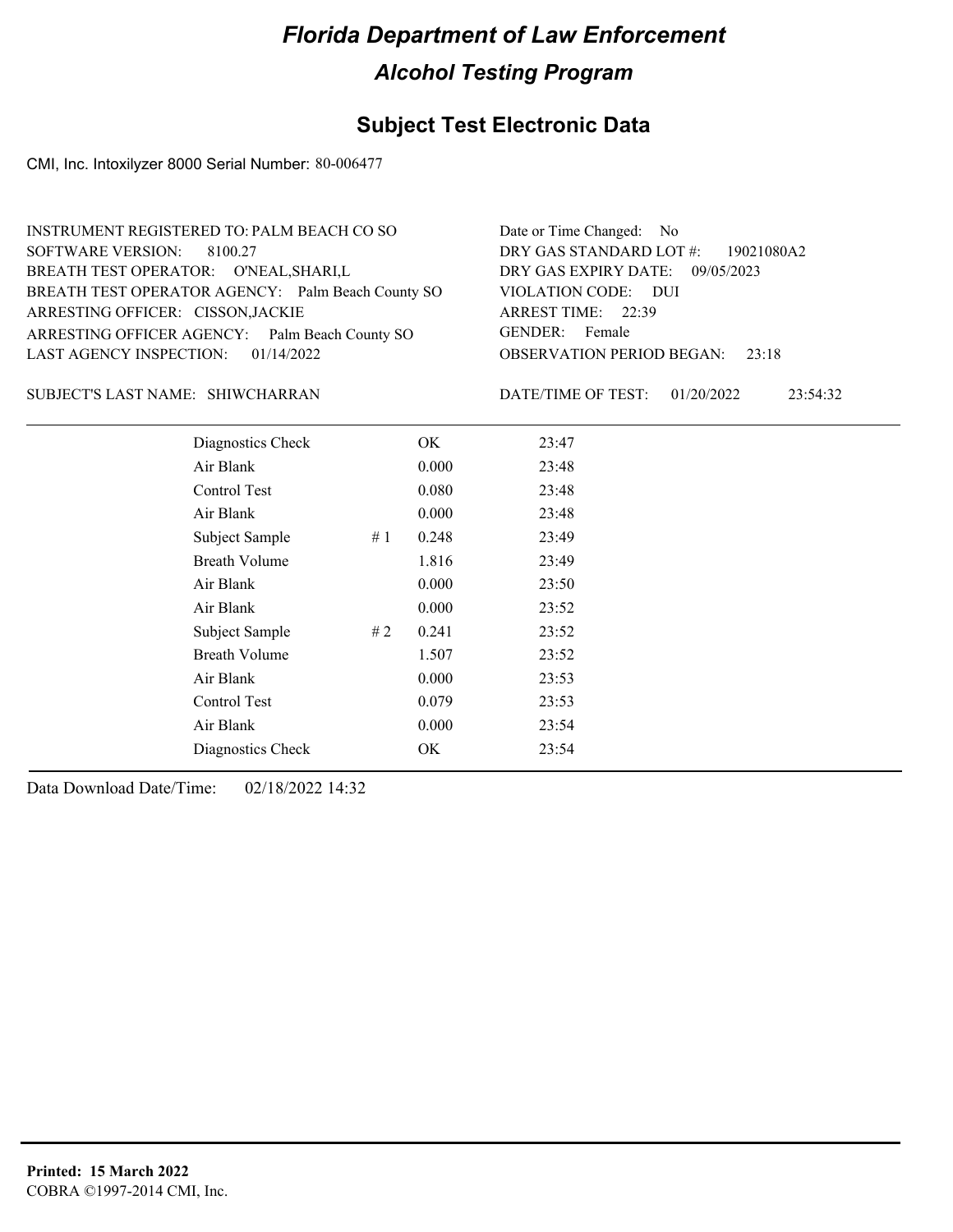## **Subject Test Electronic Data**

CMI, Inc. Intoxilyzer 8000 Serial Number: 80-006477

| INSTRUMENT REGISTERED TO: PALM BEACH CO SO        | Date or Time Changed: No               |
|---------------------------------------------------|----------------------------------------|
| SOFTWARE VERSION: 8100.27                         | DRY GAS STANDARD LOT #: 19021080A2     |
| BREATH TEST OPERATOR: LEAHEY, THOMAS, H           | DRY GAS EXPIRY DATE: 09/05/2023        |
| BREATH TEST OPERATOR AGENCY: Palm Beach County SO | VIOLATION CODE: DUI                    |
| ARRESTING OFFICER: SOLOWAY, ALAN                  | ARREST TIME: 23:57                     |
| ARRESTING OFFICER AGENCY: Palm Beach County SO    | GENDER: Male                           |
| LAST AGENCY INSPECTION: $01/14/2022$              | <b>OBSERVATION PERIOD BEGAN: 00:29</b> |
|                                                   |                                        |

CIULLO SUBJECT'S LAST NAME: DATE/TIME OF TEST:

DATE/TIME OF TEST: 01/21/2022 01:02:17

| Diagnostics Check    |    | OK    | 00:55 |
|----------------------|----|-------|-------|
| Air Blank            |    | 0.000 | 00:56 |
| Control Test         |    | 0.080 | 00:56 |
| Air Blank            |    | 0.000 | 00:56 |
| Subject Sample       | #1 | 0.246 | 00:57 |
| <b>Breath Volume</b> |    | 2.375 | 00:57 |
| Air Blank            |    | 0.000 | 00:58 |
| Air Blank            |    | 0.000 | 00:59 |
| Subject Sample       | #2 | 0.245 | 01:00 |
| <b>Breath Volume</b> |    | 2.441 | 01:00 |
| Air Blank            |    | 0.000 | 01:01 |
| Control Test         |    | 0.079 | 01:01 |
| Air Blank            |    | 0.000 | 01:02 |
| Diagnostics Check    |    | OK    | 01:02 |
|                      |    |       |       |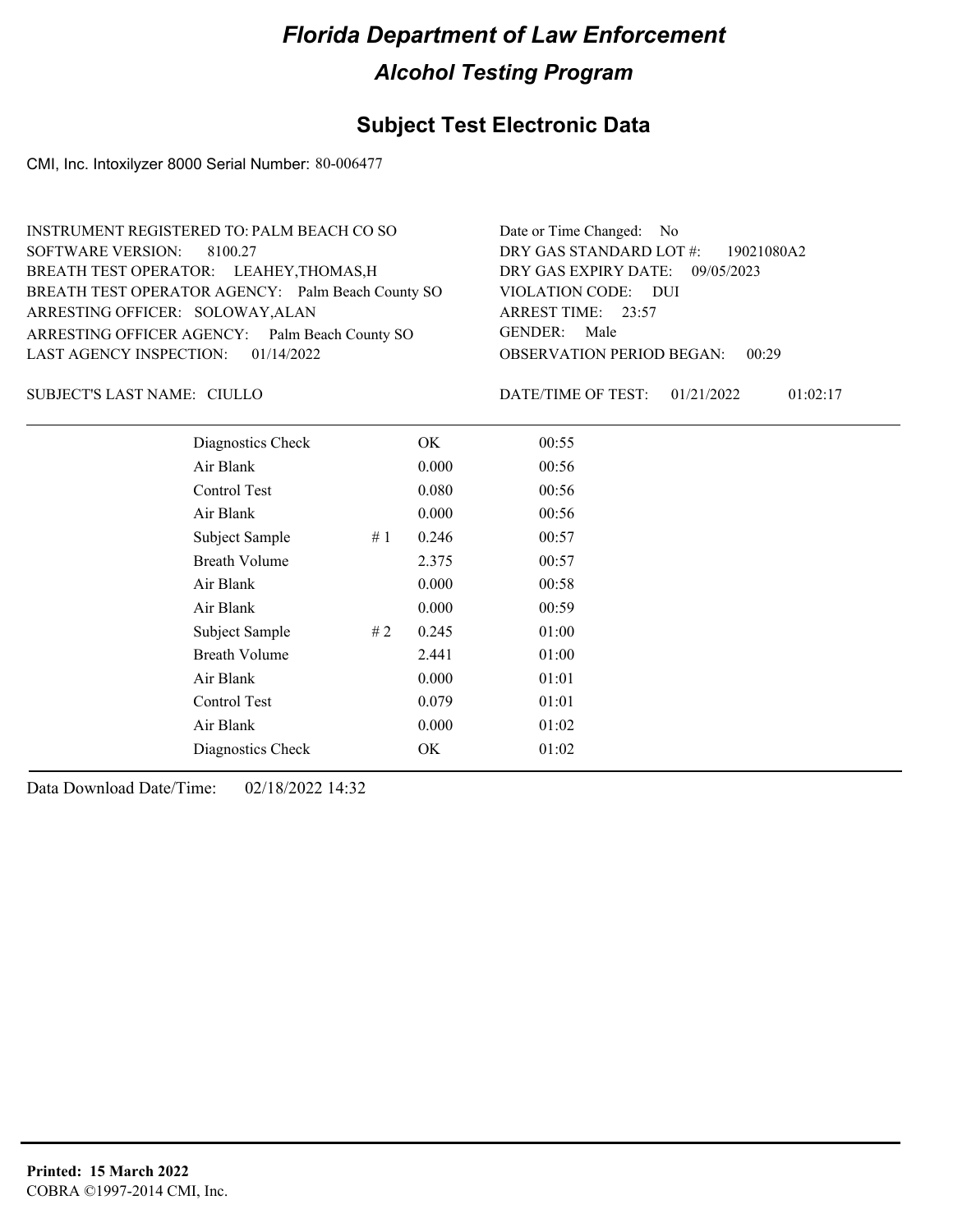## **Subject Test Electronic Data**

CMI, Inc. Intoxilyzer 8000 Serial Number: 80-006477

| INSTRUMENT REGISTERED TO: PALM BEACH CO SO        | Date or Time Changed: No               |
|---------------------------------------------------|----------------------------------------|
| SOFTWARE VERSION: 8100.27                         | DRY GAS STANDARD LOT #: 19021080A2     |
| BREATH TEST OPERATOR: BELL, JOSHUA, J             | DRY GAS EXPIRY DATE: 09/05/2023        |
| BREATH TEST OPERATOR AGENCY: Palm Beach County SO | VIOLATION CODE: DUI                    |
| ARRESTING OFFICER: O'CONNOR, DARA                 | ARREST TIME: 01:00                     |
| ARRESTING OFFICER AGENCY: Palm Beach County SO    | GENDER: Male                           |
| LAST AGENCY INSPECTION: $01/14/2022$              | <b>OBSERVATION PERIOD BEGAN: 01:37</b> |
|                                                   |                                        |

### GOMEZ REYES SUBJECT'S LAST NAME: DATE/TIME OF TEST:

DATE/TIME OF TEST: 01/21/2022 02:15:06

| Diagnostics Check    |    | OK    | 02:08 |
|----------------------|----|-------|-------|
| Air Blank            |    | 0.000 | 02:08 |
| Control Test         |    | 0.079 | 02:09 |
| Air Blank            |    | 0.000 | 02:09 |
| Subject Sample       | #1 | 0.089 | 02:10 |
| <b>Breath Volume</b> |    | 1.398 | 02:10 |
| Air Blank            |    | 0.000 | 02:11 |
| Air Blank            |    | 0.000 | 02:13 |
| Subject Sample       | #2 | 0.088 | 02:13 |
| <b>Breath Volume</b> |    | 1.933 | 02:13 |
| Air Blank            |    | 0.000 | 02:14 |
| Control Test         |    | 0.079 | 02:14 |
| Air Blank            |    | 0.000 | 02:15 |
| Diagnostics Check    |    | OK    | 02:15 |
|                      |    |       |       |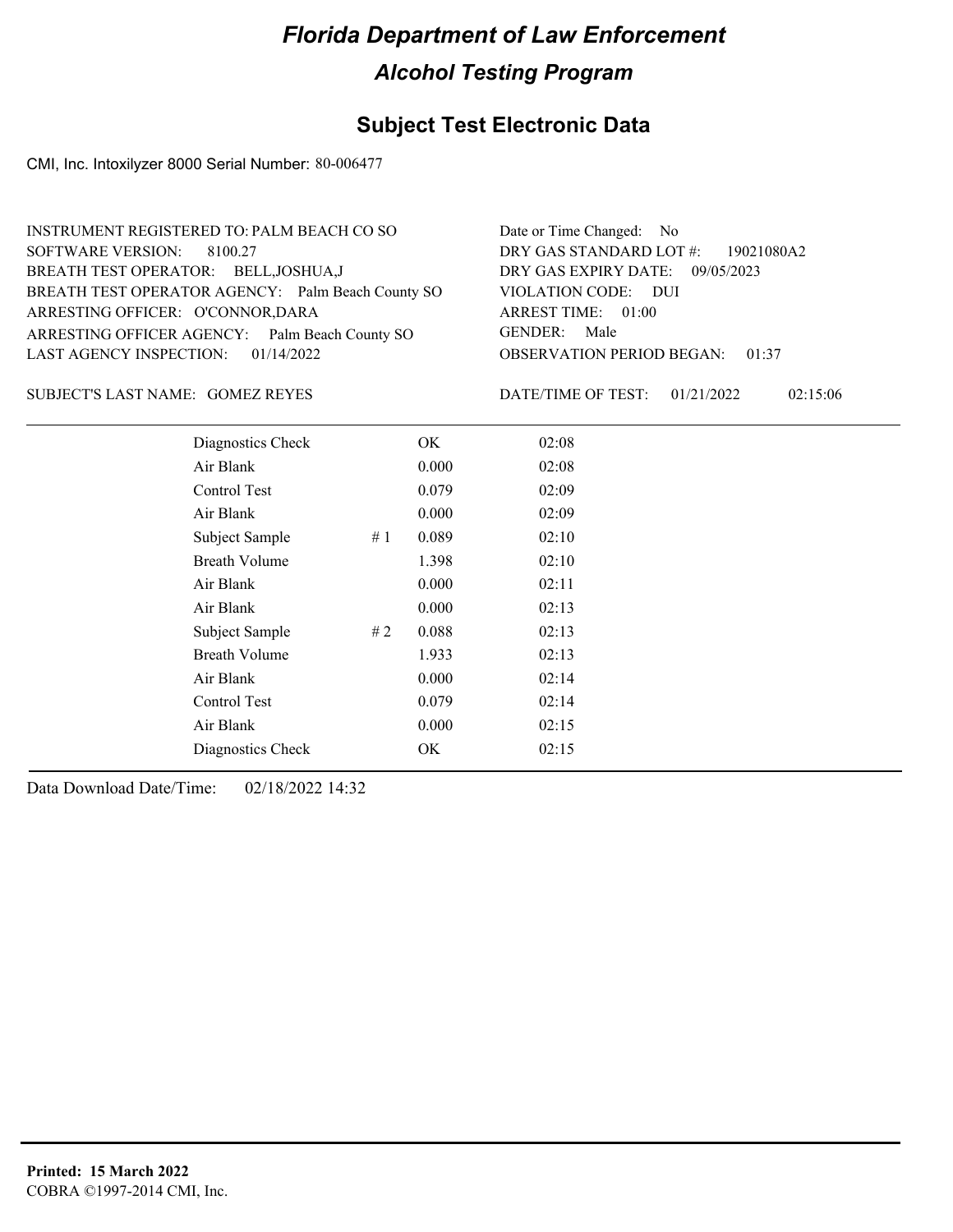## **Subject Test Electronic Data**

CMI, Inc. Intoxilyzer 8000 Serial Number: 80-006477

| Date or Time Changed: No               |
|----------------------------------------|
| DRY GAS STANDARD LOT #: 19021080A2     |
| DRY GAS EXPIRY DATE: 09/05/2023        |
| VIOLATION CODE: DUI                    |
| ARREST TIME: 20:40                     |
| GENDER: Male                           |
| <b>OBSERVATION PERIOD BEGAN:</b> 22:15 |
|                                        |

### MARTIN JR SUBJECT'S LAST NAME: DATE/TIME OF TEST:

DATE/TIME OF TEST: 01/21/2022 22:46:27

| Diagnostics Check    |    | OK    | 22:39 |  |  |
|----------------------|----|-------|-------|--|--|
| Air Blank            |    | 0.000 | 22:40 |  |  |
| Control Test         |    | 0.079 | 22:40 |  |  |
| Air Blank            |    | 0.000 | 22:41 |  |  |
| Subject Sample       | #1 | 0.000 | 22:42 |  |  |
| <b>Breath Volume</b> |    | 1.757 | 22:42 |  |  |
| Air Blank            |    | 0.000 | 22:42 |  |  |
| Air Blank            |    | 0.000 | 22:44 |  |  |
| Subject Sample       | #2 | 0.000 | 22:45 |  |  |
| <b>Breath Volume</b> |    | 2.007 | 22:45 |  |  |
| Air Blank            |    | 0.000 | 22:45 |  |  |
| Control Test         |    | 0.080 | 22:45 |  |  |
| Air Blank            |    | 0.000 | 22:46 |  |  |
| Diagnostics Check    |    | OK    | 22:46 |  |  |
|                      |    |       |       |  |  |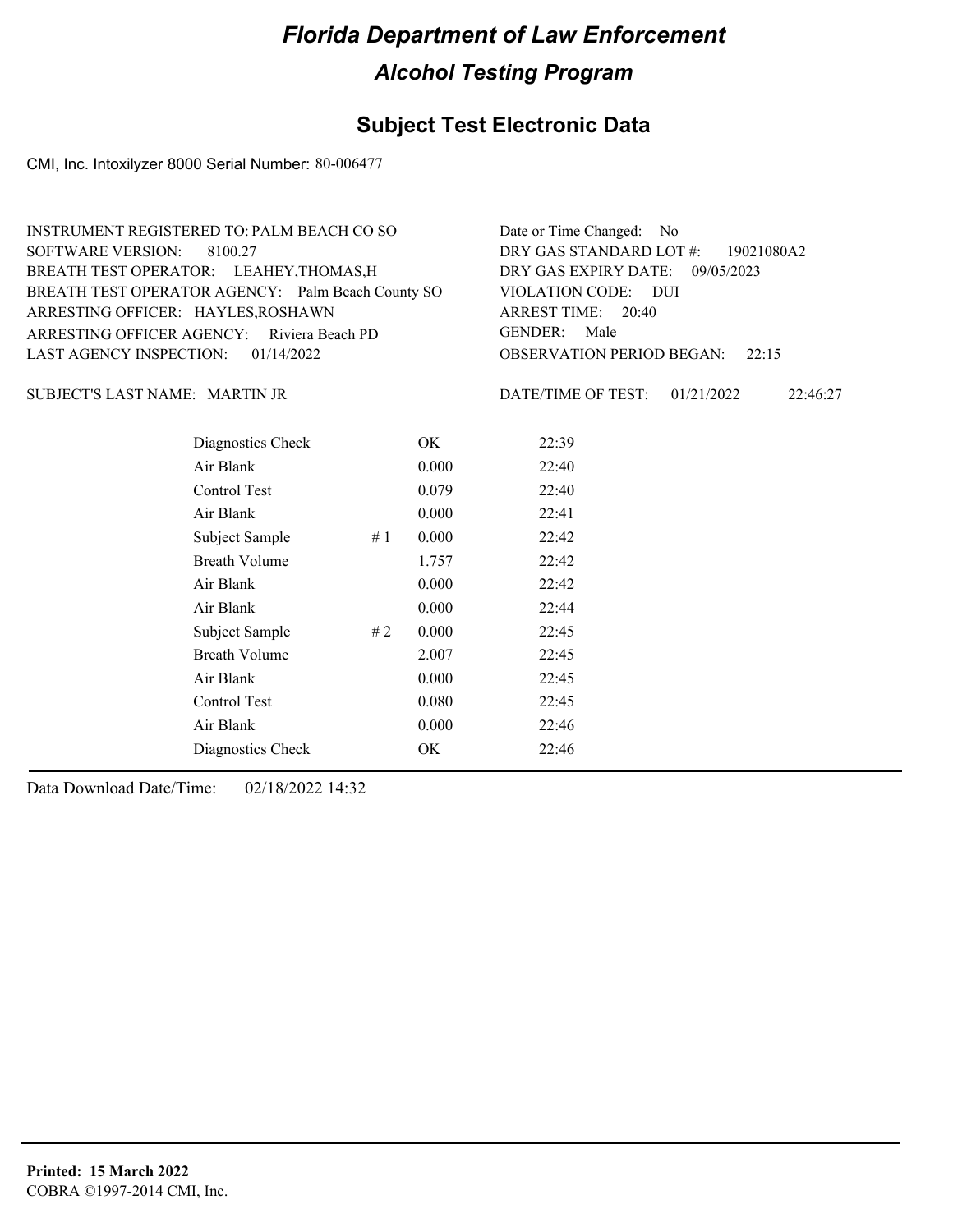## **Subject Test Electronic Data**

CMI, Inc. Intoxilyzer 8000 Serial Number: 80-006477

| INSTRUMENT REGISTERED TO: PALM BEACH CO SO        | Date or Time Changed: No               |
|---------------------------------------------------|----------------------------------------|
| SOFTWARE VERSION: 8100.27                         | DRY GAS STANDARD LOT #: 19021080A2     |
| BREATH TEST OPERATOR: BELL, JOSHUA, J             | DRY GAS EXPIRY DATE: 09/05/2023        |
| BREATH TEST OPERATOR AGENCY: Palm Beach County SO | VIOLATION CODE: DUI                    |
| ARRESTING OFFICER: AMADON, WILL                   | ARREST TIME: 22:15                     |
| ARRESTING OFFICER AGENCY: Palm Beach County SO    | GENDER: Male                           |
| LAST AGENCY INSPECTION: $01/14/2022$              | <b>OBSERVATION PERIOD BEGAN: 23:47</b> |
|                                                   |                                        |

SUBJECT'S LAST NAME: MANUEL PASCUAL DATE/TIME OF TEST:

DATE/TIME OF TEST: 01/22/2022 00:22:23

| Diagnostics Check    |    | OK.   | 00:15 |  |
|----------------------|----|-------|-------|--|
| Air Blank            |    | 0.000 | 00:15 |  |
| Control Test         |    | 0.080 | 00:16 |  |
| Air Blank            |    | 0.000 | 00:16 |  |
| Subject Sample       | #1 | 0.198 | 00:17 |  |
| <b>Breath Volume</b> |    | 2.531 | 00:17 |  |
| Air Blank            |    | 0.000 | 00:18 |  |
| Air Blank            |    | 0.000 | 00:19 |  |
| Subject Sample       | #2 | 0.201 | 00:20 |  |
| <b>Breath Volume</b> |    | 1.144 | 00:20 |  |
| Air Blank            |    | 0.000 | 00:21 |  |
| Control Test         |    | 0.079 | 00:21 |  |
| Air Blank            |    | 0.000 | 00:22 |  |
| Diagnostics Check    |    | OK    | 00:22 |  |
|                      |    |       |       |  |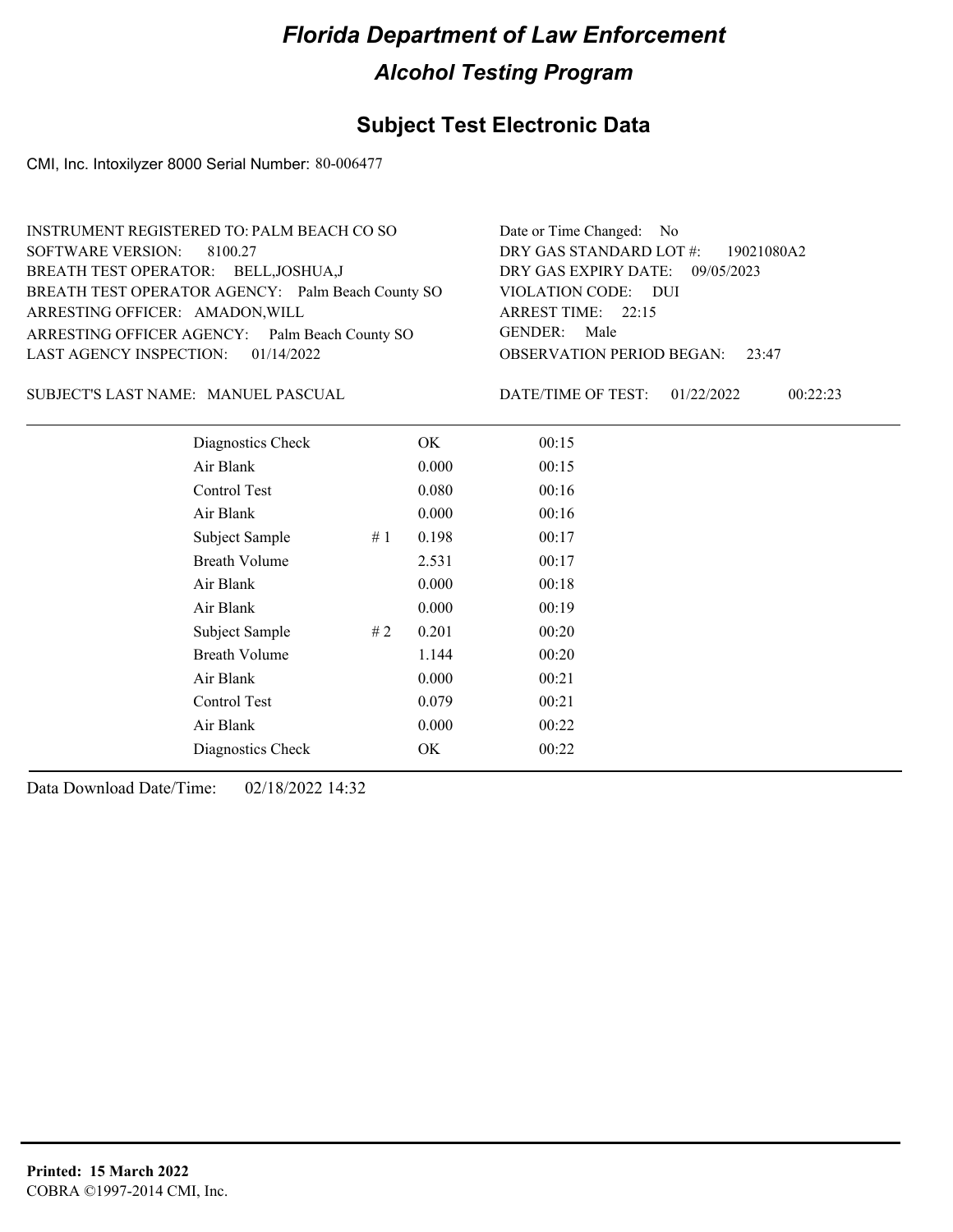## **Subject Test Electronic Data**

CMI, Inc. Intoxilyzer 8000 Serial Number: 80-006477

| INSTRUMENT REGISTERED TO: PALM BEACH CO SO        | Date or Time Changed: No               |
|---------------------------------------------------|----------------------------------------|
| SOFTWARE VERSION: 8100.27                         | DRY GAS STANDARD LOT #: 19021080A2     |
| BREATH TEST OPERATOR: O'NEAL, SHARI, L            | DRY GAS EXPIRY DATE: 09/05/2023        |
| BREATH TEST OPERATOR AGENCY: Palm Beach County SO | VIOLATION CODE: DUI                    |
| ARRESTING OFFICER: SOLOWAY, ALAN                  | ARREST TIME: 00:02                     |
| ARRESTING OFFICER AGENCY: Palm Beach County SO    | GENDER: Male                           |
| LAST AGENCY INSPECTION: $01/14/2022$              | <b>OBSERVATION PERIOD BEGAN: 00:35</b> |
|                                                   |                                        |

SUBJECT'S LAST NAME: PLAYER  $\overline{P}$  PLAYER  $\overline{P}$  PLAYER  $\overline{P}$  PLAYER  $\overline{P}$  PLAYER  $\overline{P}$  PLAYER  $\overline{P}$  PLAYER  $\overline{P}$  PLAYER  $\overline{P}$  PLAYER  $\overline{P}$  PLAYER  $\overline{P}$  PLAYER  $\overline{P}$  PLAYER  $\overline{P}$  PLAYER  $\$ 

DATE/TIME OF TEST: 01/22/2022 01:13:19

| Diagnostics Check    |    | OK    | 01:07 |
|----------------------|----|-------|-------|
| Air Blank            |    | 0.000 | 01:07 |
| Control Test         |    | 0.080 | 01:07 |
| Air Blank            |    | 0.000 | 01:08 |
| Subject Sample       | #1 | 0.124 | 01:08 |
| <b>Breath Volume</b> |    | 3.019 | 01:08 |
| Air Blank            |    | 0.000 | 01:09 |
| Air Blank            |    | 0.000 | 01:11 |
| Subject Sample       | #2 | 0.116 | 01:11 |
| <b>Breath Volume</b> |    | 3.089 | 01:11 |
| Air Blank            |    | 0.000 | 01:12 |
| Control Test         |    | 0.079 | 01:12 |
| Air Blank            |    | 0.000 | 01:13 |
| Diagnostics Check    |    | OK    | 01:13 |
|                      |    |       |       |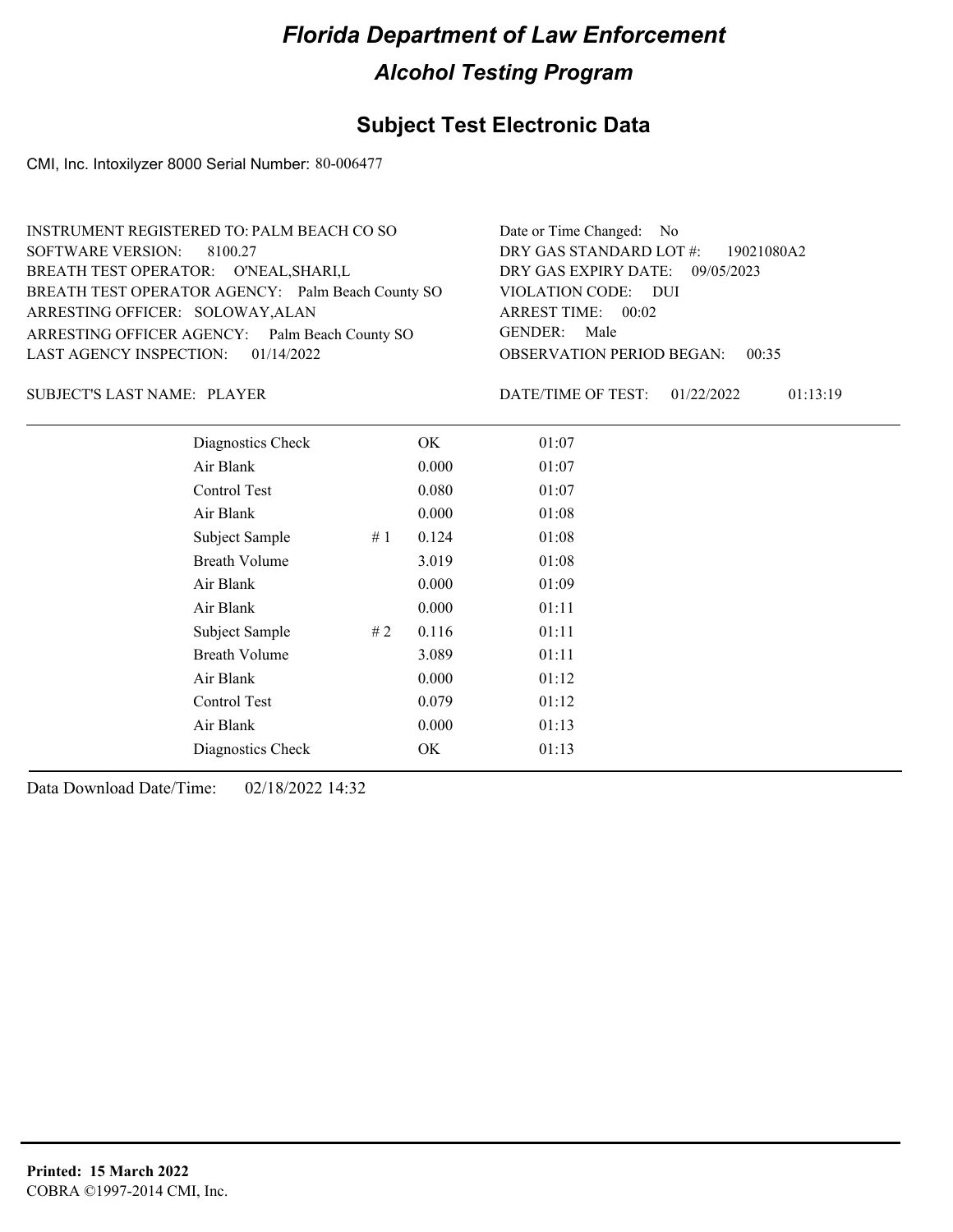## **Subject Test Electronic Data**

CMI, Inc. Intoxilyzer 8000 Serial Number: 80-006477

| INSTRUMENT REGISTERED TO: PALM BEACH CO SO        | Date or Time Changed: No               |
|---------------------------------------------------|----------------------------------------|
| SOFTWARE VERSION: 8100.27                         | DRY GAS STANDARD LOT #: 19021080A2     |
| BREATH TEST OPERATOR: O'NEAL, SHARI, L            | DRY GAS EXPIRY DATE: 09/05/2023        |
| BREATH TEST OPERATOR AGENCY: Palm Beach County SO | VIOLATION CODE: DUI                    |
| ARRESTING OFFICER: CISSON, JACKIE                 | ARREST TIME: 22:28                     |
| ARRESTING OFFICER AGENCY: Palm Beach County SO    | GENDER: Male                           |
| LAST AGENCY INSPECTION: $01/14/2022$              | <b>OBSERVATION PERIOD BEGAN: 22:55</b> |
|                                                   |                                        |

### SUBJECT'S LAST NAME: FERNANDEZ DATE/TIME OF TEST:

DATE/TIME OF TEST: 01/22/2022 23:29:16

| Diagnostics Check    |    | OK    | 23:22 |
|----------------------|----|-------|-------|
| Air Blank            |    | 0.000 | 23:23 |
| Control Test         |    | 0.080 | 23:23 |
| Air Blank            |    | 0.000 | 23:24 |
| Subject Sample       | #1 | 0.151 | 23:24 |
| <b>Breath Volume</b> |    | 1.187 | 23:24 |
| Air Blank            |    | 0.000 | 23:25 |
| Air Blank            |    | 0.000 | 23:27 |
| Subject Sample       | #2 | 0.150 | 23:27 |
| <b>Breath Volume</b> |    | 1.472 | 23:27 |
| Air Blank            |    | 0.000 | 23:28 |
| Control Test         |    | 0.080 | 23:28 |
| Air Blank            |    | 0.000 | 23:29 |
| Diagnostics Check    |    | OK    | 23:29 |
|                      |    |       |       |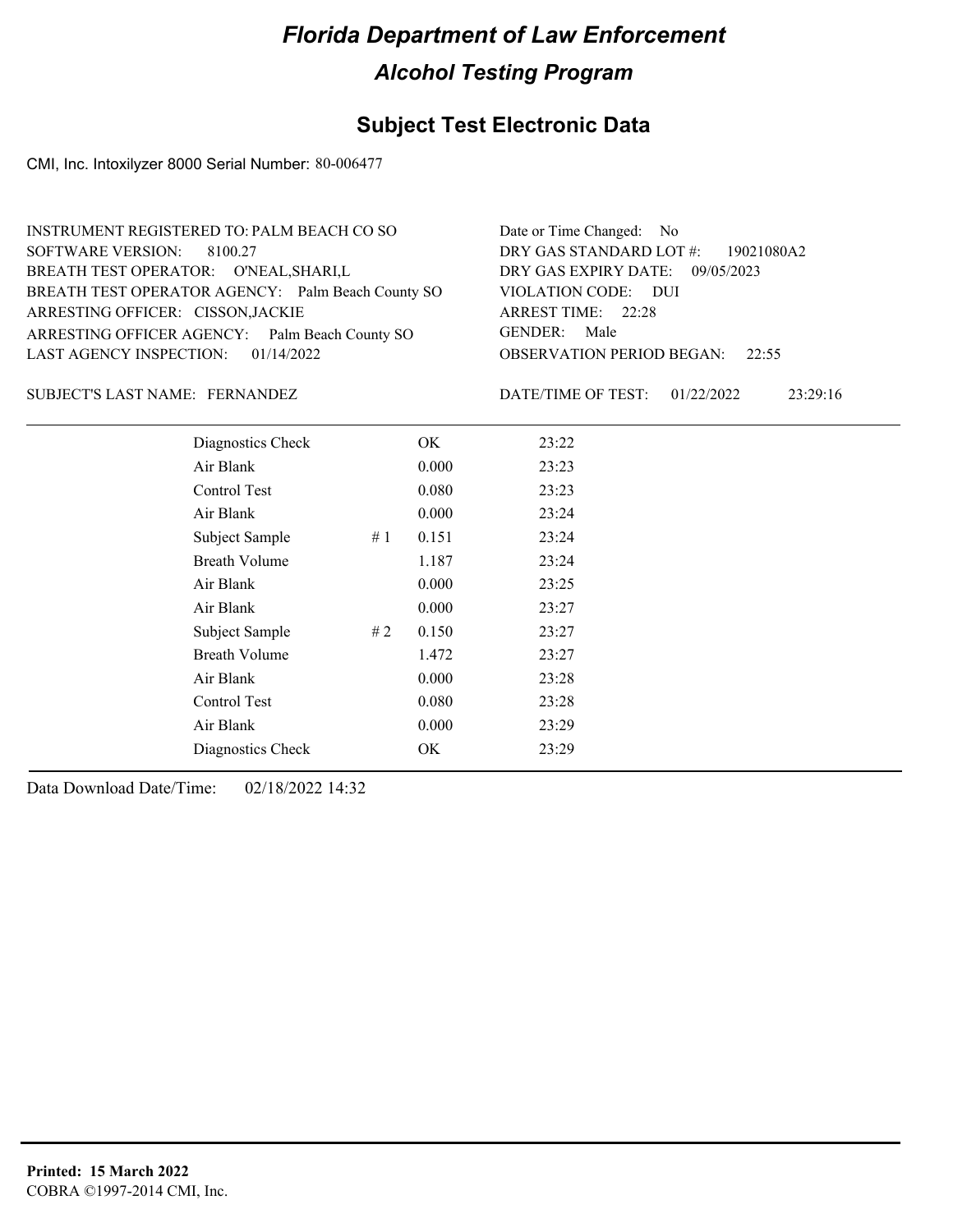## **Subject Test Electronic Data**

CMI, Inc. Intoxilyzer 8000 Serial Number: 80-006477

| INSTRUMENT REGISTERED TO: PALM BEACH CO SO        | Date or Time Changed: No               |
|---------------------------------------------------|----------------------------------------|
| SOFTWARE VERSION: 8100.27                         | DRY GAS STANDARD LOT #: 19021080A2     |
| BREATH TEST OPERATOR: O'NEAL, SHARI, L            | DRY GAS EXPIRY DATE: 09/05/2023        |
| BREATH TEST OPERATOR AGENCY: Palm Beach County SO | VIOLATION CODE: DUI                    |
| ARRESTING OFFICER: WHITE, EDWARD                  | ARREST TIME: 23:29                     |
| ARRESTING OFFICER AGENCY: Palm Beach County SO    | GENDER: Male                           |
| LAST AGENCY INSPECTION: $01/14/2022$              | <b>OBSERVATION PERIOD BEGAN: 23:50</b> |
|                                                   |                                        |

### SALAS ARIAS SUBJECT'S LAST NAME: DATE/TIME OF TEST:

DATE/TIME OF TEST: 01/23/2022 00:20:35

| Diagnostics Check    |    | OK    | 00:13 |
|----------------------|----|-------|-------|
| Air Blank            |    | 0.000 | 00:14 |
| Control Test         |    | 0.079 | 00:14 |
| Air Blank            |    | 0.000 | 00:15 |
| Subject Sample       | #1 | 0.185 | 00:15 |
| <b>Breath Volume</b> |    | 2.699 | 00:15 |
| Air Blank            |    | 0.000 | 00:16 |
| Air Blank            |    | 0.000 | 00:18 |
| Subject Sample       | #2 | 0.187 | 00:18 |
| <b>Breath Volume</b> |    | 2.527 | 00:18 |
| Air Blank            |    | 0.000 | 00:19 |
| Control Test         |    | 0.079 | 00:19 |
| Air Blank            |    | 0.000 | 00:20 |
| Diagnostics Check    |    | OK    | 00:20 |
|                      |    |       |       |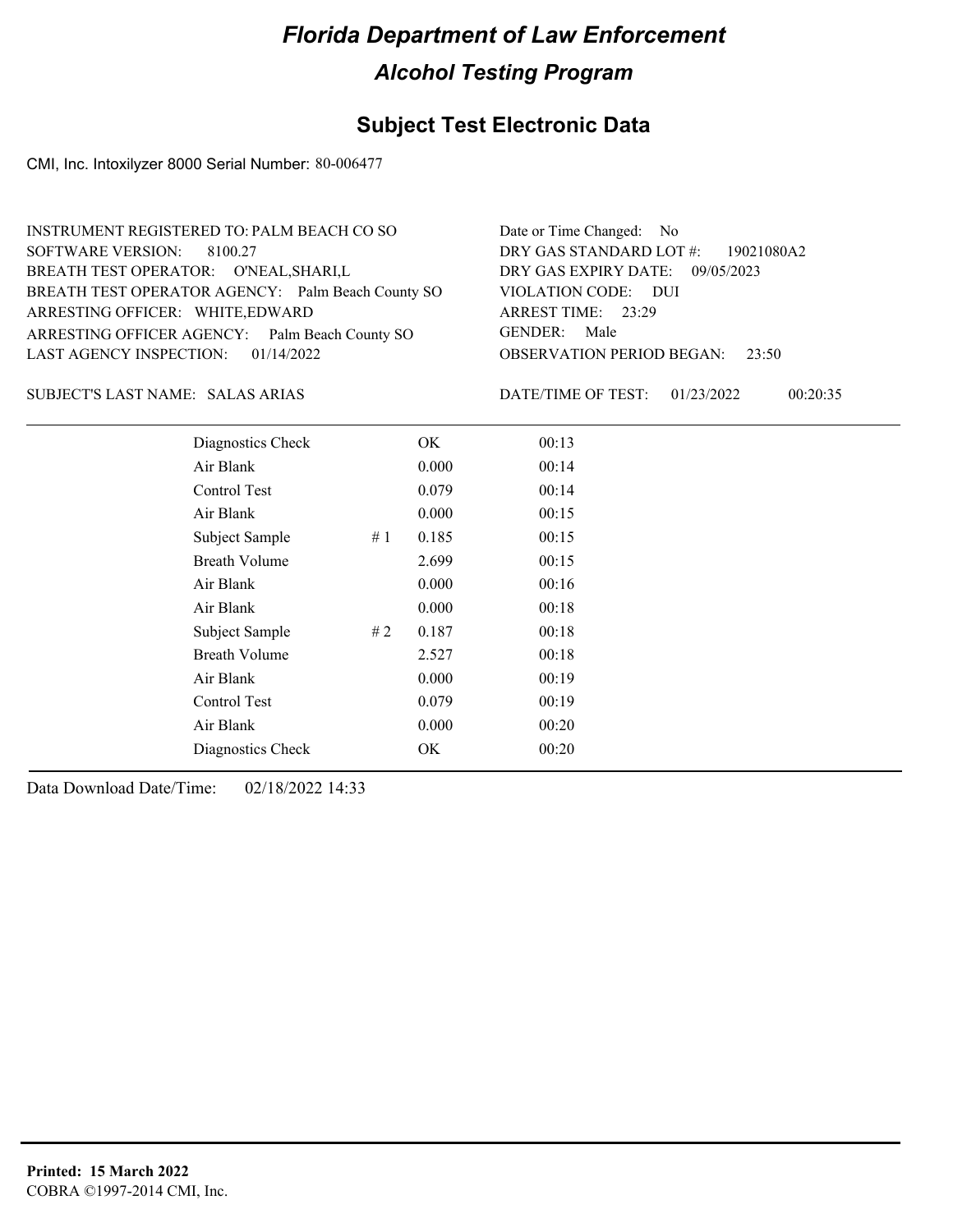## **Subject Test Electronic Data**

CMI, Inc. Intoxilyzer 8000 Serial Number: 80-006477

| INSTRUMENT REGISTERED TO: PALM BEACH CO SO        | Date or Time Changed: No               |
|---------------------------------------------------|----------------------------------------|
| SOFTWARE VERSION: 8100.27                         | DRY GAS STANDARD LOT #: 19021080A2     |
| BREATH TEST OPERATOR: BELL, JOSHUA, J             | DRY GAS EXPIRY DATE: 09/05/2023        |
| BREATH TEST OPERATOR AGENCY: Palm Beach County SO | VIOLATION CODE: DUI                    |
| ARRESTING OFFICER: THOMAS, SERIKA                 | ARREST TIME: 23:42                     |
| ARRESTING OFFICER AGENCY: Riviera Beach PD        | GENDER: Male                           |
| LAST AGENCY INSPECTION: $01/14/2022$              | <b>OBSERVATION PERIOD BEGAN: 00:16</b> |
|                                                   |                                        |

### DUVELSAINT SUBJECT'S LAST NAME: DATE/TIME OF TEST:

DATE/TIME OF TEST: 01/23/2022 01:41:49

| Diagnostics Check    |    | OK    | 01:35 |  |  |
|----------------------|----|-------|-------|--|--|
| Air Blank            |    | 0.000 | 01:35 |  |  |
| Control Test         |    | 0.080 | 01:36 |  |  |
| Air Blank            |    | 0.000 | 01:36 |  |  |
| Subject Sample       | #1 | 0.218 | 01:37 |  |  |
| <b>Breath Volume</b> |    | 1.691 | 01:37 |  |  |
| Air Blank            |    | 0.000 | 01:37 |  |  |
| Air Blank            |    | 0.000 | 01:39 |  |  |
| Subject Sample       | #2 | 0.229 | 01:40 |  |  |
| <b>Breath Volume</b> |    | 2.171 | 01:40 |  |  |
| Air Blank            |    | 0.000 | 01:40 |  |  |
| Control Test         |    | 0.080 | 01:41 |  |  |
| Air Blank            |    | 0.000 | 01:41 |  |  |
| Diagnostics Check    |    | OK    | 01:41 |  |  |
|                      |    |       |       |  |  |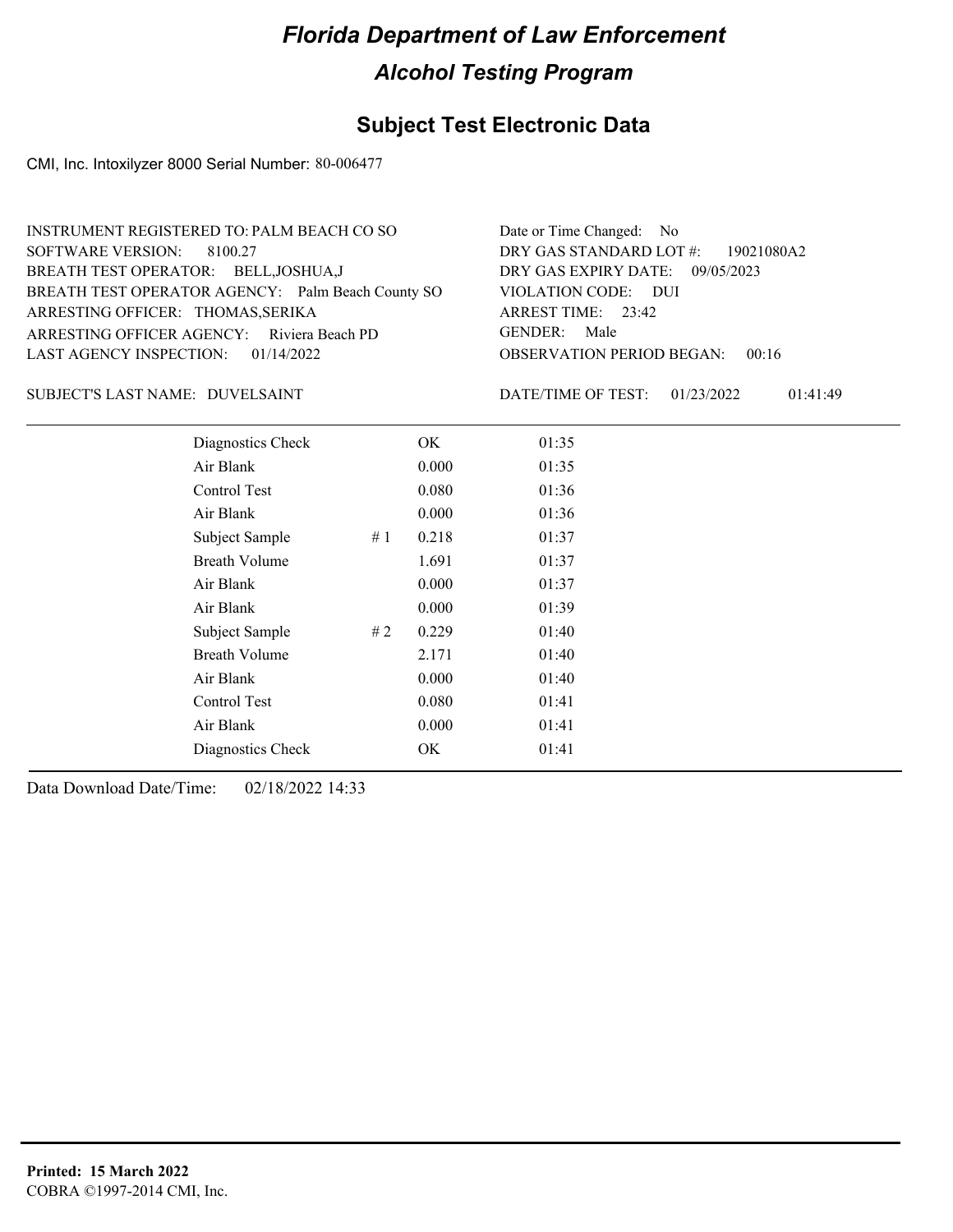## **Subject Test Electronic Data**

CMI, Inc. Intoxilyzer 8000 Serial Number: 80-006477

| INSTRUMENT REGISTERED TO: PALM BEACH CO SO        | Date or Time Changed: No               |
|---------------------------------------------------|----------------------------------------|
| SOFTWARE VERSION: 8100.27                         | DRY GAS STANDARD LOT #: 19021080A2     |
| BREATH TEST OPERATOR: BELL, JOSHUA, J             | DRY GAS EXPIRY DATE: 09/05/2023        |
| BREATH TEST OPERATOR AGENCY: Palm Beach County SO | VIOLATION CODE: DUI                    |
| ARRESTING OFFICER: LEHENY, JACOB                  | ARREST TIME: 00:47                     |
| ARRESTING OFFICER AGENCY: Palm Beach County SO    | GENDER: Female                         |
| LAST AGENCY INSPECTION: 01/14/2022                | <b>OBSERVATION PERIOD BEGAN: 01:26</b> |
|                                                   |                                        |

### LATONA SUBJECT'S LAST NAME: DATE/TIME OF TEST:

DATE/TIME OF TEST: 01/23/2022 02:18:09

| Diagnostics Check    |    | OK    | 02:10 |
|----------------------|----|-------|-------|
| Air Blank            |    | 0.000 | 02:11 |
| Control Test         |    | 0.079 | 02:11 |
| Air Blank            |    | 0.000 | 02:12 |
| Subject Sample       | #1 | 0.132 | 02:12 |
| <b>Breath Volume</b> |    | 1.167 | 02:12 |
| Air Blank            |    | 0.000 | 02:13 |
| Air Blank            |    | 0.000 | 02:15 |
| Subject Sample       | #2 | 0.121 | 02:16 |
| <b>Breath Volume</b> |    | 1.210 | 02:16 |
| Air Blank            |    | 0.000 | 02:17 |
| Control Test         |    | 0.079 | 02:17 |
| Air Blank            |    | 0.000 | 02:18 |
| Diagnostics Check    |    | OK    | 02:18 |
|                      |    |       |       |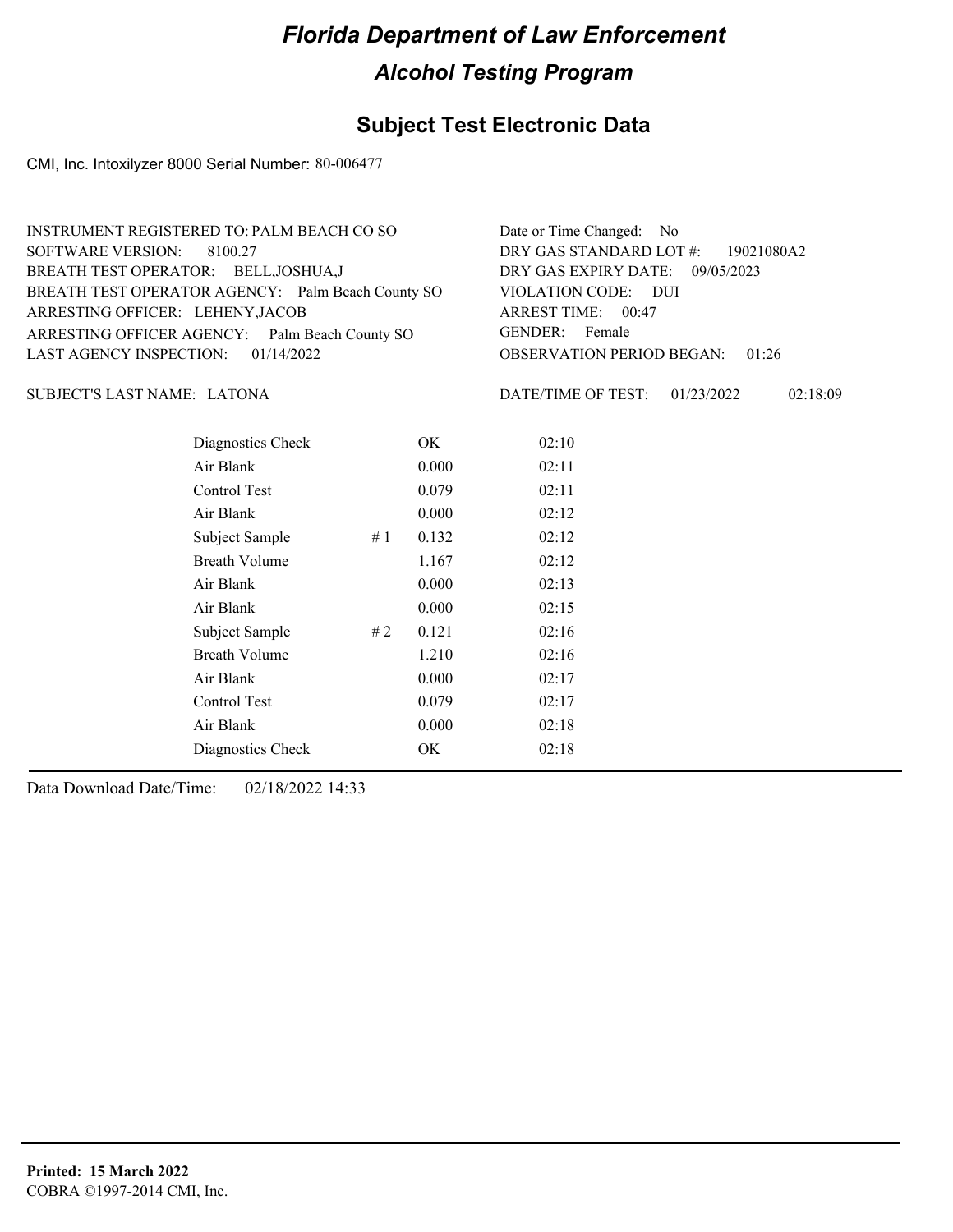## **Subject Test Electronic Data**

CMI, Inc. Intoxilyzer 8000 Serial Number: 80-006477

| INSTRUMENT REGISTERED TO: PALM BEACH CO SO        | Date or Time Changed: No               |
|---------------------------------------------------|----------------------------------------|
| SOFTWARE VERSION: 8100.27                         | DRY GAS STANDARD LOT #: 19021080A2     |
| BREATH TEST OPERATOR: BELL, JOSHUA, J             | DRY GAS EXPIRY DATE: 09/05/2023        |
| BREATH TEST OPERATOR AGENCY: Palm Beach County SO | VIOLATION CODE: DUI                    |
| ARRESTING OFFICER: MILORD, JHAMIL                 | ARREST TIME: 03:29                     |
| ARRESTING OFFICER AGENCY: North Palm Beach        | GENDER: Male                           |
| LAST AGENCY INSPECTION: $01/14/2022$              | <b>OBSERVATION PERIOD BEGAN: 04:26</b> |
|                                                   |                                        |

CHAVEZ LOPEZ SUBJECT'S LAST NAME: DATE/TIME OF TEST:

DATE/TIME OF TEST: 01/23/2022 05:06:07

| Diagnostics Check    |    | OK    | 04:57 |  |  |
|----------------------|----|-------|-------|--|--|
| Air Blank            |    | 0.000 | 04:58 |  |  |
| Control Test         |    | 0.080 | 04:58 |  |  |
| Air Blank            |    | 0.000 | 04:59 |  |  |
| Subject Sample       | #1 | 0.236 | 05:01 |  |  |
| <b>Breath Volume</b> |    | 2.441 | 05:01 |  |  |
| Air Blank            |    | 0.000 | 05:02 |  |  |
| Air Blank            |    | 0.000 | 05:03 |  |  |
| Subject Sample       | #2 | 0.222 | 05:04 |  |  |
| <b>Breath Volume</b> |    | 2.000 | 05:04 |  |  |
| Air Blank            |    | 0.000 | 05:05 |  |  |
| Control Test         |    | 0.078 | 05:05 |  |  |
| Air Blank            |    | 0.000 | 05:06 |  |  |
| Diagnostics Check    |    | OK    | 05:06 |  |  |
|                      |    |       |       |  |  |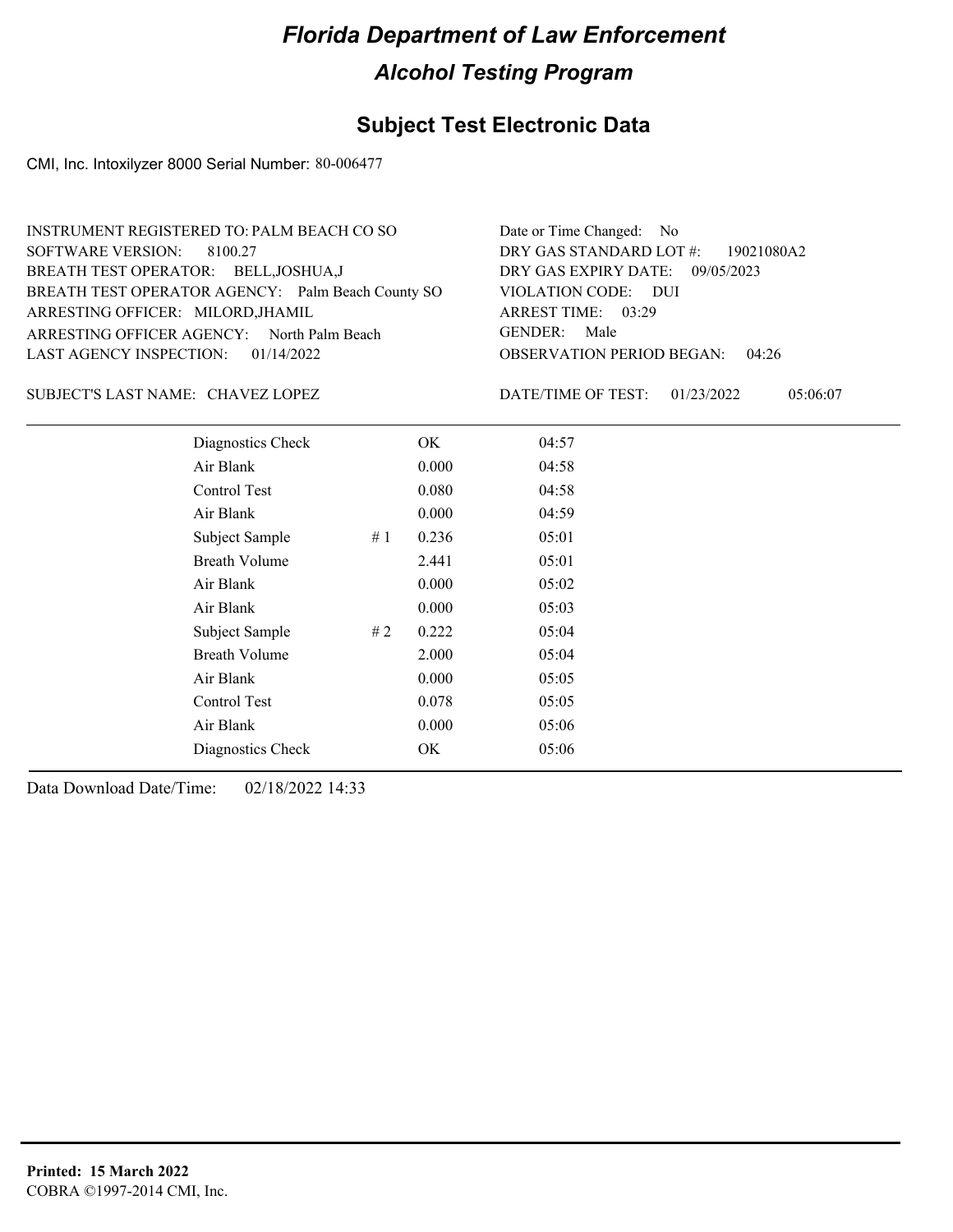## **Subject Test Electronic Data**

CMI, Inc. Intoxilyzer 8000 Serial Number: 80-006477

| INSTRUMENT REGISTERED TO: PALM BEACH CO SO        | Date or Time Changed: No               |
|---------------------------------------------------|----------------------------------------|
| SOFTWARE VERSION: 8100.27                         | DRY GAS STANDARD LOT #: 19021080A2     |
| BREATH TEST OPERATOR: OWEN, SUE,                  | DRY GAS EXPIRY DATE: 09/05/2023        |
| BREATH TEST OPERATOR AGENCY: Palm Beach County SO | VIOLATION CODE: DUI                    |
| ARRESTING OFFICER: ROYS, ZACHARY                  | ARREST TIME: 15:37                     |
| ARRESTING OFFICER AGENCY: Palm Beach County SO    | GENDER: Male                           |
| LAST AGENCY INSPECTION: $01/14/2022$              | <b>OBSERVATION PERIOD BEGAN: 16:20</b> |
|                                                   |                                        |

LOPEZ SUBJECT'S LAST NAME: DATE/TIME OF TEST:

DATE/TIME OF TEST: 01/23/2022 17:35:09

| Diagnostics Check    |       | OK    | 17:22 |                |
|----------------------|-------|-------|-------|----------------|
| Air Blank            |       | 0.000 | 17:23 |                |
| Control Test         |       | 0.080 | 17:23 |                |
| Air Blank            |       | 0.000 | 17:23 |                |
| Subject Sample       | #1    | 0.221 | 17:27 | Volume Not Met |
| <b>Breath Volume</b> |       | 0.242 | 17:27 |                |
| Air Blank            |       | 0.000 | 17:27 |                |
| Air Blank            |       | 0.000 | 17:29 |                |
| Subject Sample       | #2    | 0.236 | 17:30 |                |
| <b>Breath Volume</b> |       | 1.429 | 17:30 |                |
| Air Blank            |       | 0.000 | 17:30 |                |
| Air Blank            |       | 0.000 | 17:32 |                |
| Subject Sample       | # $3$ | 0.231 | 17:33 |                |
| <b>Breath Volume</b> |       | 1.417 | 17:33 |                |
| Air Blank            |       | 0.000 | 17:34 |                |
| Control Test         |       | 0.079 | 17:34 |                |
| Air Blank            |       | 0.000 | 17:35 |                |
| Diagnostics Check    |       | OK    | 17:35 |                |
|                      |       |       |       |                |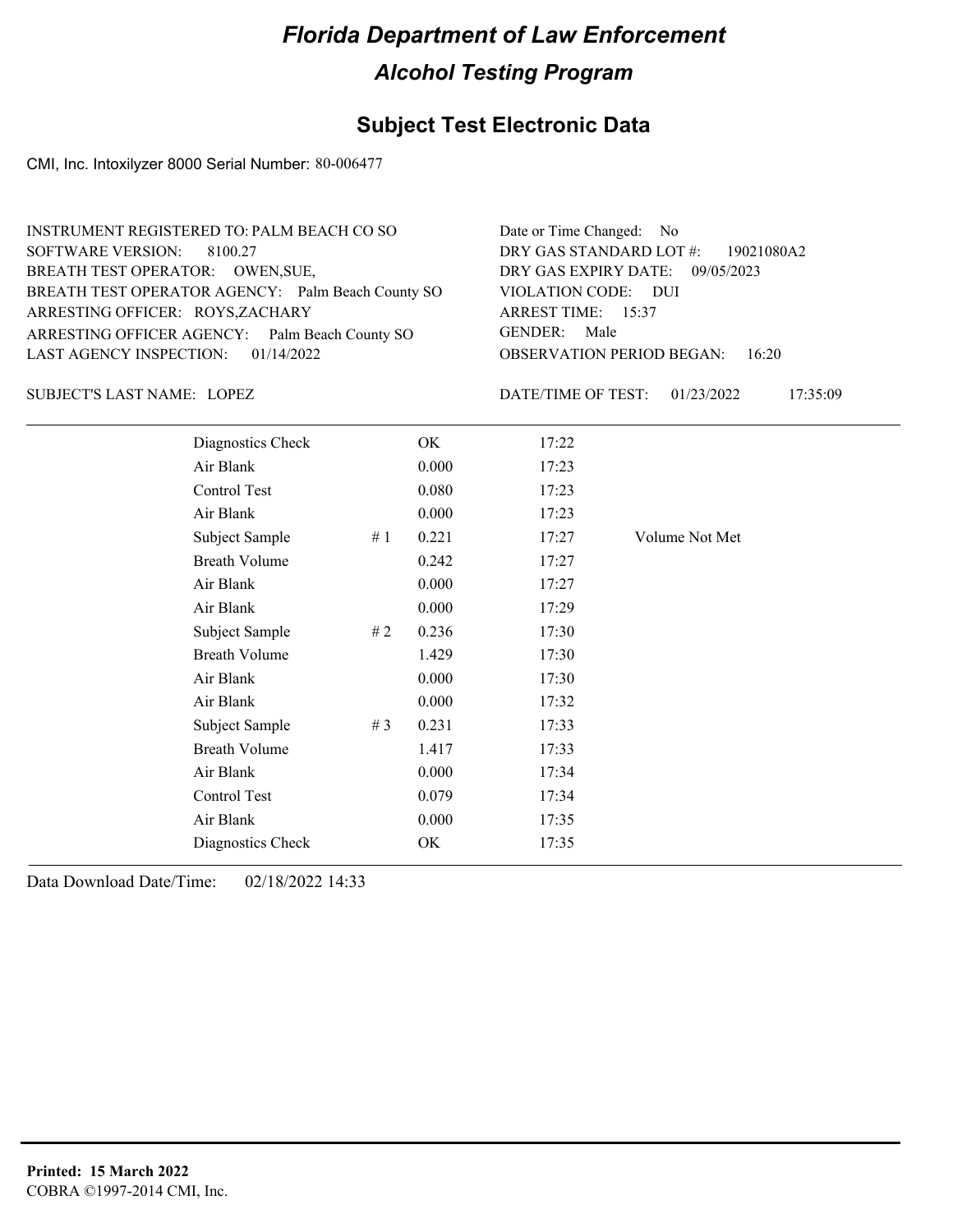## **Subject Test Electronic Data**

CMI, Inc. Intoxilyzer 8000 Serial Number: 80-006477

| INSTRUMENT REGISTERED TO: PALM BEACH CO SO        | Date or Time Changed: No               |
|---------------------------------------------------|----------------------------------------|
| SOFTWARE VERSION: 8100.27                         | DRY GAS STANDARD LOT $\#$ : 19021080A2 |
| BREATH TEST OPERATOR: OWEN, SUE,                  | DRY GAS EXPIRY DATE: 09/05/2023        |
| BREATH TEST OPERATOR AGENCY: Palm Beach County SO | VIOLATION CODE: DUI                    |
| ARRESTING OFFICER: GITTENS, THOMAS                | ARREST TIME: $17:21$                   |
| ARRESTING OFFICER AGENCY: West Palm Beach PD      | GENDER: Male                           |
| LAST AGENCY INSPECTION: $01/14/2022$              | <b>OBSERVATION PERIOD BEGAN: 18:32</b> |
|                                                   |                                        |

SUBJECT'S LAST NAME: SANTOS-HERNANDEZ DATE/TIME OF TEST:

DATE/TIME OF TEST: 01/23/2022 19:31:28

| Diagnostics Check    |    | OK    | 19:24 |  |
|----------------------|----|-------|-------|--|
| Air Blank            |    | 0.000 | 19:24 |  |
| Control Test         |    | 0.079 | 19:25 |  |
| Air Blank            |    | 0.000 | 19:25 |  |
| Subject Sample       | #1 | 0.263 | 19:26 |  |
| <b>Breath Volume</b> |    | 2.238 | 19:26 |  |
| Air Blank            |    | 0.000 | 19:27 |  |
| Air Blank            |    | 0.000 | 19:29 |  |
| Subject Sample       | #2 | 0.250 | 19:29 |  |
| <b>Breath Volume</b> |    | 1.675 | 19:29 |  |
| Air Blank            |    | 0.000 | 19:30 |  |
| Control Test         |    | 0.078 | 19:30 |  |
| Air Blank            |    | 0.000 | 19:31 |  |
| Diagnostics Check    |    | OK    | 19:31 |  |
|                      |    |       |       |  |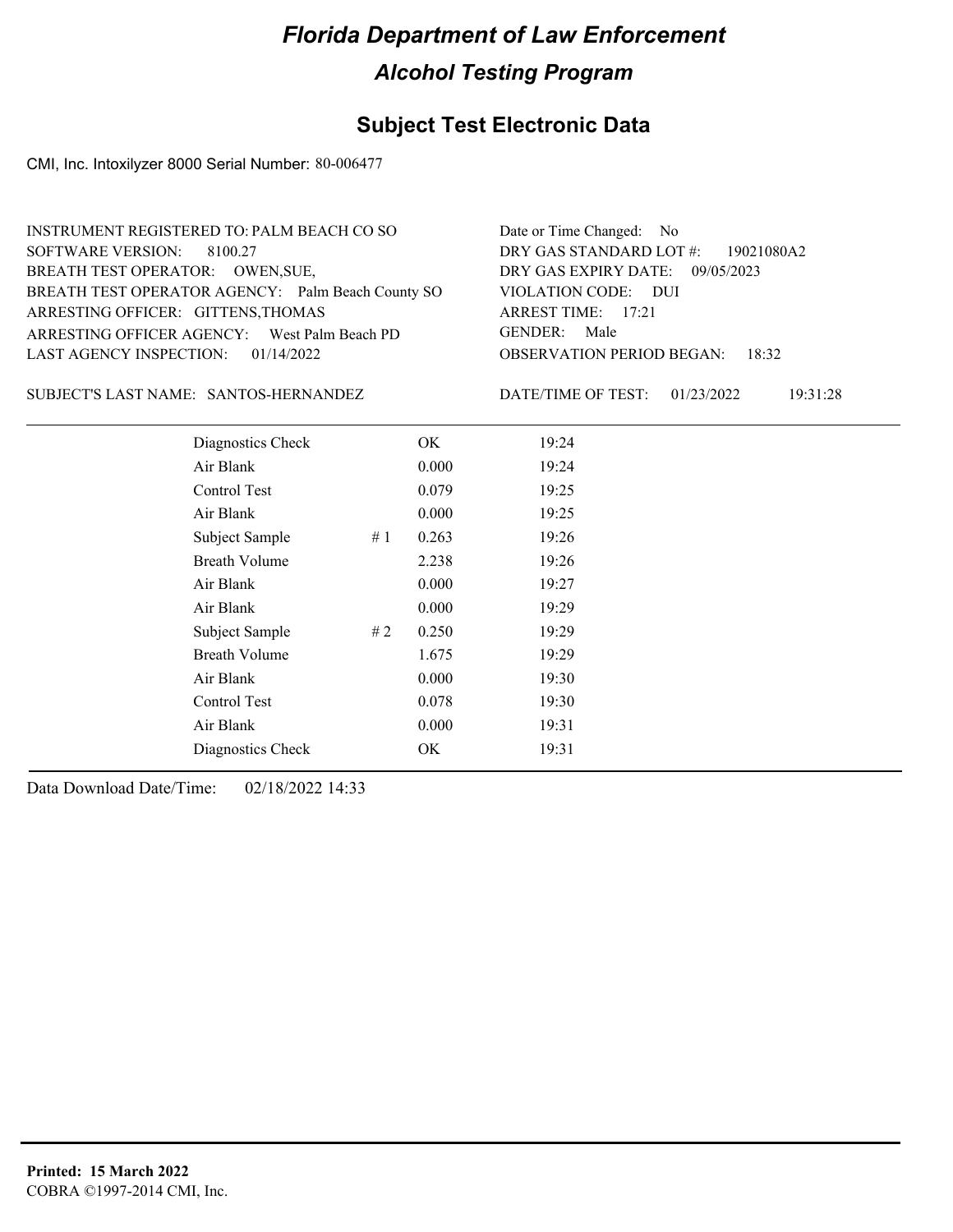## **Subject Test Electronic Data**

CMI, Inc. Intoxilyzer 8000 Serial Number: 80-006477

| INSTRUMENT REGISTERED TO: PALM BEACH CO SO        | Date or Time Changed: No               |
|---------------------------------------------------|----------------------------------------|
| SOFTWARE VERSION: 8100.27                         | DRY GAS STANDARD LOT #: 19021080A2     |
| BREATH TEST OPERATOR: RAGIN, RENEE, M             | DRY GAS EXPIRY DATE: 09/05/2023        |
| BREATH TEST OPERATOR AGENCY: Palm Beach County SO | VIOLATION CODE: DUI                    |
| ARRESTING OFFICER: TEJEDA, ANTHONY                | ARREST TIME: 00:19                     |
| ARRESTING OFFICER AGENCY: Palm Beach County SO    | GENDER: Male                           |
| LAST AGENCY INSPECTION: $01/14/2022$              | <b>OBSERVATION PERIOD BEGAN: 00:42</b> |
|                                                   |                                        |

### PERRZ HERNANDEZ SUBJECT'S LAST NAME: DATE/TIME OF TEST:

DATE/TIME OF TEST: 01/24/2022 01:16:28

| Diagnostics Check    |    | OK    | 01:09 |
|----------------------|----|-------|-------|
| Air Blank            |    | 0.000 | 01:09 |
| Control Test         |    | 0.080 | 01:10 |
| Air Blank            |    | 0.000 | 01:10 |
| Subject Sample       | #1 | 0.187 | 01:11 |
| <b>Breath Volume</b> |    | 1.117 | 01:11 |
| Air Blank            |    | 0.000 | 01:12 |
| Air Blank            |    | 0.000 | 01:14 |
| Subject Sample       | #2 | 0.182 | 01:14 |
| <b>Breath Volume</b> |    | 1.859 | 01:14 |
| Air Blank            |    | 0.000 | 01:15 |
| Control Test         |    | 0.079 | 01:15 |
| Air Blank            |    | 0.000 | 01:16 |
| Diagnostics Check    |    | OK    | 01:16 |
|                      |    |       |       |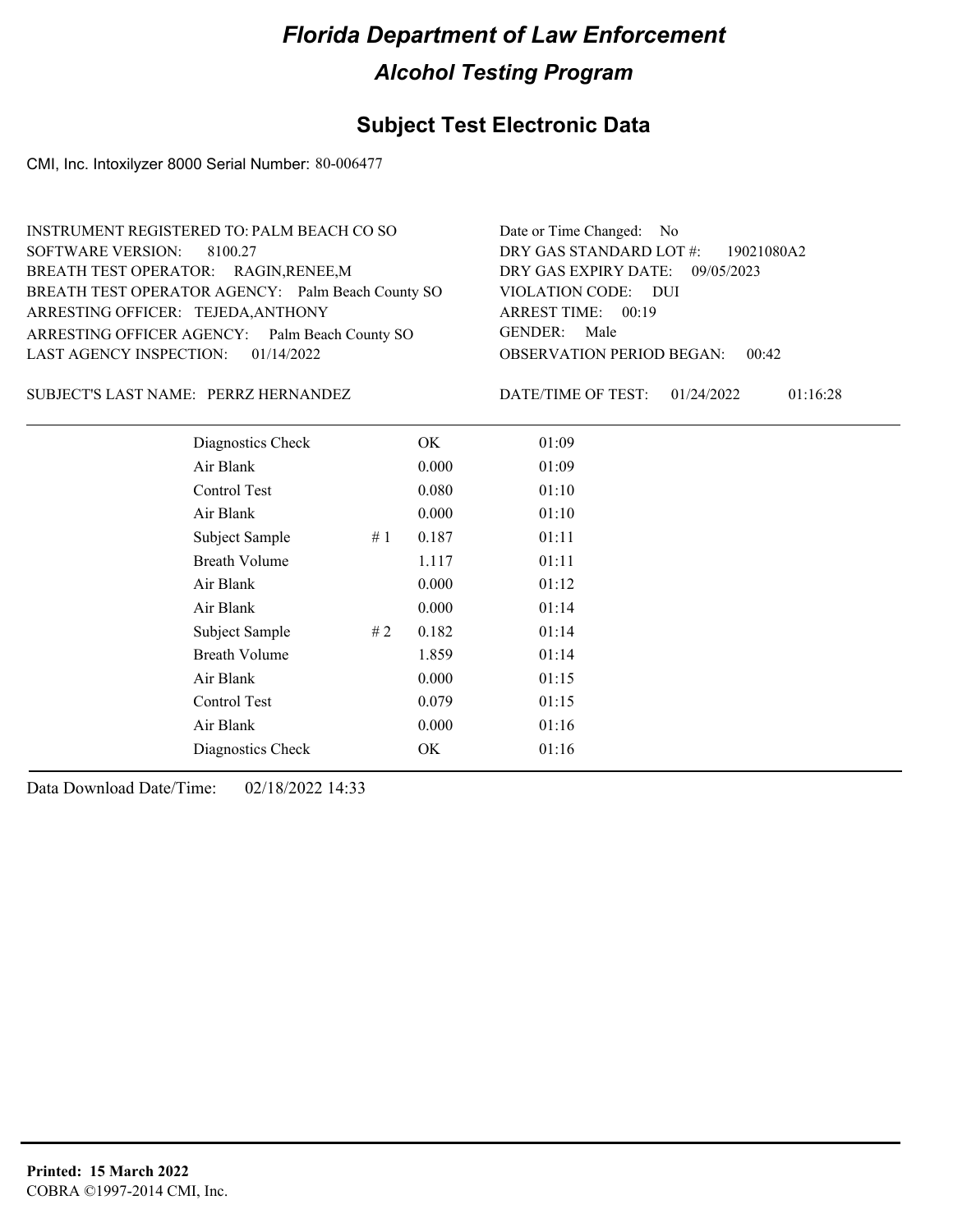## **Subject Test Electronic Data**

CMI, Inc. Intoxilyzer 8000 Serial Number: 80-006477

| INSTRUMENT REGISTERED TO: PALM BEACH CO SO        | Date or Time Changed: No               |
|---------------------------------------------------|----------------------------------------|
| SOFTWARE VERSION: 8100.27                         | DRY GAS STANDARD LOT #: 19021080A2     |
| BREATH TEST OPERATOR: RAGIN, RENEE, M             | DRY GAS EXPIRY DATE: 09/05/2023        |
| BREATH TEST OPERATOR AGENCY: Palm Beach County SO | VIOLATION CODE: DUI                    |
| ARRESTING OFFICER: FLINK, ANDREW                  | ARREST TIME: 03:17                     |
| ARRESTING OFFICER AGENCY: Palm Beach Gardens      | GENDER: Male                           |
| LAST AGENCY INSPECTION: $01/14/2022$              | <b>OBSERVATION PERIOD BEGAN: 03:46</b> |
|                                                   |                                        |

SUBJECT'S LAST NAME: ANTON DATE/TIME OF TEST:

DATE/TIME OF TEST: 01/25/2022 04:18:22

| Diagnostics Check    |    | OK    | 04:12 |
|----------------------|----|-------|-------|
| Air Blank            |    | 0.000 | 04:12 |
| Control Test         |    | 0.080 | 04:13 |
| Air Blank            |    | 0.000 | 04:13 |
| Subject Sample       | #1 | 0.194 | 04:13 |
| <b>Breath Volume</b> |    | 2.722 | 04:13 |
| Air Blank            |    | 0.000 | 04:14 |
| Air Blank            |    | 0.000 | 04:16 |
| Subject Sample       | #2 | 0.192 | 04:16 |
| <b>Breath Volume</b> |    | 2.007 | 04:16 |
| Air Blank            |    | 0.000 | 04:17 |
| Control Test         |    | 0.079 | 04:17 |
| Air Blank            |    | 0.000 | 04:18 |
| Diagnostics Check    |    | OK    | 04:18 |
|                      |    |       |       |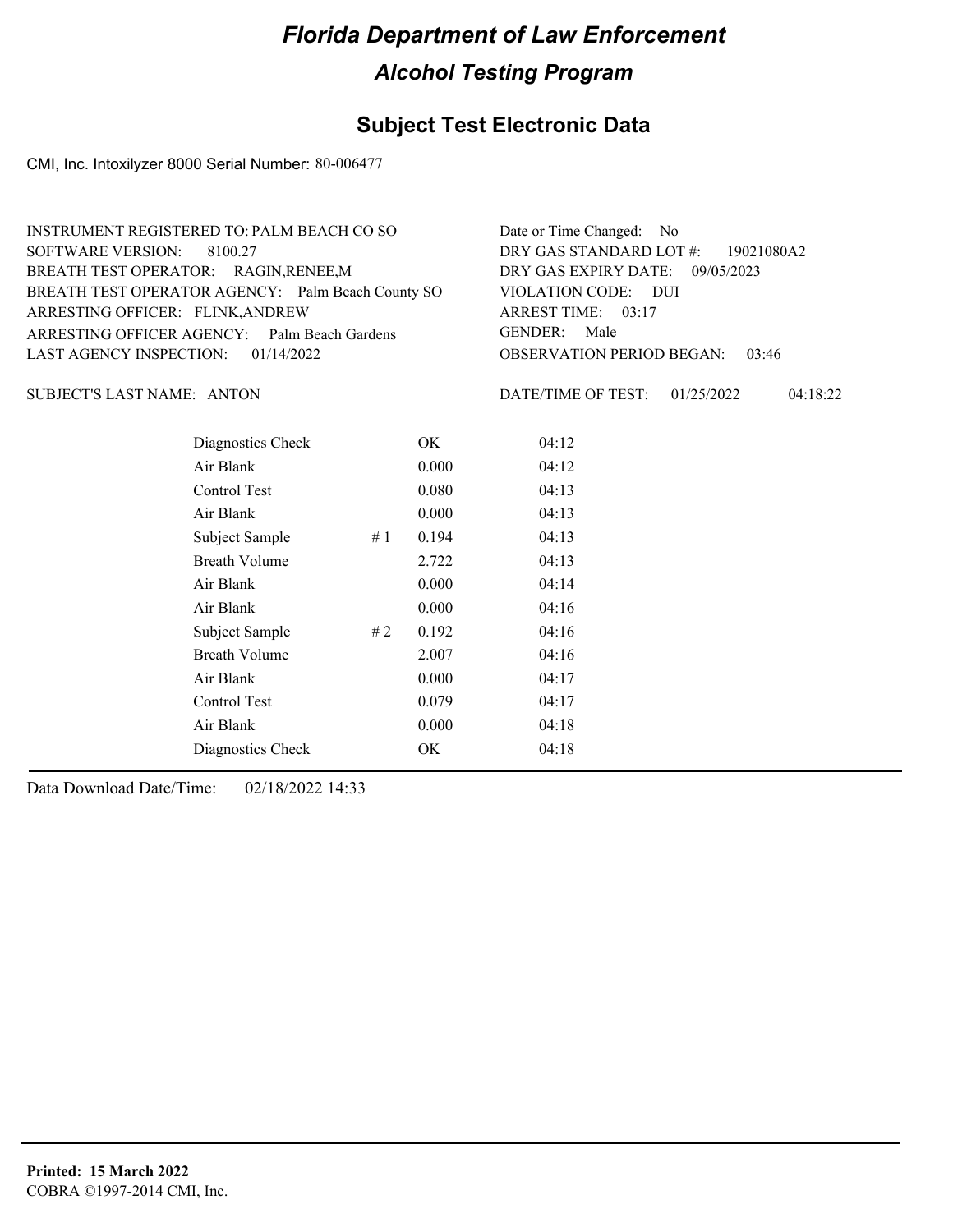## **Subject Test Electronic Data**

CMI, Inc. Intoxilyzer 8000 Serial Number: 80-006477

| INSTRUMENT REGISTERED TO: PALM BEACH CO SO        | Date or Time Changed: No               |
|---------------------------------------------------|----------------------------------------|
| SOFTWARE VERSION: 8100.27                         | DRY GAS STANDARD LOT #: 19021080A2     |
| BREATH TEST OPERATOR: OWEN, SUE,                  | DRY GAS EXPIRY DATE: 09/05/2023        |
| BREATH TEST OPERATOR AGENCY: Palm Beach County SO | VIOLATION CODE: DUI                    |
| ARRESTING OFFICER: MCDONOUGH, MARK                | ARREST TIME: 20:35                     |
| ARRESTING OFFICER AGENCY: FHP Troop L             | GENDER: Male                           |
| LAST AGENCY INSPECTION: $01/14/2022$              | <b>OBSERVATION PERIOD BEGAN:</b> 21:25 |
|                                                   |                                        |

### SUBJECT'S LAST NAME: SHELLEY DATE/TIME OF TEST:

DATE/TIME OF TEST: 01/25/2022 21:59:43

| Diagnostics Check    |    | OK    | 21:53 |
|----------------------|----|-------|-------|
| Air Blank            |    | 0.000 | 21:53 |
| Control Test         |    | 0.080 | 21:54 |
| Air Blank            |    | 0.000 | 21:54 |
| Subject Sample       | #1 | 0.135 | 21:55 |
| <b>Breath Volume</b> |    | 1.949 | 21:55 |
| Air Blank            |    | 0.000 | 21:55 |
| Air Blank            |    | 0.000 | 21:57 |
| Subject Sample       | #2 | 0.138 | 21:58 |
| <b>Breath Volume</b> |    | 2.902 | 21:58 |
| Air Blank            |    | 0.000 | 21:58 |
| Control Test         |    | 0.080 | 21:59 |
| Air Blank            |    | 0.000 | 21:59 |
| Diagnostics Check    |    | OK    | 21:59 |
|                      |    |       |       |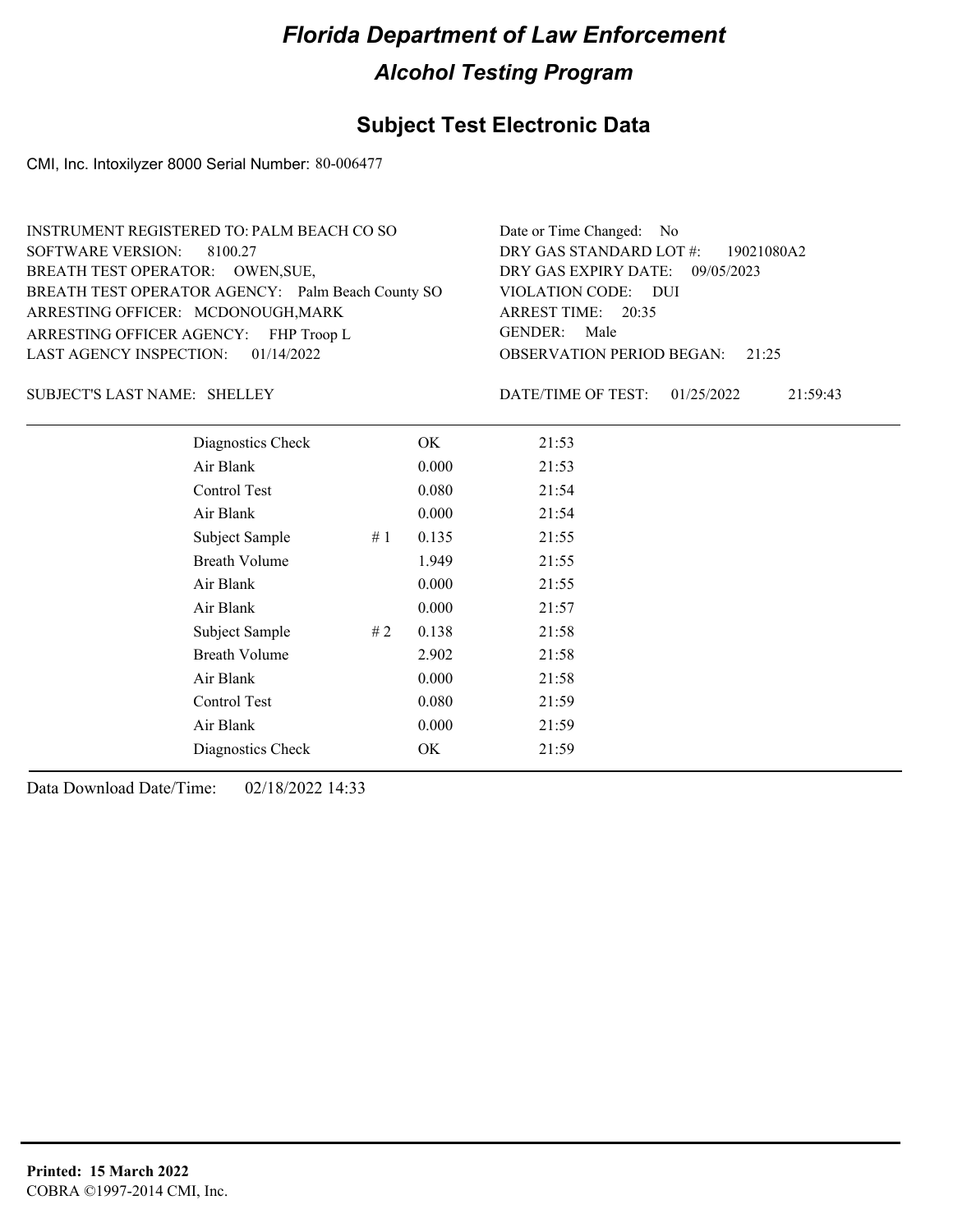## **Subject Test Electronic Data**

CMI, Inc. Intoxilyzer 8000 Serial Number: 80-006477

| INSTRUMENT REGISTERED TO: PALM BEACH CO SO        | Date or Time Changed: No               |
|---------------------------------------------------|----------------------------------------|
| SOFTWARE VERSION: 8100.27                         | DRY GAS STANDARD LOT #: 19021080A2     |
| BREATH TEST OPERATOR: LEAHEY, THOMAS, H           | DRY GAS EXPIRY DATE: 09/05/2023        |
| BREATH TEST OPERATOR AGENCY: Palm Beach County SO | VIOLATION CODE: DUI                    |
| ARRESTING OFFICER: FLINK, ANDREW                  | ARREST TIME: 21:39                     |
| ARRESTING OFFICER AGENCY: Palm Beach Gardens      | GENDER: Male                           |
| LAST AGENCY INSPECTION: $01/14/2022$              | <b>OBSERVATION PERIOD BEGAN:</b> 22:15 |
|                                                   |                                        |

### JACOBSON SUBJECT'S LAST NAME: DATE/TIME OF TEST:

DATE/TIME OF TEST: 01/25/2022 22:45:27

| Diagnostics Check    |    | OK    | 22:39 |
|----------------------|----|-------|-------|
| Air Blank            |    | 0.000 | 22:39 |
| Control Test         |    | 0.079 | 22:40 |
| Air Blank            |    | 0.000 | 22:40 |
| Subject Sample       | #1 | 0.023 | 22:41 |
| <b>Breath Volume</b> |    | 2.386 | 22:41 |
| Air Blank            |    | 0.000 | 22:41 |
| Air Blank            |    | 0.000 | 22:43 |
| Subject Sample       | #2 | 0.023 | 22:43 |
| <b>Breath Volume</b> |    | 2.910 | 22:43 |
| Air Blank            |    | 0.000 | 22:44 |
| Control Test         |    | 0.080 | 22:44 |
| Air Blank            |    | 0.000 | 22:45 |
| Diagnostics Check    |    | OK    | 22:45 |
|                      |    |       |       |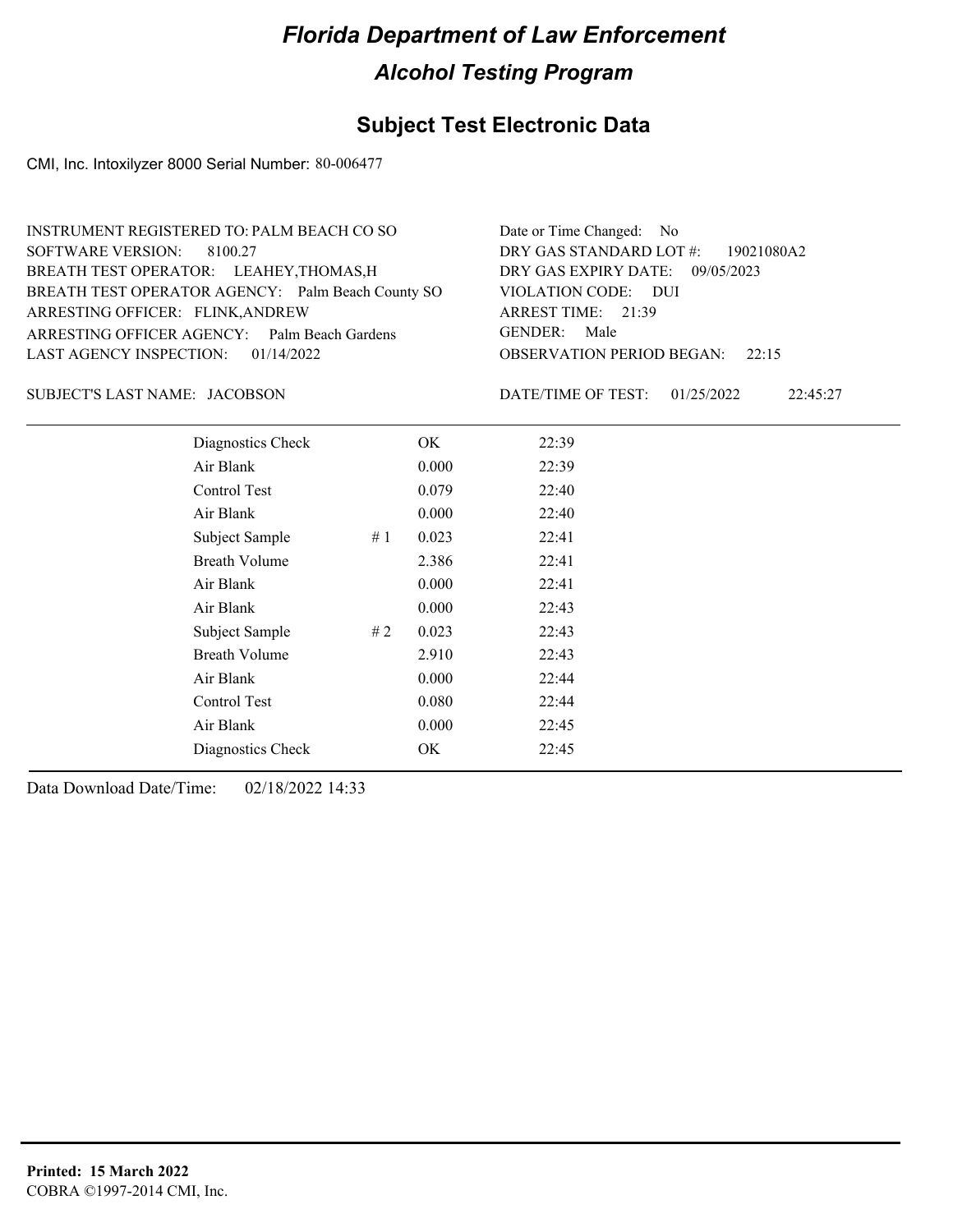## **Subject Test Electronic Data**

CMI, Inc. Intoxilyzer 8000 Serial Number: 80-006477

| INSTRUMENT REGISTERED TO: PALM BEACH CO SO        | Date or Time Changed: No               |
|---------------------------------------------------|----------------------------------------|
| SOFTWARE VERSION: 8100.27                         | DRY GAS STANDARD LOT #: 19021080A2     |
| BREATH TEST OPERATOR: O'NEAL, SHARI, L            | DRY GAS EXPIRY DATE: 09/05/2023        |
| BREATH TEST OPERATOR AGENCY: Palm Beach County SO | VIOLATION CODE: DUI                    |
| ARRESTING OFFICER: HARRISON,D                     | ARREST TIME: 10:57                     |
| ARRESTING OFFICER AGENCY: Palm Beach County SO    | GENDER: Female                         |
| LAST AGENCY INSPECTION: $01/14/2022$              | <b>OBSERVATION PERIOD BEGAN: 11:39</b> |
|                                                   |                                        |

### SUBJECT'S LAST NAME: GUILBAULT DATE/TIME OF TEST:

DATE/TIME OF TEST: 01/26/2022 12:27:33

| Diagnostics Check    |    | OK    | 12:15 |                |
|----------------------|----|-------|-------|----------------|
| Air Blank            |    | 0.000 | 12:16 |                |
| Control Test         |    | 0.080 | 12:16 |                |
| Air Blank            |    | 0.000 | 12:17 |                |
| Subject Sample       | #1 | 0.211 | 12:20 | Volume Not Met |
| <b>Breath Volume</b> |    | 0.105 | 12:20 |                |
| Air Blank            |    | 0.000 | 12:21 |                |
| Air Blank            |    | 0.000 | 12:22 |                |
| Subject Sample       | #2 | 0.180 | 12:25 | Volume Not Met |
| <b>Breath Volume</b> |    | 0.148 | 12:25 |                |
| Air Blank            |    | 0.000 | 12:26 |                |
| Control Test         |    | 0.078 | 12:26 |                |
| Air Blank            |    | 0.000 | 12:27 |                |
| Diagnostics Check    |    | OK    | 12:27 |                |
|                      |    |       |       |                |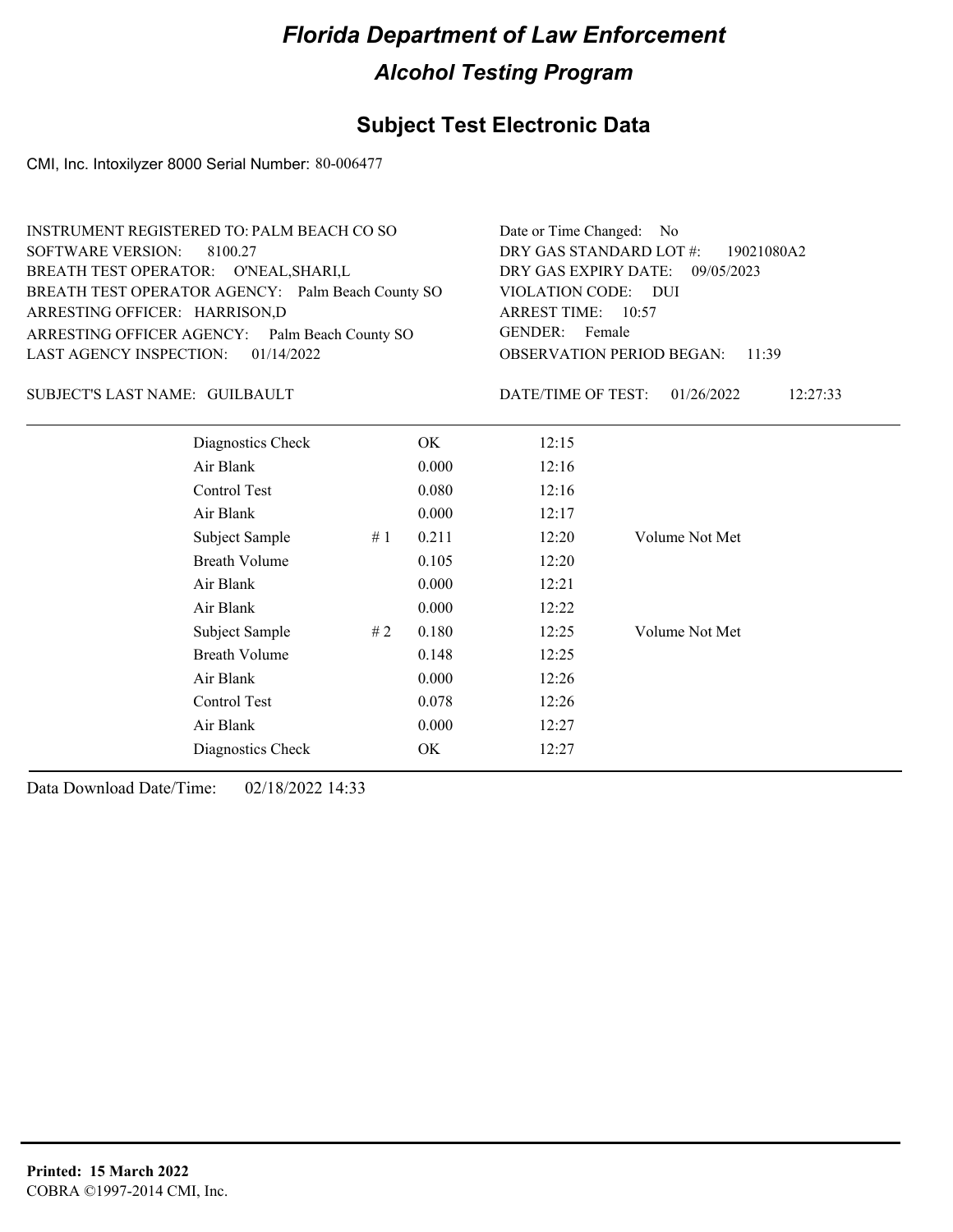## **Subject Test Electronic Data**

CMI, Inc. Intoxilyzer 8000 Serial Number: 80-006477

| INSTRUMENT REGISTERED TO: PALM BEACH CO SO        | Date or Time Changed: No               |
|---------------------------------------------------|----------------------------------------|
| SOFTWARE VERSION: 8100.27                         | DRY GAS STANDARD LOT $\#$ : 19021080A2 |
| BREATH TEST OPERATOR: O'NEAL, SHARI, L            | DRY GAS EXPIRY DATE: 09/05/2023        |
| BREATH TEST OPERATOR AGENCY: Palm Beach County SO | VIOLATION CODE: DUI                    |
| ARRESTING OFFICER: HARRISON,D                     | ARREST TIME: 10:57                     |
| ARRESTING OFFICER AGENCY: Palm Beach County SO    | GENDER: Female                         |
| LAST AGENCY INSPECTION: $01/14/2022$              | <b>OBSERVATION PERIOD BEGAN: 11:39</b> |
|                                                   |                                        |

### SUBJECT'S LAST NAME: GUILBAULT DATE/TIME OF TEST:

DATE/TIME OF TEST: 01/26/2022 12:42:12

| Diagnostics Check    | OK    | 12:30 |                |
|----------------------|-------|-------|----------------|
| Air Blank            | 0.000 | 12:30 |                |
| Control Test         | 0.078 | 12:31 |                |
| Air Blank            | 0.000 | 12:31 |                |
| Subject Sample<br>#1 | 0.199 | 12:34 | Volume Not Met |
| <b>Breath Volume</b> | 0.382 | 12:34 |                |
| Air Blank            | 0.000 | 12:35 |                |
| Air Blank            | 0.000 | 12:37 |                |
| Subject Sample<br>#2 | 0.201 | 12:40 | Volume Not Met |
| <b>Breath Volume</b> | 0.550 | 12:40 |                |
| Air Blank            | 0.000 | 12:41 |                |
| Control Test         | 0.077 | 12:41 |                |
| Air Blank            | 0.000 | 12:42 |                |
| Diagnostics Check    | OK    | 12:42 |                |
|                      |       |       |                |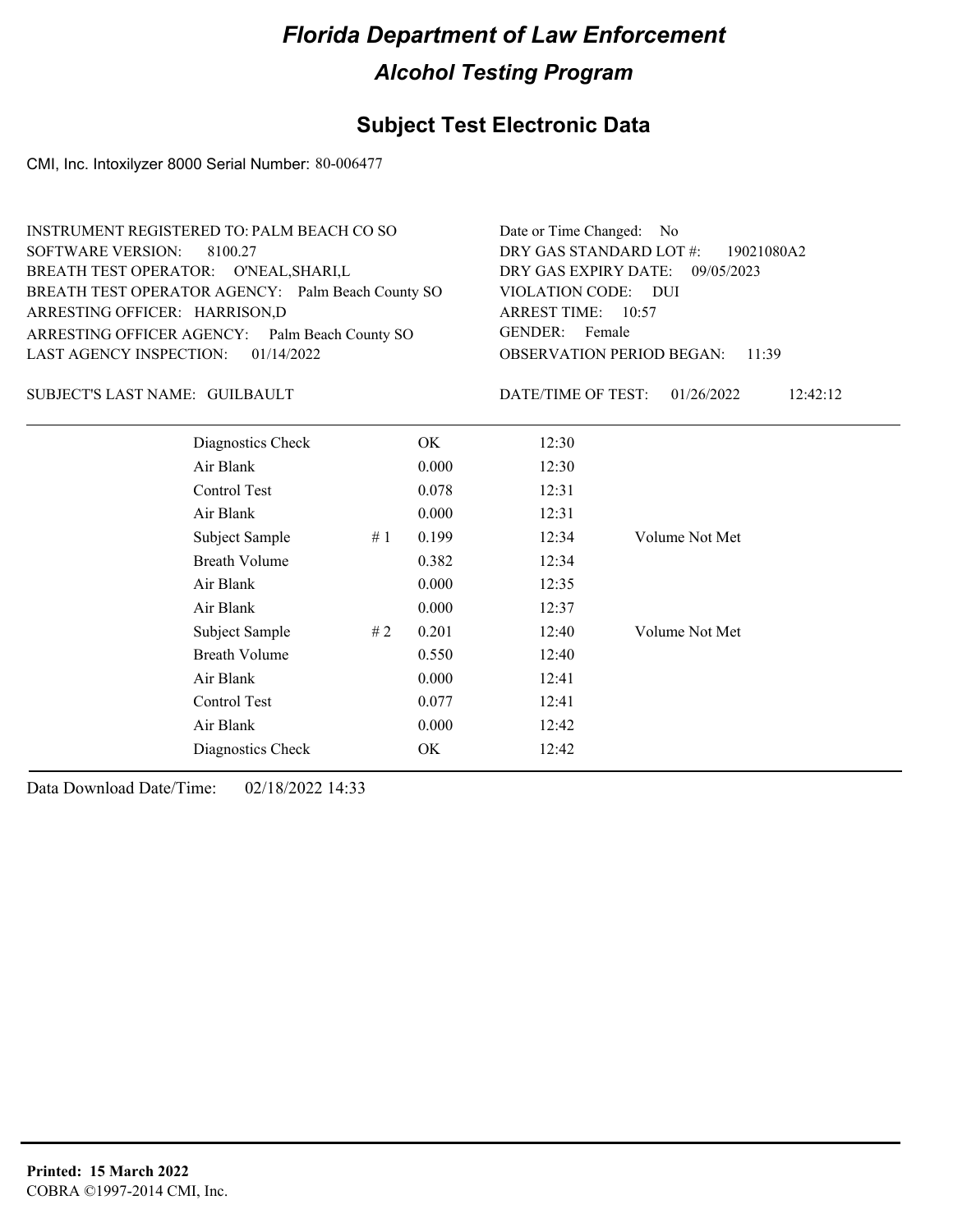## **Subject Test Electronic Data**

CMI, Inc. Intoxilyzer 8000 Serial Number: 80-006477

| INSTRUMENT REGISTERED TO: PALM BEACH CO SO        | Date or Time Changed: No               |
|---------------------------------------------------|----------------------------------------|
| SOFTWARE VERSION: 8100.27                         | DRY GAS STANDARD LOT #: 19021080A2     |
| BREATH TEST OPERATOR: OWEN, SUE,                  | DRY GAS EXPIRY DATE: 09/05/2023        |
| BREATH TEST OPERATOR AGENCY: Palm Beach County SO | VIOLATION CODE: DUI                    |
| ARRESTING OFFICER: BRADFORD, MICHELLE             | ARREST TIME: 16:48                     |
| ARRESTING OFFICER AGENCY: Palm Beach County SO    | GENDER: Male                           |
| LAST AGENCY INSPECTION: $01/14/2022$              | <b>OBSERVATION PERIOD BEGAN: 17:05</b> |
|                                                   |                                        |

GOMEZ VELASQUEZ SUBJECT'S LAST NAME: DATE/TIME OF TEST:

DATE/TIME OF TEST: 01/26/2022 17:47:51

| Diagnostics Check    |       | OK    | 17:33 |                |
|----------------------|-------|-------|-------|----------------|
| Air Blank            |       | 0.000 | 17:33 |                |
| Control Test         |       | 0.079 | 17:33 |                |
| Air Blank            |       | 0.000 | 17:34 |                |
| Subject Sample       | #1    | 0.180 | 17:36 |                |
| <b>Breath Volume</b> |       | 1.187 | 17:36 |                |
| Air Blank            |       | 0.000 | 17:37 |                |
| Air Blank            |       | 0.000 | 17:39 |                |
| Subject Sample       | #2    | 0.185 | 17:42 | Volume Not Met |
| <b>Breath Volume</b> |       | 0.050 | 17:42 |                |
| Air Blank            |       | 0.000 | 17:43 |                |
| Air Blank            |       | 0.000 | 17:44 |                |
| Subject Sample       | # $3$ | 0.185 | 17:46 |                |
| <b>Breath Volume</b> |       | 1.789 | 17:46 |                |
| Air Blank            |       | 0.000 | 17:46 |                |
| Control Test         |       | 0.077 | 17:47 |                |
| Air Blank            |       | 0.000 | 17:47 |                |
| Diagnostics Check    |       | OK    | 17:47 |                |
|                      |       |       |       |                |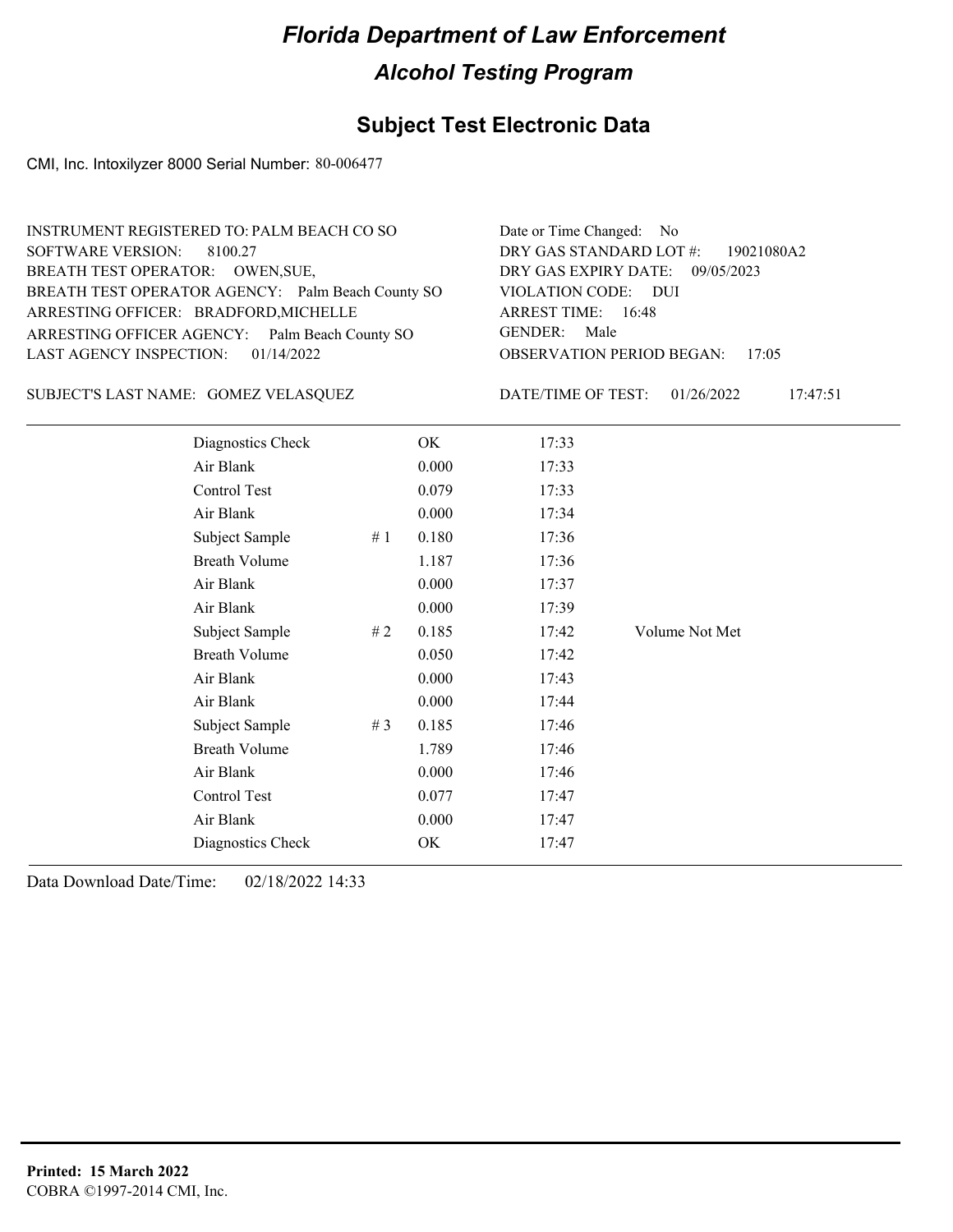## **Subject Test Electronic Data**

CMI, Inc. Intoxilyzer 8000 Serial Number: 80-006477

| INSTRUMENT REGISTERED TO: PALM BEACH CO SO        | Date or Time Changed: No               |
|---------------------------------------------------|----------------------------------------|
| SOFTWARE VERSION: 8100.27                         | DRY GAS STANDARD LOT #: 19021080A2     |
| BREATH TEST OPERATOR: BELL, JOSHUA, J             | DRY GAS EXPIRY DATE: 09/05/2023        |
| BREATH TEST OPERATOR AGENCY: Palm Beach County SO | VIOLATION CODE: DUI                    |
| ARRESTING OFFICER: GRANT, JEROME                  | ARREST TIME: 03:48                     |
| ARRESTING OFFICER AGENCY: FHP Troop L             | GENDER: Female                         |
| LAST AGENCY INSPECTION: $01/14/2022$              | <b>OBSERVATION PERIOD BEGAN: 04:53</b> |

### SUBJECT'S LAST NAME: HEALEY DATE/TIME OF TEST:

DATE/TIME OF TEST: 01/27/2022 05:39:51

| Diagnostics Check    |    | OK    | 05:26 |                |
|----------------------|----|-------|-------|----------------|
| Air Blank            |    | 0.000 | 05:26 |                |
| Control Test         |    | 0.079 | 05:27 |                |
| Air Blank            |    | 0.000 | 05:27 |                |
| Subject Sample       | #1 | 0.191 | 05:30 | Volume Not Met |
| <b>Breath Volume</b> |    | 0.523 | 05:30 |                |
| Air Blank            |    | 0.000 | 05:31 |                |
| Air Blank            |    | 0.000 | 05:33 |                |
| Subject Sample       | #2 | 0.202 | 05:34 |                |
| <b>Breath Volume</b> |    | 1.714 | 05:34 |                |
| Air Blank            |    | 0.000 | 05:34 |                |
| Air Blank            |    | 0.000 | 05:36 |                |
| Subject Sample       | #3 | 0.190 | 05:38 |                |
| <b>Breath Volume</b> |    | 2.011 | 05:38 |                |
| Air Blank            |    | 0.000 | 05:38 |                |
| Control Test         |    | 0.078 | 05:39 |                |
| Air Blank            |    | 0.000 | 05:39 |                |
| Diagnostics Check    |    | OK    | 05:39 |                |
|                      |    |       |       |                |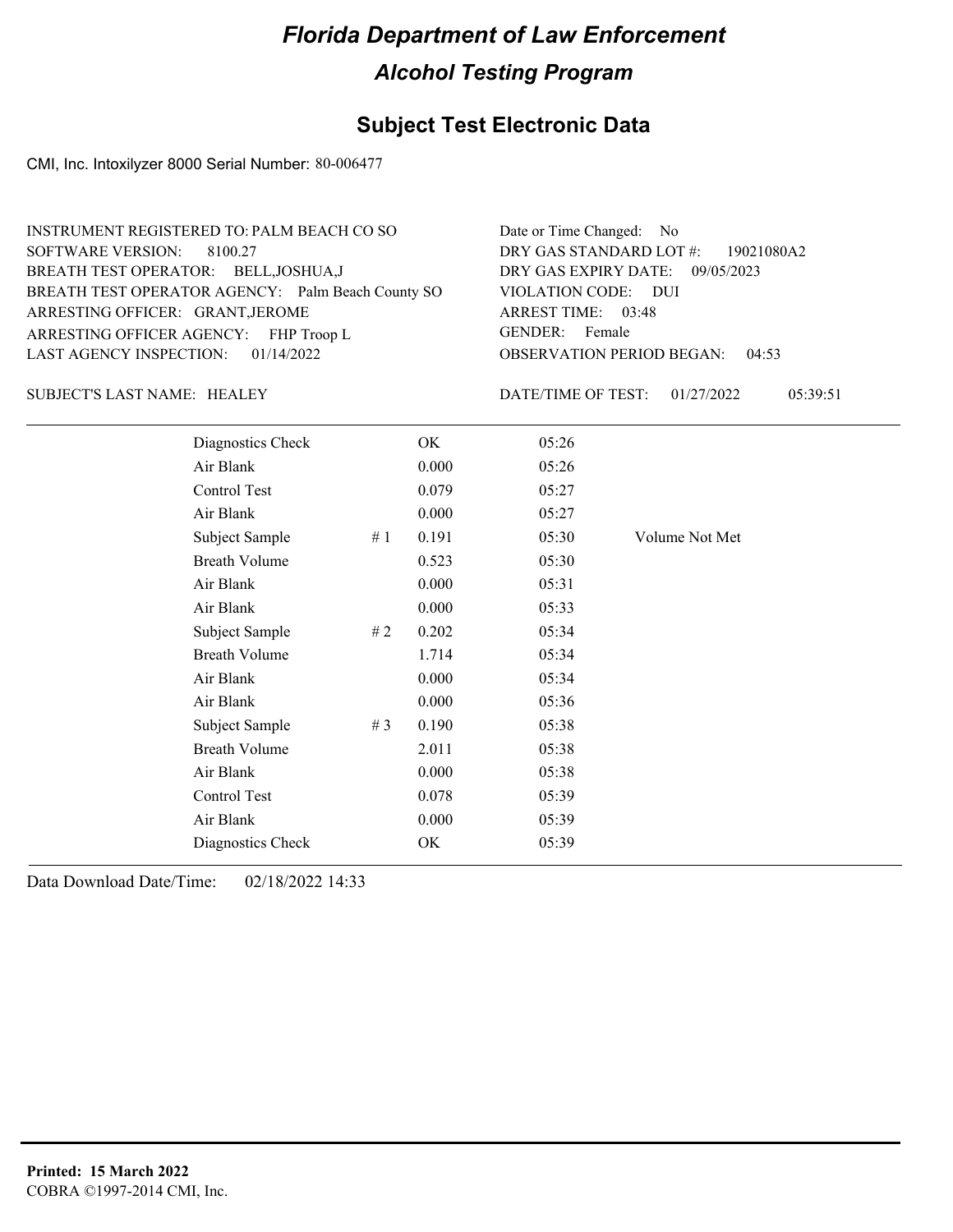## **Subject Test Electronic Data**

CMI, Inc. Intoxilyzer 8000 Serial Number: 80-006477

| INSTRUMENT REGISTERED TO: PALM BEACH CO SO        | Date or Time Changed: No               |
|---------------------------------------------------|----------------------------------------|
| SOFTWARE VERSION: 8100.27                         | DRY GAS STANDARD LOT #: 19021080A2     |
| BREATH TEST OPERATOR: O'NEAL, SHARI, L            | DRY GAS EXPIRY DATE: 09/05/2023        |
| BREATH TEST OPERATOR AGENCY: Palm Beach County SO | VIOLATION CODE: DUI                    |
| ARRESTING OFFICER: ESCARAN, LESTER                | ARREST TIME: 17:22                     |
| ARRESTING OFFICER AGENCY: Palm Beach County SO    | GENDER: Male                           |
| LAST AGENCY INSPECTION: $01/14/2022$              | <b>OBSERVATION PERIOD BEGAN: 18:30</b> |
|                                                   |                                        |

### SUBJECT'S LAST NAME: HENRY DATE/TIME OF TEST:

DATE/TIME OF TEST: 01/27/2022 19:03:17

| Diagnostics Check    |    | OK    | 18:55 |
|----------------------|----|-------|-------|
| Air Blank            |    | 0.000 | 18:55 |
| Control Test         |    | 0.080 | 18:55 |
| Air Blank            |    | 0.000 | 18:56 |
| Subject Sample       | #1 | 0.363 | 18:58 |
| <b>Breath Volume</b> |    | 2.746 | 18:58 |
| Air Blank            |    | 0.000 | 18:58 |
| Air Blank            |    | 0.000 | 19:00 |
| Subject Sample       | #2 | 0.358 | 19:01 |
| <b>Breath Volume</b> |    | 2.031 | 19:01 |
| Air Blank            |    | 0.000 | 19:02 |
| <b>Control Test</b>  |    | 0.077 | 19:02 |
| Air Blank            |    | 0.000 | 19:03 |
| Diagnostics Check    |    | OK    | 19:03 |
|                      |    |       |       |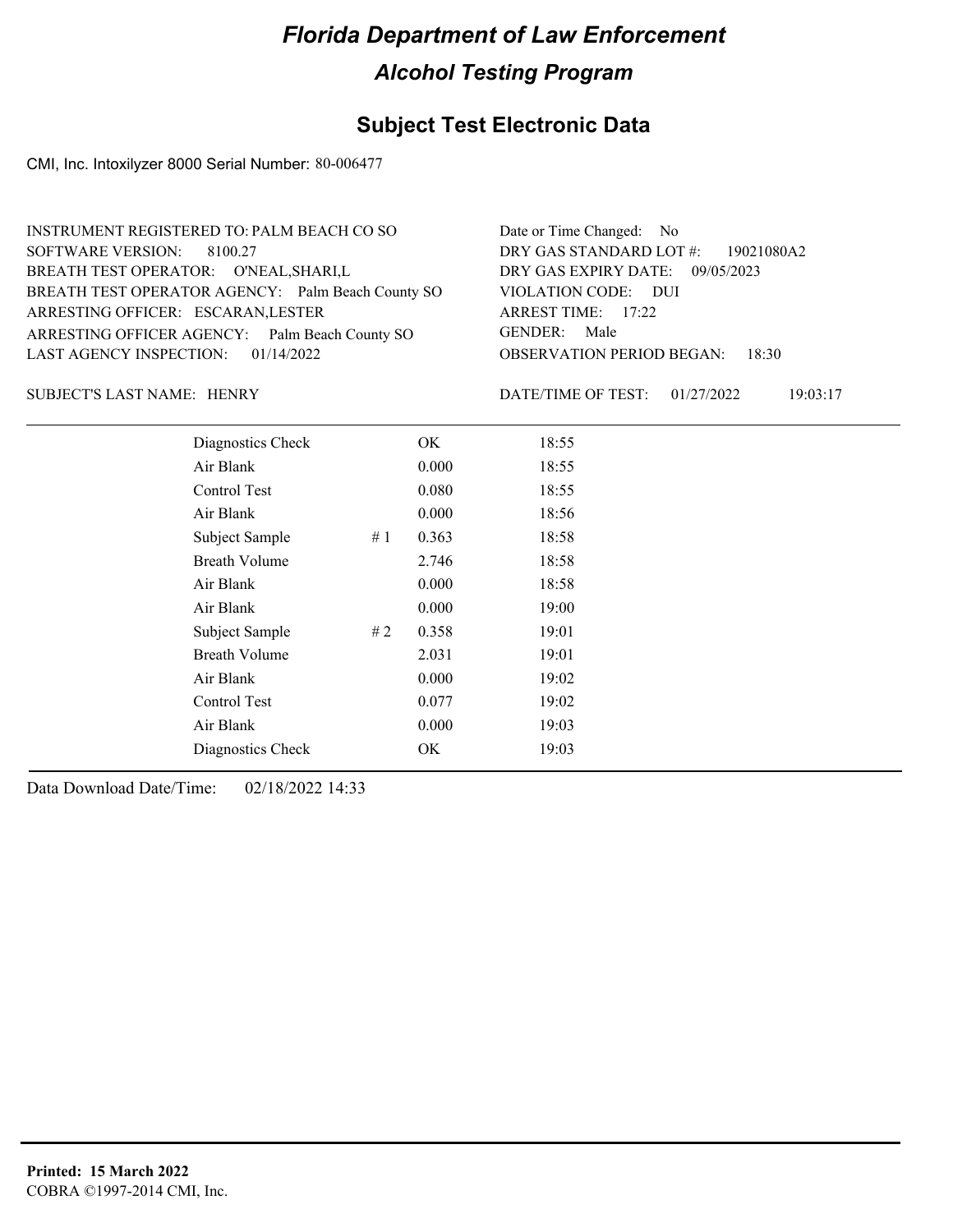## **Subject Test Electronic Data**

CMI, Inc. Intoxilyzer 8000 Serial Number: 80-006477

| INSTRUMENT REGISTERED TO: PALM BEACH CO SO        | Date or Time Changed: No               |
|---------------------------------------------------|----------------------------------------|
| SOFTWARE VERSION: 8100.27                         | DRY GAS STANDARD LOT $\#$ : 19021080A2 |
| BREATH TEST OPERATOR: LEAHEY, THOMAS, H           | DRY GAS EXPIRY DATE: 09/05/2023        |
| BREATH TEST OPERATOR AGENCY: Palm Beach County SO | VIOLATION CODE: DUI                    |
| ARRESTING OFFICER: WARD, CHRISTOPHER              | ARREST TIME: 00:27                     |
| ARRESTING OFFICER AGENCY: Palm Beach County SO    | GENDER: Male                           |
| LAST AGENCY INSPECTION: 01/14/2022                | <b>OBSERVATION PERIOD BEGAN: 00:58</b> |
|                                                   |                                        |

### SUBJECT'S LAST NAME: LAPADAT DATE/TIME OF TEST:

DATE/TIME OF TEST: 01/28/2022 01:40:07

| Diagnostics Check    |    | OK    | 01:27 |                |
|----------------------|----|-------|-------|----------------|
| Air Blank            |    | 0.000 | 01:27 |                |
| Control Test         |    | 0.080 | 01:28 |                |
| Air Blank            |    | 0.000 | 01:28 |                |
| Subject Sample       | #1 | 0.106 | 01:31 | Volume Not Met |
| <b>Breath Volume</b> |    | 0.644 | 01:31 |                |
| Air Blank            |    | 0.000 | 01:32 |                |
| Air Blank            |    | 0.000 | 01:34 |                |
| Subject Sample       | #2 | 0.133 | 01:35 |                |
| <b>Breath Volume</b> |    | 1.410 | 01:35 |                |
| Air Blank            |    | 0.000 | 01:35 |                |
| Air Blank            |    | 0.000 | 01:37 |                |
| Subject Sample       | #3 | 0.147 | 01:38 |                |
| <b>Breath Volume</b> |    | 1.667 | 01:38 |                |
| Air Blank            |    | 0.000 | 01:39 |                |
| <b>Control Test</b>  |    | 0.079 | 01:39 |                |
| Air Blank            |    | 0.000 | 01:40 |                |
| Diagnostics Check    |    | OK    | 01:40 |                |
|                      |    |       |       |                |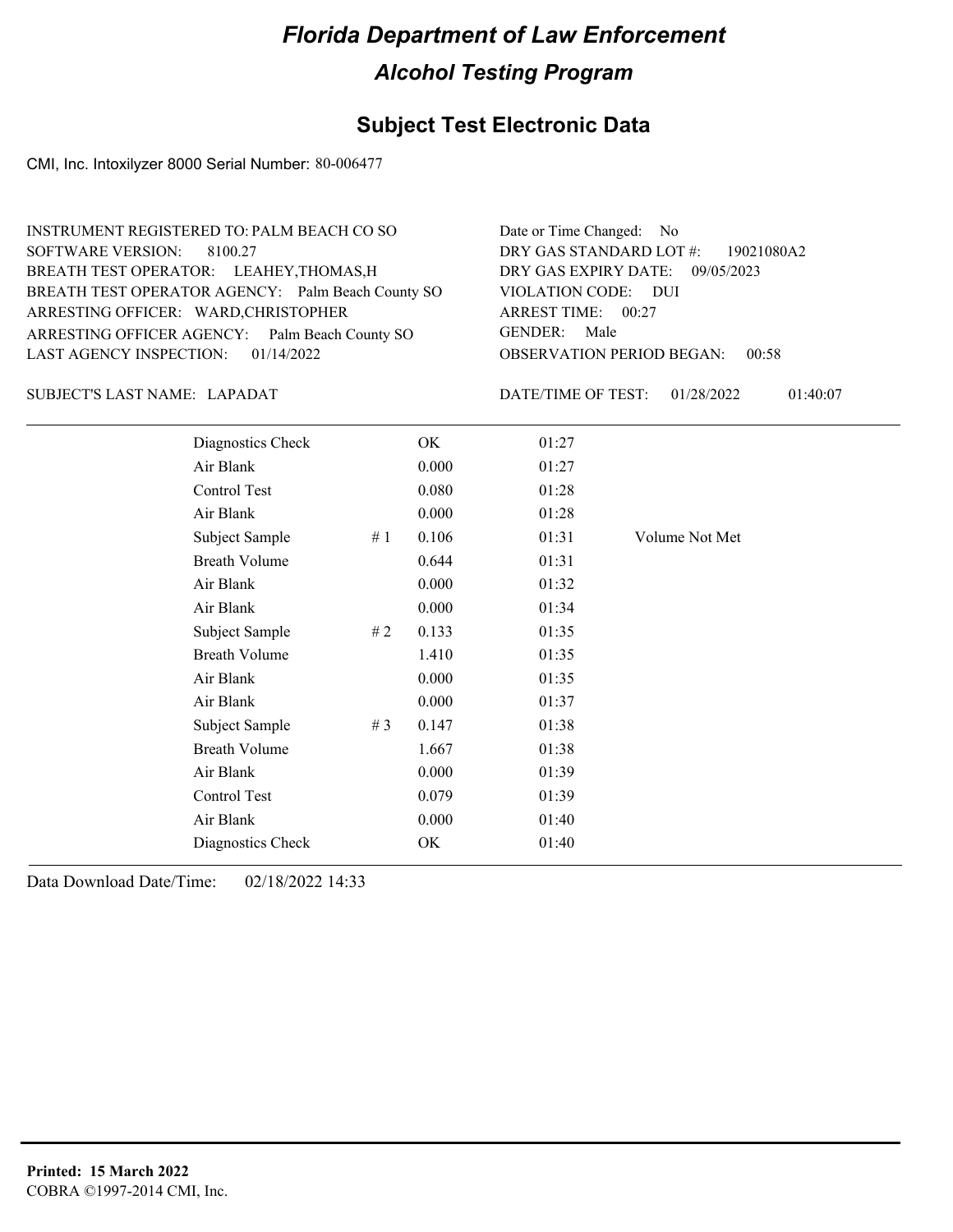## **Subject Test Electronic Data**

CMI, Inc. Intoxilyzer 8000 Serial Number: 80-006477

|                                     | <b>INSTRUMENT REGISTERED TO: PALM BEACH CO SO</b> |       | Date or Time Changed: No |                                            |  |  |
|-------------------------------------|---------------------------------------------------|-------|--------------------------|--------------------------------------------|--|--|
| <b>SOFTWARE VERSION:</b>            | 8100.27                                           |       | DRY GAS STANDARD LOT #:  | 19021080A2                                 |  |  |
|                                     | BREATH TEST OPERATOR: LEAHEY, THOMAS, H           |       |                          | DRY GAS EXPIRY DATE:<br>09/05/2023         |  |  |
|                                     | BREATH TEST OPERATOR AGENCY: Palm Beach County SO |       | VIOLATION CODE: DUI      |                                            |  |  |
| ARRESTING OFFICER: RAMIREZ, JUAN    |                                                   |       | ARREST TIME: 04:26       |                                            |  |  |
|                                     | ARRESTING OFFICER AGENCY: Palm Beach County SO    |       | <b>GENDER:</b><br>Male   |                                            |  |  |
| <b>LAST AGENCY INSPECTION:</b>      | 01/14/2022                                        |       |                          | <b>OBSERVATION PERIOD BEGAN:</b><br>0.5:01 |  |  |
| <b>SUBJECT'S LAST NAME: KRUEGER</b> |                                                   |       | DATE/TIME OF TEST:       | 01/28/2022<br>05:33:55                     |  |  |
|                                     | Diagnostics Check                                 | OK.   | 05:31                    |                                            |  |  |
|                                     | Air Blank                                         | 0.000 | 05:31                    |                                            |  |  |
|                                     | Control Test                                      | 0.079 | 05:31                    |                                            |  |  |
|                                     | Air Blank                                         | 0.000 | 05:32                    |                                            |  |  |
|                                     | Subject Sample                                    | #1    | 05:32                    | <b>Subject Test Refused</b>                |  |  |
|                                     | Breath Volume                                     | 0.000 | 05:32                    |                                            |  |  |
|                                     | Air Blank                                         | 0.000 | 05:33                    |                                            |  |  |
|                                     | Control Test                                      | 0.080 | 05:33                    |                                            |  |  |
|                                     | Air Blank                                         | 0.000 | 05:33                    |                                            |  |  |
|                                     | Diagnostics Check                                 | OK    | 05:33                    |                                            |  |  |
|                                     |                                                   |       |                          |                                            |  |  |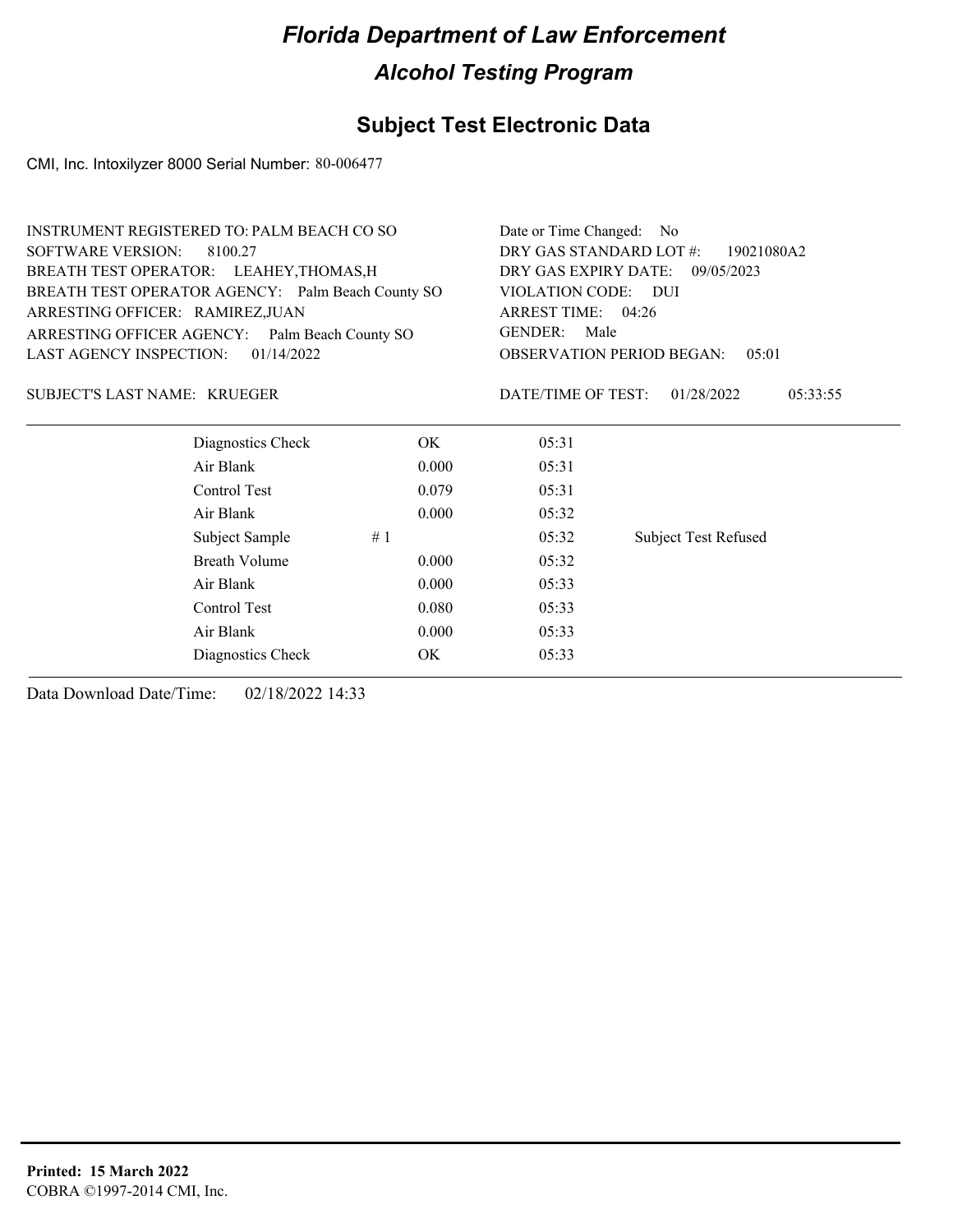## **Subject Test Electronic Data**

CMI, Inc. Intoxilyzer 8000 Serial Number: 80-006477

| INSTRUMENT REGISTERED TO: PALM BEACH CO SO        | Date or Time Changed: No                  |
|---------------------------------------------------|-------------------------------------------|
| SOFTWARE VERSION: 8100.27                         | DRY GAS STANDARD LOT #: 19021080A2        |
| BREATH TEST OPERATOR: O'NEAL, SHARI, L            | DRY GAS EXPIRY DATE: 09/05/2023           |
| BREATH TEST OPERATOR AGENCY: Palm Beach County SO | VIOLATION CODE: DUI                       |
| ARRESTING OFFICER: AMADON, WILL                   | ARREST TIME: 01:47                        |
| ARRESTING OFFICER AGENCY: Palm Beach County SO    | GENDER: Male                              |
| LAST AGENCY INSPECTION: 01/14/2022                | <b>OBSERVATION PERIOD BEGAN:</b><br>02:00 |
|                                                   |                                           |

### PETRILLO SUBJECT'S LAST NAME: DATE/TIME OF TEST:

DATE/TIME OF TEST: 01/29/2022 02:34:54

| Diagnostics Check    |       | OK    | 02:24 |
|----------------------|-------|-------|-------|
| Air Blank            |       | 0.000 | 02:25 |
| Control Test         |       | 0.080 | 02:25 |
| Air Blank            |       | 0.000 | 02:26 |
| Subject Sample       | #1    | 0.193 | 02:26 |
| <b>Breath Volume</b> |       | 2.742 | 02:26 |
| Air Blank            |       | 0.000 | 02:27 |
| Air Blank            |       | 0.000 | 02:29 |
| Subject Sample       | #2    | 0.172 | 02:30 |
| <b>Breath Volume</b> |       | 1.578 | 02:30 |
| Air Blank            |       | 0.000 | 02:30 |
| Air Blank            |       | 0.000 | 02:32 |
| Subject Sample       | # $3$ | 0.196 | 02:33 |
| <b>Breath Volume</b> |       | 3.042 | 02:33 |
| Air Blank            |       | 0.000 | 02:33 |
| Control Test         |       | 0.080 | 02:34 |
| Air Blank            |       | 0.000 | 02:34 |
| Diagnostics Check    |       | OK    | 02:34 |
|                      |       |       |       |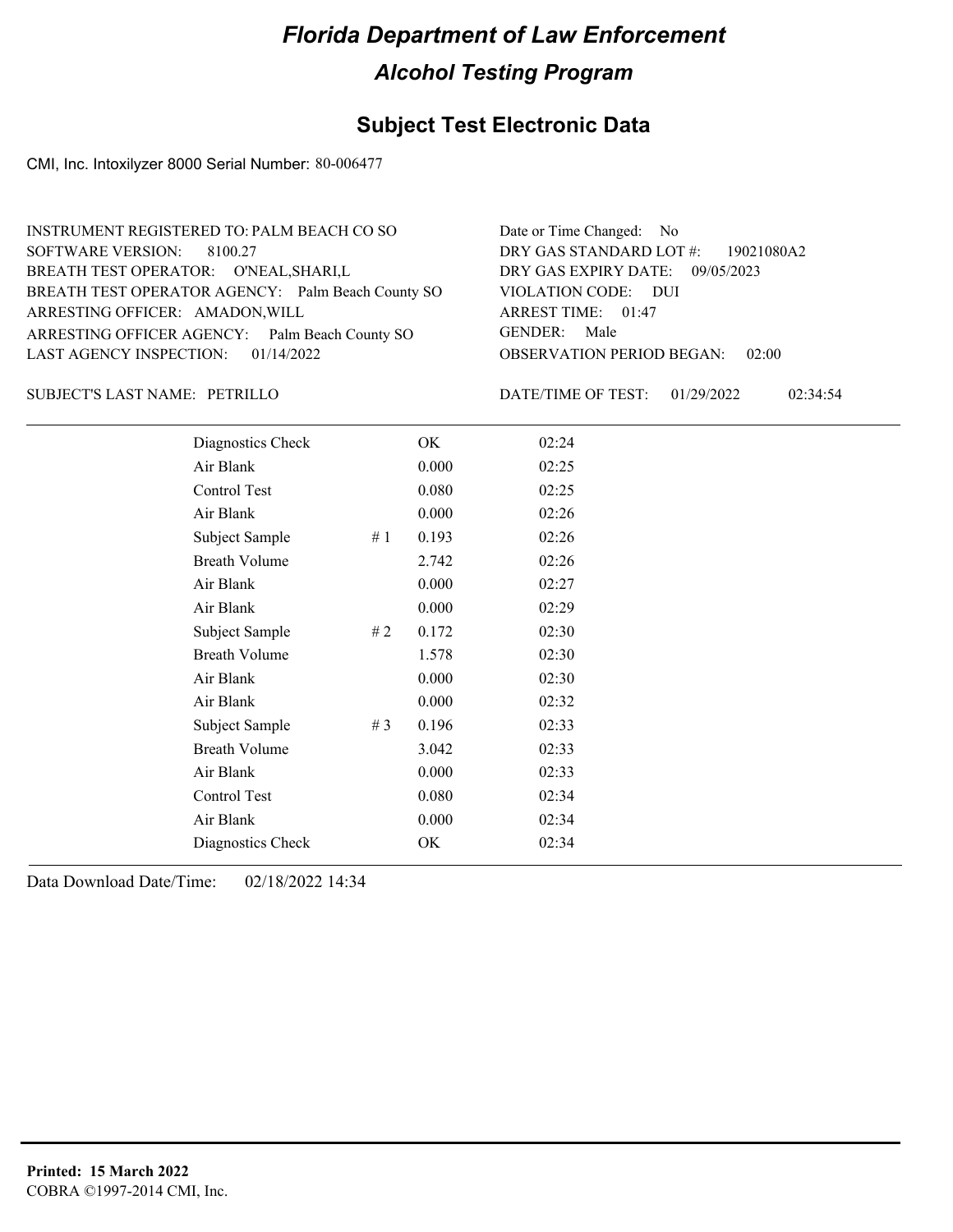## **Subject Test Electronic Data**

CMI, Inc. Intoxilyzer 8000 Serial Number: 80-006477

| INSTRUMENT REGISTERED TO: PALM BEACH CO SO        | Date or Time Changed: No               |
|---------------------------------------------------|----------------------------------------|
| SOFTWARE VERSION: 8100.27                         | DRY GAS STANDARD LOT #: 19021080A2     |
| BREATH TEST OPERATOR: BELL, JOSHUA, J             | DRY GAS EXPIRY DATE: 09/05/2023        |
| BREATH TEST OPERATOR AGENCY: Palm Beach County SO | VIOLATION CODE: DUI                    |
| ARRESTING OFFICER: MACHIN, NICODEMUS              | ARREST TIME: 03:09                     |
| ARRESTING OFFICER AGENCY: Palm Beach County SO    | GENDER: Male                           |
| LAST AGENCY INSPECTION: 01/14/2022                | <b>OBSERVATION PERIOD BEGAN: 03:45</b> |
|                                                   |                                        |

JAMES SUBJECT'S LAST NAME: DATE/TIME OF TEST:

DATE/TIME OF TEST: 01/29/2022 04:21:57

| Diagnostics Check    |    | OK    | 04:15 |  |
|----------------------|----|-------|-------|--|
| Air Blank            |    | 0.000 | 04:15 |  |
| Control Test         |    | 0.080 | 04:15 |  |
| Air Blank            |    | 0.000 | 04:16 |  |
| Subject Sample       | #1 | 0.137 | 04:17 |  |
| <b>Breath Volume</b> |    | 3.726 | 04:17 |  |
| Air Blank            |    | 0.000 | 04:18 |  |
| Air Blank            |    | 0.000 | 04:19 |  |
| Subject Sample       | #2 | 0.129 | 04:20 |  |
| <b>Breath Volume</b> |    | 1.898 | 04:20 |  |
| Air Blank            |    | 0.000 | 04:21 |  |
| Control Test         |    | 0.080 | 04:21 |  |
| Air Blank            |    | 0.000 | 04:21 |  |
| Diagnostics Check    |    | OK    | 04:21 |  |
|                      |    |       |       |  |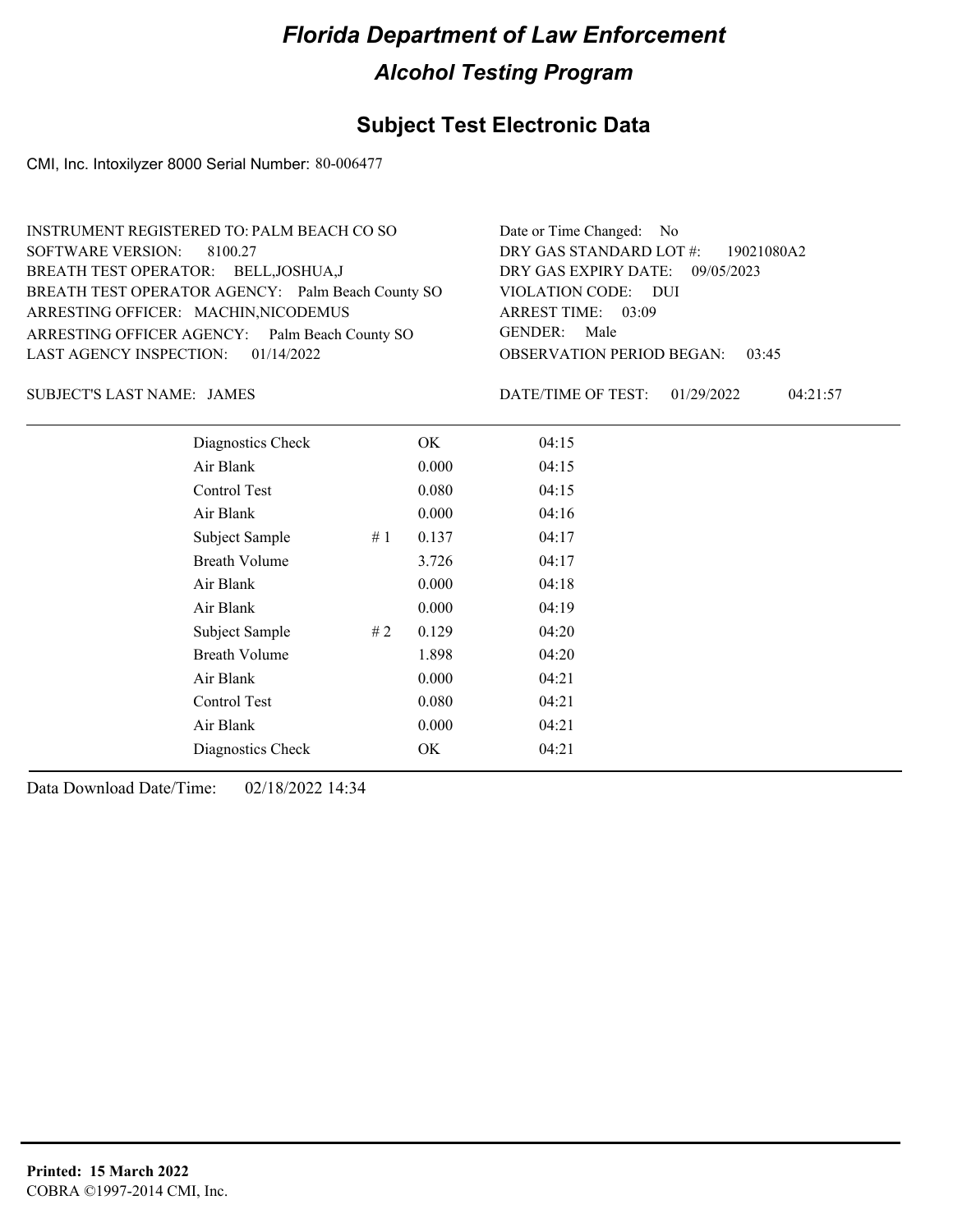## **Subject Test Electronic Data**

CMI, Inc. Intoxilyzer 8000 Serial Number: 80-006477

| INSTRUMENT REGISTERED TO: PALM BEACH CO SO        | Date or Time Changed: No               |
|---------------------------------------------------|----------------------------------------|
| SOFTWARE VERSION: 8100.27                         | DRY GAS STANDARD LOT #: 19021080A2     |
| BREATH TEST OPERATOR: BELL, JOSHUA, J             | DRY GAS EXPIRY DATE: 09/05/2023        |
| BREATH TEST OPERATOR AGENCY: Palm Beach County SO | VIOLATION CODE: DUI                    |
| ARRESTING OFFICER: SOUTHER, AUSTIN                | ARREST TIME: 17:51                     |
| ARRESTING OFFICER AGENCY: North Palm Beach        | GENDER: Male                           |
| LAST AGENCY INSPECTION: $01/14/2022$              | <b>OBSERVATION PERIOD BEGAN: 18:16</b> |
|                                                   |                                        |

### SUBJECT'S LAST NAME: MORRISON DATE/TIME OF TEST:

DATE/TIME OF TEST: 01/29/2022 18:52:24

| Diagnostics Check    |    | OK    | 18:45 |  |
|----------------------|----|-------|-------|--|
| Air Blank            |    | 0.000 | 18:46 |  |
| Control Test         |    | 0.080 | 18:46 |  |
| Air Blank            |    | 0.000 | 18:47 |  |
| Subject Sample       | #1 | 0.231 | 18:47 |  |
| <b>Breath Volume</b> |    | 1.488 | 18:47 |  |
| Air Blank            |    | 0.000 | 18:48 |  |
| Air Blank            |    | 0.000 | 18:50 |  |
| Subject Sample       | #2 | 0.233 | 18:50 |  |
| <b>Breath Volume</b> |    | 1.867 | 18:50 |  |
| Air Blank            |    | 0.000 | 18:51 |  |
| Control Test         |    | 0.080 | 18:51 |  |
| Air Blank            |    | 0.000 | 18:52 |  |
| Diagnostics Check    |    | OK    | 18:52 |  |
|                      |    |       |       |  |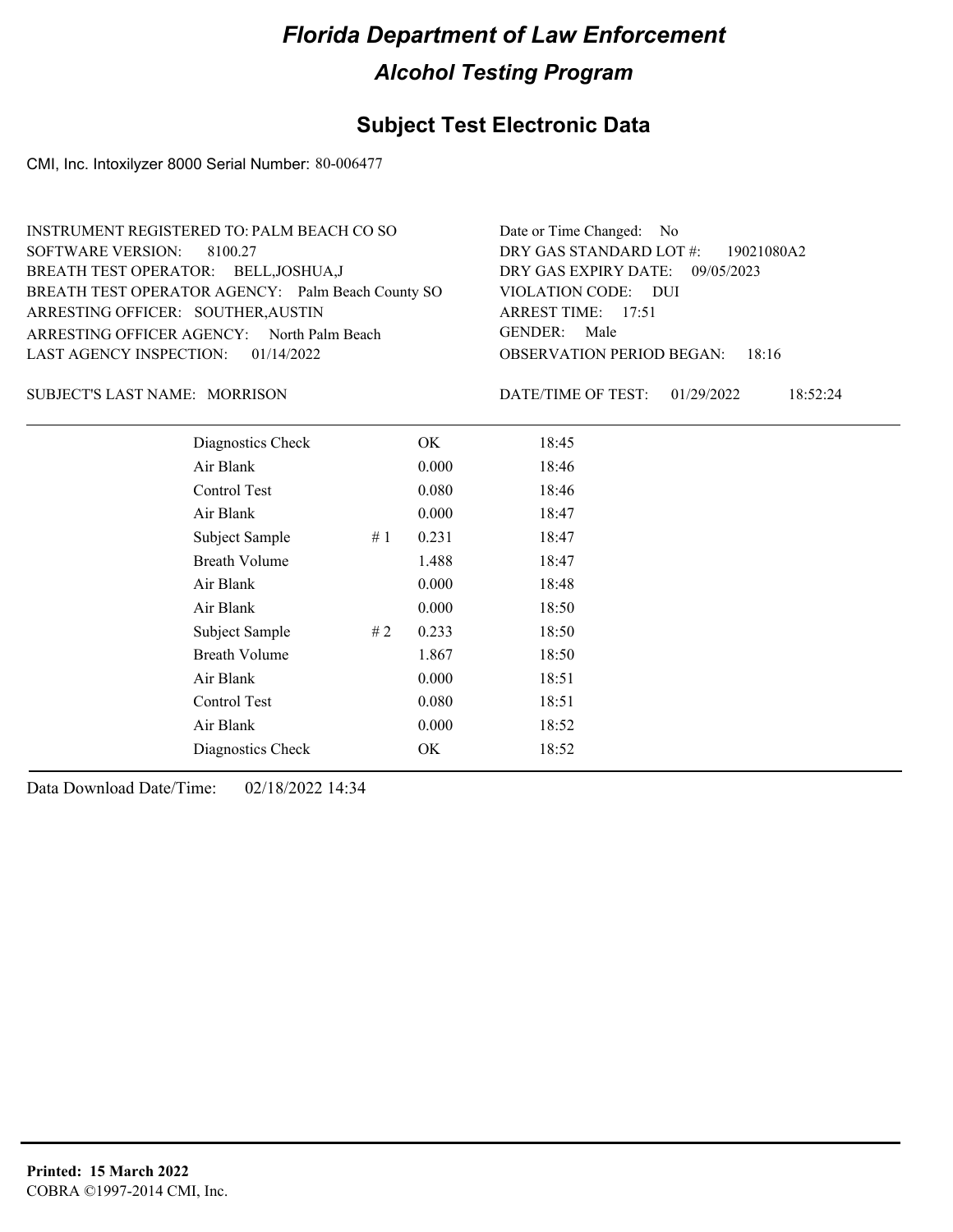## **Subject Test Electronic Data**

CMI, Inc. Intoxilyzer 8000 Serial Number: 80-006477

| INSTRUMENT REGISTERED TO: PALM BEACH CO SO        | Date or Time Changed: No               |
|---------------------------------------------------|----------------------------------------|
| SOFTWARE VERSION: 8100.27                         | DRY GAS STANDARD LOT $\#$ : 19021080A2 |
| BREATH TEST OPERATOR: O'NEAL, SHARI, L            | DRY GAS EXPIRY DATE: 09/05/2023        |
| BREATH TEST OPERATOR AGENCY: Palm Beach County SO | VIOLATION CODE: DUI                    |
| ARRESTING OFFICER: WHITE, EDWARD                  | ARREST TIME: 00:12                     |
| ARRESTING OFFICER AGENCY: Palm Beach County SO    | GENDER: Female                         |
| LAST AGENCY INSPECTION: $01/14/2022$              | <b>OBSERVATION PERIOD BEGAN: 00:36</b> |
|                                                   |                                        |

SUBJECT'S LAST NAME: HERNANDEZ PEREZ DATE/TIME OF TEST:

DATE/TIME OF TEST: 01/30/2022 01:09:23

| Diagnostics Check    |     | OK    | 01:02 |  |
|----------------------|-----|-------|-------|--|
| Air Blank            |     | 0.000 | 01:03 |  |
| Control Test         |     | 0.081 | 01:03 |  |
| Air Blank            |     | 0.000 | 01:03 |  |
| Subject Sample       | #1  | 0.177 | 01:04 |  |
| <b>Breath Volume</b> |     | 2.257 | 01:04 |  |
| Air Blank            |     | 0.000 | 01:05 |  |
| Air Blank            |     | 0.000 | 01:07 |  |
| Subject Sample       | # 2 | 0.178 | 01:07 |  |
| <b>Breath Volume</b> |     | 2.234 | 01:07 |  |
| Air Blank            |     | 0.000 | 01:08 |  |
| Control Test         |     | 0.080 | 01:08 |  |
| Air Blank            |     | 0.000 | 01:09 |  |
| Diagnostics Check    |     | OK    | 01:09 |  |
|                      |     |       |       |  |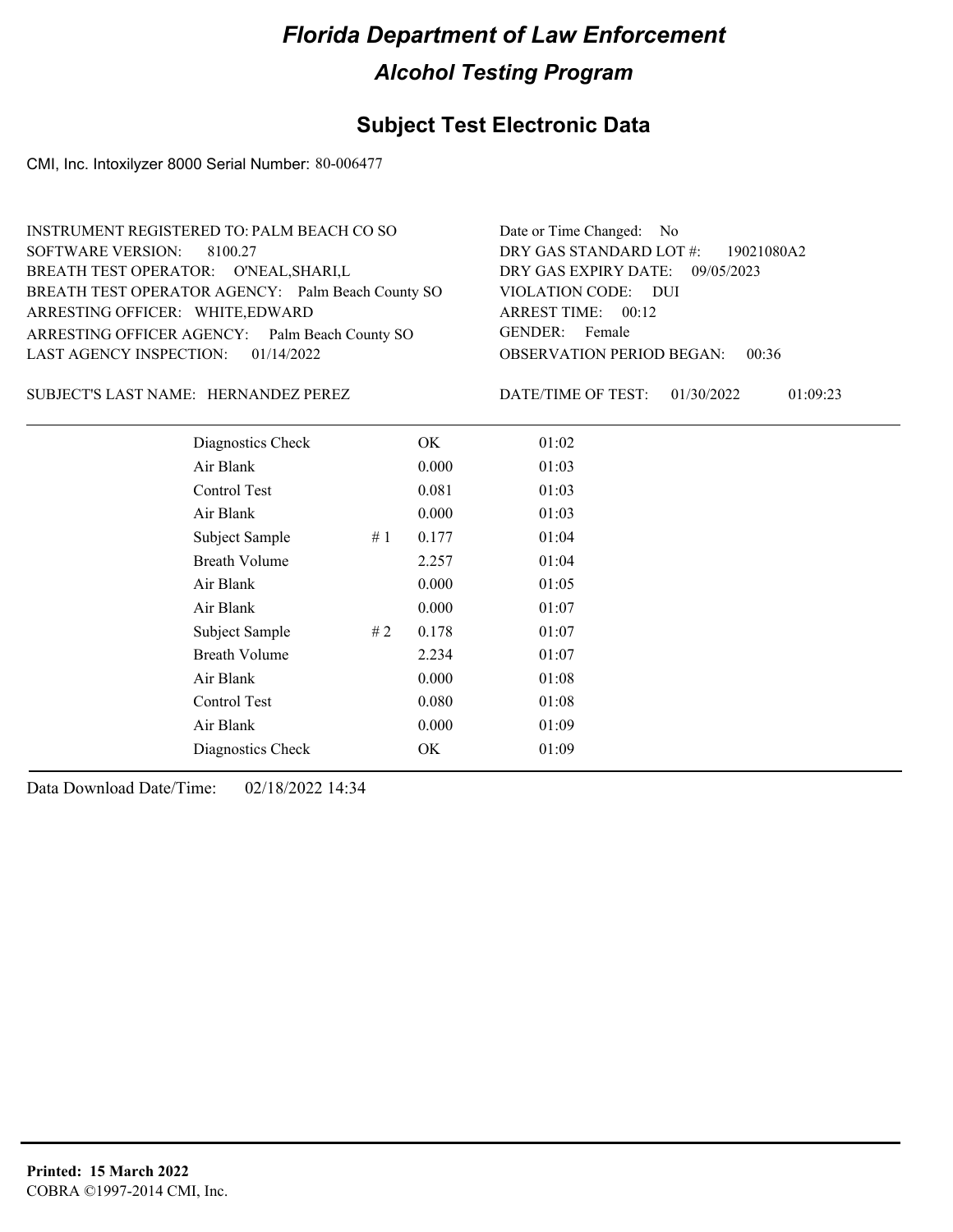## **Subject Test Electronic Data**

CMI, Inc. Intoxilyzer 8000 Serial Number: 80-006477

| INSTRUMENT REGISTERED TO: PALM BEACH CO SO        | Date or Time Changed: No               |
|---------------------------------------------------|----------------------------------------|
| SOFTWARE VERSION: 8100.27                         | DRY GAS STANDARD LOT #: 19021080A2     |
| BREATH TEST OPERATOR: O'NEAL, SHARI, L            | DRY GAS EXPIRY DATE: 09/05/2023        |
| BREATH TEST OPERATOR AGENCY: Palm Beach County SO | VIOLATION CODE: DUI                    |
| ARRESTING OFFICER: YOCHUM, CRAIG                  | ARREST TIME: 02:41                     |
| ARRESTING OFFICER AGENCY: Jupiter PD              | GENDER: Male                           |
| LAST AGENCY INSPECTION: $01/14/2022$              | <b>OBSERVATION PERIOD BEGAN: 03:18</b> |
|                                                   |                                        |

### SAUNDERS JR SUBJECT'S LAST NAME: DATE/TIME OF TEST:

DATE/TIME OF TEST: 01/30/2022 03:56:30

| Diagnostics Check    | OK    | 03:50 |
|----------------------|-------|-------|
| Air Blank            | 0.000 | 03:50 |
| Control Test         | 0.081 | 03:50 |
| Air Blank            | 0.000 | 03:51 |
| Subject Sample<br>#1 | 0.164 | 03:52 |
| <b>Breath Volume</b> | 1.835 | 03:52 |
| Air Blank            | 0.000 | 03:52 |
| Air Blank            | 0.000 | 03:54 |
| Subject Sample<br>#2 | 0.157 | 03:54 |
| <b>Breath Volume</b> | 2.191 | 03:54 |
| Air Blank            | 0.000 | 03:55 |
| Control Test         | 0.080 | 03:55 |
| Air Blank            | 0.000 | 03:56 |
| Diagnostics Check    | OK    | 03:56 |
|                      |       |       |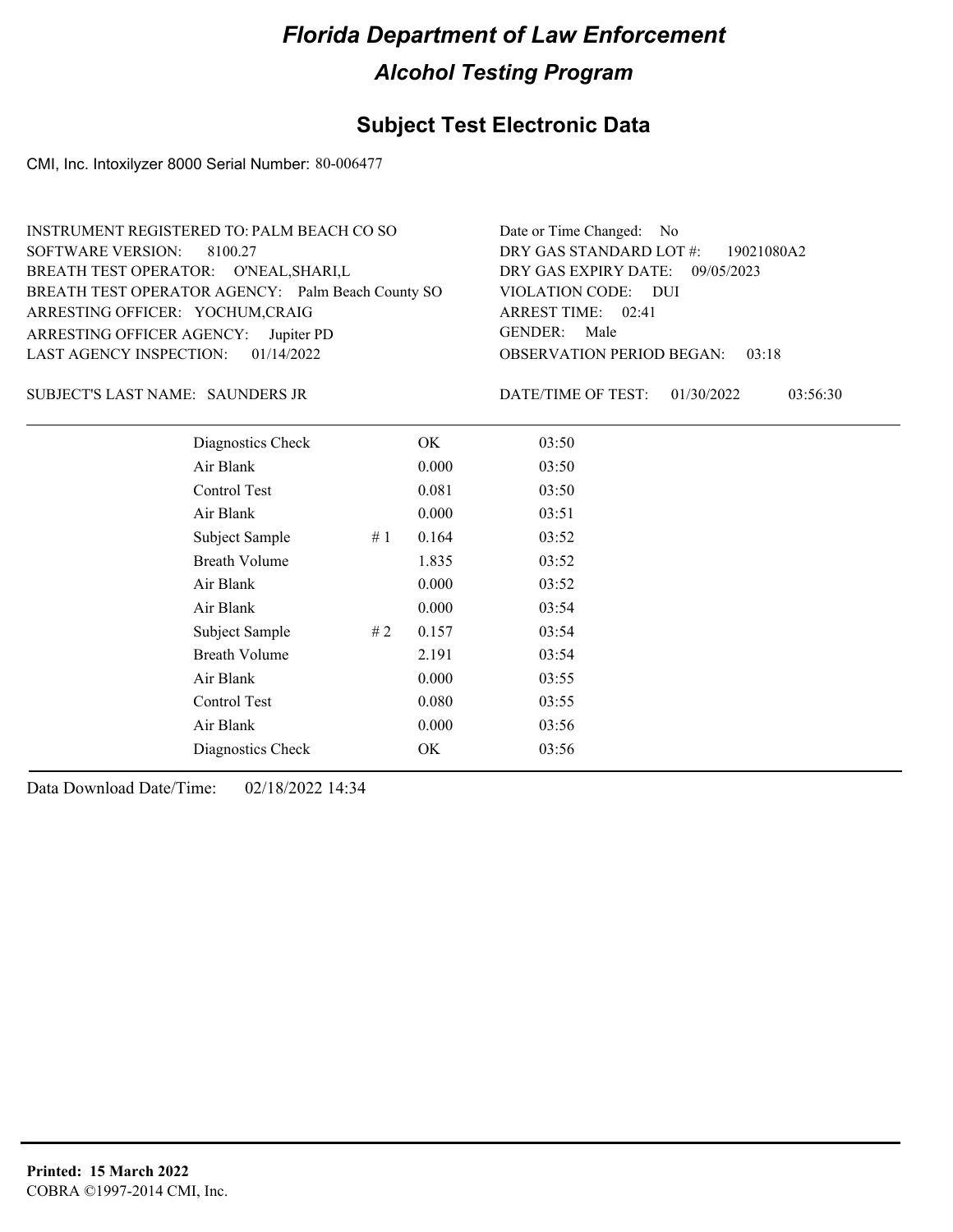## **Subject Test Electronic Data**

CMI, Inc. Intoxilyzer 8000 Serial Number: 80-006477

| INSTRUMENT REGISTERED TO: PALM BEACH CO SO        | Date or Time Changed: No               |
|---------------------------------------------------|----------------------------------------|
| SOFTWARE VERSION: 8100.27                         | DRY GAS STANDARD LOT #: 19021080A2     |
| BREATH TEST OPERATOR: O'NEAL, SHARI, L            | DRY GAS EXPIRY DATE: 09/05/2023        |
| BREATH TEST OPERATOR AGENCY: Palm Beach County SO | VIOLATION CODE: DUI                    |
| ARRESTING OFFICER: WALKER, JODI                   | ARREST TIME: 05:49                     |
| ARRESTING OFFICER AGENCY: Palm Beach County SO    | GENDER: Male                           |
| LAST AGENCY INSPECTION: $01/14/2022$              | <b>OBSERVATION PERIOD BEGAN: 06:01</b> |
|                                                   |                                        |

GRANADOS GOMEZ SUBJECT'S LAST NAME: DATE/TIME OF TEST:

DATE/TIME OF TEST: 01/30/2022 06:37:32

| Diagnostics Check    |    | OK    | 06:31 |  |
|----------------------|----|-------|-------|--|
| Air Blank            |    | 0.000 | 06:31 |  |
| Control Test         |    | 0.081 | 06:32 |  |
| Air Blank            |    | 0.000 | 06:32 |  |
| Subject Sample       | #1 | 0.197 | 06:33 |  |
| <b>Breath Volume</b> |    | 2.871 | 06:33 |  |
| Air Blank            |    | 0.000 | 06:33 |  |
| Air Blank            |    | 0.000 | 06:35 |  |
| Subject Sample       | #2 | 0.197 | 06:35 |  |
| <b>Breath Volume</b> |    | 2.996 | 06:35 |  |
| Air Blank            |    | 0.000 | 06:36 |  |
| Control Test         |    | 0.081 | 06:36 |  |
| Air Blank            |    | 0.000 | 06:37 |  |
| Diagnostics Check    |    | OK    | 06:37 |  |
|                      |    |       |       |  |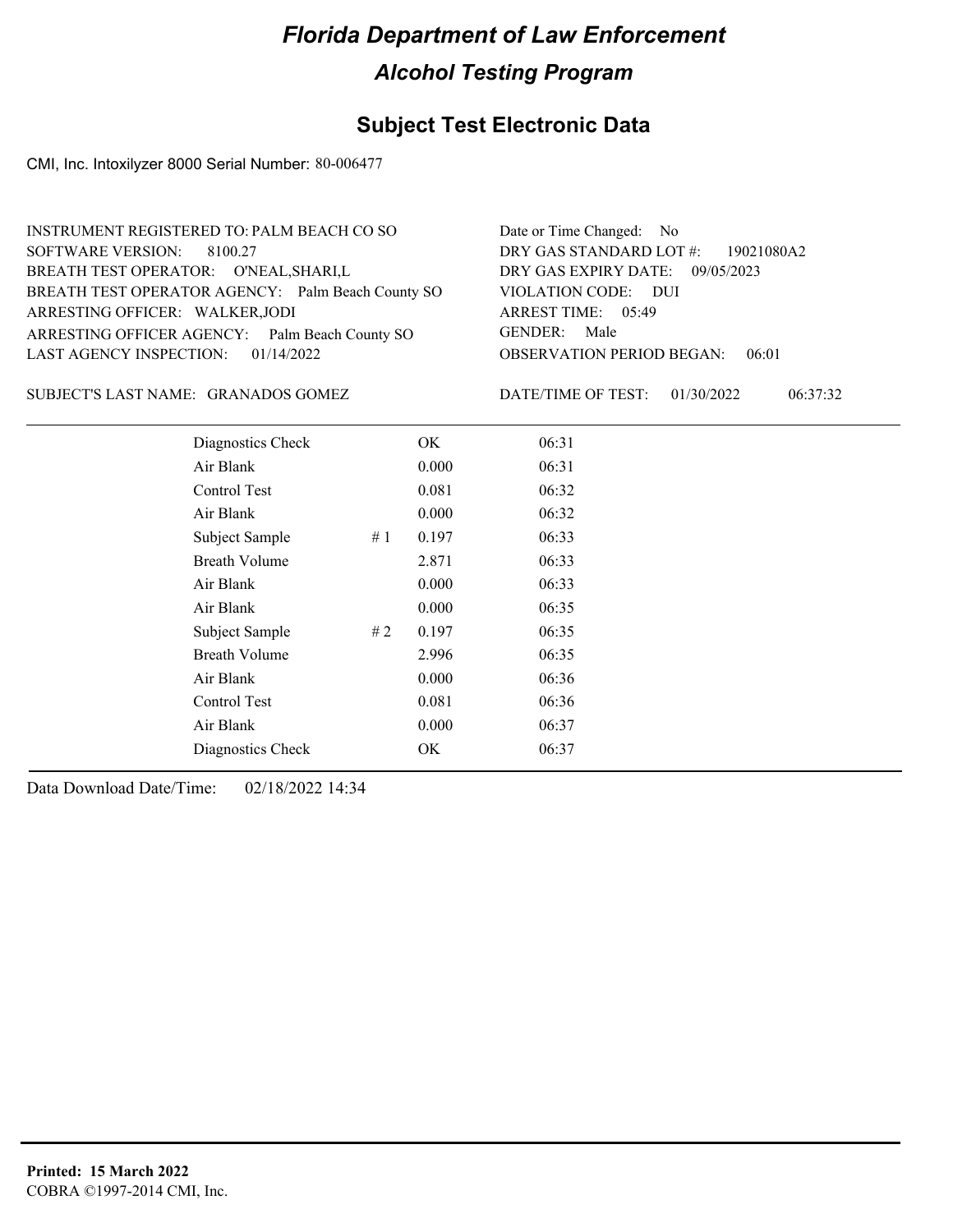## **Subject Test Electronic Data**

CMI, Inc. Intoxilyzer 8000 Serial Number: 80-006477

| INSTRUMENT REGISTERED TO: PALM BEACH CO SO        | Date or Time Changed: No               |
|---------------------------------------------------|----------------------------------------|
| SOFTWARE VERSION: 8100.27                         | DRY GAS STANDARD LOT $\#$ : 19021080A2 |
| BREATH TEST OPERATOR: O'NEAL, SHARI, L            | DRY GAS EXPIRY DATE: 09/05/2023        |
| BREATH TEST OPERATOR AGENCY: Palm Beach County SO | VIOLATION CODE: DUI                    |
| ARRESTING OFFICER: TEJEDA, ANTHONY                | ARREST TIME: 22:02                     |
| ARRESTING OFFICER AGENCY: Palm Beach County SO    | GENDER: Male                           |
| LAST AGENCY INSPECTION: 01/14/2022                | <b>OBSERVATION PERIOD BEGAN: 22:30</b> |
|                                                   |                                        |

### SUBJECT'S LAST NAME: SALAS GUTIERREZ DATE/TIME OF TEST:

DATE/TIME OF TEST: 01/30/2022 23:01:19

| Diagnostics Check    |    | OK    | 22:54 |
|----------------------|----|-------|-------|
| Air Blank            |    | 0.000 | 22:55 |
| Control Test         |    | 0.081 | 22:55 |
| Air Blank            |    | 0.000 | 22:55 |
| Subject Sample       | #1 | 0.183 | 22:56 |
| <b>Breath Volume</b> |    | 2.281 | 22:56 |
| Air Blank            |    | 0.000 | 22:57 |
| Air Blank            |    | 0.000 | 22:58 |
| Subject Sample       | #2 | 0.183 | 22:59 |
| <b>Breath Volume</b> |    | 1.695 | 22:59 |
| Air Blank            |    | 0.000 | 23:00 |
| Control Test         |    | 0.080 | 23:00 |
| Air Blank            |    | 0.000 | 23:01 |
| Diagnostics Check    |    | OK    | 23:01 |
|                      |    |       |       |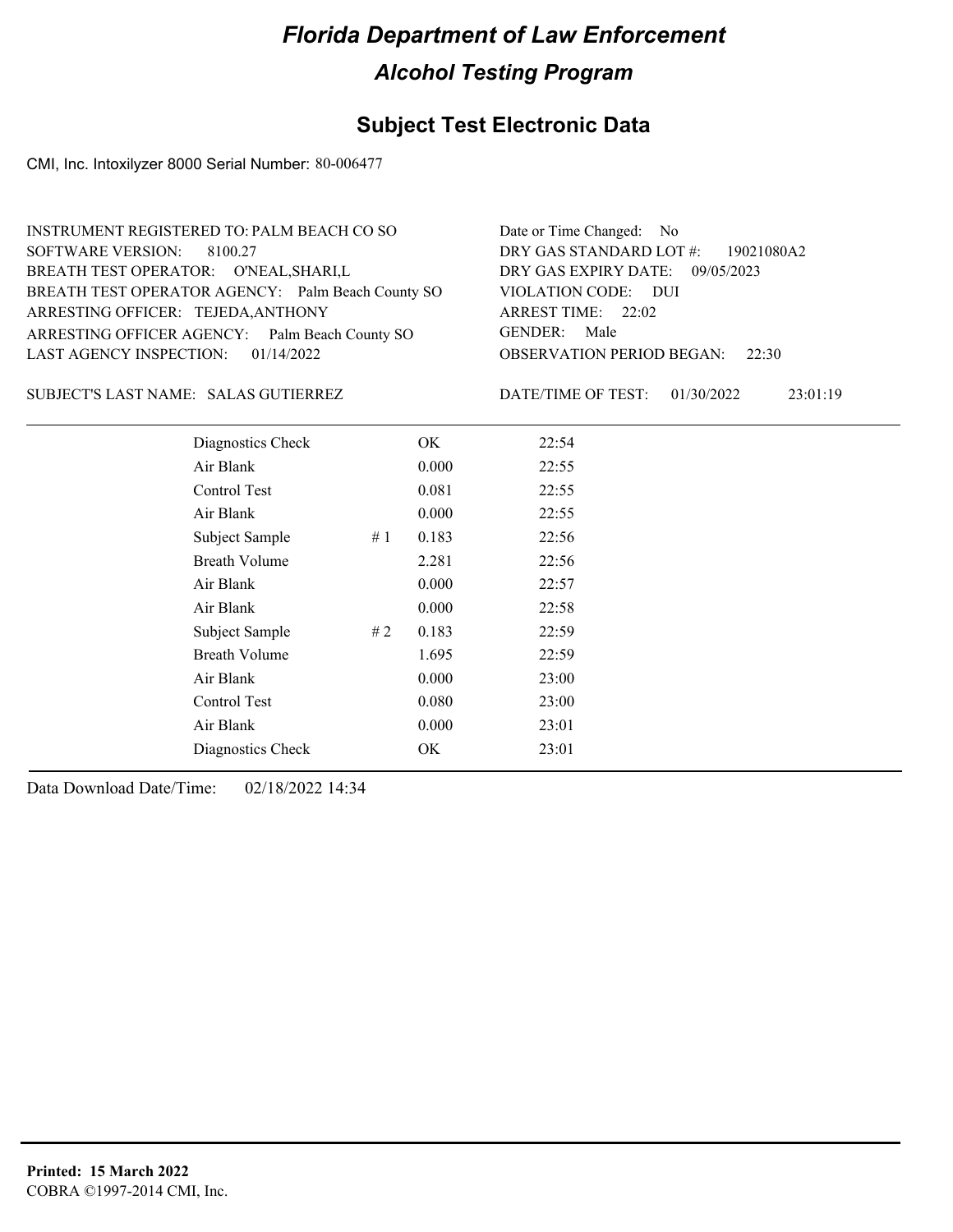## **Subject Test Electronic Data**

CMI, Inc. Intoxilyzer 8000 Serial Number: 80-006477

| INSTRUMENT REGISTERED TO: PALM BEACH CO SO        | Date or Time Changed: No               |
|---------------------------------------------------|----------------------------------------|
| SOFTWARE VERSION: 8100.27                         | DRY GAS STANDARD LOT #: 19021080A2     |
| BREATH TEST OPERATOR: O'NEAL, SHARI, L            | DRY GAS EXPIRY DATE: 09/05/2023        |
| BREATH TEST OPERATOR AGENCY: Palm Beach County SO | VIOLATION CODE: DUI                    |
| ARRESTING OFFICER: WHITE, EDWARD                  | ARREST TIME: 23:17                     |
| ARRESTING OFFICER AGENCY: Palm Beach County SO    | GENDER: Male                           |
| LAST AGENCY INSPECTION: 01/14/2022                | <b>OBSERVATION PERIOD BEGAN: 23:37</b> |
|                                                   |                                        |

DE LA CRUZ SUBJECT'S LAST NAME: DATE/TIME OF TEST:

DATE/TIME OF TEST: 01/31/2022 00:11:08

| Diagnostics Check    |    | OK    | 00:04 |
|----------------------|----|-------|-------|
| Air Blank            |    | 0.000 | 00:05 |
| Control Test         |    | 0.081 | 00:05 |
| Air Blank            |    | 0.000 | 00:05 |
| Subject Sample       | #1 | 0.162 | 00:06 |
| <b>Breath Volume</b> |    | 2.460 | 00:06 |
| Air Blank            |    | 0.000 | 00:07 |
| Air Blank            |    | 0.000 | 00:09 |
| Subject Sample       | #2 | 0.144 | 00:09 |
| <b>Breath Volume</b> |    | 1.285 | 00:09 |
| Air Blank            |    | 0.000 | 00:10 |
| Control Test         |    | 0.081 | 00:10 |
| Air Blank            |    | 0.000 | 00:11 |
| Diagnostics Check    |    | OK    | 00:11 |
|                      |    |       |       |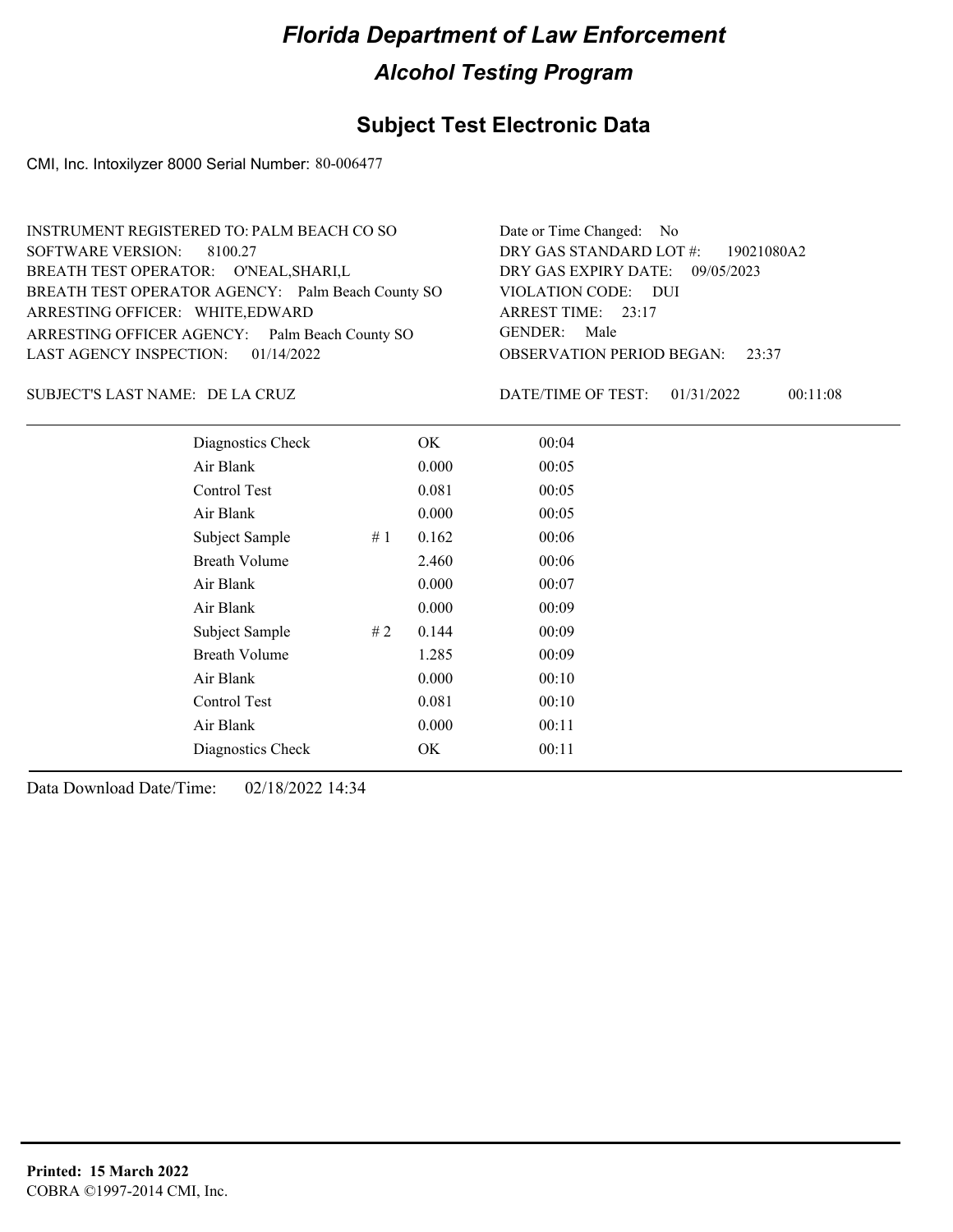## **Subject Test Electronic Data**

CMI, Inc. Intoxilyzer 8000 Serial Number: 80-006477

| INSTRUMENT REGISTERED TO: PALM BEACH CO SO        | Date or Time Changed: No               |
|---------------------------------------------------|----------------------------------------|
| SOFTWARE VERSION: 8100.27                         | DRY GAS STANDARD LOT #: 19021080A2     |
| BREATH TEST OPERATOR: RAGIN, RENEE, M             | DRY GAS EXPIRY DATE: 09/05/2023        |
| BREATH TEST OPERATOR AGENCY: Palm Beach County SO | VIOLATION CODE: DUI                    |
| ARRESTING OFFICER: CARRERA, MARCELO               | ARREST TIME: 03:30                     |
| ARRESTING OFFICER AGENCY: Palm Beach County SO    | GENDER: Male                           |
| LAST AGENCY INSPECTION: 01/14/2022                | <b>OBSERVATION PERIOD BEGAN: 03:54</b> |
|                                                   |                                        |

### SUBJECT'S LAST NAME: MERLOS DATE/TIME OF TEST:

DATE/TIME OF TEST: 01/31/2022 04:28:25

| Diagnostics Check    |    | OK    | 04:22 |
|----------------------|----|-------|-------|
| Air Blank            |    | 0.000 | 04:22 |
| Control Test         |    | 0.081 | 04:22 |
| Air Blank            |    | 0.000 | 04:23 |
| Subject Sample       | #1 | 0.103 | 04:23 |
| <b>Breath Volume</b> |    | 2.812 | 04:23 |
| Air Blank            |    | 0.000 | 04:24 |
| Air Blank            |    | 0.000 | 04:26 |
| Subject Sample       | #2 | 0.099 | 04:26 |
| <b>Breath Volume</b> |    | 3.031 | 04:26 |
| Air Blank            |    | 0.000 | 04:27 |
| Control Test         |    | 0.081 | 04:27 |
| Air Blank            |    | 0.000 | 04:28 |
| Diagnostics Check    |    | OK    | 04:28 |
|                      |    |       |       |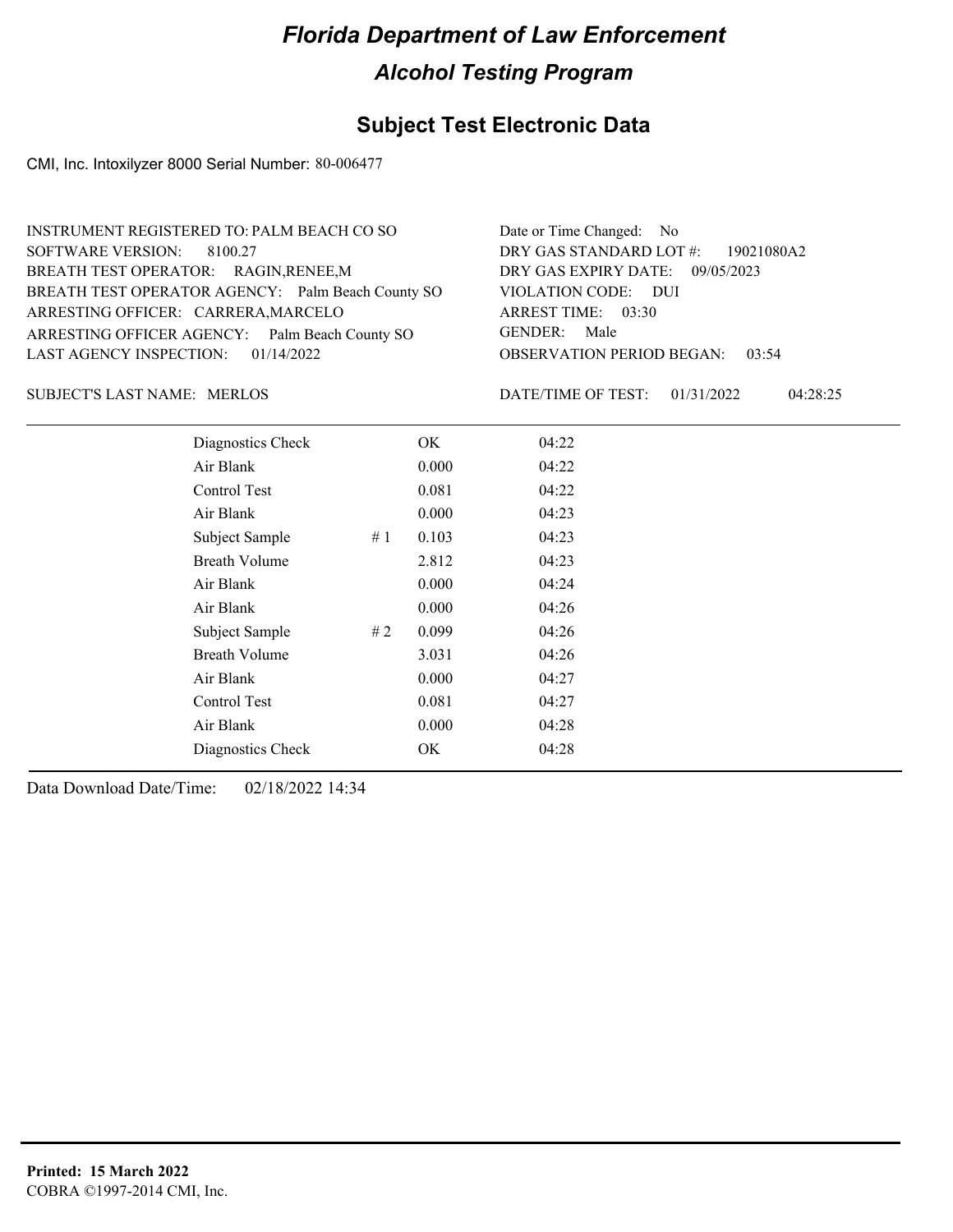## **Subject Test Electronic Data**

CMI, Inc. Intoxilyzer 8000 Serial Number: 80-006478

| INSTRUMENT REGISTERED TO: PALM BEACH CO SO        | Date or Time Changed: No               |
|---------------------------------------------------|----------------------------------------|
| SOFTWARE VERSION: 8100.27                         | DRY GAS STANDARD LOT #: 19021080A2     |
| BREATH TEST OPERATOR: LEAHEY, THOMAS, H           | DRY GAS EXPIRY DATE: 09/05/2023        |
| BREATH TEST OPERATOR AGENCY: Palm Beach County SO | VIOLATION CODE: DUI                    |
| ARRESTING OFFICER: AMADON, WILL                   | ARREST TIME: 03:31                     |
| ARRESTING OFFICER AGENCY: Palm Beach County SO    | GENDER: Male                           |
| LAST AGENCY INSPECTION: $01/14/2022$              | <b>OBSERVATION PERIOD BEGAN: 04:00</b> |
|                                                   |                                        |

SUBJECT'S LAST NAME: GONZALEZ SANTIAGO DATE/TIME OF TEST:

DATE/TIME OF TEST: 01/15/2022 04:41:31

| Diagnostics Check    |    | OK    | 04:35 |
|----------------------|----|-------|-------|
| Air Blank            |    | 0.000 | 04:35 |
| Control Test         |    | 0.079 | 04:35 |
| Air Blank            |    | 0.000 | 04:36 |
| Subject Sample       | #1 | 0.169 | 04:36 |
| <b>Breath Volume</b> |    | 1.167 | 04:36 |
| Air Blank            |    | 0.000 | 04:37 |
| Air Blank            |    | 0.000 | 04:39 |
| Subject Sample       | #2 | 0.169 | 04:39 |
| <b>Breath Volume</b> |    | 1.699 | 04:39 |
| Air Blank            |    | 0.000 | 04:40 |
| Control Test         |    | 0.078 | 04:40 |
| Air Blank            |    | 0.000 | 04:41 |
| Diagnostics Check    |    | OK    | 04:41 |
|                      |    |       |       |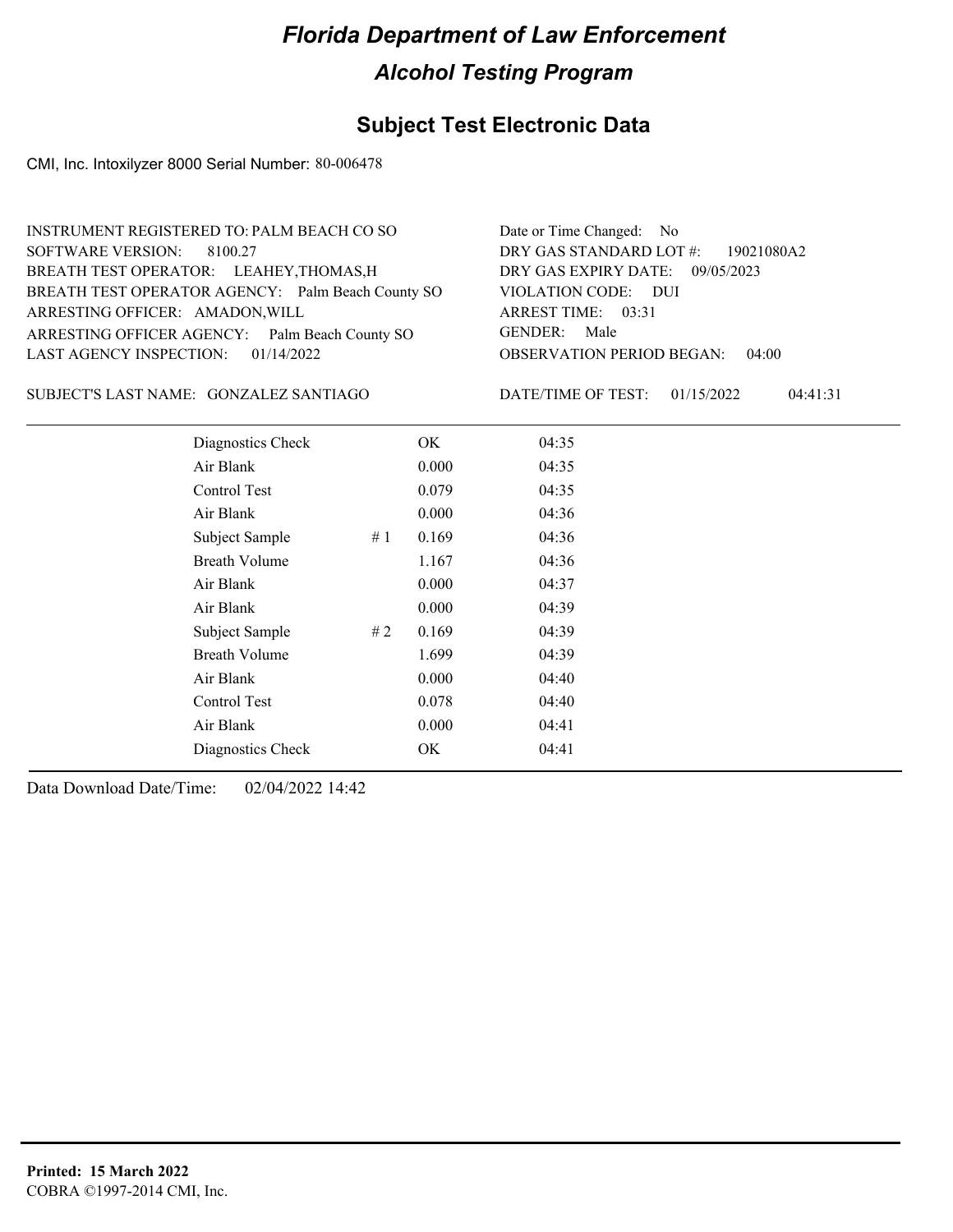## **Subject Test Electronic Data**

CMI, Inc. Intoxilyzer 8000 Serial Number: 80-006478

| INSTRUMENT REGISTERED TO: PALM BEACH CO SO        | Date or Time Changed: No               |
|---------------------------------------------------|----------------------------------------|
| SOFTWARE VERSION: 8100.27                         | DRY GAS STANDARD LOT #: 19021080A2     |
| BREATH TEST OPERATOR: POUND, PARIS, D             | DRY GAS EXPIRY DATE: 09/05/2023        |
| BREATH TEST OPERATOR AGENCY: Palm Beach County SO | VIOLATION CODE: DUI                    |
| ARRESTING OFFICER: HOLLIGAN, DANIEL               | ARREST TIME: 20:12                     |
| ARRESTING OFFICER AGENCY: Palm Beach County SO    | GENDER: Female                         |
| LAST AGENCY INSPECTION: $01/14/2022$              | <b>OBSERVATION PERIOD BEGAN: 20:49</b> |
|                                                   |                                        |

LIEBE SUBJECT'S LAST NAME: DATE/TIME OF TEST:

DATE/TIME OF TEST: 01/15/2022 21:22:12

| Diagnostics Check    |    | OK    | 21:15 |
|----------------------|----|-------|-------|
| Air Blank            |    | 0.000 | 21:15 |
| Control Test         |    | 0.079 | 21:16 |
| Air Blank            |    | 0.000 | 21:16 |
| Subject Sample       | #1 | 0.143 | 21:17 |
| <b>Breath Volume</b> |    | 1.234 | 21:17 |
| Air Blank            |    | 0.000 | 21:18 |
| Air Blank            |    | 0.000 | 21:19 |
| Subject Sample       | #2 | 0.141 | 21:20 |
| <b>Breath Volume</b> |    | 1.421 | 21:20 |
| Air Blank            |    | 0.000 | 21:21 |
| Control Test         |    | 0.079 | 21:21 |
| Air Blank            |    | 0.000 | 21:22 |
| Diagnostics Check    |    | OK    | 21:22 |
|                      |    |       |       |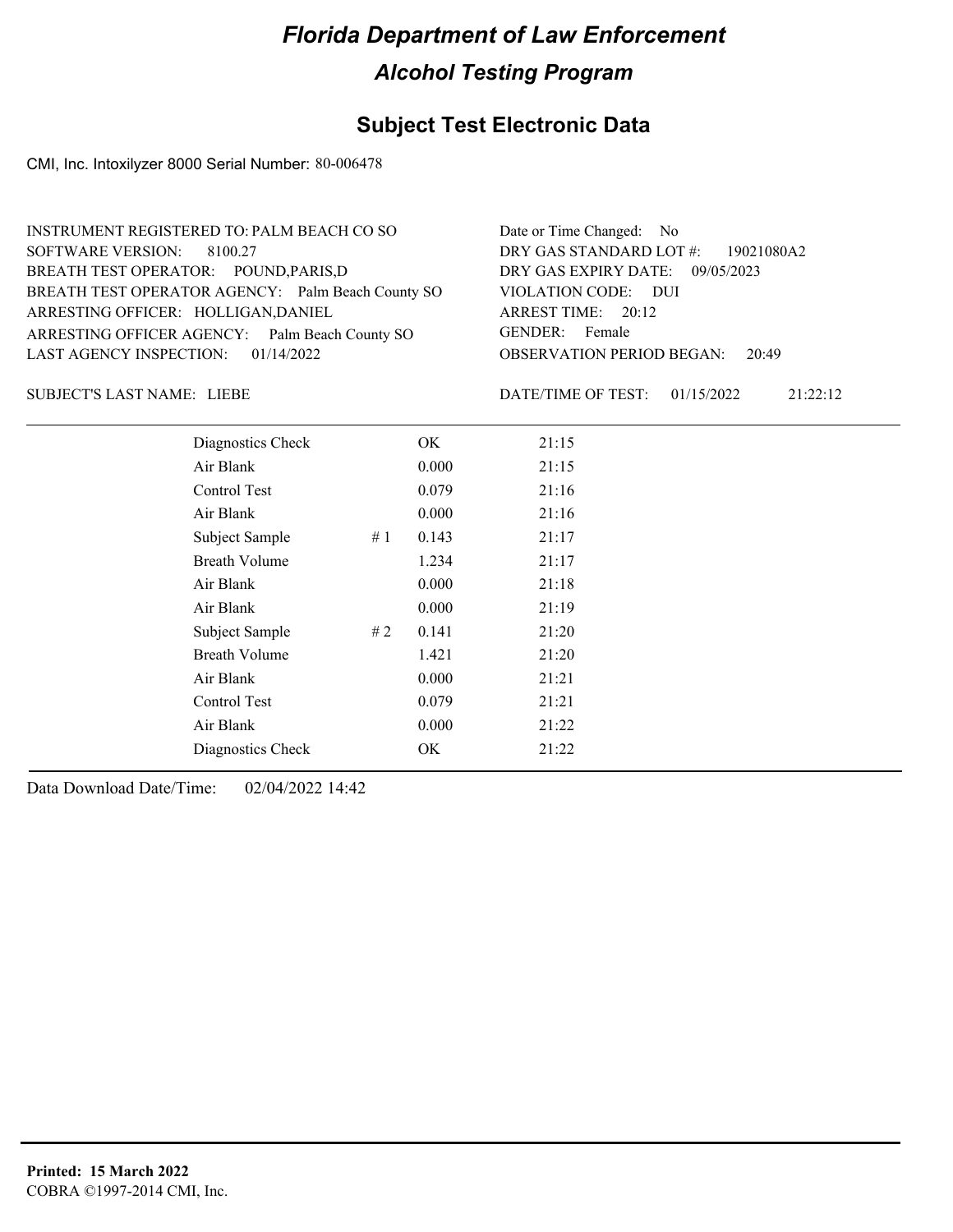## **Subject Test Electronic Data**

CMI, Inc. Intoxilyzer 8000 Serial Number: 80-006478

| INSTRUMENT REGISTERED TO: PALM BEACH CO SO        | Date or Time Changed: No               |
|---------------------------------------------------|----------------------------------------|
| SOFTWARE VERSION: 8100.27                         | DRY GAS STANDARD LOT $\#$ : 19021080A2 |
| BREATH TEST OPERATOR: POUND, PARIS, D             | DRY GAS EXPIRY DATE: 09/05/2023        |
| BREATH TEST OPERATOR AGENCY: Palm Beach County SO | VIOLATION CODE: DUI                    |
| ARRESTING OFFICER: ROBINSON, HAROLD               | ARREST TIME: 05:16                     |
| ARRESTING OFFICER AGENCY: FHP Troop L             | GENDER: Male                           |
| LAST AGENCY INSPECTION: $01/14/2022$              | <b>OBSERVATION PERIOD BEGAN: 05:40</b> |
|                                                   |                                        |

SUBJECT'S LAST NAME: VELASQUEZ MORALES DATE/TIME OF TEST:

DATE/TIME OF TEST: 01/16/2022 06:15:50

| Diagnostics Check    |    | OK    | 06:07 |  |
|----------------------|----|-------|-------|--|
| Air Blank            |    | 0.000 | 06:08 |  |
| Control Test         |    | 0.080 | 06:08 |  |
| Air Blank            |    | 0.000 | 06:09 |  |
| Subject Sample       | #1 | 0.236 | 06:09 |  |
| <b>Breath Volume</b> |    | 2.199 | 06:09 |  |
| Air Blank            |    | 0.000 | 06:10 |  |
| Air Blank            |    | 0.000 | 06:12 |  |
| Subject Sample       | #2 | 0.226 | 06:13 |  |
| <b>Breath Volume</b> |    | 1.945 | 06:13 |  |
| Air Blank            |    | 0.000 | 06:14 |  |
| Control Test         |    | 0.077 | 06:15 |  |
| Air Blank            |    | 0.000 | 06:15 |  |
| Diagnostics Check    |    | OK    | 06:15 |  |
|                      |    |       |       |  |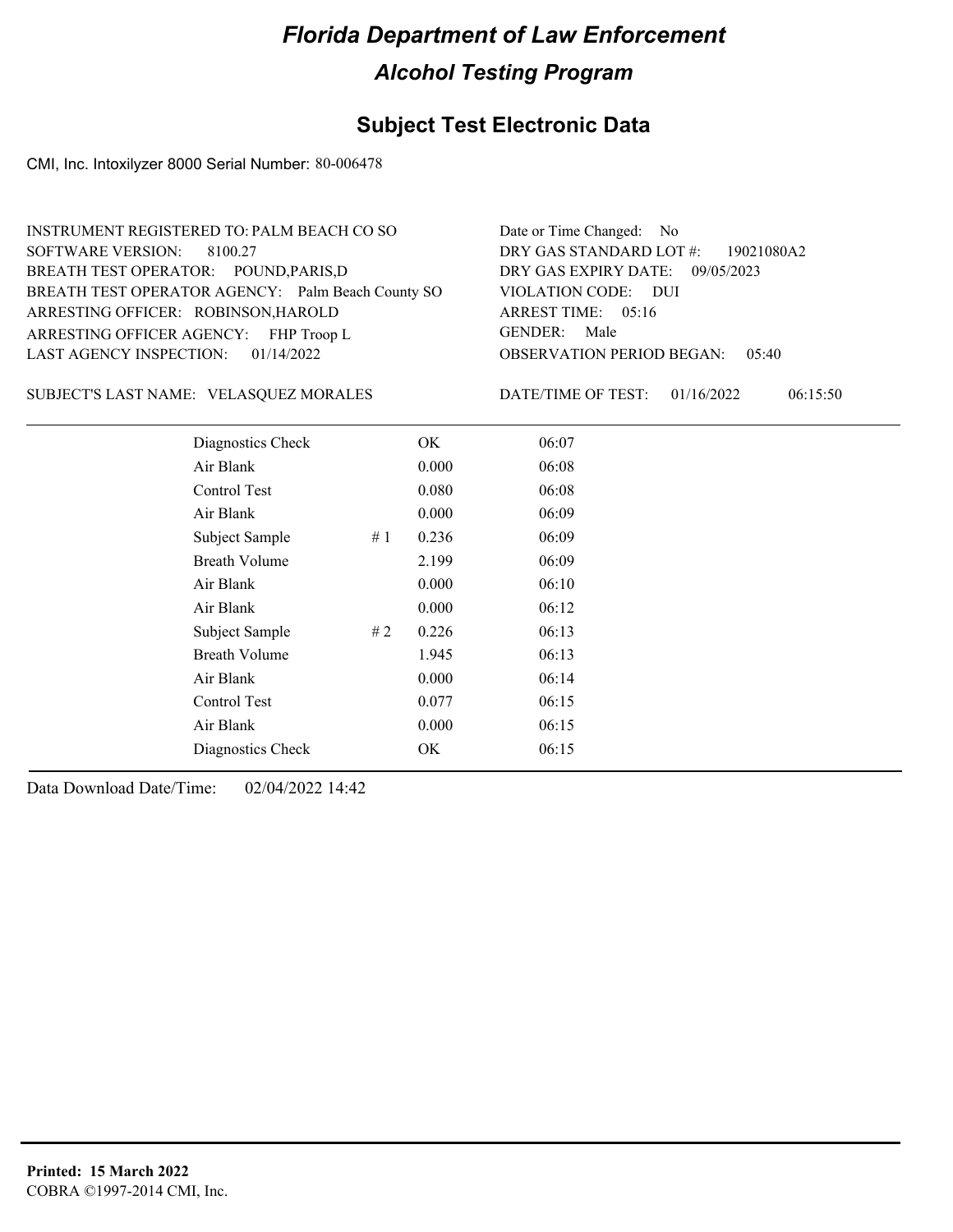## **Subject Test Electronic Data**

CMI, Inc. Intoxilyzer 8000 Serial Number: 80-006478

| INSTRUMENT REGISTERED TO: PALM BEACH CO SO        | Date or Time Changed: No               |
|---------------------------------------------------|----------------------------------------|
| SOFTWARE VERSION: 8100.27                         | DRY GAS STANDARD LOT #: 19021080A2     |
| BREATH TEST OPERATOR: OWEN, SUE,                  | DRY GAS EXPIRY DATE: 09/05/2023        |
| BREATH TEST OPERATOR AGENCY: Palm Beach County SO | VIOLATION CODE: DUI                    |
| ARRESTING OFFICER: MARTINEZ, JACOB                | ARREST TIME: 19:03                     |
| ARRESTING OFFICER AGENCY: West Palm Beach PD      | GENDER: Male                           |
| LAST AGENCY INSPECTION: $01/14/2022$              | <b>OBSERVATION PERIOD BEGAN: 19:30</b> |
|                                                   |                                        |

### SUBJECT'S LAST NAME: DE LEON DATE/TIME OF TEST:

DATE/TIME OF TEST: 01/16/2022 20:07:19

| Diagnostics Check    |    | OK    | 19:59 |
|----------------------|----|-------|-------|
| Air Blank            |    | 0.000 | 20:00 |
| <b>Control Test</b>  |    | 0.079 | 20:00 |
| Air Blank            |    | 0.000 | 20:01 |
| Subject Sample       | #1 | 0.227 | 20:02 |
| <b>Breath Volume</b> |    | 1.710 | 20:02 |
| Air Blank            |    | 0.000 | 20:03 |
| Air Blank            |    | 0.000 | 20:04 |
| Subject Sample       | #2 | 0.224 | 20:05 |
| <b>Breath Volume</b> |    | 1.699 | 20:05 |
| Air Blank            |    | 0.000 | 20:06 |
| Control Test         |    | 0.077 | 20:06 |
| Air Blank            |    | 0.000 | 20:07 |
| Diagnostics Check    |    | OK    | 20:07 |
|                      |    |       |       |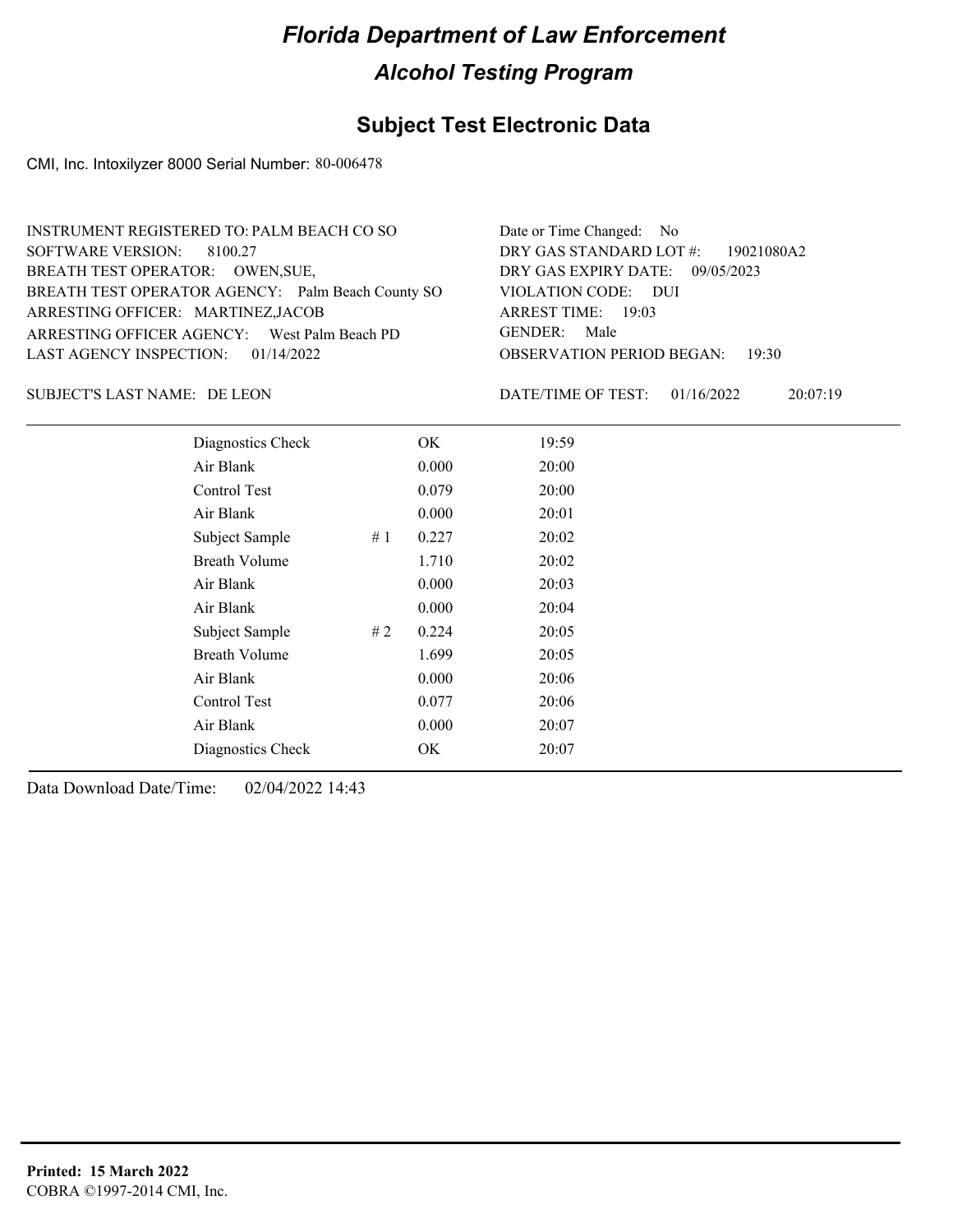## **Subject Test Electronic Data**

CMI, Inc. Intoxilyzer 8000 Serial Number: 80-006478

| INSTRUMENT REGISTERED TO: PALM BEACH CO SO        | Date or Time Changed: No               |
|---------------------------------------------------|----------------------------------------|
| SOFTWARE VERSION: 8100.27                         | DRY GAS STANDARD LOT #: 19021080A2     |
| BREATH TEST OPERATOR: OWEN, SUE,                  | DRY GAS EXPIRY DATE: 09/05/2023        |
| BREATH TEST OPERATOR AGENCY: Palm Beach County SO | VIOLATION CODE: DUI                    |
| ARRESTING OFFICER: BUTZBACH, WILLIAM              | ARREST TIME: 19:27                     |
| ARRESTING OFFICER AGENCY: Palm Beach Gardens      | GENDER: Male                           |
| LAST AGENCY INSPECTION: $01/14/2022$              | <b>OBSERVATION PERIOD BEGAN: 19:59</b> |
|                                                   |                                        |

SUBJECT'S LAST NAME: ADAMS DATE/TIME OF TEST:

DATE/TIME OF TEST: 01/16/2022 20:39:49

| Diagnostics Check    |    | OK    | 20:32 |  |
|----------------------|----|-------|-------|--|
| Air Blank            |    | 0.000 | 20:33 |  |
| Control Test         |    | 0.078 | 20:33 |  |
| Air Blank            |    | 0.000 | 20:34 |  |
| Subject Sample       | #1 | 0.254 | 20:35 |  |
| <b>Breath Volume</b> |    | 1.382 | 20:35 |  |
| Air Blank            |    | 0.000 | 20:35 |  |
| Air Blank            |    | 0.000 | 20:37 |  |
| Subject Sample       | #2 | 0.251 | 20:38 |  |
| <b>Breath Volume</b> |    | 3.121 | 20:38 |  |
| Air Blank            |    | 0.000 | 20:38 |  |
| Control Test         |    | 0.078 | 20:39 |  |
| Air Blank            |    | 0.000 | 20:39 |  |
| Diagnostics Check    |    | OK    | 20:39 |  |
|                      |    |       |       |  |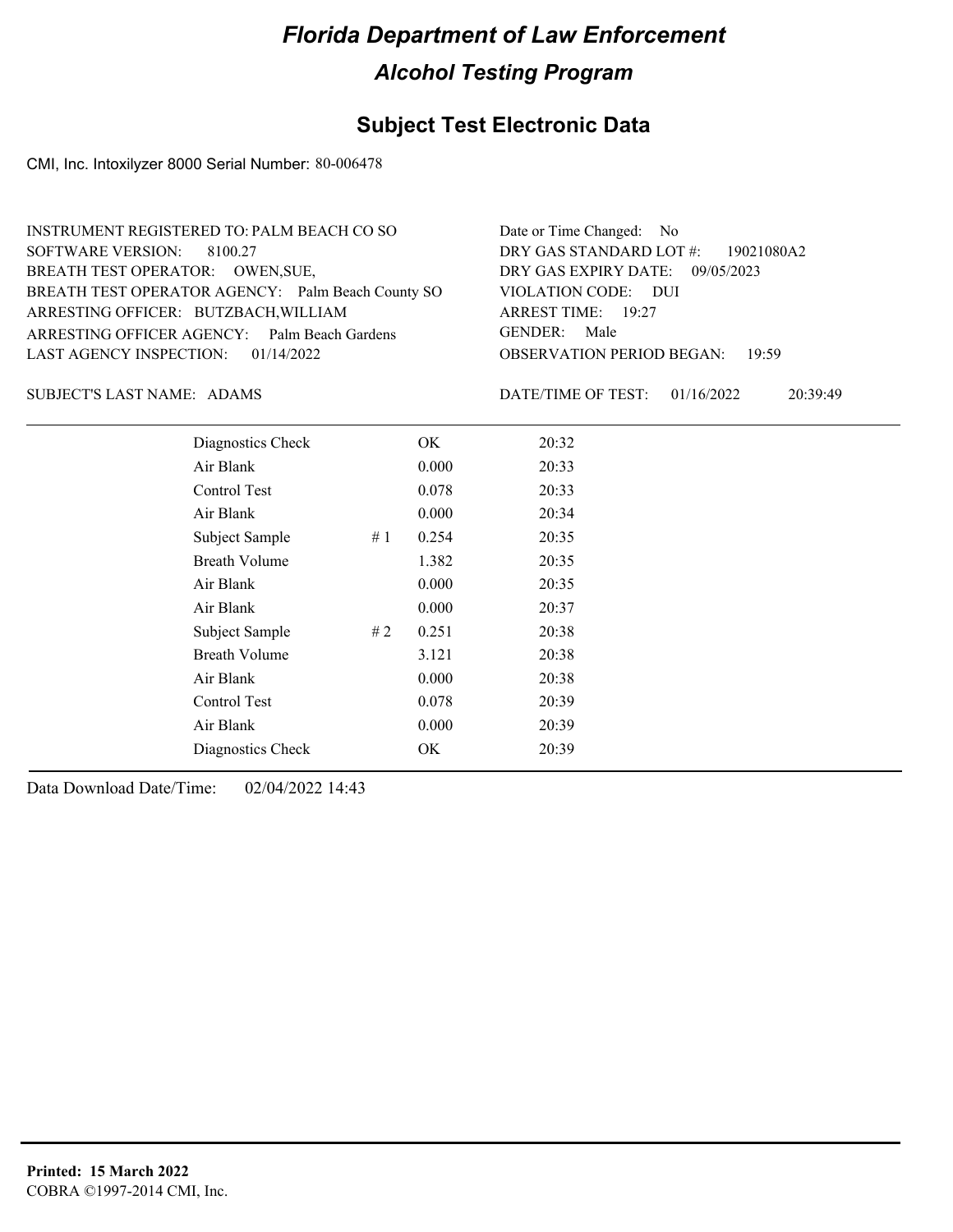## **Subject Test Electronic Data**

CMI, Inc. Intoxilyzer 8000 Serial Number: 80-006478

| INSTRUMENT REGISTERED TO: PALM BEACH CO SO        | Date or Time Changed: No               |
|---------------------------------------------------|----------------------------------------|
| SOFTWARE VERSION: 8100.27                         | DRY GAS STANDARD LOT #: 19021080A2     |
| BREATH TEST OPERATOR: POUND, PARIS, D             | DRY GAS EXPIRY DATE: 09/05/2023        |
| BREATH TEST OPERATOR AGENCY: Palm Beach County SO | VIOLATION CODE: DUI                    |
| ARRESTING OFFICER: WHITE, EDWARD                  | ARREST TIME: 00:27                     |
| ARRESTING OFFICER AGENCY: Palm Beach County SO    | GENDER: Male                           |
| LAST AGENCY INSPECTION: $01/14/2022$              | <b>OBSERVATION PERIOD BEGAN: 01:05</b> |
|                                                   |                                        |

SUBJECT'S LAST NAME: GOMEZ SANTAY DATE/TIME OF TEST:

DATE/TIME OF TEST: 01/17/2022 01:39:47

| Diagnostics Check    |    | OK    | 01:32 |
|----------------------|----|-------|-------|
| Air Blank            |    | 0.000 | 01:33 |
| Control Test         |    | 0.079 | 01:33 |
| Air Blank            |    | 0.000 | 01:34 |
| Subject Sample       | #1 | 0.244 | 01:35 |
| <b>Breath Volume</b> |    | 3.304 | 01:35 |
| Air Blank            |    | 0.000 | 01:36 |
| Air Blank            |    | 0.000 | 01:37 |
| Subject Sample       | #2 | 0.239 | 01:37 |
| <b>Breath Volume</b> |    | 3.382 | 01:37 |
| Air Blank            |    | 0.000 | 01:38 |
| Control Test         |    | 0.075 | 01:39 |
| Air Blank            |    | 0.000 | 01:39 |
| Diagnostics Check    |    | OK    | 01:39 |
|                      |    |       |       |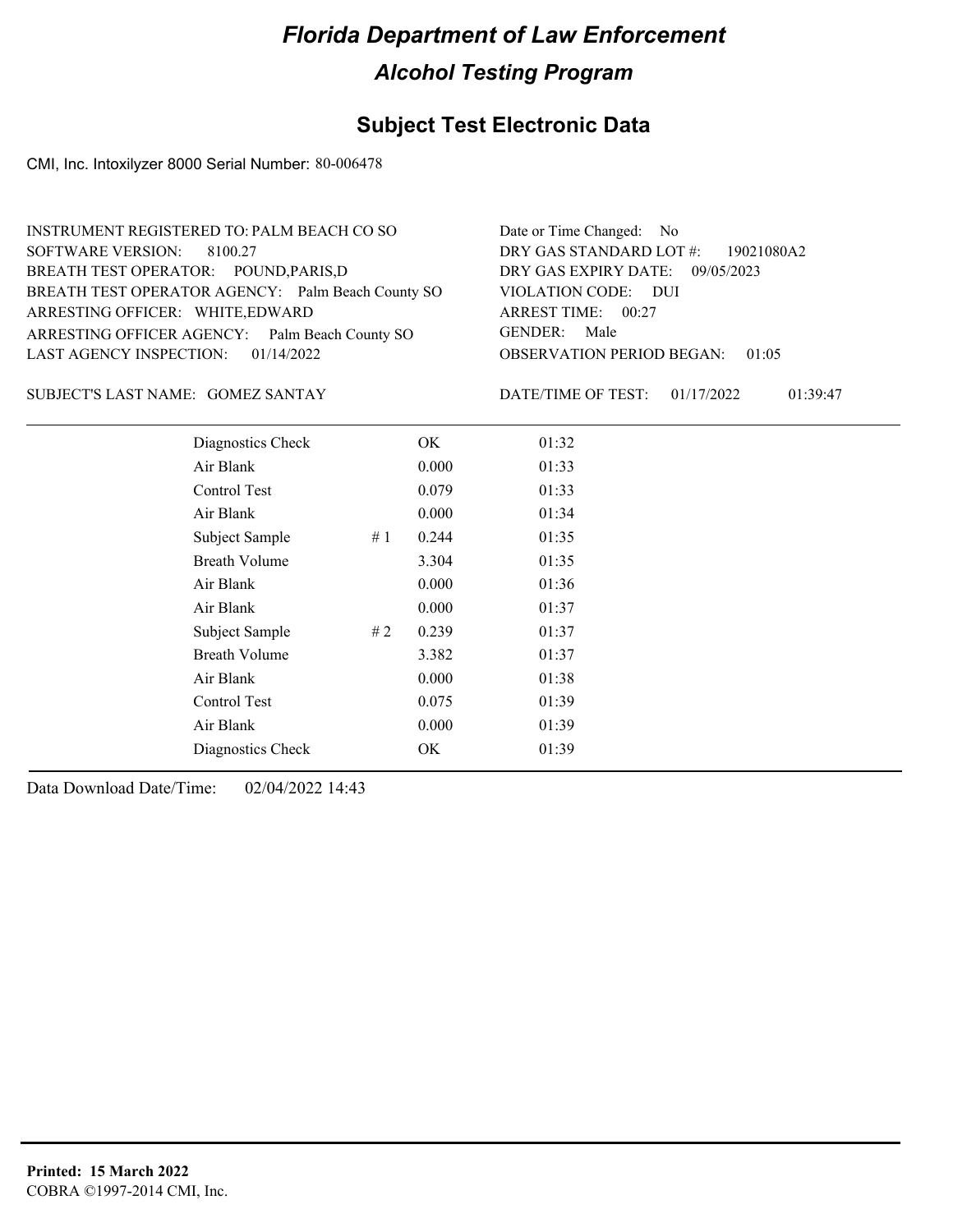## **Subject Test Electronic Data**

CMI, Inc. Intoxilyzer 8000 Serial Number: 80-006478

| INSTRUMENT REGISTERED TO: PALM BEACH CO SO        | Date or Time Changed: No               |
|---------------------------------------------------|----------------------------------------|
| SOFTWARE VERSION: 8100.27                         | DRY GAS STANDARD LOT #: 19021080A2     |
| BREATH TEST OPERATOR: RAGIN, RENEE, M             | DRY GAS EXPIRY DATE: 09/05/2023        |
| BREATH TEST OPERATOR AGENCY: Palm Beach County SO | VIOLATION CODE: DUI                    |
| ARRESTING OFFICER: GUERRIER, JEFFERSON            | ARREST TIME: 05:06                     |
| ARRESTING OFFICER AGENCY: FHP Troop L             | GENDER: Male                           |
| LAST AGENCY INSPECTION: $01/14/2022$              | <b>OBSERVATION PERIOD BEGAN: 05:44</b> |
|                                                   |                                        |

SUBJECT'S LAST NAME: CINEUS **Example 20** OATE/TIME OF TEST:

DATE/TIME OF TEST: 01/18/2022 06:18:08

| Diagnostics Check    |    | OK    | 06:11 |
|----------------------|----|-------|-------|
| Air Blank            |    | 0.000 | 06:12 |
| Control Test         |    | 0.080 | 06:12 |
| Air Blank            |    | 0.000 | 06:13 |
| Subject Sample       | #1 | 0.134 | 06:13 |
| <b>Breath Volume</b> |    | 2.414 | 06:13 |
| Air Blank            |    | 0.000 | 06:14 |
| Air Blank            |    | 0.000 | 06:16 |
| Subject Sample       | #2 | 0.137 | 06:16 |
| <b>Breath Volume</b> |    | 2.289 | 06:16 |
| Air Blank            |    | 0.000 | 06:17 |
| Control Test         |    | 0.079 | 06:17 |
| Air Blank            |    | 0.000 | 06:18 |
| Diagnostics Check    |    | OK    | 06:18 |
|                      |    |       |       |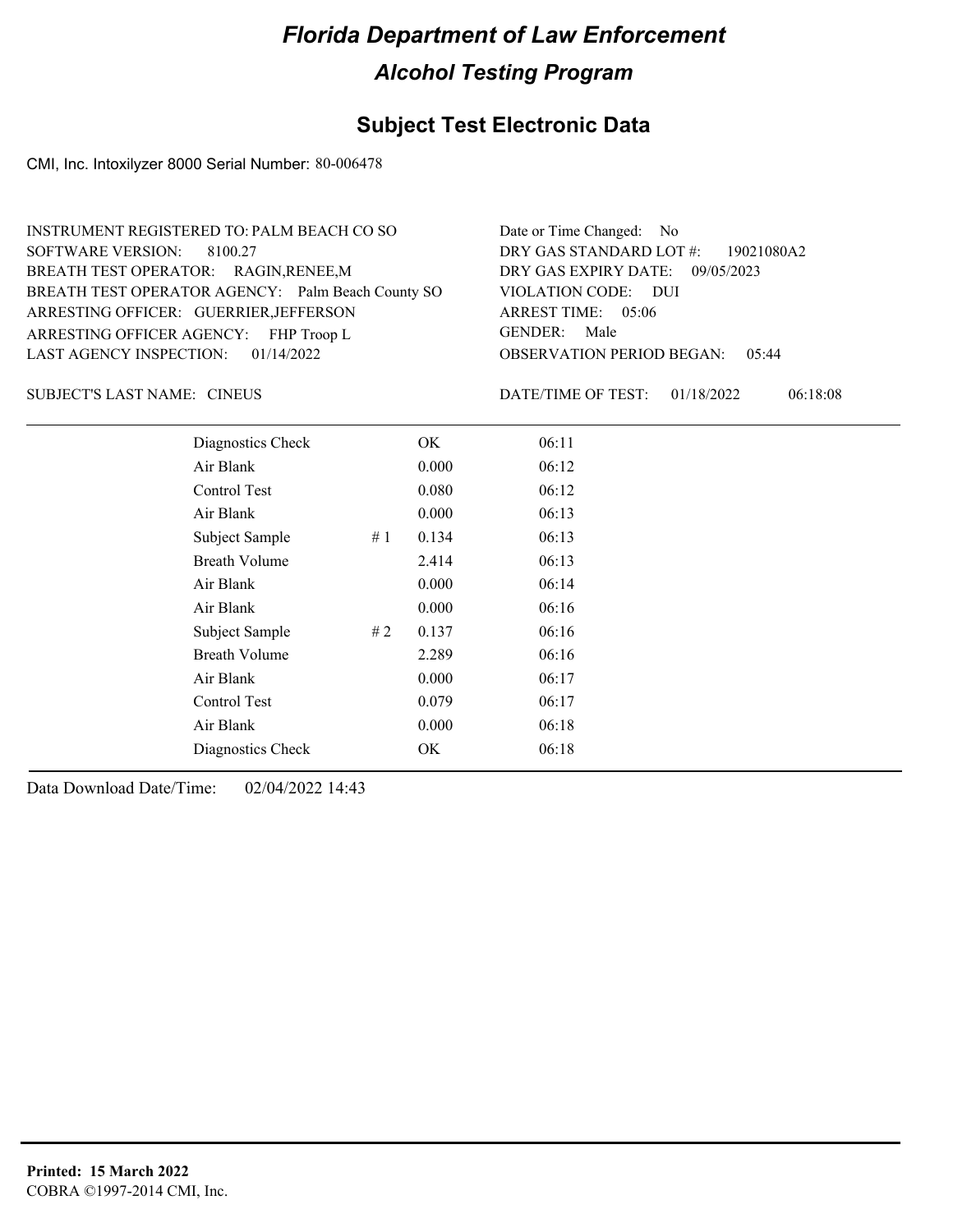## **Subject Test Electronic Data**

CMI, Inc. Intoxilyzer 8000 Serial Number: 80-006478

|                                     | <b>INSTRUMENT REGISTERED TO: PALM BEACH CO SO</b> |       |                                                             | Date or Time Changed: No           |  |
|-------------------------------------|---------------------------------------------------|-------|-------------------------------------------------------------|------------------------------------|--|
| <b>SOFTWARE VERSION:</b><br>8100.27 |                                                   |       | DRY GAS STANDARD LOT #:<br>19021080A2                       |                                    |  |
|                                     | BREATH TEST OPERATOR: POUND, PARIS, D             |       |                                                             | DRY GAS EXPIRY DATE:<br>09/05/2023 |  |
|                                     | BREATH TEST OPERATOR AGENCY: Palm Beach County SO |       | VIOLATION CODE: DUI                                         |                                    |  |
|                                     | ARRESTING OFFICER: CULBERSON, ANDREW              |       | ARREST TIME: 23:35                                          |                                    |  |
|                                     | ARRESTING OFFICER AGENCY: Delray Beach PD         |       | GENDER: Female<br><b>OBSERVATION PERIOD BEGAN:</b><br>00:44 |                                    |  |
| LAST AGENCY INSPECTION:             | 01/14/2022                                        |       |                                                             |                                    |  |
| <b>SUBJECT'S LAST NAME: EVERETT</b> |                                                   |       | DATE/TIME OF TEST:                                          | 01/19/2022<br>01:23:32             |  |
|                                     | Diagnostics Check                                 | OK.   | 01:19                                                       |                                    |  |
|                                     | Air Blank                                         | 0.000 | 01:19                                                       |                                    |  |
|                                     | Control Test                                      | 0.080 | 01:19                                                       |                                    |  |
|                                     | Air Blank                                         | 0.000 | 01:20                                                       |                                    |  |
|                                     | Subject Sample                                    | #1    | 01:22                                                       | <b>Subject Test Refused</b>        |  |
|                                     | <b>Breath Volume</b>                              | 0.000 | 01:22                                                       |                                    |  |
|                                     | Air Blank                                         | 0.000 | 01:22                                                       |                                    |  |
|                                     | Control Test                                      | 0.079 | 01:22                                                       |                                    |  |
|                                     | Air Blank                                         | 0.000 | 01:23                                                       |                                    |  |

Diagnostics Check OK 01:23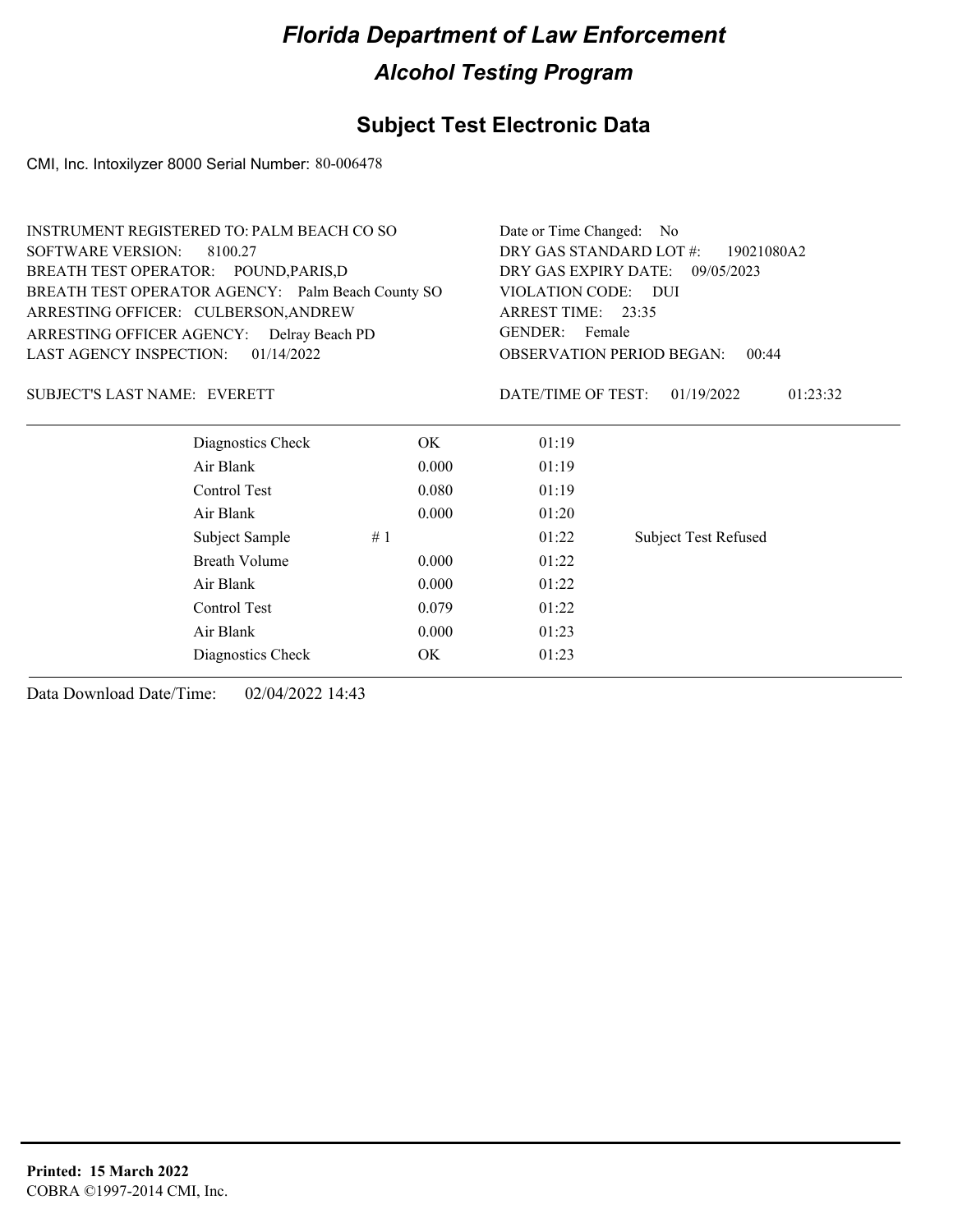## **Subject Test Electronic Data**

CMI, Inc. Intoxilyzer 8000 Serial Number: 80-006478

| Date or Time Changed: No               |
|----------------------------------------|
| DRY GAS STANDARD LOT #: 19021080A2     |
| DRY GAS EXPIRY DATE: 09/05/2023        |
| VIOLATION CODE: DUI                    |
| ARREST TIME: 00:46                     |
| GENDER: Male                           |
| <b>OBSERVATION PERIOD BEGAN: 01:53</b> |
|                                        |

SUBJECT'S LAST NAME: GOOD DATE/TIME OF TEST:

DATE/TIME OF TEST: 01/19/2022 02:28:04

| Diagnostics Check    |    | OK    | 02:20 |
|----------------------|----|-------|-------|
| Air Blank            |    | 0.000 | 02:21 |
| Control Test         |    | 0.079 | 02:21 |
| Air Blank            |    | 0.000 | 02:22 |
| Subject Sample       | #1 | 0.173 | 02:23 |
| <b>Breath Volume</b> |    | 2.128 | 02:23 |
| Air Blank            |    | 0.000 | 02:23 |
| Air Blank            |    | 0.000 | 02:25 |
| Subject Sample       | #2 | 0.159 | 02:26 |
| <b>Breath Volume</b> |    | 1.582 | 02:26 |
| Air Blank            |    | 0.000 | 02:27 |
| Control Test         |    | 0.076 | 02:27 |
| Air Blank            |    | 0.000 | 02:27 |
| Diagnostics Check    |    | OK    | 02:28 |
|                      |    |       |       |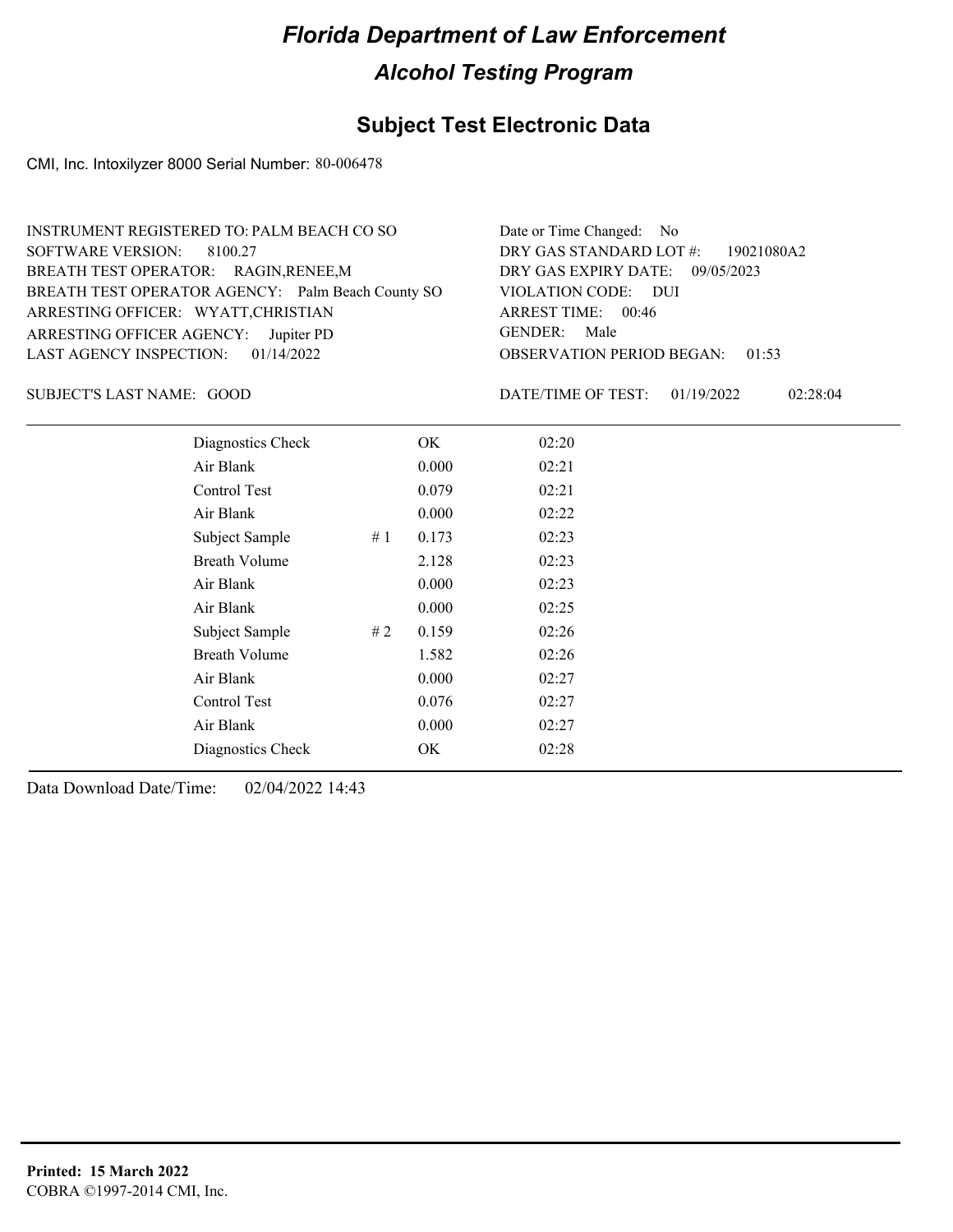### **Subject Test Electronic Data**

CMI, Inc. Intoxilyzer 8000 Serial Number: 80-006478

| INSTRUMENT REGISTERED TO: PALM BEACH CO SO        | Date or Time Changed: No               |
|---------------------------------------------------|----------------------------------------|
| SOFTWARE VERSION: 8100.27                         | DRY GAS STANDARD LOT $\#$ : 19021080A2 |
| BREATH TEST OPERATOR: RAGIN, RENEE, M             | DRY GAS EXPIRY DATE: 09/05/2023        |
| BREATH TEST OPERATOR AGENCY: Palm Beach County SO | VIOLATION CODE: DUI                    |
| ARRESTING OFFICER: POINTU, PATRICK                | ARREST TIME: 01:09                     |
| ARRESTING OFFICER AGENCY: Palm Beach County SO    | GENDER: Male                           |
| LAST AGENCY INSPECTION: $01/14/2022$              | <b>OBSERVATION PERIOD BEGAN: 01:20</b> |
|                                                   |                                        |

RAMOS MENDOSA SUBJECT'S LAST NAME: DATE/TIME OF TEST:

DATE/TIME OF TEST: 01/20/2022 01:59:02

| Diagnostics Check    |    | OK    | 01:50 |                           |
|----------------------|----|-------|-------|---------------------------|
| Air Blank            |    | 0.000 | 01:51 |                           |
| Control Test         |    | 0.080 | 01:51 |                           |
| Air Blank            |    | 0.000 | 01:52 |                           |
| Subject Sample       | #1 | 0.185 | 01:54 |                           |
| <b>Breath Volume</b> |    | 2.523 | 01:54 |                           |
| Air Blank            |    | 0.000 | 01:55 |                           |
| Air Blank            |    | 0.000 | 01:56 |                           |
| Subject Sample       | #2 | 0.180 | 01:57 |                           |
| <b>Breath Volume</b> |    | 2.242 | 01:57 |                           |
| Air Blank            |    | 0.000 | 01:58 |                           |
| Control Test         |    | 0.074 | 01:58 | Control Outside Tolerance |
| Air Blank            |    | 0.000 | 01:59 |                           |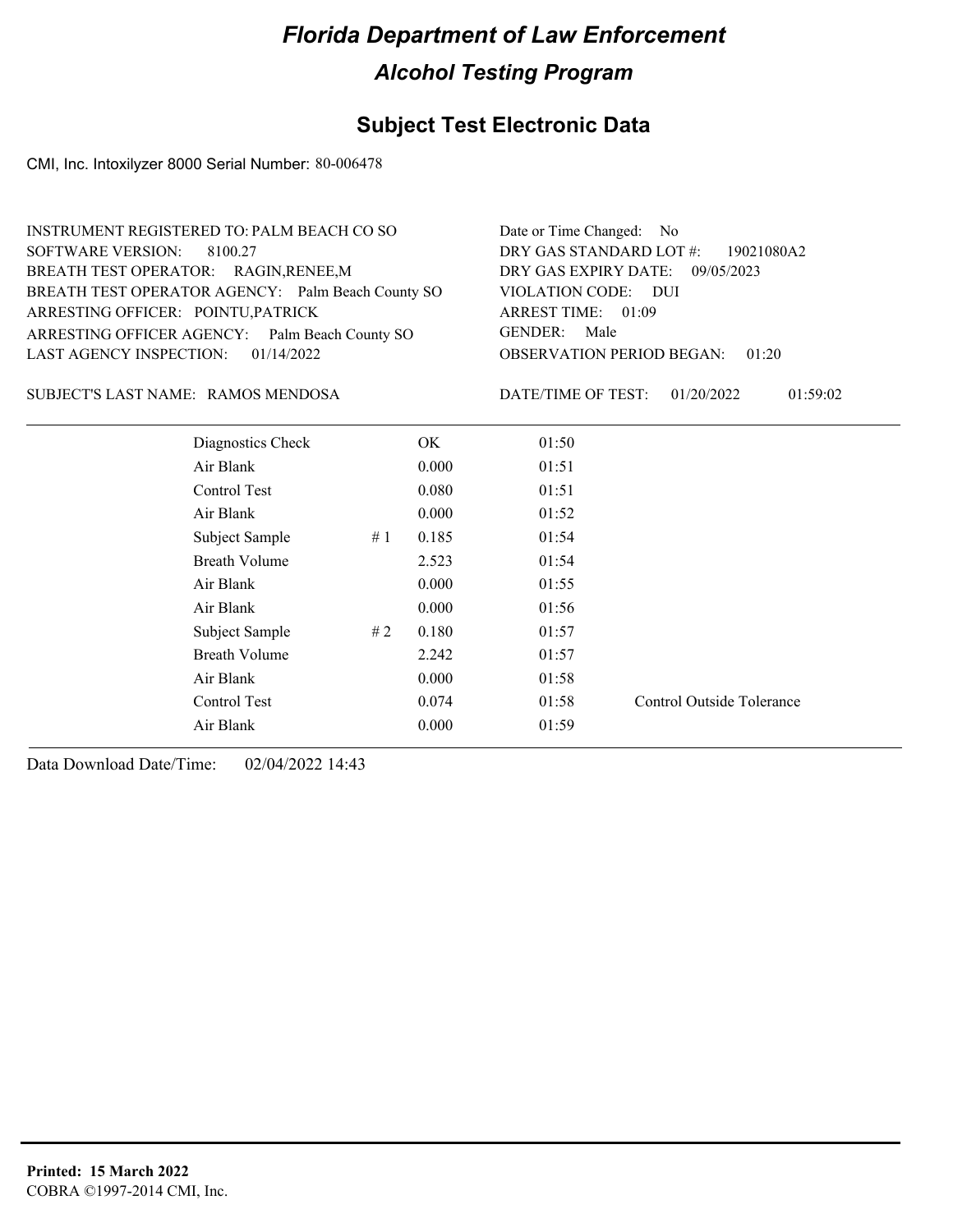## **Subject Test Electronic Data**

CMI, Inc. Intoxilyzer 8000 Serial Number: 80-006478

| INSTRUMENT REGISTERED TO: PALM BEACH CO SO        | Date or Time Changed: No               |
|---------------------------------------------------|----------------------------------------|
| SOFTWARE VERSION: 8100.27                         | DRY GAS STANDARD LOT #: 19021080A2     |
| BREATH TEST OPERATOR: RAGIN, RENEE, M             | DRY GAS EXPIRY DATE: 09/05/2023        |
| BREATH TEST OPERATOR AGENCY: Palm Beach County SO | VIOLATION CODE: DUI                    |
| ARRESTING OFFICER: POINTU, PATRICK                | ARREST TIME: 01:09                     |
| ARRESTING OFFICER AGENCY: Palm Beach County SO    | GENDER: Male                           |
| LAST AGENCY INSPECTION: $01/14/2022$              | <b>OBSERVATION PERIOD BEGAN: 02:23</b> |
|                                                   |                                        |

RAMOS MENDOSA SUBJECT'S LAST NAME: DATE/TIME OF TEST:

DATE/TIME OF TEST: 01/20/2022 02:50:38

| Diagnostics Check    |    | OK    | 02:43 |  |
|----------------------|----|-------|-------|--|
| Air Blank            |    | 0.000 | 02:44 |  |
| Control Test         |    | 0.078 | 02:44 |  |
| Air Blank            |    | 0.000 | 02:45 |  |
| Subject Sample       | #1 | 0.160 | 02:45 |  |
| <b>Breath Volume</b> |    | 2.019 | 02:45 |  |
| Air Blank            |    | 0.000 | 02:46 |  |
| Air Blank            |    | 0.000 | 02:48 |  |
| Subject Sample       | #2 | 0.167 | 02:48 |  |
| <b>Breath Volume</b> |    | 1.285 | 02:48 |  |
| Air Blank            |    | 0.000 | 02:49 |  |
| Control Test         |    | 0.078 | 02:49 |  |
| Air Blank            |    | 0.000 | 02:50 |  |
| Diagnostics Check    |    | OK    | 02:50 |  |
|                      |    |       |       |  |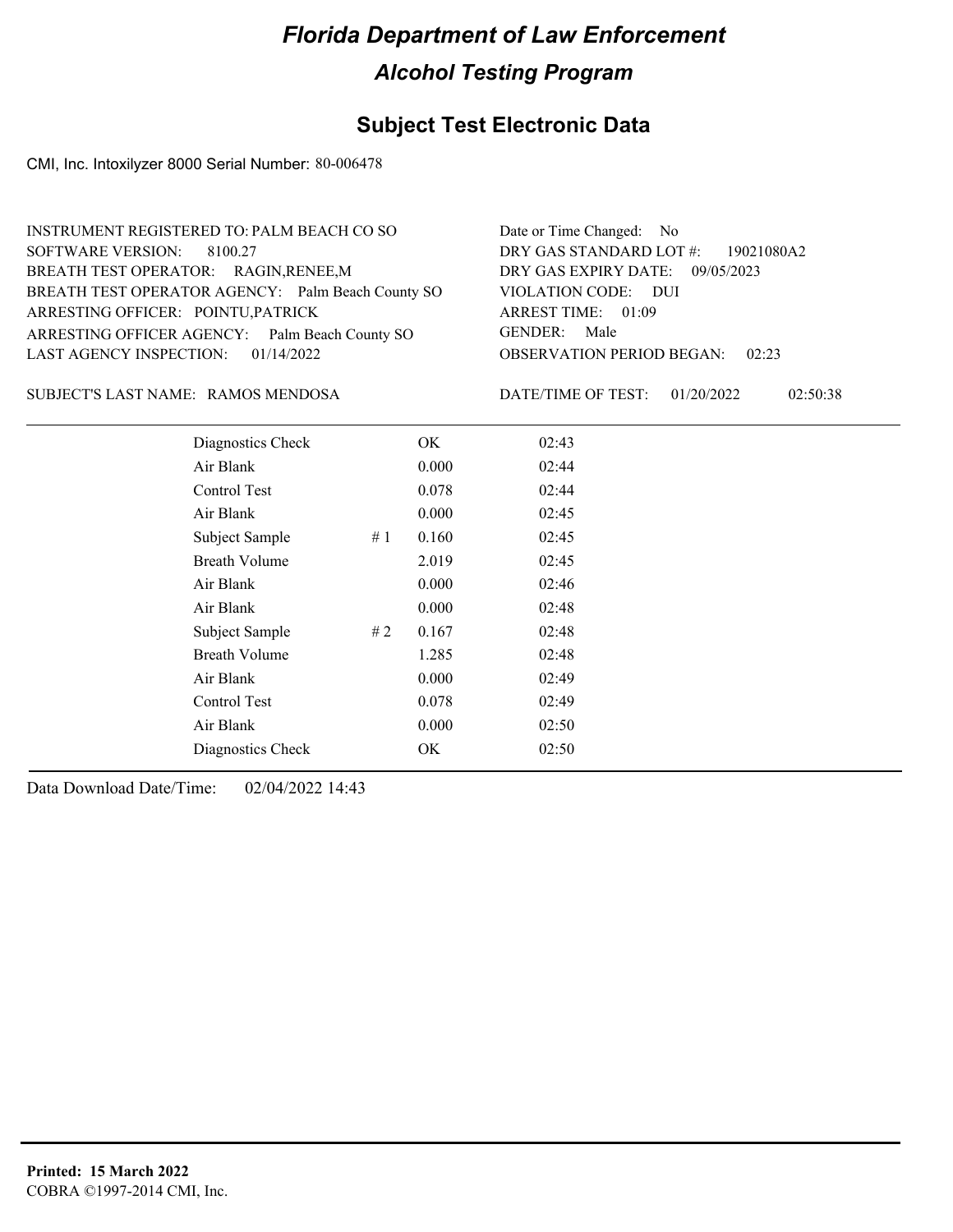## **Subject Test Electronic Data**

CMI, Inc. Intoxilyzer 8000 Serial Number: 80-006478

| INSTRUMENT REGISTERED TO: PALM BEACH CO SO        | Date or Time Changed: No               |
|---------------------------------------------------|----------------------------------------|
| SOFTWARE VERSION: 8100.27                         | DRY GAS STANDARD LOT #: 19021080A2     |
| BREATH TEST OPERATOR: POUND, PARIS, D             | DRY GAS EXPIRY DATE: 09/05/2023        |
| BREATH TEST OPERATOR AGENCY: Palm Beach County SO | VIOLATION CODE: DUI                    |
| ARRESTING OFFICER: JUNG, JASON                    | ARREST TIME: 13:41                     |
| ARRESTING OFFICER AGENCY: Palm Beach Gardens      | GENDER: Female                         |
| LAST AGENCY INSPECTION: $01/14/2022$              | <b>OBSERVATION PERIOD BEGAN: 14:36</b> |
|                                                   |                                        |

### BAKER SUBJECT'S LAST NAME: DATE/TIME OF TEST:

DATE/TIME OF TEST: 01/20/2022 15:09:57

| Diagnostics Check    |    | OK    | 15:03 |
|----------------------|----|-------|-------|
| Air Blank            |    | 0.000 | 15:03 |
| Control Test         |    | 0.079 | 15:04 |
| Air Blank            |    | 0.000 | 15:04 |
| Subject Sample       | #1 | 0.231 | 15:05 |
| <b>Breath Volume</b> |    | 2.253 | 15:05 |
| Air Blank            |    | 0.000 | 15:05 |
| Air Blank            |    | 0.000 | 15:07 |
| Subject Sample       | #2 | 0.231 | 15:08 |
| <b>Breath Volume</b> |    | 2.304 | 15:08 |
| Air Blank            |    | 0.000 | 15:08 |
| Control Test         |    | 0.078 | 15:09 |
| Air Blank            |    | 0.000 | 15:09 |
| Diagnostics Check    |    | OK    | 15:09 |
|                      |    |       |       |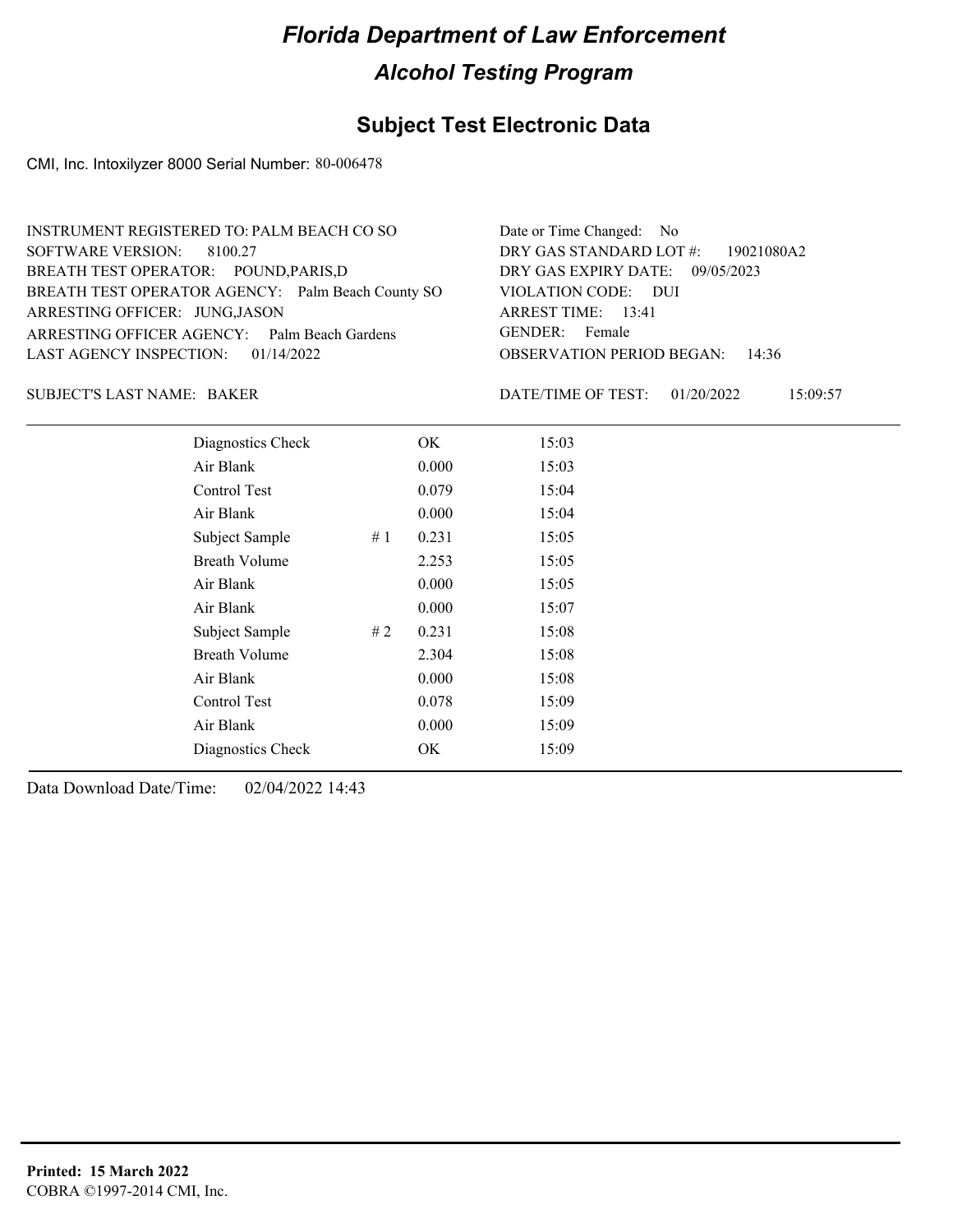## **Subject Test Electronic Data**

CMI, Inc. Intoxilyzer 8000 Serial Number: 80-006478

| INSTRUMENT REGISTERED TO: PALM BEACH CO SO        | Date or Time Changed: No               |
|---------------------------------------------------|----------------------------------------|
| SOFTWARE VERSION: 8100.27                         | DRY GAS STANDARD LOT #: 19021080A2     |
| BREATH TEST OPERATOR: BELL, JOSHUA, J             | DRY GAS EXPIRY DATE: 09/05/2023        |
| BREATH TEST OPERATOR AGENCY: Palm Beach County SO | VIOLATION CODE: DUI                    |
| ARRESTING OFFICER: AMADON, WILL                   | ARREST TIME: 22:41                     |
| ARRESTING OFFICER AGENCY: Palm Beach County SO    | GENDER: Male                           |
| LAST AGENCY INSPECTION: $01/14/2022$              | <b>OBSERVATION PERIOD BEGAN:</b> 23:02 |
|                                                   |                                        |

### SUBJECT'S LAST NAME: DOMINGO RAMIREZ DATE/TIME OF TEST:

DATE/TIME OF TEST: 01/22/2022 23:36:16

| Diagnostics Check       | OK    | 23:29 |
|-------------------------|-------|-------|
| Air Blank               | 0.000 | 23:30 |
| Control Test            | 0.079 | 23:30 |
| Air Blank               | 0.000 | 23:31 |
| Subject Sample<br>#1    | 0.194 | 23:31 |
| <b>Breath Volume</b>    | 2.359 | 23:31 |
| Air Blank               | 0.000 | 23:32 |
| Air Blank               | 0.000 | 23:34 |
| Subject Sample<br># $2$ | 0.193 | 23:34 |
| <b>Breath Volume</b>    | 2.355 | 23:34 |
| Air Blank               | 0.000 | 23:35 |
| Control Test            | 0.079 | 23:35 |
| Air Blank               | 0.000 | 23:36 |
| Diagnostics Check       | OK    | 23:36 |
|                         |       |       |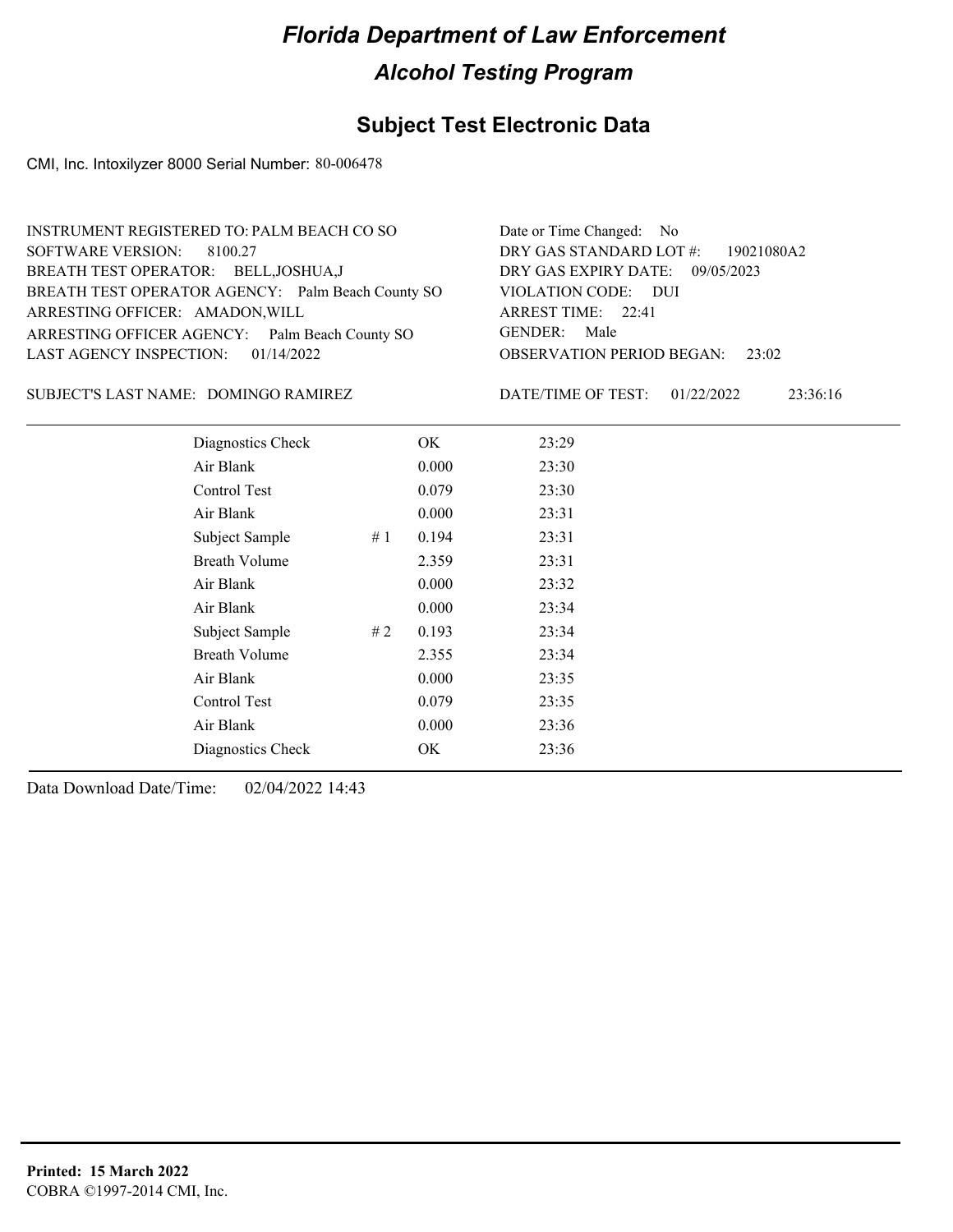## **Subject Test Electronic Data**

CMI, Inc. Intoxilyzer 8000 Serial Number: 80-006478

| INSTRUMENT REGISTERED TO: PALM BEACH CO SO        | Date or Time Changed: No               |
|---------------------------------------------------|----------------------------------------|
| SOFTWARE VERSION: 8100.27                         | DRY GAS STANDARD LOT #: 19021080A2     |
| BREATH TEST OPERATOR: O'NEAL, SHARI, L            | DRY GAS EXPIRY DATE: 09/05/2023        |
| BREATH TEST OPERATOR AGENCY: Palm Beach County SO | VIOLATION CODE: DUI                    |
| ARRESTING OFFICER: MACHIN, NICODEMUS              | ARREST TIME: 00:50                     |
| ARRESTING OFFICER AGENCY: Palm Beach County SO    | GENDER: Male                           |
| LAST AGENCY INSPECTION: 01/14/2022                | <b>OBSERVATION PERIOD BEGAN: 01:20</b> |
|                                                   |                                        |

SUBJECT'S LAST NAME: GARBER DATE/TIME OF TEST:

DATE/TIME OF TEST: 01/23/2022 01:51:36

| Diagnostics Check       | OK    | 01:45 |
|-------------------------|-------|-------|
| Air Blank               | 0.000 | 01:45 |
| Control Test            | 0.079 | 01:46 |
| Air Blank               | 0.000 | 01:46 |
| Subject Sample<br>#1    | 0.057 | 01:47 |
| <b>Breath Volume</b>    | 1.980 | 01:47 |
| Air Blank               | 0.000 | 01:47 |
| Air Blank               | 0.000 | 01:49 |
| Subject Sample<br># $2$ | 0.056 | 01:49 |
| <b>Breath Volume</b>    | 2.945 | 01:49 |
| Air Blank               | 0.000 | 01:50 |
| Control Test            | 0.079 | 01:50 |
| Air Blank               | 0.000 | 01:51 |
| Diagnostics Check       | OK    | 01:51 |
|                         |       |       |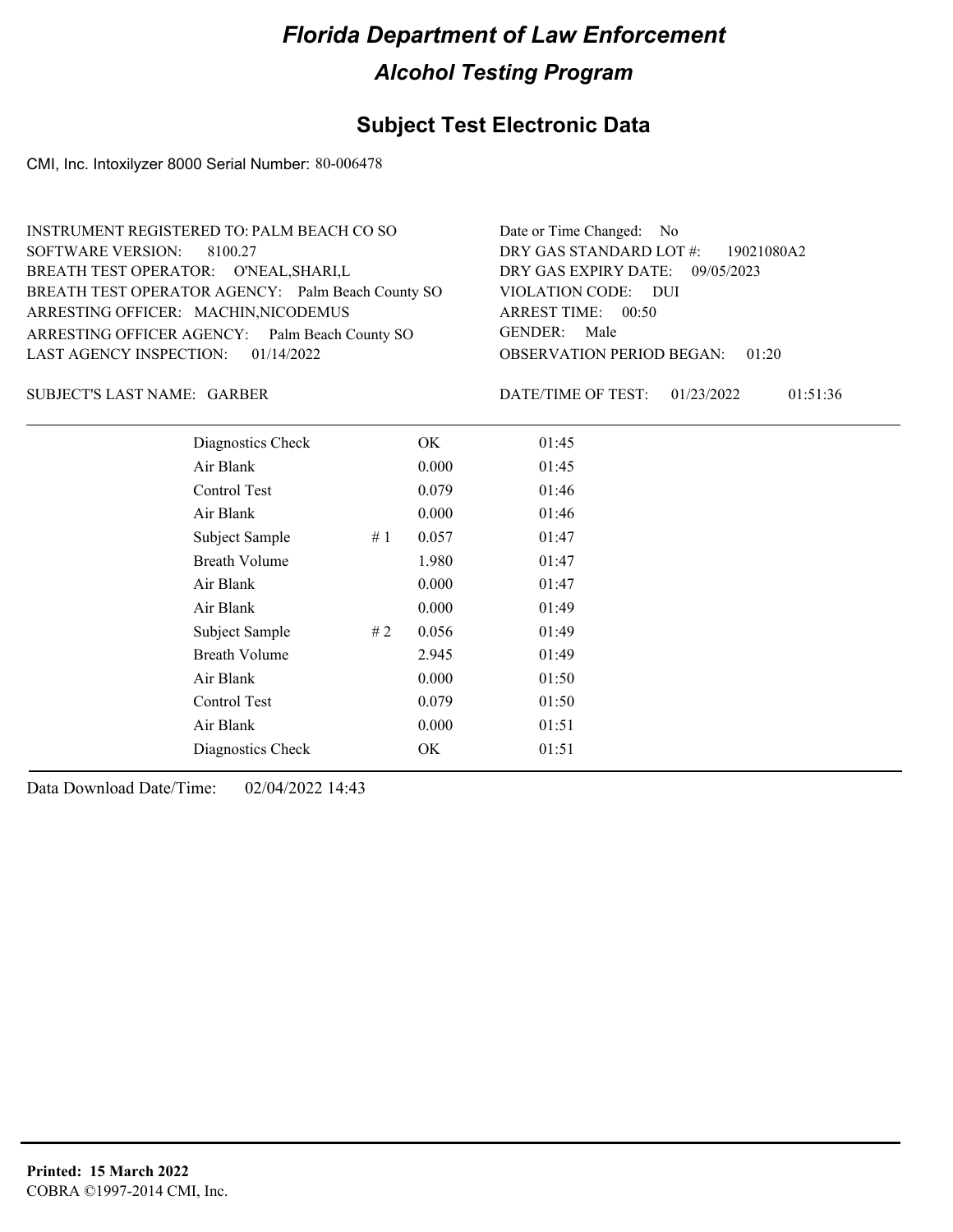### **Subject Test Electronic Data**

CMI, Inc. Intoxilyzer 8000 Serial Number: 80-006478

| INSTRUMENT REGISTERED TO: PALM BEACH CO SO        | Date or Time Changed: No               |
|---------------------------------------------------|----------------------------------------|
| SOFTWARE VERSION: 8100.27                         | DRY GAS STANDARD LOT #: 19021080A2     |
| BREATH TEST OPERATOR: O'NEAL, SHARI, L            | DRY GAS EXPIRY DATE: 09/05/2023        |
| BREATH TEST OPERATOR AGENCY: Palm Beach County SO | VIOLATION CODE: DUI                    |
| ARRESTING OFFICER: LOPEZ, BRIAN                   | ARREST TIME: 04:08                     |
| ARRESTING OFFICER AGENCY: Delray Beach PD         | GENDER: Male                           |
| LAST AGENCY INSPECTION: $01/14/2022$              | <b>OBSERVATION PERIOD BEGAN: 04:45</b> |
|                                                   |                                        |

### SUBJECT'S LAST NAME: RIOS GRANADOS DATE/TIME OF TEST:

DATE/TIME OF TEST: 01/23/2022 05:27:33

| Diagnostics Check    |     | OK    | 05:11 |                           |
|----------------------|-----|-------|-------|---------------------------|
| Air Blank            |     | 0.000 | 05:11 |                           |
| Control Test         |     | 0.078 | 05:12 |                           |
| Air Blank            |     | 0.000 | 05:12 |                           |
| Subject Sample       | #1  | 0.141 | 05:15 |                           |
| <b>Breath Volume</b> |     | 1.843 | 05:15 |                           |
| Air Blank            |     | 0.000 | 05:16 |                           |
| Air Blank            |     | 0.000 | 05:17 |                           |
| Subject Sample       | # 2 | 0.106 | 05:20 | Volume Not Met            |
| <b>Breath Volume</b> |     | 0.382 | 05:20 |                           |
| Air Blank            |     | 0.000 | 05:21 |                           |
| Air Blank            |     | 0.000 | 05:23 |                           |
| Subject Sample       | #3  | 0.130 | 05:25 |                           |
| <b>Breath Volume</b> |     | 1.753 | 05:25 |                           |
| Air Blank            |     | 0.000 | 05:26 |                           |
| Control Test         |     | 0.073 | 05:26 | Control Outside Tolerance |
| Air Blank            |     | 0.000 | 05:27 |                           |
|                      |     |       |       |                           |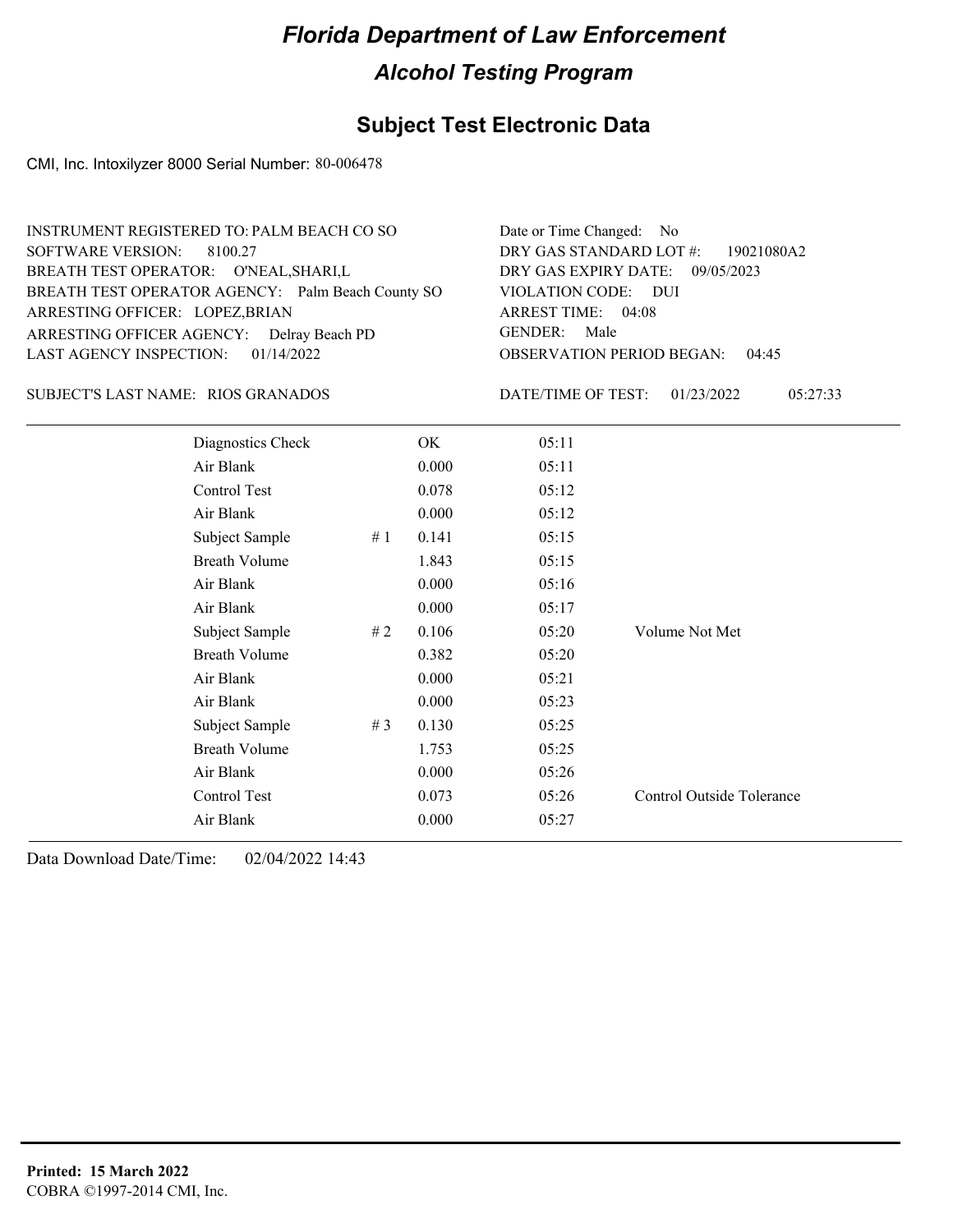## **Subject Test Electronic Data**

CMI, Inc. Intoxilyzer 8000 Serial Number: 80-006478

| INSTRUMENT REGISTERED TO: PALM BEACH CO SO        | Date or Time Changed: No               |
|---------------------------------------------------|----------------------------------------|
| SOFTWARE VERSION: 8100.27                         | DRY GAS STANDARD LOT #: 19021080A2     |
| BREATH TEST OPERATOR: O'NEAL, SHARI, L            | DRY GAS EXPIRY DATE: 09/05/2023        |
| BREATH TEST OPERATOR AGENCY: Palm Beach County SO | VIOLATION CODE: DUI                    |
| ARRESTING OFFICER: LOPEZ, BRIAN                   | ARREST TIME: 04:08                     |
| ARRESTING OFFICER AGENCY: Delray Beach PD         | GENDER: Male                           |
| LAST AGENCY INSPECTION: $01/14/2022$              | <b>OBSERVATION PERIOD BEGAN: 05:29</b> |
|                                                   |                                        |

### SUBJECT'S LAST NAME: RIOS GRANADOS DATE/TIME OF TEST:

DATE/TIME OF TEST: 01/23/2022 06:01:29

| Diagnostics Check    |    | OK    | 05:54 |
|----------------------|----|-------|-------|
| Air Blank            |    | 0.000 | 05:55 |
| Control Test         |    | 0.076 | 05:55 |
| Air Blank            |    | 0.000 | 05:55 |
| Subject Sample       | #1 | 0.120 | 05:56 |
| <b>Breath Volume</b> |    | 1.125 | 05:56 |
| Air Blank            |    | 0.000 | 05:57 |
| Air Blank            |    | 0.000 | 05:58 |
| Subject Sample       | #2 | 0.120 | 05:59 |
| <b>Breath Volume</b> |    | 1.945 | 05:59 |
| Air Blank            |    | 0.000 | 06:00 |
| Control Test         |    | 0.078 | 06:00 |
| Air Blank            |    | 0.000 | 06:01 |
| Diagnostics Check    |    | OK    | 06:01 |
|                      |    |       |       |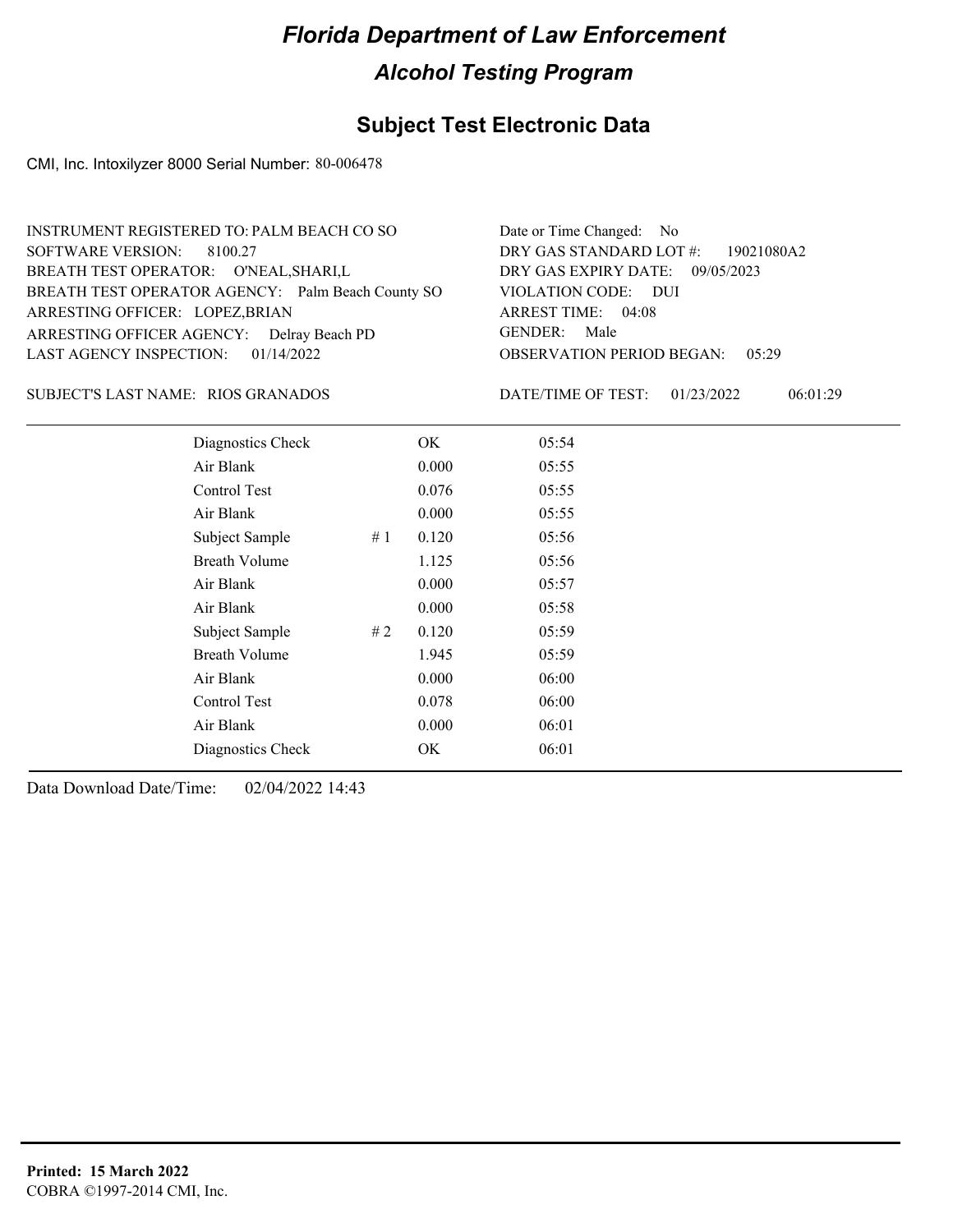## **Subject Test Electronic Data**

CMI, Inc. Intoxilyzer 8000 Serial Number: 80-006478

| INSTRUMENT REGISTERED TO: PALM BEACH CO SO        | Date or Time Changed: No               |
|---------------------------------------------------|----------------------------------------|
| SOFTWARE VERSION: 8100.27                         | DRY GAS STANDARD LOT #: 19021080A2     |
| BREATH TEST OPERATOR: POUND, PARIS, D             | DRY GAS EXPIRY DATE: 09/05/2023        |
| BREATH TEST OPERATOR AGENCY: Palm Beach County SO | VIOLATION CODE: DUI                    |
| ARRESTING OFFICER: JENNINGS, DAVON                | ARREST TIME: 22:26                     |
| ARRESTING OFFICER AGENCY: Boynton Beach PD        | GENDER: Female                         |
| LAST AGENCY INSPECTION: $01/14/2022$              | <b>OBSERVATION PERIOD BEGAN:</b> 22:53 |
|                                                   |                                        |

### SUBJECT'S LAST NAME: CAMERON DATE/TIME OF TEST:

DATE/TIME OF TEST: 01/25/2022 23:32:56

| Diagnostics Check    |    | OK    | 23:26 |
|----------------------|----|-------|-------|
| Air Blank            |    | 0.000 | 23:26 |
| Control Test         |    | 0.079 | 23:27 |
| Air Blank            |    | 0.000 | 23:27 |
| Subject Sample       | #1 | 0.179 | 23:28 |
| <b>Breath Volume</b> |    | 1.734 | 23:28 |
| Air Blank            |    | 0.000 | 23:29 |
| Air Blank            |    | 0.000 | 23:30 |
| Subject Sample       | #2 | 0.195 | 23:31 |
| <b>Breath Volume</b> |    | 2.183 | 23:31 |
| Air Blank            |    | 0.000 | 23:31 |
| Control Test         |    | 0.079 | 23:32 |
| Air Blank            |    | 0.000 | 23:32 |
| Diagnostics Check    |    | OK    | 23:32 |
|                      |    |       |       |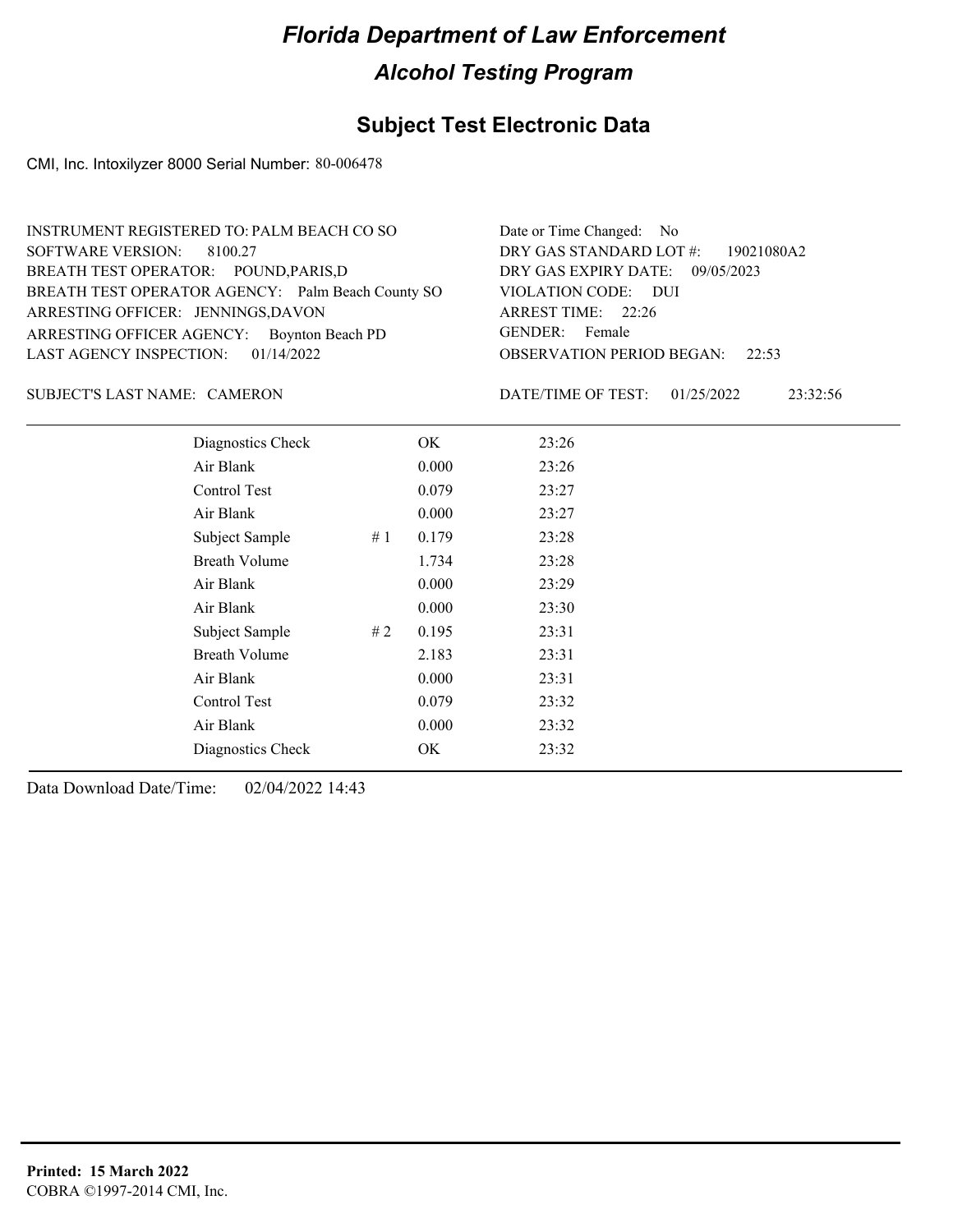## **Subject Test Electronic Data**

CMI, Inc. Intoxilyzer 8000 Serial Number: 80-006478

| INSTRUMENT REGISTERED TO: PALM BEACH CO SO        | Date or Time Changed: No               |
|---------------------------------------------------|----------------------------------------|
| SOFTWARE VERSION: 8100.27                         | DRY GAS STANDARD LOT $\#$ : 19021080A2 |
| BREATH TEST OPERATOR: BELL, JOSHUA, J             | DRY GAS EXPIRY DATE: 09/05/2023        |
| BREATH TEST OPERATOR AGENCY: Palm Beach County SO | VIOLATION CODE: DUI                    |
| ARRESTING OFFICER: TEJEDA, ANTHONY                | ARREST TIME: 22:49                     |
| ARRESTING OFFICER AGENCY: Palm Beach County SO    | GENDER: Male                           |
| LAST AGENCY INSPECTION: $01/14/2022$              | <b>OBSERVATION PERIOD BEGAN:</b> 23:12 |
|                                                   |                                        |

LEAGUE SUBJECT'S LAST NAME: DATE/TIME OF TEST:

DATE/TIME OF TEST: 01/28/2022 23:46:22

| Diagnostics Check    |    | OK    | 23:39 |
|----------------------|----|-------|-------|
| Air Blank            |    | 0.000 | 23:40 |
| Control Test         |    | 0.079 | 23:40 |
| Air Blank            |    | 0.000 | 23:40 |
| Subject Sample       | #1 | 0.030 | 23:41 |
| <b>Breath Volume</b> |    | 1.488 | 23:41 |
| Air Blank            |    | 0.000 | 23:42 |
| Air Blank            |    | 0.000 | 23:43 |
| Subject Sample       | #2 | 0.031 | 23:44 |
| <b>Breath Volume</b> |    | 2.085 | 23:44 |
| Air Blank            |    | 0.000 | 23:45 |
| Control Test         |    | 0.079 | 23:45 |
| Air Blank            |    | 0.000 | 23:46 |
| Diagnostics Check    |    | OK    | 23:46 |
|                      |    |       |       |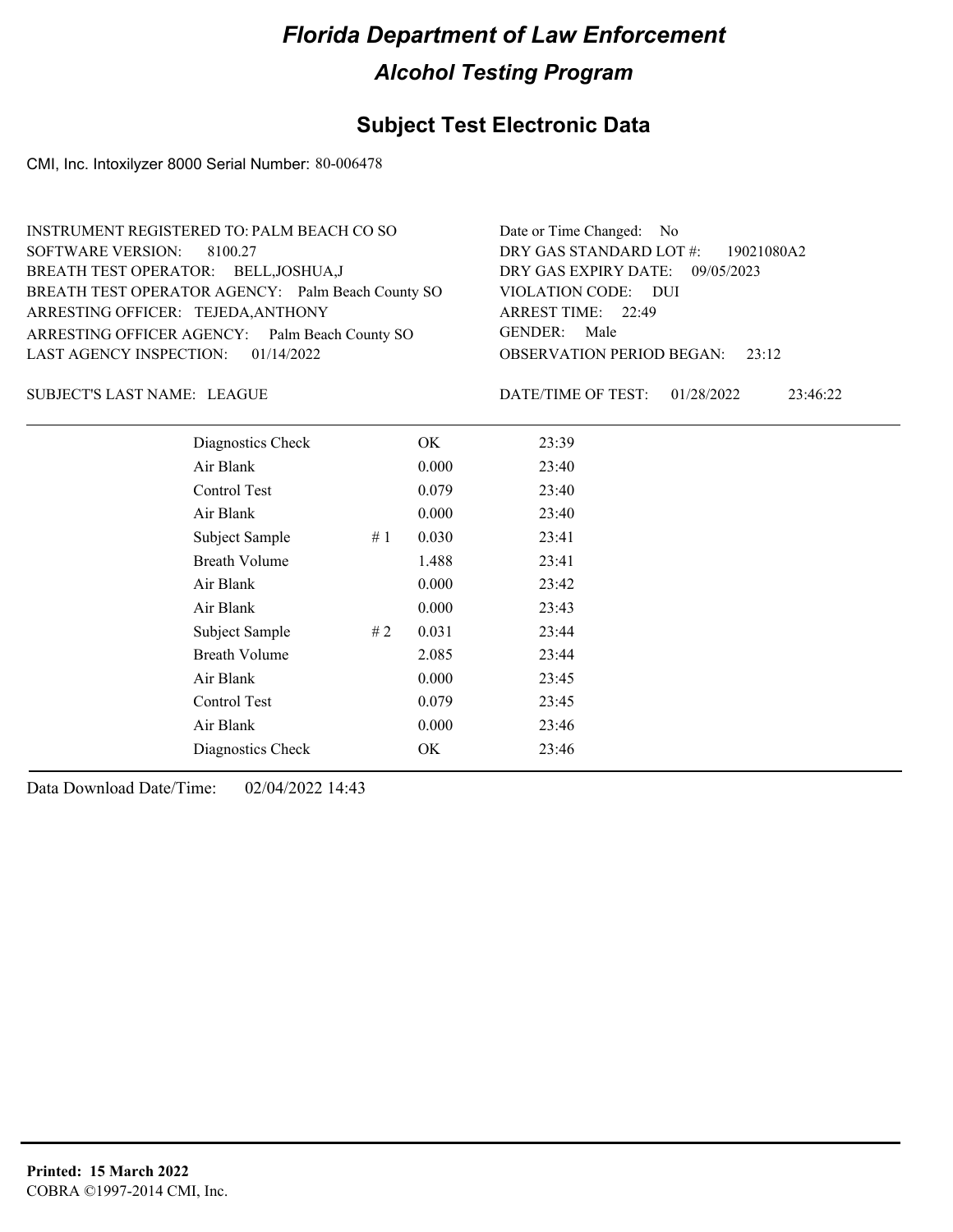## **Subject Test Electronic Data**

CMI, Inc. Intoxilyzer 8000 Serial Number: 80-006478

| INSTRUMENT REGISTERED TO: PALM BEACH CO SO        | Date or Time Changed: No               |
|---------------------------------------------------|----------------------------------------|
| SOFTWARE VERSION: 8100.27                         | DRY GAS STANDARD LOT #: 19021080A2     |
| BREATH TEST OPERATOR: POUND, PARIS, D             | DRY GAS EXPIRY DATE: 09/05/2023        |
| BREATH TEST OPERATOR AGENCY: Palm Beach County SO | VIOLATION CODE: DUI                    |
| ARRESTING OFFICER: KOBITKA, NICHOLAS              | ARREST TIME: 02:53                     |
| ARRESTING OFFICER AGENCY: Palm Beach County SO    | GENDER: Male                           |
| LAST AGENCY INSPECTION: $01/14/2022$              | <b>OBSERVATION PERIOD BEGAN: 03:13</b> |
|                                                   |                                        |

### SALUCIO VARGAS SUBJECT'S LAST NAME: DATE/TIME OF TEST:

DATE/TIME OF TEST: 01/30/2022 03:48:30

| Diagnostics Check    |    | OK    | 03:41 |
|----------------------|----|-------|-------|
| Air Blank            |    | 0.000 | 03:41 |
| Control Test         |    | 0.081 | 03:41 |
| Air Blank            |    | 0.000 | 03:42 |
| Subject Sample       | #1 | 0.244 | 03:42 |
| <b>Breath Volume</b> |    | 2.582 | 03:42 |
| Air Blank            |    | 0.000 | 03:43 |
| Air Blank            |    | 0.000 | 03:45 |
| Subject Sample       | #2 | 0.244 | 03:46 |
| <b>Breath Volume</b> |    | 2.203 | 03:46 |
| Air Blank            |    | 0.000 | 03:47 |
| Control Test         |    | 0.078 | 03:47 |
| Air Blank            |    | 0.000 | 03:48 |
| Diagnostics Check    |    | OK    | 03:48 |
|                      |    |       |       |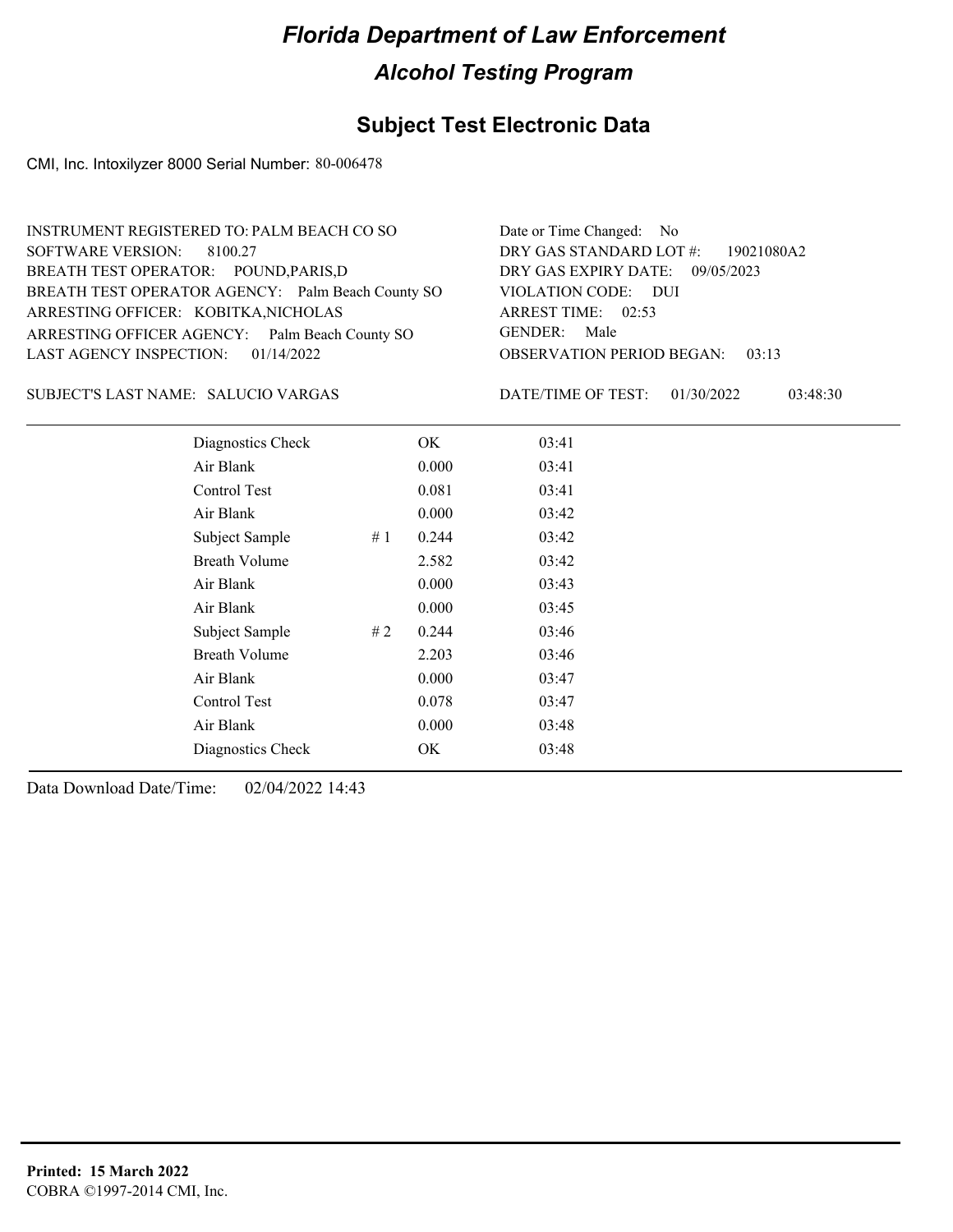## **Subject Test Electronic Data**

CMI, Inc. Intoxilyzer 8000 Serial Number: 80-006478

| INSTRUMENT REGISTERED TO: PALM BEACH CO SO        | Date or Time Changed: No               |
|---------------------------------------------------|----------------------------------------|
| SOFTWARE VERSION: 8100.27                         | DRY GAS STANDARD LOT #: 19021080A2     |
| BREATH TEST OPERATOR: POUND, PARIS, D             | DRY GAS EXPIRY DATE: 09/05/2023        |
| BREATH TEST OPERATOR AGENCY: Palm Beach County SO | VIOLATION CODE: DUI                    |
| ARRESTING OFFICER: MCCLUSKEY, RYAN                | ARREST TIME: 06:40                     |
| ARRESTING OFFICER AGENCY: Palm Springs PD         | GENDER: Male                           |
| LAST AGENCY INSPECTION: $01/14/2022$              | <b>OBSERVATION PERIOD BEGAN: 06:52</b> |
|                                                   |                                        |

### SUBJECT'S LAST NAME: VASQUEZ VASQUEZ DATE/TIME OF TEST:

DATE/TIME OF TEST: 01/30/2022 07:29:21

| Diagnostics Check    |       | OK    | 07:22 |  |
|----------------------|-------|-------|-------|--|
| Air Blank            |       | 0.000 | 07:23 |  |
| Control Test         |       | 0.081 | 07:23 |  |
| Air Blank            |       | 0.000 | 07:24 |  |
| Subject Sample       | #1    | 0.161 | 07:24 |  |
| <b>Breath Volume</b> |       | 2.773 | 07:24 |  |
| Air Blank            |       | 0.000 | 07:25 |  |
| Air Blank            |       | 0.000 | 07:27 |  |
| Subject Sample       | # $2$ | 0.157 | 07:27 |  |
| <b>Breath Volume</b> |       | 3.003 | 07:27 |  |
| Air Blank            |       | 0.000 | 07:28 |  |
| Control Test         |       | 0.080 | 07:28 |  |
| Air Blank            |       | 0.000 | 07:29 |  |
| Diagnostics Check    |       | OK    | 07:29 |  |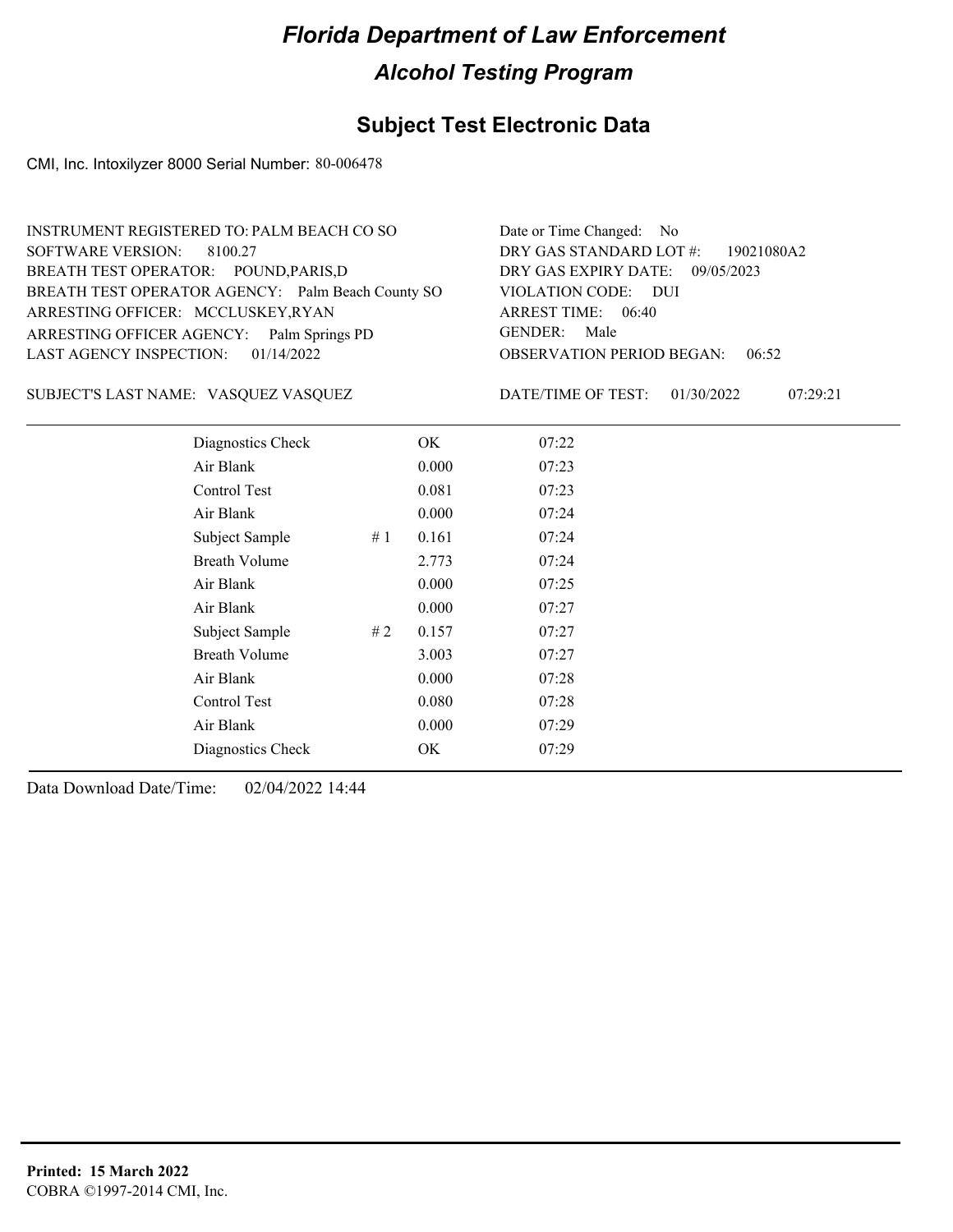## **Subject Test Electronic Data**

CMI, Inc. Intoxilyzer 8000 Serial Number: 80-006478

| INSTRUMENT REGISTERED TO: PALM BEACH CO SO        | Date or Time Changed: No               |
|---------------------------------------------------|----------------------------------------|
| SOFTWARE VERSION: 8100.27                         | DRY GAS STANDARD LOT #: 19021080A2     |
| BREATH TEST OPERATOR: RAGIN, RENEE, M             | DRY GAS EXPIRY DATE: 09/05/2023        |
| BREATH TEST OPERATOR AGENCY: Palm Beach County SO | VIOLATION CODE: DUI                    |
| ARRESTING OFFICER: NALERIO, LUIS                  | ARREST TIME: 23:09                     |
| ARRESTING OFFICER AGENCY: Boynton Beach PD        | GENDER: Male                           |
| LAST AGENCY INSPECTION: $01/14/2022$              | <b>OBSERVATION PERIOD BEGAN: 23:30</b> |
|                                                   |                                        |

SUBJECT'S LAST NAME: FUNES FOR THE SERVICE OF TEST:

DATE/TIME OF TEST: 01/31/2022 00:11:22

| Diagnostics Check    | OK    | 00:04 |
|----------------------|-------|-------|
| Air Blank            | 0.000 | 00:05 |
| Control Test         | 0.081 | 00:05 |
| Air Blank            | 0.000 | 00:05 |
| Subject Sample<br>#1 | 0.225 | 00:06 |
| <b>Breath Volume</b> | 2.468 | 00:06 |
| Air Blank            | 0.000 | 00:07 |
| Air Blank            | 0.000 | 00:09 |
| Subject Sample<br>#2 | 0.227 | 00:09 |
| <b>Breath Volume</b> | 1.667 | 00:09 |
| Air Blank            | 0.000 | 00:10 |
| Control Test         | 0.078 | 00:10 |
| Air Blank            | 0.000 | 00:11 |
| Diagnostics Check    | OK    | 00:11 |
|                      |       |       |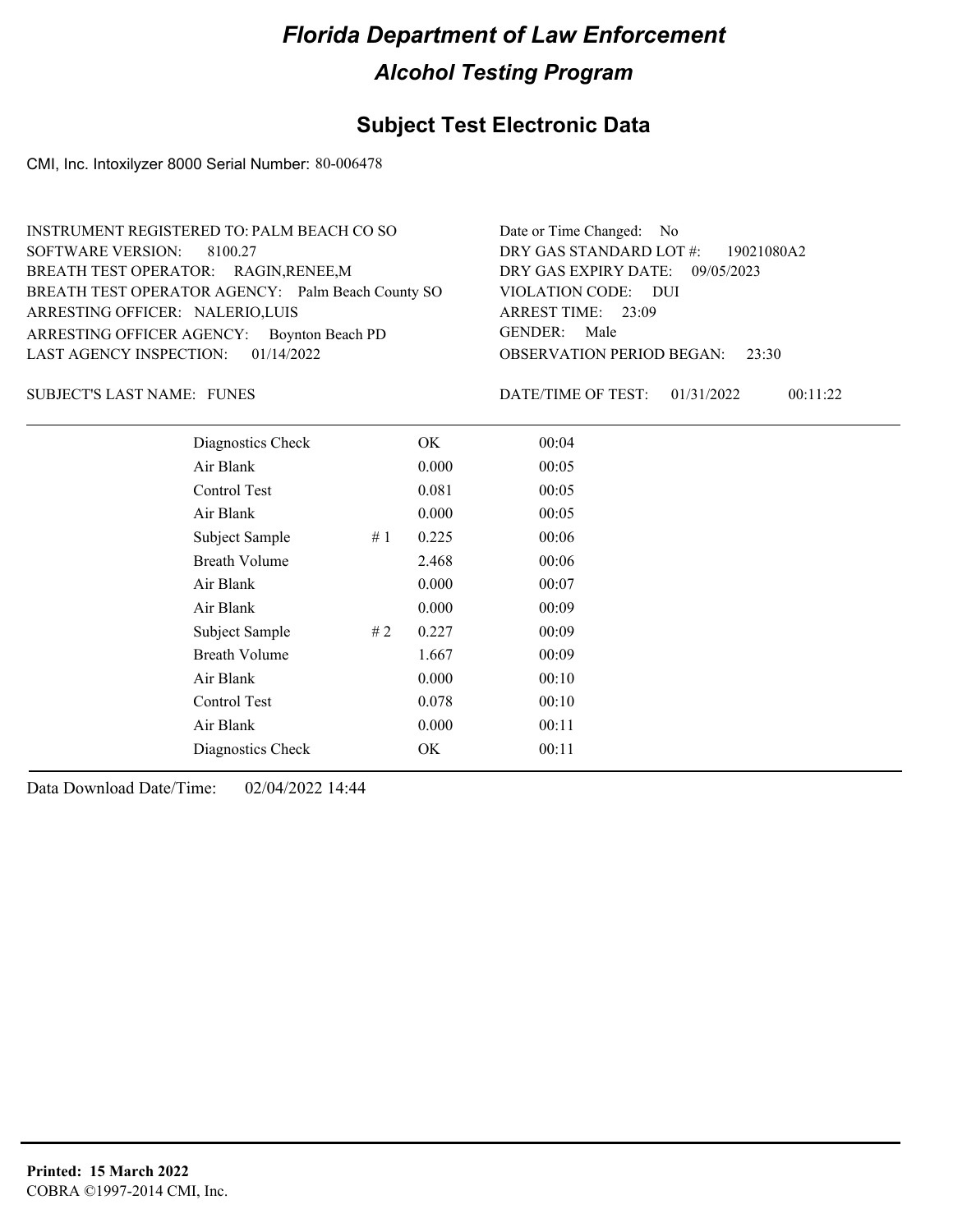## **Subject Test Electronic Data**

CMI, Inc. Intoxilyzer 8000 Serial Number: 80-006478

| INSTRUMENT REGISTERED TO: PALM BEACH CO SO        | Date or Time Changed: No               |
|---------------------------------------------------|----------------------------------------|
| SOFTWARE VERSION: 8100.27                         | DRY GAS STANDARD LOT #: 19021080A2     |
| BREATH TEST OPERATOR: POUND, PARIS, D             | DRY GAS EXPIRY DATE: 09/05/2023        |
| BREATH TEST OPERATOR AGENCY: Palm Beach County SO | VIOLATION CODE: DUI                    |
| ARRESTING OFFICER: AMADON, WILL                   | ARREST TIME: 00:10                     |
| ARRESTING OFFICER AGENCY: Palm Beach County SO    | GENDER: Female                         |
| LAST AGENCY INSPECTION: $01/14/2022$              | <b>OBSERVATION PERIOD BEGAN: 00:34</b> |
|                                                   |                                        |

### ROBINSON SUBJECT'S LAST NAME: DATE/TIME OF TEST:

DATE/TIME OF TEST: 01/31/2022 01:07:11

| Diagnostics Check    | OK    | 01:00 |
|----------------------|-------|-------|
| Air Blank            | 0.000 | 01:01 |
| Control Test         | 0.081 | 01:01 |
| Air Blank            | 0.000 | 01:01 |
| Subject Sample<br>#1 | 0.206 | 01:02 |
| <b>Breath Volume</b> | 1.722 | 01:02 |
| Air Blank            | 0.000 | 01:03 |
| Air Blank            | 0.000 | 01:04 |
| Subject Sample<br>#2 | 0.206 | 01:05 |
| <b>Breath Volume</b> | 1.750 | 01:05 |
| Air Blank            | 0.000 | 01:06 |
| Control Test         | 0.080 | 01:06 |
| Air Blank            | 0.000 | 01:07 |
| Diagnostics Check    | OK    | 01:07 |
|                      |       |       |